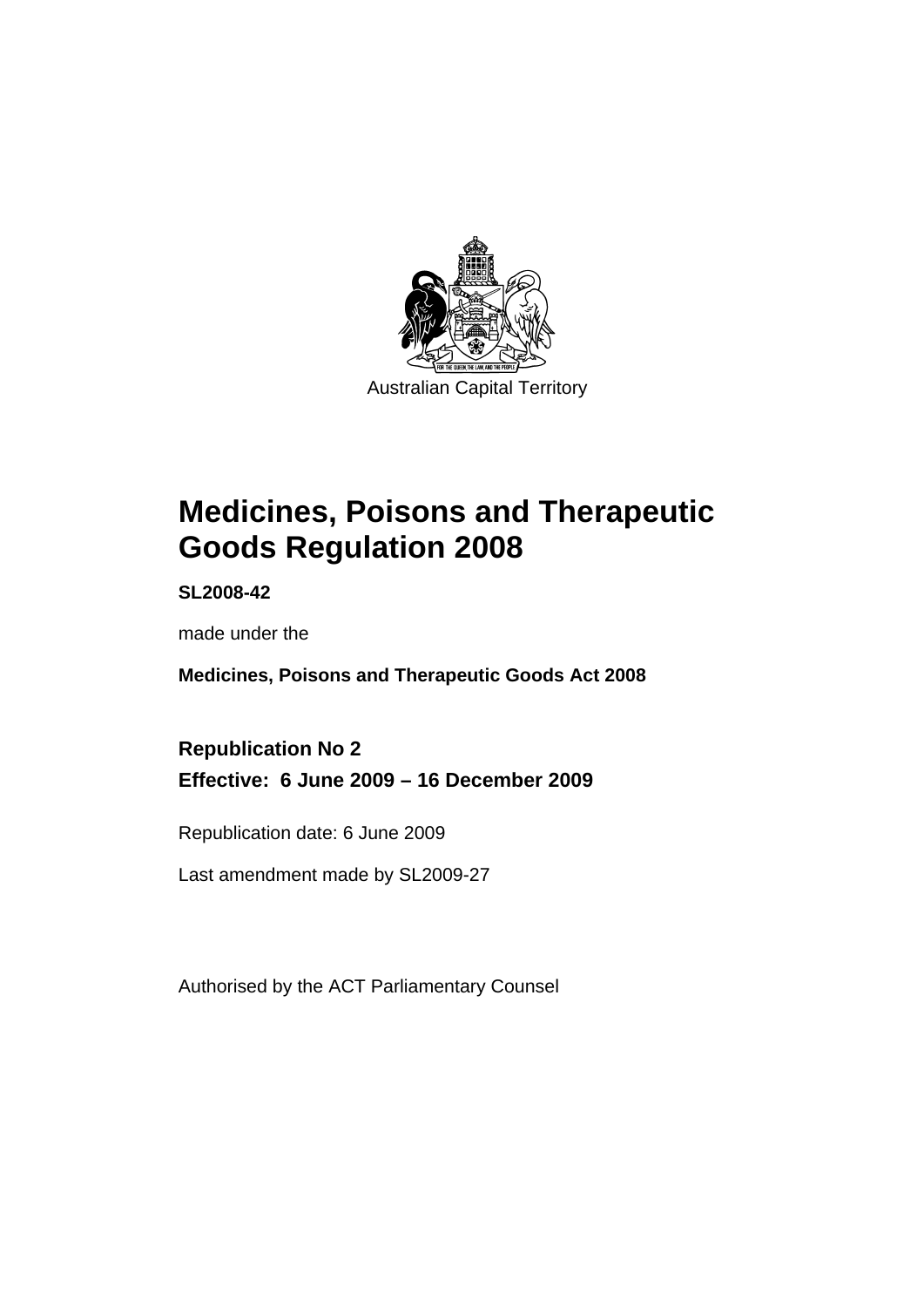#### **About this republication**

#### **The republished law**

This is a republication of the *Medicines, Poisons and Therapeutic Goods Regulation 2008*, made under the *[Medicines, Poisons and Therapeutic Goods Act 2008](#page-24-0)* (including any amendment made under the *Legislation Act 2001*, part 11.3 (Editorial changes)) as in force on 6 June 2009*.* It also includes any amendment, repeal or expiry affecting the republished law to 6 June 2009.

The legislation history and amendment history of the republished law are set out in endnotes 3 and 4.

#### **Kinds of republications**

The Parliamentary Counsel's Office prepares 2 kinds of republications of ACT laws (see the ACT legislation register at www.legislation.act.gov.au):

- authorised republications to which the *Legislation Act 2001* applies
- unauthorised republications.

The status of this republication appears on the bottom of each page.

#### **Editorial changes**

The *Legislation Act 2001*, part 11.3 authorises the Parliamentary Counsel to make editorial amendments and other changes of a formal nature when preparing a law for republication. Editorial changes do not change the effect of the law, but have effect as if they had been made by an Act commencing on the republication date (see *Legislation Act 2001*, s 115 and s 117). The changes are made if the Parliamentary Counsel considers they are desirable to bring the law into line, or more closely into line, with current legislative drafting practice.

This republication includes amendments made under part 11.3 (see endnote 1).

#### **Uncommenced provisions and amendments**

If a provision of the republished law has not commenced or is affected by an uncommenced amendment, the symbol  $\mathbf{U}$  appears immediately before the provision heading. The text of the uncommenced provision or amendment appears only in the last endnote.

#### **Modifications**

If a provision of the republished law is affected by a current modification, the symbol  $\vert \mathbf{M} \vert$ appears immediately before the provision heading. The text of the modifying provision appears in the endnotes. For the legal status of modifications, see *Legislation Act 2001*, section 95.

#### **Penalties**

The value of a penalty unit for an offence against this republished law at the republication date  $i<sub>s</sub>$ 

- (a) if the person charged is an individual—\$100; or
- (b) if the person charged is a corporation—\$500.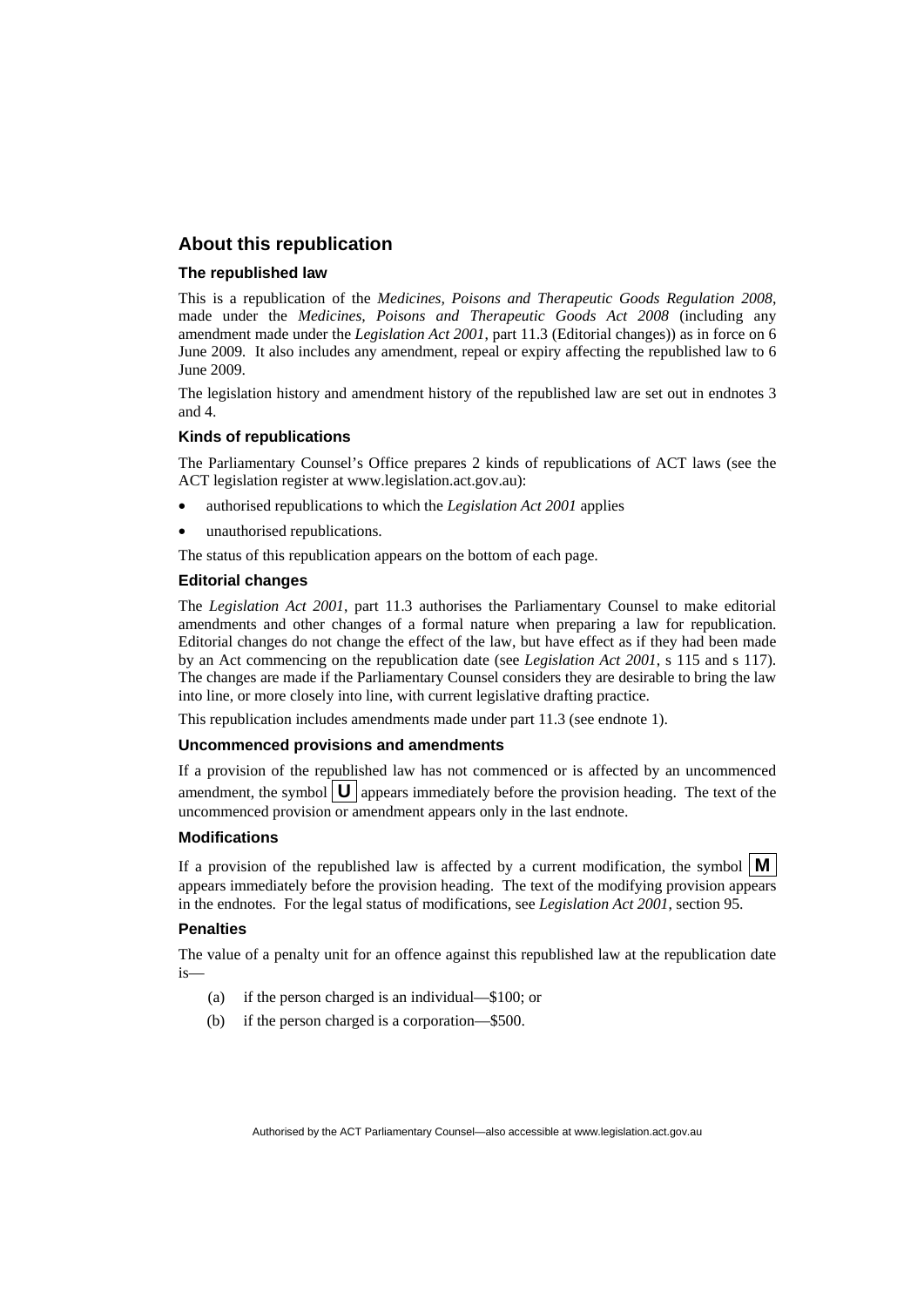

# **[Medicines, Poisons and Therapeutic](#page-24-0)  [Goods Regulation 2008](#page-24-0)**

made under the

**[Medicines, Poisons and Therapeutic Goods Act 2008](#page-24-0)** 

# **Contents**

Page

# **Chapter 1 Preliminary**

|   | Name of regulation                                                           |               |
|---|------------------------------------------------------------------------------|---------------|
| 3 | Dictionary                                                                   | $\mathcal{P}$ |
| 4 | <b>Notes</b>                                                                 | $\mathcal{P}$ |
| 5 | Offences against regulation—application of Criminal Code etc                 | 3             |
| 6 | Overview of things to which medicines and poisons standard does not<br>apply | 3             |

R2 06/06/09 Medicines, Poisons and Therapeutic Goods Regulation 2008 Effective: 06/06/09-16/12/09 contents 1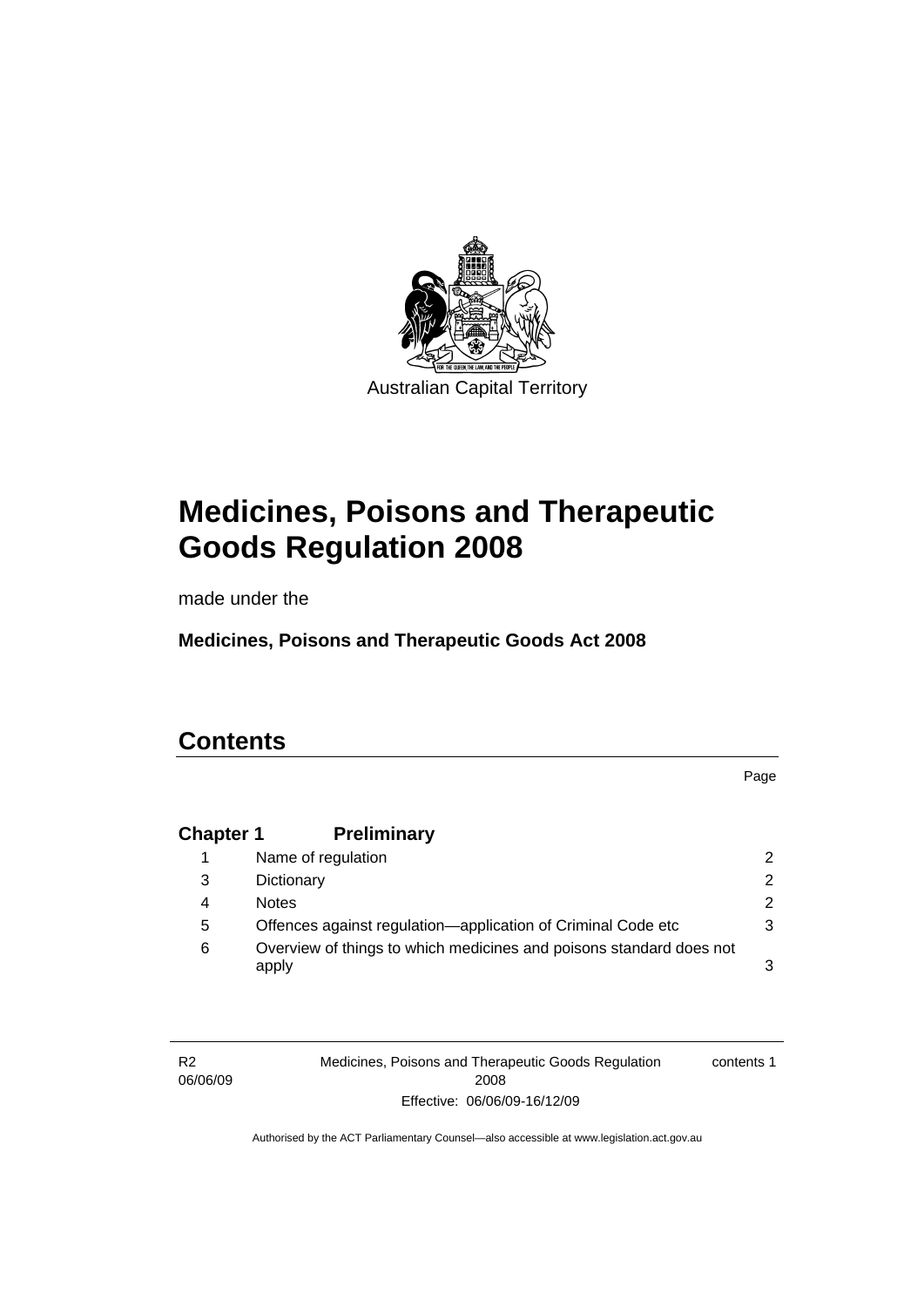#### **Contents**

| <b>Chapter 2</b> | <b>Medicines-authorisations generally</b>                                                        |    |
|------------------|--------------------------------------------------------------------------------------------------|----|
| <b>Part 2.1</b>  | <b>Overview of medicines authorisations</b>                                                      |    |
| 10               | General overview of authorisations for medicines                                                 |    |
| 11               | Overview of medicines authorisations under this regulation                                       |    |
| 12               | General overview of authorisation conditions for medicines                                       |    |
| <b>Part 2.2</b>  | <b>Relationship with Health Professionals Act</b>                                                |    |
| 20               | Medicines authorisations subject to Health Professionals Act<br>restrictions                     |    |
| <b>Chapter 3</b> | <b>Medicines-supply authorities</b>                                                              |    |
| <b>Part 3.1</b>  | <b>Prescribing medicines</b>                                                                     |    |
| Division 3.1.1   | Authorisation to prescribe medicines                                                             |    |
| 30               | Authorisation under sch 1 to prescribe medicines—Act, s 40 (1) (b), (2)<br>(b) and $(3)$ (b)     | 11 |
| 31               | Authorisation conditions for prescribing medicines—Act, s 44 (1) (b)<br>and $(2)$ $(b)$          | 12 |
| 32               | Additional requirements for prescribing controlled medicines for human<br>use                    | 13 |
| 33               | Additional requirements for designated appendix D medicines<br>prescriptions for human use       | 15 |
| Division 3.1.2   | <b>Prescriptions</b>                                                                             |    |
| 40               | General requirements for written prescriptions                                                   | 15 |
| 41               | Particulars for prescriptions                                                                    | 16 |
| <b>Part 3.2</b>  | <b>Requisitioning medicines</b>                                                                  |    |
| Division 3.2.1   | Authorisation to issue requisitions                                                              |    |
| 50               | Authorisation under sch 1 to issue requisitions for medicines-Act, s<br>41 (b)                   | 19 |
| 51               | Authorisation conditions for issuing requisitions for medicines-Act,<br>s 44 (1) (b) and (2) (b) | 19 |

| contents 2 | Medicines, Poisons and Therapeutic Goods Regulation | R <sub>2</sub> |
|------------|-----------------------------------------------------|----------------|
|            | 2008                                                | 06/06/09       |
|            | Effective: 06/06/09-16/12/09                        |                |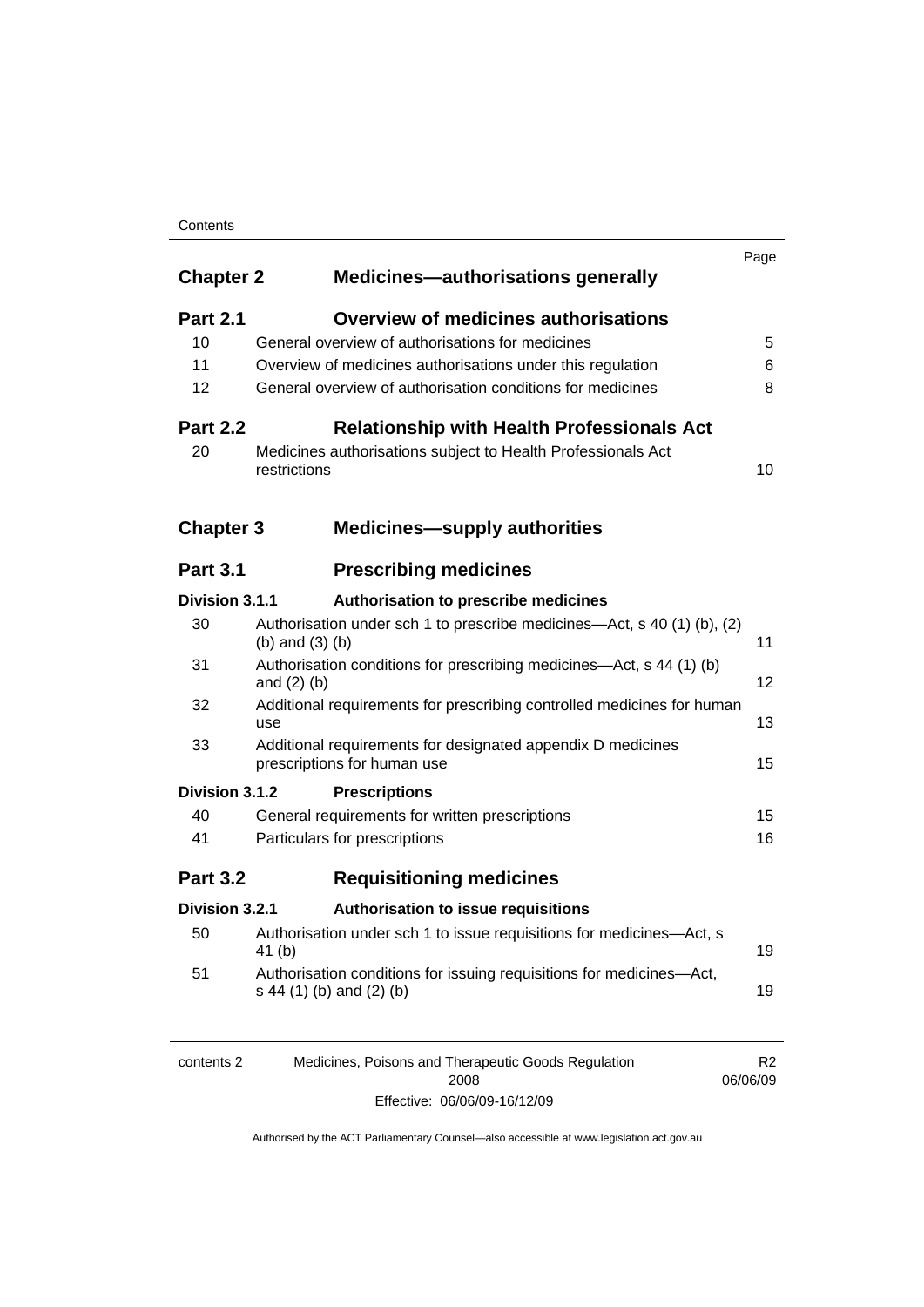|                 | Contents                                                                                                                             |      |
|-----------------|--------------------------------------------------------------------------------------------------------------------------------------|------|
|                 |                                                                                                                                      | Page |
| Division 3.2.2  | <b>Requisitions</b>                                                                                                                  |      |
| 55              | General requirements for written requisitions                                                                                        | 20   |
| 56              | Particulars for requisitions                                                                                                         | 20   |
| <b>Part 3.3</b> | <b>Medicines purchase orders</b>                                                                                                     |      |
| Division 3.3.1  | Authorisation to issue purchase orders                                                                                               |      |
| 60              | Authorisation under sch 1 to issue purchase orders for medicines-<br>Act, $s$ 38 (1) (b) and (2) (a)                                 | 21   |
| 61              | Authorisation conditions for issuing purchase orders for medicines-<br>Act, $s$ 44 (1) (b) and (2) (b)                               | 21   |
| Division 3.3.2  | <b>Purchase orders</b>                                                                                                               |      |
| 62              | General requirements for medicines purchase orders—Act, s 38 (2) (c)                                                                 | 22   |
| <b>Part 3.4</b> | <b>Standing orders for medicines</b>                                                                                                 |      |
| Division 3.4.1  | <b>CHO standing orders</b>                                                                                                           |      |
| 70              | Authorisation of CHO to issue standing orders for supply of medicines<br>in public health emergencies-Act, s 42 (b)                  | 23   |
| 71              | Authorisation of CHO to issue standing orders for administration of<br>medicines for public health matters—Act, s 42 (b)             | 23   |
| 72              | Particulars for CHO standing orders for administration of medicines for<br>public health matters                                     | 23   |
| Division 3.4.2  | <b>Standing orders for institutions</b>                                                                                              |      |
| 75              | Authorisation of doctors to issue standing orders for administration of<br>medicines at institutions-Act, s 42 (b)                   | 24   |
| 76              | Particulars for standing orders for administration of medicines at<br>institutions                                                   | 25   |
| <b>Part 3.5</b> | <b>Medicines supply authorities generally</b>                                                                                        |      |
| 80              | Cancellation of invalid supply authorities—Act, s 30 (2) (d)                                                                         | 27   |
| 81              | Information for CHO about controlled medicines supplied on supply<br>authorities-Act, s 31 (1) (b) and (4), def required information | 27   |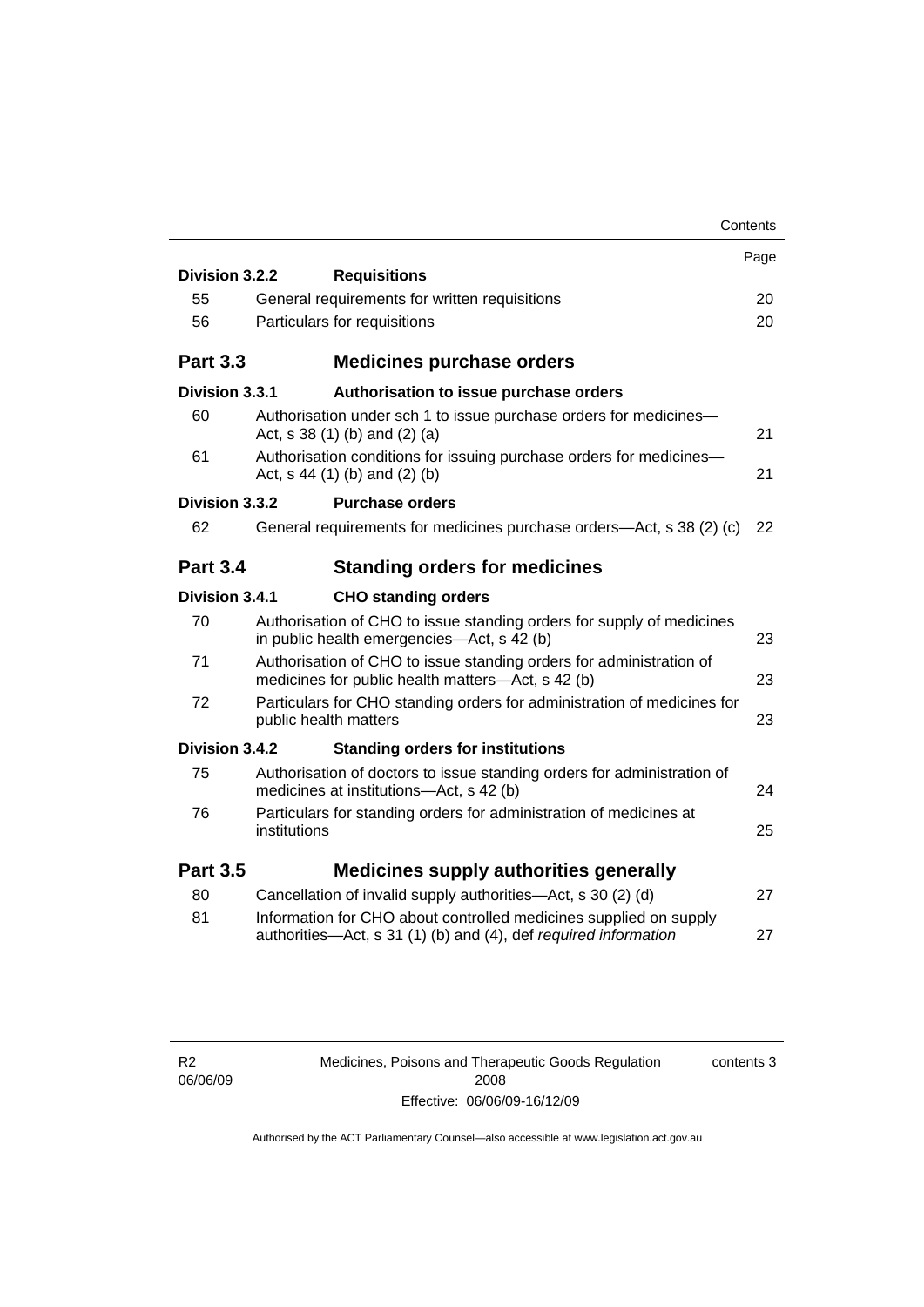| <b>Chapter 4</b> |                  | <b>Supplying medicines</b>                                                                            | Page |
|------------------|------------------|-------------------------------------------------------------------------------------------------------|------|
|                  |                  |                                                                                                       |      |
| <b>Part 4.1</b>  |                  | <b>Preliminary</b>                                                                                    |      |
| 100              |                  | Overview of supply authorisations for medicines                                                       | 29   |
| <b>Part 4.2</b>  |                  | <b>Medicines—supply authorisations under</b><br>sch <sub>1</sub>                                      |      |
| Division 4.2.1   |                  | Sch 1 medicines supply authorisations                                                                 |      |
| 110              |                  | Authorisation under sch 1 to supply medicines-<br>Act, s 26 (1) (b) and (2) (b)                       | 30   |
| Division 4.2.2   |                  | <b>Dispensing medicines</b>                                                                           |      |
| 120              |                  | Authorisation conditions for dispensing medicines—Act, s 44 (1) (b)                                   |      |
|                  | and $(2)$ $(b)$  |                                                                                                       | 30   |
| 121              |                  | How medicines are dispensed                                                                           | 32   |
| 122              | $27(2)$ (b) (ii) | Noting changes to prescriptions on oral direction of prescriber—Act, s                                | 34   |
| 123              |                  | Labelling dispensed medicines—Act, s 60 (1) (c) (i) and (2) (c) (i)                                   | 35   |
| 124              |                  | Marking dispensed prescriptions                                                                       | 36   |
| 125              |                  | Recording dispensing of medicines                                                                     | 37   |
| Division 4.2.3   |                  | <b>Supplying medicines on requisitions</b>                                                            |      |
| 130              |                  | Authorisation conditions for supplying medicines on requisitions-<br>Act, s 44 (1) (b) and (2) (b)    | 38   |
| 131              |                  | Supplying medicines on requisitions                                                                   | 39   |
| 132              | $(2)$ (c) (i)    | Labelling medicines supplied on requisition-Act, s 60 (1) (c) (i) and                                 | 40   |
| 133              |                  | Marking filled requisitions                                                                           | 40   |
| 134              |                  | Recording supply of medicines on requisitions                                                         | 41   |
| Division 4.2.4   |                  | Supplying medicines on purchase orders                                                                |      |
| 140              |                  | Authorisation conditions for supplying medicines on purchase orders-<br>Act, s 44 (1) (b) and (2) (b) | 42   |
| 141              |                  | Supplying medicines on purchase orders                                                                | 43   |
| 142              |                  | Recording supply of medicines on purchase orders                                                      | 44   |
|                  |                  |                                                                                                       |      |

| contents 4 |
|------------|
|------------|

4 Medicines, Poisons and Therapeutic Goods Regulation 2008 Effective: 06/06/09-16/12/09

R2 06/06/09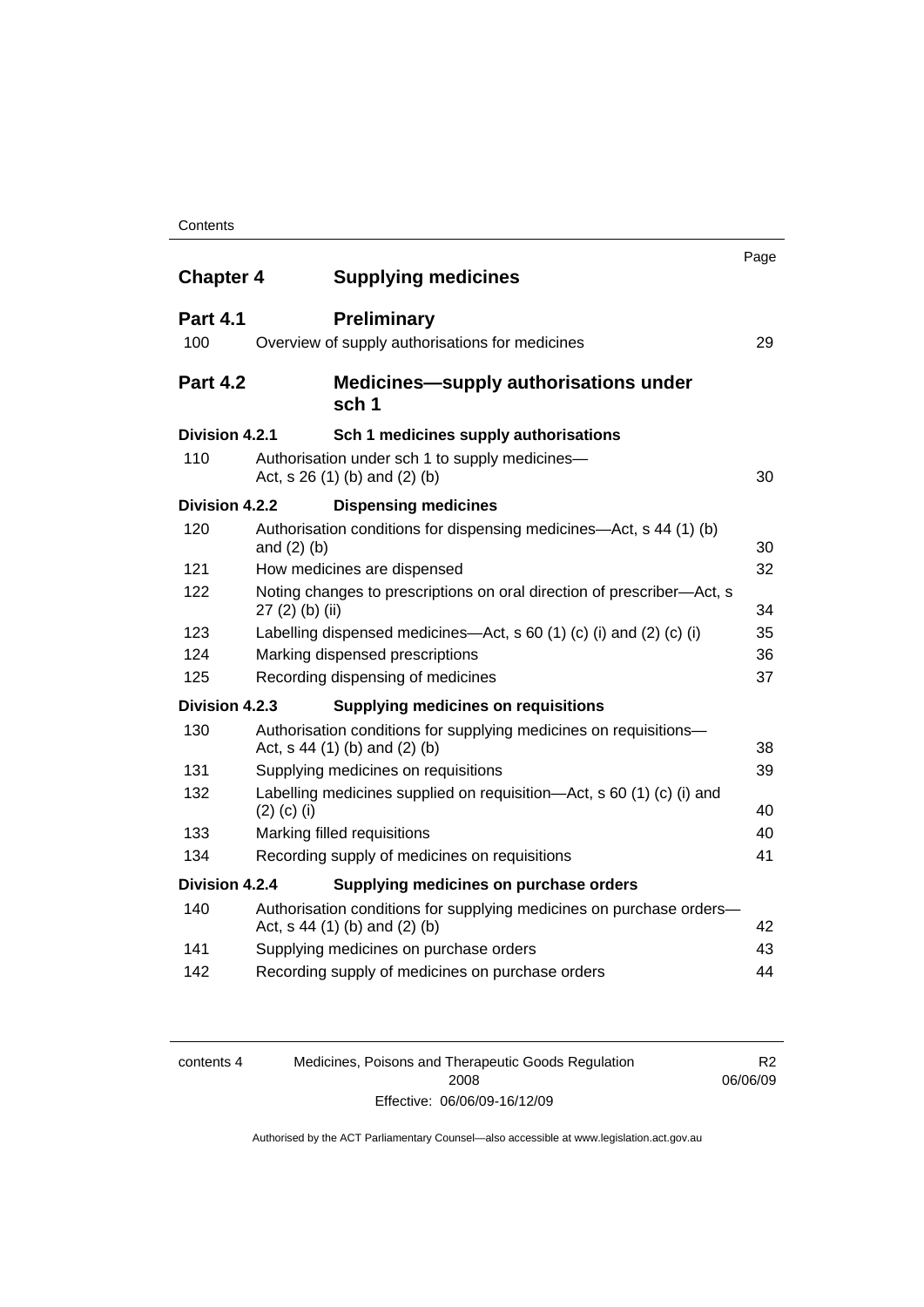| Contents |
|----------|
|----------|

|                 |                                                                                                                                     | Page |
|-----------------|-------------------------------------------------------------------------------------------------------------------------------------|------|
| Division 4.2.5  | Supplying medicines on standing orders                                                                                              |      |
| 150             | Authorisation conditions for supplying medicines on standing orders-<br>Act, s 44 (1) (b) and (2) (b)                               | 45   |
| 151             | Supplying medicines on standing orders                                                                                              | 46   |
| 152             | Labelling medicines supplied on standing order-Act, s 60 (1) (c) (i)<br>and (2) (c) (i)                                             | 46   |
| 153             | Recording supply of medicines on standing orders                                                                                    | 47   |
| Division 4.2.6  | <b>Supplying medicines during consultations</b>                                                                                     |      |
| 160             | Authorisation conditions for supplying medicines during<br>consultations- $-\text{Act}$ , s 44 (1) (b) and (2) (b)                  | 48   |
| 161             | Labelling medicines supplied during consultations                                                                                   | 49   |
| 162             | Recording medicines supplied during consultations                                                                                   | 51   |
| 163             | Additional requirements for supplying controlled medicines for human<br>use during consultations                                    | 51   |
| 164             | Information for CHO about controlled medicines supplied during<br>consultations-Act, s 31 (2) (b) and (4), def required information | 52   |
| Division 4.2.7  | Selling pseudoephedrine by retail                                                                                                   |      |
| 170             | Meaning of retail sale-div 4.2.7                                                                                                    | 53   |
| 171             | Authorisation conditions for retail sale of pseudoephedrine-Act, s 44<br>$(1)$ (b) and $(2)$ (b)                                    | 53   |
| 172             | Requirement to tell buyer about pseudoephedrine sales record                                                                        | 54   |
| 173             | Required information for pseudoephedrine sales records                                                                              | 55   |
| 174             | Failure to amend pseudoephedrine sales record                                                                                       | 57   |
| 175             | Pseudoephedrine sales record-decision by CHO                                                                                        | 58   |
| Division 4.2.8  | Supplying pharmacist only medicines                                                                                                 |      |
| 180             | Authorisation conditions for supply of pharmacist only medicines-Act,<br>s 44 (1) (b) and (2) (b)                                   | 58   |
| <b>Part 4.3</b> | Authorisation to supply without prescription<br>in emergencies                                                                      |      |
| 250             | Meaning of designated prescription only medicine-pt 4.3                                                                             | 60   |
| 251             | Authorisation to supply certain medicines without prescription in                                                                   |      |
|                 | emergencies-Act, s 26 (1) (b)                                                                                                       | 60   |

| К2       |
|----------|
| 06/06/09 |

Medicines, Poisons and Therapeutic Goods Regulation 2008 Effective: 06/06/09-16/12/09 contents 5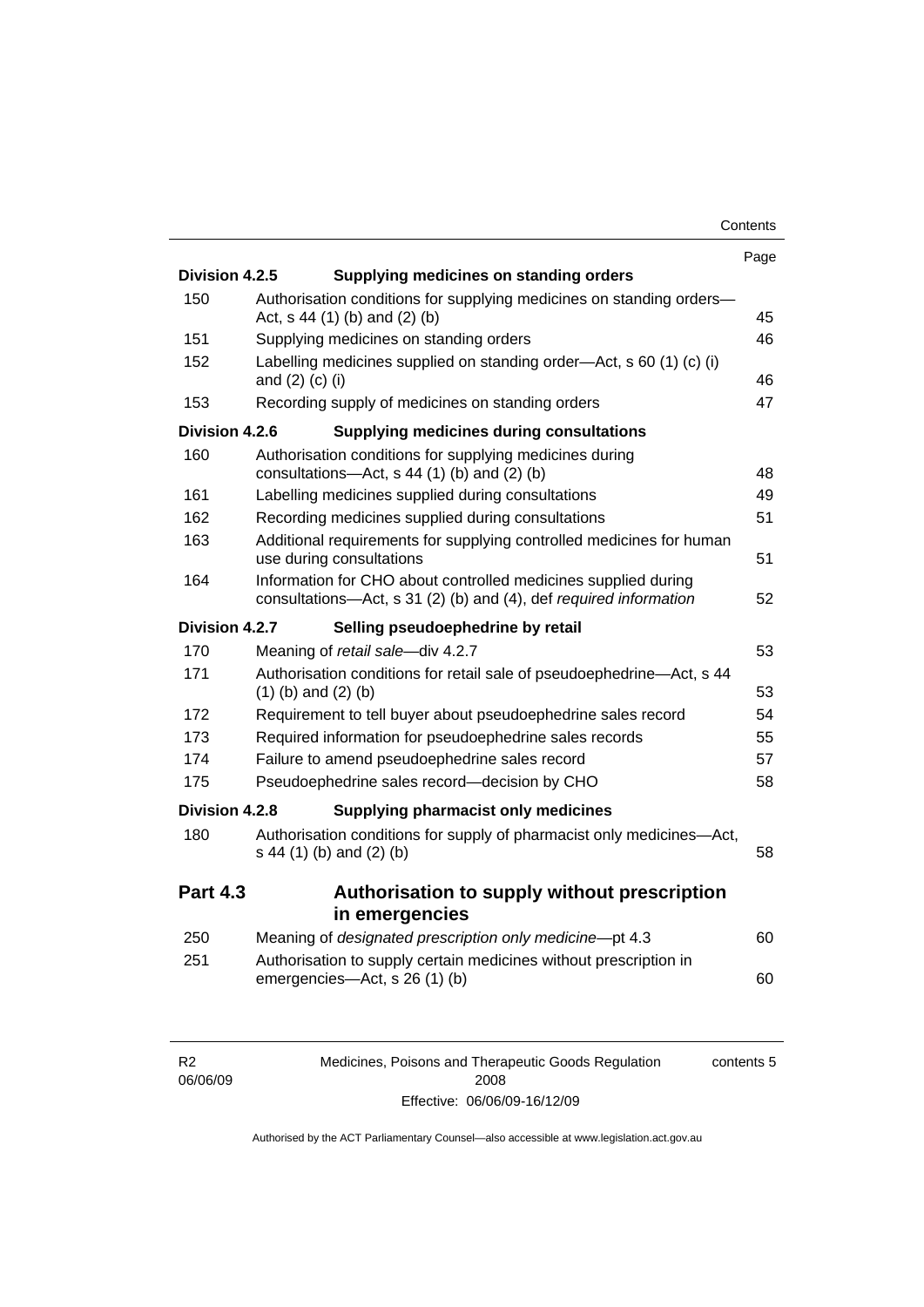|                  |                                                                                                                                                   | Page                       |
|------------------|---------------------------------------------------------------------------------------------------------------------------------------------------|----------------------------|
| 252              | Authorisation conditions for supplying of certain medicines without<br>prescription in emergencies—Act, s 44 (1) (b) and (2) (b)                  | 61                         |
| 253              | Labelling medicines supplied without prescription in emergencies-<br>Act, s 60 (1) (c) (i) and (2) (c) (i)                                        | 62                         |
| 254              | Recording medicines supplied without prescription in emergencies                                                                                  | 63                         |
| <b>Part 4.4</b>  | Authorisation to supply medicines for<br>disposal                                                                                                 |                            |
| 260              | Authorisation to supply medicines to pharmacists for disposal-Act, s<br>26(1)(b)                                                                  | 64                         |
| 261              | Authorisation to supply medicines to commercial disposal operators for<br>disposal- $-\text{Act}$ , s 26 (1) (b)                                  | 64                         |
| <b>Part 4.5</b>  | Wholesale supply of medicines under<br>corresponding laws                                                                                         |                            |
| 270              | Conditions for wholesalers supplying medicines under corresponding<br>laws-Act, s 20 (4) (c)                                                      | 65                         |
| <b>Chapter 5</b> | <b>Administering medicines</b>                                                                                                                    |                            |
| <b>Part 5.1</b>  | Authorisations for health-related occupations                                                                                                     |                            |
| 350              | Authorisation under sch 1 for people in health-related occupations to<br>administer medicines—Act, s 37 (1) (b) and (3) (b)                       | 67                         |
| 351              | Authorisation conditions for administration of medicines at institutions<br>by people in health-related occupations-Act, s 44 (1) (b) and (2) (b) | 67                         |
| <b>Part 5.2</b>  | Other administration authorisations                                                                                                               |                            |
| 360              | Authorisation for self-administration etc of medicines-Act, s 37 (2) (b)<br>and $(3)$ $(b)$                                                       | 69                         |
| 361              | Authorisation for administration of medicines by assistants-Act,<br>s 37 (1) (b)                                                                  | 70                         |
| <b>Chapter 6</b> | <b>Obtaining and possessing medicines</b>                                                                                                         |                            |
| 370              | Authorisation under sch 1 to obtain and possess medicines—Act, s 35<br>$(1)$ (b), (2) (b) and s 36 (b)                                            | 71                         |
| contents 6       | Medicines, Poisons and Therapeutic Goods Regulation<br>2008                                                                                       | R <sub>2</sub><br>06/06/09 |

Effective: 06/06/09-16/12/09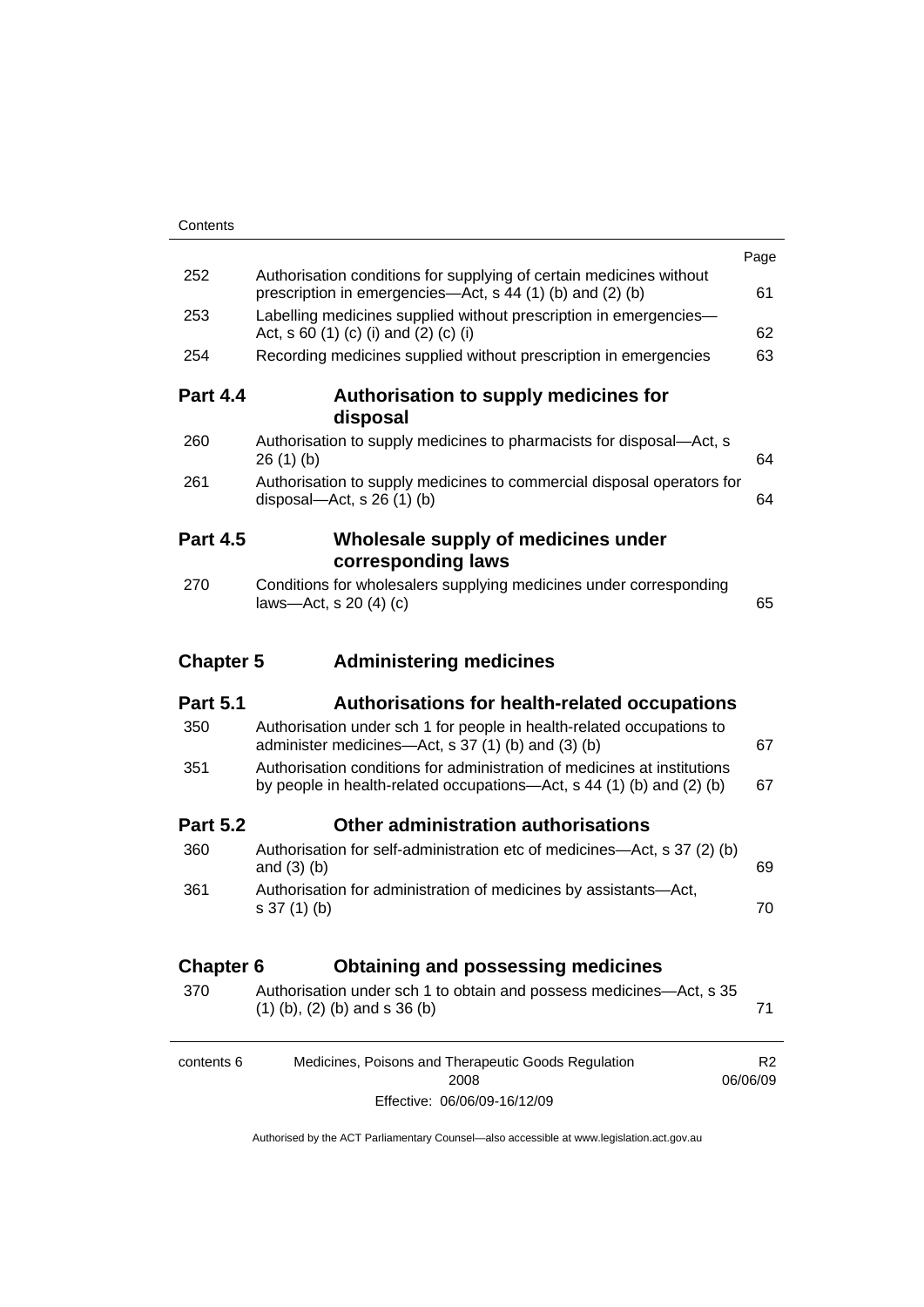|                  |                                                                                                                                    | Contents |
|------------------|------------------------------------------------------------------------------------------------------------------------------------|----------|
|                  |                                                                                                                                    | Page     |
| 371              | Authorisation to obtain and possess medicines for certain personal<br>use-related dealings—Act, s 35 (1) (b), (2) (b) and s 36 (b) | 71       |
| <b>Chapter 7</b> | <b>Manufacturing medicines</b>                                                                                                     |          |
| 380              | Authorisation under sch 1 to manufacture medicines—Act, s 33 (b)                                                                   | 72       |
| <b>Chapter 8</b> | <b>Discarding medicines</b>                                                                                                        |          |
| 390              | Discarding controlled medicines—Act, s 34 (1) (a)                                                                                  | 73       |
| <b>Chapter 9</b> | Other medicines authorisations                                                                                                     |          |
| <b>Part 9.1</b>  | Authorisations for delivery people and<br>commercial disposal operators                                                            |          |
| 400              | Authorisations to deliver medicines under supply authorities-Act,<br>s 26 (1) (b), (2) (b), s 35 (1) (b), (2) (b) and s 36 (b)     | 74       |
| 401              | Authorisations for commercial disposal operators—Act, s 26 (1) (b)<br>and (2) (b), s 35 (1) (b) and (2) (b) and s 36 (b)           | 75       |
| <b>Part 9.2</b>  | <b>Emergency supply and administration of</b><br>adrenaline and salbutamol                                                         |          |
| 410              | Authorisations to supply and administer adrenaline and salbutamol-<br>Act, s 26 (1) (b) and s 37 (1) (b)                           | 76       |
| <b>Part 9.3</b>  | <b>Medicines authorisations for corrections</b><br>functions                                                                       |          |
| 420              | Authorisations for CYP authorised people-Act, s 26 (1) (b),<br>s 35 (1) (b), (2) (b), s 36 (b) and s 37 (1) (b)                    | 77       |
| 421              | Authorisations for corrections officers—Act, s 26 (1) (b), s 35 (1) (b),<br>$(2)$ (b), s 36 (b) and s 37 (1) (b)                   | 78       |
| 422              | Authorisations for court and police cell custodians—Act, s 26 (1) (b),<br>s 35 (1) (b), (2) (b), s 36 (b) and s 37 (1) (b)         | 78       |
|                  |                                                                                                                                    |          |

Medicines, Poisons and Therapeutic Goods Regulation 2008 Effective: 06/06/09-16/12/09 contents 7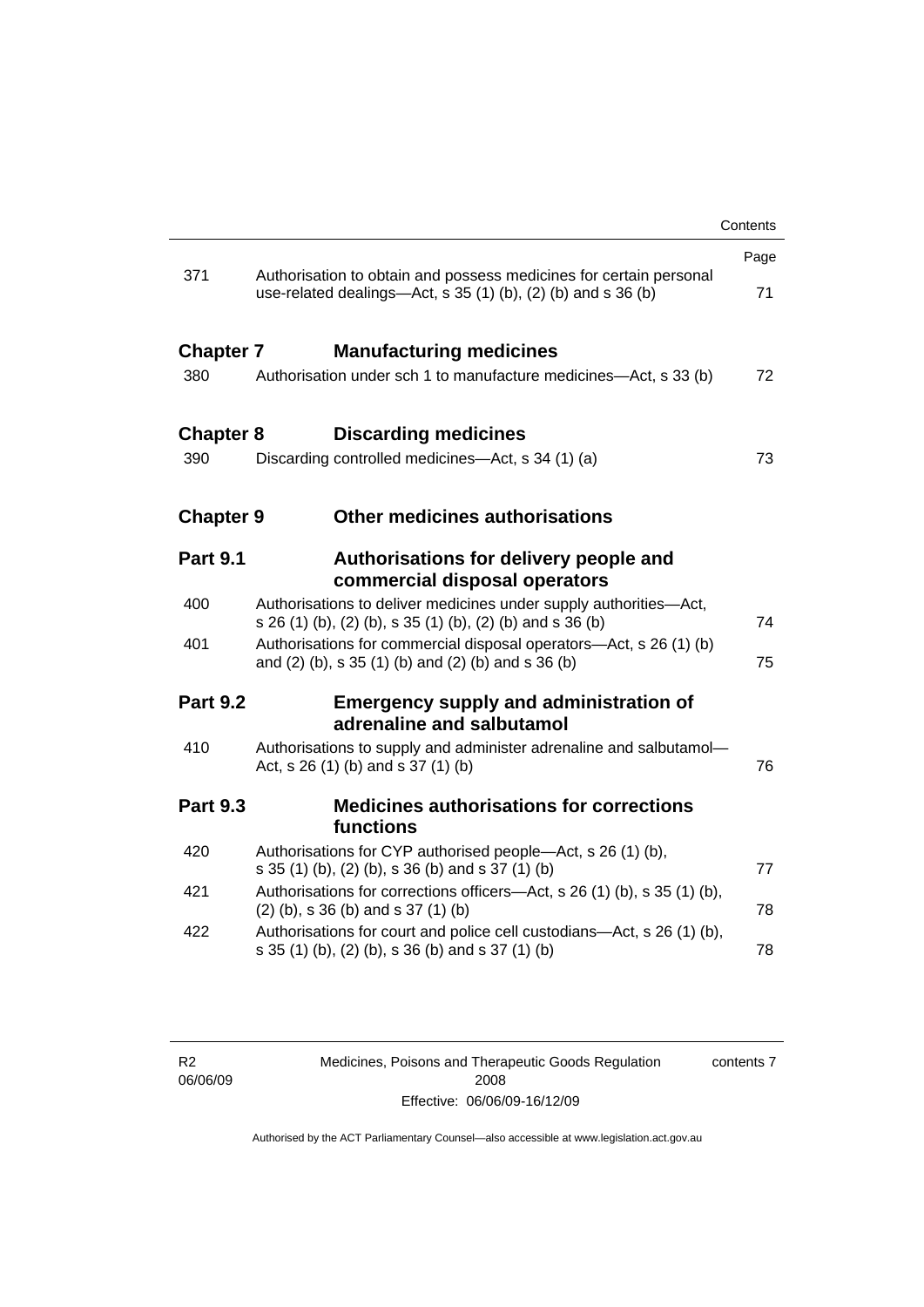| <b>Part 9.4</b> | Authorisations for medicines research and<br>education program purposes other than<br>controlled medicines                | Page |
|-----------------|---------------------------------------------------------------------------------------------------------------------------|------|
| 430             | Authorisations for non-controlled medicines research and education-<br>Act, s 26 (1) and (2) (b)                          | 80   |
| 431             | Authorisation conditions for non-controlled medicines research and<br>education- $Act$ , s 44 (1) (b) and (2) (b)         | 81   |
| <b>Part 9.5</b> | <b>Authorisations under medicines licences</b>                                                                            |      |
| Division 9.5.1  | Controlled medicines research and education program<br>licence authorisations                                             |      |
| 440             | Authorisations under controlled medicines research and education<br>program licences-Act, s 20 (1) (a)                    | 83   |
| 441             | Authorisation condition for controlled medicines research and<br>education program licences—Act, s 44 (1) (b) and (2) (b) | 84   |
| Division 9.5.2  | <b>First-aid kit licence authorisations</b>                                                                               |      |
| 450             | Authorisations under first-aid kit licences—Act, s 20 (1) (a)                                                             | 85   |
| 451             | Authorisation condition for first-aid kit licences-Act, s 44 (1) (b) and<br>$(2)$ (b)                                     | 86   |
| Division 9.5.3  | Wholesalers licence authorisations                                                                                        |      |
| 460             | Authorisations under medicines wholesalers licences—Act, s 20 (1) (a)                                                     | 86   |
| 461             | Authorisation conditions for medicines wholesalers licences-Act,<br>s 44 (1) (b) and (2) (b)                              | 87   |
| Division 9.5.4  | Opioid dependency treatment licence authorisations                                                                        |      |
| 470             | Authorisations under opioid dependency treatment licences-Act,<br>s 20(1)(a)                                              | 88   |
| 471             | Authorisation condition for opioid dependency treatment licences-<br>Act, $s$ 44 (1) (b) and (2) (b)                      | 89   |
| Division 9.5.5  | Pharmacy medicines rural communities licences                                                                             |      |
| 480             | Authorisations under pharmacy medicines rural communities<br>licences- $-\text{Act}$ , s 20 (1) (a)                       | 90   |
| 481             | Authorisation conditions for pharmacy medicines rural communities<br>licences—Act, $s$ 44 (1) (b) and (2) (b)             | 91   |
|                 |                                                                                                                           |      |

| contents 8 | Medicines, Poisons and Therapeutic Goods Regulation |  |
|------------|-----------------------------------------------------|--|
|            | 2008                                                |  |
|            | Effective: 06/06/09-16/12/09                        |  |

Authorised by the ACT Parliamentary Counsel—also accessible at www.legislation.act.gov.au

R2 06/06/09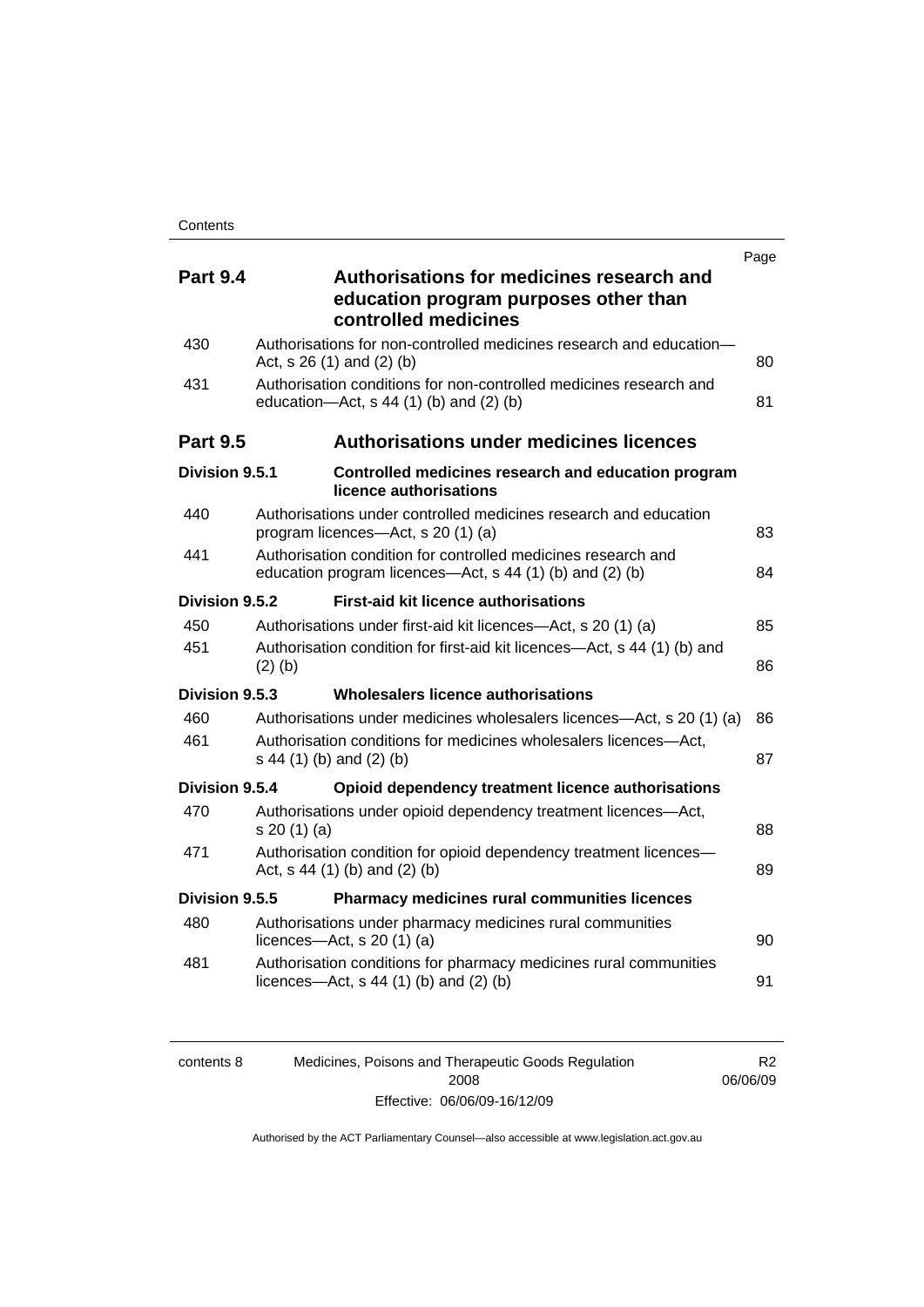| <b>Chapter 10</b> | Packaging and labelling of medicines<br>generally                                                                                     | Page |
|-------------------|---------------------------------------------------------------------------------------------------------------------------------------|------|
| 500               | When pharmacy medicines and pharmacist only medicines to be<br>supplied in manufacturer's packs-Act, s 59 (1) (c) (i) and (2) (c) (i) | 93   |
| 501               | Packaging of supplied manufacturer's packs of medicines-Act, s 59<br>$(1)$ (c) (i) and (2) (c) (i)                                    | 93   |
| 502               | Labelling of supplied manufacturer's packs of medicines-Act,<br>s 60 (1) (c) (i) and (2) (c) (i)                                      | 94   |
| <b>Chapter 11</b> | <b>Storage of medicines</b>                                                                                                           |      |
| <b>Part 11.1</b>  | <b>Preliminary</b>                                                                                                                    |      |
| 510               | Meaning of prescribed person-ch 11                                                                                                    | 95   |
| 511               | Meaning of key-ch 11                                                                                                                  | 96   |
| <b>Part 11.2</b>  | Storage requirements for medicines generally                                                                                          |      |
| 515               | Storage of medicines generally-Act, s 61 (b) and (c)                                                                                  | 97   |
| <b>Part 11.3</b>  | Additional storage requirements for<br>medicines other than controlled medicines                                                      |      |
| 520               | Storage of medicines other than controlled medicines in community<br>pharmacies-Act, s 61 (b) and (c)                                 | 98   |
| 521               | Storage of medicines other than controlled medicines by other<br>people—Act, s 61 (b) and (c)                                         | 99   |
| 522               | Storage of pharmacy medicines by pharmacy medicines rural<br>communities licence-holders-Act, s 61 (b) and (c)                        | 99   |
| <b>Part 11.4</b>  | Additional storage requirements for<br>controlled medicines                                                                           |      |
| 530               | Meaning of personal custody-pt 11.4                                                                                                   | 100  |
| 531               | Storage of controlled medicines by wholesalers licence-holders-<br>Act, $s \, 61$ (b) and (c)                                         | 100  |
| 532               | Storage of controlled medicines for certain health-related<br>occupations-Act, s 61 (b) and (c)                                       | 101  |

| R <sub>2</sub> | Medicines, Poisons and Therapeutic Goods Regulation | contents 9 |
|----------------|-----------------------------------------------------|------------|
| 06/06/09       | 2008                                                |            |
|                | Effective: 06/06/09-16/12/09                        |            |

Authorised by the ACT Parliamentary Counsel—also accessible at www.legislation.act.gov.au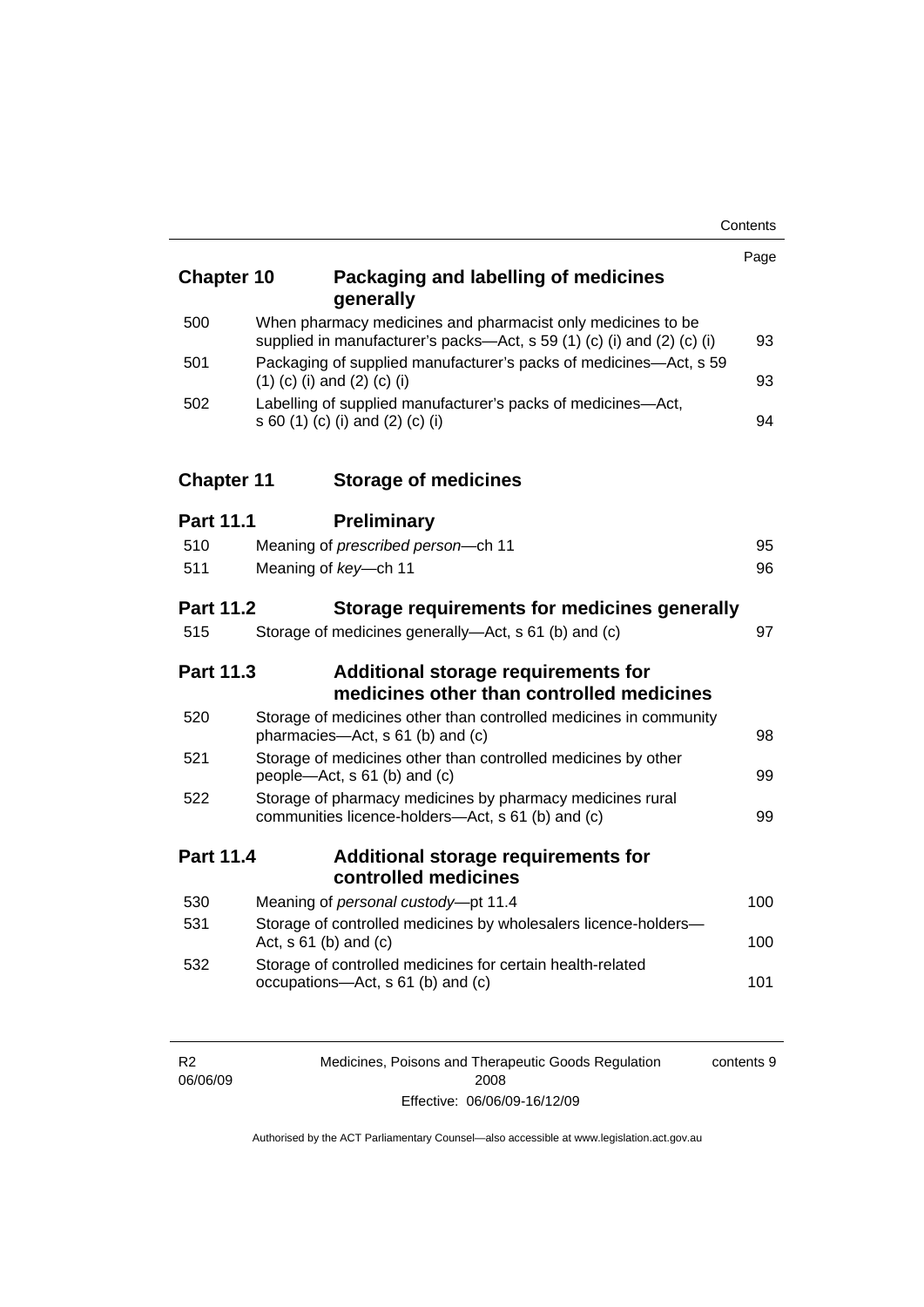| 533               |                                                                                                                  | Page |
|-------------------|------------------------------------------------------------------------------------------------------------------|------|
|                   | Storage of controlled medicines by certain other prescribed people-<br>Act, $s \, 61$ (b) and (c)                | 102. |
| <b>Chapter 12</b> | <b>Controlled medicines registers</b>                                                                            |      |
| 540               | Keeping of controlled medicines registers by certain people—Act, s 48<br>(a) and $s$ 50 (1) (b) and (2) (b)      | 105  |
| 541               | Keeping of controlled medicines registers by first-aid kit holders—Act,<br>s 48 (a) and s 50 (1) (b) and (2) (b) | 107  |
| 542               | Form of controlled medicines registers—Act, s 49 (1) (b) and (2) (b)                                             | 108  |
| 543               | Making entries in controlled medicines registers—Act, s 51 (1) (b)                                               | 108  |
| 544               | Prescribed witnesses for administration of controlled medicines—Act,<br>s 53 (a) and (b)                         | 110  |
| 545               | Prescribed witnesses for discarding of controlled medicines—Act, s 54<br>$(a)$ and $(b)$                         | 110  |
| 546               | Changes etc to entries in controlled medicines registers—Act, s 55 (2)<br>(b)                                    | 111  |

## **Chapter 13 Controlled medicines and appendix D medicines approvals for human use**

### **Part 13.1 Controlled medicines approvals**

# **Division 13.1.1 Preliminary** 550 Meaning of *controlled medicines approval* [113](#page-136-0) 551 Meaning of *designated prescriber*—pt 13.1 [113](#page-136-0) **Division 13.1.2 Standing controlled medicines approvals** 555 Standing approval to prescribe controlled medicines for hospital in-patients [114](#page-137-0) 556 Standing approval to prescribe controlled medicines for short-term treatment [114](#page-137-0) 557 Standing approval to prescribe buprenorphine and methadone for patients of certain institutions [114](#page-137-0) **Division 13.1.3 Chief health officer controlled medicines approvals** 560 Applications for CHO controlled medicines approvals [116](#page-139-0)

| contents 10 | Medicines, Poisons and Therapeutic Goods Regulation | R <sub>2</sub> |
|-------------|-----------------------------------------------------|----------------|
|             | 2008                                                | 06/06/09       |
|             | Effective: 06/06/09-16/12/09                        |                |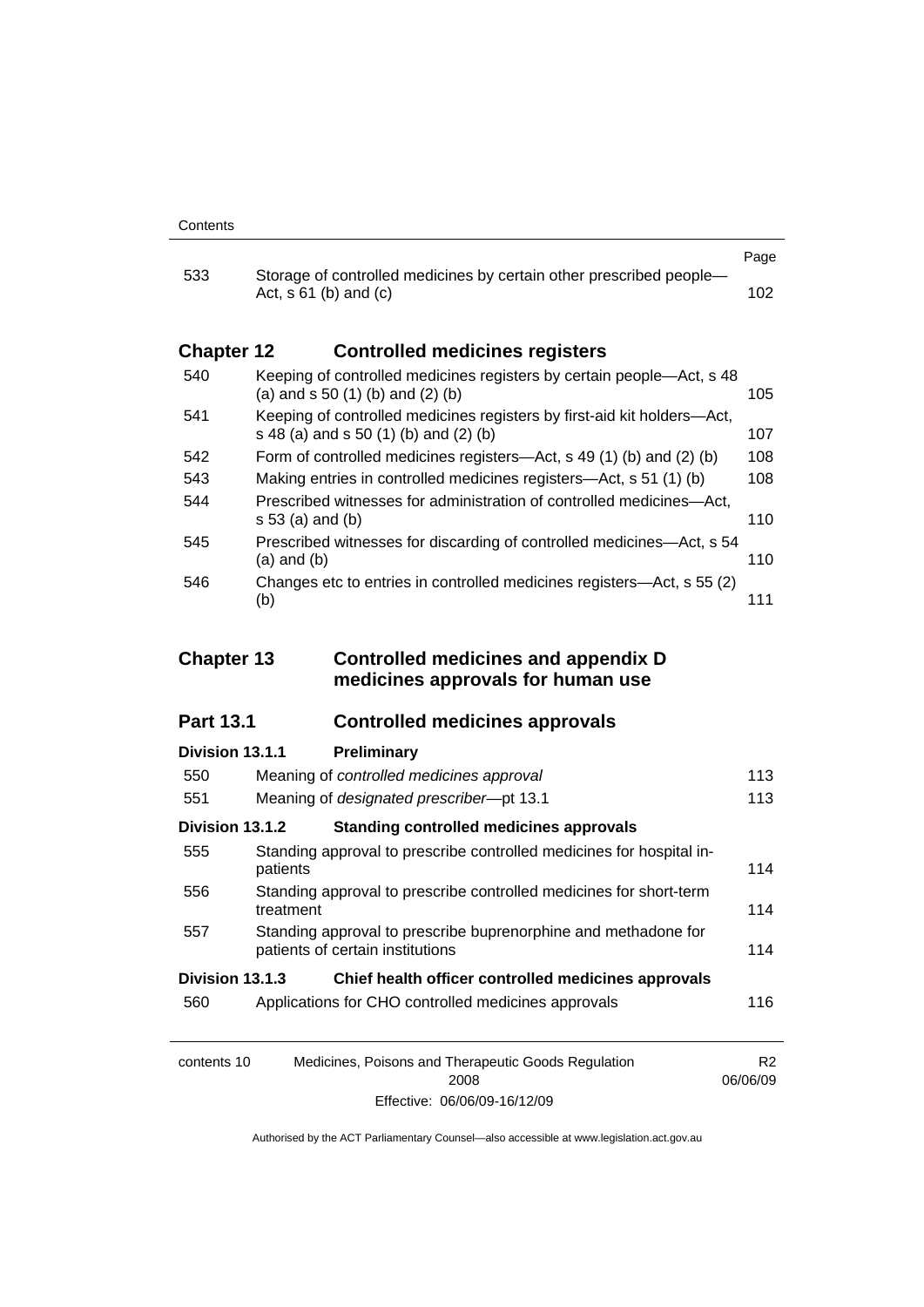| Contents |
|----------|
|----------|

|                  |                                                                                                         | Page |
|------------------|---------------------------------------------------------------------------------------------------------|------|
| 561              | Requirements for CHO controlled medicines approval applications                                         | 117  |
| 562              | CHO decision on applications to prescribe controlled medicines                                          | 118  |
| 563              | Restrictions on CHO power to approve applications for approvals                                         | 119  |
| 564              | Term of CHO controlled medicines approvals                                                              | 120  |
| 565              | Applications for review of unfavourable CHO decisions for approvals                                     | 120  |
| 566              | Medicines advisory committee-referred applications and review of<br>unfavourable CHO decisions          | 121  |
| 567              | Amendment and revocation of controlled medicines approvals                                              | 122  |
| 568              | Application for review of amendment and revocation on CHO initiative                                    | 123  |
| 569              | Medicines advisory committee-review of amendment or revocation<br>on CHO initiative                     | 124  |
| 570              | Conditional controlled medicines approvals                                                              | 124  |
| 571              | Form of CHO controlled medicines approvals                                                              | 125  |
| 572              | When controlled medicines approvals etc take effect                                                     | 126  |
| 573              | Medicines advisory committee-directions to CHO                                                          | 126  |
| 574              | Medicines advisory committee-guidelines for CHO decisions on<br>applications                            | 127  |
|                  |                                                                                                         |      |
| Division 13.1.4  | <b>Endorsements to treat drug-dependency</b>                                                            |      |
| 580              | Meaning of endorsement-div 13.1.4                                                                       | 127  |
| 581              | Applications for CHO endorsement to treat drug-dependency                                               | 127  |
| 582              | CHO decisions on applications for endorsement to treat<br>drug-dependency                               | 128  |
| 583              | Form of CHO endorsements to treat drug-dependency                                                       | 128  |
| 584              | Medicines advisory committee-review of CHO decisions to refuse<br>endorsements to treat drug-dependency | 129  |
| <b>Part 13.2</b> | <b>Appendix D medicines approvals</b>                                                                   |      |
| 590              | Meaning of appendix D medicines approval                                                                | 130  |
| 591              | Standing approval to prescribe designated appendix D medicines                                          | 130  |
| 592              | Applications for CHO approval to prescribe designated appendix D<br>medicines                           | 131  |
| 593              | CHO decisions on applications to prescribe designated appendix D<br>medicines                           | 131  |

| R <sub>2</sub> | Medicines, Poisons and Therapeutic Goods Regulation | contents 11 |
|----------------|-----------------------------------------------------|-------------|
| 06/06/09       | 2008                                                |             |
|                | Effective: 06/06/09-16/12/09                        |             |

Authorised by the ACT Parliamentary Counsel—also accessible at www.legislation.act.gov.au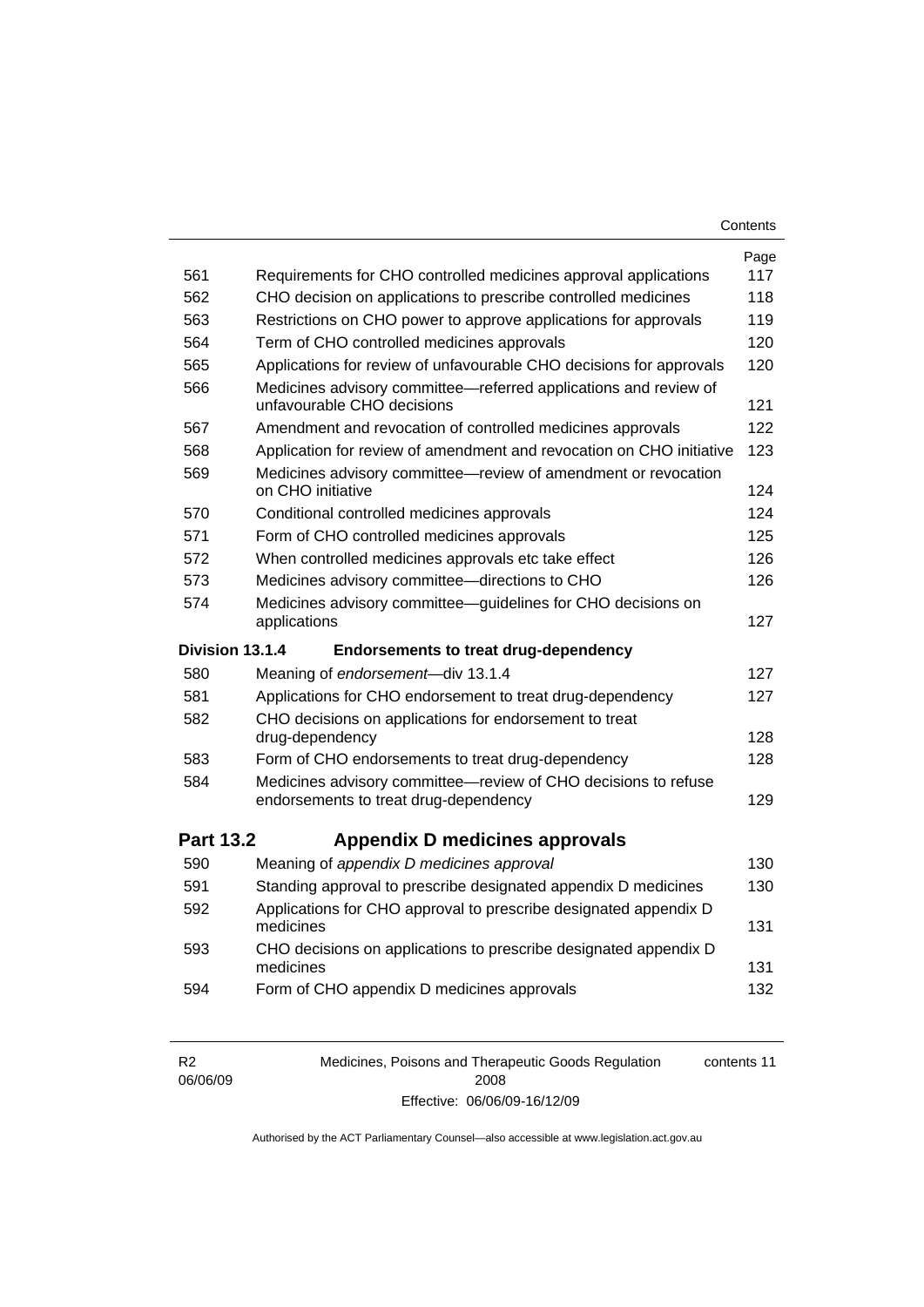| <b>Chapter 14</b> |           | <b>Medicines licences</b>                                                                                    | Page     |
|-------------------|-----------|--------------------------------------------------------------------------------------------------------------|----------|
| <b>Part 14.1</b>  |           | <b>Medicines licences generally</b>                                                                          |          |
| 600               |           | Medicines licences that may be issued—Act, s 78 (2)                                                          |          |
| <b>Part 14.2</b>  |           | Controlled medicines research and education<br>program licences                                              |          |
| 605               | licences  | Applications for controlled medicines research and education program                                         |          |
| 606               |           | Restrictions on issuing of controlled medicines research and education<br>program licences-Act, s 85 (1) (a) |          |
| 607               |           | Additional information for controlled medicines research and education<br>program licences—Act, s 88 (1) (k) |          |
| <b>Part 14.3</b>  |           | <b>First-aid kit licences</b>                                                                                |          |
| 610               |           | Applications for first-aid kit licences                                                                      |          |
| 611               |           | Restrictions on issuing of first-aid kit licences—Act, s 85 (1) (a)                                          |          |
| 612               |           | Additional information for first-aid kit licences—Act, s 88 (1) (k)                                          |          |
| <b>Part 14.4</b>  |           | <b>Medicines wholesalers licences</b>                                                                        |          |
| 615               |           | Applications for medicines wholesalers licences                                                              |          |
| 616               | $(1)$ (a) | Restrictions on issuing of medicines wholesalers licences—Act, s 85                                          |          |
| 617               | $(1)$ (k) | Additional information for medicines wholesalers licences-Act, s 88                                          |          |
| <b>Part 14.5</b>  |           | <b>Opioid dependency treatment licences</b>                                                                  |          |
| 620               |           | Applications for opioid dependency treatment licences                                                        |          |
| 621               | 85(1)(a)  | Restriction on issuing of opioid dependency treatment licences-Act, s                                        |          |
| 622               |           | Witnessing not required for administration under opioid dependency<br>treatment licence-Act, s 190 (1) (a)   |          |
| <b>Part 14.6</b>  |           | <b>Pharmacy medicines rural communities</b><br><b>licences</b>                                               |          |
| 625               |           | Applications for pharmacy medicines rural communities licences                                               |          |
| contents 12       |           | Medicines, Poisons and Therapeutic Goods Regulation<br>2008                                                  | 06/06/09 |
|                   |           | Effective: 06/06/09-16/12/09                                                                                 |          |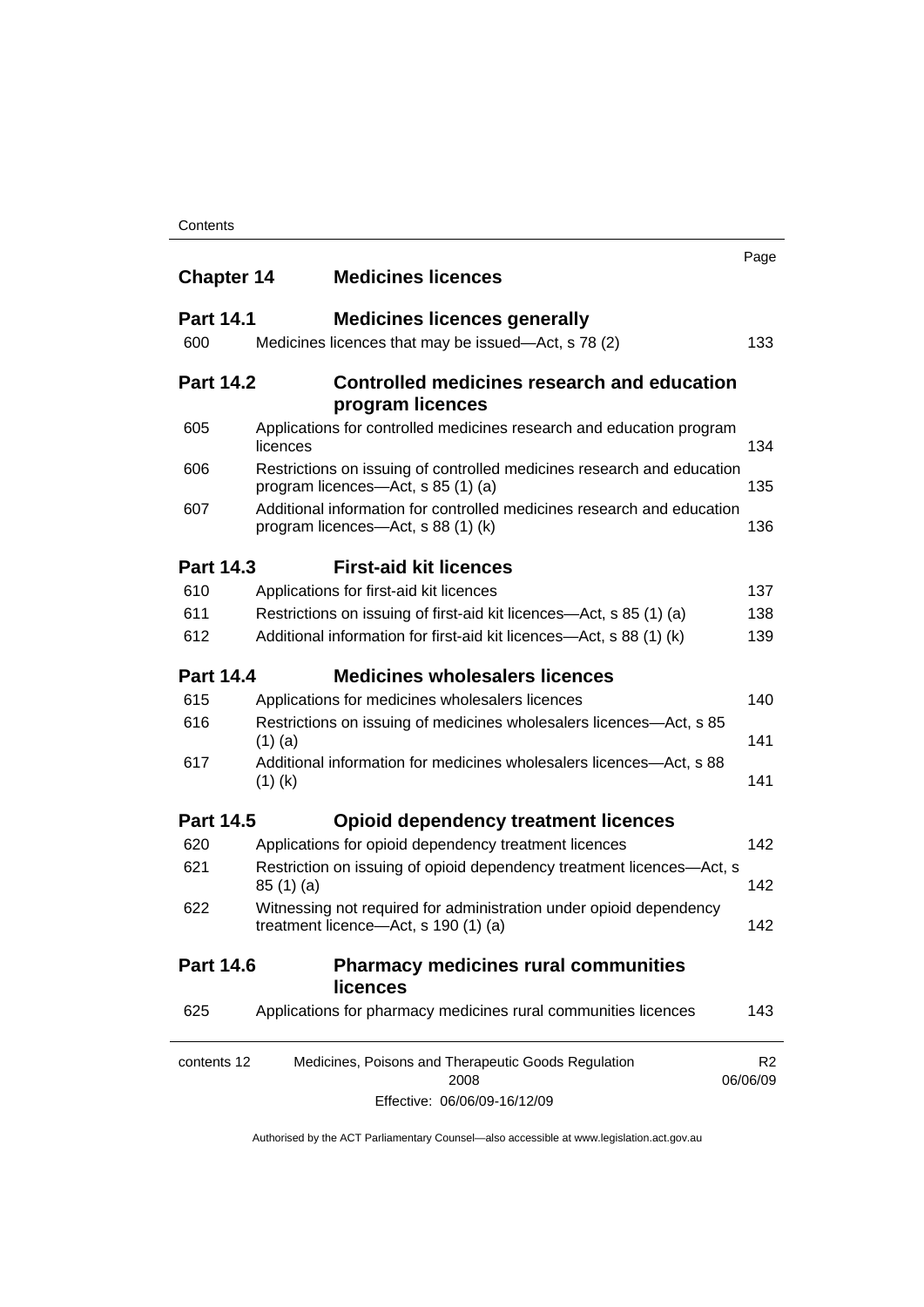|                   |                                                                                                 | Contents |
|-------------------|-------------------------------------------------------------------------------------------------|----------|
|                   |                                                                                                 | Page     |
| 626               | Restrictions on issuing of pharmacy medicines rural communities<br>licences—Act, $s$ 85 (1) (a) | 143      |
| <b>Chapter 15</b> | <b>Medicines-other provisions</b>                                                               |          |
| <b>Part 15.1</b>  | <b>Opioid dependency treatment guidelines</b>                                                   |          |
| 630               | Guidelines for treatment of opioid dependency                                                   | 144      |
| <b>Part 15.2</b>  | <b>Medicines advisory committee</b>                                                             |          |
| 635               | Medicines advisory committee-membership                                                         | 145      |
| 636               | Medicines advisory committee—term of appointments                                               | 146      |
| 637               | Medicines advisory committee-conditions of appointments                                         | 146      |
| 638               | Medicines advisory committee-time and place of meetings                                         | 146      |
| 639               | Medicines advisory committee-presiding member                                                   | 146      |
| 640               | Medicines advisory committee-quorum                                                             | 147      |
| 641               | Medicines advisory committee-voting                                                             | 147      |
| 642               | Medicines advisory committee-conduct of meetings                                                | 147      |
| 643               | Medicines advisory committee-disclosure of interests by members                                 | 148      |
| 644               | Medicines advisory committee—ending appointments                                                | 150      |
| <b>Part 15.3</b>  | <b>Other medicines provisions</b>                                                               |          |
| 650               | Advertising controlled medicines—Act, s 66 (3) (b)                                              | 152      |
| 651               | Advertising other medicines                                                                     | 152      |
| 652               | Prescribed institutions-Act, dict, def <i>institution</i> , par (b)                             | 153      |
| <b>Chapter 16</b> | Low and moderate harm poisons                                                                   |          |
|                   |                                                                                                 |          |
| Part 16.1         | <b>Preliminary</b>                                                                              |          |

### **Part 16.1 Preliminary**

| 154 |
|-----|
|     |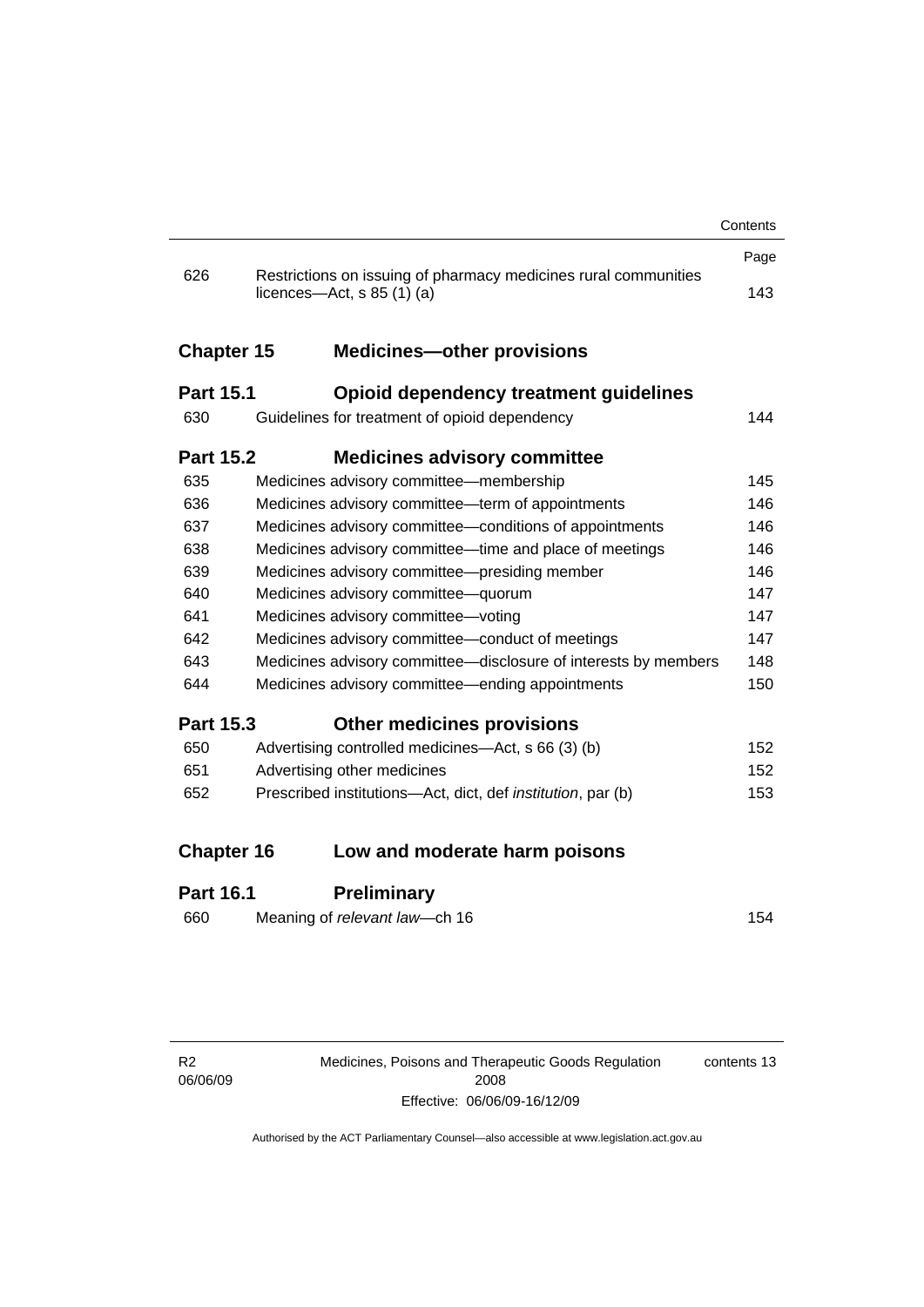|                   |                   |                                                                                                                      | Page                       |
|-------------------|-------------------|----------------------------------------------------------------------------------------------------------------------|----------------------------|
| <b>Part 16.2</b>  |                   | Authorisation to supply low and moderate<br>harm poisons                                                             |                            |
| 661               | (b) and $(2)$ (b) | Authorisation to supply low and moderate harm poisons—Act, s 26 (1)                                                  | 155                        |
| 662               |                   | Authorisation condition for supplying low and moderate harm<br>poisons-Act, $s$ 44 (1) (b) and (2) (b)               | 155                        |
| <b>Part 16.3</b>  |                   | Authorisation to manufacture low and<br>moderate harm poisons                                                        |                            |
| 663               | 33(b)             | Authorisation to manufacture low and moderate harm poisons-Act, s                                                    | 156                        |
| 664               |                   | Authorisation condition for manufacturing low and moderate harm<br>poisons-Act, $s$ 44 (1) (b) and (2) (b)           | 156                        |
| <b>Part 16.4</b>  |                   | Packaging and labelling of low and moderate<br>harm poisons                                                          |                            |
| 665               |                   | Packaging of supplied manufacturer's packs of low and moderate<br>harm poisons—Act, s 59 (1) (c) (i) and (2) (c) (i) | 157                        |
| 666               |                   | Labelling of supplied manufacturer's packs of low and moderate harm<br>poisons—Act, s 60 (1) (c) (i) and (2) (c) (i) | 158                        |
| <b>Chapter 17</b> |                   | Dangerous poisons authorisations                                                                                     |                            |
| <b>Part 17.1</b>  |                   | <b>Overview of dangerous poisons</b><br>authorisations                                                               |                            |
| 670               |                   | General overview of authorisations for dangerous poisons                                                             | 159                        |
| 671               |                   | Overview of dangerous poisons authorisations under this regulation                                                   | 160                        |
| 672               |                   | General overview of authorisation conditions for dangerous poisons                                                   | 161                        |
| <b>Part 17.2</b>  |                   | Authorisations under dangerous poisons<br>licences                                                                   |                            |
| Division 17.2.1   |                   | Dangerous poisons manufacturers licence<br>authorisations                                                            |                            |
| 675               | s 20 (1) (a)      | Authorisations under dangerous poisons manufacturers licences-Act,                                                   | 162                        |
| contents 14       |                   | Medicines, Poisons and Therapeutic Goods Regulation<br>2008                                                          | R <sub>2</sub><br>06/06/09 |
|                   |                   | Effective: 06/06/09-16/12/09                                                                                         |                            |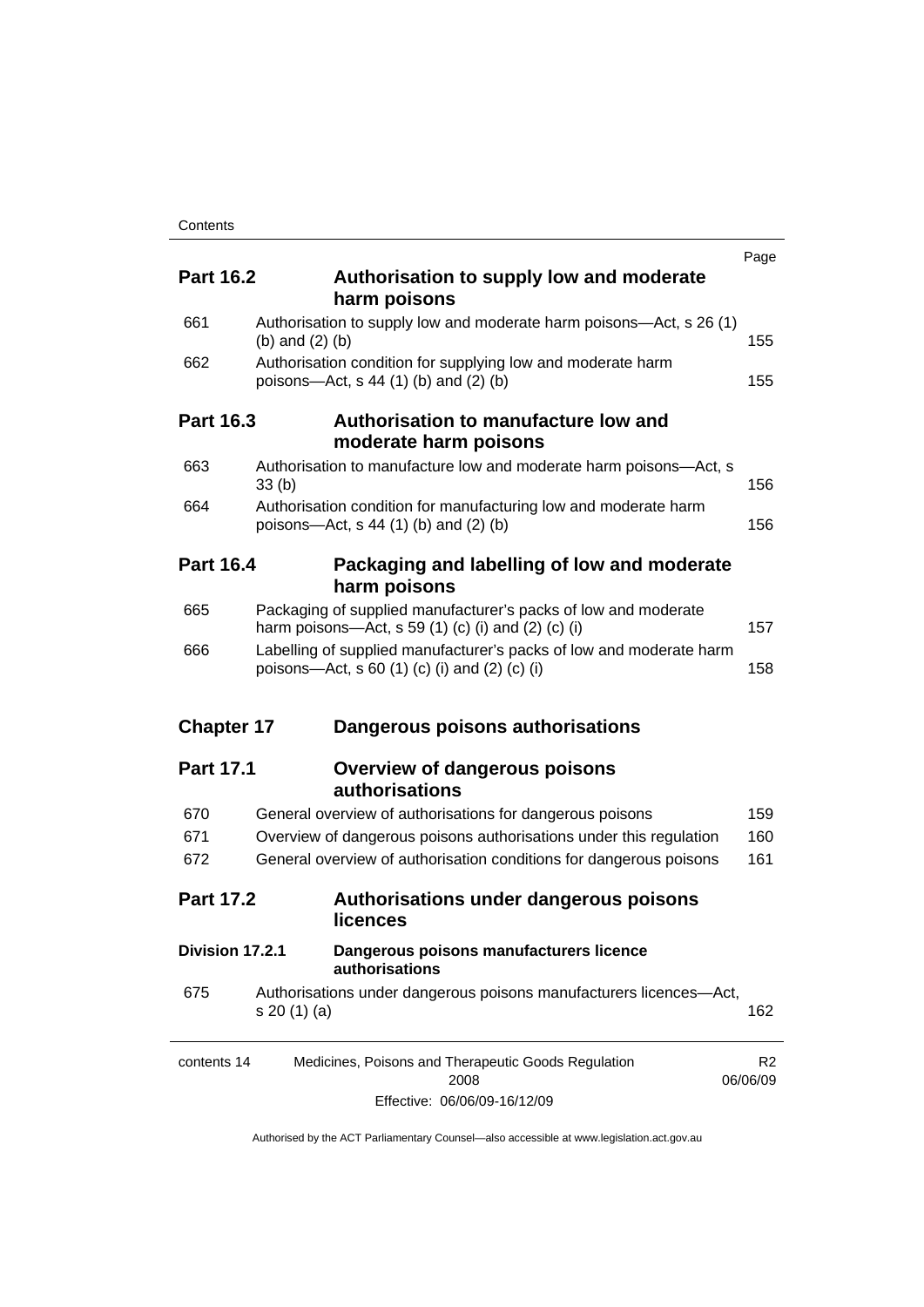|                  |                                                                                                                                         | Contents |
|------------------|-----------------------------------------------------------------------------------------------------------------------------------------|----------|
|                  |                                                                                                                                         | Page     |
| 676              | Authorisation conditions for dangerous poisons manufacturers<br>licences- $-\text{Act}$ , s 44 (1) (b) and (2) (b)                      | 163      |
| Division 17.2.2  | Dangerous poisons-research and education program<br>licence authorisations                                                              |          |
| 680              | Authorisations under dangerous poisons research and education<br>program licences—Act, s 20 (1) (a)                                     | 165      |
| 681              | Authorisation condition for dangerous poisons research and education<br>program licences—Act, $s$ 44 (1) (b) and (2) (b)                | 166      |
| Division 17.2.3  | Dangerous poisons suppliers licence authorisations                                                                                      |          |
| 685              | Authorisations under dangerous poisons suppliers licences-Act,<br>$s 20(1)$ (b)                                                         | 167      |
| 686              | Authorisation conditions for dangerous poisons suppliers licences-<br>Act, $s$ 44 (1) (b) and (2) (b)                                   | 168      |
| <b>Part 17.3</b> | Other dangerous poisons authorisations                                                                                                  |          |
| Division 17.3.1  | Authorisations for manufacturing etc purposes                                                                                           |          |
| 690              | Manufacturing etc authorisations for dangerous poisons-Act, s 20 (2)<br>(a)                                                             | 170      |
| Division 17.3.2  | Authorisations for delivery people and commercial<br>disposal operators                                                                 |          |
| 692              | Authorisations to deliver dangerous poisons under purchase orders-<br>Act, s 26 (1) (b) and (2) (b), s 35 (1) (b), (2) (b) and s 36 (b) | 171      |
| 693              | Authorisation to supply dangerous poisons to commercial disposal<br>operator for disposal-Act, s 26 (1) (b)                             | 172      |
| 694              | Authorisations for commercial disposal operators—Act, s 26 (1) (b)<br>and (2) (b), s 35 (1) (b) and (2) (b) and s 36 (b)                | 172      |
| Division 17.3.3  | Authorisations for dangerous poisons research and<br>education programs by scientifically qualified people                              |          |
| 695              | Authorisations for dangerous poisons research and education-Act, s<br>26 (1) and (2) (b)                                                | 173      |
| 696              | Authorisation conditions for dangerous poisons research and<br>education-Act, s 44 (1) (b) and (2) (b)                                  | 174      |
|                  |                                                                                                                                         |          |

Medicines, Poisons and Therapeutic Goods Regulation 2008 Effective: 06/06/09-16/12/09 contents 15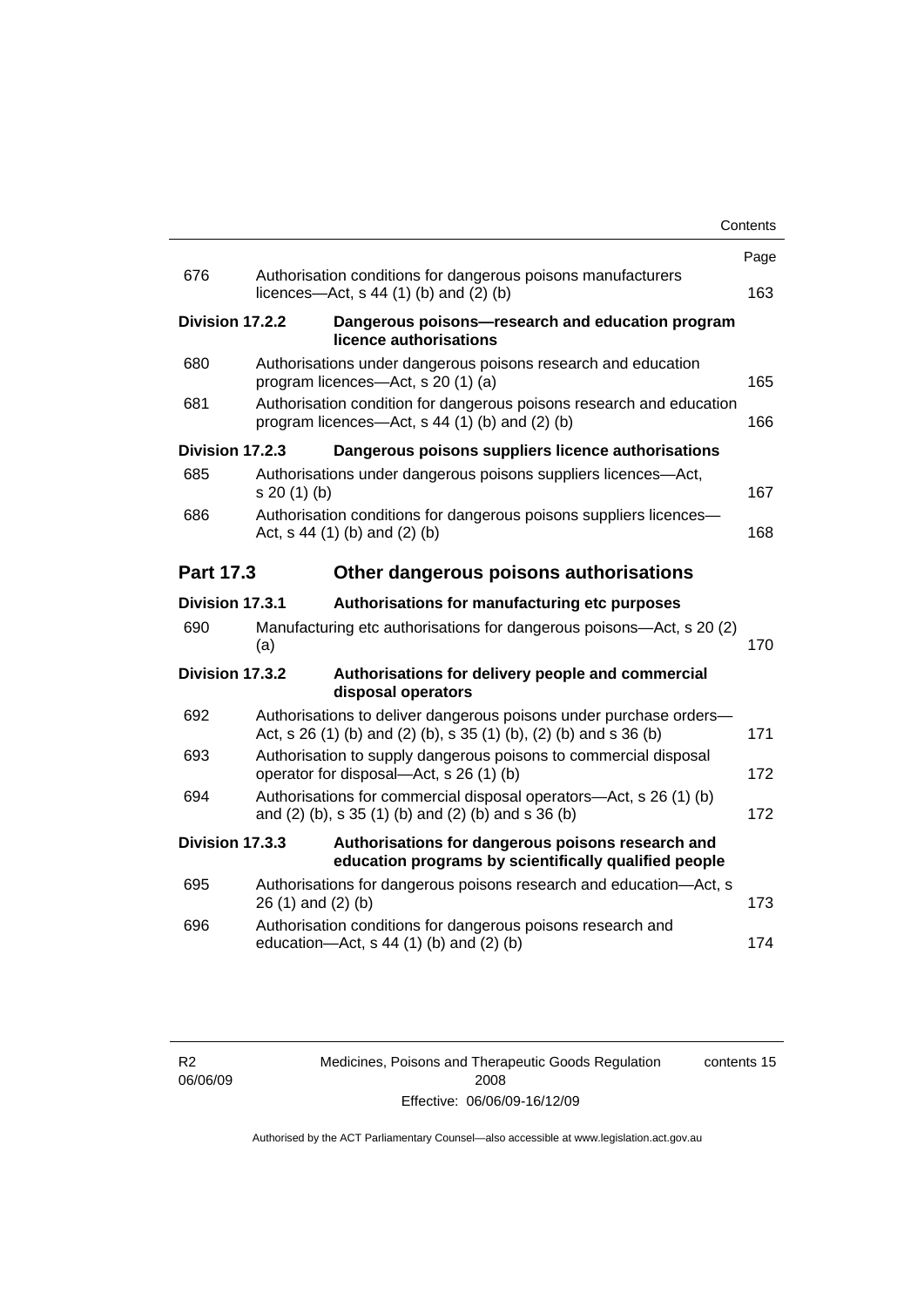| <b>Chapter 18</b> | Dangerous poisons licences                                                                                | Page                       |
|-------------------|-----------------------------------------------------------------------------------------------------------|----------------------------|
| <b>Part 18.1</b>  | Dangerous poisons licences generally                                                                      |                            |
| 700               | Dangerous poisons licences that may be issued-Act, s 78 (2)                                               | 175                        |
| <b>Part 18.2</b>  | Dangerous poisons manufacturers licences                                                                  |                            |
| 705               | Applications for dangerous poisons manufacturers licences                                                 | 176                        |
| 706               | Restrictions on issuing of dangerous poisons manufacturers<br>licences—Act, $s$ 85 (1) (a)                | 177                        |
| 707               | Additional information for dangerous poisons manufacturers<br>licences—Act, s $88(1)(k)$                  | 177                        |
| <b>Part 18.3</b>  | Dangerous poisons research and education<br>program licences                                              |                            |
| 710               | Applications for dangerous poisons research and education program<br>licences                             | 178                        |
| 711               | Restrictions on issuing of dangerous poisons research and education<br>program licences—Act, s 85 (1) (a) | 179                        |
| 712               | Additional information for dangerous poisons research and education<br>licences—Act, $s$ 88 (1) (k)       | 180                        |
| <b>Part 18.4</b>  | Dangerous poisons suppliers licences                                                                      |                            |
| 715               | Applications for dangerous poisons suppliers licences                                                     | 181                        |
| 716               | Restrictions on issuing of dangerous poisons suppliers licences-Act,<br>s 85(1)(a)                        | 182                        |
| 717               | Additional information for dangerous poisons suppliers licences-Act,<br>s 88 (1) (k)                      | 182                        |
| <b>Chapter 19</b> | Dangerous poisons-other provisions                                                                        |                            |
| <b>Part 19.1</b>  | Dangerous poisons purchase orders                                                                         |                            |
| 720               | Supplying dangerous poisons on purchase orders                                                            | 183                        |
| 721               | General requirements for dangerous poisons purchase orders-Act, s<br>38(2)(c)                             | 184                        |
| 722               | Recording supply of dangerous poisons on purchase orders                                                  | 184                        |
| contents 16       | Medicines, Poisons and Therapeutic Goods Regulation<br>2008                                               | R <sub>2</sub><br>06/06/09 |

Effective: 06/06/09-16/12/09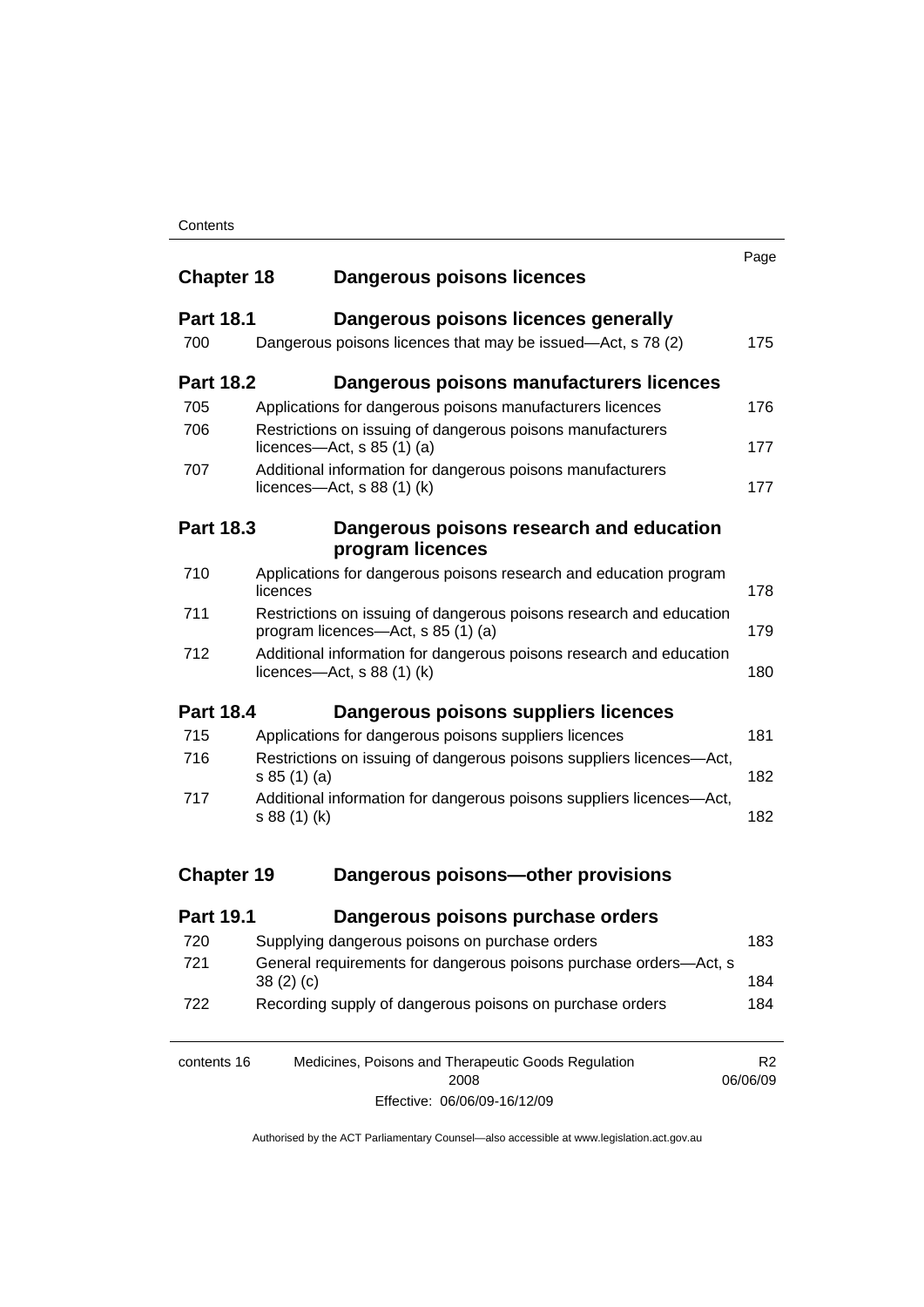|                   |                                                                                                           | Contents |
|-------------------|-----------------------------------------------------------------------------------------------------------|----------|
|                   |                                                                                                           | Page     |
| <b>Part 19.2</b>  | Wholesale supply of dangerous poisons<br>under corresponding laws                                         |          |
| 725               | Conditions for wholesalers supplying dangerous poisons under<br>corresponding laws-Act, s 20 (4) (c)      | 186      |
| <b>Part 19.3</b>  | Packaging and labelling of dangerous<br>poisons                                                           |          |
| 730               | Meaning of relevant law-pt 19.3                                                                           | 187      |
| 731               | Packaging of supplied manufacturer's packs of dangerous poisons-<br>Act, s 59 (1) (c) (i) and (2) (c) (i) | 187      |
| 732               | Labelling of supplied manufacturer's packs of dangerous poisons-<br>Act, s 60 (1) (c) (i) and (2) (c) (i) | 188      |
| <b>Part 19.4</b>  | Storage of dangerous poisons                                                                              |          |
| 735               | Storage of dangerous poisons-Act, s 61 (b) and (c)                                                        | 189      |
| <b>Part 19.5</b>  | Dangerous poisons registers                                                                               |          |
| 740               | Keeping of dangerous poisons registers by certain people-Act, s 48<br>and s 50 (1) (b) and (2) (b)        | 190      |
| 741               | Form of dangerous poisons registers—Act, s 49 (1) (b)                                                     | 191      |
| 742               | Making entries in dangerous poisons registers-Act, s 51 (1) (b)                                           | 191      |
| 743               | Prescribed witnesses for discarding of dangerous poisons-Act, s 54<br>$(a)$ and $(b)$                     | 192      |
| 744               | Changes to entries in dangerous poisons registers—Act, s 55 (2) (b)                                       | 192      |
| <b>Chapter 20</b> | <b>Paints</b>                                                                                             |          |
| 750               | Manufacture, supply and use of paints containing white lead-Act, s<br>70 (1) (b), (2) (b) and (3) (b)     | 194      |
| 751               | Manufacture, supply and use of paints for certain purposes—Act, s 71<br>$(1)$ and $(3)$                   | 194      |
| 752               | Manufacture, supply and use of paints for toys—Act, s 72 (b)                                              | 195      |
| 753               | Manufacture, supply and use of paints containing pesticides-Act, s<br>73(b)                               | 196      |

R2 06/06/09 Medicines, Poisons and Therapeutic Goods Regulation 2008 Effective: 06/06/09-16/12/09 contents 17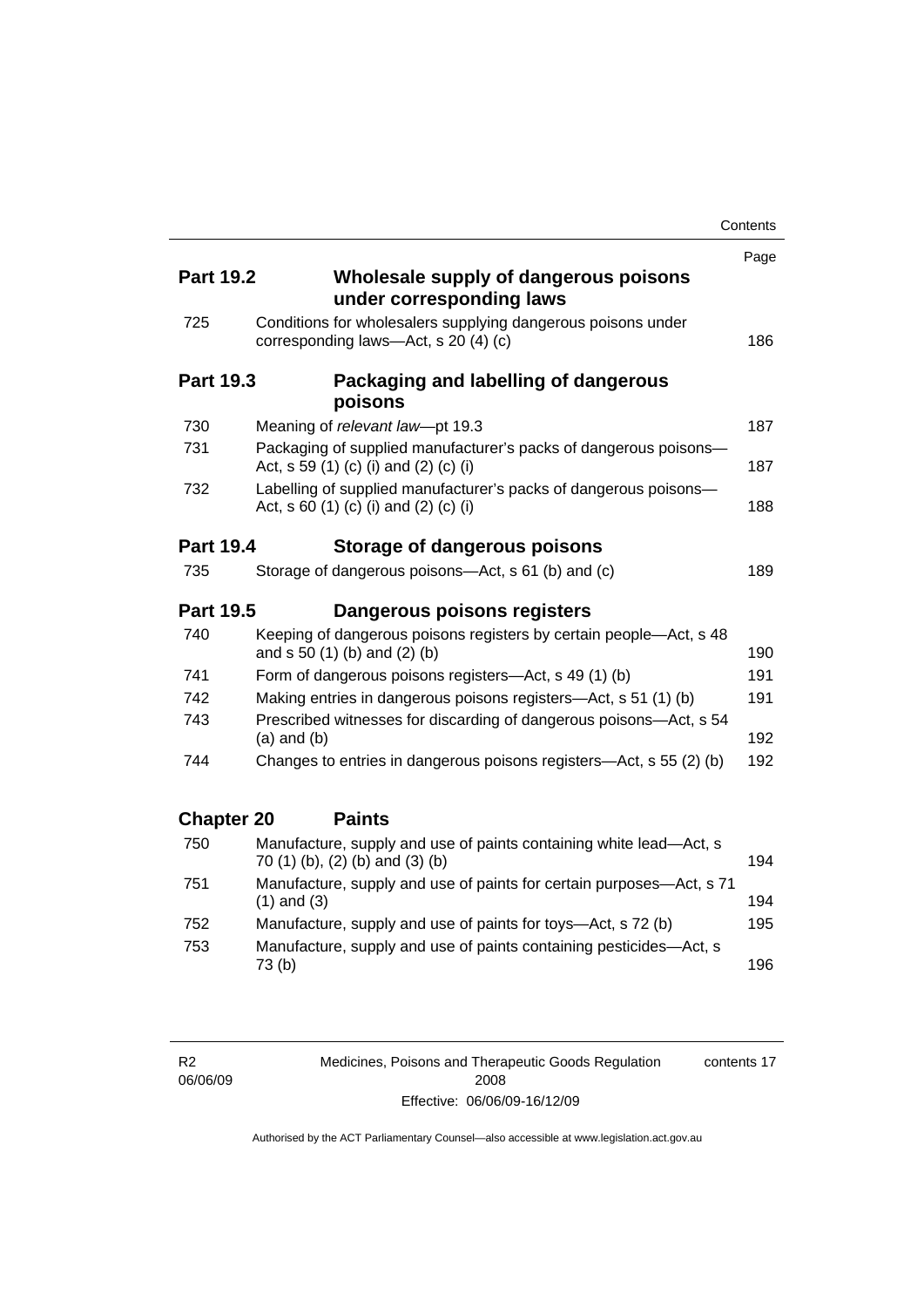### **Contents**

|                   |                                              |                                                                                                                                                | Page |
|-------------------|----------------------------------------------|------------------------------------------------------------------------------------------------------------------------------------------------|------|
| <b>Chapter 21</b> |                                              | <b>Prohibited and appendix C substances</b>                                                                                                    |      |
| <b>Part 21.1</b>  | <b>Preliminary</b>                           |                                                                                                                                                |      |
| 760               | Meaning of prohibited substance-ch 21        |                                                                                                                                                | 197  |
| 761               | Prohibited substances licences—Act, s 78 (2) |                                                                                                                                                | 197  |
| <b>Part 21.2</b>  |                                              | <b>Prohibited substances research and</b><br>education program licences                                                                        |      |
| Division 21.2.1   | program licences                             | Issue of prohibited substances research and education                                                                                          |      |
| 765               | program licences                             | Applications for prohibited substances research and education                                                                                  | 198  |
| 766               | education program licences-Act, s 85 (1) (a) | Restrictions on issuing of prohibited substances research and                                                                                  | 199  |
| 767               | education licences-Act, s 88 (1) (k)         | Additional information for prohibited substances research program and                                                                          | 200  |
| Division 21.2.2   | program authorisations                       | Prohibited substances research and education                                                                                                   |      |
| 768               | program licences-Act, s 20 (1) (a)           | Authorisations under prohibited substances research and education                                                                              | 200  |
| 769               |                                              | Authorisation condition for prohibited substances research and<br>education program licences—Act, s 44 (1) (b) and (2) (b)                     | 201  |
| Division 21.2.3   | education program licences                   | Other provisions-prohibited substances research and                                                                                            |      |
| 770               | education program licences—Act, s 20 (1) (c) | Approvals of dealings for prohibited substances research and                                                                                   | 202  |
| 771               | (b)                                          | Authorisation condition for approval-holders—Act, s 44 (1) (b) and (2)                                                                         | 203  |
| 772               | Act, s 38 (2) (c)                            | General requirements for prohibited substances purchase orders-                                                                                | 203  |
| 773               |                                              | Recording supply of prohibited substances on purchase orders                                                                                   | 204  |
| 774               | (ii), $(2)$ (b) and $(4)$                    | Information for CHO about supplied prohibited substances research<br>and education program licences—Act, s $31$ (1) (a) (ii), (1) (b), (2) (a) | 204  |

| contents 18 | Medicines, Poisons and Therapeutic Goods Regulation | R <sub>2</sub> |
|-------------|-----------------------------------------------------|----------------|
|             | 2008                                                | 06/06/09       |
|             | Effective: 06/06/09-16/12/09                        |                |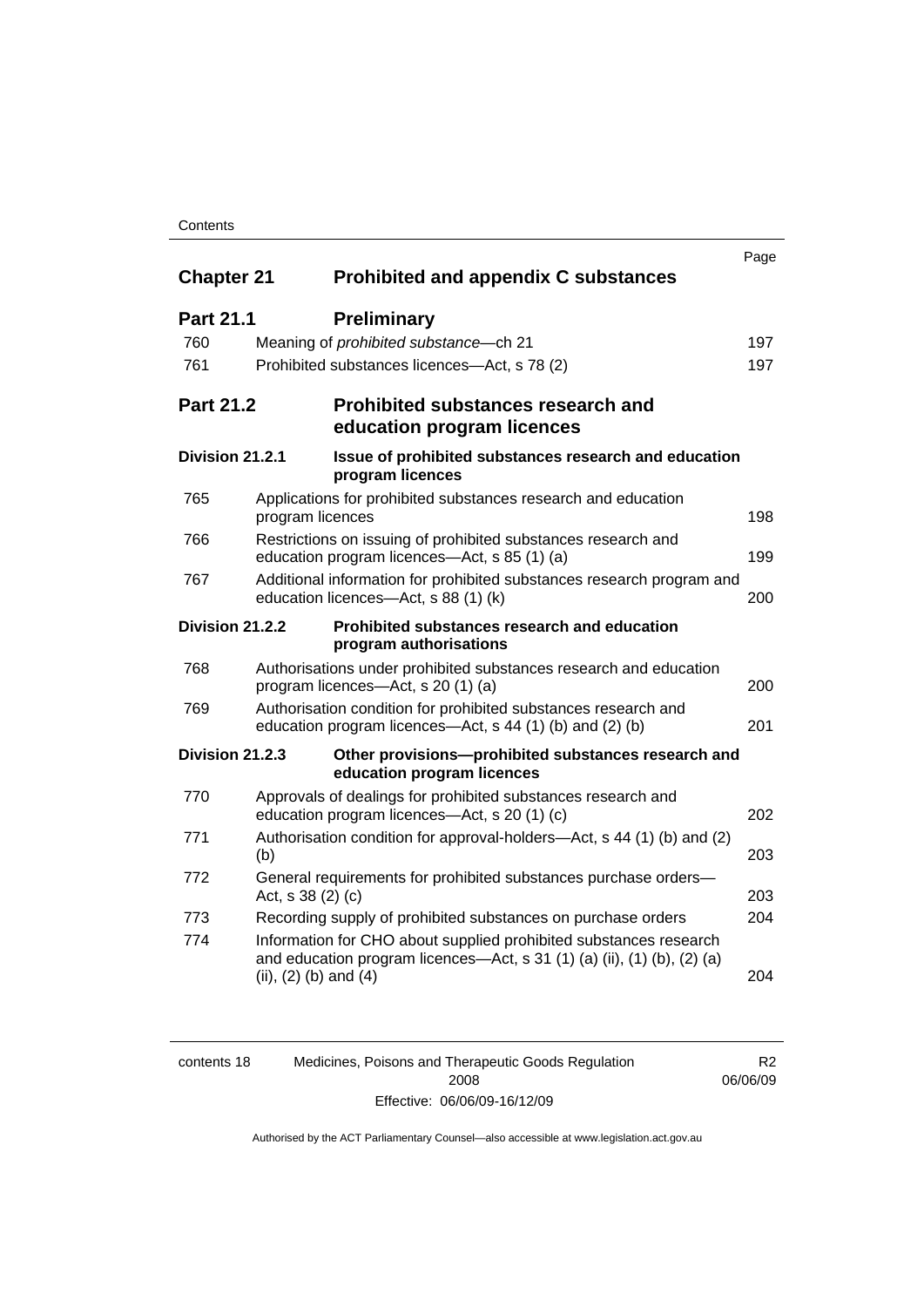|                   |                                                                                                                | Page |
|-------------------|----------------------------------------------------------------------------------------------------------------|------|
| <b>Part 21.3</b>  | <b>Prohibited substances registers</b>                                                                         |      |
| 775               | Keeping of prohibited substances registers by certain people-Act,<br>s 48 and s 50 (1) (b) and (2) (b)         | 206  |
| 776               | Form of prohibited substances registers-Act, s 49 (1) (b)                                                      | 206  |
| 777               | Making entries in prohibited substances registers—Act, s 51 (1) (b)                                            | 207  |
| 778               | Prescribed witnesses for discarding of prohibited substances-Act, s<br>54 (a) and (b)                          | 207  |
| 779               | Changes to entries in prohibited substances registers—Act, s 55 (2)<br>(b)                                     | 208  |
| <b>Chapter 22</b> | <b>Therapeutic goods</b>                                                                                       |      |
| 800               | Definitions-ch 22                                                                                              | 209  |
| 801               | Prescribed regulated therapeutic goods-Act, s 14, def regulated<br>therapeutic good, par (b)                   | 209  |
| 802               | Authorisation to supply optical devices—Act, s 74 (1) (b) and (2) (b)                                          | 209  |
| 803               | Authorisation conditions for supplying optical devices-Act, s 75 (1) (b) 210                                   |      |
| <b>Chapter 23</b> | <b>Notification and review of decisions</b>                                                                    |      |
| 850               | Meaning of reviewable decision-ch 23                                                                           | 211  |
| 851               | Reviewable decision notices                                                                                    | 212  |
| 852               | Applications for review                                                                                        | 213  |
| <b>Chapter 24</b> | <b>Miscellaneous</b>                                                                                           |      |
| 860               | Authorisations for public employees-Act, s 26 (1) (b), (2) (b), s 35 (1)<br>$(b)$ , $(2)$ $(b)$ and s 36 $(b)$ | 214  |
| 861               | Other authorisations for public employees-Act, s 20 (1) (a), (2) (a)<br>and s 74 (1) (b)                       | 215  |
| 862               | Certain containers not to be used for human-use substances-Act, s<br>63 (1) (b)                                | 216  |
| 863               | Displacement of Legislation Act, s 47 (6)                                                                      | 216  |

R2 06/06/09 Medicines, Poisons and Therapeutic Goods Regulation 2008 Effective: 06/06/09-16/12/09 contents 19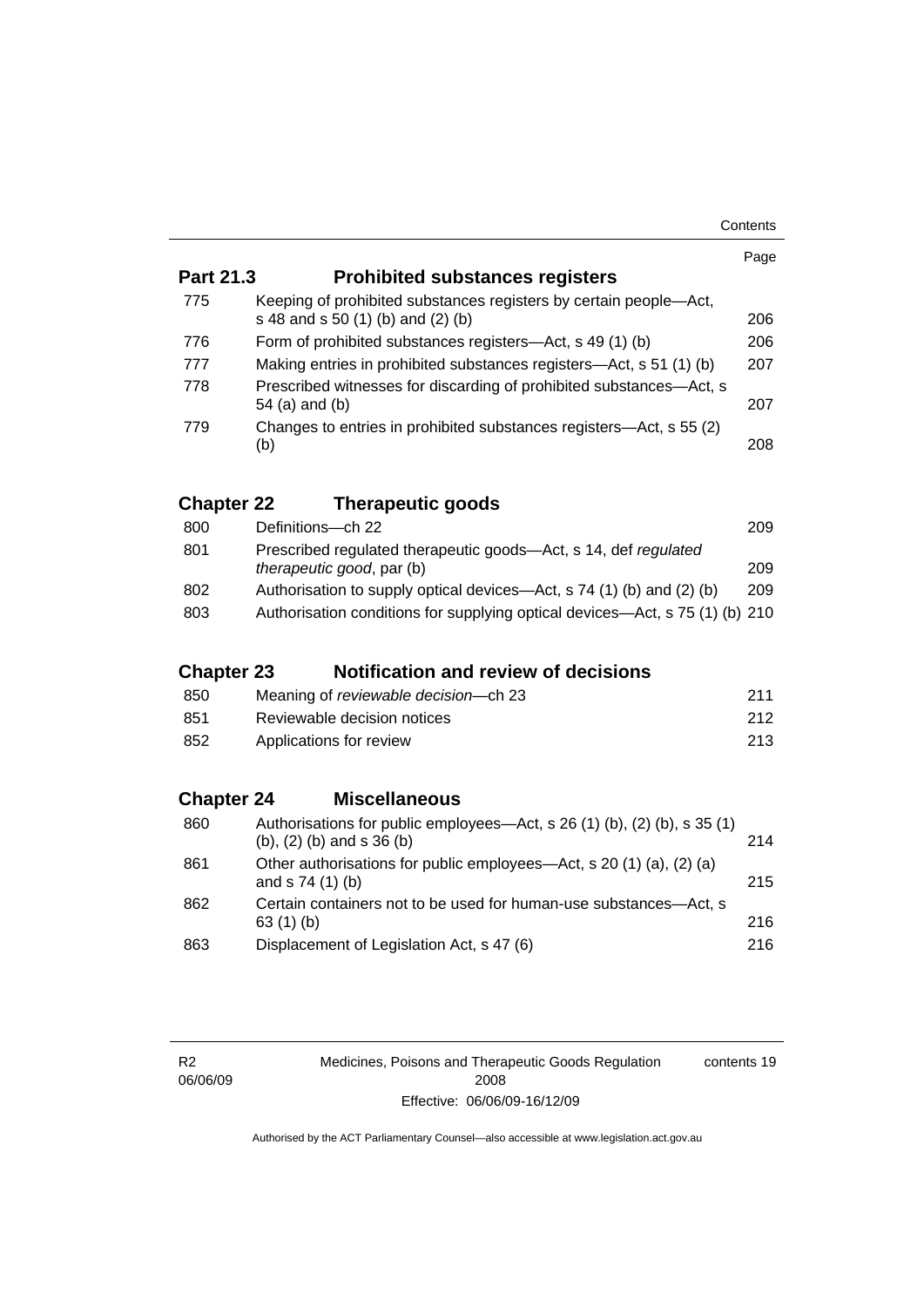#### **Contents**

|                   |                                                                    |                                                                     | Page                       |
|-------------------|--------------------------------------------------------------------|---------------------------------------------------------------------|----------------------------|
| <b>Chapter 30</b> |                                                                    | <b>Transitional</b>                                                 |                            |
| 1000              | Definitions-ch 30                                                  |                                                                     | 217                        |
| 1001              | DODA wholesaler's licences-Act, s 520 (2)                          |                                                                     | 217                        |
| 1002              | Poisons Act licences—Act, s 520 (2)                                |                                                                     |                            |
| 1003              | PADA licences-Act, s 520 (2)                                       |                                                                     |                            |
| 1004              | DODA authorisations-Act, s 522 (2)                                 | 217                                                                 |                            |
| 1005              | PADA authorisations-Act, s 522 (2)                                 |                                                                     |                            |
| 1006              | Public Health (Prohibited Drugs) Act authorisations—Act, s 522 (2) |                                                                     |                            |
| 1007              | DODA approvals to prescribe drugs of dependence—Act, s 531 (2)     |                                                                     | 218<br>219                 |
| 1008              | Expiry-ch 30                                                       |                                                                     |                            |
| <b>Chapter 31</b> |                                                                    | <b>Modification of Act</b>                                          |                            |
| 1100              |                                                                    | Modification of Act, ch 14-501 (2)                                  | 220                        |
| 1110              | Expiry-ch 31                                                       |                                                                     | 220                        |
|                   |                                                                    |                                                                     |                            |
| <b>Schedule 1</b> |                                                                    | <b>Medicines-health-related occupations</b>                         |                            |
|                   |                                                                    | <b>authorisations</b>                                               | 221                        |
| <b>Part 1.1</b>   |                                                                    | <b>Ambulance services and officers</b>                              | 221                        |
| <b>Part 1.2</b>   |                                                                    | Dentists, dental hygienists and dental therapists                   | 222                        |
| <b>Part 1.3</b>   |                                                                    | <b>Doctors</b>                                                      | 225                        |
| <b>Part 1.4</b>   |                                                                    | <b>Health professionals at institutions</b>                         | 227                        |
| <b>Part 1.5</b>   |                                                                    | <b>Midwives</b>                                                     | 228                        |
| <b>Part 1.6</b>   |                                                                    | <b>Nurses</b>                                                       | 229                        |
| <b>Part 1.7</b>   |                                                                    | Opioid dependency treatment centres operated by<br><b>Territory</b> | 232                        |
| <b>Part 1.8</b>   |                                                                    | <b>Optometrists</b>                                                 | 233                        |
| <b>Part 1.9</b>   |                                                                    | <b>Pharmacists and employees</b>                                    | 234                        |
| Part 1.10         |                                                                    | <b>Podiatrists</b>                                                  | 237                        |
| Part 1.11         |                                                                    | <b>Residential care facilities</b>                                  | 238                        |
| contents 20       |                                                                    | Medicines, Poisons and Therapeutic Goods Regulation<br>2008         | R <sub>2</sub><br>06/06/09 |

Authorised by the ACT Parliamentary Counsel—also accessible at www.legislation.act.gov.au

Effective: 06/06/09-16/12/09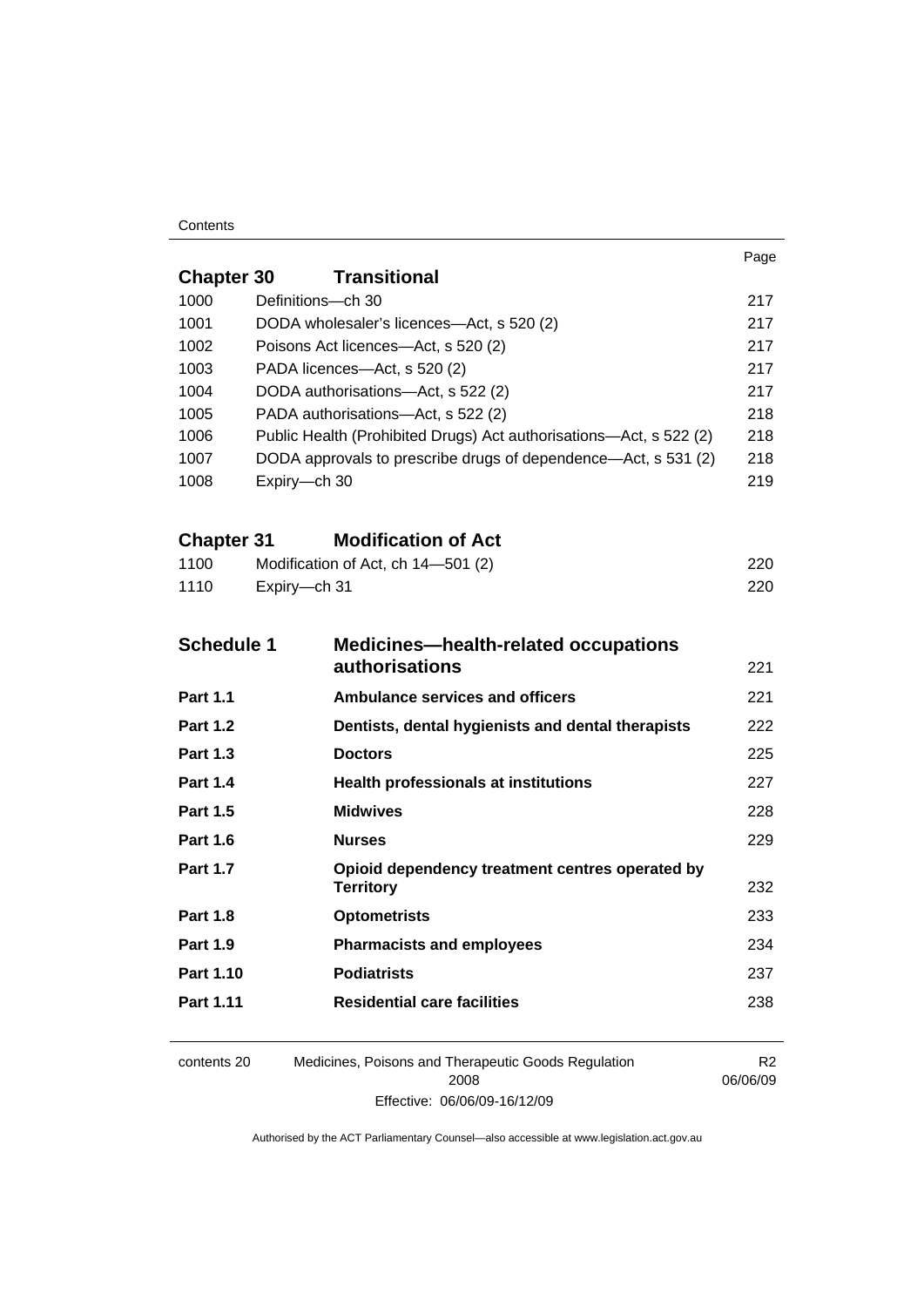|                   |                                      |                                                                      | Contents |
|-------------------|--------------------------------------|----------------------------------------------------------------------|----------|
|                   |                                      |                                                                      | Page     |
| Part 1.12         |                                      | Sales representatives for medicines manufacturers<br>and wholesalers | 240      |
| Part 1.13         |                                      | Veterinary surgeons and employees                                    | 241      |
| <b>Schedule 2</b> |                                      | <b>Optometry medicines</b>                                           | 244      |
| <b>Schedule 3</b> |                                      | Designated appendix D medicines—standing<br>approvals                | 246      |
| <b>Part 3.1</b>   |                                      | <b>Approval conditions</b>                                           | 246      |
| 3.1               | Definitions-sch 3                    |                                                                      | 246      |
| <b>Part 3.2</b>   |                                      | Standing approvals for designated appendix D<br>medicines            | 247      |
| <b>Schedule 4</b> |                                      | Dangerous poisons-manufacturing etc<br>authorisations                | 249      |
| <b>Schedule 5</b> |                                      | Requirements for storage receptacles                                 | 252      |
| <b>Part 5.1</b>   |                                      | <b>Medicines cabinets</b>                                            | 252      |
| 5.1               |                                      | Medicines cabinets-general requirements                              | 252      |
| 5.2               | Medicines cabinets-body requirements |                                                                      | 252      |
| 5.3               |                                      | Medicines cabinets-door requirements                                 | 253      |
| 5.4               | Medicines cabinets-lock requirements |                                                                      | 253      |
| 5.5               |                                      | Medicines cabinets-mounting requirements                             | 254      |
| <b>Part 5.2</b>   |                                      | Safes, strong rooms and vaults                                       | 255      |
| 5.6               |                                      | Requirements for safes                                               | 255      |
| 5.7               |                                      | Requirements for strong rooms                                        | 255      |
| 5.8               |                                      | Requirements for vaults                                              | 255      |

R2 06/06/09 Medicines, Poisons and Therapeutic Goods Regulation 2008 Effective: 06/06/09-16/12/09 contents 21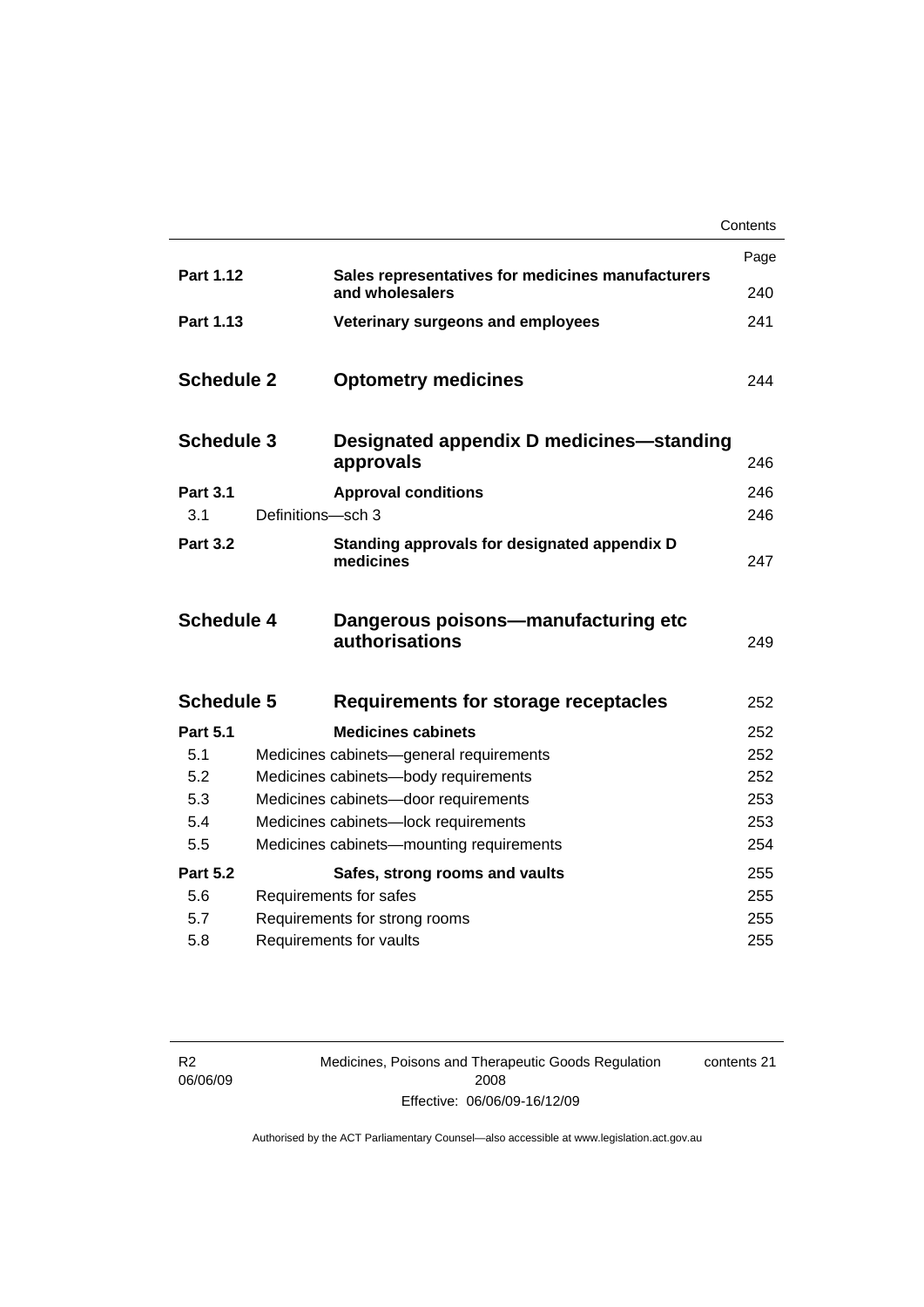#### **Contents**

|                   | <b>Schedule 10</b><br><b>Modification-Crimes Act 1900</b> | Page<br>256 |
|-------------------|-----------------------------------------------------------|-------------|
| <b>Dictionary</b> |                                                           | 260         |
| <b>Endnotes</b>   |                                                           |             |
| 1                 | About the endnotes                                        | 269         |
| 2                 | Abbreviation key                                          | 269         |
| 3                 | Legislation history                                       | 270         |
| 4                 | Amendment history                                         | 270         |
| 5                 | Earlier republications                                    | 272         |

contents 22 Medicines, Poisons and Therapeutic Goods Regulation 2008 Effective: 06/06/09-16/12/09

R2 06/06/09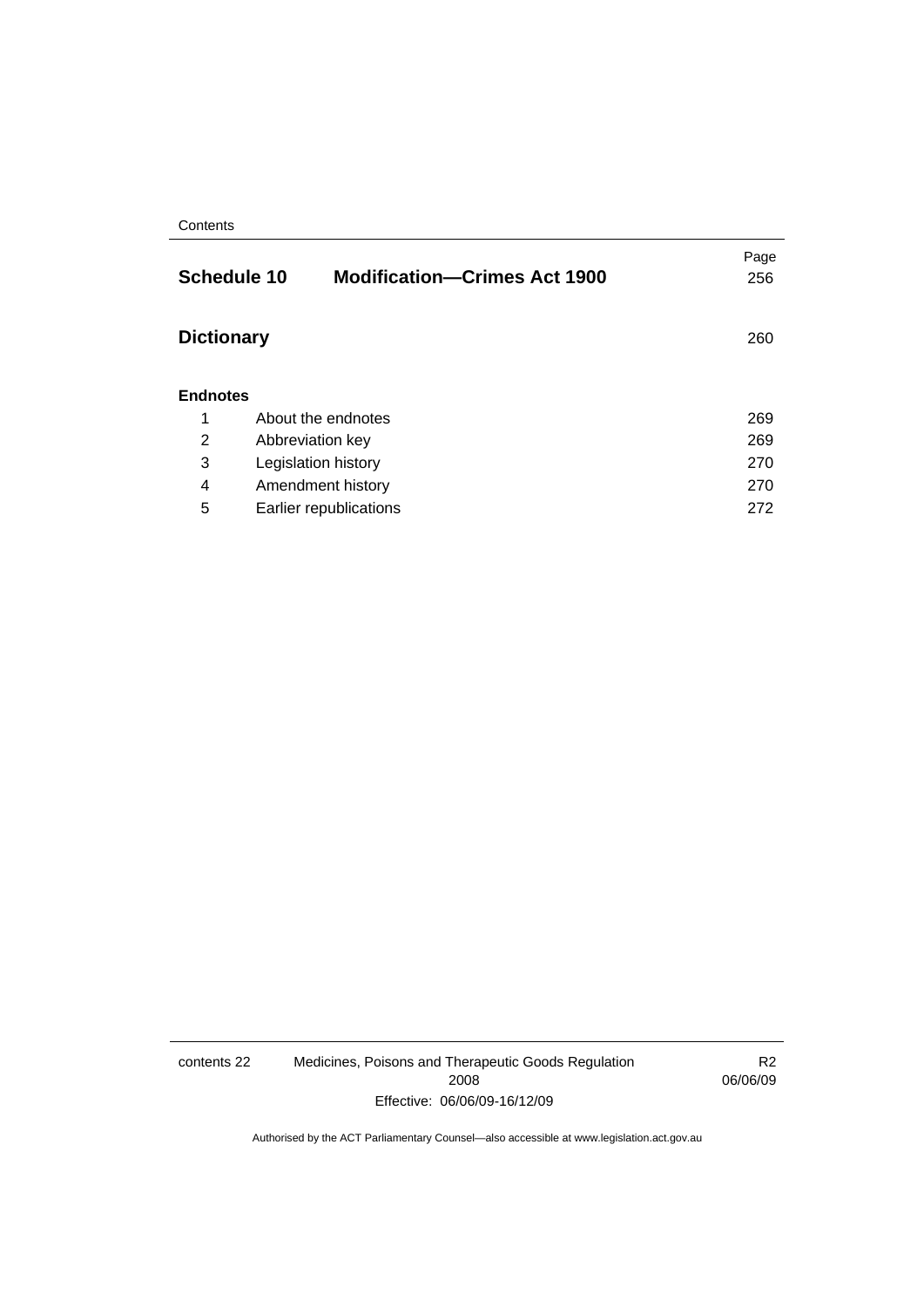<span id="page-24-0"></span>

# **Medicines, Poisons and Therapeutic Goods Regulation 2008**

made under the

**Medicines, Poisons and Therapeutic Goods Act 2008** 

R2 06/06/09

l

Medicines, Poisons and Therapeutic Goods Regulation 2008 Effective: 06/06/09-16/12/09

page 1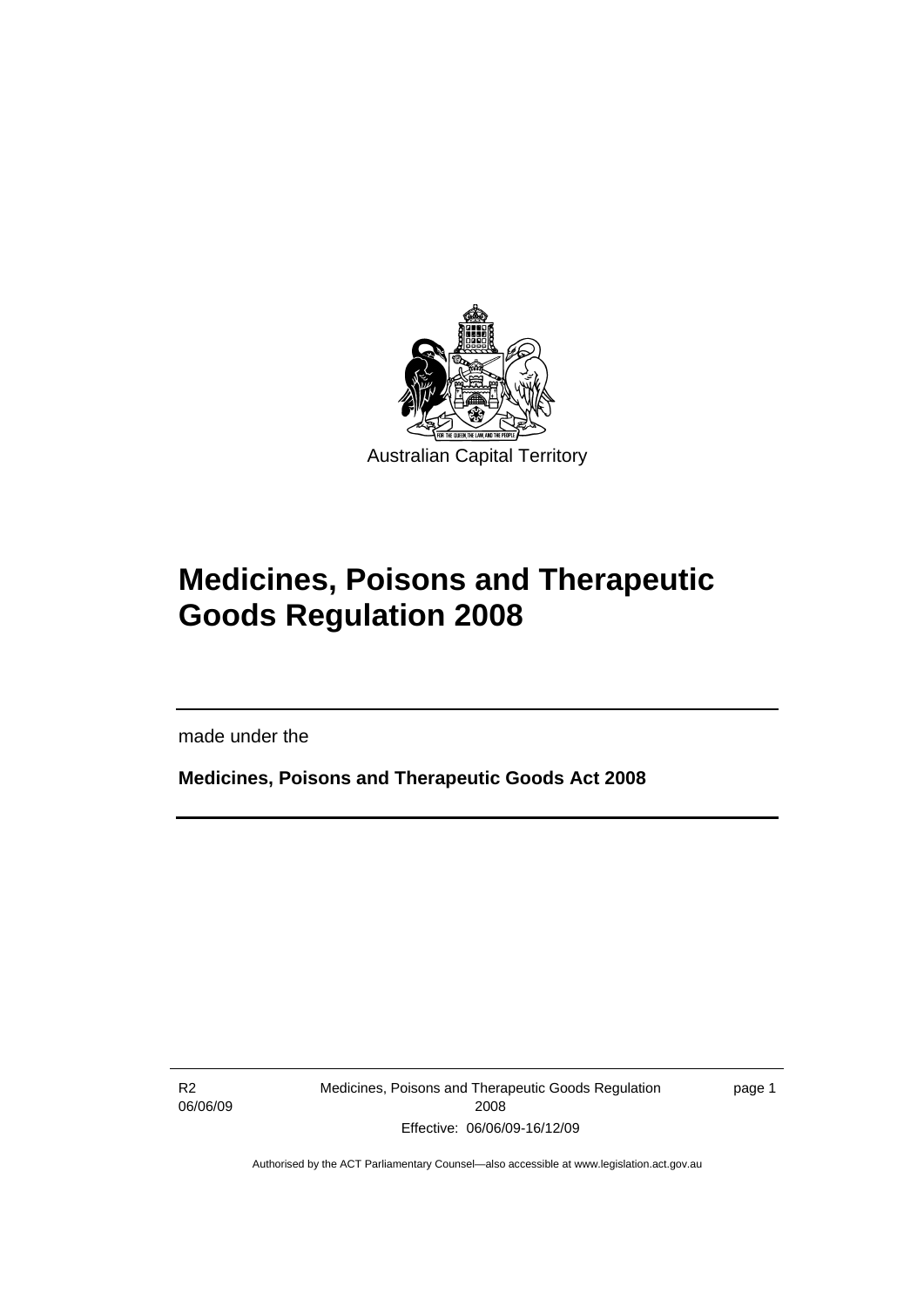<span id="page-25-0"></span>Section 1

# **Chapter 1 Preliminary**

### **1 Name of regulation**

This regulation is the *Medicines, Poisons and Therapeutic Goods Regulation 2008*.

## **3 Dictionary**

The dictionary at the end of this regulation is part of this regulation.

*Note 1* The dictionary at the end of this regulation defines certain terms used in this regulation, and includes references (*signpost definitions*) to other terms defined elsewhere.

> For example, the signpost definition '*health profession*—see the *Health Professionals Act 2004*, dictionary.' means that the term 'health profession' is defined in that dictionary and the definition applies to this regulation.

*Note 2* A definition in the dictionary (including a signpost definition) applies to the entire regulation unless the definition, or another provision of the regulation, provides otherwise or the contrary intention otherwise appears (see Legislation Act, s 155 and s 156 (1)).

### **4 Notes**

A note included in this regulation is explanatory and is not part of this regulation.

*Note* See the Legislation Act, s 127 (1), (4) and (5) for the legal status of notes.

R2 06/06/09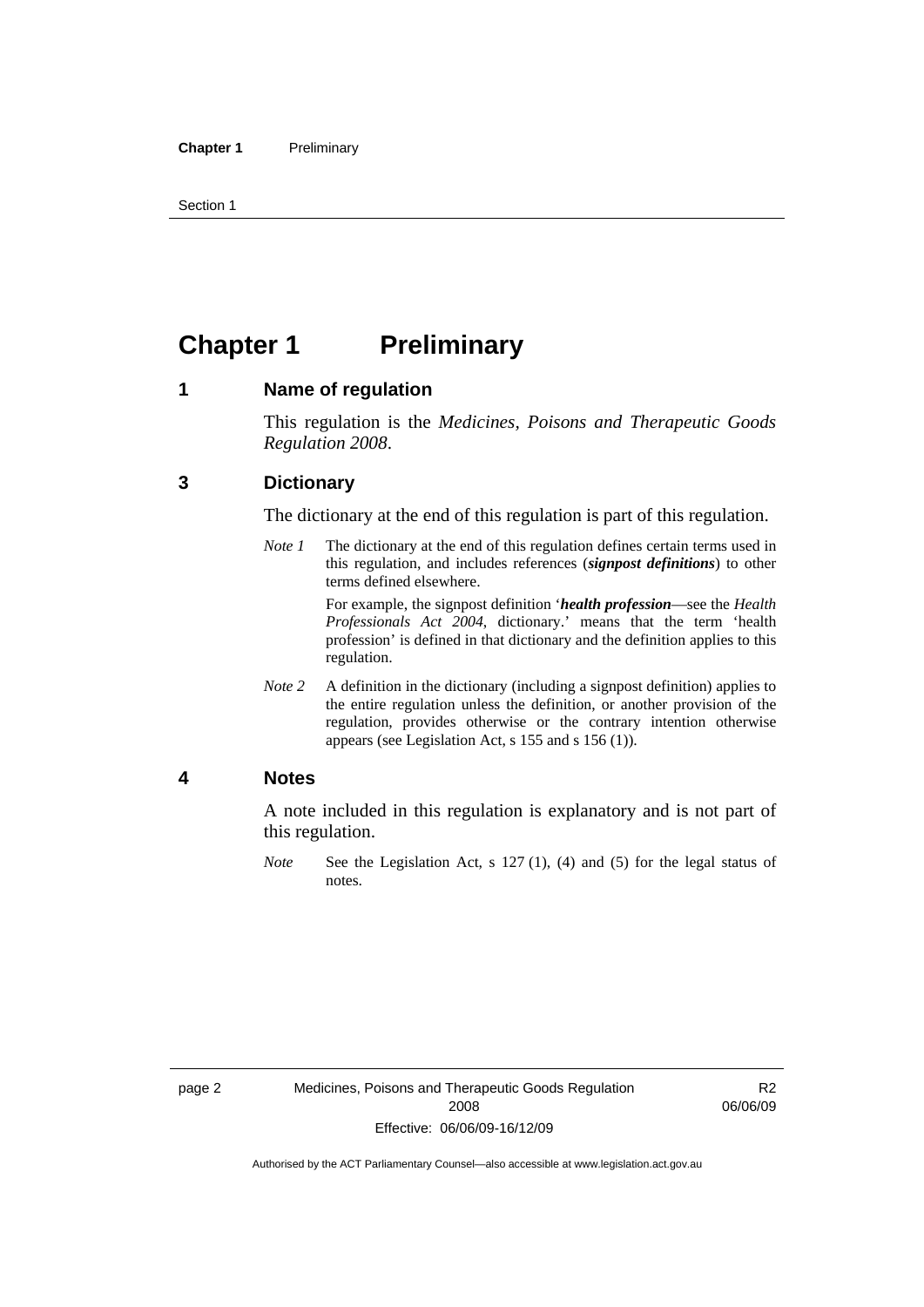# <span id="page-26-0"></span>**5 Offences against regulation—application of Criminal Code etc**

Other legislation applies in relation to offences against this regulation.

*Note 1 Criminal Code*

The Criminal Code, ch 2 applies to all offences against this regulation (see Code, pt 2.1).

The chapter sets out the general principles of criminal responsibility (including burdens of proof and general defences), and defines terms used for offences to which the Code applies (eg *conduct*, *intention*, *recklessness* and *strict liability*).

*Note 2 Penalty units* 

The Legislation Act, s 133 deals with the meaning of offence penalties that are expressed in penalty units.

## **6 Overview of things to which medicines and poisons standard does not apply**

- (1) The medicines and poisons standard applies to regulated substances (see the Act, pt 3.1 and s 17).
- (2) However, the medicines and poisons standard sets out the following things to which it does not apply (unless there is a contrary intention in the standard):
	- (a) a substance in a preparation or product included in the standard, appendix A (General Exemptions) (see the standard, par 1 (2) (h));
	- (b) a substance and the reason for its entry in the standard, appendix B (Substances considered not to require control by scheduling) (see the standard, par 1 (2) (h));
	- (c) a substance to which the standard, appendix G (Dilute Preparations) applies (see the standard, par  $1(2)(i)$ );

R2 06/06/09 page 3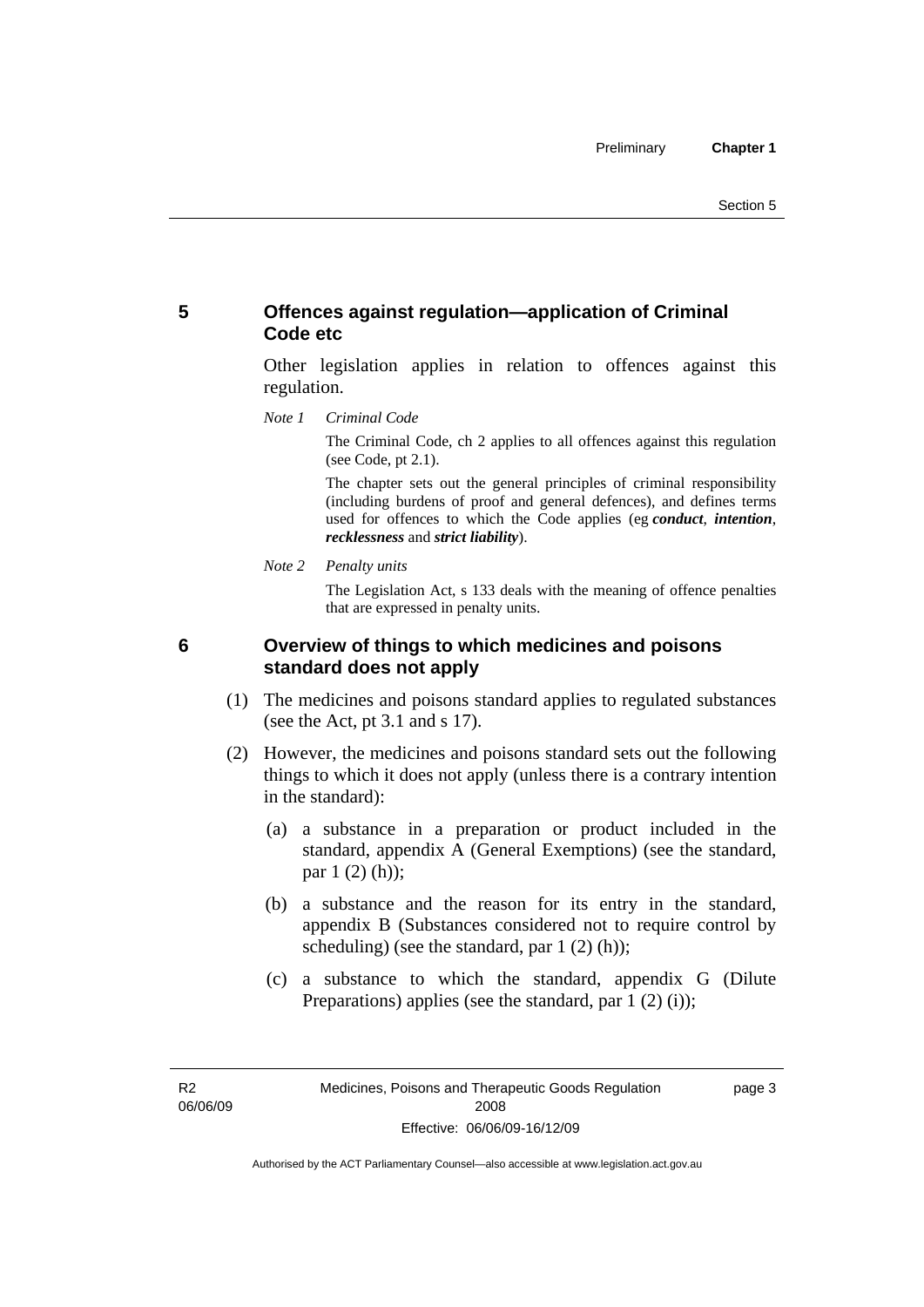#### **Chapter 1** Preliminary

Section 6

- (d) certain low concentrations of substances included in the standard, schedules 1 to 6 if the substance is not also included in schedule 7 or 8 (see the standard, par 1 (2) (j));
- (e) certain impurities in pesticides (see the standard, par 1 (2) (k)).

page 4 Medicines, Poisons and Therapeutic Goods Regulation 2008 Effective: 06/06/09-16/12/09

R2 06/06/09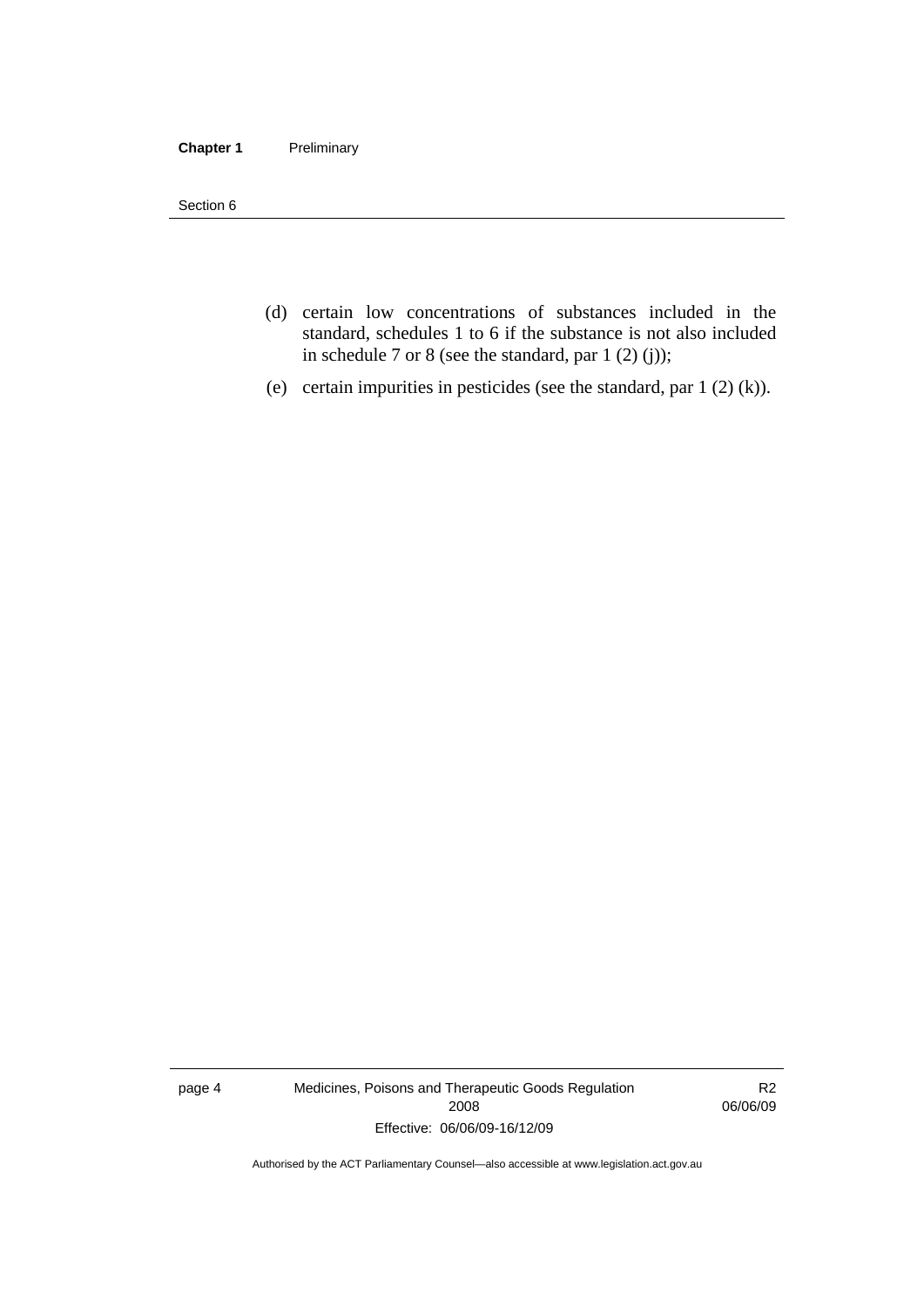# <span id="page-28-0"></span>**Chapter 2 Medicines—authorisations generally**

# **Part 2.1 Overview of medicines authorisations**

#### **10 General overview of authorisations for medicines**

 (1) The Act requires that a person must not deal with a medicine in a particular way unless the person is authorised to deal with the medicine.

#### **Example**

the Act, s 35 is about obtaining certain substances (which include medicines)

- *Note 1* The Act, s 19 sets out when a person *deals* with a medicine.
- *Note 2* An example is part of the regulation, is not exhaustive and may extend, but does not limit, the meaning of the provision in which it appears (see Legislation Act, s 126 and s 132).
- (2) The Act, section 20 sets out when a person is authorised to deal with a medicine.
- (3) This regulation authorises certain dealings with medicines.

*Note* An authorisation is not required to deal with the following:

- a substance excluded from the medicines and poisons standard by the standard, par  $1(2)$  (see s 6);
- a substance mentioned in the medicines and poisons standard, sch 2, 3, 4 or 8 if none of the schedules apply to the substance because of an exception in the standard (eg Aspirin in packets available from supermarkets).

R2 06/06/09 page 5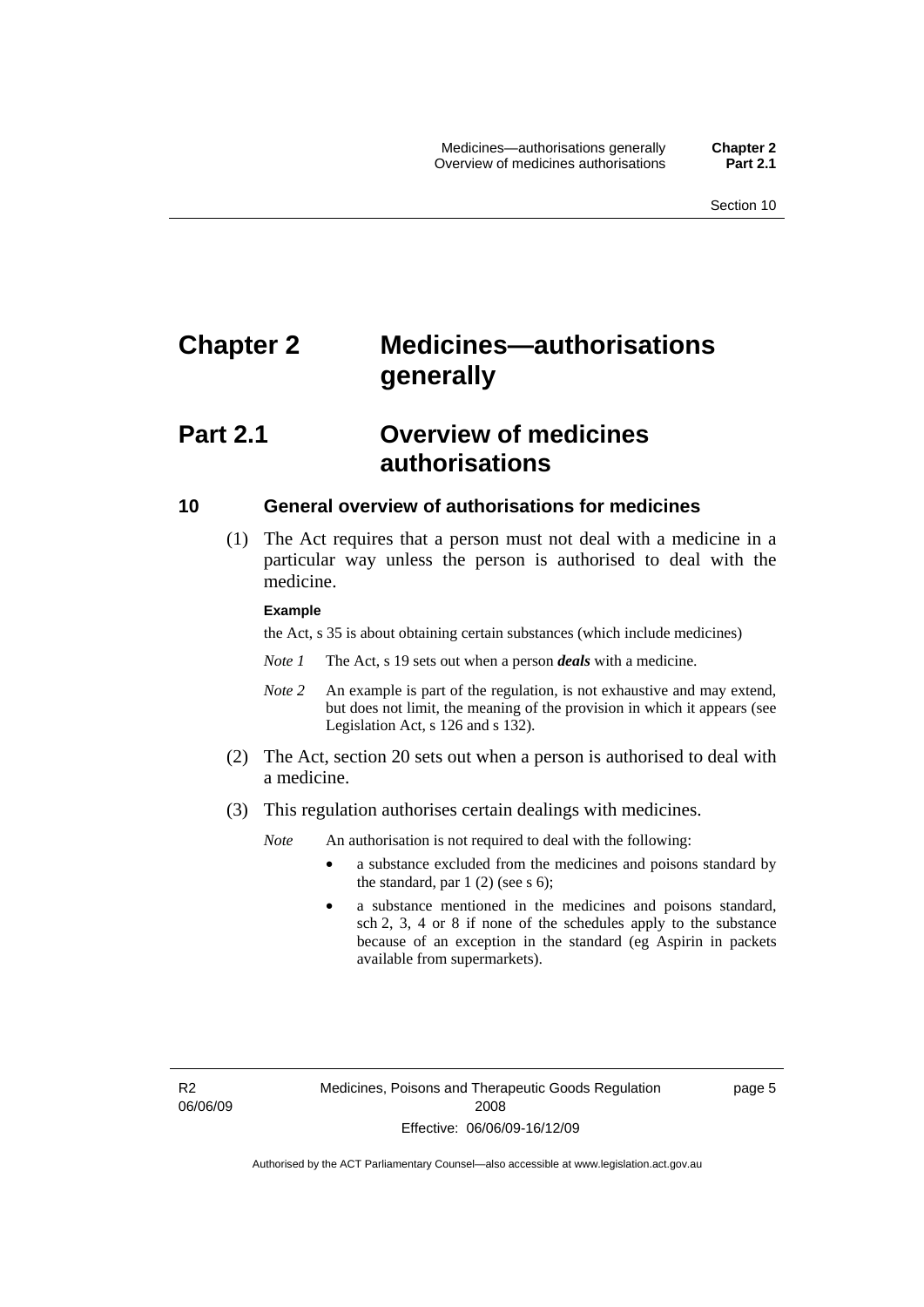<span id="page-29-0"></span>Section 11

(4) An authorisation under this regulation may be subject to limitations.

#### **Examples—s (4)**

- 1 a health professional's authorisation is subject to any condition or restriction to which the health professional is subject to under the *Health Professionals Act 2004* (see s 20)
- 2 the authorisation of a person to prescribe a medicine is subject to any restriction included in sch 1 in relation to the person (see s 30 (1) (b))

*Note* For the power to impose other restrictions, see the Act, ch 8.

# **11 Overview of medicines authorisations under this regulation**

- (1) Medicines authorisations under this regulation that are specific to health-related occupations are given by the following provisions (and are set out in schedule 1):
	- (a) section 30 (which is about authorisations under schedule 1 to prescribe medicines);
	- (b) section 50 (which is about authorisations under schedule 1 to issue requisitions for medicines);
	- (c) section 60 (which is about authorisations under schedule 1 to issue purchase orders for medicines);
	- (d) section 110 (which is about authorisations under schedule 1 to supply medicines);

*Note Supply* includes dispense on prescription (see Act, s 24).

- (e) section 350 (which is about authorisations under schedule 1 for people in health-related occupations to administer medicines);
- (f) section 370 (which is about authorisations under schedule 1 to obtain and possess medicines);
- (g) section 380 (which is about authorisations under schedule 1 to manufacture medicines).

R2 06/06/09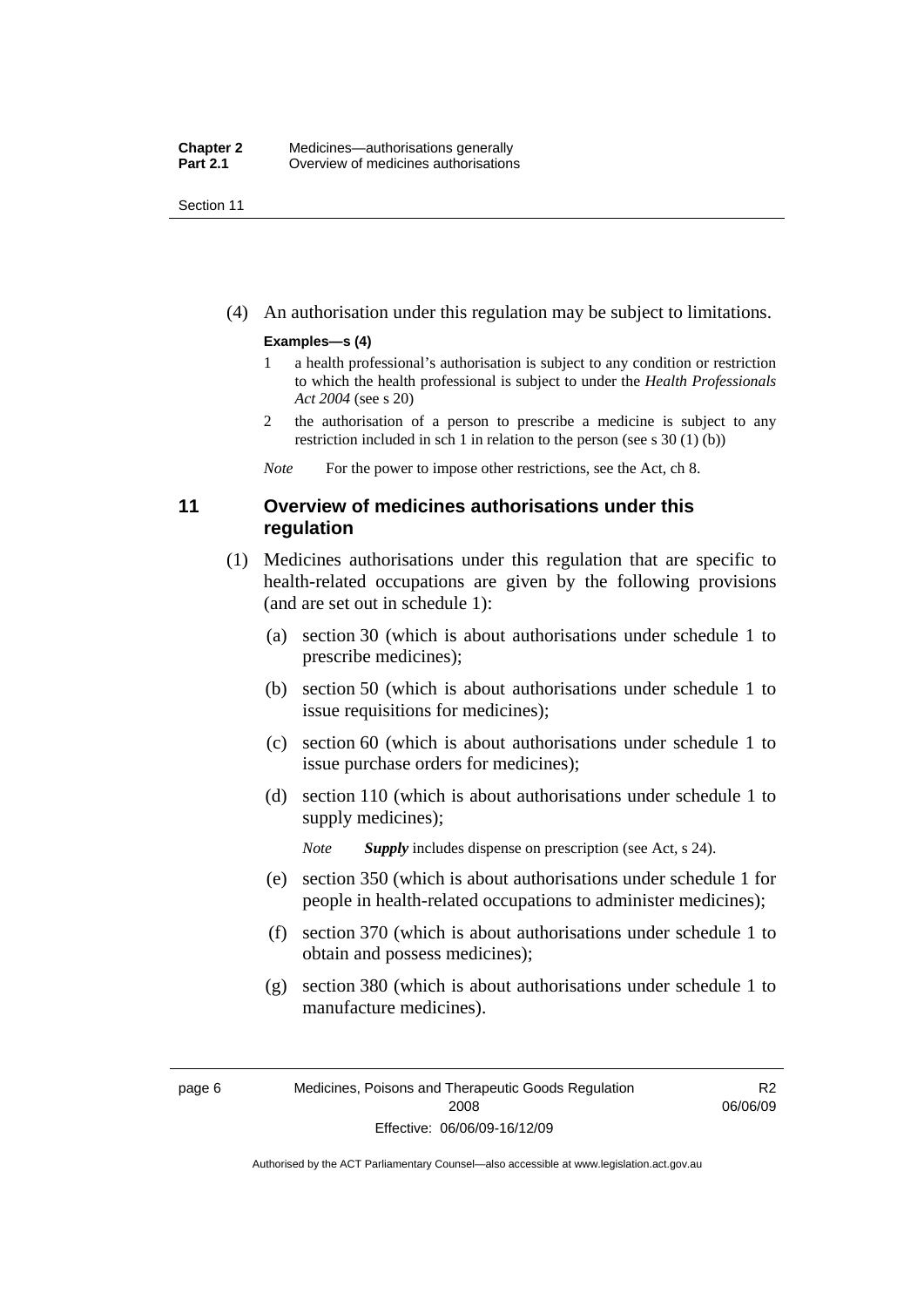- (2) For other authorisations, see the following provisions:
	- (a) section 70 (which is about authorisation of CHO to issue standing orders for supply of medicines in public health emergencies);
	- (b) section 71 (which is about authorisation of CHO to issue standing orders for administration of medicines for public health matters);
	- (c) section 75 (which is about authorisation of doctors to issue standing orders for administration of medicines at institutions);
	- (d) section 251 (which is about authorisation to supply certain medicines without prescription in emergencies);
	- (e) section 260 (which is about authorisation to supply medicines to pharmacists for disposal);
	- (f) section 261 (which is about authorisation to supply medicines to commercial disposal operators for disposal);
	- (g) section 360 (which is about authorisation for self-administration of medicines);
	- (h) section 361 (which is about authorisation for the administration of medicines by assistants);
	- (i) section 371 (which is about authorisation to obtain and possess medicines for certain personal use-related dealings);
	- (j) section 400 (which is about authorisation to deliver medicines under supply authorities);
	- (k) section 401 (which is about authorisation for commercial disposal operators for disposal of medicines);
	- (l) section 410 (which is about authorisation to supply and administer adrenaline and salbutamol);

R2 06/06/09 page 7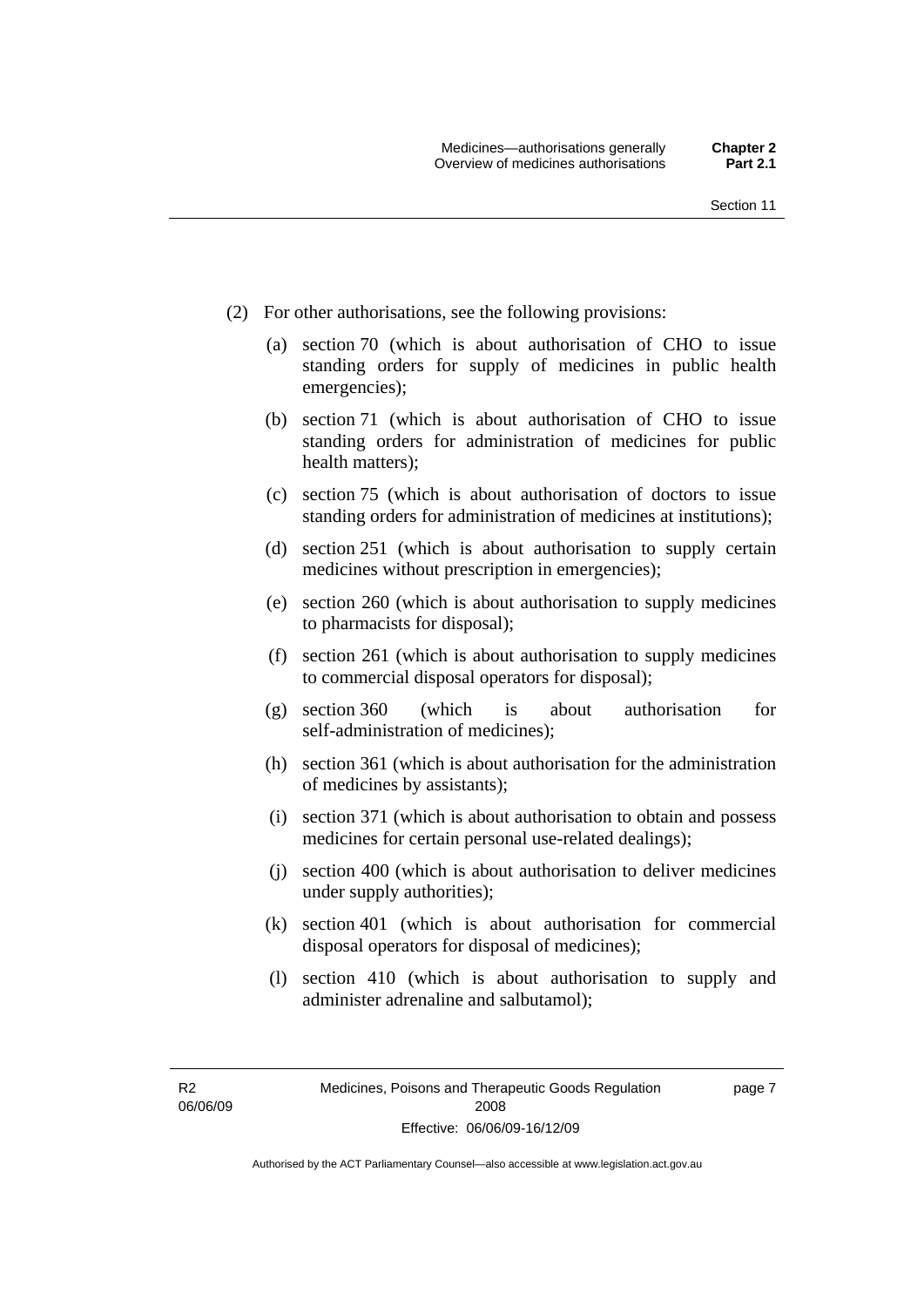<span id="page-31-0"></span>Section 12

- (m) section 420 (which is about authorisations for CYP authorised people);
- (n) section 421 (which is about authorisations for corrections officers);
- (o) section 430 (which is about authorisations for non-controlled medicines research and education);
- (p) section 440 (which is about authorisations under controlled medicines research and education program licences);
- (q) section 450 (which is about authorisations under first-aid kit licences);
- (r) section 460 (which is about authorisations under medicines wholesalers licences);
- (s) section 470 (which is about authorisations under opioid dependency treatment licences);
- (t) section 480 (which is about authorisations under pharmacy medicines rural communities licences).

### **12 General overview of authorisation conditions for medicines**

 (1) The Act, section 44 requires a person who is authorised to deal with a medicine to comply with any condition to which the authorisation is subject.

#### **Example**

Section 31 sets out the authorisation conditions for an authorised person to prescribe a medicine.

*Note* An example is part of the regulation, is not exhaustive and may extend, but does not limit, the meaning of the provision in which it appears (see Legislation Act, s 126 and s 132).

R2 06/06/09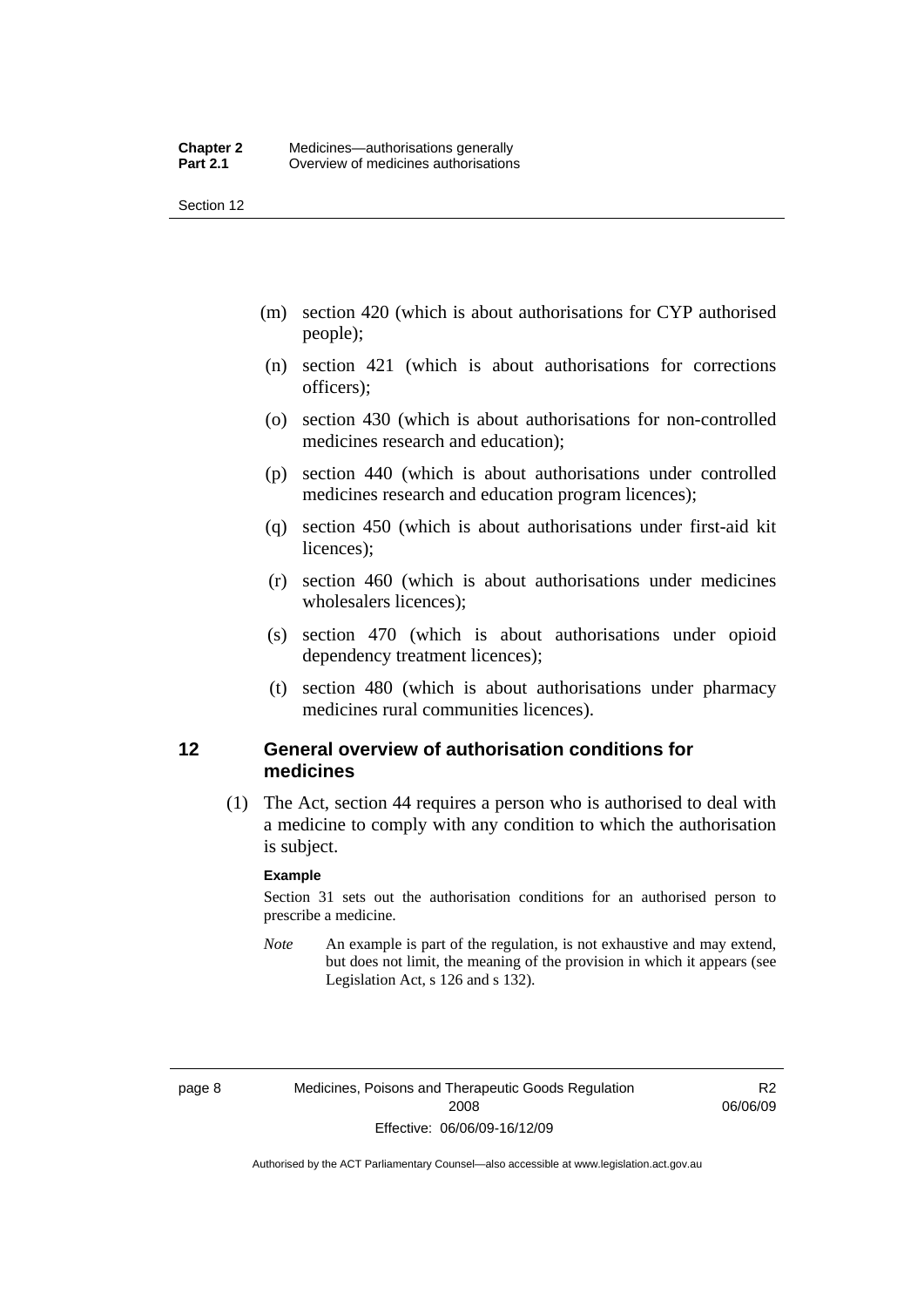(2) The conditions are additional to other restrictions on an authorised person's authority to deal with a medicine.

#### **Example—s (2)**

Schedule 1 limits the use of restricted optometry medicines (see sch 2, table 2.2) to an optometrist who holds a particular authority.

*Note* Conditions may also be imposed under other provisions of the Act including, for example, s 89 which sets out conditions on licences.

R2 06/06/09 Medicines, Poisons and Therapeutic Goods Regulation 2008 Effective: 06/06/09-16/12/09

page 9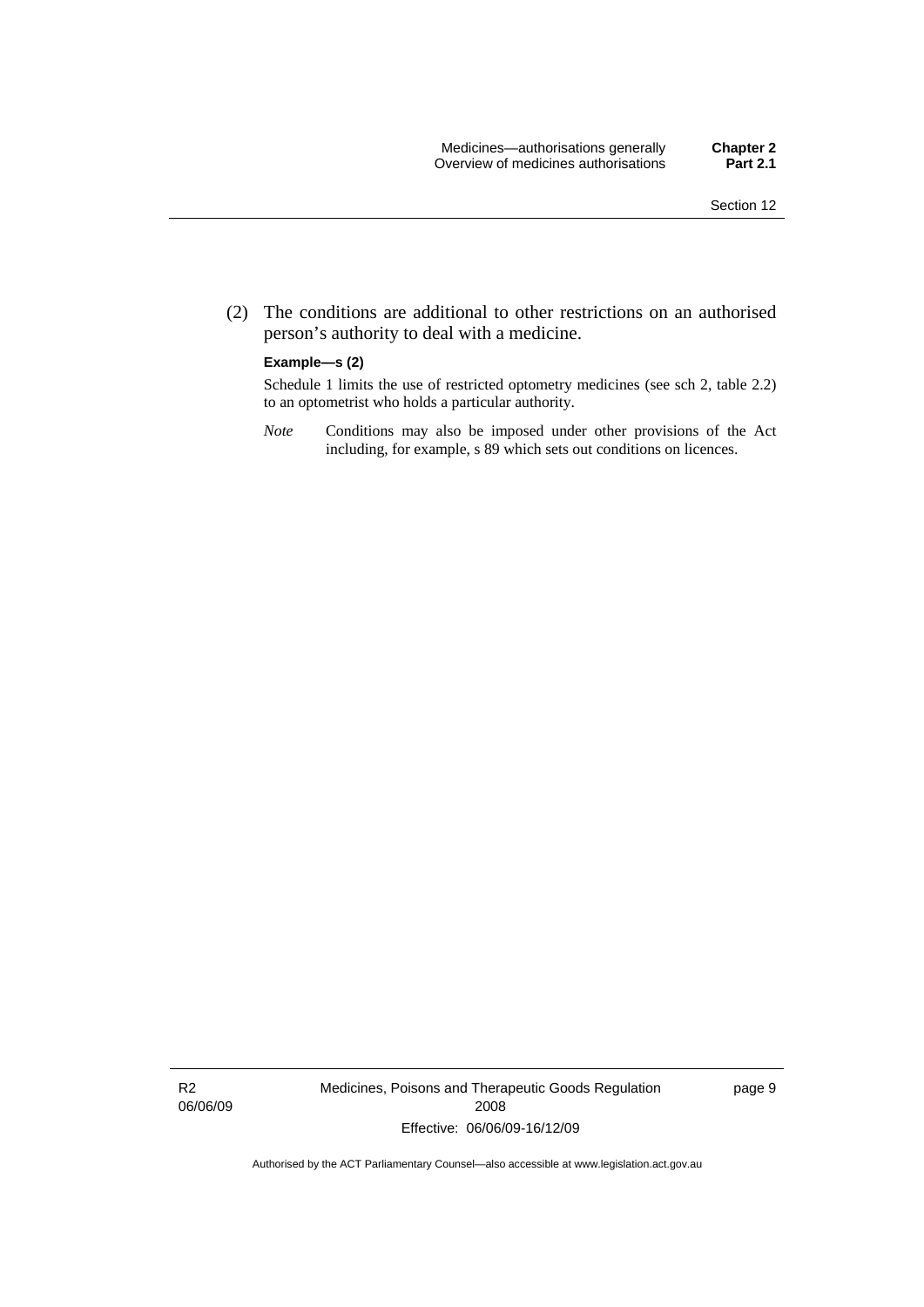<span id="page-33-0"></span>Section 20

# **Part 2.2 Relationship with Health Professionals Act**

# **20 Medicines authorisations subject to Health Professionals Act restrictions**

A health professional's authorisation under the Act to deal with a medicine is subject to any condition or other restriction to which the health professional is subject under the *Health Professionals Act 2004*.

#### **Example**

Section 31 places conditions on the prescribing of medicines by a health professional authorised to prescribe the medicines. If a particular health professional's registration under the *Health Professionals Act 2004* is subject to the condition or restriction that the person may not prescribe certain medicines, the health professional's authorisation under the *Medicines, Poisons and Therapeutic Goods Act 2008* to prescribe medicines is also subject to that condition or restriction.

- *Note 1* A reference to an Act includes a reference to the statutory instruments made or in force under the Act, including any regulation (see Legislation Act, s 104).
- *Note 2* An example is part of the regulation, is not exhaustive and may extend, but does not limit, the meaning of the provision in which it appears (see Legislation Act, s 126 and s 132).

R2 06/06/09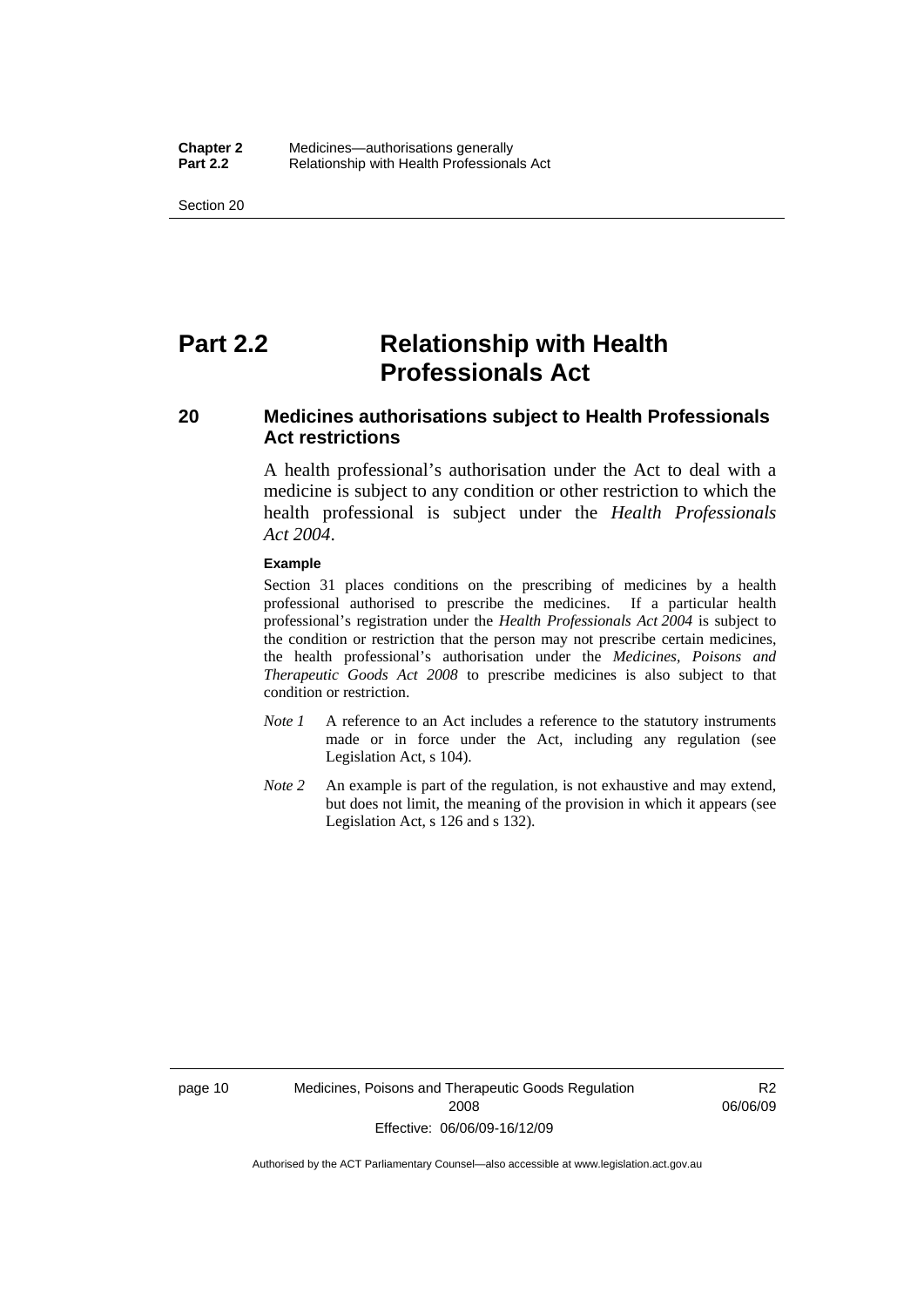# <span id="page-34-0"></span>**Chapter 3 Medicines—supply authorities**

# **Part 3.1** Prescribing medicines

# **Division 3.1.1 Authorisation to prescribe medicines**

# **30 Authorisation under sch 1 to prescribe medicines— Act, s 40 (1) (b), (2) (b) and (3) (b)**

- (1) A person mentioned in schedule 1, column 2 is authorised to prescribe a medicine if—
	- (a) prescribing the medicine is included in the schedule, column 3 in relation to the person; and
	- (b) the prescribing is consistent with any restriction for the prescribing mentioned in the schedule, column 3; and
	- (c) if the prescription is a self-prescription of the medicine—
		- (i) the person is not a trainee dentist or intern doctor; or
		- (ii) the medicine is not a restricted medicine.
- (2) In this section:

# *restricted medicine* means—

- (a) an anabolic steroid; or
- (b) a designated appendix D medicine; or
- (c) a benzodiazepine; or
- (d) a controlled medicine.

page 11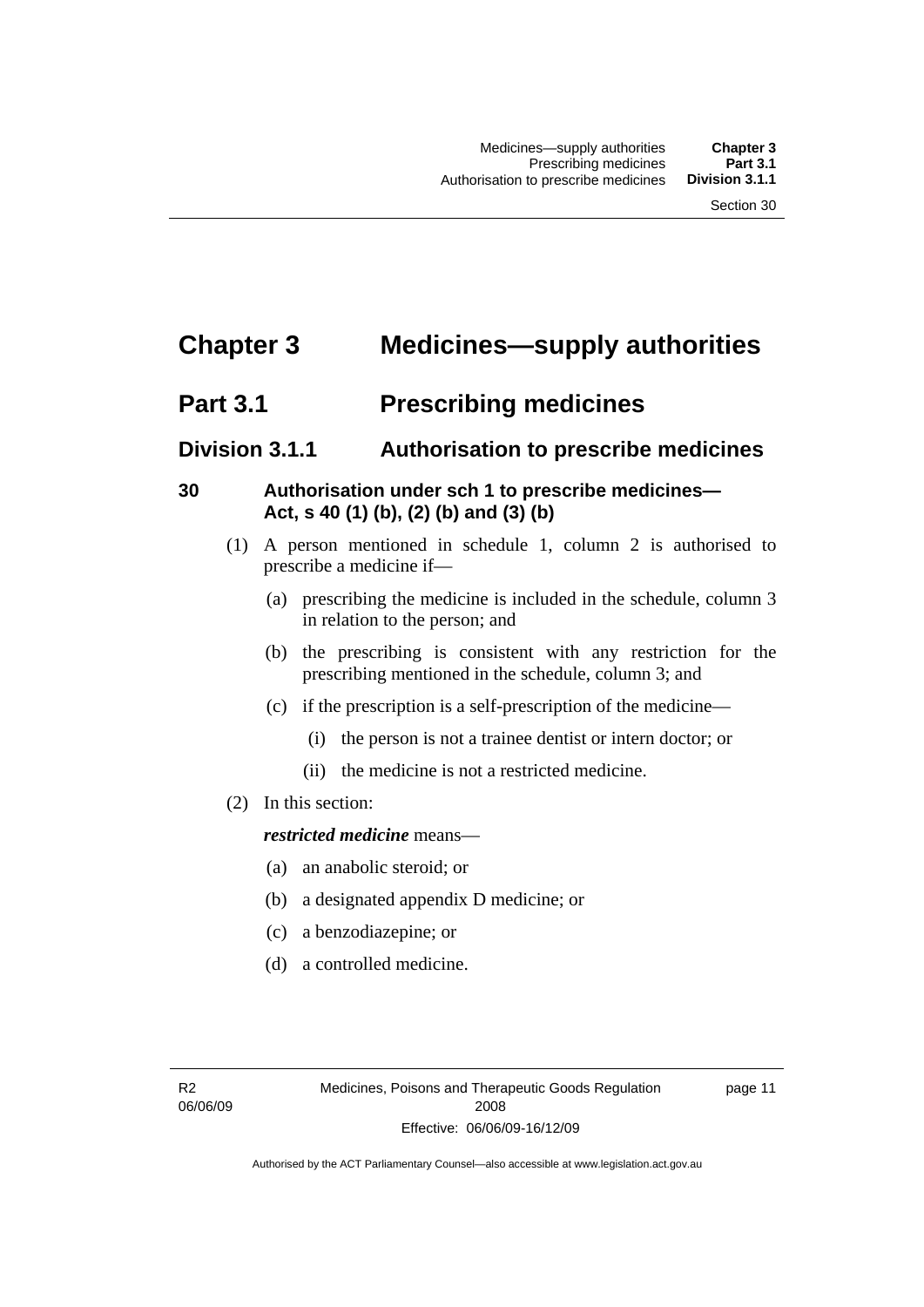<span id="page-35-0"></span>**31 Authorisation conditions for prescribing medicines—Act, s 44 (1) (b) and (2) (b)** 

> A prescriber's authorisation under section 30 to prescribe a medicine is subject to the following conditions:

- (a) the medicine is prescribed in accordance with the Act, section 7 (Appropriate prescription and supply of medicines);
- (b) if the prescription is a written prescription—
	- (i) the prescription complies with section 40 (General requirements for written prescriptions); and
	- (ii) the prescription includes the particulars mentioned in section 41 on the front of the prescription; and
	- (iii) if the prescription is faxed by a prescriber to a pharmacist—the prescriber sends the original prescription to the pharmacist not later than 24 hours after the prescriber faxes the prescription to the pharmacist;
		- *Note 1* For the endorsement of faxed prescriptions, see s 41 (1) (1).
		- *Note 2 Pharmacist* does not include an intern pharmacist (see dict).
- (c) if the prescription is an oral prescription—
	- (i) the prescriber believes on reasonable grounds that giving an oral prescription for the medicine is reasonably necessary for the patient's treatment; and
	- (ii) if the prescription is for an unusual or dangerous dose of a medicine—the prescription includes a statement telling the person who is to dispense or administer the medicine that the prescription is for an unusual or dangerous dose; and
	- (iii) the prescription includes the particulars mentioned in section 41; and

R2 06/06/09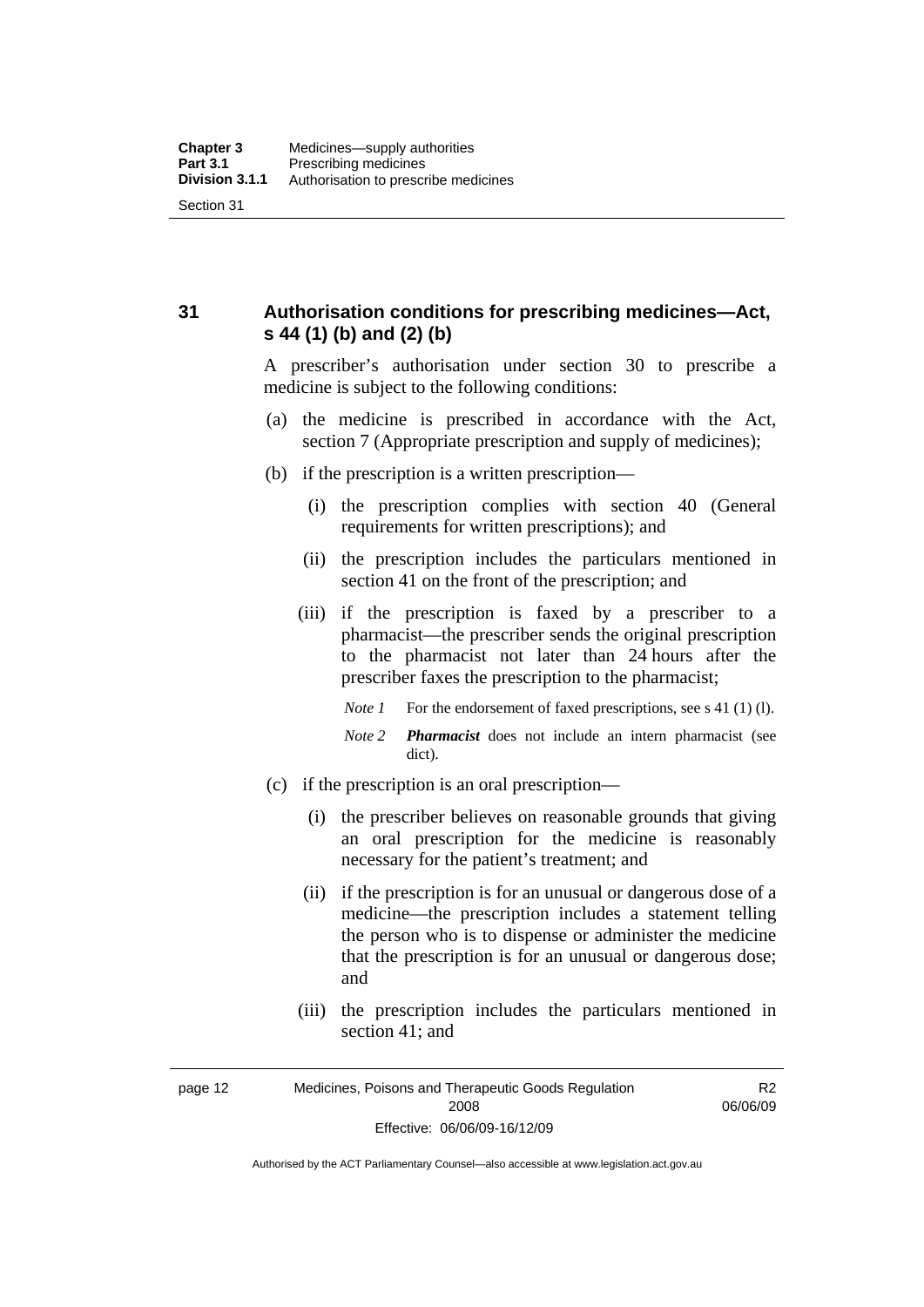- (iv) the prescriber sends a written prescription for the medicine to the pharmacist not later than 24 hours after the prescriber gives the oral prescription to the pharmacist;
	- *Note* For the endorsement of written prescriptions confirming oral prescriptions, see s 41 (1) (m).
- (d) if the medicine is a controlled medicine for human use—
	- (i) the prescriber complies with the additional requirements under section 32 for prescribing a controlled medicine; and
	- (ii) if the controlled medicines approval is an oral approval the prescriber sends the chief health officer a written application for the approval in accordance with section 561 (Requirements for CHO controlled medicines approval applications) not later than 7 days after the day the oral approval is given;
- (e) if the medicine is a designated appendix D medicine prescribed for a purpose mentioned in schedule 3 (Designated appendix D medicines—standing approvals), part 3.2, column 3 in relation to the medicine—the prescriber complies with the additional requirements under section 33 in relation to the prescription.

# **32 Additional requirements for prescribing controlled medicines for human use**

The following are the additional requirements for prescribing a controlled medicine for human use:

 (a) the prescriber has a controlled medicines approval to prescribe the medicine;

*Note* For controlled medicines approvals, see pt 13.1.

R2 06/06/09 page 13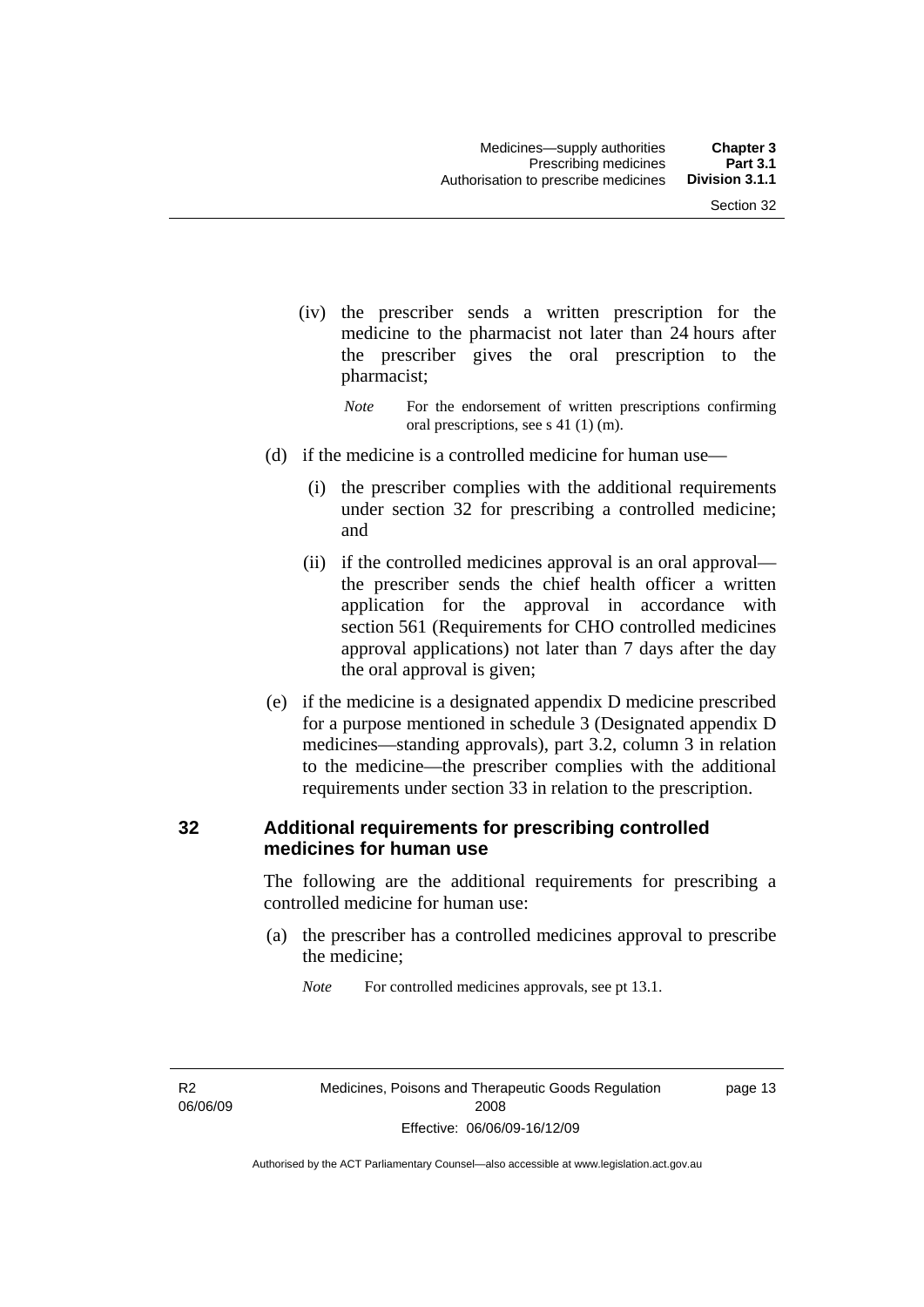(b) if the approval is for a particular form of the medicine—the prescription is for the form of the medicine approved or a bioequivalent form;

*Note Bioequivalent*—see the dictionary.

- (c) if the approval is for a particular strength of the medicine—the prescription is for the strength approved or a weaker strength;
- (d) if the approval is for a particular quantity of the medicine—the prescription is for not more than the quantity approved;
- (e) the prescriber complies with each condition (if any) of the approval;
- (f) if the controlled medicine is dronabinol for human use—
	- (i) the prescriber also has an authorisation under the *Therapeutic Goods Act 1989* (Cwlth), section 19 to supply the medicine; and
	- (ii) the prescriber complies with each condition (if any) of the authorisation.

#### **Example—par (b)**

If a slow release form of a medicine is approved, the prescriber is not authorised to prescribe an immediate release form of the medicine.

#### **Example—par (c) and par (d)**

If a doctor is given an approval to prescribe 25 morphine 20mg capsules, the doctor may prescribe 5 20mg capsules and 10 15mg capsules. Later, if the approval is still in force, the doctor may prescribe not more than 10 morphine capsules of any strength up to and including 20mg.

*Note* An example is part of the regulation, is not exhaustive and may extend, but does not limit, the meaning of the provision in which it appears (see Legislation Act, s 126 and s 132).

R2 06/06/09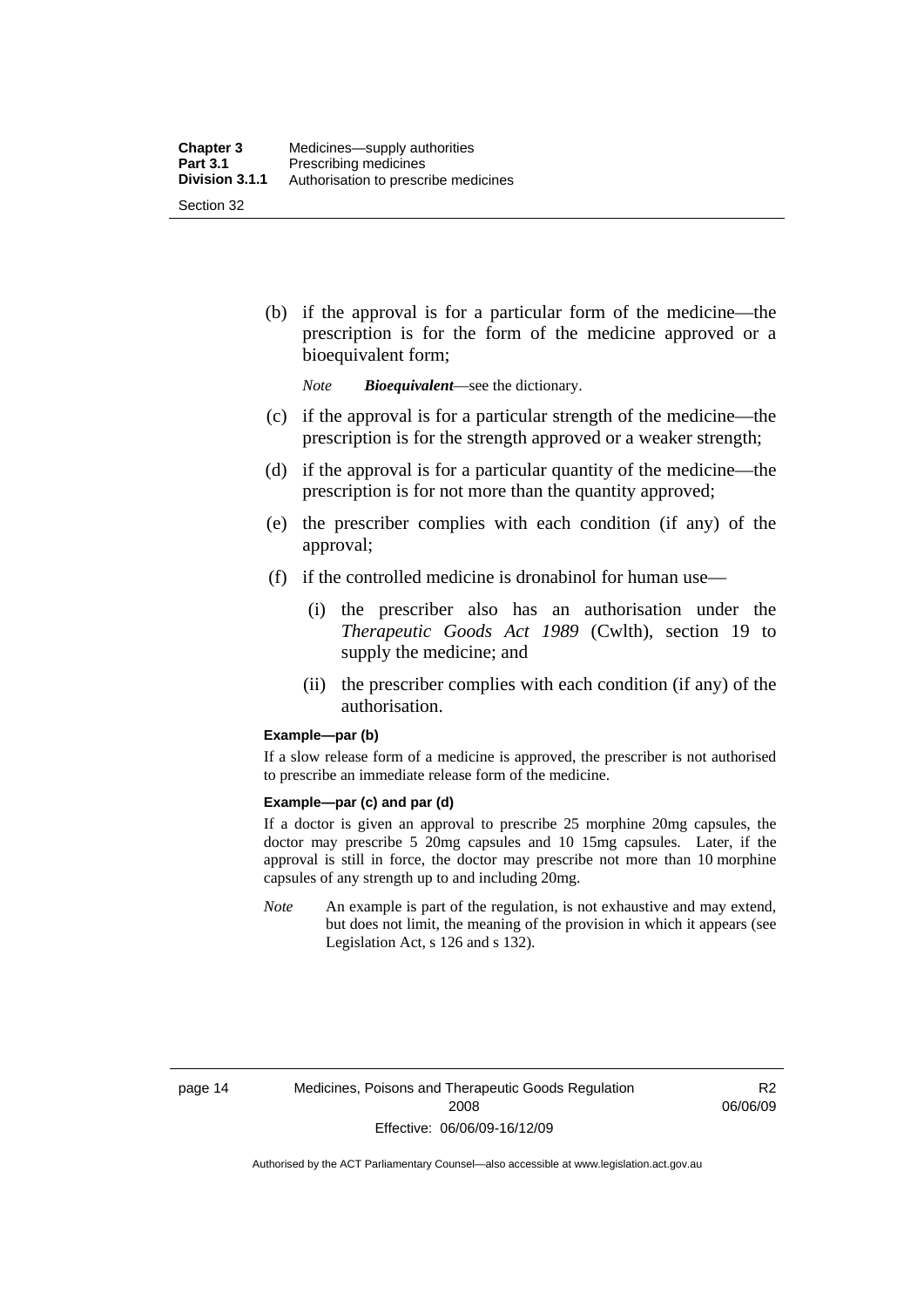# **33 Additional requirements for designated appendix D medicines prescriptions for human use**

The following are the additional requirements for prescribing a designated appendix D medicine for a purpose mentioned in schedule 3 (Designated appendix D medicines—standing approvals), part 3.2, column 3 in relation to the medicine:

- (a) the prescriber has an appendix D medicines approval to prescribe the medicine;
- (b) the prescriber complies with each condition (if any) of the approval (including any condition in schedule 3, part 3.2, column 4 in relation to the medicine).

# **Division 3.1.2 Prescriptions**

*Note* A prescription may provide for a medicine to be dispensed or administered (see Act, dict, def *prescription*).

## **40 General requirements for written prescriptions**

A written prescription for a medicine must—

- (a) be signed by the prescriber; and
	- *Note* The prescription must be signed with the prescriber's usual signature (see Act, dict, def *signs*).
- (b) if the prescriber amends the prescription—be initialled and dated beside the amendment by the prescriber; and
- (c) be written in terms and symbols used in ordinary professional practice; and
- (d) if the prescription is for an unusual or dangerous dose include the prescriber's initials beside an underlined reference to the dose.
- *Note Written* includes in electronic form (see Act, dict).

R2 06/06/09 page 15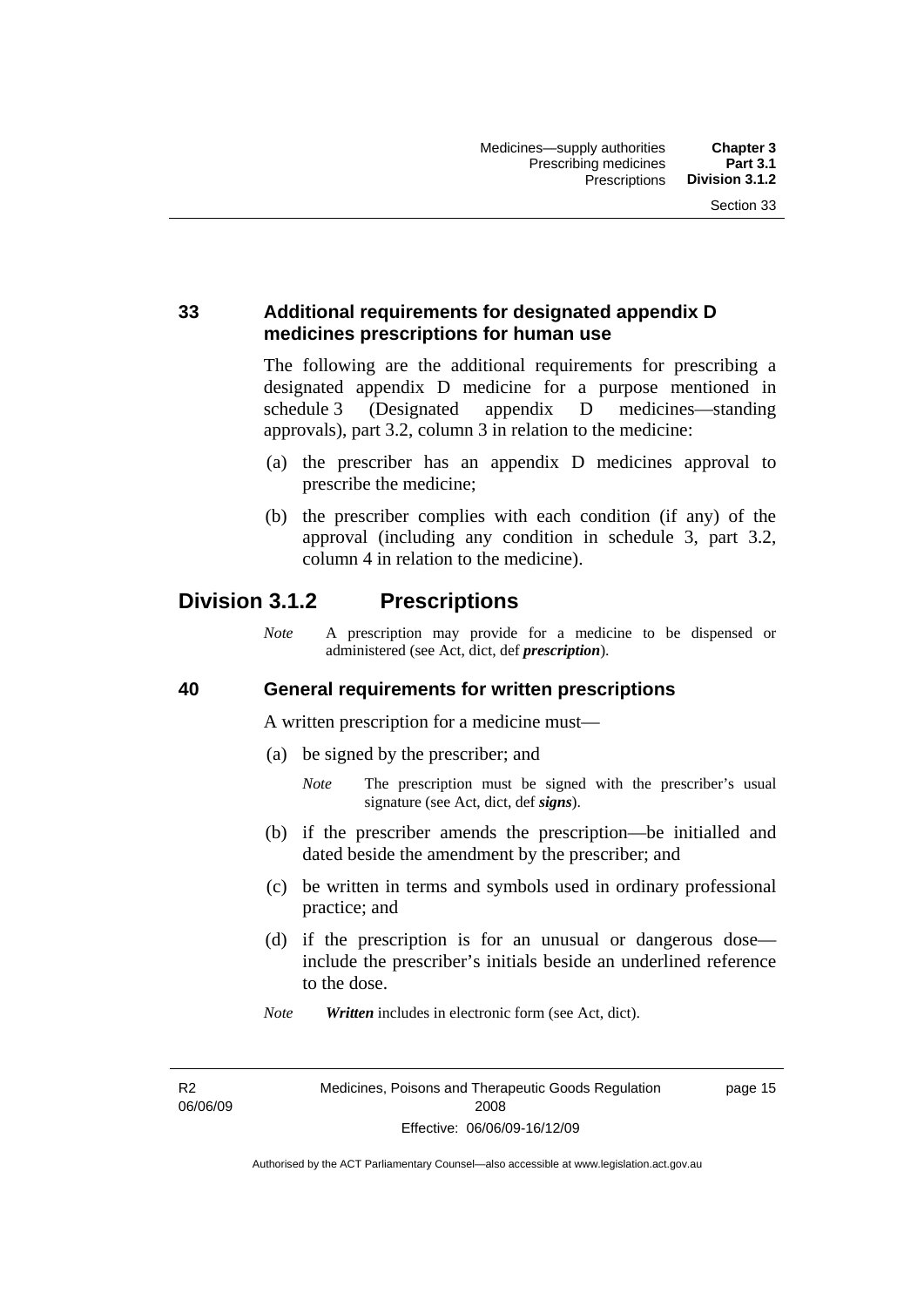# **41 Particulars for prescriptions**

- (1) A prescription must include the following particulars:
	- (a) the prescriber's name, professional qualifications and business address and telephone number;
	- (b) the date the prescription is given;
	- (c) the medicine, and the form, strength and quantity of the medicine, to be dispensed or administered under the prescription;
	- (d) the name and address of the person for whom the medicine is prescribed;
	- (e) directions about the use of the medicine, including the dose and regimen of the medicine, that are adequate to allow the medicine to be taken or administered safely;
	- (f) the number of times the medicine may be dispensed or administered under the prescription;
	- (g) if the prescription is for a controlled medicine for human use—
		- (i) the relevant approval particulars; and
		- (ii) if the medicine is dronabinol—the relevant TGA authorisation particulars; and
		- (iii) if the prescription is a repeat prescription—the period that must elapse between each dispensing or administration of the medicine;
	- (h) if the prescription is for a designated appendix D medicine for a purpose mentioned in schedule 3 (Designated appendix D medicines—standing approvals), part 3.2, column 3 in relation to the medicine—the relevant approval particulars;
	- (i) if the prescriber is a dentist—the words 'for dental treatment only';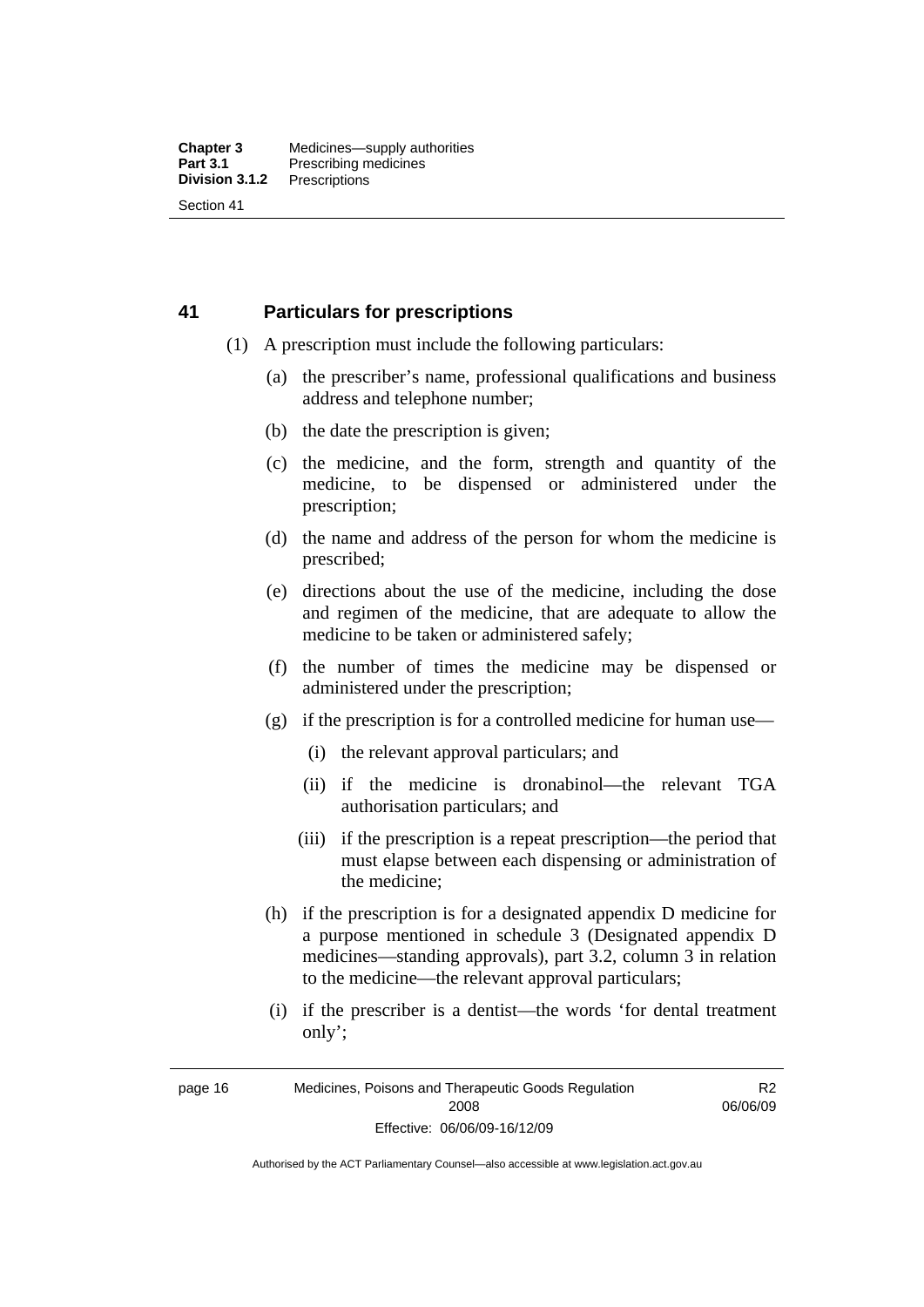- (j) if the prescriber is an optometrist—the words 'for optometry use only';
- (k) if the prescriber is a veterinary surgeon—
	- (i) the words 'for animal treatment only'; and
	- (ii) the species of the animal for which the medicine is to be dispensed; and
	- (iii) if possible, a way of identifying the animal;
- (l) if the prescription is an original of a prescription that was faxed by a prescriber to a pharmacist—the prescription is endorsed with words to the effect that the prescription was faxed to a named pharmacy on a stated date;
- (m) if the prescription is a written prescription under section 31 (c) (iv) (which is about oral prescriptions)—the prescription is endorsed with words to the effect that the prescription is a confirmation copy of an oral prescription issued to a named pharmacist on a stated date.
- (2) However, if the prescription is written for an in-patient at a hospital in the patient's medical records, the prescription need not include any of the following:
	- (a) the prescriber's professional qualifications and business address and telephone number;
	- (b) if the medicine prescribed is a controlled medicine or designated appendix D medicine—the relevant approval particulars.
	- *Note 1 Hospital* means a public hospital, private hospital or day hospital and includes a body prescribed by regulation as a hospital (see Act, dict).
	- *Note 2* A *hospice* is a hospital (see *The Macquarie Dictionary*, 4th ed).

R2 06/06/09 page 17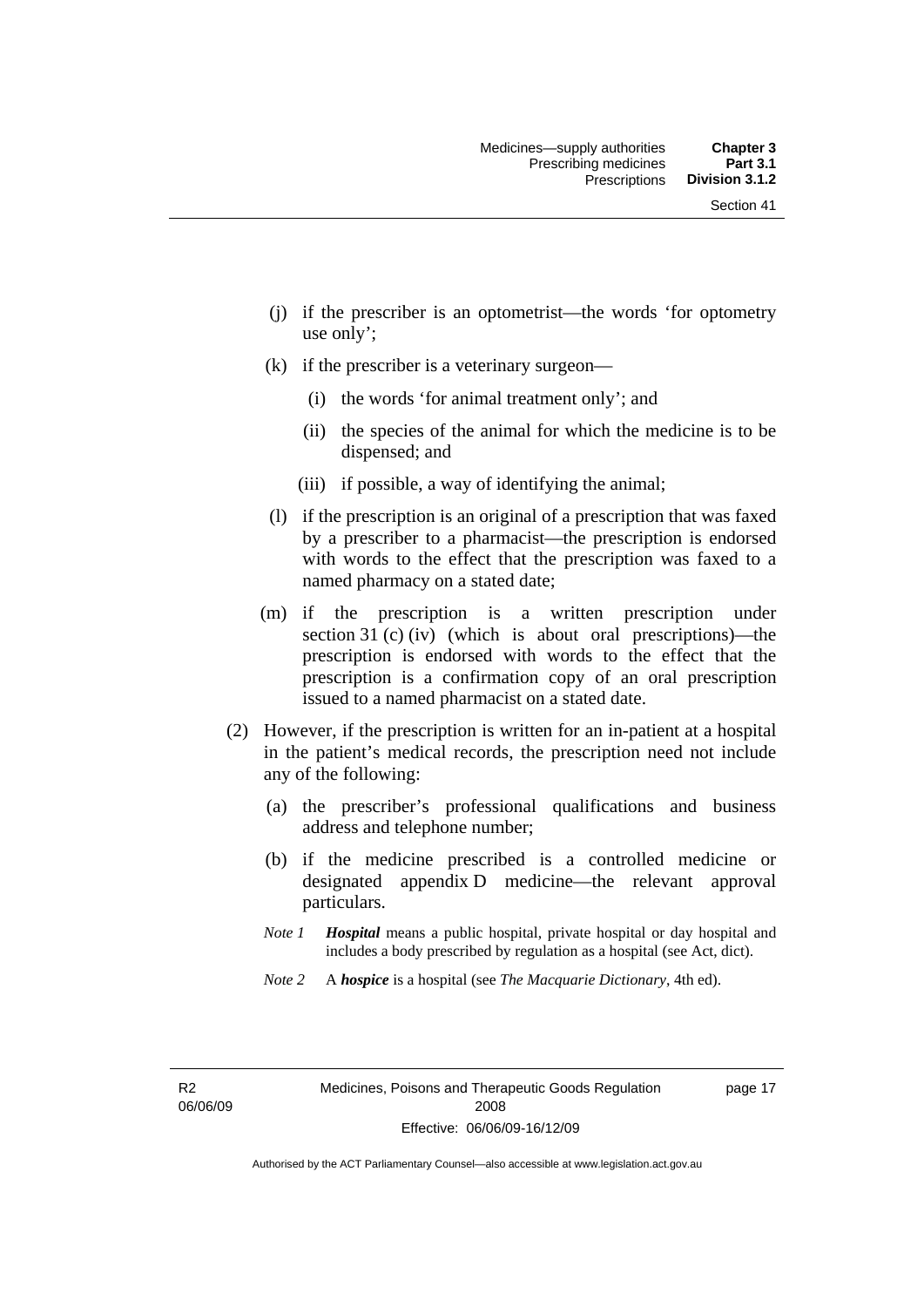(3) In this section:

#### *relevant approval particulars* means—

- (a) for a controlled medicine—
	- (i) for an approval under section 556 (Standing approval to prescribe controlled medicines for short-term treatment)—the words 'standing short-term approval'; or
	- (ii) for an approval under section 557 (Standing approval to prescribe buprenorphine and methadone for patients of certain institutions)—the words 'standing opioid dependency treatment approval'; or
	- (iii) for an approval under division 13.1.3 (Chief health officer controlled medicines approvals)—the words 'CHO approval number' followed by the identifying number for the approval; or
- (b) for a designated appendix D medicine—
	- (i) for an approval under section 591 (Standing approval to prescribe designated appendix D medicines)—the words 'standing approval' and the specialist area, or the area, in which the prescriber practises; or
	- (ii) for an approval under section 593 (CHO decisions on applications to prescribe designated appendix D medicines)—the words 'CHO approval number' followed by the identifying number for the approval.

*relevant TGA authorisation particulars* means the words 'TGA authorisation' followed by—

- (a) the identifying number for the authorisation; or
- (b) if no identifying number is given for the authorisation—the date of the approval.

page 18 Medicines, Poisons and Therapeutic Goods Regulation 2008 Effective: 06/06/09-16/12/09

R2 06/06/09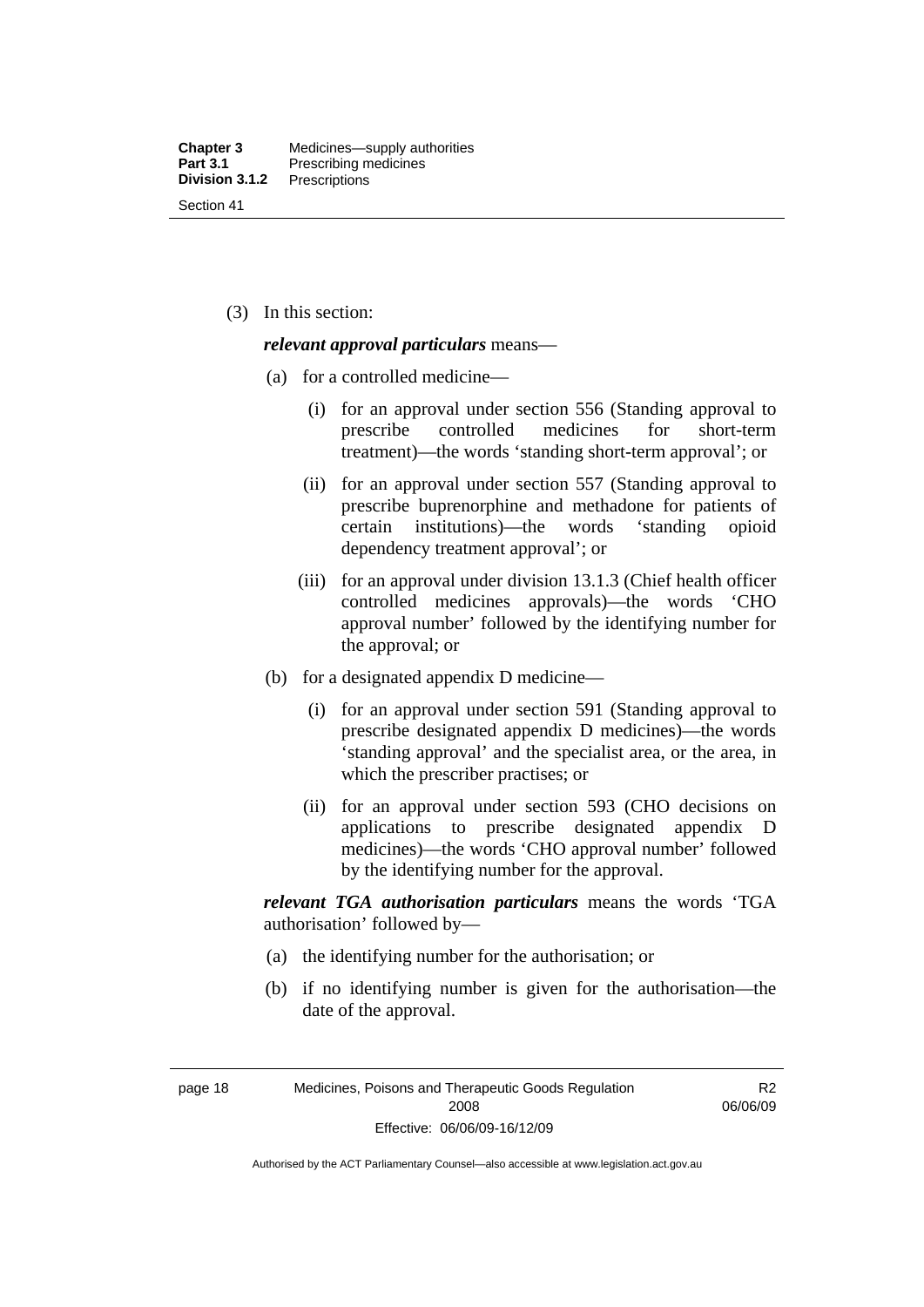# **Part 3.2 Requisitioning medicines**

# **Division 3.2.1 Authorisation to issue requisitions**

# **50 Authorisation under sch 1 to issue requisitions for medicines—Act, s 41 (b)**

A person mentioned in schedule 1, column 2 is authorised to issue a requisition for a medicine if—

- (a) issuing the requisition is included in the schedule, column 3 in relation to the person; and
- (b) the issue of the requisition is consistent with any restriction for the issue of the requisition mentioned in the schedule, column 3.

# **51 Authorisation conditions for issuing requisitions for medicines—Act, s 44 (1) (b) and (2) (b)**

A person's authorisation under section 50 to issue a requisition for a medicine is subject to the following conditions:

- (a) if the requisition is a written requisition—the requisition complies with section 55 (General requirements for written requisitions) and section 56 (Particulars for requisitions);
- (b) if the requisition is an oral requisition—
	- (i) the person believes on reasonable grounds that issuing the requisition is reasonably necessary for the treatment of a person; and
	- (ii) the quantity of the medicine requisitioned is not more than the amount reasonably necessary for the person's treatment; and
	- (iii) the requisition complies with section 56.

R2 06/06/09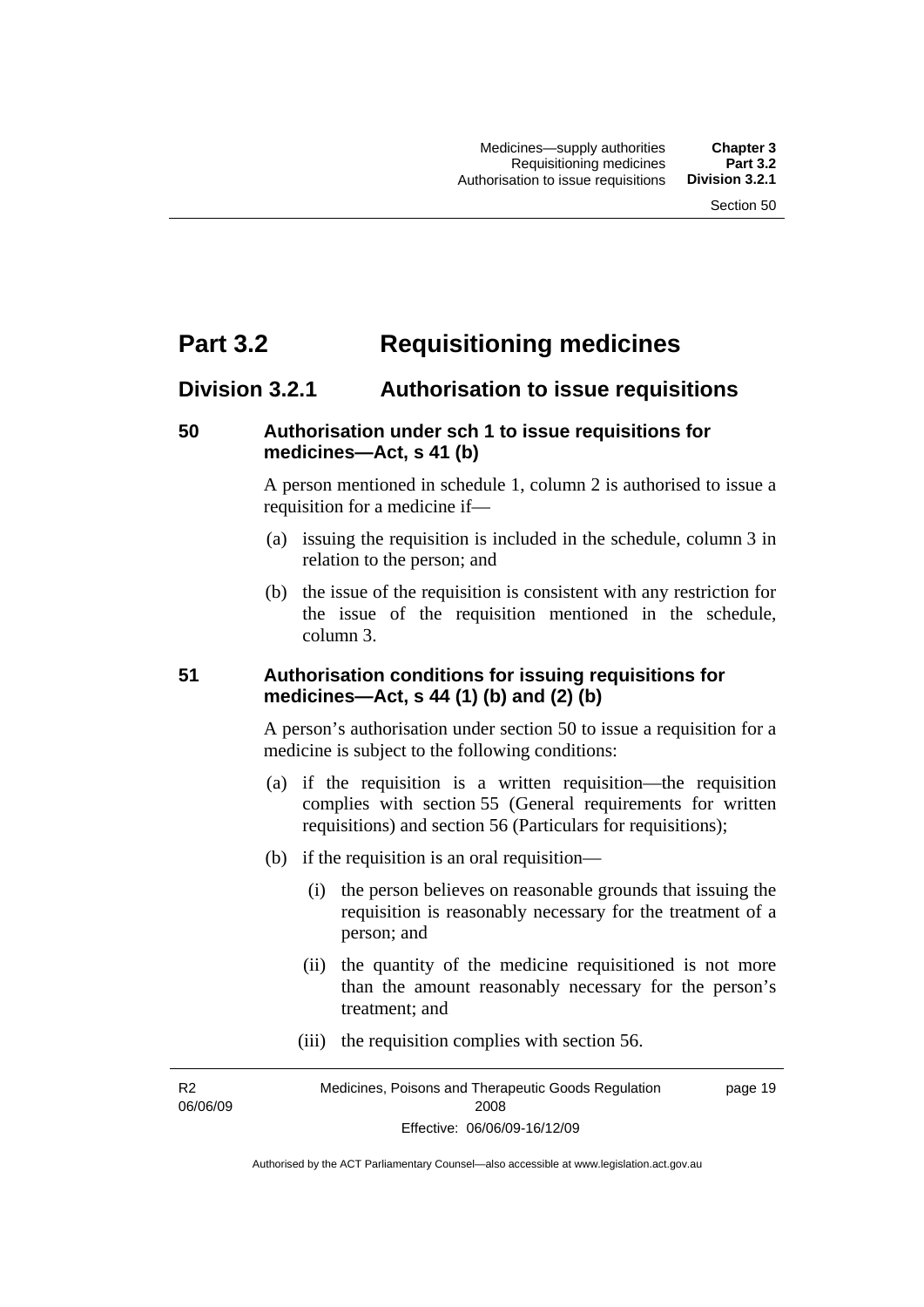**Chapter 3** Medicines—supply authorities<br>**Part 3.2** Requisitioning medicines **Requisitioning medicines**<br>Requisitions **Division 3.2.2** Section 55

# **Division 3.2.2 Requisitions**

### **55 General requirements for written requisitions**

A written requisition for a medicine must be—

(a) signed by the person (the *issuer*) issuing the requisition; and

 (b) if the issuer amends the requisition—initialled and dated by the issuer beside the amendment.

*Note Written* includes in electronic form (see Act, dict).

#### **56 Particulars for requisitions**

A requisition must include the following particulars:

- (a) the name of the person issuing the requisition;
- (b) the capacity in which the person is issuing the requisition;
- (c) the date the requisition is issued;
- (d) the medicine, and the form, strength and quantity of the medicine, to be supplied on the requisition;
- (e) the pharmacy or ward to which the medicine is to be supplied.

*Note Ward*—see the Act, dictionary.

page 20 Medicines, Poisons and Therapeutic Goods Regulation 2008 Effective: 06/06/09-16/12/09

R2 06/06/09

*Note* The requisition must be signed with the issuer's usual signature (see Act, dict, def *signs*).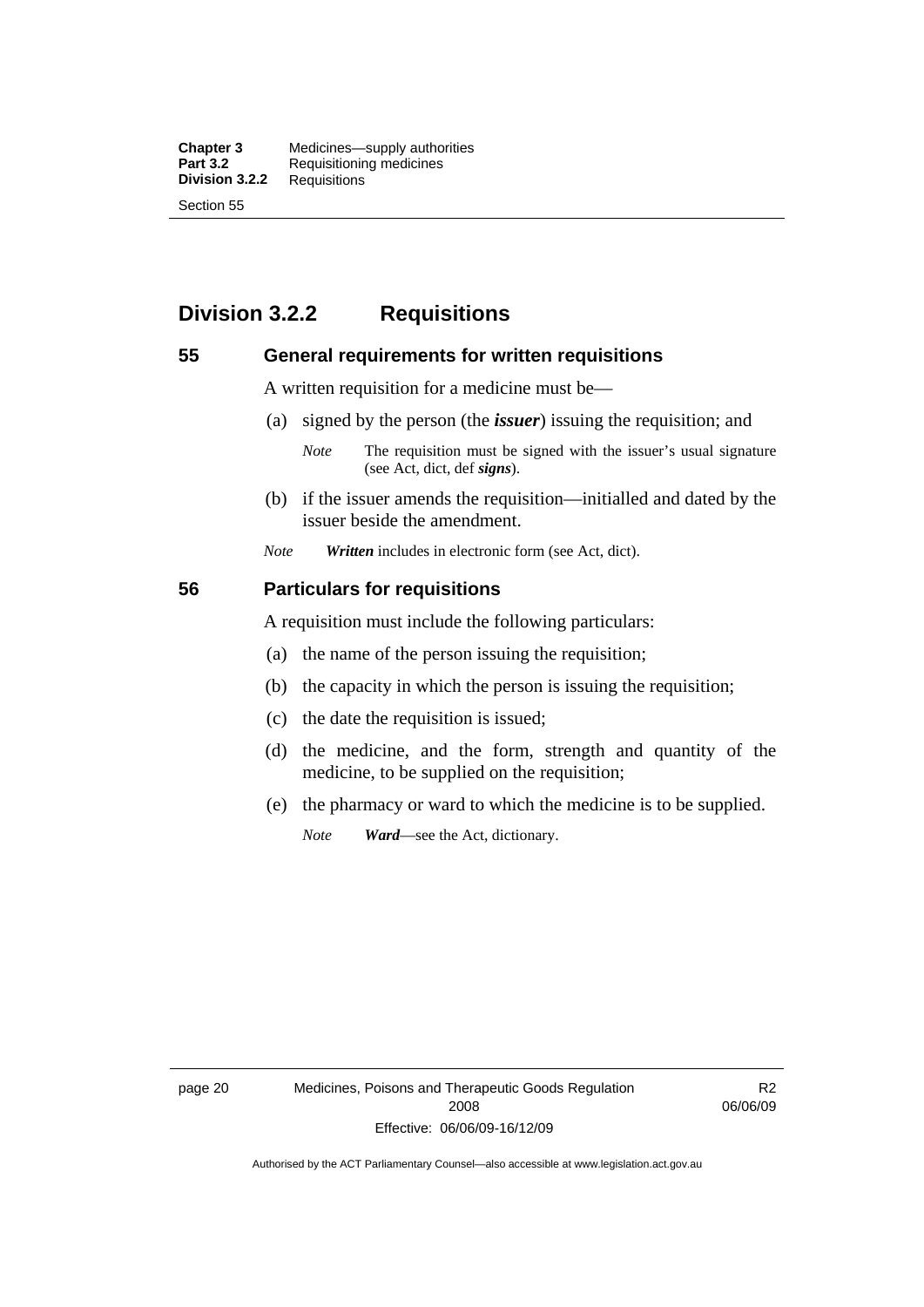# **Part 3.3 Medicines purchase orders**

# **Division 3.3.1 Authorisation to issue purchase orders**

# **60 Authorisation under sch 1 to issue purchase orders for medicines—Act, s 38 (1) (b) and (2) (a)**

A person mentioned in schedule 1, column 2 is authorised to issue a purchase order for a medicine if—

- (a) issuing the purchase order is included in the schedule, column 3 in relation to the person; and
- (b) the issue of the purchase order is consistent with any restriction for the issue of the purchase order mentioned in the schedule, column 3.

# **61 Authorisation conditions for issuing purchase orders for medicines—Act, s 44 (1) (b) and (2) (b)**

A person's authorisation under section 60 to issue a purchase order for a medicine is subject to the following conditions:

- (a) the purchase order complies with section 62 (General requirements for medicines purchase orders—Act, s 38 (2) (c));
	- *Note* A purchase order must be in writing (see Act, dict, def *purchase order*).

R2 06/06/09 page 21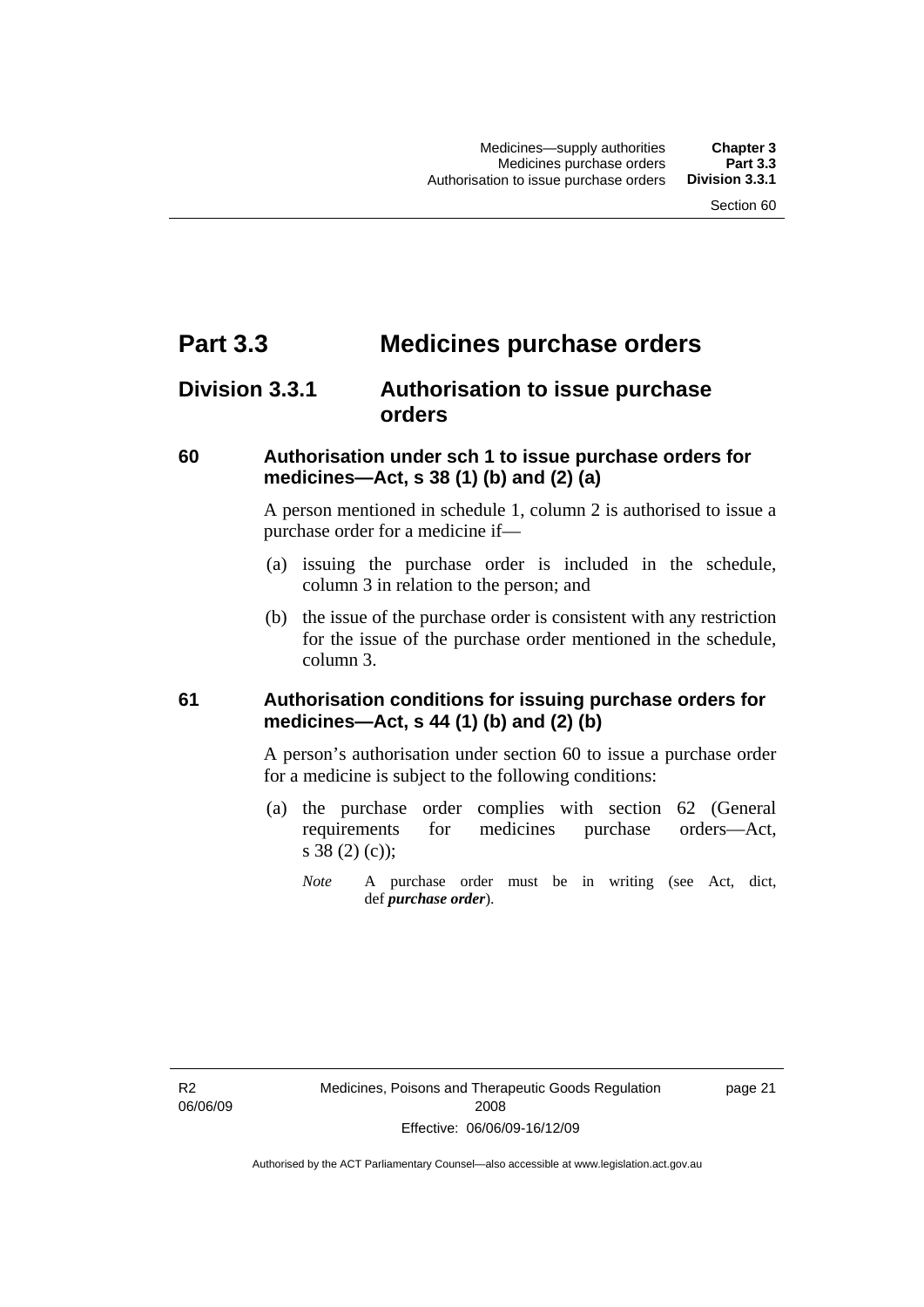| <b>Chapter 3</b><br><b>Part 3.3</b> | Medicines—supply authorities<br>Medicines purchase orders |
|-------------------------------------|-----------------------------------------------------------|
| Division 3.3.2                      | Purchase orders                                           |
| Section 62                          |                                                           |

 (b) the person must, not later than 24 hours after the person receives the medicine, send the supplier a document signed by the person acknowledging receipt of the medicine.

#### **Example—document**

a copy of the supplier's delivery docket signed by the buyer

*Note* An example is part of the regulation, is not exhaustive and may extend, but does not limit, the meaning of the provision in which it appears (see Legislation Act, s 126 and s 132).

# **Division 3.3.2 Purchase orders**

# **62 General requirements for medicines purchase orders— Act, s 38 (2) (c)**

- (1) A purchase order for a medicine must be—
	- (a) signed by the person (the *issuer*) issuing the order; and
		- *Note* The purchase order must be signed with the issuer's usual signature (see Act, dict, def *signs*).
	- (b) if the issuer amends the order—initialled and dated by the issuer beside the amendment.
- (2) A purchase order for a medicine must include the following:
	- (a) the issuer's name and business address and telephone number;
	- (b) the issuer's authority to issue the order;
	- (c) the medicine, and the form, strength and quantity of the medicine, to be supplied on the order.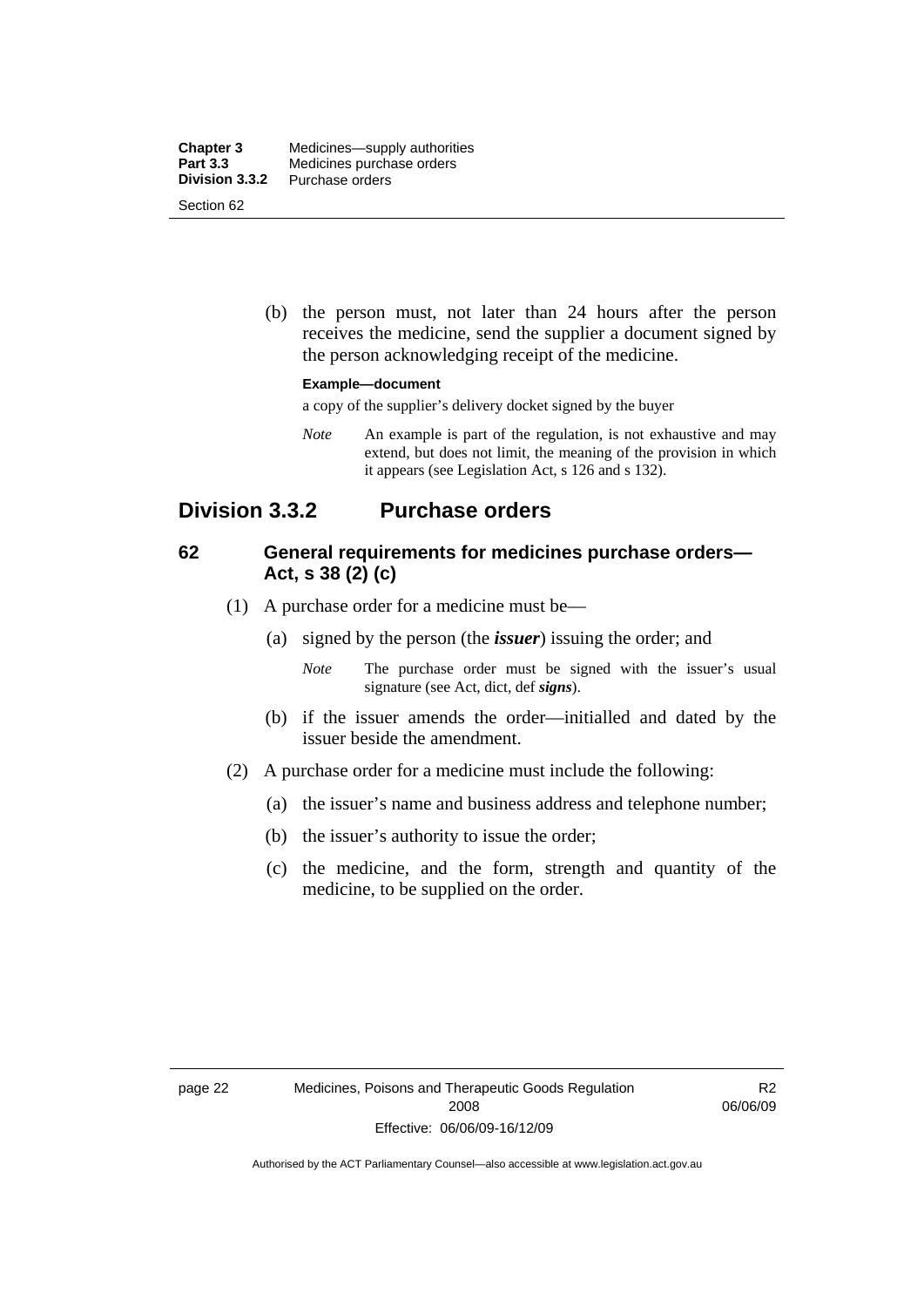# **Part 3.4 Standing orders for medicines**

# **Division 3.4.1 CHO standing orders**

## **70 Authorisation of CHO to issue standing orders for supply of medicines in public health emergencies—Act, s 42 (b)**

 (1) The chief health officer is authorised to issue a standing order for the supply of a medicine in an emergency relating to public health.

*Note 1 Supply* does not include administer (see Act, s 24).

*Note 2* A standing order must be in writing (see Act, dict, def *standing order*).

 (2) To remove any doubt, a standing order may be issued under subsection (1) even if no emergency declaration under the *Public Health Act 1997* is in force.

# **71 Authorisation of CHO to issue standing orders for administration of medicines for public health matters— Act, s 42 (b)**

The chief health officer is authorised to issue a standing order for the administration of a medicine in relation to a public health matter.

*Note* A standing order must be in writing (see Act, dict, def *standing order*).

# **72 Particulars for CHO standing orders for administration of medicines for public health matters**

A standing order under section 71 must include the following particulars:

- (a) a description of the public health matter to which the order relates;
- (b) the date of effect of the order and the date (not longer than 2 years after the date of effect) when the order ends;

R2 06/06/09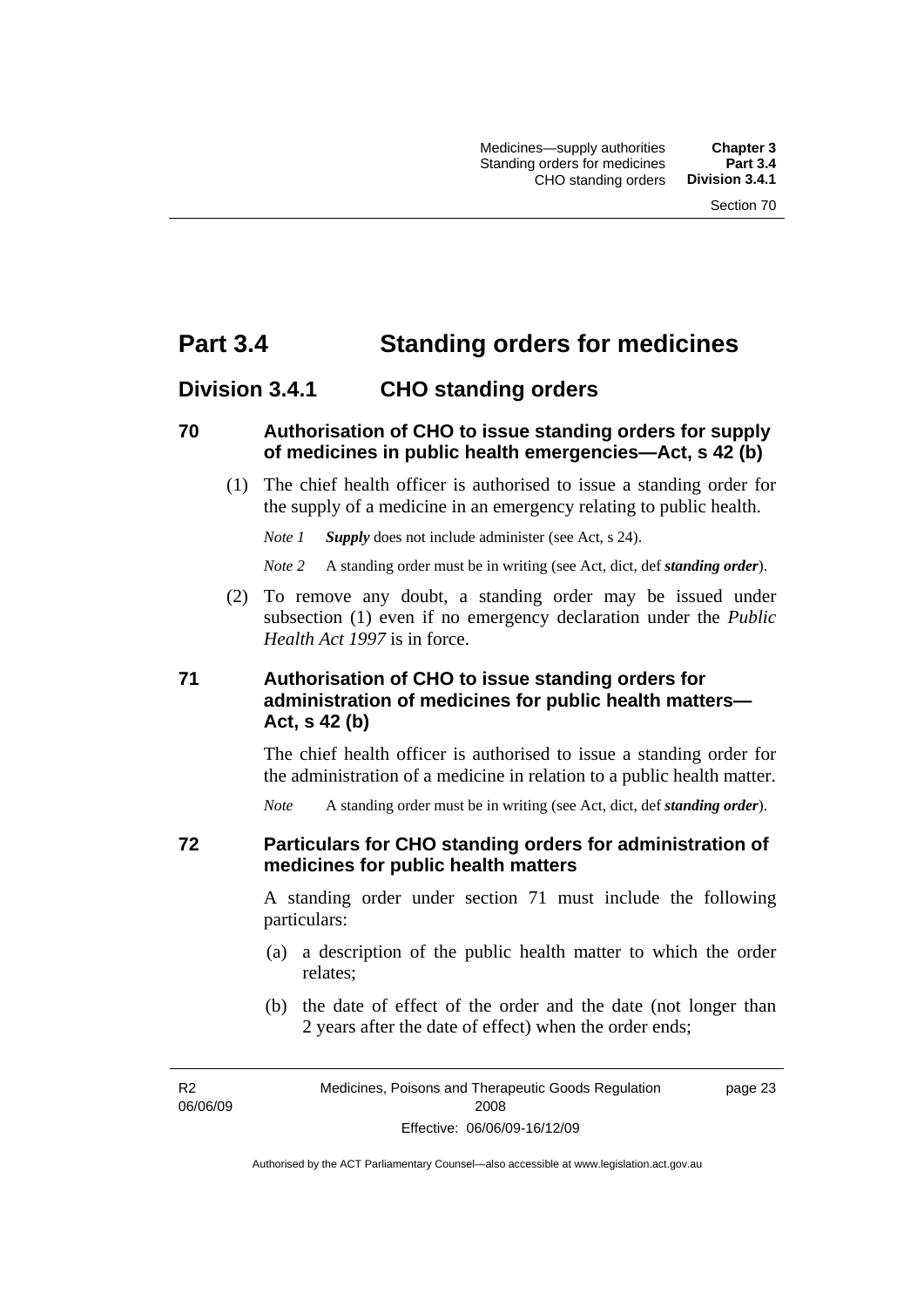- (c) the clinical circumstances in which the medicine may be administered;
- (d) a description of the people to whom the medicine may be administered;
- (e) the medicine's approved name and, if applicable, brand name;

- (f) if applicable, the form and strength of the medicine;
- (g) the dose and route of administration;
- (h) if applicable, the frequency of administration.

#### **Example—par (e) and par (f)**

Adrenaline (EpiPen) 300 micrograms in 0.3mL pre-filled syringe

*Note* An example is part of the regulation, is not exhaustive and may extend, but does not limit, the meaning of the provision in which it appears (see Legislation Act, s 126 and s 132).

# **Division 3.4.2 Standing orders for institutions**

*Note Institution* includes a correctional centre and a CYP detention place (see s 652).

# **75 Authorisation of doctors to issue standing orders for administration of medicines at institutions—Act, s 42 (b)**

- (1) A doctor is authorised to issue a standing order for the administration of a medicine to patients at an institution if—
	- (a) a medicines and therapeutics committee for the institution has approved the order; and
	- (b) the order is signed by the chair of the committee.
	- *Note Doctor* does not include an intern doctor (see dict).

R2 06/06/09

*Note Approved name*—see the medicines and poisons standard, par 1 (1).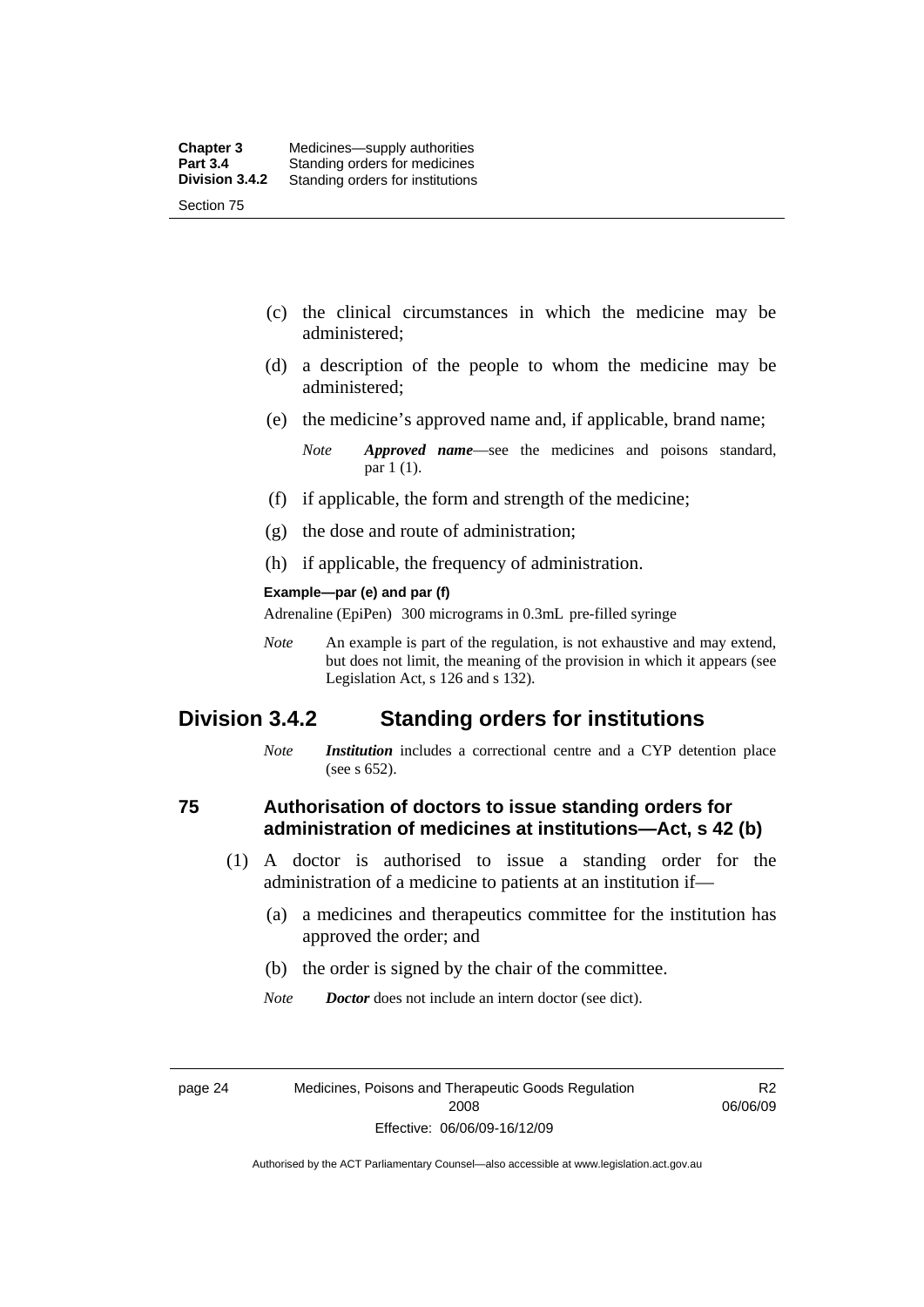(2) In this section:

*medicines and therapeutics committee*, for an institution, means a body—

- (a) established by the institution to approve standing orders for the administration of medicines to patients at the institution; and
- (b) that includes (but is not limited to) a doctor, nurse and pharmacist.
	- *Note 1 Doctor* and *pharmacist* do not include an intern (see dict).
	- *Note 2 Nurse* does not include an enrolled nurse (see Legislation Act, dict, pt 1).

# **76 Particulars for standing orders for administration of medicines at institutions**

A standing order under section 75 must include the following particulars:

- (a) an approval number for the order that is different from the number given to each other standing order approved for the institution;
- (b) the date of effect of the order and the date (not longer than 2 years after the date of effect) when the order ends;
- (c) each ward to which the order applies;
- (d) the clinical circumstances in which the medicine may be administered;
- (e) a description of the people to whom the medicine may be administered;
- (f) the medicine's approved name and, if applicable, brand name;
	- *Note Approved name*—see the medicines and poisons standard, par 1 (1).

R2 06/06/09 page 25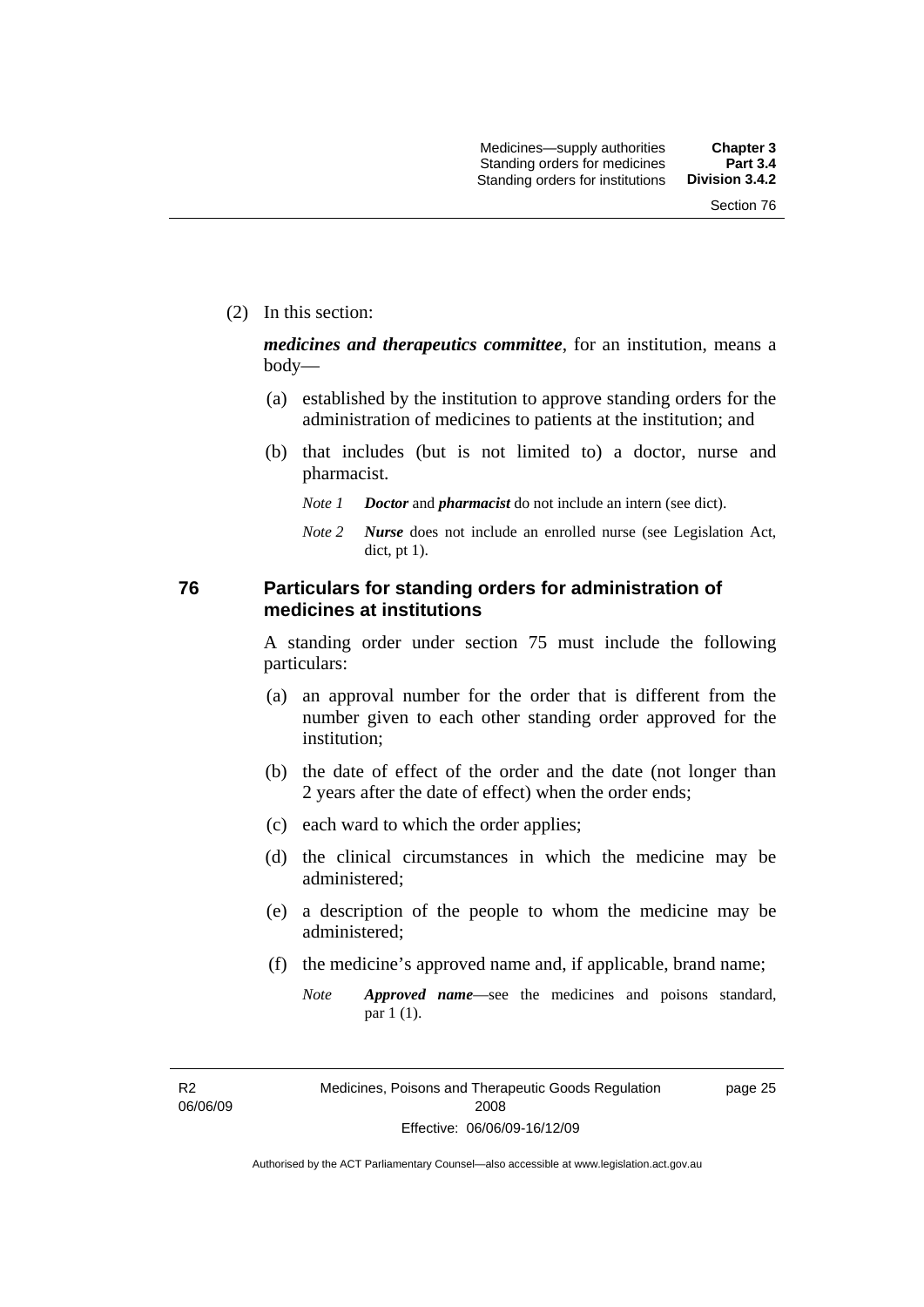- (g) if applicable, the form and strength of the medicine;
- (h) the dose and route of administration;
- (i) if applicable, the frequency of administration.

#### **Example—par (f) and par (g)**

Adrenaline (EpiPen) 300 micrograms in 0.3mL pre-filled syringe

*Note* An example is part of the regulation, is not exhaustive and may extend, but does not limit, the meaning of the provision in which it appears (see Legislation Act, s 126 and s 132).

page 26 Medicines, Poisons and Therapeutic Goods Regulation 2008 Effective: 06/06/09-16/12/09

R2 06/06/09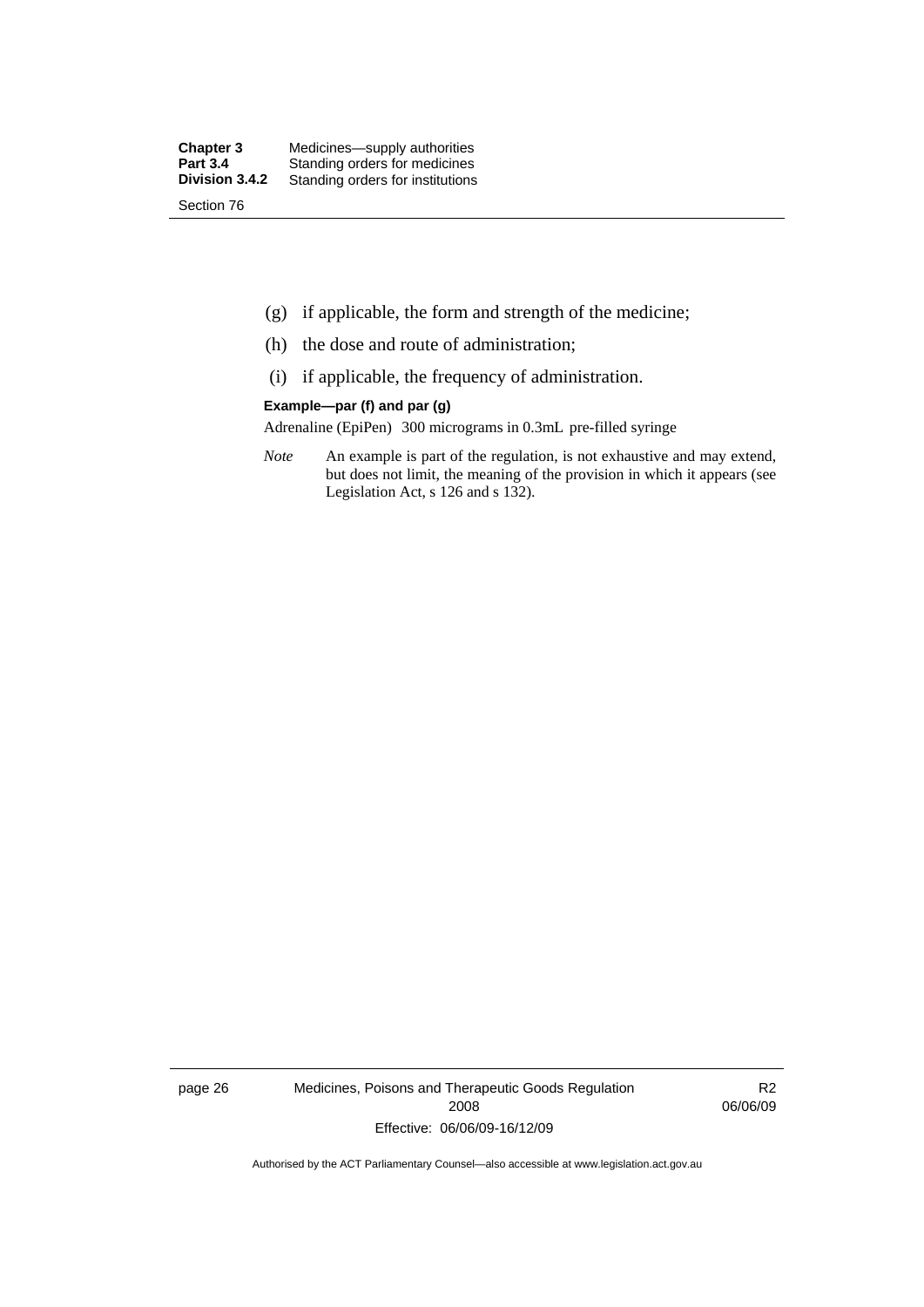# **Part 3.5 Medicines supply authorities generally**

# **80 Cancellation of invalid supply authorities— Act, s 30 (2) (d)**

- (1) A paper-based supply authority is cancelled by a person if the person—
	- (a) marks the word 'cancelled', and the person's name and business address, on the front of the supply authority; and
	- (b) signs and dates the cancellation of the supply authority.
- (2) An electronic supply authority is cancelled by a person if the person—
	- (a) marks the word 'cancelled' on the supply authority; and
	- (b) links an electronic document to the supply authority that includes the person's name and business address and signature.

# **81 Information for CHO about controlled medicines supplied on supply authorities—Act, s 31 (1) (b) and (4), def**  *required information*

- (1) A person (the *supplier*) who supplies a controlled medicine on a supply authority must, not later than 7 days after the end of the month when the medicine is supplied, give the chief health officer the following information in writing:
	- (a) the supplier's name, business address and telephone number;
	- (b) the name of the person who issued the supply authority;
	- (c) the date of the supply authority;

R2 06/06/09 page 27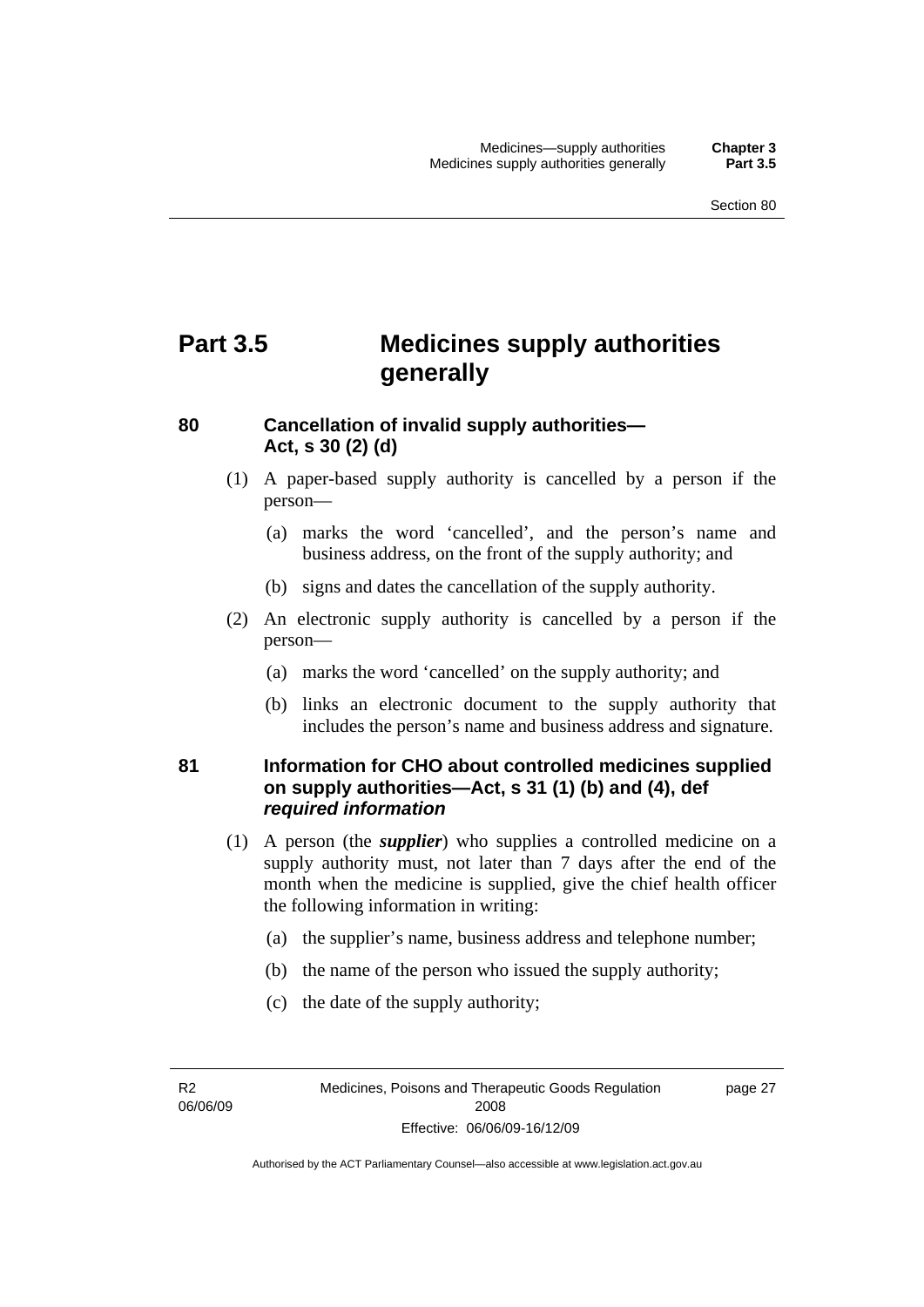Section 81

- (d) the name and address of the person to whom the medicine is supplied;
- (e) the date of supply;
- (f) the controlled medicine, and the form, strength and quantity of the medicine, supplied.
- (2) However, this section does not apply to any of the following who report the supply of a controlled medicine on a supply authority to the Therapeutic Goods Administration:
	- (a) a medicines wholesalers licence-holder;
	- (b) a person who is authorised (however described) under a Commonwealth or State law to manufacture controlled medicines or supply controlled medicines by wholesale.

page 28 Medicines, Poisons and Therapeutic Goods Regulation 2008 Effective: 06/06/09-16/12/09

R2 06/06/09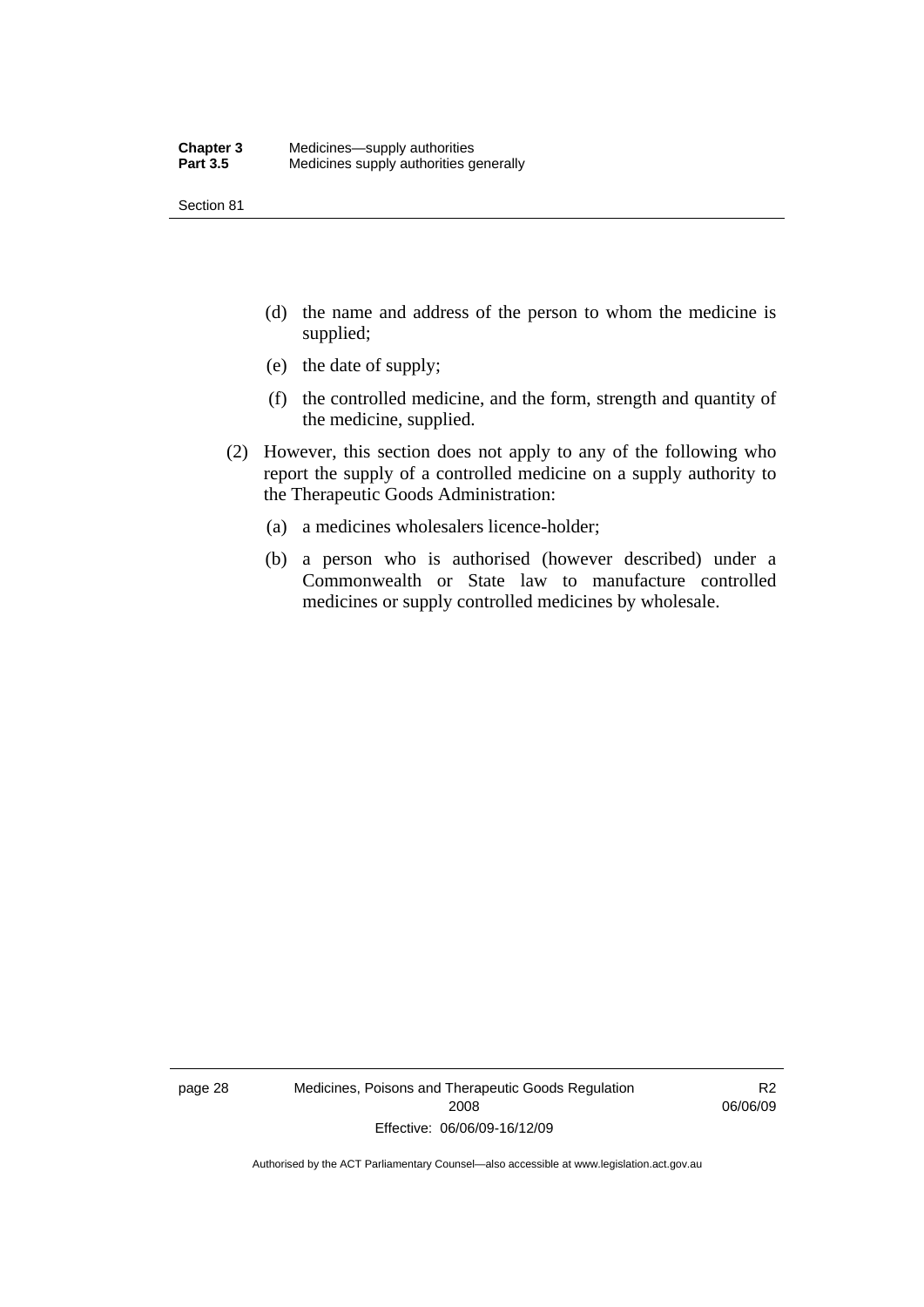# **Chapter 4 Supplying medicines**

# **Part 4.1** Preliminary

# **100 Overview of supply authorisations for medicines**

The following provisions of this chapter authorise a person to supply a medicine:

- (a) section 110 (which is about supply authorisations set out in schedule 1, including dispensing on prescription, supply on requisition, purchase order and standing order and supply during consultations);
- (b) section 251 (which is about authorisation of pharmacists to supply certain prescription only medicines without a prescription in emergencies);
- (c) section 260 (which is about authorisation to supply medicines to pharmacists for disposal).
- *Note* A person may also be authorised to supply a medicine in a way mentioned in s 11 (2) (Overview of medicines authorisations under this regulation) (including under a licence, see pt 9.5).

R2 06/06/09 Medicines, Poisons and Therapeutic Goods Regulation 2008 Effective: 06/06/09-16/12/09

page 29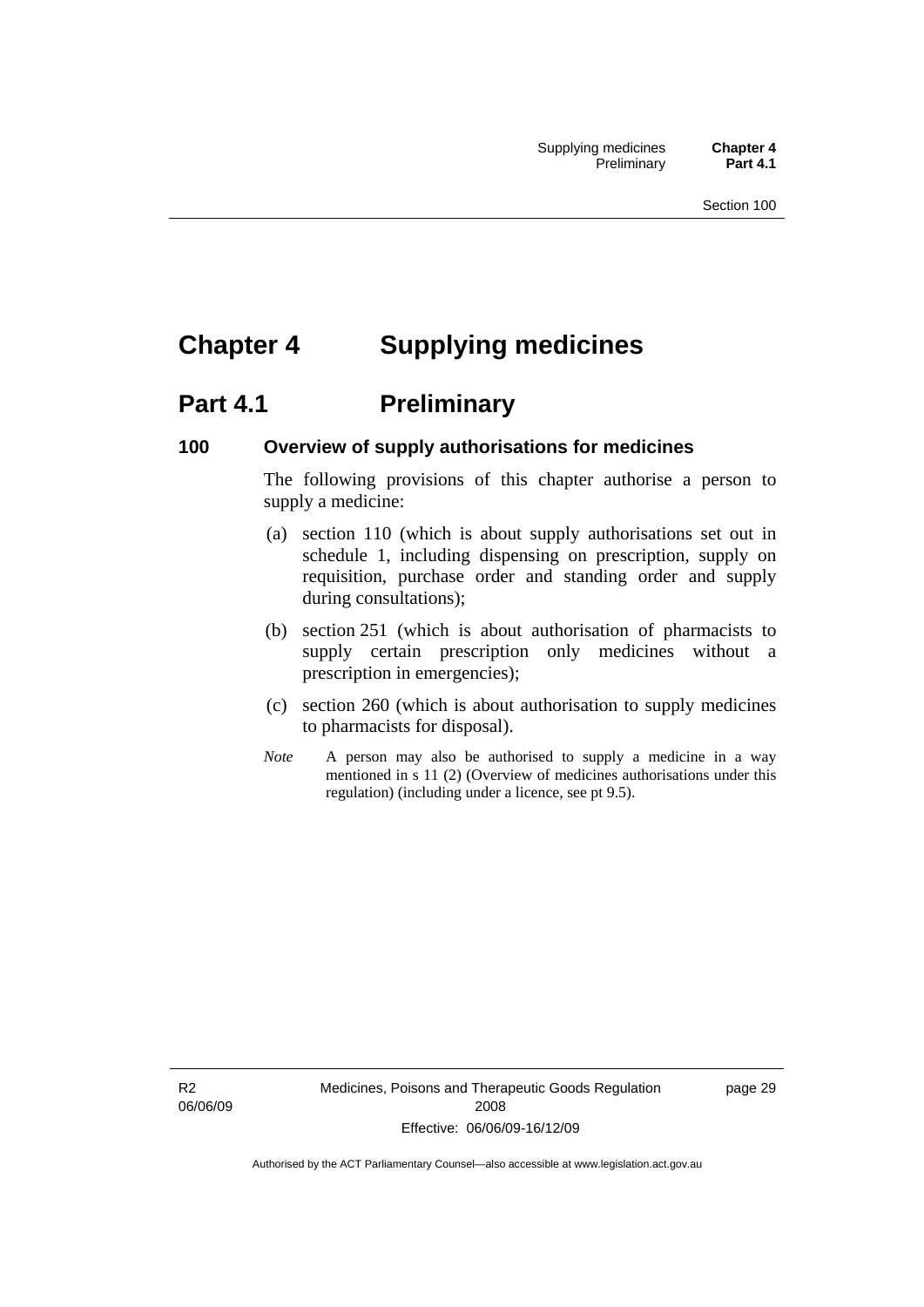# **Part 4.2 Medicines—supply authorisations under sch 1**

# **Division 4.2.1 Sch 1 medicines supply authorisations**

# **110 Authorisation under sch 1 to supply medicines— Act, s 26 (1) (b) and (2) (b)**

A person mentioned in schedule 1, column 2 is authorised to supply a medicine if—

- (a) supplying the medicine is included in the schedule, column 3 in relation to the person; and
- (b) the supply is consistent with any restriction for the supply mentioned in the schedule, column 3.
- *Note Supply* includes dispense (see Act, s 24).

# **Division 4.2.2 Dispensing medicines**

# **120 Authorisation conditions for dispensing medicines— Act, s 44 (1) (b) and (2) (b)**

- (1) A person's authorisation under section 110 to dispense a medicine is subject to the following conditions:
	- (a) the medicine is dispensed in accordance with the requirements of section 121;

*Note* Only a pharmacist may dispense a medicine (see sch 1).

 (b) if the prescription is dispensed under section 121 (2), the pharmacist notes on the prescription the reasons that the pharmacist was satisfied that it was not practicable for a complying prescription to be issued for the medicine;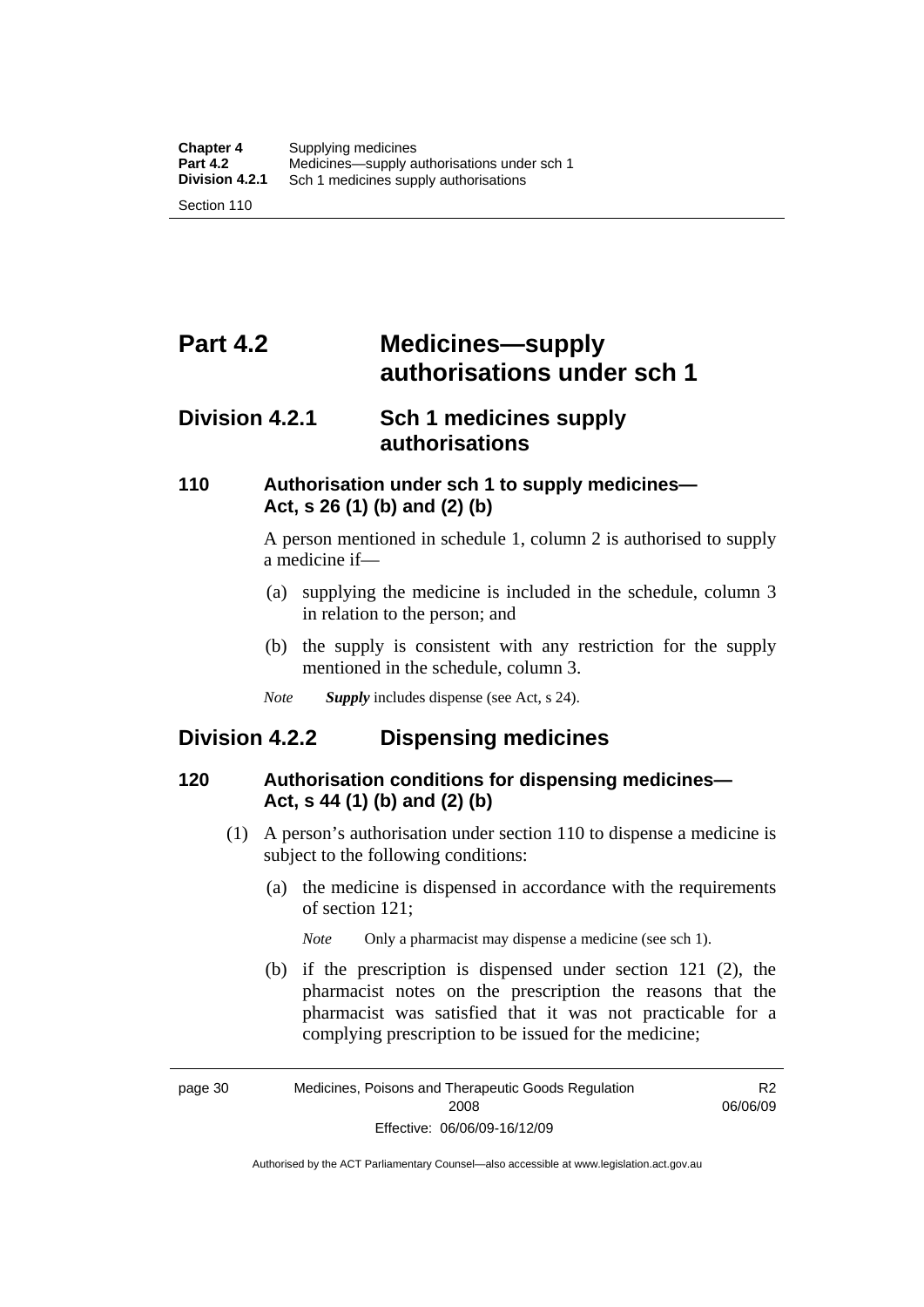- (c) if the prescription is changed by a pharmacist at the oral direction of the prescriber—the note of the change complies with section 122;
- (d) the medicine is labelled in accordance with section 123;
- (e) the dispensed prescription is marked in accordance with section 124;
- (f) the dispensing of the prescription is recorded in accordance with section 125:
- (g) if the prescription is an oral prescription for the dispensing of the medicine, or is faxed by a prescriber to a pharmacist, and the pharmacist does not receive an original of the prescription within 7 days after the day the prescription is given—the pharmacist must, within 24 hours after the end of the 7-day period, tell the chief health officer, in writing, of the failure to receive the original prescription;
- (h) the prescription, if completed, and the record for paragraph (f), are kept at the pharmacy or, if the chief health officer approves in writing another place, the place approved by the chief health officer, for at least 2 years after the day the prescription becomes a completed prescription.
- (2) However, subsection (1) (d), (e), (f) and (h) do not apply if the prescription is written for an in-patient at a hospital in the patient's medical records.
- (3) In this section:

*completed*—a prescription is *completed* when—

- (a) for a single prescription—the prescription is dispensed; or
- (b) for a repeat prescription—the last repeat of the prescription is dispensed.

page 31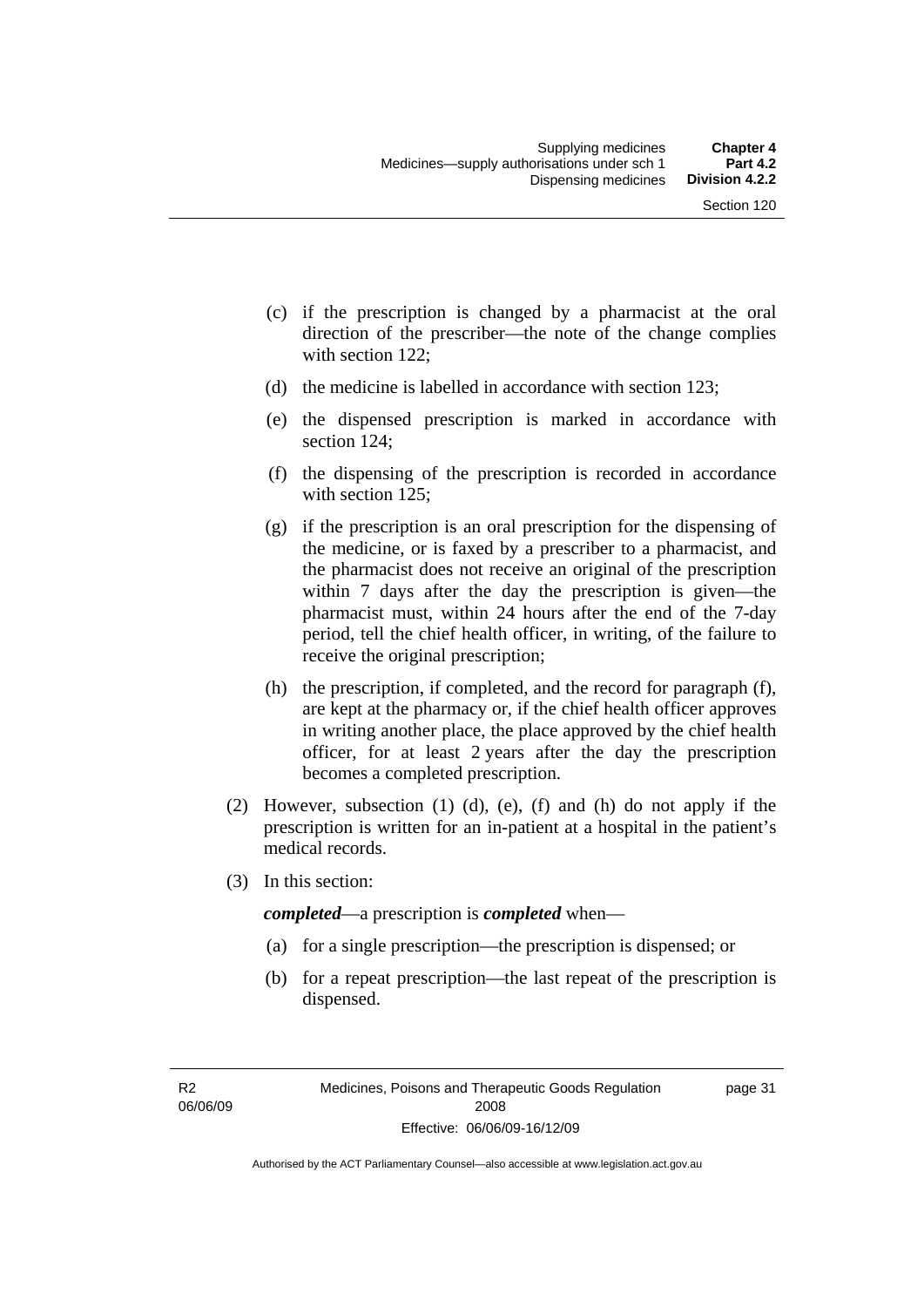### **121 How medicines are dispensed**

- (1) The following are the requirements for dispensing a medicine:
	- (a) the prescription is issued by an authorised prescriber;

*Note Authorised prescriber*—see s (3).

- (b) the prescription complies with the applicable provisions of division 3.1.2 (Prescriptions);
- (c) the medicine is dispensed in accordance with the prescription (including the prescription as changed by a pharmacist at the oral direction of the prescriber).
	- *Note 1 Dispensed in accordance with the prescription*—see s (3).
	- *Note* 2 For changes to a prescription by the dispenser, see the Act, s 29 (3).
	- *Note 3 Pharmacist* does not include an intern pharmacist (see dict).
- (2) However, a pharmacist may dispense a prescription that does not include all of the applicable provisions for subsection (1) (b) if—
	- (a) the prescription is issued by an authorised prescriber; and
	- (b) the medicine is—
		- (i) dispensed in accordance with the prescription; and
		- (ii) if the prescription is changed by a pharmacist at the oral direction of the prescriber—the prescription complies with section 122; and
			- *Note Pharmacist* does not include an intern pharmacist (see dict).
	- (c) the medicine is supplied in a package that is labelled in accordance with section 123; and

R2 06/06/09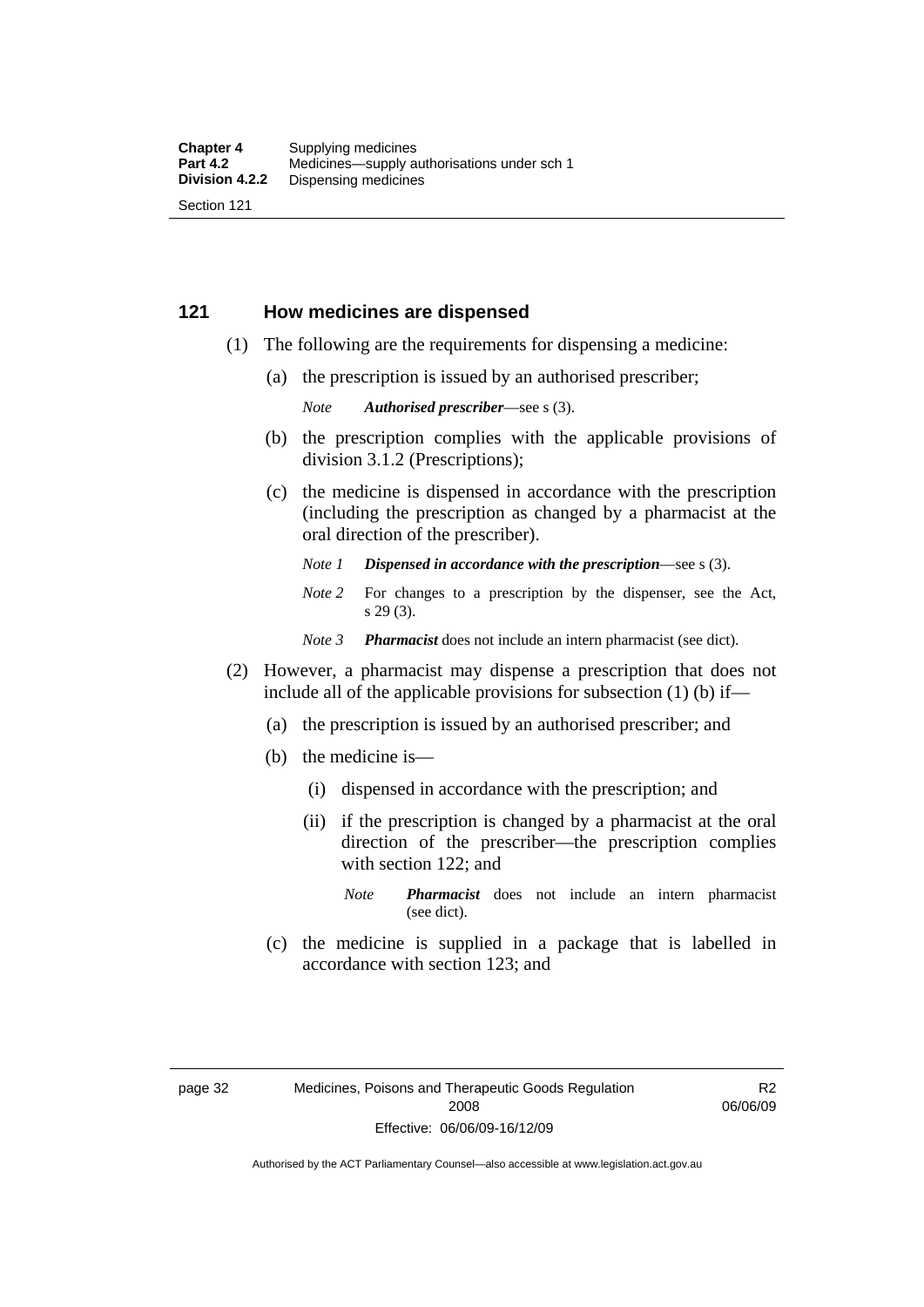- (d) the pharmacist is satisfied that, because of a circumstance affecting the prescriber or the person for whom the medicine is to be dispensed, it is not practicable for a complying prescription to be issued for the medicine.
- (3) In this section:

*authorised prescriber*, in relation to a prescription, means—

- (a) a person who is authorised to issue the prescription under the Act or another territory law; or
- (b) for a medicine other than a controlled medicine—a person who is—
	- (i) registered (however described) as a dentist, doctor, optometrist or veterinary surgeon (however described), other than a trainee dentist, intern doctor, trainee optometrist or trainee veterinary surgeon (however described), under a law of a State; and
		- *Note State* includes the Northern Territory (see Legislation Act, dict, pt 1).
	- (ii) authorised (however described) under a law of the State to prescribe the medicine.

#### **Examples—authorised prescribers**

- 1 A NSW registered doctor practising in Queanbeyan is authorised under a NSW law to prescribe medicines. The doctor gives a patient a prescription for a controlled medicine and another prescription for a prescription only medicine. The prescription only medicine can be dispensed in the ACT because the prescription is issued by a person who is authorised under a State law to prescribe the medicine. The prescription for the controlled medicine cannot be dispensed in the ACT because the doctor is not registered in the ACT.
- 2 If the doctor in example 1 is registered in both the ACT and NSW, the prescription for the controlled medicine can be dispensed in the ACT.

page 33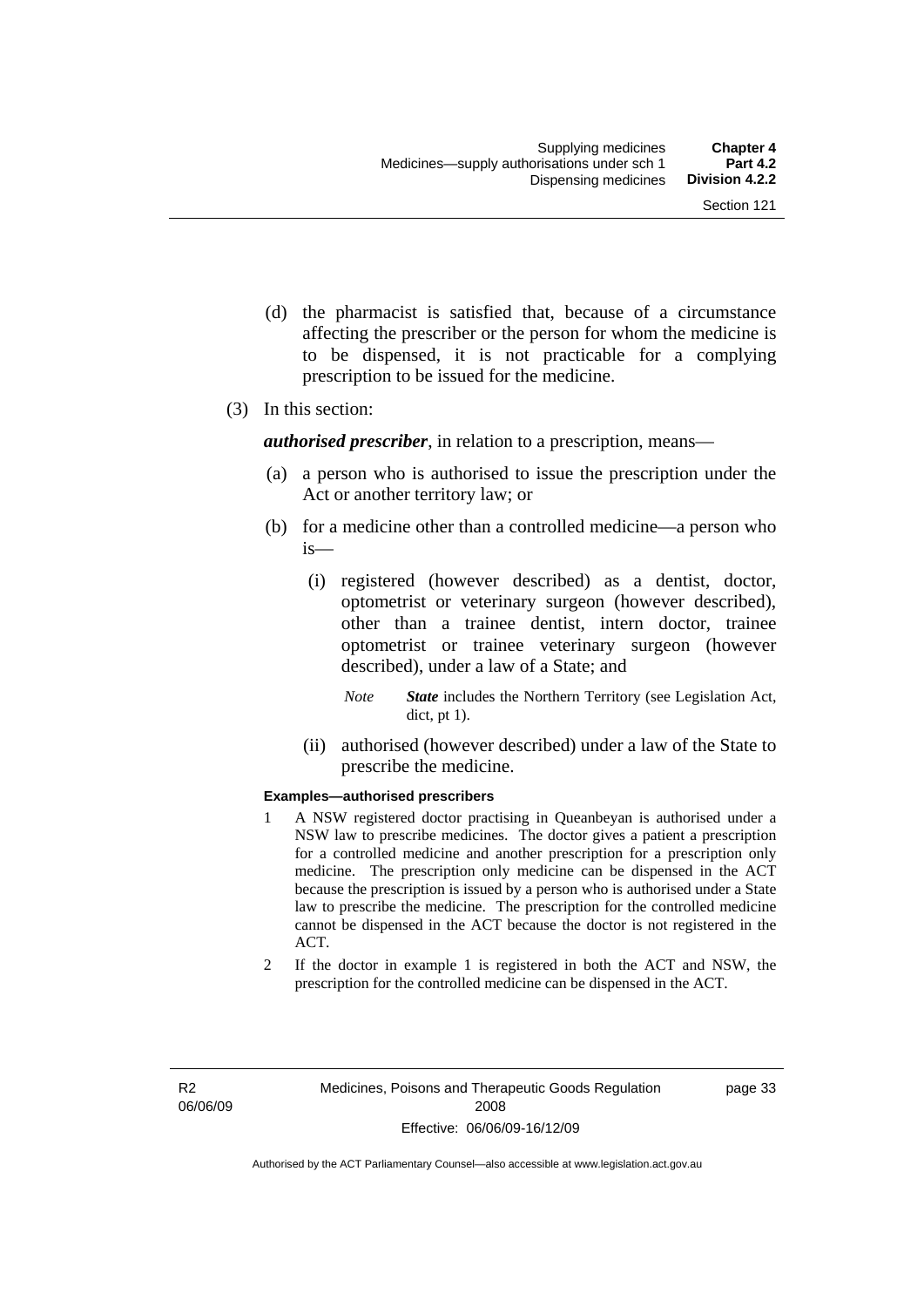| <b>Chapter 4</b> | Supplying medicines                         |
|------------------|---------------------------------------------|
| <b>Part 4.2</b>  | Medicines—supply authorisations under sch 1 |
| Division 4.2.2   | Dispensing medicines                        |
| Section 122      |                                             |

- 3 A special event exemption under the *Health Professionals (Special Events Exemptions) Act 2000* authorises a visiting health professional to prescribe a medicine, including a controlled medicine. A Victorian registered doctor who is a visiting health professional within the meaning of that Act prescribes a controlled medicine. The prescription can be dispensed in the ACT.
- *Note 1* A reference to a health professional in sch 1 is a reference to a health professional who is registered under the *Health Professionals Act 2004*. See, for example, the Legislation Act, dictionary, pt 1, def *dentist*.
- *Note 2* An example is part of the regulation, is not exhaustive and may extend, but does not limit, the meaning of the provision in which it appears (see Legislation Act, s 126 and s 132).

*dispensed in accordance with the prescription*, for a prescribed medicine, includes dispensing another brand of the medicine that is a bioequivalent form of the prescribed medicine.

*Note Bioequivalent*—see the dictionary.

# **122 Noting changes to prescriptions on oral direction of prescriber—Act, s 27 (2) (b) (ii)**

The following must be noted, in writing, on the prescription:

- (a) the name of the prescriber giving the oral direction to change the prescription;
- (b) the change to the prescription;
- (c) the date the oral direction is given;
- (d) the pharmacist's signature.
- *Note* The notation must be made as soon as possible (see Legislation Act, s 151B).

R2 06/06/09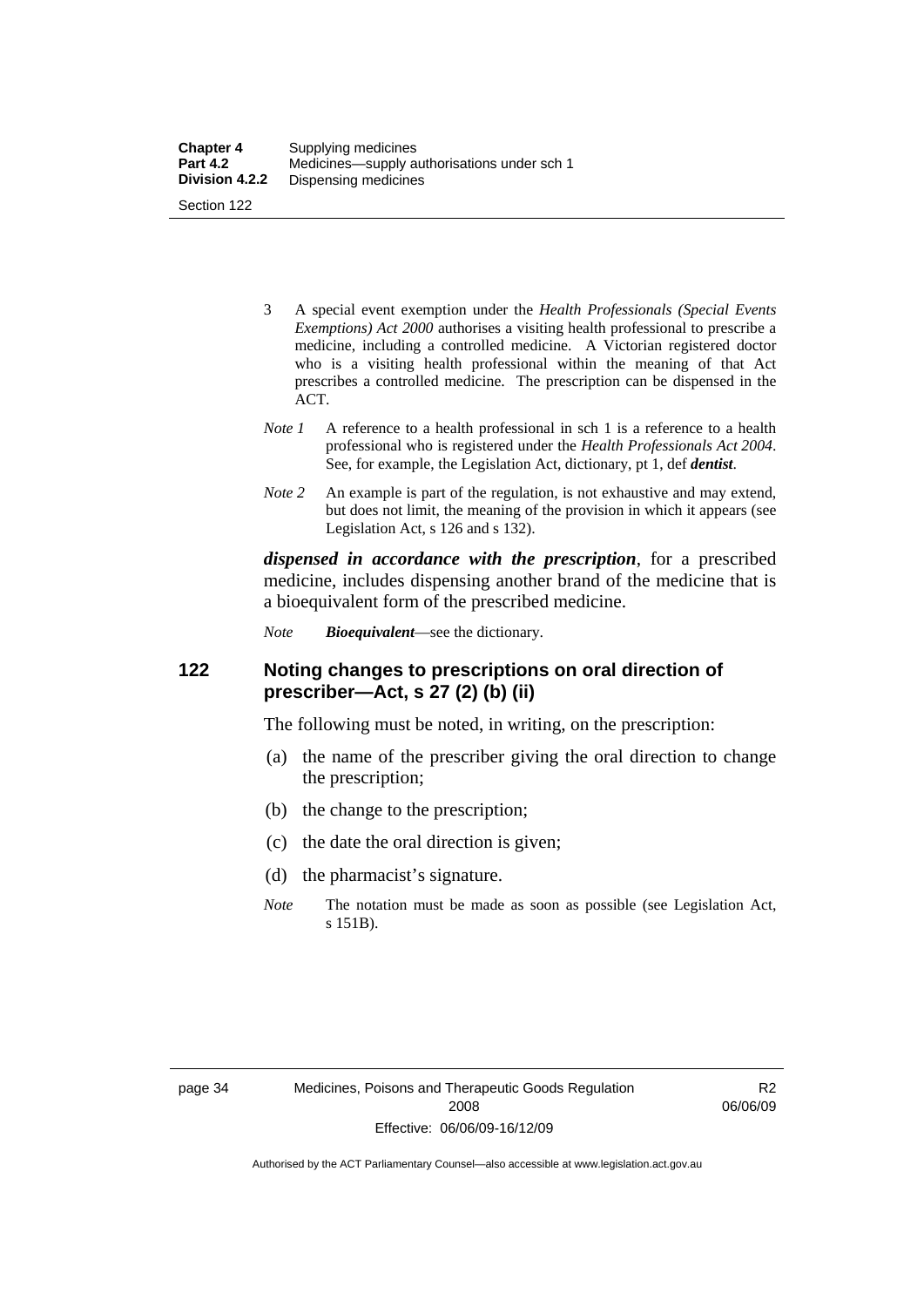# **123 Labelling dispensed medicines—Act, s 60 (1) (c) (i) and (2) (c) (i)**

The dispensed medicine must have a label that includes the following:

- (a) the name of the person for whom the medicine is dispensed;
- (b) if the prescriber is a dentist—the words 'for dental treatment only';
- (c) if the prescriber is an optometrist—the words 'for optometry use only';
- (d) if the prescriber is a veterinary surgeon—
	- (i) words to the effect of 'for animal treatment only'; and
	- (ii) the species of the animal for which the medicine is dispensed; and
	- (iii) if a way of identifying the animal is stated on the prescription—the way of identifying the animal;
- (e) the medicine's approved name and brand name;
	- *Note Approved name*—see the medicines and poisons standard, par 1 (1).
- (f) the form, strength and quantity of the medicine dispensed;
- (g) if the package of the dispensed medicine is not a manufacturer's pack—the relevant expiry date for the medicine;
- (h) the date the medicine is dispensed;
- (i) the name and the business address and telephone number of the pharmacy from which the medicine is dispensed;
- (j) the initials or other identification of the dispensing pharmacist;

R2 06/06/09 page 35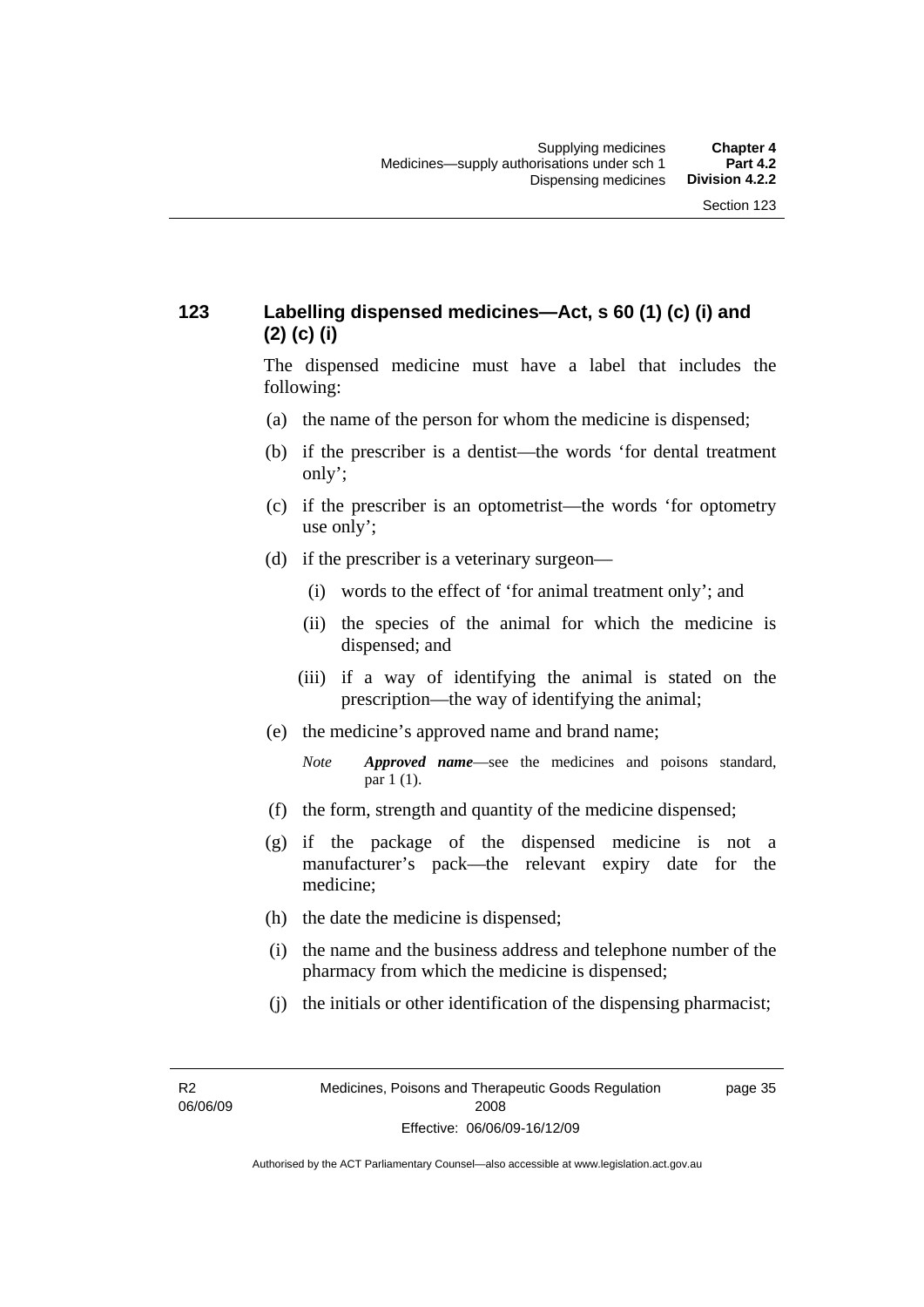- (k) a number that is different from the number given to each other prescription dispensed at the pharmacy;
- (l) directions about the use of the medicine that are adequate to allow the medicine to be taken or administered safely, including any warning statement in the medicines and poisons standard, appendix K (Drugs required to be labelled with a sedation warning) applying to the medicine;
- (m) words to the effect of 'keep out of reach of children'.

#### **Example—par (e) and par (f)**

Warfarin tablets (Coumadin) 5mg 50

*Note* An example is part of the regulation, is not exhaustive and may extend, but does not limit, the meaning of the provision in which it appears (see Legislation Act, s 126 and s 132).

## **124 Marking dispensed prescriptions**

- (1) This section does not apply to a prescription for an in-patient at a hospital written in the patient's medical records.
- (2) A dispensed paper-based prescription for a medicine must be marked with—
	- (a) if the prescription is a single prescription or the last repeat of a repeat prescription—the word 'cancelled' on the front of the prescription; and
	- (b) the prescribed particulars.
- (3) A dispensed electronic prescription for a medicine must be marked with—
	- (a) if the prescription is a single prescription or the last repeat of a repeat prescription—the word 'cancelled'; and
	- (b) a link to an electronic document containing the prescribed particulars.

page 36 Medicines, Poisons and Therapeutic Goods Regulation 2008 Effective: 06/06/09-16/12/09

R2 06/06/09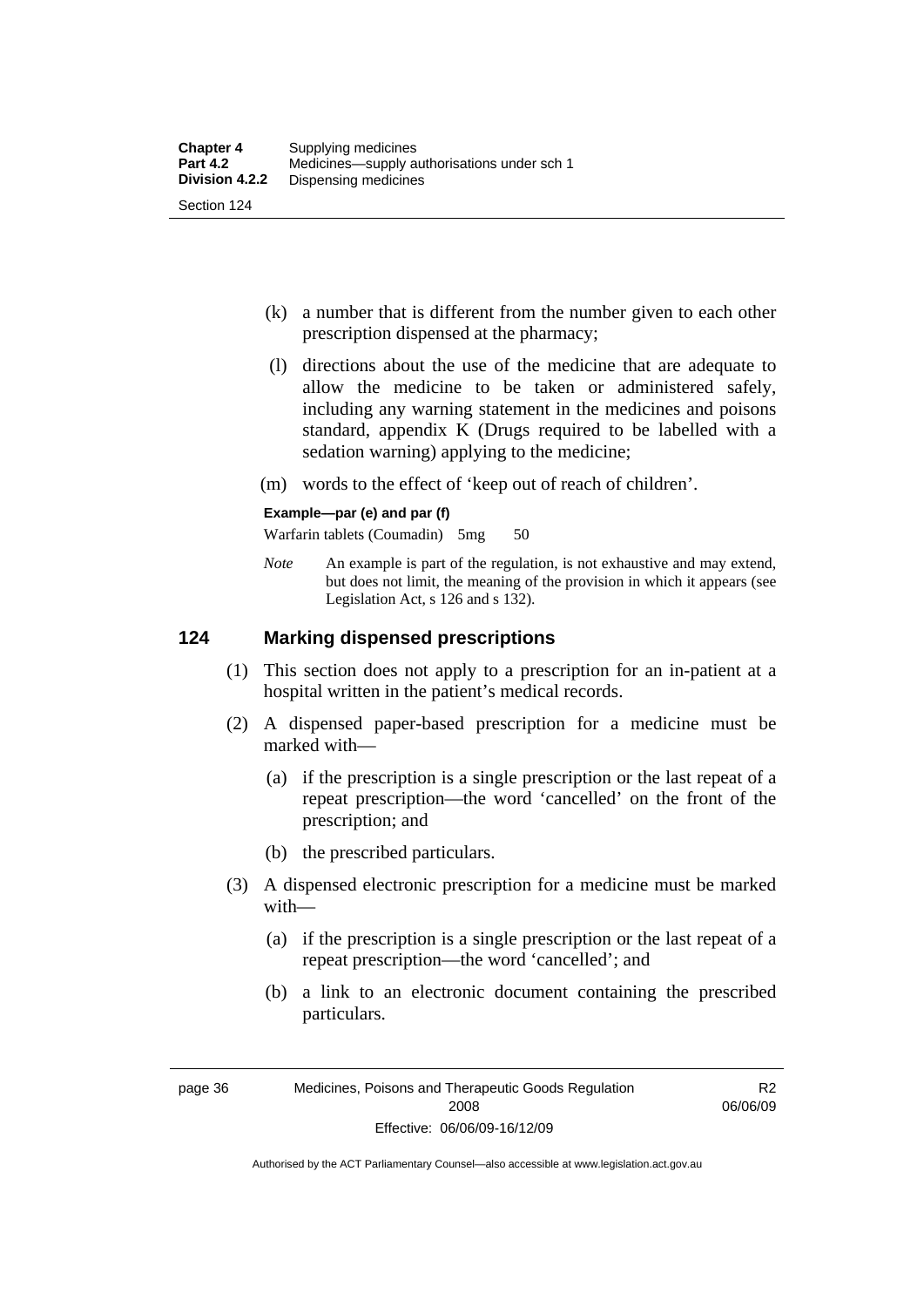(4) In this section:

*paper-based prescription* includes a faxed copy of a prescription.

*prescribed particulars*, for a dispensed prescription for a medicine, means—

- (a) the date the medicine is dispensed; and
- (b) the name and business address of the dispensing pharmacy; and
- (c) if another brand of the medicine is dispensed for the prescribed medicine—the brand name of the medicine dispensed; and
- (d) for a repeat prescription—the number of the repeat dispensed; and
- (e) the prescription's number under section 123 (k); and
- (f) the pharmacist's initials or signature.

*single prescription* means a prescription that is not a repeat prescription.

### **125 Recording dispensing of medicines**

The dispensing pharmacist must ensure that a written record is made of the following information in relation to the dispensing of the medicine:

- (a) the pharmacist's name;
- (b) the date of the prescription;
- (c) the prescriber's name;
- (d) the date the prescription is dispensed;
- (e) for a repeat prescription—the number of the repeat dispensed;
- (f) the prescription's number under section 123 (k);

R2 06/06/09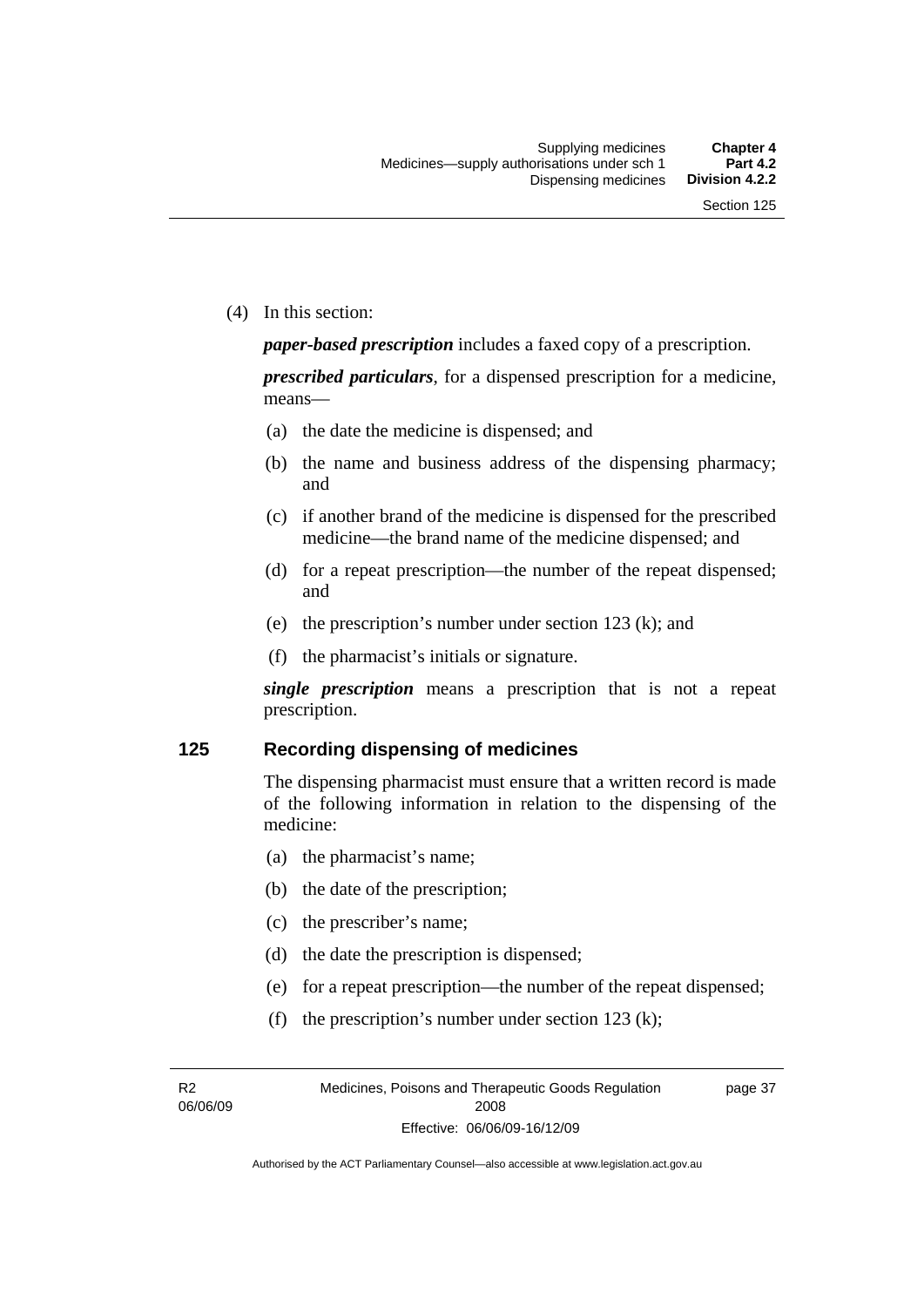- (g) the name and address of the person for whom the medicine is dispensed;
- (h) the medicine's approved name and brand name;
	- *Note Approved name*—see the medicines and poisons standard, par 1 (1).
- (i) the form, strength and quantity of the medicine dispensed.
- *Note Written* includes in electronic form (see Act, dict).

# **Division 4.2.3 Supplying medicines on requisitions**

*Note* For authorisation to issue a requisition, see s 50.

# **130 Authorisation conditions for supplying medicines on requisitions—Act, s 44 (1) (b) and (2) (b)**

A person's authorisation under section 110 to supply a medicine on a requisition is subject to the following conditions:

- (a) the medicine is supplied in accordance with the requirements under section 131;
- (b) the medicine is supplied in a package that is labelled in accordance with section 132;
- (c) the filled requisition is marked in accordance with section 133;
- (d) the supply is recorded in accordance with section 134;
- (e) the filled requisition and record under section 134 are kept at the institution where the medicine is supplied or, if the chief health officer approves in writing another place, the place approved by the chief health officer, for at least 2 years after the day the medicine is supplied.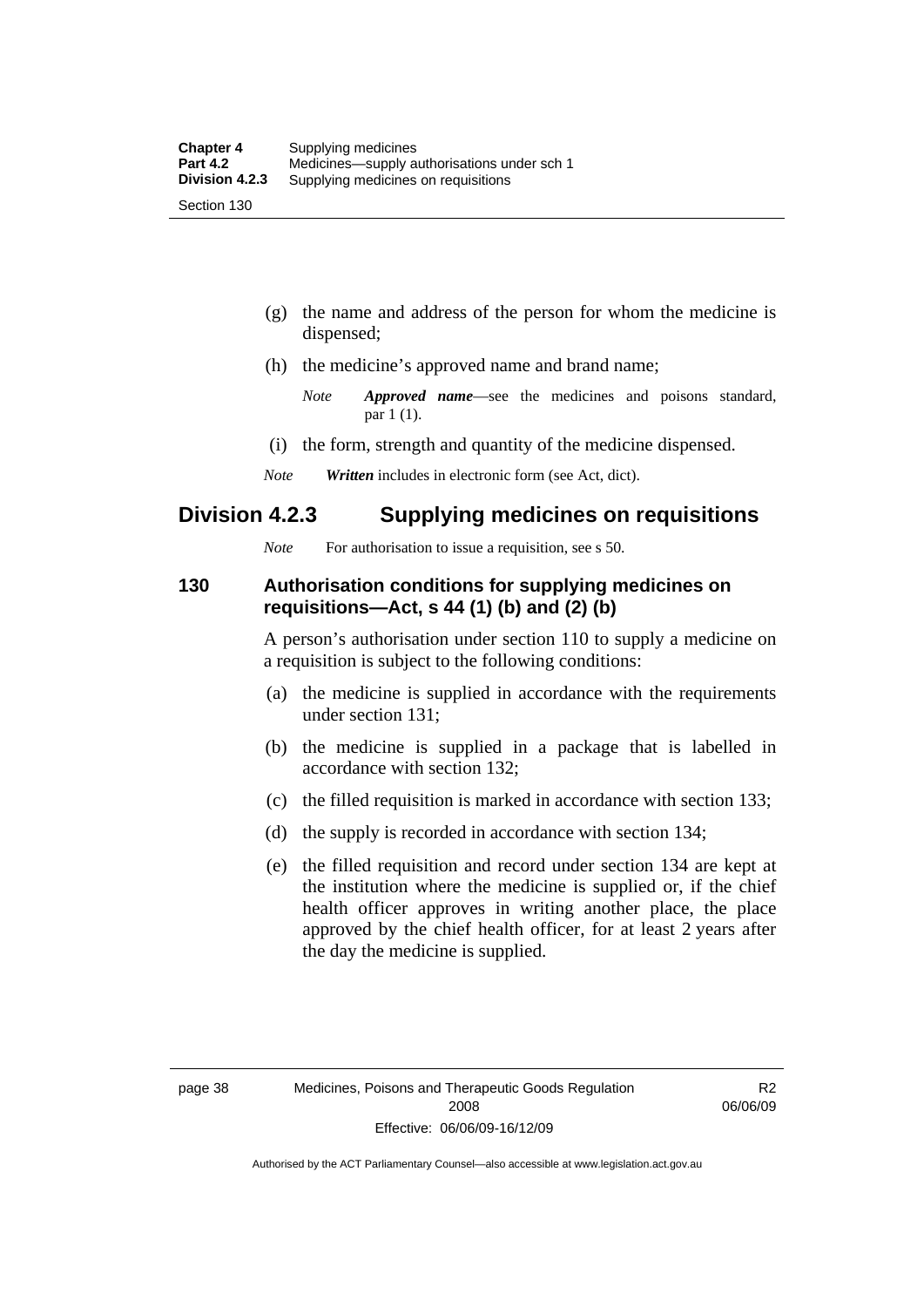# **131 Supplying medicines on requisitions**

- (1) The following are the requirements for the supply of a medicine on a requisition:
	- (a) the medicine is supplied in accordance with the requisition (including the requisition as changed by the person supplying the medicine at the oral direction of the person issuing the requisition);

- (b) if the requisition is a written requisition—the requisition complies with section 55 (General requirements for written requisitions) and section 56 (Particulars for requisitions);
- (c) if the requisition is an oral requisition—the requisition complies with section 56.
- (2) However, if the requisition does not comply with section 55 or section 56 (as appropriate), a pharmacist may supply the medicine on the requisition if satisfied that it is not practicable for a complying requisition to be issued for the medicine.

*Note Pharmacist* does not include an intern pharmacist (see dict).

(3) In this section:

*supplied in accordance with the requisition*, for a requisitioned medicine, includes supplying another brand of the medicine that is a bioequivalent form of the requisitioned medicine.

*Note Bioequivalent*—see the dictionary.

R2 06/06/09 page 39

*Note* For changes to a requisition by the person supplying a medicine on a requisition (see Act, s 29 (3)).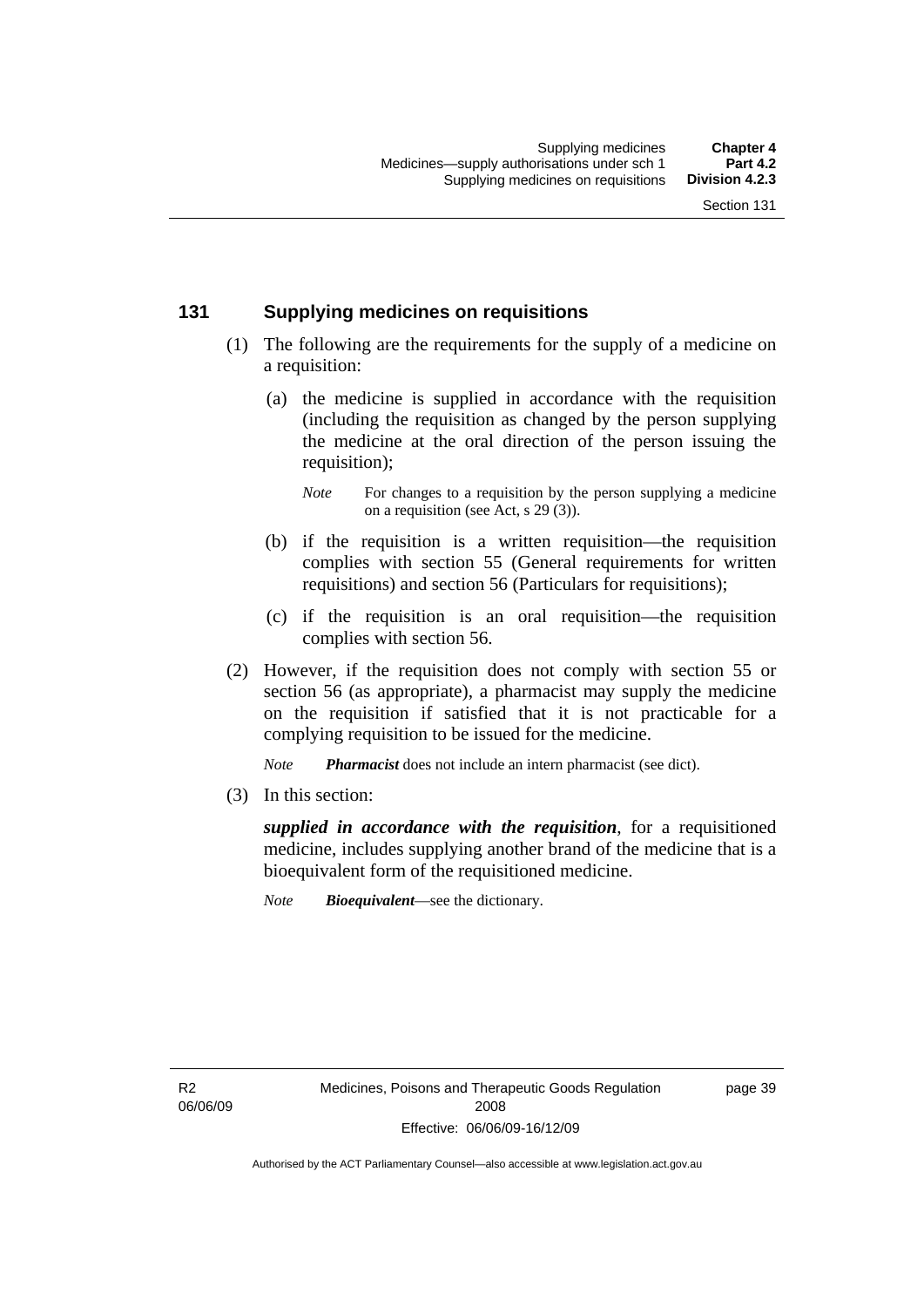# **132 Labelling medicines supplied on requisition—Act, s 60 (1) (c) (i) and (2) (c) (i)**

The package of a medicine supplied on requisition to a ward for the supply to a patient must have a label that includes the following:

(a) the medicine's approved name or brand name;

*Note Approved name*—see the medicines and poisons standard, par 1 (1).

- (b) the form, strength and quantity of the medicine;
- (c) if the package of the medicine is not a manufacturer's pack—
	- (i) the batch number or numbers of the medicine; and
	- (ii) the relevant expiry date for the medicine;
- (d) the name or other identifier of the pharmacy or ward from which the medicine is supplied;
- (e) if the medicine is a controlled medicine—a number that is different from the number given to each other requisition supplied from the pharmacy or ward.

#### **Examples—par (a) and par (b)**

- 1 Warfarin tablets 5mg 50
- 2 Coumadin tablets 5mg 50
- *Note* An example is part of the regulation, is not exhaustive and may extend, but does not limit, the meaning of the provision in which it appears (see Legislation Act, s 126 and s 132).

### **133 Marking filled requisitions**

- (1) A filled paper-based requisition for a medicine must be marked with—
	- (a) the name or other identifier of the pharmacy or ward from which the medicine is supplied; and

page 40 Medicines, Poisons and Therapeutic Goods Regulation 2008 Effective: 06/06/09-16/12/09

R2 06/06/09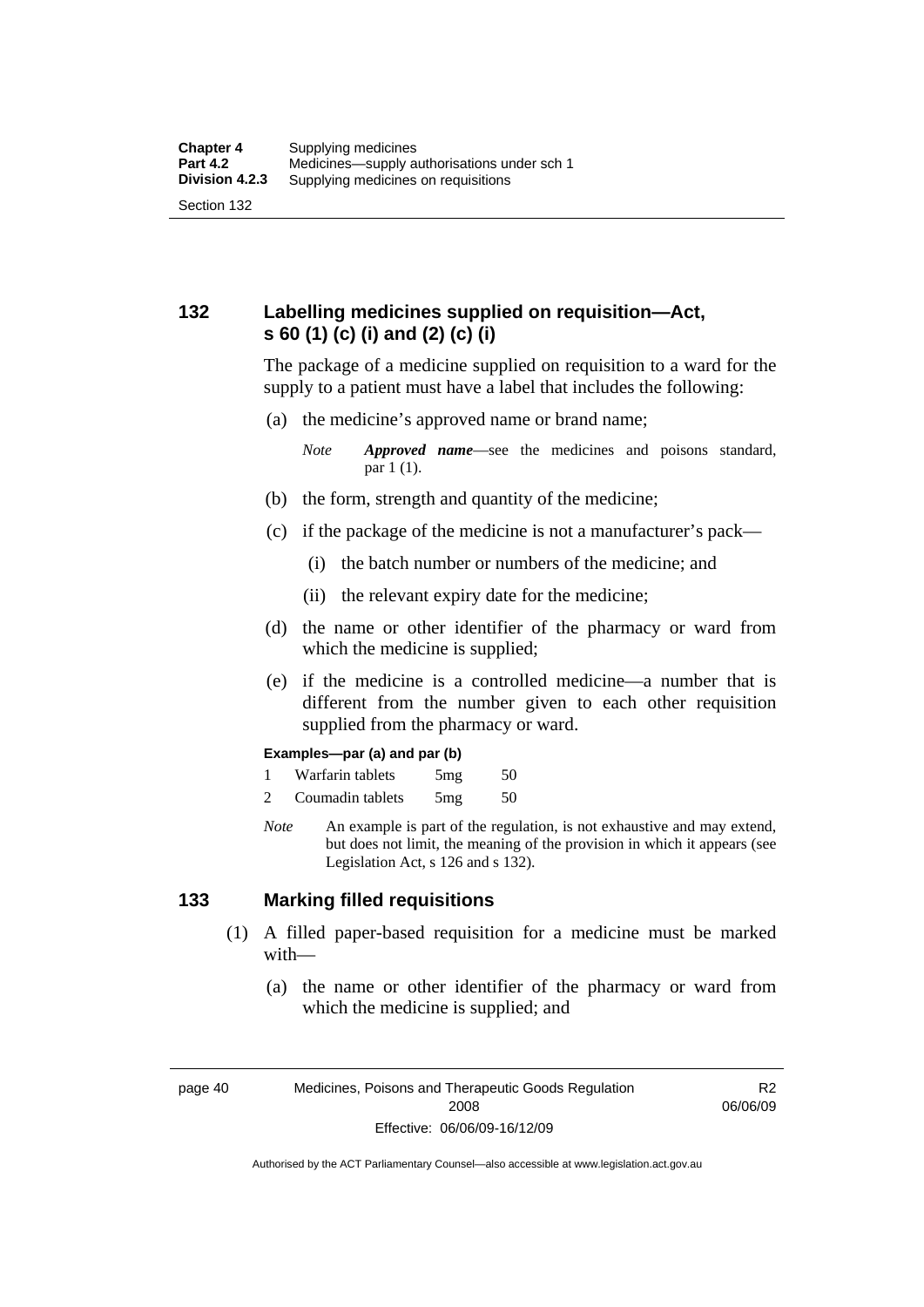- (b) if the medicine is a controlled medicine—the requisition's number under section 132 (e); and
- (c) the supplier's initials or signature.
- (2) A filled electronic requisition for a medicine must be marked with a link to an electronic document containing—
	- (a) the name or other identifier of the pharmacy or ward from which the medicine is supplied; and
	- (b) if the medicine is a controlled medicine—the requisition's number under section 132 (e); and
	- (c) the supplier's initials or signature.
- (3) However, subsection (1) (a) and (2) (a) do not apply to a requisition filled at a pharmacy at an institution.
- (4) In this section:

*paper-based requisition* includes a faxed copy of a requisition.

## **134 Recording supply of medicines on requisitions**

A person who supplies a medicine to someone else on requisition must make a written record of the following information:

- (a) the date of the requisition;
- (b) the name of the person who issued the requisition;
- (c) the date the requisition is filled;
- (d) the medicine, and the form, strength and quantity of the medicine, supplied;
- (e) the name or initials of the person supplying the medicine.
- *Note Written* includes in electronic form (see Act, dict).

R2 06/06/09 page 41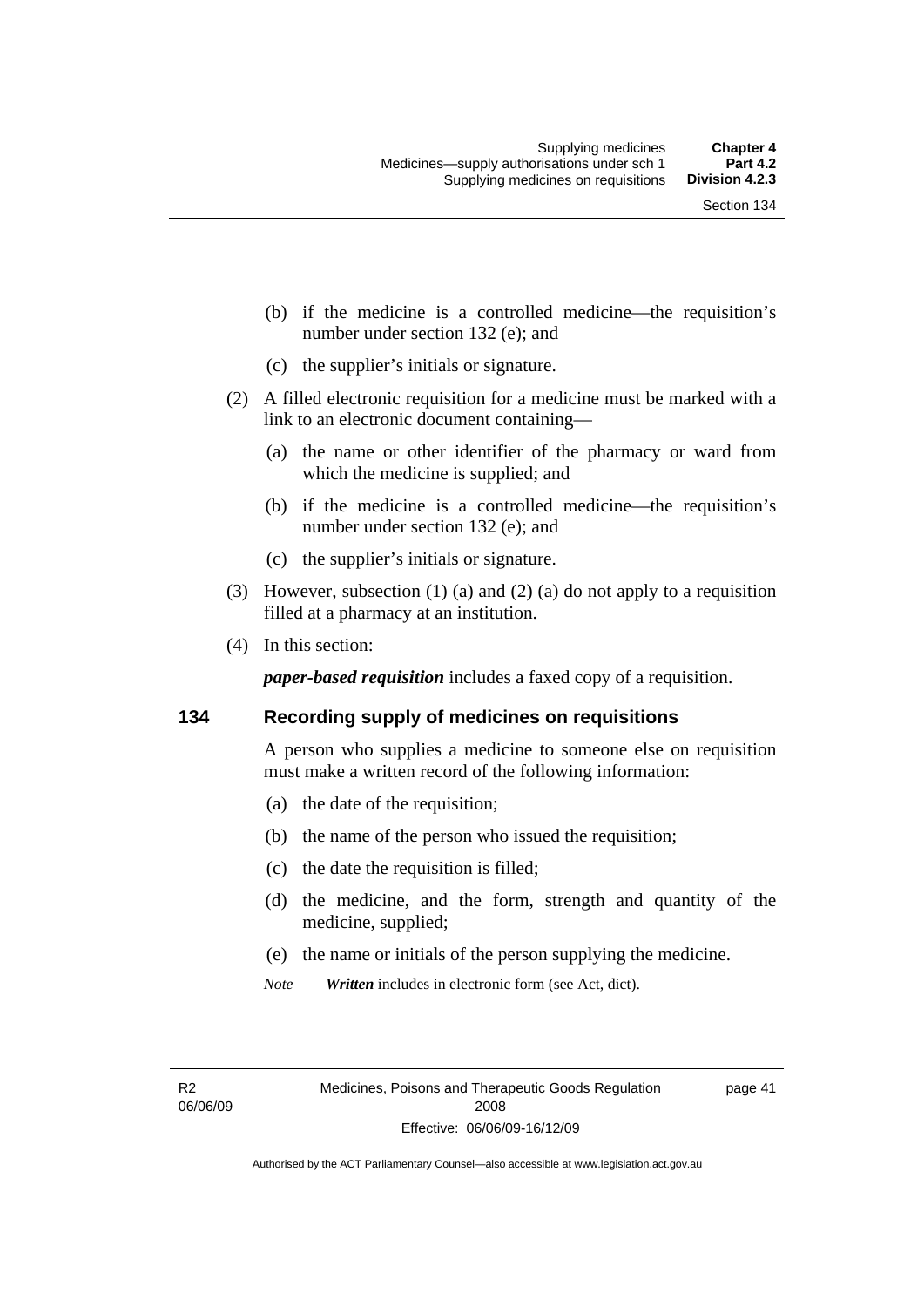Section 140

# **Division 4.2.4 Supplying medicines on purchase orders**

*Note* For authorisation to issue a purchase order, see s 60.

# **140 Authorisation conditions for supplying medicines on purchase orders—Act, s 44 (1) (b) and (2) (b)**

A person's authorisation under section 110 to supply a medicine on a purchase order is subject to the following conditions:

- (a) the purchase order is a complying purchase order;
- (b) the medicine is supplied in accordance with the requirements of section 141;
- (c) the supply is recorded in accordance with section 142;
- (d) if the supplier does not receive a document signed by the buyer acknowledging receipt of the medicine within 7 days after the day the medicine is delivered—the supplier must, within 24 hours after the end of the 7-day period, tell the chief health officer, in writing, of the failure to receive the document;
- (e) the following are kept at the supplier's business premises or, if the chief health officer approves in writing another place, the place approved by the chief health officer, for at least 2 years after the day the medicine is supplied:
	- (i) the filled purchase order;
	- (ii) the delivery acknowledgement under paragraph (d) or section 141 $(1)$  $(d)$  $(ii)$ ;
	- (iii) the record for section 142.

R2 06/06/09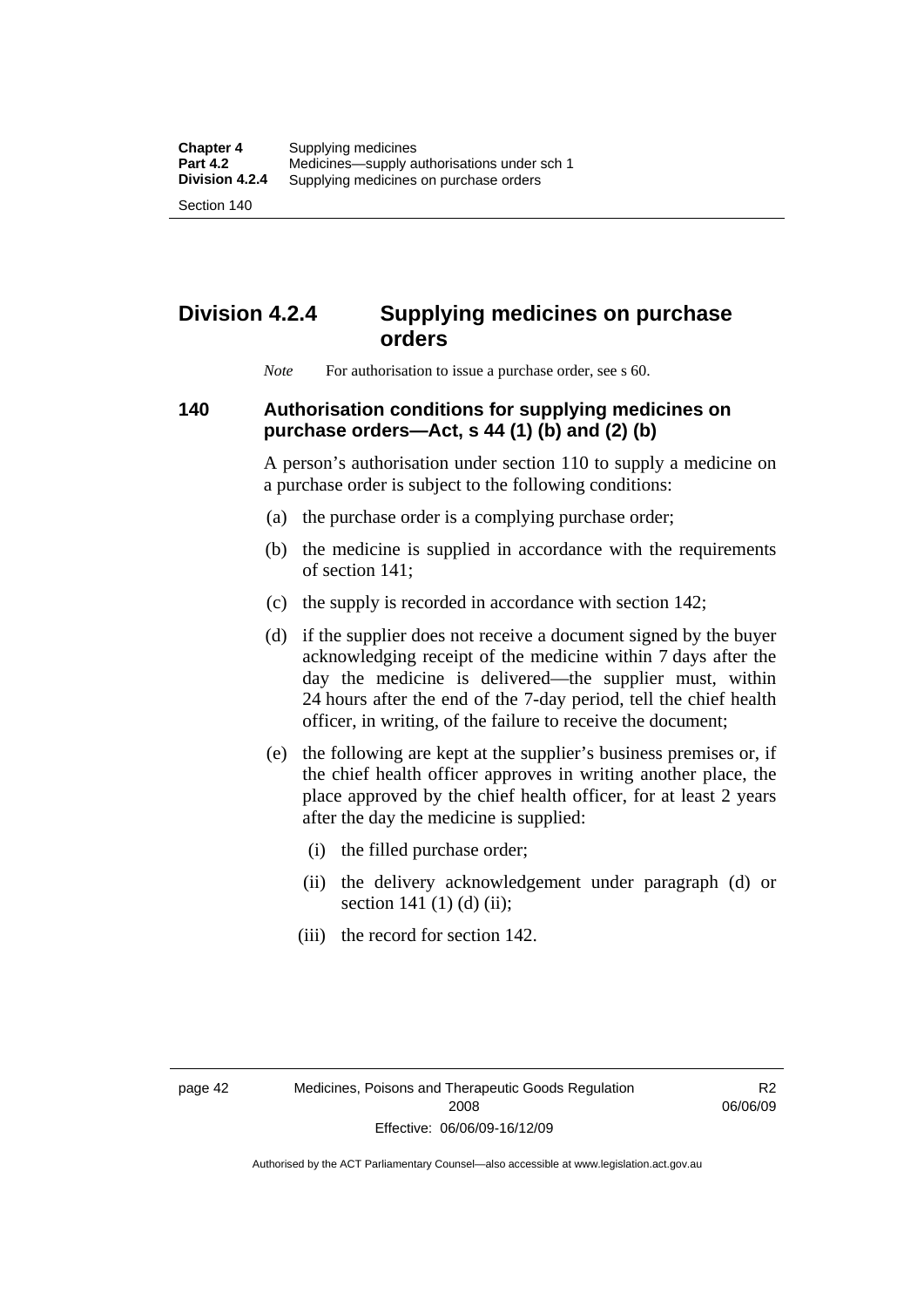# **141 Supplying medicines on purchase orders**

- (1) The following are the requirements for the supply of a medicine on a purchase order:
	- (a) the medicine is supplied in manufacturer's packs that comply with—
		- (i) section 501 (Packaging of supplied manufacturer's packs of medicines—Act, s 59 (1) (c) (i) and (2) (c) (i)); or
		- (ii) an approval under the Act, section 193 (Approval of non-standard packaging and labelling);
	- (b) the manufacturer's packs are labelled in accordance with—
		- (i) section 502 (Labelling of supplied manufacturer's packs of medicines—Act, s  $60$  (1) (c) (i) and (2) (c) (i)); or
		- (ii) an approval under the Act, section 193;
	- (c) the manufacturer's packs are securely wrapped and packed;
	- (d) if the medicine is delivered in person by the supplier to the buyer—
		- (i) the medicine is delivered to an adult; and
		- (ii) the delivery is acknowledged by the adult signing and dating a copy of the purchase order;
	- (e) if the medicine is not delivered in person by the supplier to the buyer—the medicine is delivered to the buyer by a person whose procedures require the delivery of the medicine to be signed for by the buyer or an adult employee of the buyer.

page 43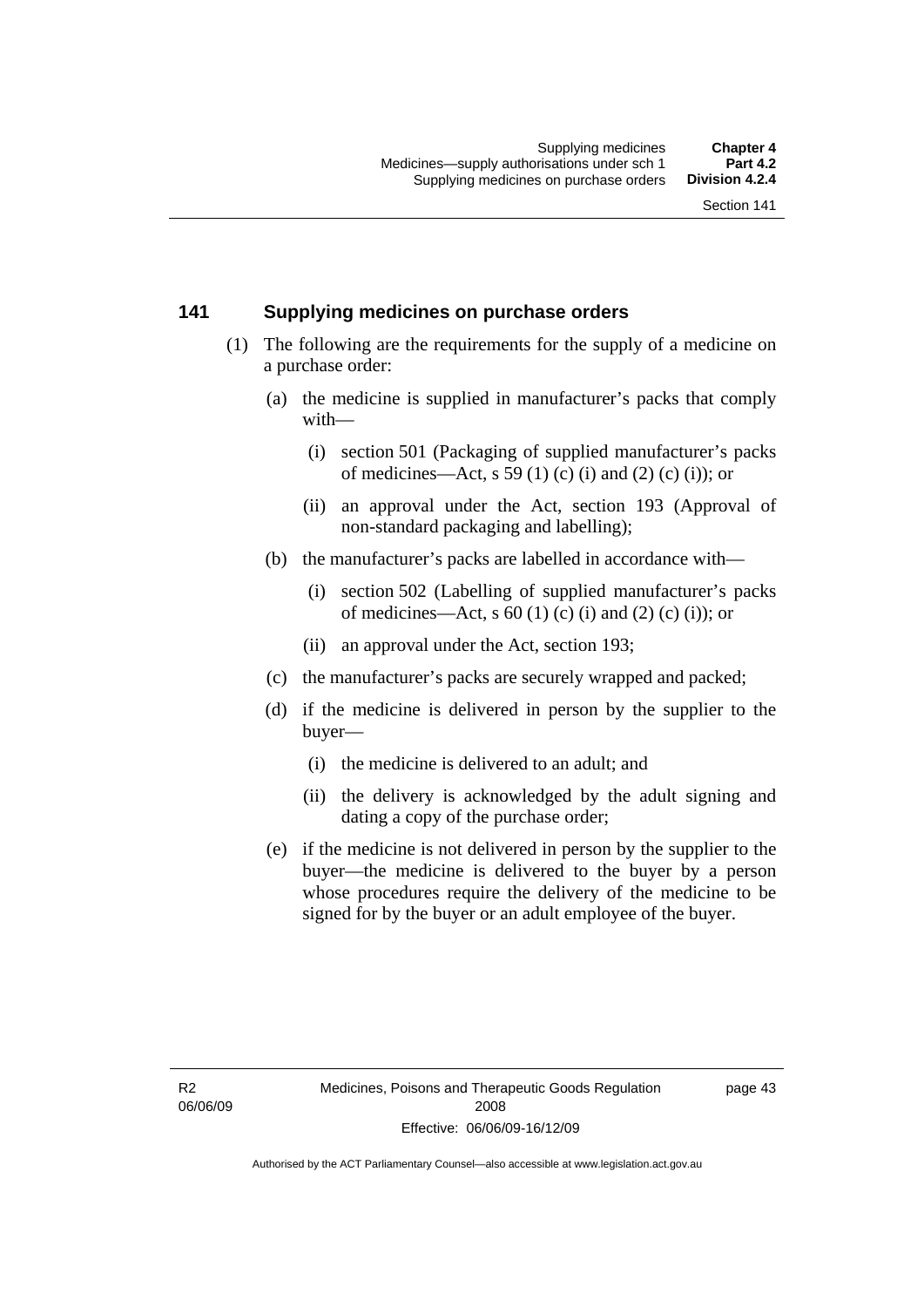- (2) However, subsection (1) (a), (b) and (c) do not apply in relation to a medicine supplied by a pharmacist to a prescriber who is authorised to supply the medicine during a consultation if the medicine is supplied in a package that is labelled with the following particulars:
	- (a) the approved name and brand name of the medicine;

*Note Approved name*—see the medicine and poisons standard, par 1 (1).

- (b) the form, strength and quantity of the medicine, supplied;
- (c) if the package of the medicine is not a manufacturer's pack the relevant expiry date for the medicine.

# **142 Recording supply of medicines on purchase orders**

A person who supplies a medicine to someone else on a purchase order must make a written record of the following information:

- (a) the date of the order;
- (b) the issuer's authority to issue the order;
- (c) the name, and the business address and telephone number, of the person to whom the medicine is supplied;
- (d) the date the order is supplied;
- (e) the medicine, and the form, strength and quantity of the medicine, supplied.
- *Note Written* includes in electronic form (see Act, dict).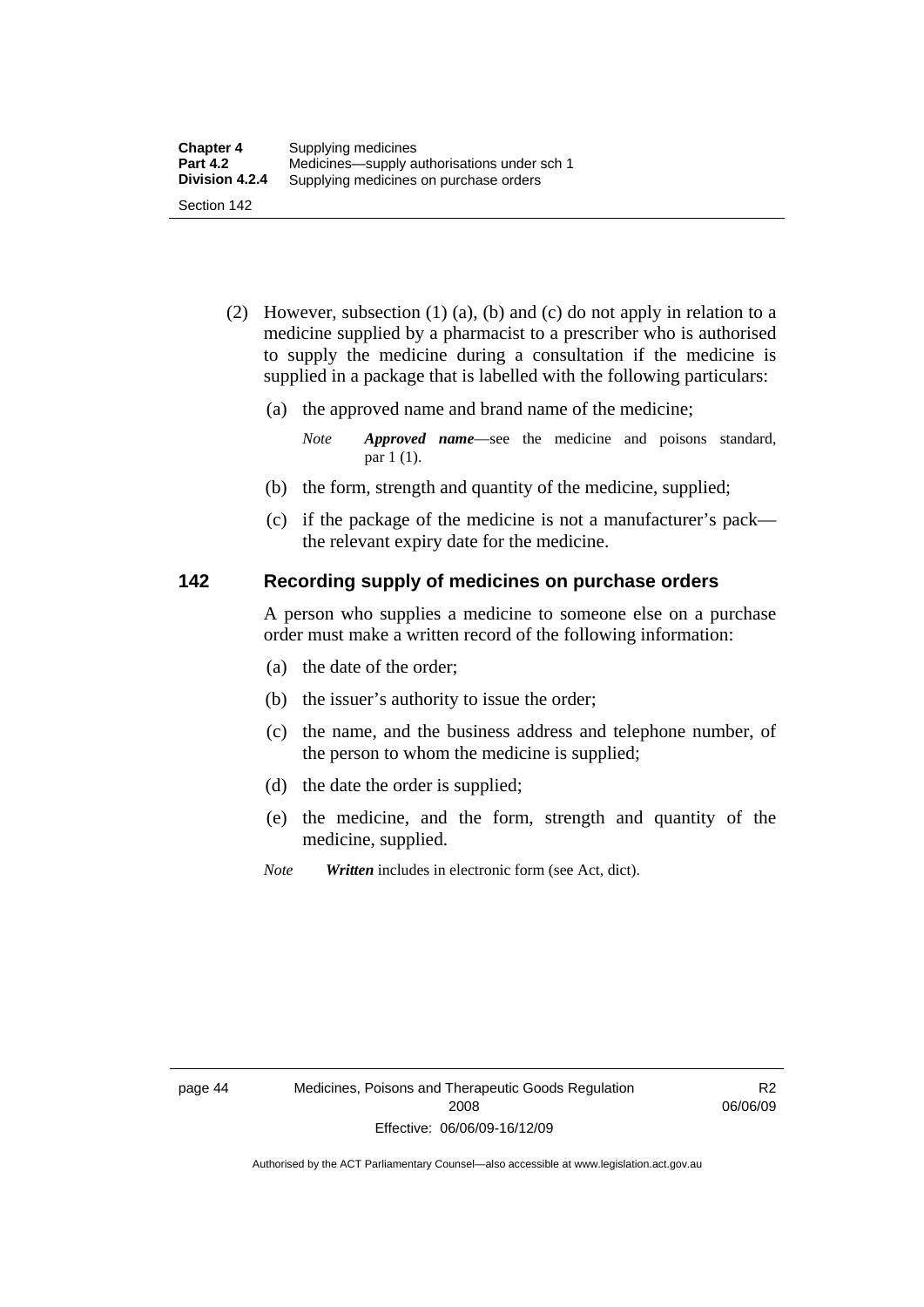# **Division 4.2.5 Supplying medicines on standing orders**

- *Note 1* For the issue of a standing order, see pt 3.4.
- *Note 2 Supply* does not include administer (see Act, s 24).

## **150 Authorisation conditions for supplying medicines on standing orders—Act, s 44 (1) (b) and (2) (b)**

- (1) A person's authorisation under section 110 to supply a medicine on a standing order is subject to the following conditions:
	- (a) the medicine is supplied in accordance with the requirements of section 151;
	- (b) the supply is recorded in accordance with section 153;
	- (c) the record for section 153 is kept at the person's business premises or, if the chief health officer approves in writing another place, the place approved by the chief health officer, for at least 2 years after the day the medicine is supplied;
	- (d) if the supplier is not the person who would ordinarily have prescribed the medicine for the recipient, the required information is given in writing to—
		- (i) the prescriber (the *usual prescriber*) who would ordinarily have prescribed the medicine for the recipient not later than 24 hours after supplying the medicine; or
		- (ii) if the recipient does not have a usual prescriber—the recipient.
- (2) However, subsection (1) (c) and (d) do not apply if the record is made in a patient's medical records.

R2 06/06/09 page 45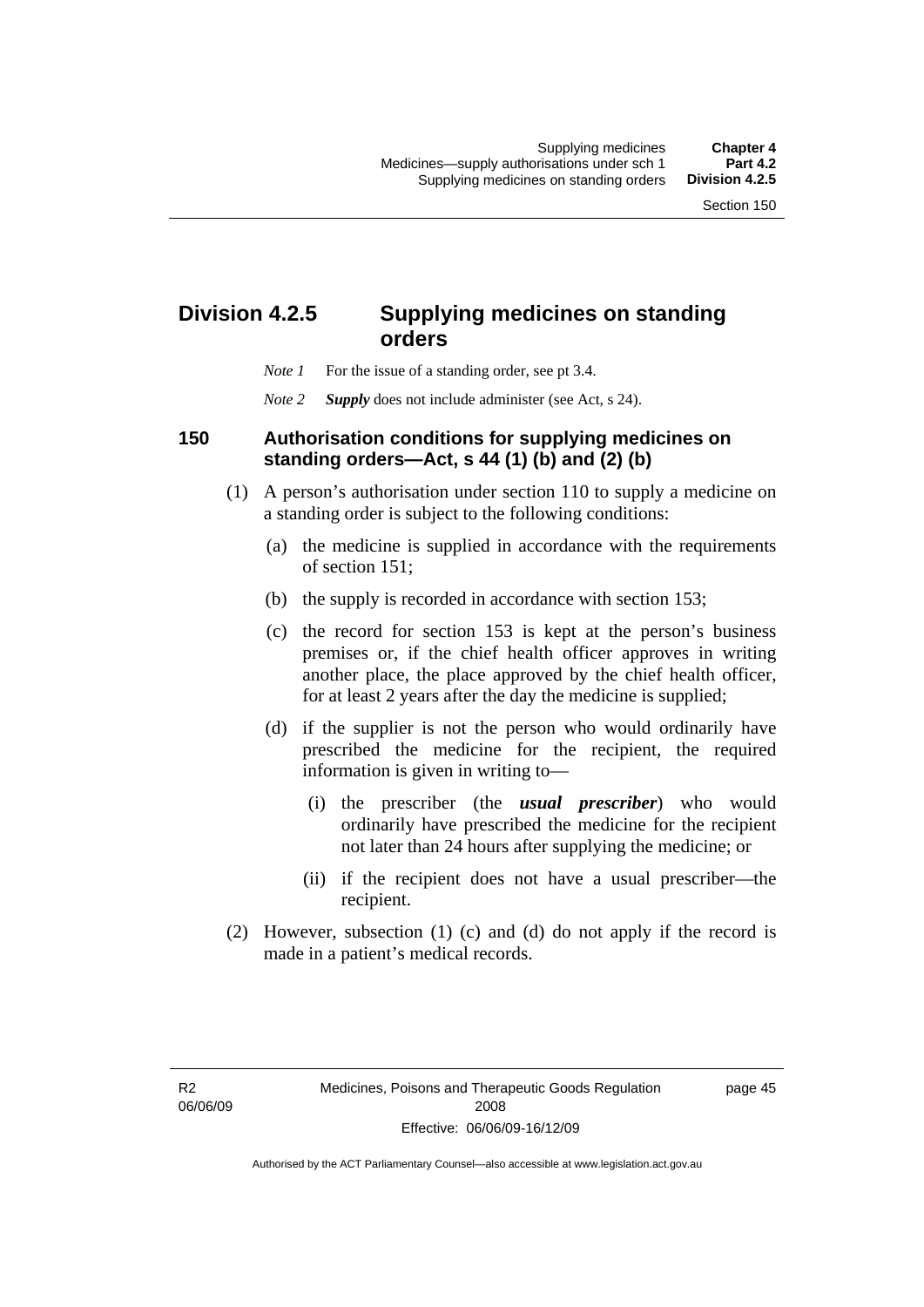(3) In this section:

*required information*, for the supply of a medicine on a standing order, means—

- (a) the supplier's name; and
- (b) the date the medicine is supplied; and
- (c) the name and address of the person to whom the medicine is supplied; and
- (d) the medicine's approved name and brand name; and
- (e) the form, strength and quantity of the medicine supplied.

### **151 Supplying medicines on standing orders**

The following are the requirements for the supply of a medicine on a standing order:

- (a) the medicine is supplied in accordance with the standing order;
- (b) the medicine is supplied in a package that is labelled in accordance with section 152.

# **152 Labelling medicines supplied on standing order— Act, s 60 (1) (c) (i) and (2) (c) (i)**

The package of a medicine supplied on a standing order must have a label that includes the following:

- (a) the name of the person to whom the medicine is to be supplied;
- (b) the date the medicine is supplied;
- (c) the medicine, and the form, strength and quantity of the medicine, supplied;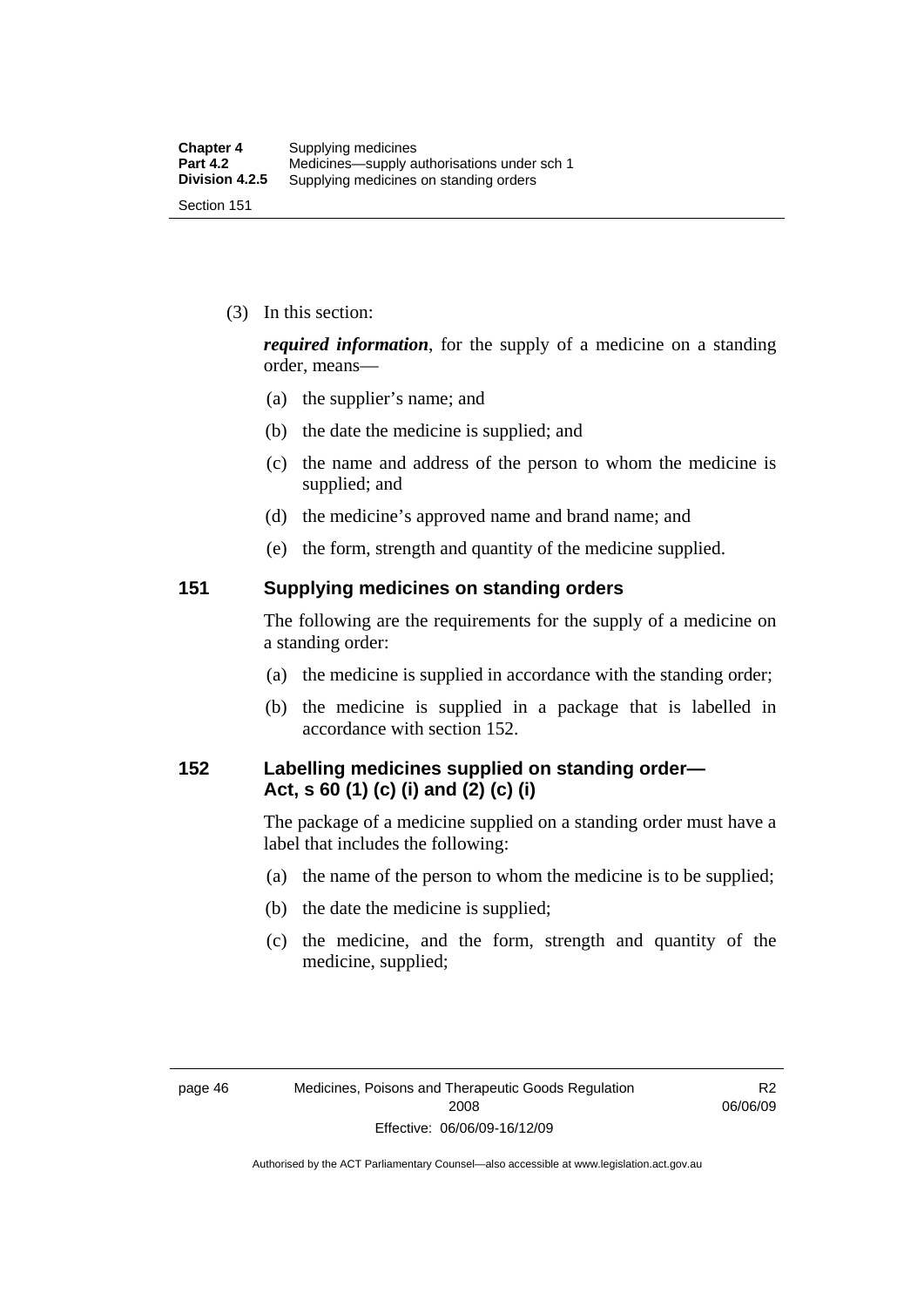- (d) if the package of the dispensed medicine is not a manufacturer's pack—
	- (i) the batch number or numbers of the medicine; and
	- (ii) the relevant expiry date for the medicine;
- (e) the supplier's name, business address and telephone number;
- (f) directions about the use of the medicine that are adequate to allow the medicine to be taken or administered safely, including any warning statement in the medicines and poisons standard, appendix K (Drugs required to be labelled with a sedation warning) applying to the medicine;
- (g) words to the effect of 'keep out of reach of children'.

# **153 Recording supply of medicines on standing orders**

- (1) A person (the *supplier*) who supplies a medicine to a person (the *patient*) on a standing order must make a written record of the following information:
	- (a) the supplier's name;
	- (b) the patient's name and address;
	- (c) the date the medicine is supplied;
	- (d) the medicine's approved name and brand name;
	- (e) the form, strength and quantity of the medicine;
	- (f) the date of the standing order.
	- *Note Written* includes in electronic form (see Act, dict).
- (2) However, subsection (1) (b) does not apply if the record is made in the patient's medical records.

page 47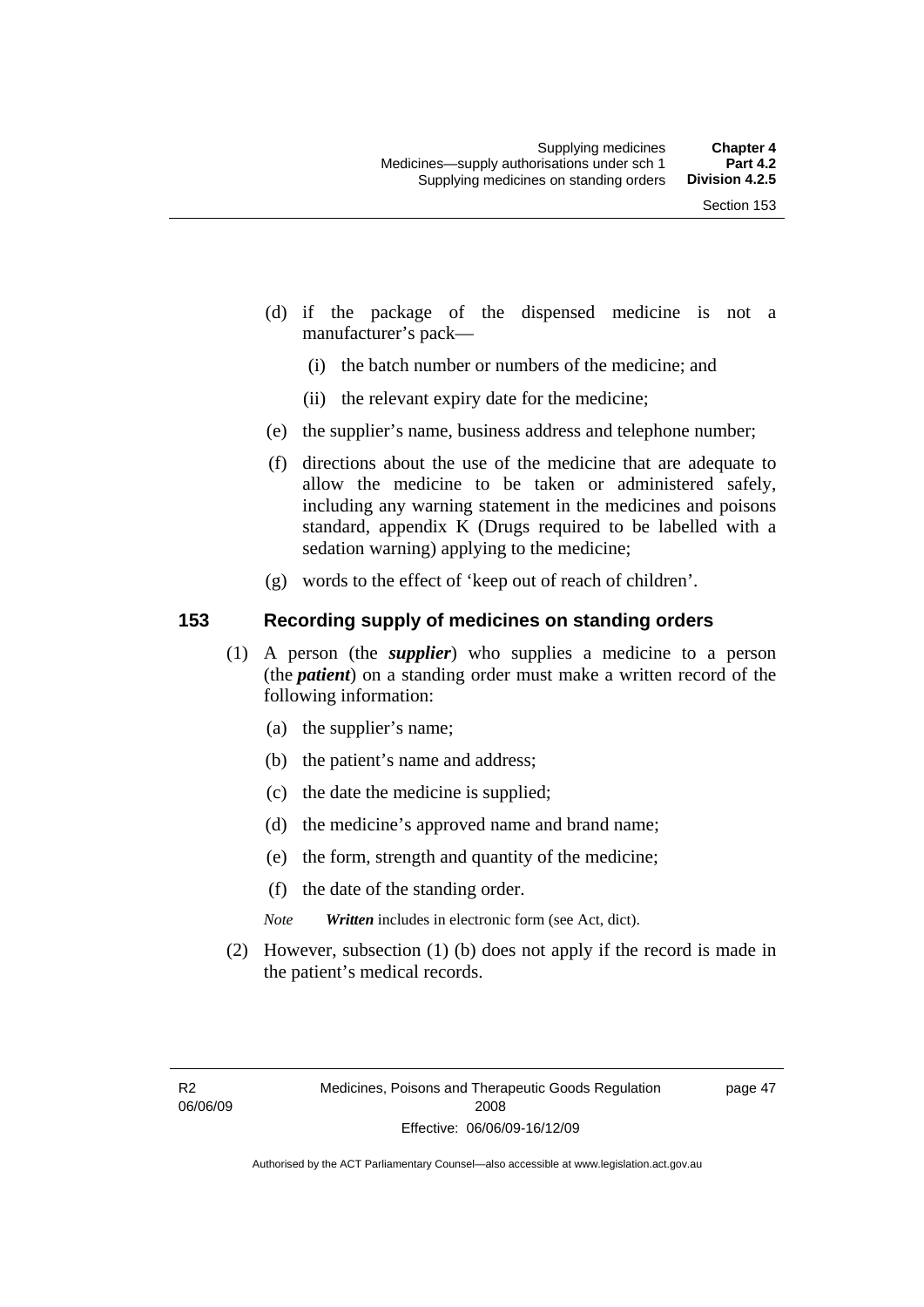Section 160

# **Division 4.2.6 Supplying medicines during consultations**

*Note Supply* does not include administer (see Act, s 24).

# **160 Authorisation conditions for supplying medicines during consultations—Act, s 44 (1) (b) and (2) (b)**

A prescriber's authorisation under section 110 to supply a medicine during a consultation is subject to the following conditions:

- (a) the medicine is supplied in accordance with the Act, section 7 (Appropriate prescription and supply of medicines);
- (b) if the medicine is a controlled medicine for human use—
	- (i) the prescriber complies with the additional requirements under section 163 (Additional requirements for supplying controlled medicines for human use during consultations) in relation to the supply; and
	- (ii) if the medicine is dronabinol—the prescriber has an authorisation under the *Therapeutic Goods Act 1989* (Cwlth), section 19 to supply the medicine; and
		- *Note* Dronabinol cannot be prescribed for veterinary use because it is a prohibited substance (see medicine and poisons standard, sch 9, entry for tetrahydrocannabinols).
	- (iii) the prescriber complies with section 164 (Information for CHO about controlled medicines supplied during consultations—Act, s 31 (2) (b) and (4), def *required information*);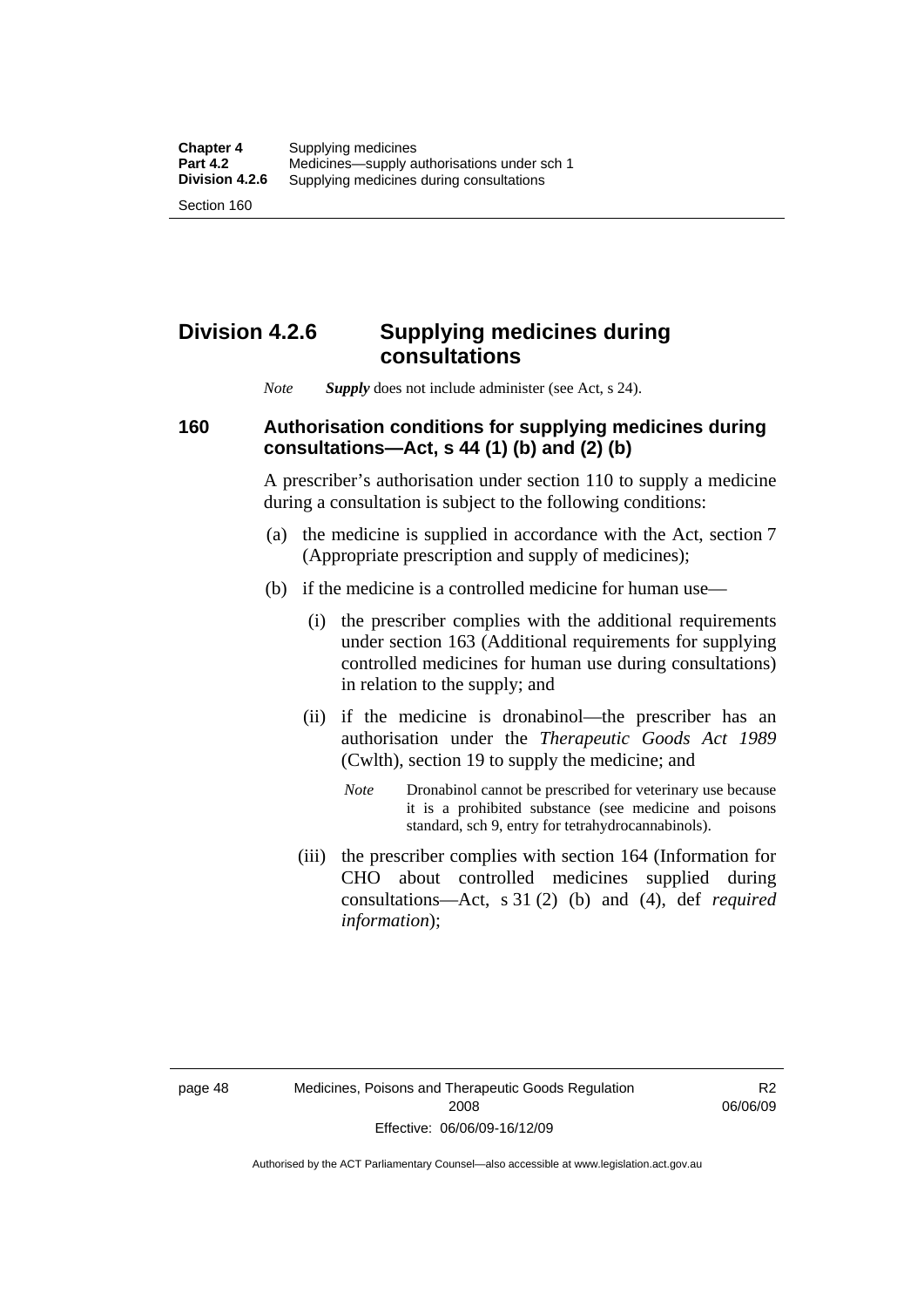- (c) if the medicine is a designated appendix D medicine prescribed for a purpose mentioned in schedule 3 (Designated appendix D medicines—standing approvals), part 3.2, column 3 in relation to the medicine—
	- (i) the prescriber has an appendix D medicines approval to prescribe the medicine; and
	- (ii) the prescriber complies with each condition (if any) of the approval (including any conditions in the schedule, part 3.2, column 4 in relation to the medicine);
- (d) the medicine is labelled in accordance with section 161;
- (e) the supply is recorded in accordance with section 162;
- (f) the record is kept at the prescriber's business premises or, if the chief health officer approves in writing another place, the place approved by the chief health officer, for at least 2 years after the day the medicine is supplied.

### **161 Labelling medicines supplied during consultations**

The supplied medicine must have a label that includes the following:

- (a) the name of the person to whom the medicine is supplied;
- (b) the date the medicine is supplied;
- (c) the prescriber's name, business address and telephone number;
- (d) the medicine's approved name or brand name;
	- *Note Approved name*—see the medicines and poisons standard, par 1 (1).
- (e) the form, strength and quantity of the medicine;

page 49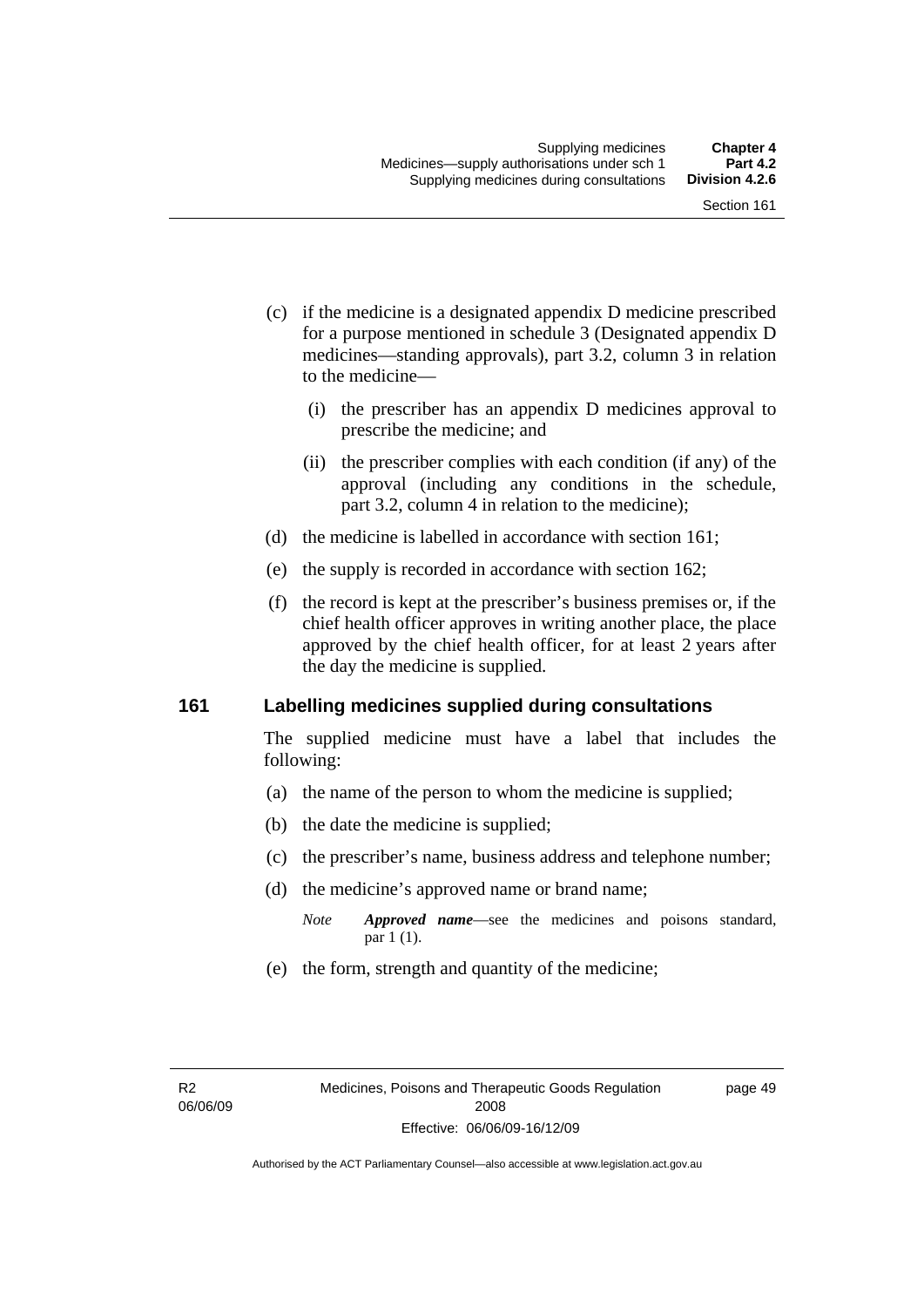- (f) if the package of the supplied medicine is not a manufacturer's pack—the relevant expiry date for the medicine;
- (g) directions about the use of the medicine that are adequate to allow the medicine to be taken or administered safely, including any warning statement in the medicines and poisons standard, appendix K (Drugs required to be labelled with a sedation warning) applying to the medicine;
- (h) words to the effect of 'keep out of reach of children';
- (i) if the prescriber is a dentist—the words 'for dental treatment only';
- (j) if the prescriber is an optometrist—the words 'for optometry use only';
- (k) if the prescriber is a veterinary surgeon—
	- (i) words to the effect of 'for animal treatment only'; and
	- (ii) the species of the animal for which the medicine is supplied; and
	- (iii) if possible, a way of identifying the animal.

#### **Examples—par (d) and par (e)**

| Warfarin tablets | 5mg | 50 |
|------------------|-----|----|
| Coumadin tablets | 5mg | 50 |

*Note* An example is part of the regulation, is not exhaustive and may extend, but does not limit, the meaning of the provision in which it appears (see Legislation Act, s 126 and s 132).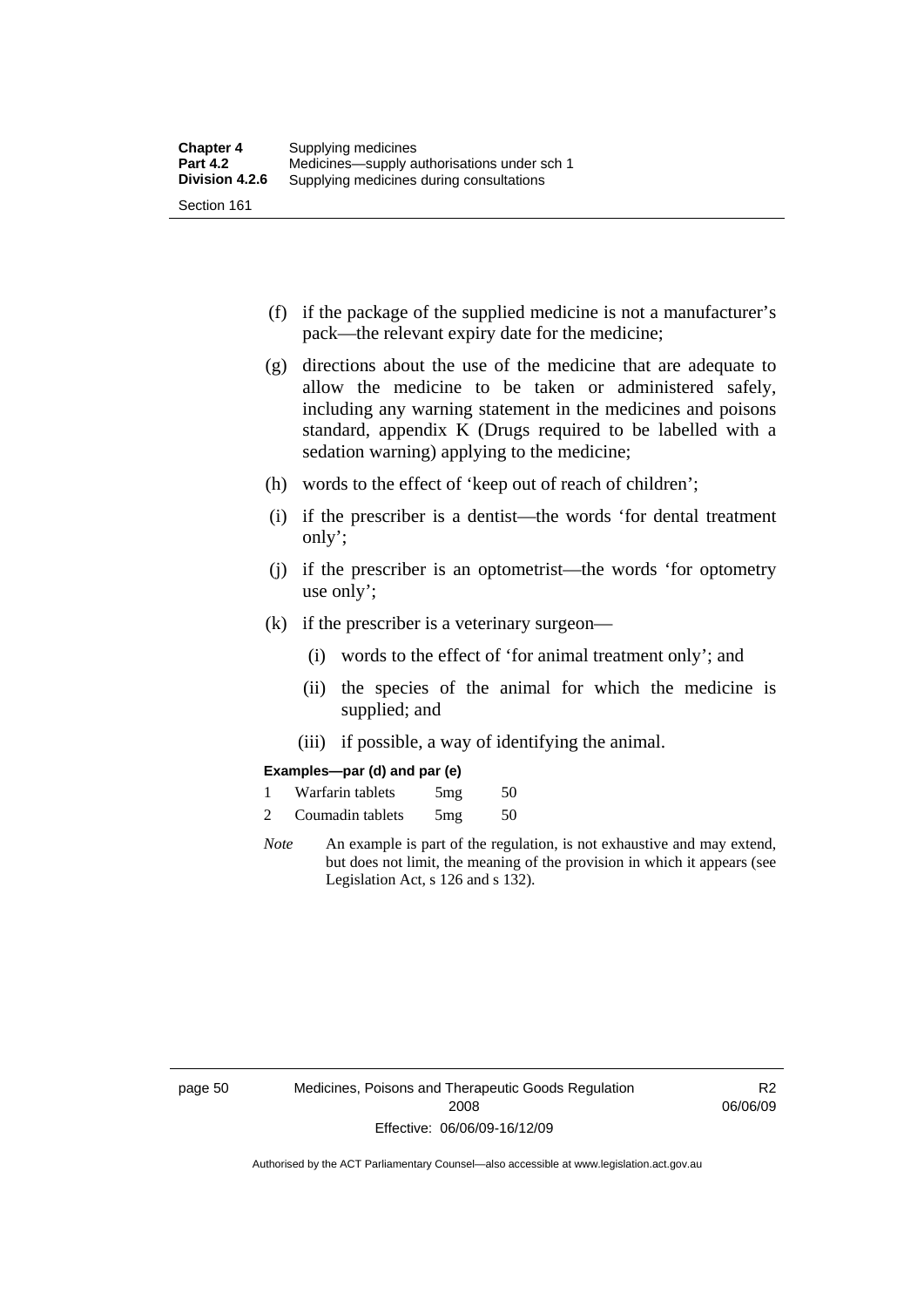## **162 Recording medicines supplied during consultations**

A prescriber who supplies a medicine during a consultation must make a written record of the following information in the medical records of the person to whom, or animal to which, the consultation related:

- (a) the date the medicine is supplied;
- (b) the medicine's approved name or brand name;

*Note Approved name*—see the medicines and poisons standard, par 1 (1).

- (c) the form, strength and quantity of the medicine;
- (d) the directions given to the person for the use of the medicine.

*Note Written* includes in electronic form (see Act, dict).

### **163 Additional requirements for supplying controlled medicines for human use during consultations**

The following are the additional requirements for supplying a controlled medicine for human use during a consultation:

- (a) the prescriber has a controlled medicines approval to prescribe the medicine;
	- *Note* For controlled medicines approvals, see pt 13.1.
- (b) if the approval is for a particular form of the medicine—the supply is for the form of the medicine approved or a bioequivalent form;

*Note Bioequivalent*—see the dictionary.

- (c) if the approval is for a particular strength of the medicine—the supply is for the strength approved or a weaker strength;
- (d) if the approval is for a particular quantity of the medicine—the supply is for not more than the quantity approved;

R2 06/06/09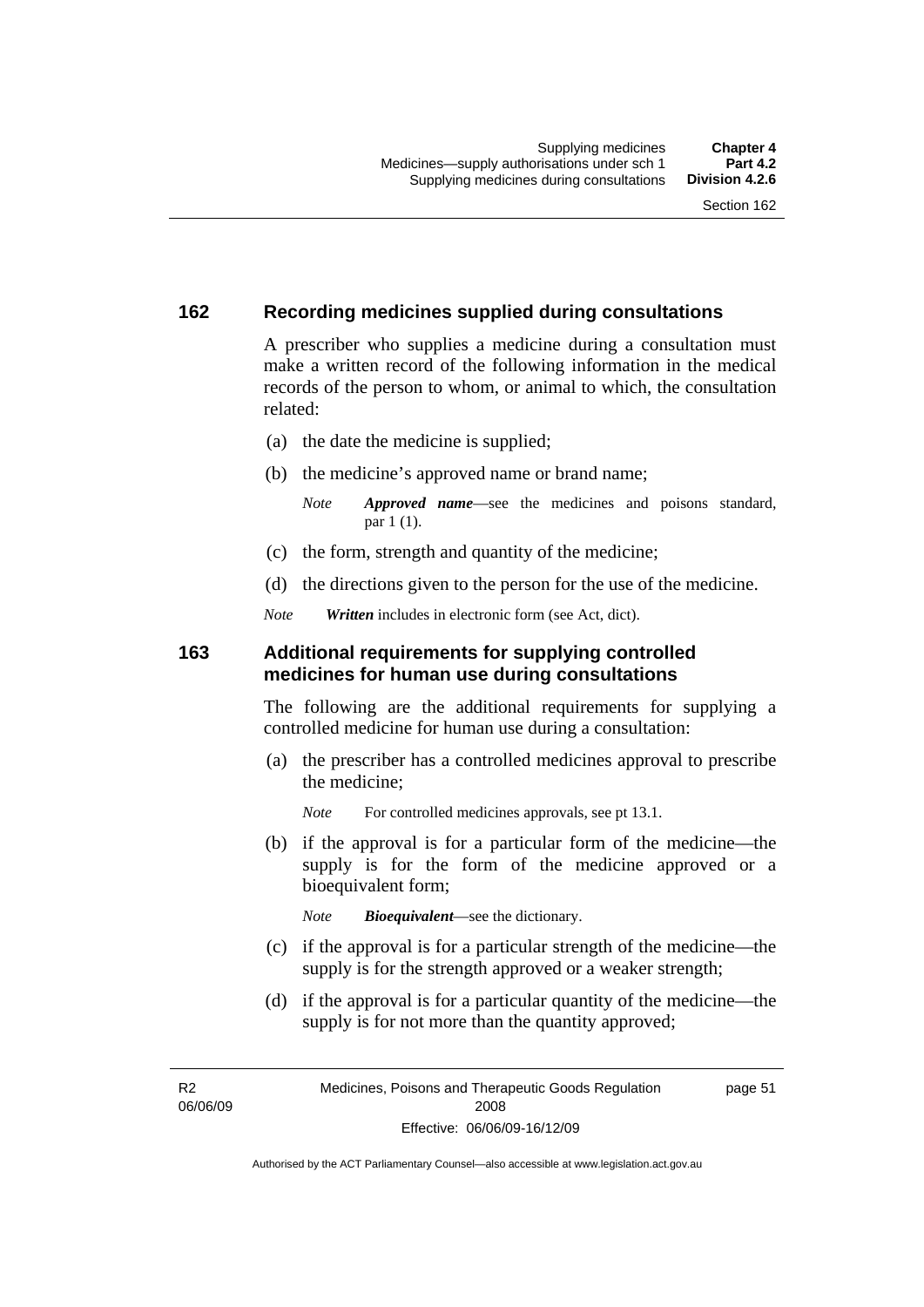(e) the prescriber complies with each condition (if any) of the approval.

#### **Example—par (b)**

If a slow release form of a medicine is approved, the prescriber is not authorised to prescribe an immediate release form of the medicine.

#### **Example—par (c) and par (d)**

If a doctor is given an approval to prescribe 25 morphine 20mg capsules, the doctor may prescribe 5 20mg capsules and 10 15mg capsules. Later, if the approval is still in force, the doctor may prescribe not more than 10 morphine capsules of any strength up to and including 20mg.

*Note* An example is part of the regulation, is not exhaustive and may extend, but does not limit, the meaning of the provision in which it appears (see Legislation Act, s 126 and s 132).

### **164 Information for CHO about controlled medicines supplied during consultations—Act, s 31 (2) (b) and (4), def** *required information*

 (1) This section applies if a prescriber supplies a controlled medicine for human use during a consultation.

*Note Supply* does not include administer (see Act, s 24).

- (2) The prescriber must, not later than 7 days after the end of the month when the controlled medicine is supplied, give the chief health officer the following information in writing:
	- (a) the prescriber's name, business address and telephone number;
	- (b) the name and address of the person to whom the medicine is supplied;
	- (c) the date of supply;
	- (d) the medicine, and the form, strength and quantity of the medicine, supplied.

R2 06/06/09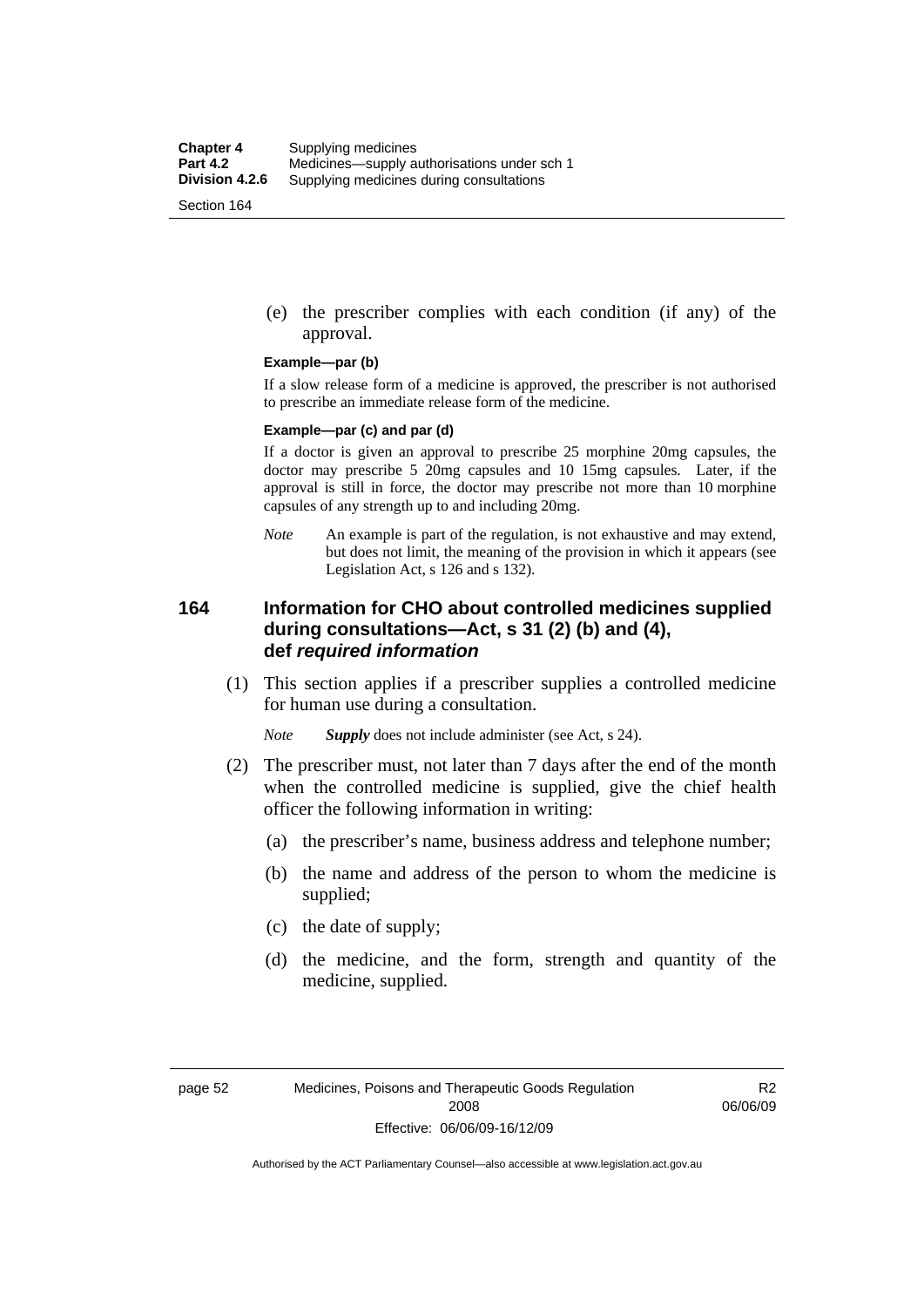## **Division 4.2.7 Selling pseudoephedrine by retail**

## **170 Meaning of** *retail sale***—div 4.2.7**

In this division:

*retail sale* does not include supply on prescription.

## **171 Authorisation conditions for retail sale of pseudoephedrine—Act, s 44 (1) (b) and (2) (b)**

A person's authorisation under section 110 to supply pseudoephedrine is subject to the following conditions if the pseudoephedrine is sold by retail sale:

- (a) the pseudoephedrine is supplied in accordance with the Act, section 7 (Appropriate prescription and supply of medicines);
- (b) the seller complies with section 172;
- (c) the seller makes a record (the *pseudoephedrine record*) of the required information under section 173;

*Note* For how the record must be made, see the Act, s 46.

- (d) the record is kept at the seller's business premises or, if the chief health officer approves in writing another place, the place approved by the chief health officer, for at least 2 years after the day the sale is made;
- (e) if the buyer of the pseudoephedrine asks the seller to see the record during the period it is kept under paragraph (d), the seller—
	- (i) allows the buyer to see the record within a reasonable period of a request being made by the buyer; and
	- (ii) if satisfied that the record is incorrect, amends the record;

R2 06/06/09 page 53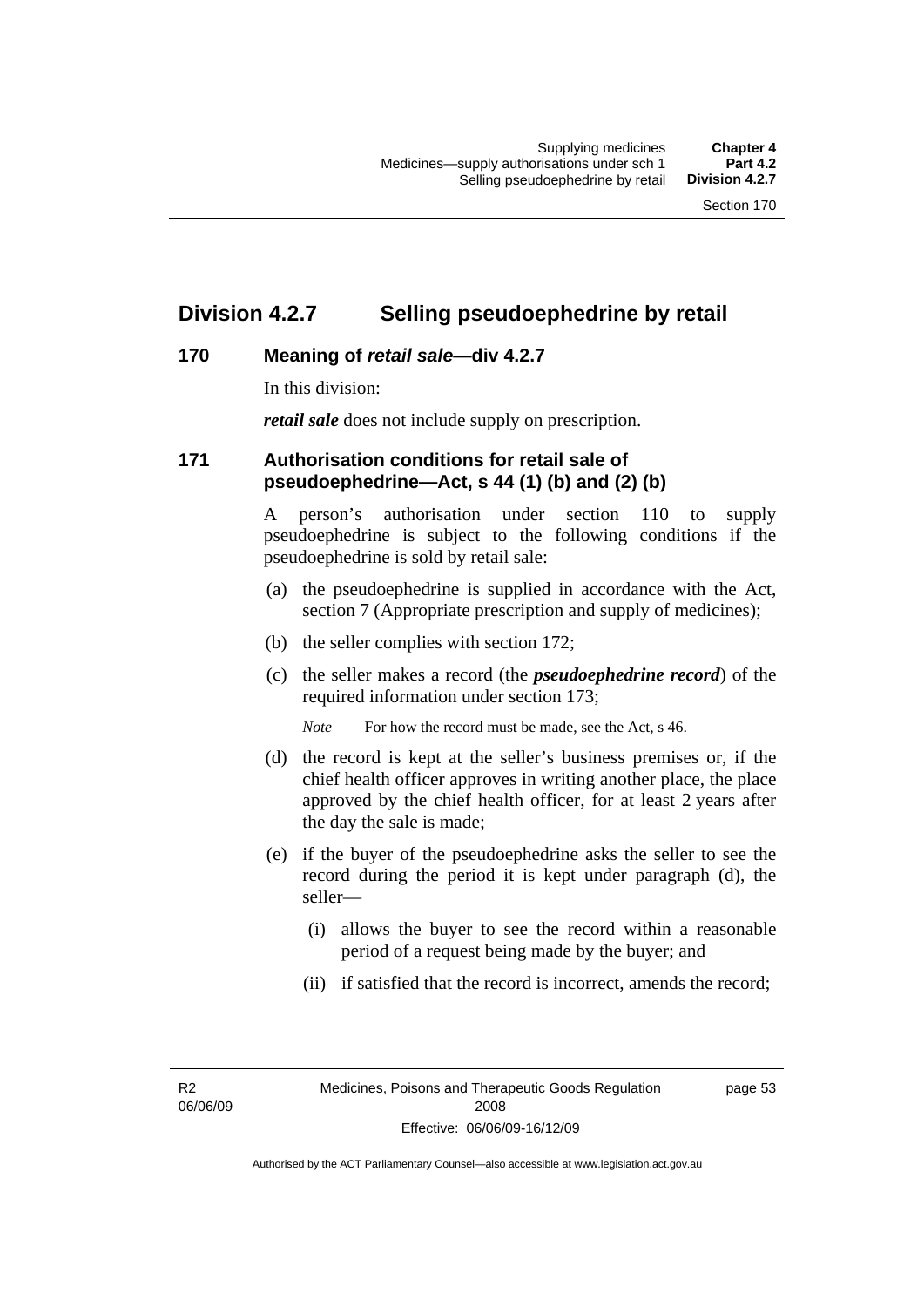(f) the seller complies with—

- (i) a request under section 174 (4) (b) (Failure to amend pseudoephedrine sales record); and
- (ii) a direction under section 175 (Pseudoephedrine sales record—decision by CHO) to amend the record.

### **172 Requirement to tell buyer about pseudoephedrine sales record**

- (1) The authorised person selling pseudoephedrine by retail sale, must tell the buyer the following:
	- (a) the seller is required to make a record of the sale;
	- (b) the buyer may refuse to provide information for the record but, if the buyer refuses, the seller must not sell pseudoephedrine to the buyer;
	- (c) the record may be made available to the following people:
		- (i) a police officer;
		- (ii) a public servant who is a member of the administrative unit to which the chief health officer belongs;
		- (iii) a Commonwealth or State public servant (however described) who is a member of an administrative unit (however described) that administers legislation about medicines;
			- *Note State* includes the Northern Territory (see Legislation Act, dict, pt 1).
		- (iv) anyone other than the seller who supplies pseudoephedrine to the public in Australia;
		- (v) the Pharmacy Guild of Australia;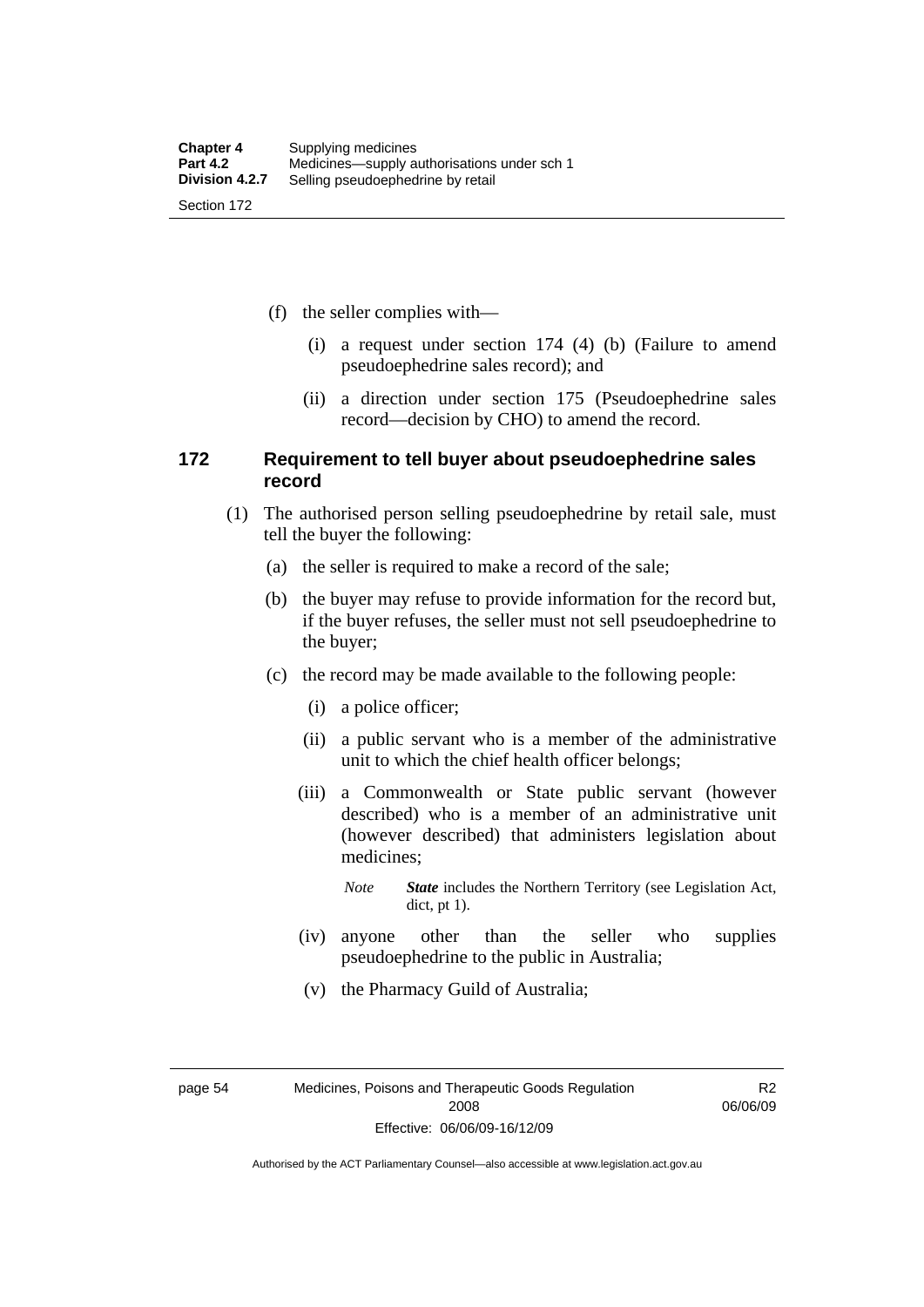- (d) the buyer has the right to see the record and have any mistake corrected.
- *Note* If a form is approved under the Act, s 198 for this provision, the form must be used.
- (2) In this section:

*police officer* includes a member of a police force (however described) of a State.

### **173 Required information for pseudoephedrine sales records**

- (1) The following is the required information for a pseudoephedrine record:
	- (a) the date of sale;
	- (b) the brand name, form, strength and quantity of pseudoephedrine sold;
	- (c) the buyer's name and address;
	- (d) a unique identification number for the buyer from—
		- (i) a photo identification document produced to the seller by the buyer; or
		- (ii) if the buyer does not produce a photo identification document—
			- (A) the buyer's birth certificate; or
			- (B) an Australian or New Zealand seniors card for the buyer;

page 55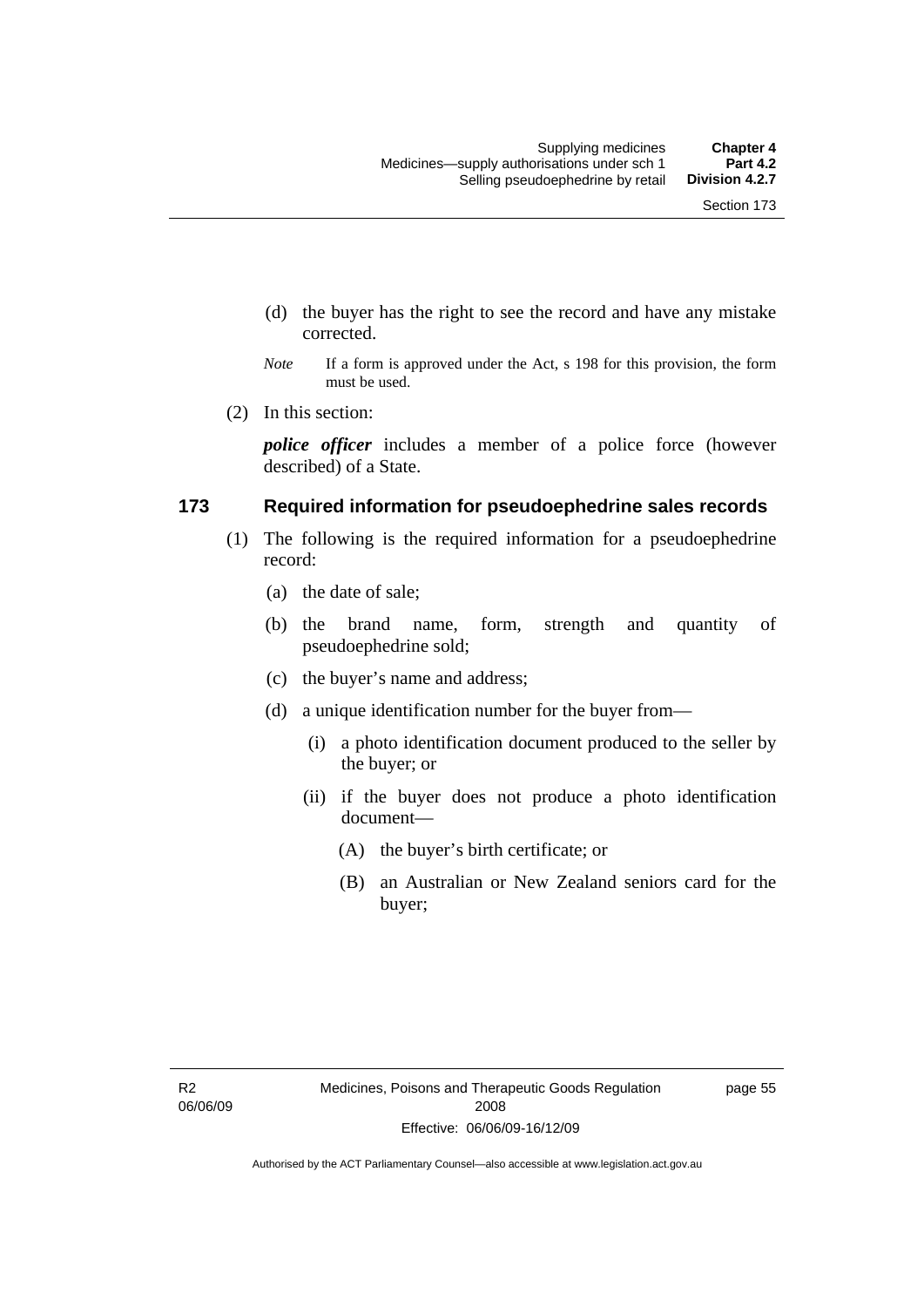(e) the kind of identification the buyer produces.

#### **Example—unique identification number**

a person's driver licence number

- *Note 1* If a form is approved under the Act, s 198 for this provision, the form must be used.
- *Note 2* An example is part of the regulation, is not exhaustive and may extend, but does not limit, the meaning of the provision in which it appears (see Legislation Act, s 126 and s 132).
- (2) In this section:

*Australian student identification card* means a card issued to a person who is a student at an Australian secondary or tertiary education institution to identify the person as a student at the institution.

*birth certificate*, for a person, means—

- (a) the person's birth certificate, or a certified extract from the register about the person's birth, under the *Births, Deaths and Marriages Registration Act 1997*; or
- (b) a document issued under a law of a State, an external Territory or New Zealand that corresponds to a birth certificate or extract mentioned in paragraph (a) if the document identifies the issuing jurisdiction and states its date of issue.

*photo identification document*, for a person, means any of the following documents for the person if it is current and contains the person's photograph:

- (a) an Australian driver licence or external driver licence within the meaning of the *Road Transport (Driver Licensing) Act 1999*;
- (b) a passport, other than an Australian passport;
- (c) a proof of age card;

page 56 Medicines, Poisons and Therapeutic Goods Regulation 2008 Effective: 06/06/09-16/12/09

R2 06/06/09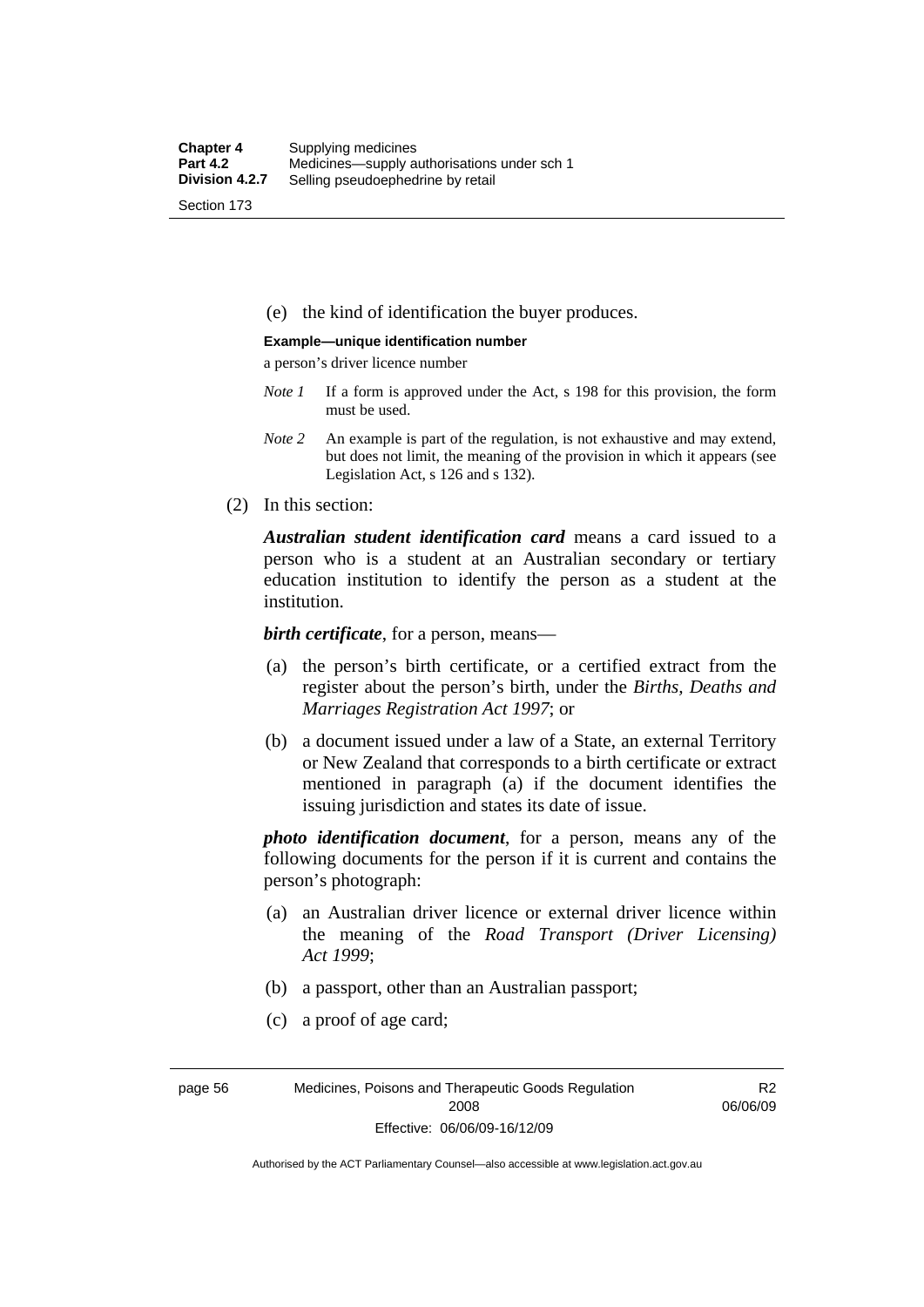(d) an Australian student identification card.

*proof of age card* means a proof of age card issued under the *Liquor Act 1975*, and includes a document corresponding to a proof of age card that has been issued under the law of a State, an external Territory or New Zealand.

### **174 Failure to amend pseudoephedrine sales record**

- (1) This section applies if the seller of pseudoephedrine does not amend a pseudoephedrine record in accordance with section 171 (e) (ii) (Authorisation conditions for retail sale of pseudoephedrine—Act, s 44 (1) (b) and (2) (b)).
- (2) The buyer may, in writing, apply to the chief health officer for a direction to the seller to make the amendment.
- (3) The application must give reasons why the buyer thinks the record is incorrect.
- (4) The chief health officer must—
	- (a) give a copy of the application to the seller; and
	- (b) ask the seller to—
		- (i) make the amendment and tell the chief health officer; or
		- (ii) if the seller is satisfied that the amendment should not be made—send written reasons to the chief health officer not later than 10 working days after the day the seller receives the application why the amendment should not be made.

page 57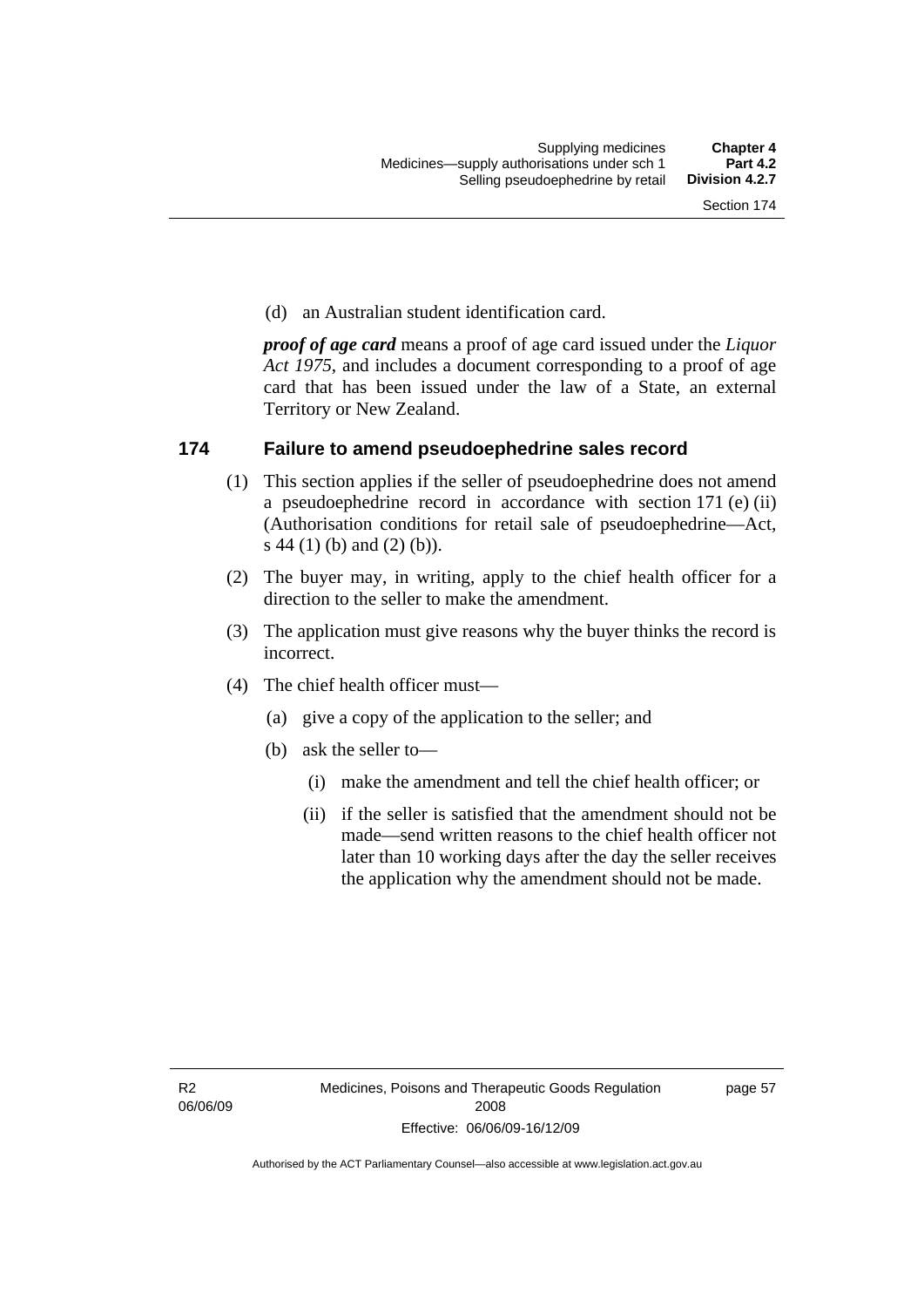### **175 Pseudoephedrine sales record—decision by CHO**

- (1) After considering an application under section 174 (2) and any reasons given in accordance with the request under section 174  $(4)$  (b)  $(ii)$ , the chief health officer must—
	- (a) direct the seller to amend the pseudoephedrine record—
		- (i) in accordance with the application; or
		- (ii) in a stated way other than in accordance with the application; or
	- (b) refuse the application.
- (2) The chief health officer must give the buyer and seller written notice of the decision.

## **Division 4.2.8 Supplying pharmacist only medicines**

## **180 Authorisation conditions for supply of pharmacist only medicines—Act, s 44 (1) (b) and (2) (b)**

- (1) This section does not apply to the supply of a pharmacist only medicine—
	- (a) at an institution; or
	- (b) on a supply authority.
	- *Note 1 Supply* does not include administer (see Act, s 24).
	- *Note 2 Supply authority* includes a written prescription or requisition or a purchase order or standing order (see Act, s 23).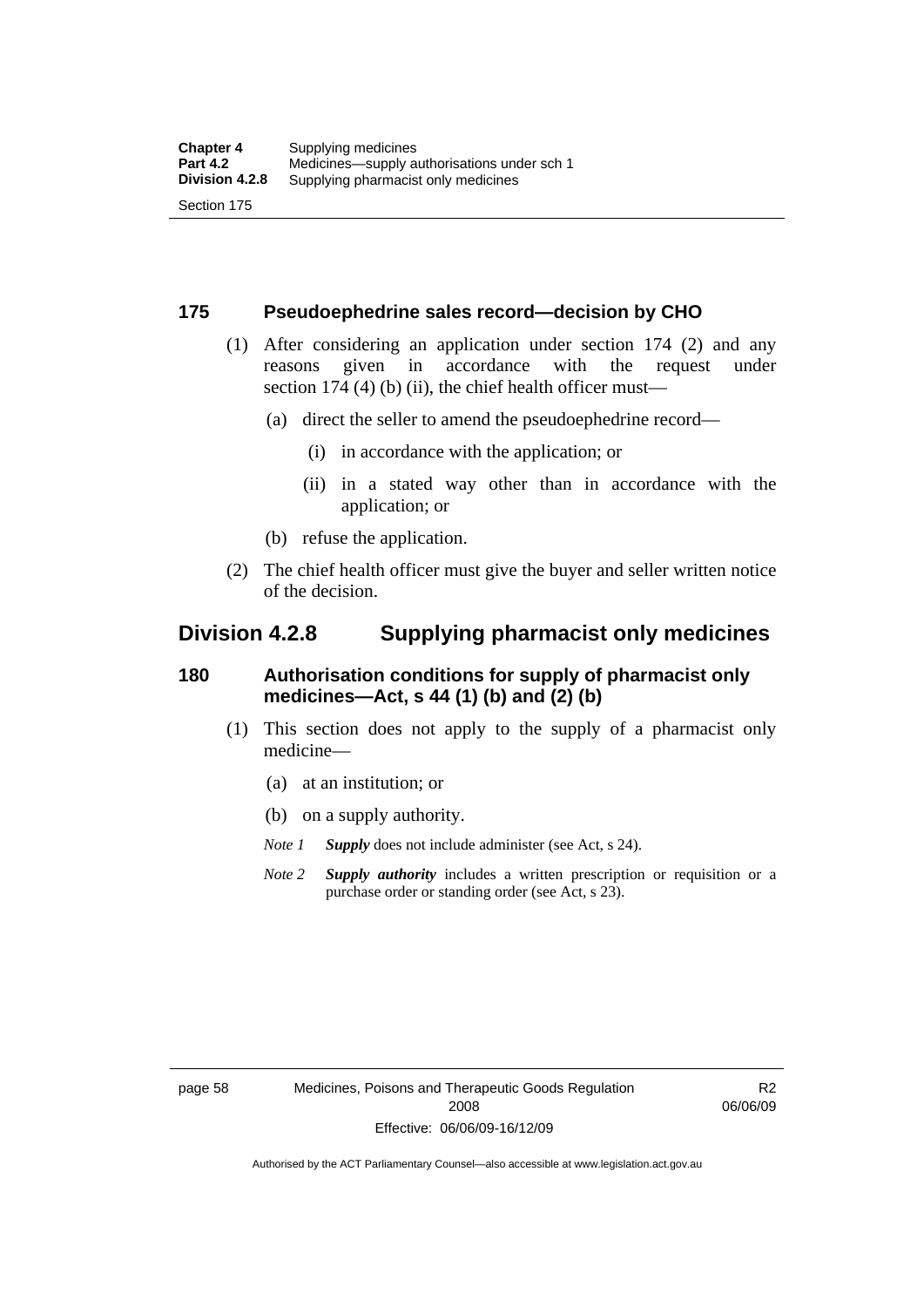- (2) A person's authorisation under section 110 to supply a pharmacist only medicine is subject to the following conditions:
	- (a) the person personally hands the medicine to a customer attending in person;
	- (b) the person gives the customer adequate instructions, either orally or in writing, for the medicine's use at the time of supply.

R2 06/06/09 Medicines, Poisons and Therapeutic Goods Regulation 2008 Effective: 06/06/09-16/12/09

page 59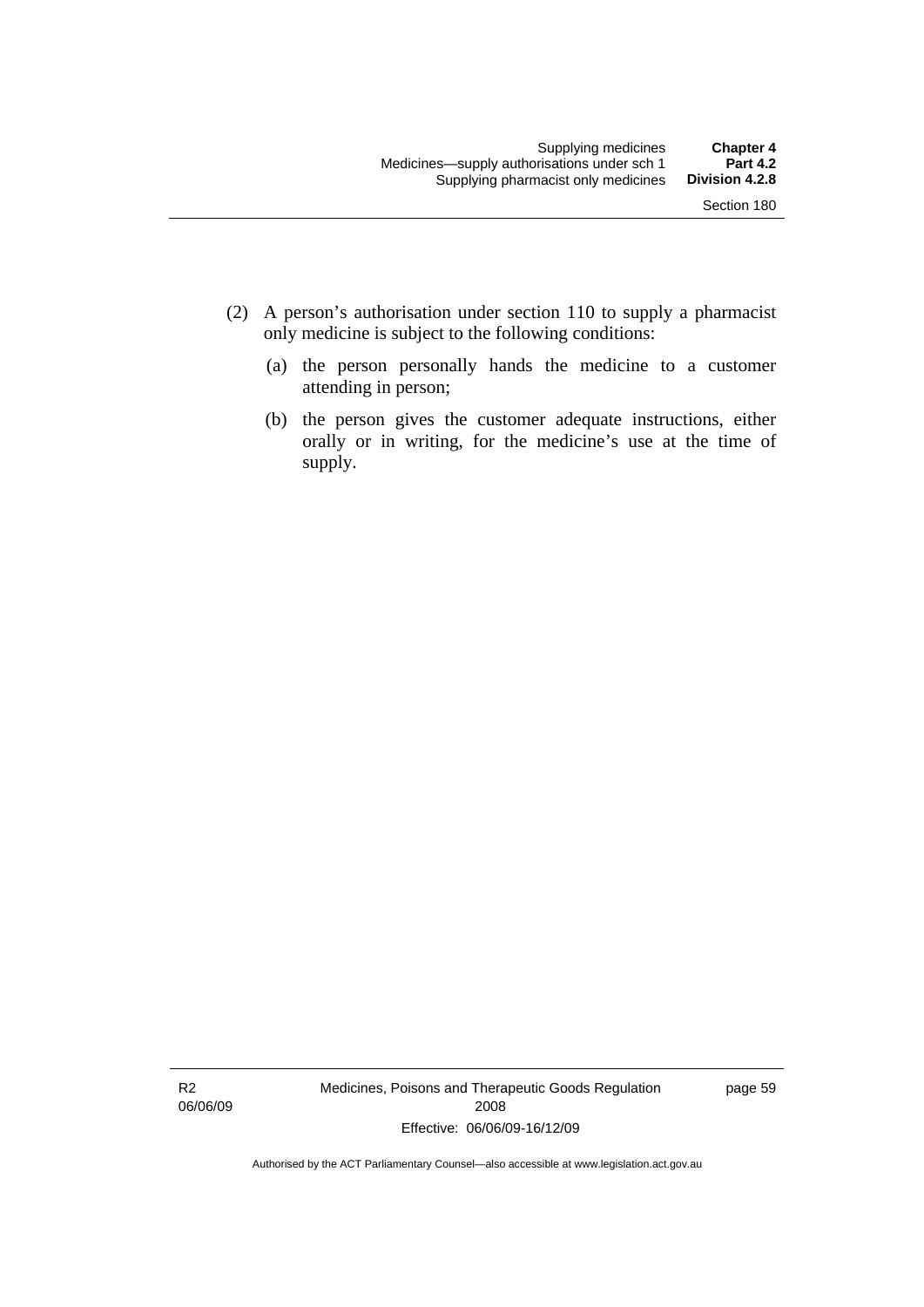## **Part 4.3 Authorisation to supply without prescription in emergencies**

# **250 Meaning of** *designated prescription only medicine***—pt 4.3**

In this part:

*designated prescription only medicine* means a prescription only medicine other than—

- (a) an anabolic steroid; and
- (b) a designated appendix D medicine; and
- (c) a benzodiazepine.
- *Note Prescription only medicine* does not include a controlled medicine (see Act, s 11)

## **251 Authorisation to supply certain medicines without prescription in emergencies—Act, s 26 (1) (b)**

A pharmacist is authorised to supply a designated prescription only medicine to someone else without a prescription if the pharmacist is satisfied that—

- (a) the person is undergoing treatment essential to the person's health or wellbeing; and
- (b) the designated prescription only medicine has previously been prescribed for the person's treatment by a prescriber; and
- (c) the person is in immediate need of the medicine to continue the treatment; and
- (d) because of an emergency, it is not practicable for the person to obtain a prescription for the medicine from a prescriber.
- *Note Pharmacist* does not include an intern pharmacist (see dict).

page 60 Medicines, Poisons and Therapeutic Goods Regulation 2008 Effective: 06/06/09-16/12/09 R2 06/06/09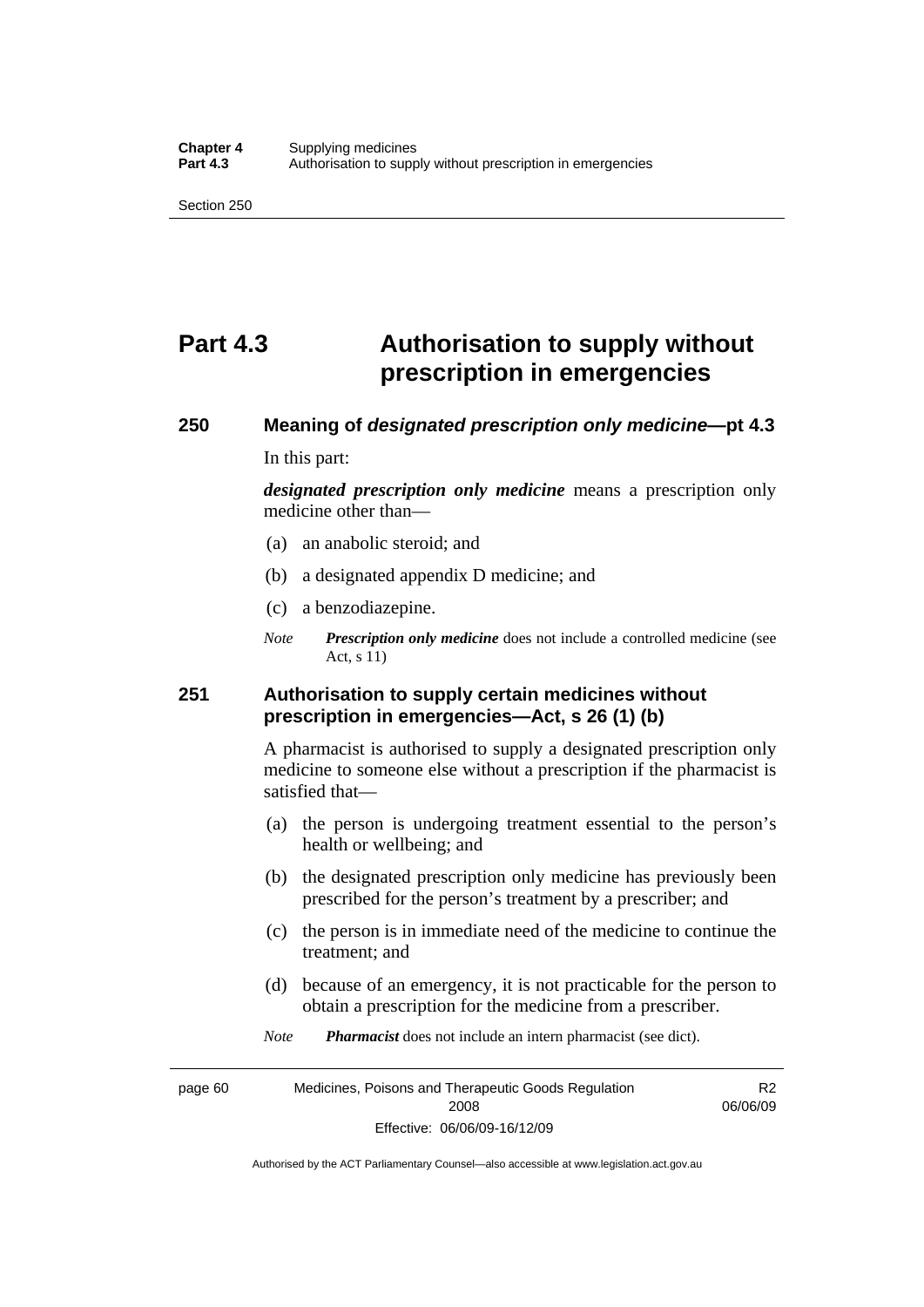## **252 Authorisation conditions for supplying of certain medicines without prescription in emergencies—Act, s 44 (1) (b) and (2) (b)**

- (1) A pharmacist's authorisation under section 251 to supply a designated prescription only medicine without a prescription is subject to the following conditions:
	- (a) the quantity supplied is—
		- (i) if the medicine is a liquid, aerosol, cream, ointment or anovulant tablet packaged in a manufacturer's pack—the smallest manufacturer's pack in which the medicine is generally available; or
		- (ii) in any other case—not more than the quantity required for 3 days treatment for the person;
	- (b) the medicine is supplied in a package that is labelled in accordance with section 253;
	- (c) the supply is recorded in accordance with section 254;
	- (d) the record of the supply is kept at the pharmacy or, if the chief health officer approves in writing another place, the place approved by the chief health officer, for at least 2 years after the day medicine is supplied;
	- (e) the pharmacist sends the prescriber who would have ordinarily prescribed the medicine for the recipient the required information for the supply in writing not later than 24 hours after supplying the medicine.
- (2) In this section:

*required information*, for the supply of a designated prescription only medicine, means—

(a) the pharmacist's name; and

R2 06/06/09 page 61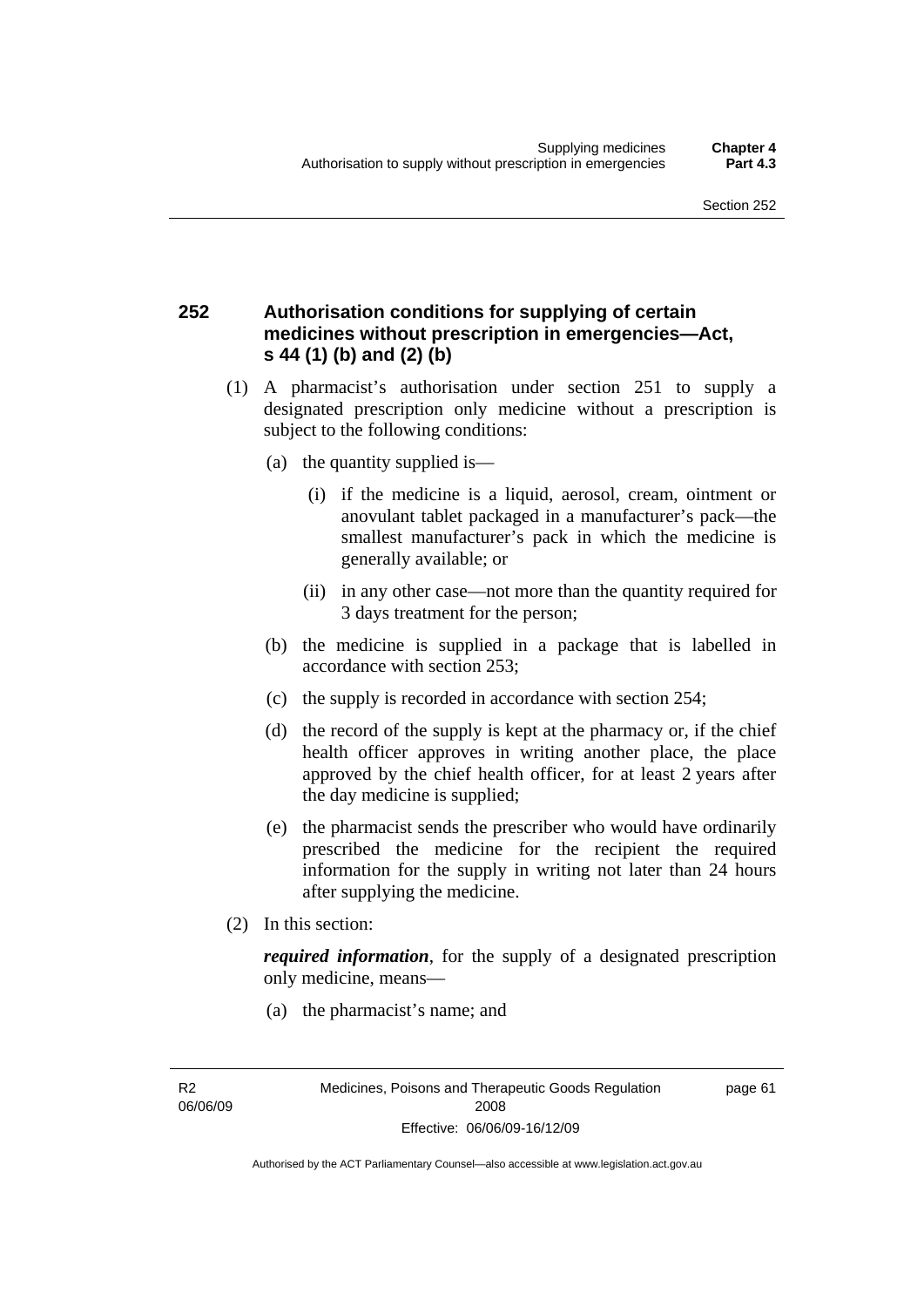- (b) the name, business address and telephone number of the pharmacy from which the medicine is supplied; and
- (c) the date the medicine is supplied; and
- (d) the name and address of the person to whom the medicine is supplied; and
- (e) the medicine's approved name or brand name; and
- (f) the form, strength and quantity of the medicine supplied.

## **253 Labelling medicines supplied without prescription in emergencies—Act, s 60 (1) (c) (i) and (2) (c) (i)**

The package of a designated prescription only medicine supplied to a person under section 251 must have a label that includes the following:

- (a) the name of the person to whom the medicine is supplied;
- (b) the date the medicine is supplied;
- (c) the name, business address and telephone number of the pharmacy from which the medicine is supplied;
- (d) the initials or other identification of the pharmacist supplying the medicine;
- (e) the medicine's approved name and brand name;

*Note Approved name*—see the medicines and poisons standard, par 1 (1).

- (f) the form, strength and quantity of the medicine;
- (g) if the package of the supplied medicine is not a manufacturer's pack—the relevant expiry date for the medicine;

R2 06/06/09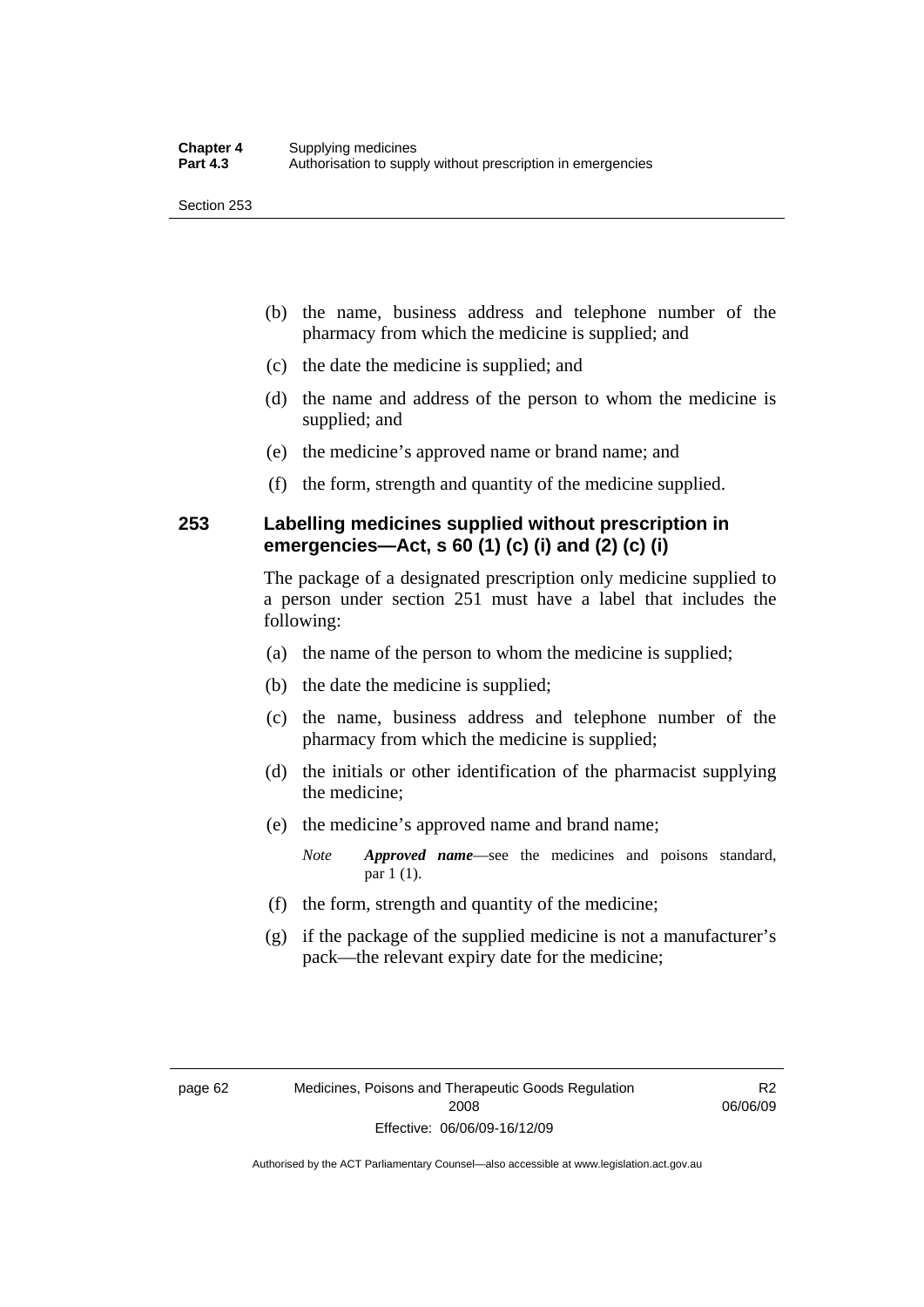- (h) directions about the use of the medicine that are adequate to allow the medicine to be taken or administered safely, including any warning statement in the medicines and poisons standard, appendix K (Drugs required to be labelled with a sedation warning) applying to the medicine;
- (i) words to the effect of 'keep out of reach of children'.

#### **Example—par (e) and par (f)**

Warfarin tablets (Coumadin) 5mg 3

*Note* An example is part of the regulation, is not exhaustive and may extend, but does not limit, the meaning of the provision in which it appears (see Legislation Act, s 126 and s 132).

## **254 Recording medicines supplied without prescription in emergencies**

A pharmacist who supplies a designated prescription only medicine to a person under section 251 must make a written record of the following information in relation to the supply of the medicine:

- (a) the pharmacist's name;
- (b) the name of the prescriber who would ordinarily have prescribed the medicine;
- (c) the date the medicine is supplied;
- (d) the name and address of the person to whom the medicine is supplied;
- (e) the medicine's approved name and brand name;
- (f) the form, strength and quantity of the medicine supplied.
- *Note Written* includes in electronic form (see Act, dict).

page 63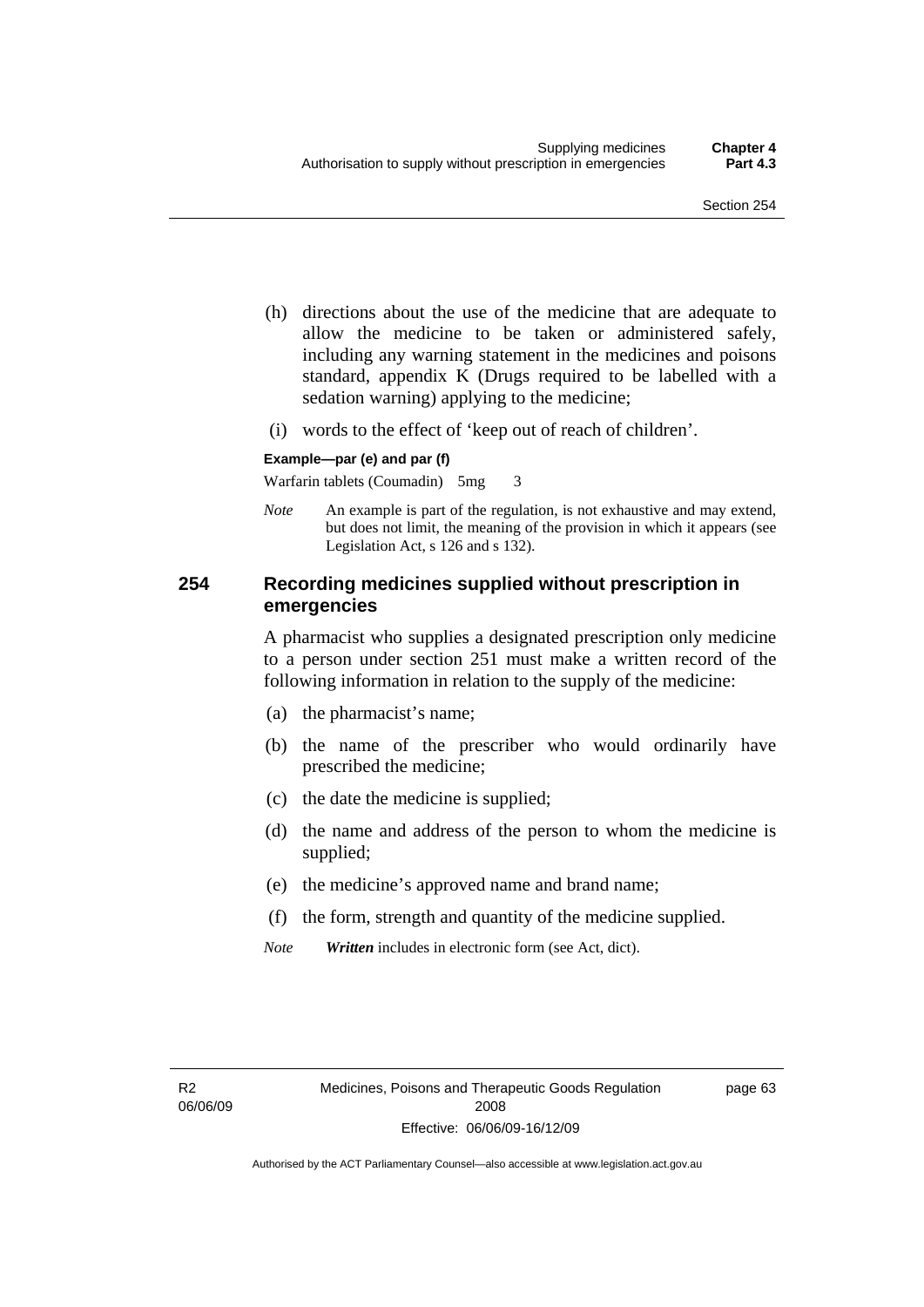## **Part 4.4 Authorisation to supply medicines for disposal**

## **260 Authorisation to supply medicines to pharmacists for disposal—Act, s 26 (1) (b)**

A person is authorised to supply a medicine to a pharmacist for disposal.

*Note Pharmacist* does not include an intern pharmacist (see dict).

### **261 Authorisation to supply medicines to commercial disposal operators for disposal—Act, s 26 (1) (b)**

A person is authorised to supply a medicine to another person for disposal if the other person—

- (a) holds an environmental authorisation for the disposal of the medicine; or
- (b) is an adult acting for a person mentioned in paragraph (a).
- *Note* For related authorisations, see pt 9.1.

R2 06/06/09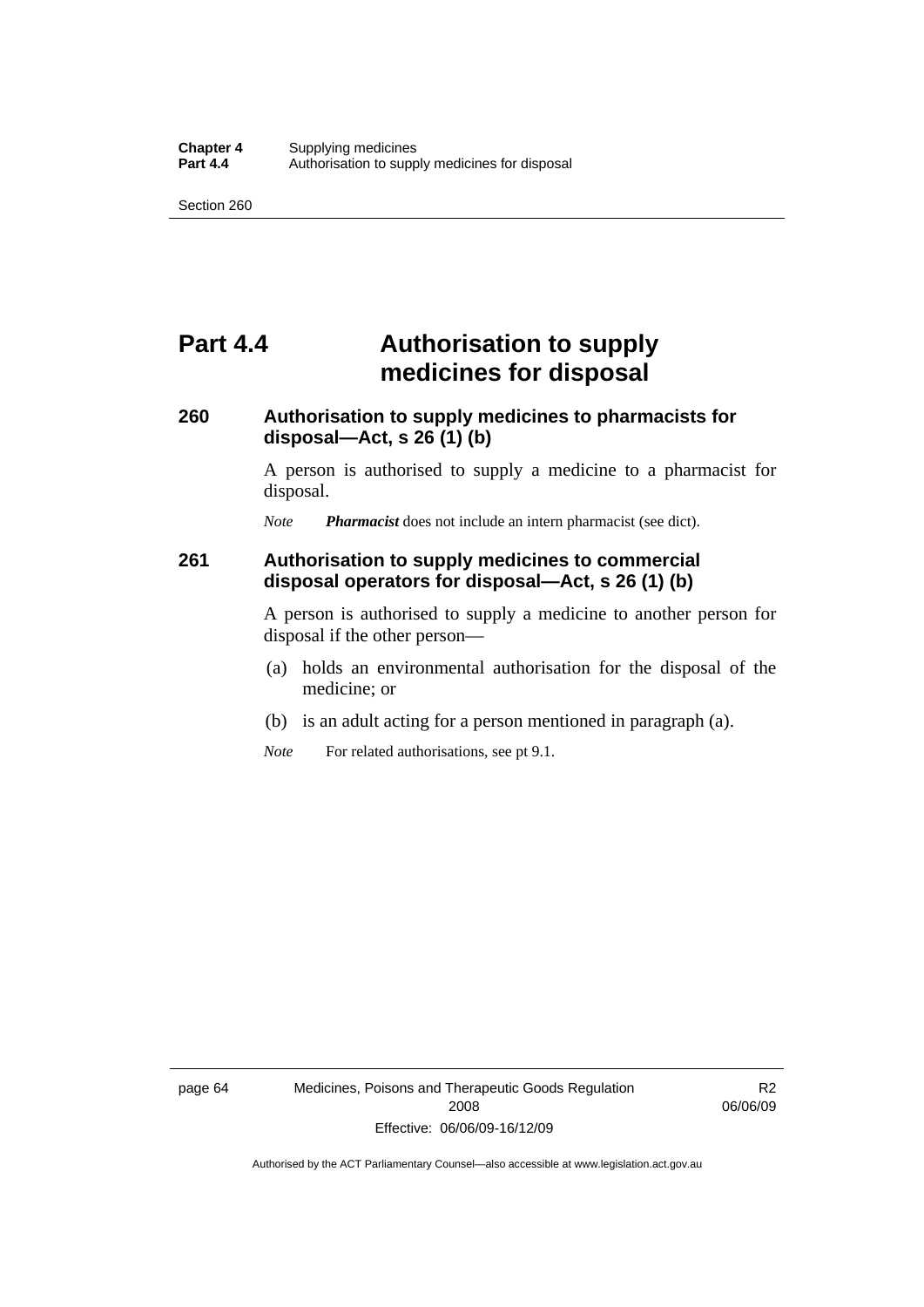## **Part 4.5 Wholesale supply of medicines under corresponding laws**

## **270 Conditions for wholesalers supplying medicines under corresponding laws—Act, s 20 (4) (c)**

The following conditions apply to a person who supplies medicines by wholesale under a corresponding law:

- (a) the person must comply with, and must ensure that the person's agents and employees comply with—
	- (i) the Australian code of good wholesaling practice for therapeutic goods for human use; and
	- (ii) the medicines Australia code of conduct;
	- *Note Australian code of good wholesaling practice for therapeutic goods for human use* and *medicines Australia code of conduct*—see the dictionary.
- (b) the person must not supply sample packs of a controlled medicine;
- (c) the person must not supply a medicine to someone else (the *buyer*) unless—
	- (i) the buyer is authorised to possess the medicine; and
	- (ii) the supply is in accordance with section 140 (Authorisation conditions for supplying medicines on purchase orders—Act, s  $44$  (1) (b) and (2) (b));

R2 06/06/09 page 65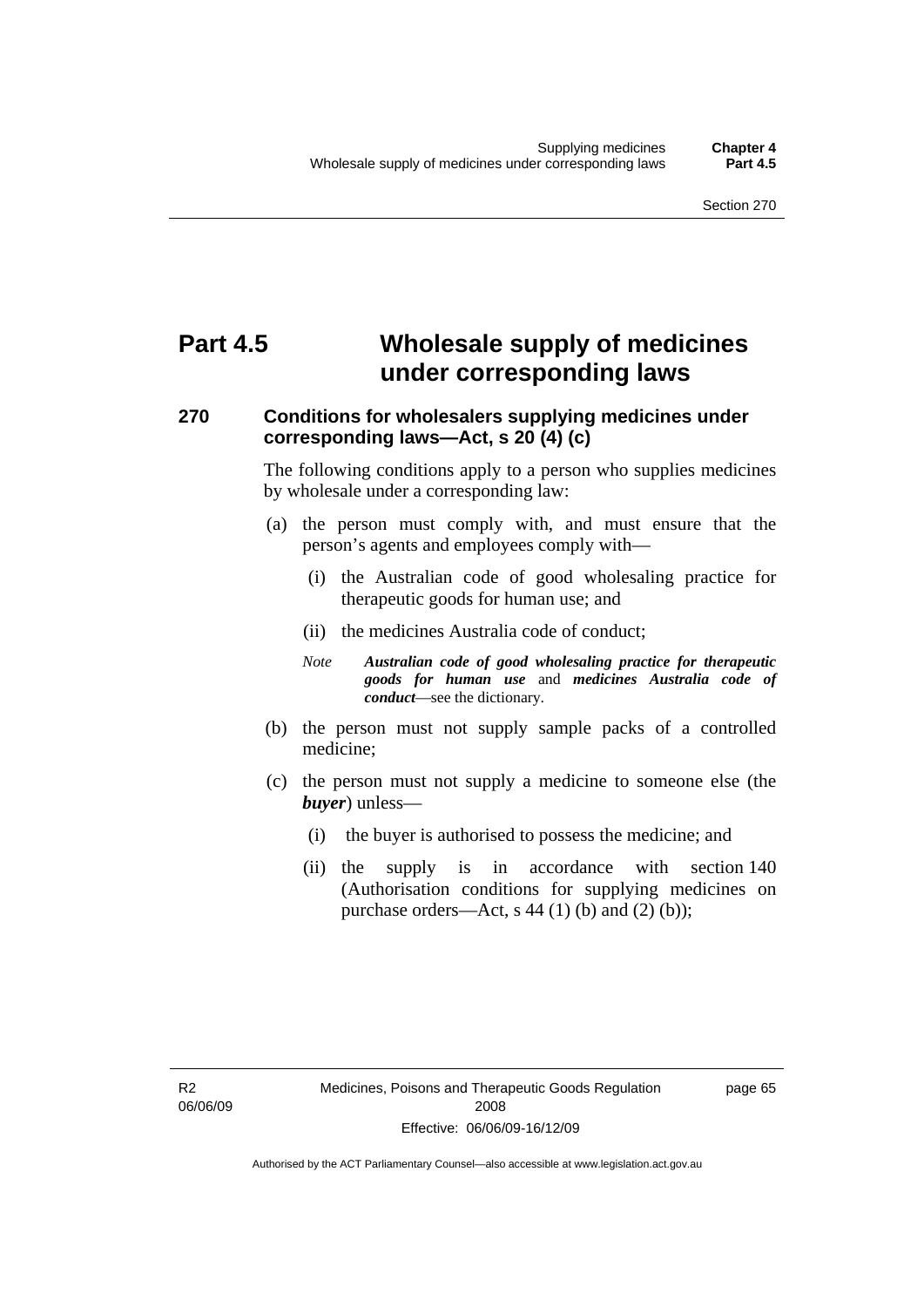- (d) the person must store medicines—
	- (i) within the manufacturer's recommended storage temperature range; and
	- (ii) in any other environmental condition that is necessary to preserve the medicine's stability and therapeutic quality.

page 66 Medicines, Poisons and Therapeutic Goods Regulation 2008 Effective: 06/06/09-16/12/09

R2 06/06/09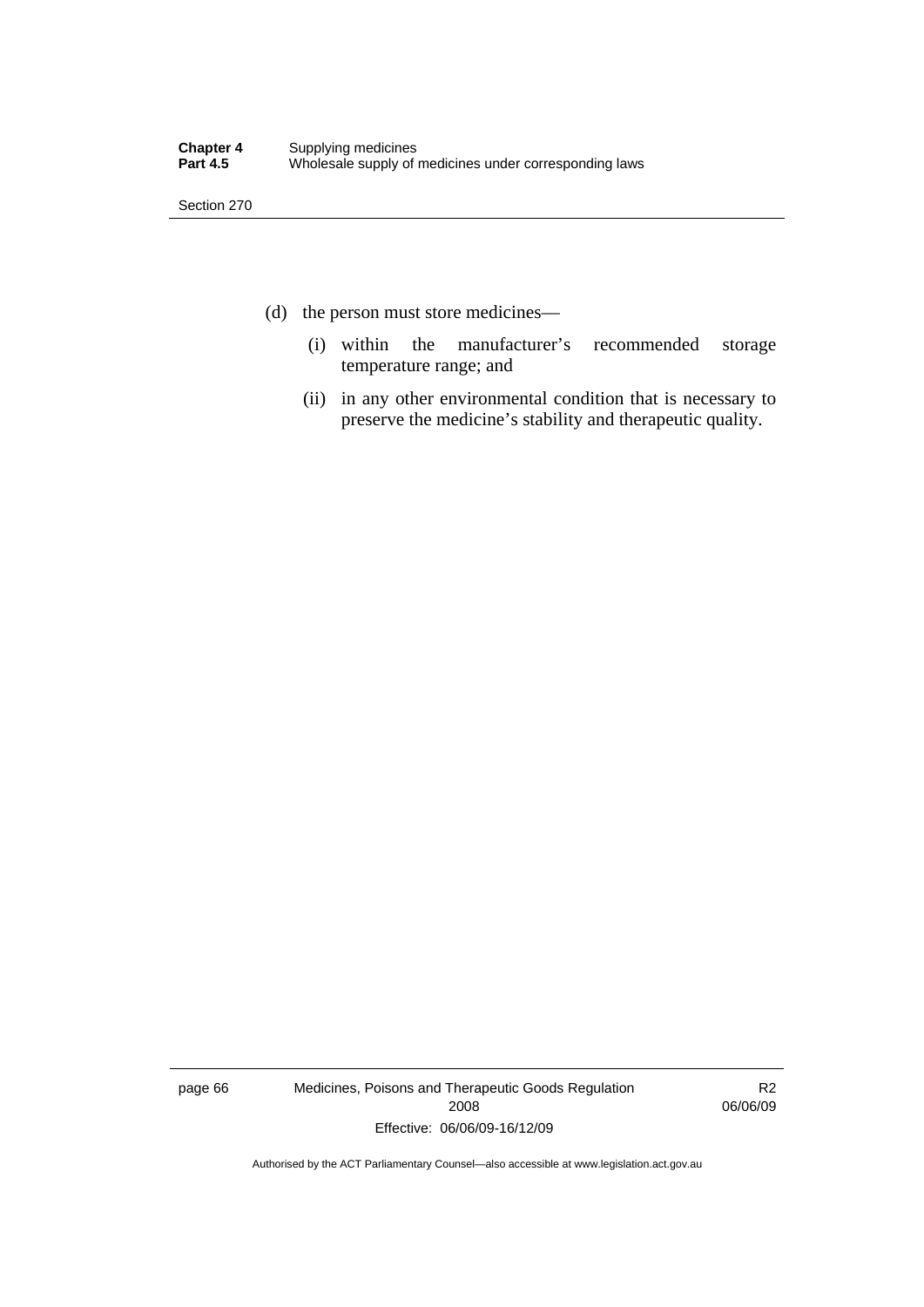## **Chapter 5 Administering medicines**

## **Part 5.1 Authorisations for health-related occupations**

## **350 Authorisation under sch 1 for people in health-related occupations to administer medicines—Act, s 37 (1) (b) and (3) (b)**

A person mentioned in schedule 1, column 2 is authorised to administer a medicine if—

- (a) administering the medicine is included in the schedule, column 3 in relation to the person; and
- (b) the administration is consistent with any restriction for the administration mentioned in the schedule, column 3.
- *Note* For authorisation to self-administer a medicine, see s 360.

## **351 Authorisation conditions for administration of medicines at institutions by people in health-related occupations— Act, s 44 (1) (b) and (2) (b)**

- (1) An authorisation under section 350 to administer a medicine is subject to the following conditions:
	- (a) if the medicine is administered under a standing order to a patient at an institution—the administration is recorded in the patient's medical records;
		- *Note Institution* includes a correctional centre and a CYP detention place (see s 652).

R2 06/06/09 page 67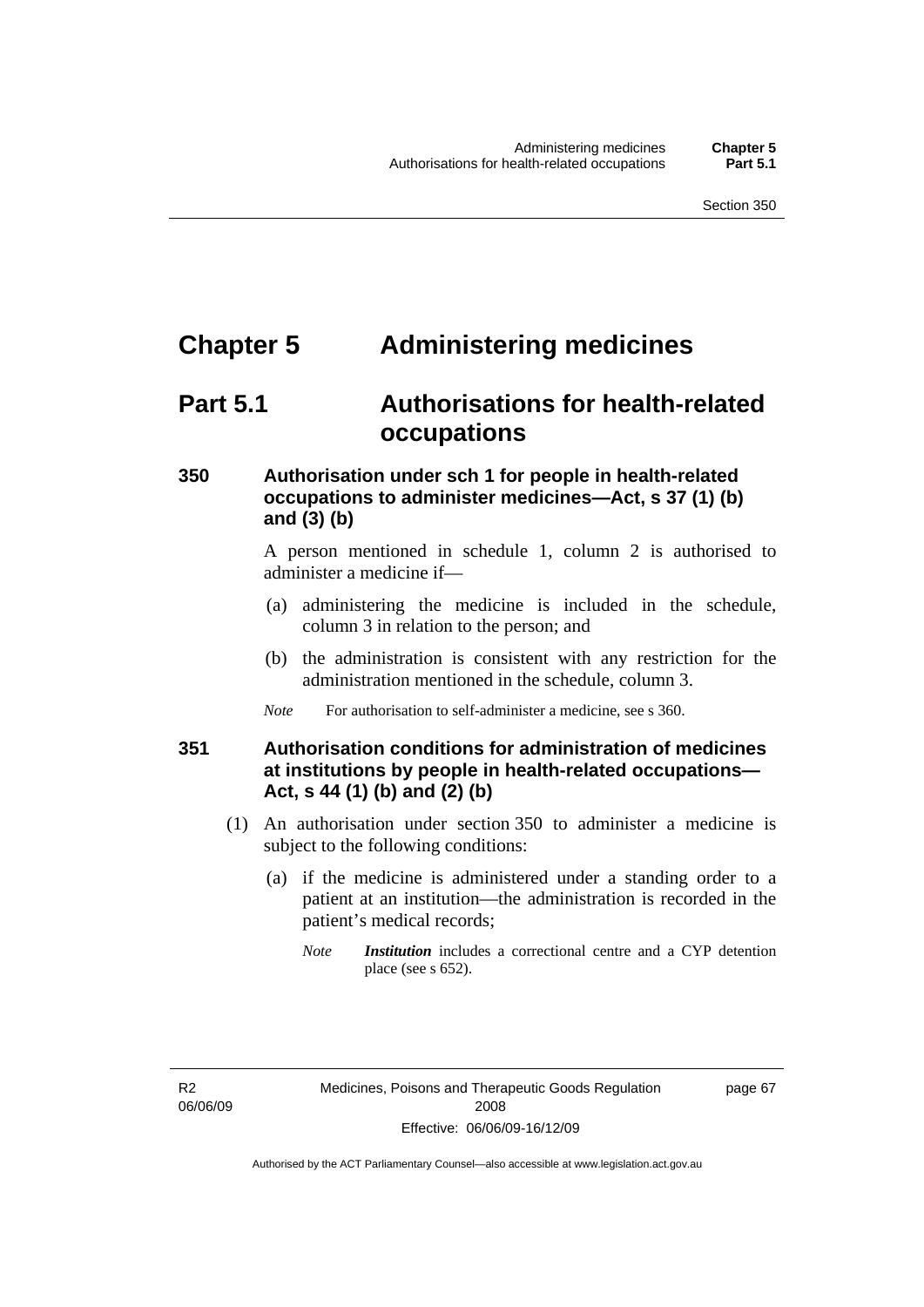- (b) if the medicine is a controlled medicine administered to a patient at an institution—
	- (i) the medicine is not removed from a storage receptacle until immediately before its administration; and
	- (ii) the administration is witnessed by a prescribed administration witness or, if a prescribed administration witness is not reasonably available to witness the administration, the administration is witnessed by another person; and
		- *Note* The witness must sign the record of the administration as witness (see Act, s 53 (e)).
	- (iii) the administration is recorded in—
		- (A) the patient's medical records; and
		- (B) the applicable controlled medicines register mentioned in section 543 (3) (Making entries in controlled medicines registers—Act, s 51 (1) (b)).
- (2) However, subsection (1) (b) does not apply in relation to a controlled medicine dispensed in a dose administration aid for—
	- (a) a patient at a residential aged care facility or residential disability care facility; or
	- (b) a detainee at a correctional centre; or
	- (c) a young detainee at a CYP detention place.
- (3) In this section:

*prescribed administration witness* means a person prescribed under section 544 (Prescribed witnesses for administration of controlled medicines—Act, s 53 (a) and (b)) for the administration of a controlled medicine.

R2 06/06/09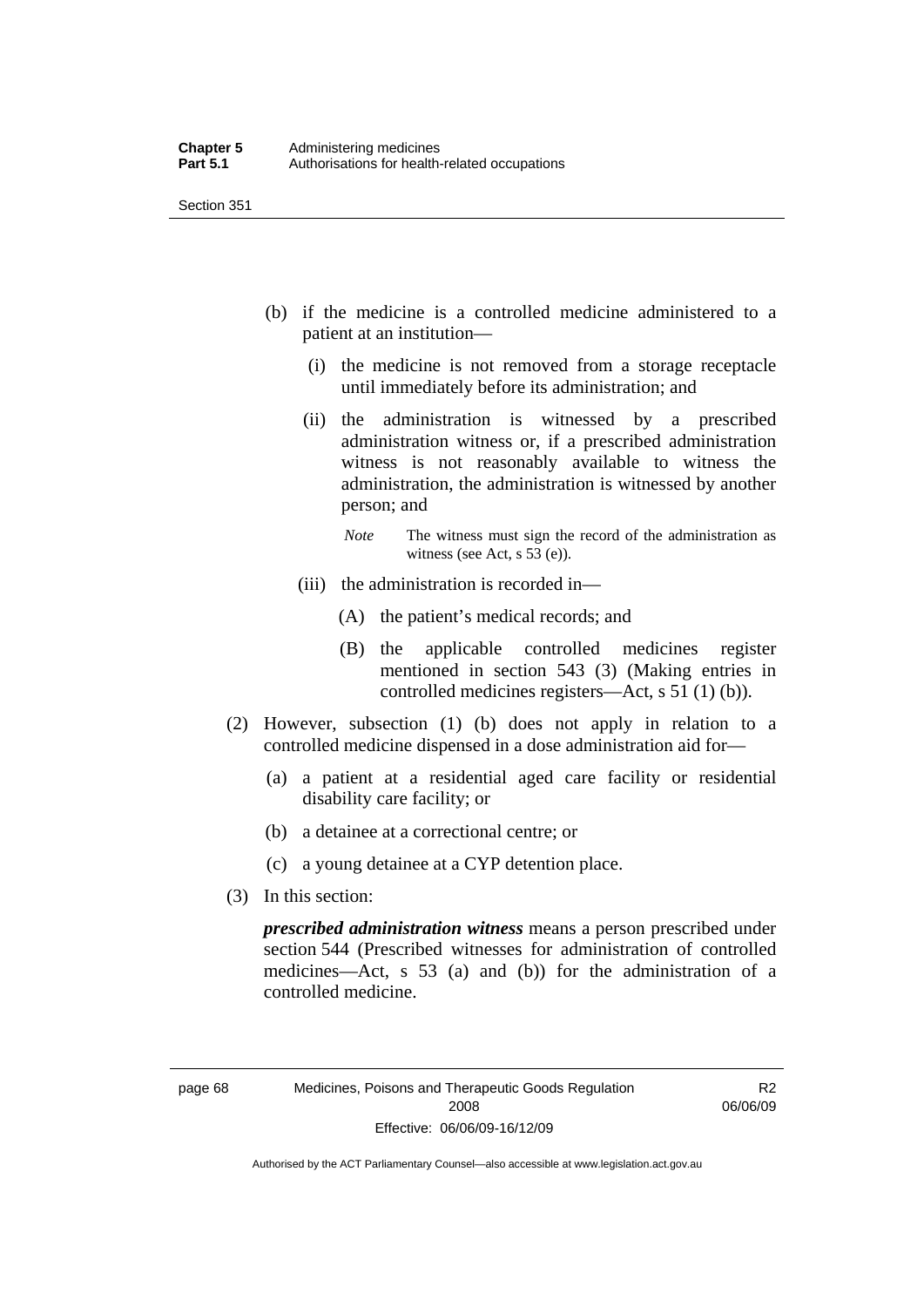## **Part 5.2 Other administration authorisations**

## **360 Authorisation for self-administration etc of medicines— Act, s 37 (2) (b) and (3) (b)**

- (1) This section applies in relation to a medicine obtained by a person from someone who is authorised to supply the medicine to the person.
- (2) The following dealings by the person with the medicine are authorised:
	- (a) if the person is a prescriber and the medicine is a restricted medicine—self-administration of a medicine prescribed or supplied by another prescriber who is not—
		- (i) a trainee dentist or intern doctor; or
		- (ii) related to or employed by the person;
	- (b) if the person is a prescriber and the medicine is not a restricted medicine—self-administration of the medicine;
	- (c) if the person is not a prescriber and the medicine is supplied for the person's own use—self-administration of the medicine;
	- (d) if the person is the custodian of an animal and the medicine is supplied for the animal's use—administering the medicine to the animal.
		- *Note Custodian*, of an animal—see the dictionary.
- (3) In this section:

*restricted medicine*—see section 30.

R2 06/06/09 page 69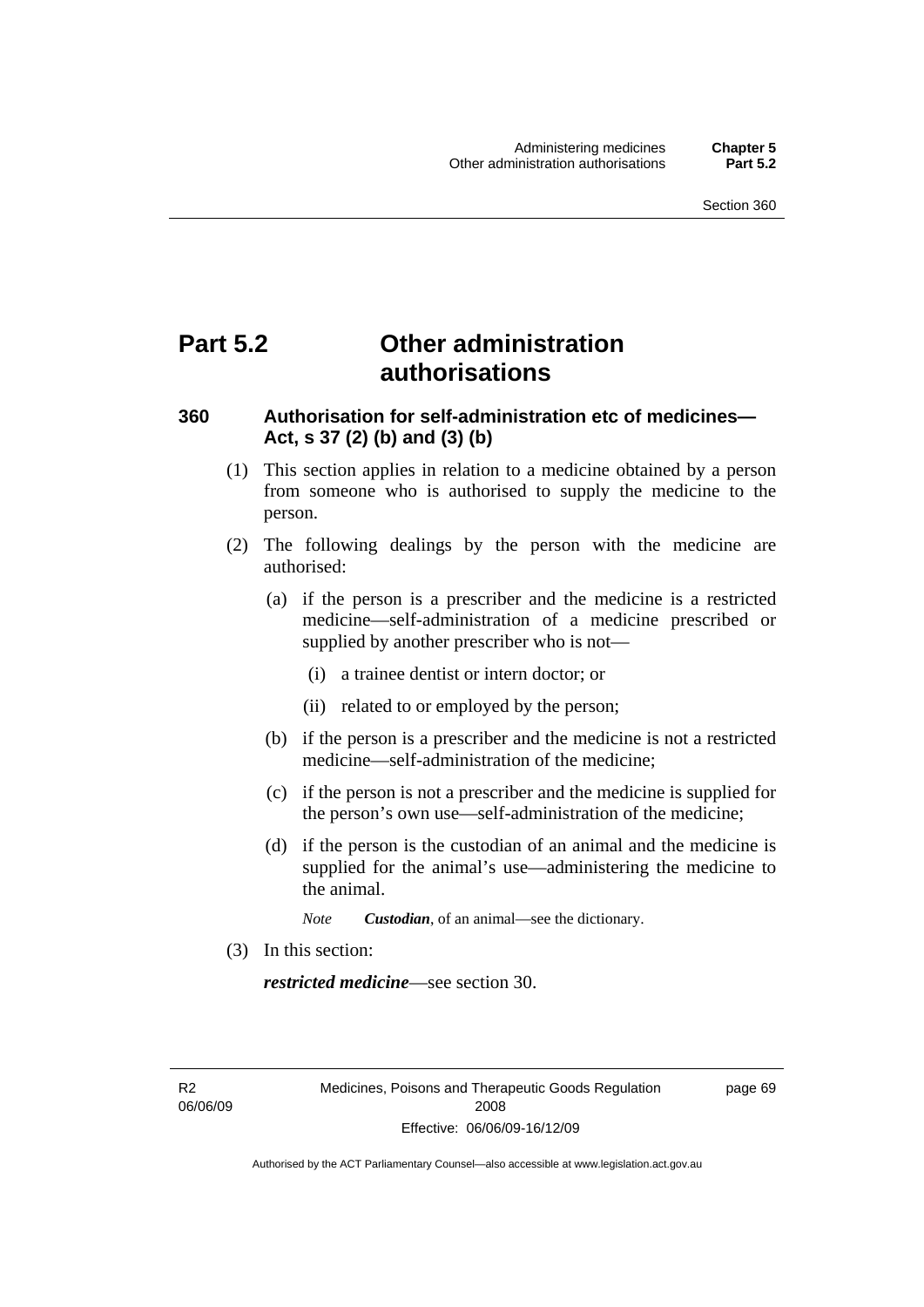## **361 Authorisation for administration of medicines by assistants—Act, s 37 (1) (b)**

- (1) A person (the *assistant*) is authorised to administer a medicine to someone else (the *assisted person*) if—
	- (a) the medicine is obtained by or for the assisted person from someone who is authorised to supply the medicine to the assisted person; and
	- (b) the medicine is administered in accordance with the directions on the medicine's labelling; and
	- (c) if the assisted person is not a person under a legal disability the assisted person asks for the assistant's help to take the medicine; and
	- (d) if the assisted person is a person under a legal disability—the assistant is authorised by the assisted person's parent or guardian to administer the medicine.
- (2) In this section:

*impaired decision-making ability*—a person has *impaired decision-making ability* if the person's decision-making ability is impaired because of a physical, mental, psychological or intellectual condition or state, whether or not the condition or state is a diagnosable illness.

#### *person under a legal disability* means—

- (a) a child; or
- (b) a person with impaired decision-making ability in relation to a matter relating to the person's health.

R2 06/06/09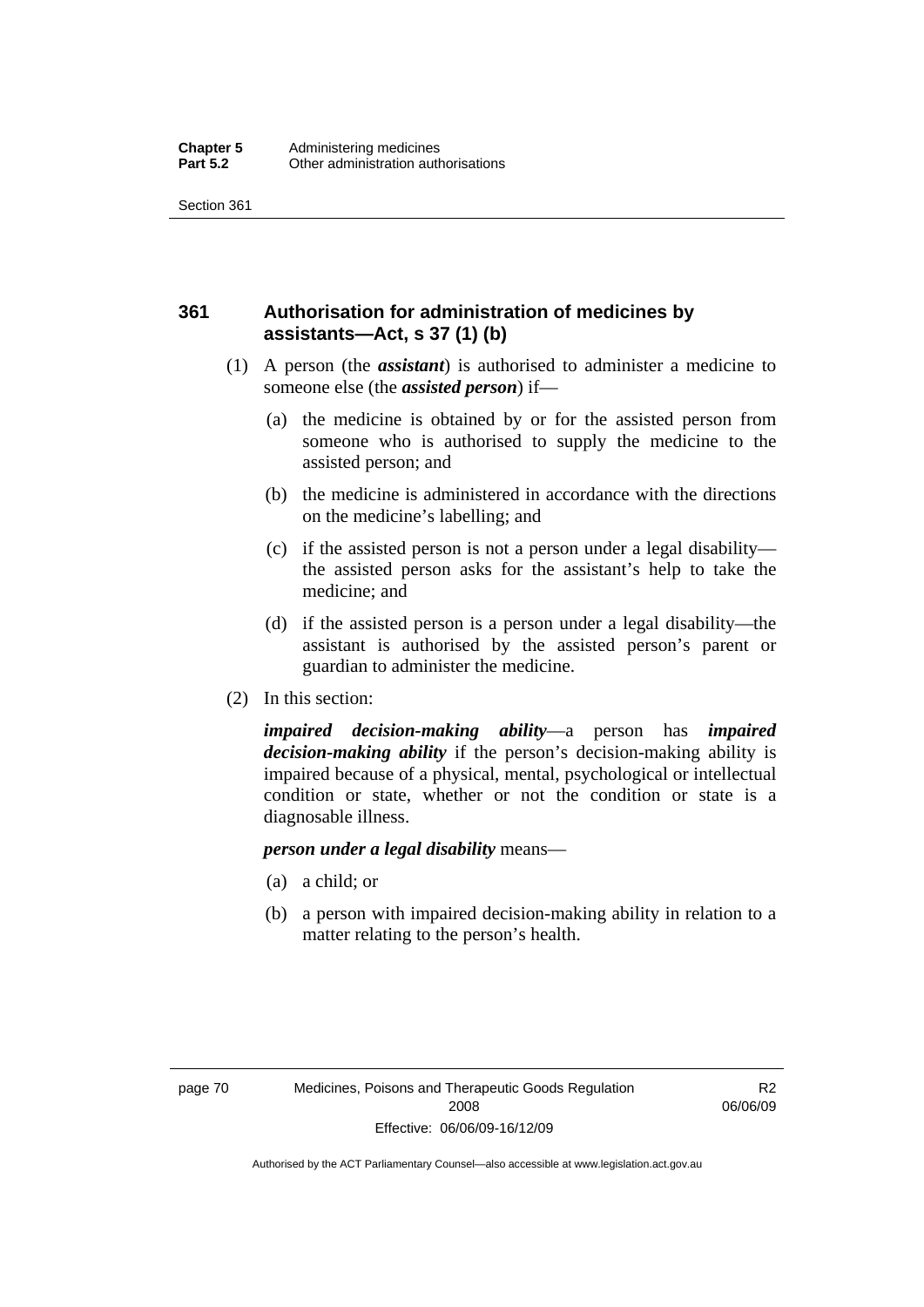## **Chapter 6 Obtaining and possessing medicines**

## **370 Authorisation under sch 1 to obtain and possess medicines—Act, s 35 (1) (b), (2) (b) and s 36 (b)**

- (1) A person mentioned in schedule 1, column 2 is authorised to obtain a medicine if obtaining the medicine—
	- (a) is included in the schedule, column 3 in relation to the person; and
	- (b) is consistent with any restriction for obtaining the medicine mentioned in the schedule, column 3.
- (2) A person mentioned in schedule 1, column 2 is authorised to possess a medicine if—
	- (a) possessing the medicine is included in the schedule, column 3 in relation to the person; and
	- (b) the possession is consistent with any restriction for the possession mentioned in the schedule, column 3.

## **371 Authorisation to obtain and possess medicines for certain personal use-related dealings—Act, s 35 (1) (b), (2) (b) and s 36 (b)**

- (1) A person is authorised to obtain or possess a medicine if the person obtains the medicine from someone who is authorised to supply the medicine to the person.
- (2) Subsection (1) applies in relation to a person whether the medicine is obtained by the person for the person's own use or as an agent for someone else.

page 71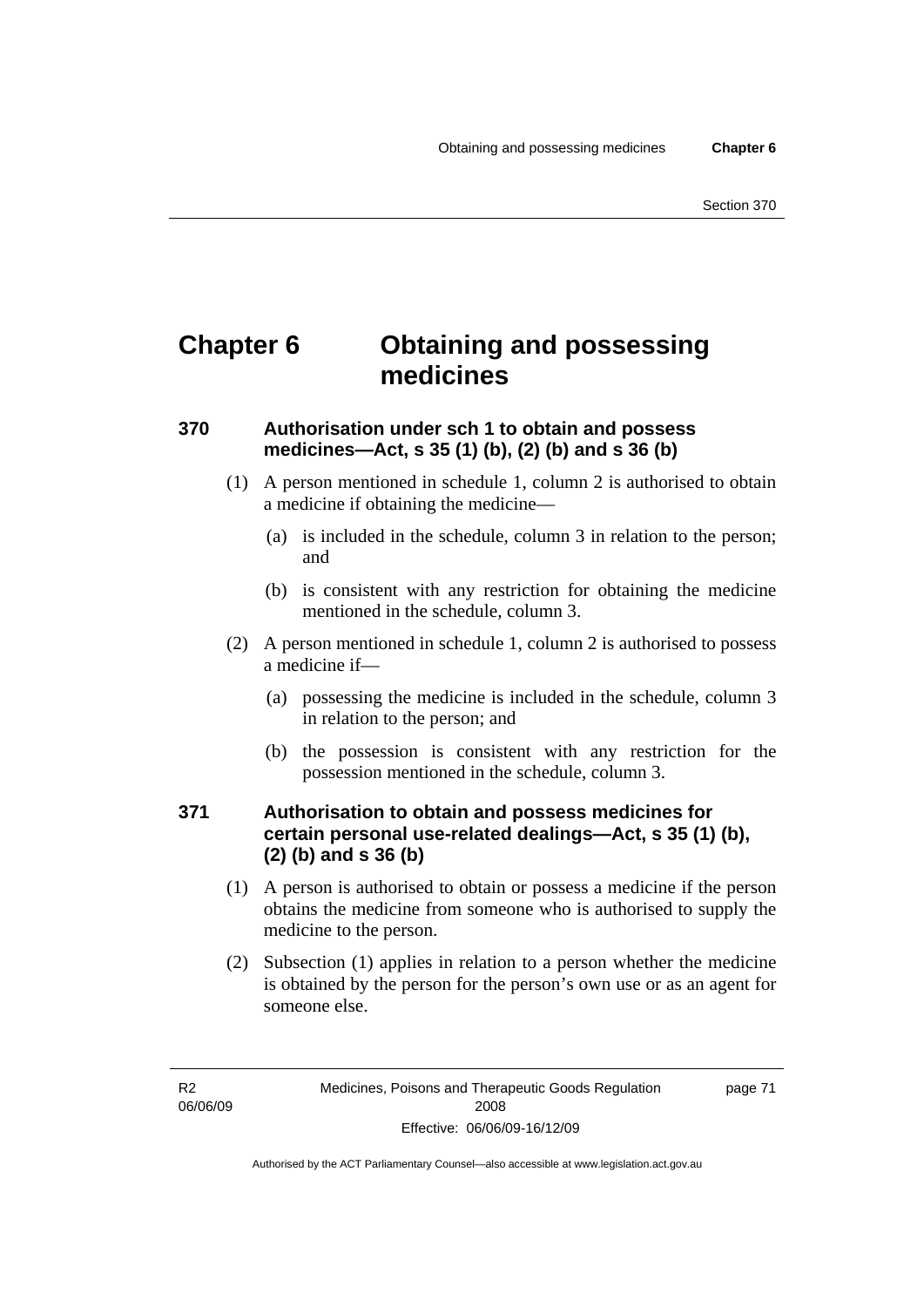## **Chapter 7 Manufacturing medicines**

## **380 Authorisation under sch 1 to manufacture medicines— Act, s 33 (b)**

A person mentioned in schedule 1, column 2 is authorised to manufacture a medicine if—

- (a) manufacturing the medicine is included in the schedule, column 3 in relation to the person; and
- (b) the manufacturing is consistent with any restriction for the manufacturing mentioned in the schedule, column 3.

page 72 Medicines, Poisons and Therapeutic Goods Regulation 2008 Effective: 06/06/09-16/12/09

R2 06/06/09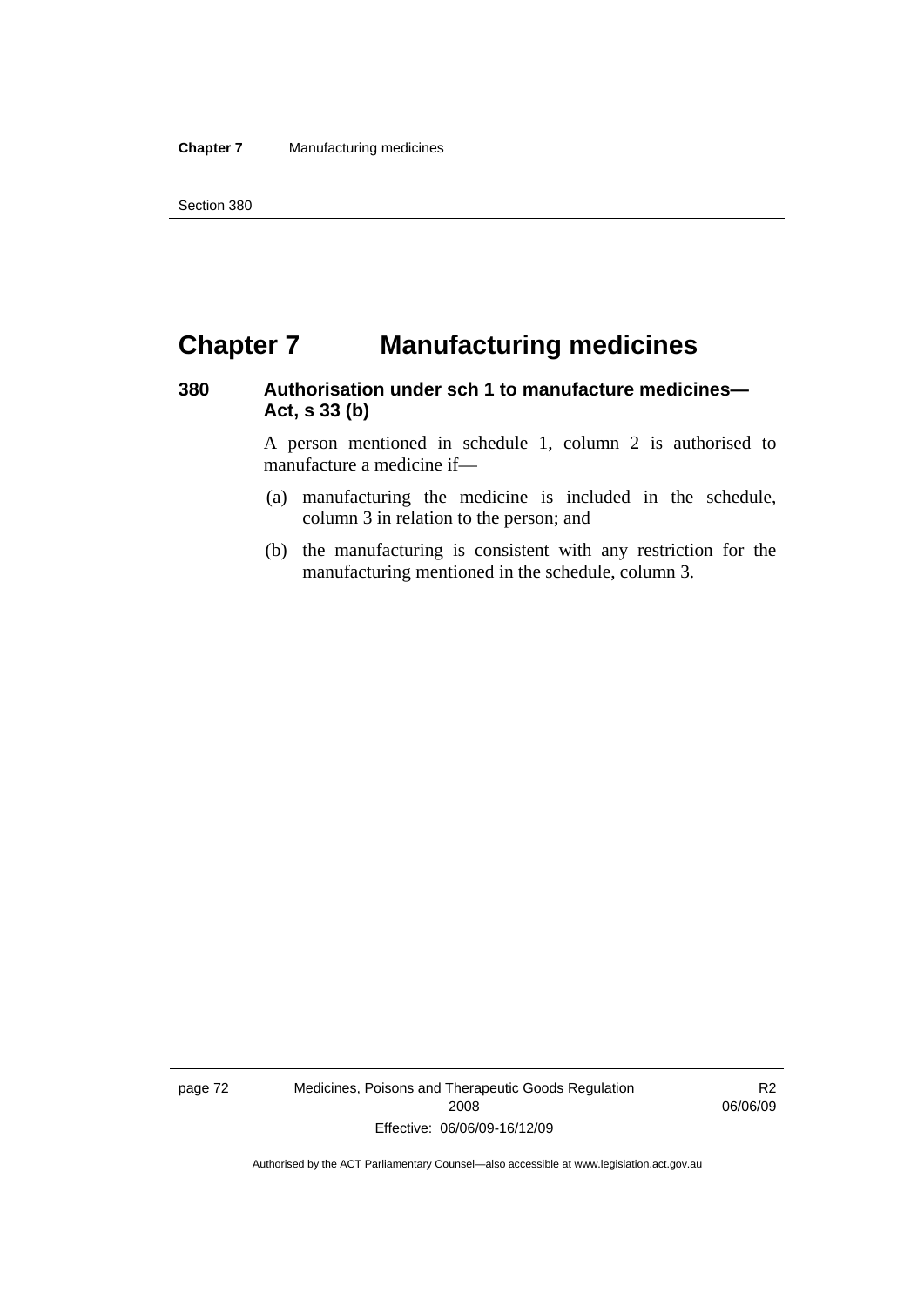## **Chapter 8 Discarding medicines**

### **390 Discarding controlled medicines—Act, s 34 (1) (a)**

 (1) A controlled medicine must be discarded in accordance with this section.

- (2) A prescribed discarding witness may discard a controlled medicine in the presence of another prescribed discarding witness.
- (3) However, a person who is authorised to administer a controlled medicine may discard the residue of the medicine after administration in the presence of a person who is not a prescribed discarding witness if no other prescribed discarding witness is reasonably available to witness its discarding.
- (4) A person complies with this section if the person destroys the medicine so that it is unable to be used.
- (5) In this section:

*prescribed discarding witness* means a person prescribed under section 545 (Prescribed witnesses for discarding of controlled medicines—Act, s 54 (a) and (b)) for the discarding of a controlled medicine.

*Note* A medicine must not be discarded in a way that creates a risk to the health or safety of people or is likely to cause damage to property or the environment (see Act, s 34 (3)).

R2 06/06/09 page 73

*Note* See also the *Drugs of Dependence Act 1989*, div 11.4 about the disposal of seized substances.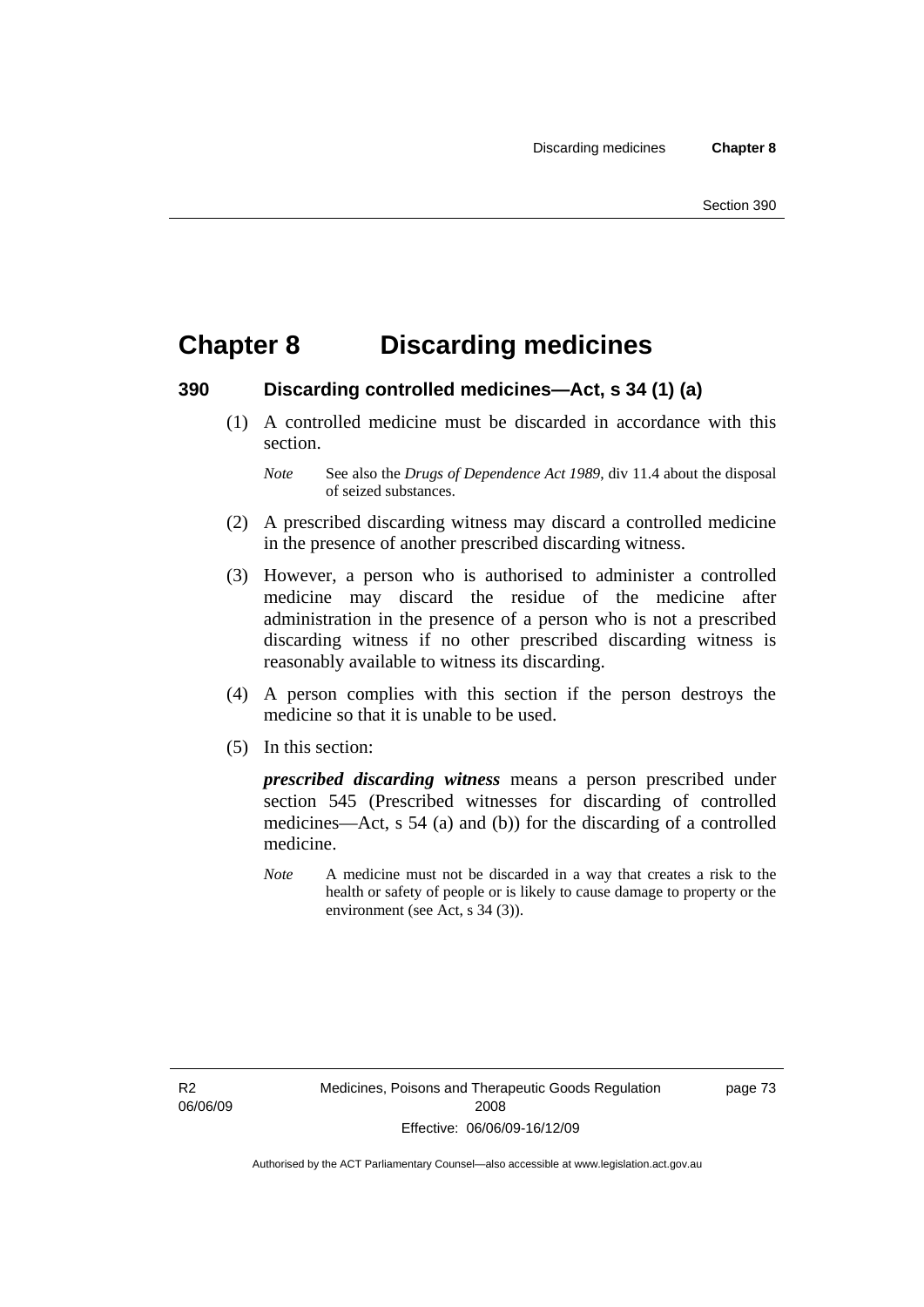## **Chapter 9 Other medicines authorisations**

## **Part 9.1 Authorisations for delivery people and commercial disposal operators**

## **400 Authorisations to deliver medicines under supply authorities—Act, s 26 (1) (b), (2) (b), s 35 (1) (b), (2) (b) and s 36 (b)**

- (1) This section applies to an adult (the *delivery person*), other than a health professional at an institution, who is—
	- (a) engaged to transport and deliver a medicine supplied on a supply authority; or
	- (b) acting for a person mentioned in paragraph (a).
	- *Note* For health professionals at institutions, see sch 1.
- (2) The delivery person is authorised to—
	- (a) obtain and possess the medicine for the purposes of transporting and delivering the medicine as engaged; and
	- (b) supply the medicine to the entity named as the recipient in the supply authority or the entity's agent.

#### **Examples—delivery person**

- 1 a hospital employee who is not a health professional
- 2 an employee of a courier service

#### **Example—agent**

the guardian of a child for a prescription dispensed for the child

*Note 1 Entity* includes a person (see Legislation Act, dict, pt 1).

page 74 Medicines, Poisons and Therapeutic Goods Regulation 2008 Effective: 06/06/09-16/12/09

R2 06/06/09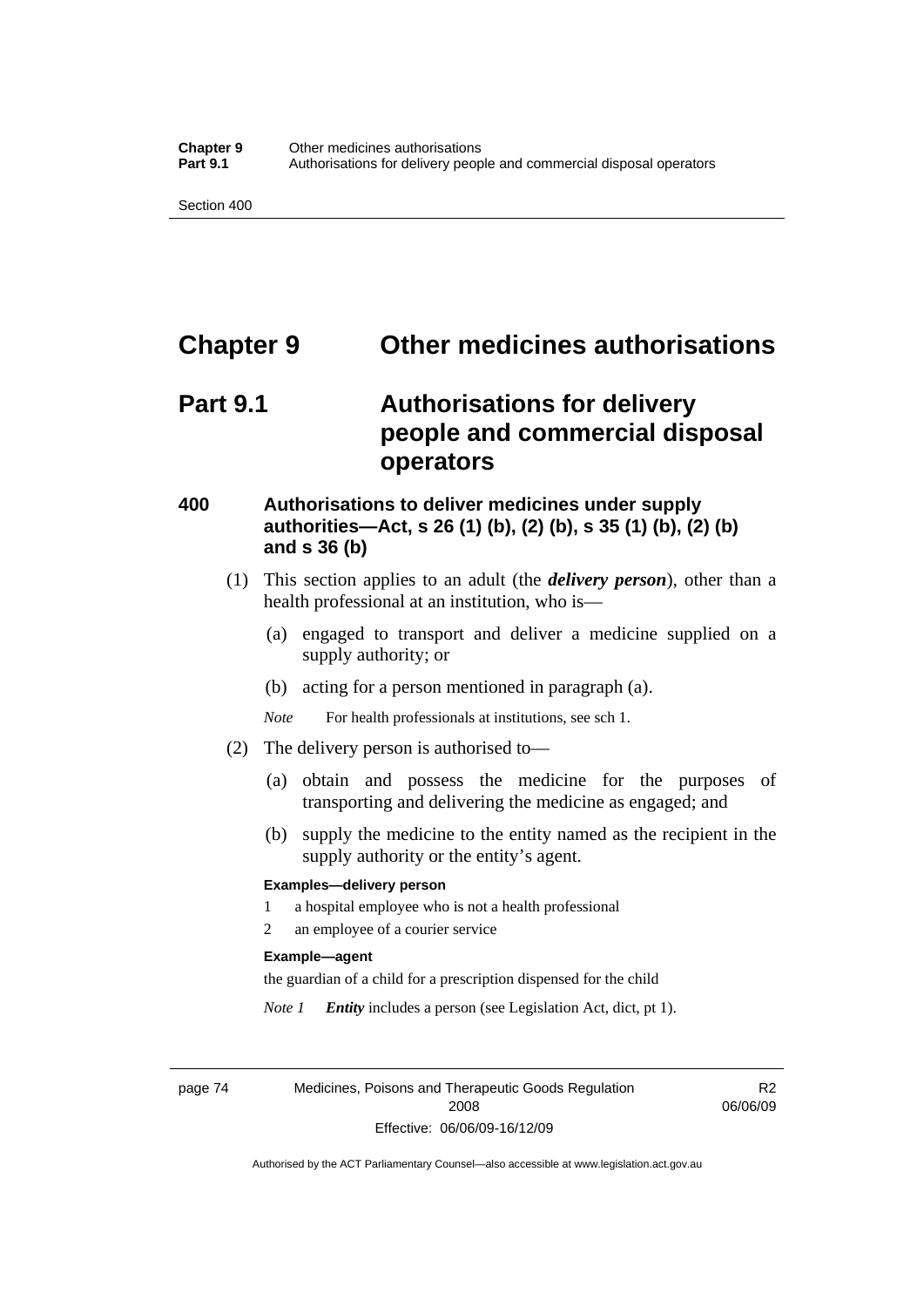*Note 2* An example is part of the regulation, is not exhaustive and may extend, but does not limit, the meaning of the provision in which it appears (see Legislation Act, s 126 and s 132).

### **401 Authorisations for commercial disposal operators—Act, s 26 (1) (b) and (2) (b), s 35 (1) (b) and (2) (b) and s 36 (b)**

- (1) This section applies to a person who—
	- (a) holds an environmental authorisation for the disposal of a medicine; or
	- (b) is an adult acting for a person mentioned in paragraph (a).
- (2) The person is authorised to obtain and possess the medicine for the purposes of disposing of the medicine as engaged.

R2 06/06/09 Medicines, Poisons and Therapeutic Goods Regulation 2008 Effective: 06/06/09-16/12/09

page 75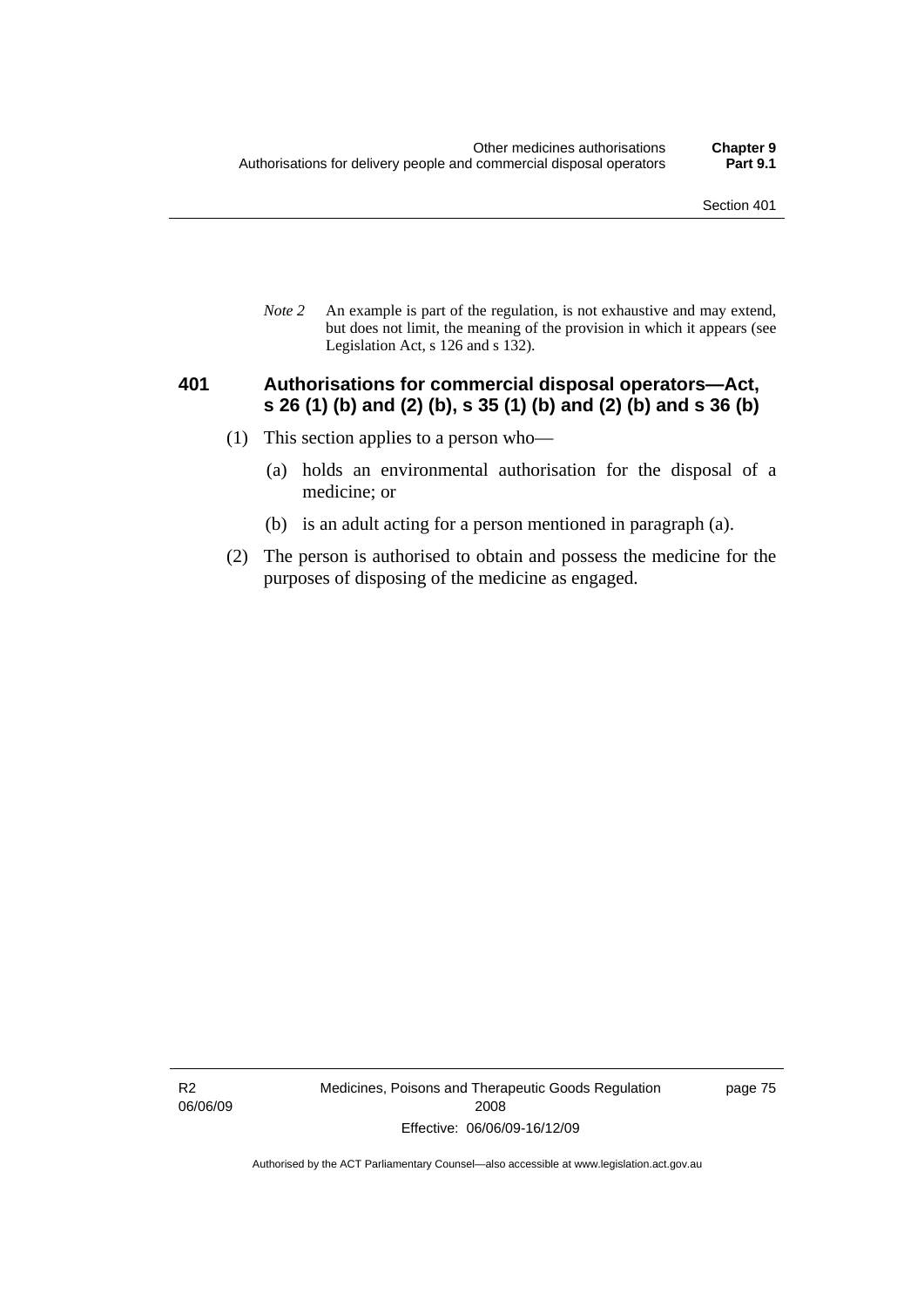## **Part 9.2 Emergency supply and administration of adrenaline and salbutamol**

## **410 Authorisations to supply and administer adrenaline and salbutamol—Act, s 26 (1) (b) and s 37 (1) (b)**

- (1) A person is authorised to do 1 or more of the following for someone else (the *assisted person*) who is in immediate need of adrenaline or salbutamol:
	- (a) supply authorised adrenaline or authorised salbutamol to the assisted person;
	- (b) supply authorised adrenaline or authorised salbutamol to someone else for immediate administration to the assisted person;
	- (c) administer authorised adrenaline or authorised salbutamol to the assisted person.
- (2) In this section:

*authorised adrenaline* means adrenaline in a single use automatic injector delivering not more than 0.3mg adrenaline.

*authorised salbutamol* means salbutamol in, or for, a metered inhaler.

R2 06/06/09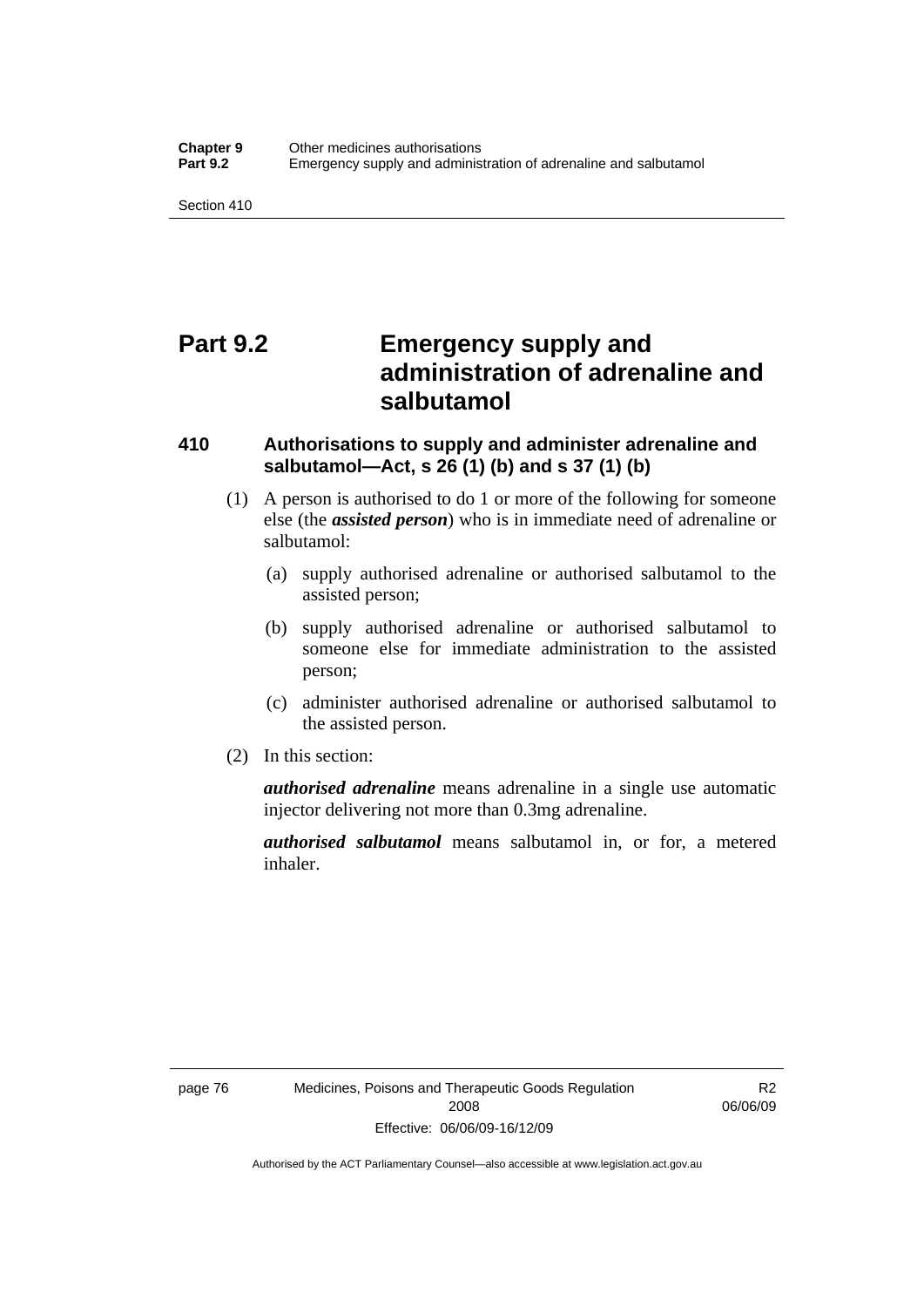## **Part 9.3 Medicines authorisations for corrections functions**

## **420 Authorisations for CYP authorised people—Act, s 26 (1) (b), s 35 (1) (b), (2) (b), s 36 (b) and s 37 (1) (b)**

A CYP authorised person is authorised, within the scope of the person's employment, to do any of the following in relation to a medicine supplied for a young detainee by a person who is authorised to supply the medicine:

- (a) obtain the medicine;
- (b) possess the medicine (including possess the medicine outside a CYP detention place for the purpose of administering the medicine to a young detainee while the young detainee is lawfully outside the place);
- (c) administer the medicine to the young detainee;
- (d) supply the medicine to a person who is authorised to obtain the medicine for the young detainee.

**Example—young detainee lawfully outside CYP detention place** 

the detainee is on local leave escorted by a CYP authorised person

- *Note 1 CYP authorised person* and *CYP detention place*—see the dictionary.
- *Note 2 Young detainee*—see the *Children and Young People Act 2008*, s 95.
- *Note 3* An example is part of the regulation, is not exhaustive and may extend, but does not limit, the meaning of the provision in which it appears (see Legislation Act, s 126 and s 132).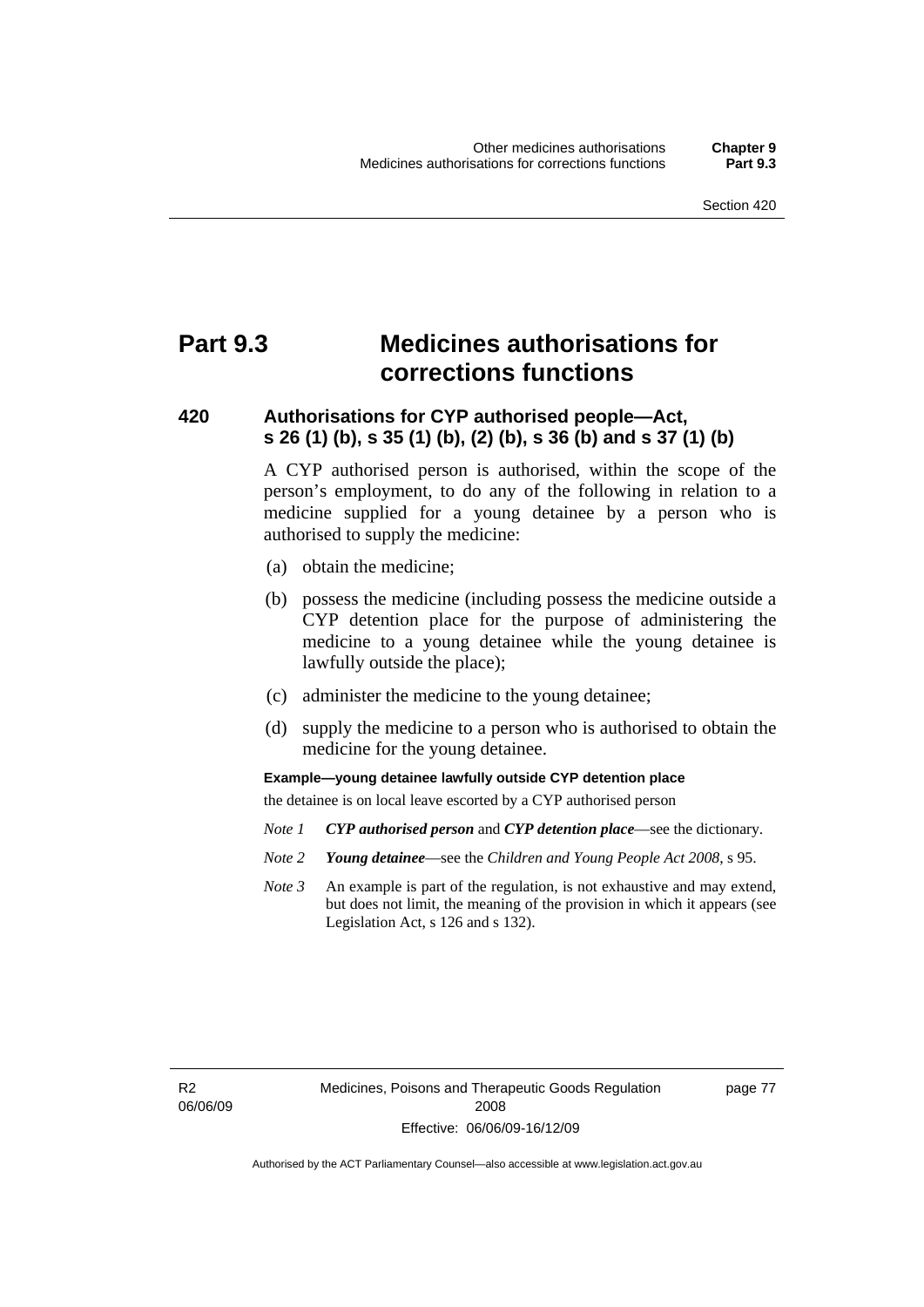## **421 Authorisations for corrections officers—Act, s 26 (1) (b), s 35 (1) (b), (2) (b), s 36 (b) and s 37 (1) (b)**

A corrections officer is authorised, within the scope of the officer's employment, to do any of the following in relation to a medicine supplied for a detainee by a person who is authorised to supply the medicine:

- (a) obtain the medicine;
- (b) possess the medicine (including possess the medicine outside a correctional centre for the purpose of administering the medicine to a detainee while the detainee is lawfully outside the centre);
- (c) administer the medicine to the detainee;
- (d) supply the medicine to a person who is authorised to obtain the medicine for the detainee.
- *Note 1* See the example and notes to s 420.
- *Note 2 Detainee*—see the *Corrections Management Act 2007*, s 6.

## **422 Authorisations for court and police cell custodians—Act, s 26 (1) (b), s 35 (1) (b), (2) (b), s 36 (b) and s 37 (1) (b)**

- (1) A custodian is authorised, within the scope of the custodian's employment, to do any of the following in relation to a medicine supplied for a person in custody at court cells or police cells by someone who is authorised to supply the medicine:
	- (a) obtain the medicine at the cells;
	- (b) possess the medicine at the cells;
	- (c) administer the medicine to the person in custody at the cells;
	- (d) supply the medicine to someone who is authorised to obtain the medicine for the person in custody.

R2 06/06/09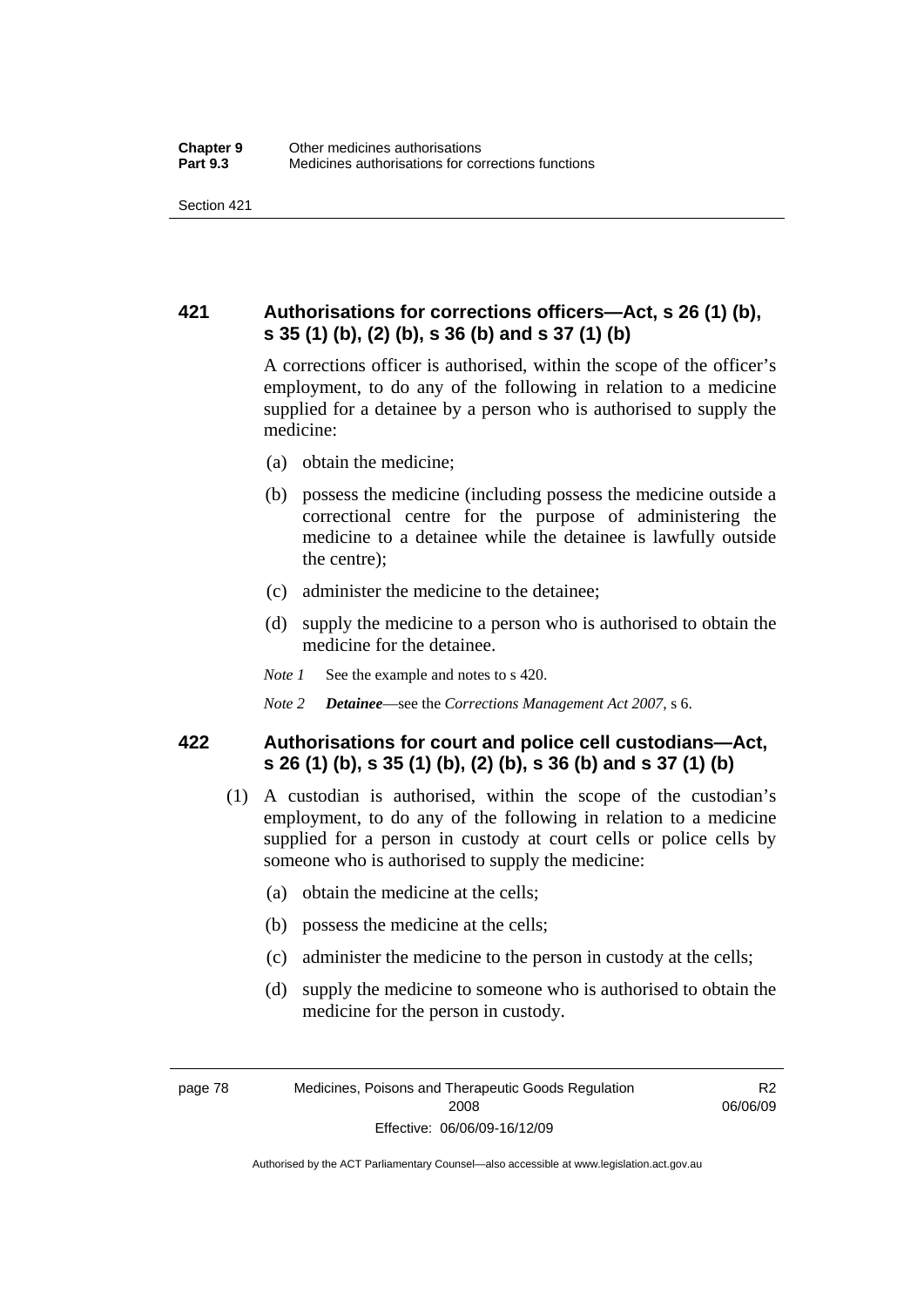(2) In this section:

*court cell*—see the *Corrections Management Act 2007*, section 29.

#### *custodian* means—

- (a) a person in charge of a court cell or police cell; or
- (b) a person acting under the direct supervision of the person in charge.

#### *person in custody* means—

- (a) a detainee; or
- (b) a young detainee; or
- (c) a person detained at a police cell under the *Corrections Management Act 2007*, section 30; or
- (d) a person detained at a court cell under the *Corrections Management Act 2007*, section 33.

*police cell*—see the *Corrections Management Act 2007*, section 29.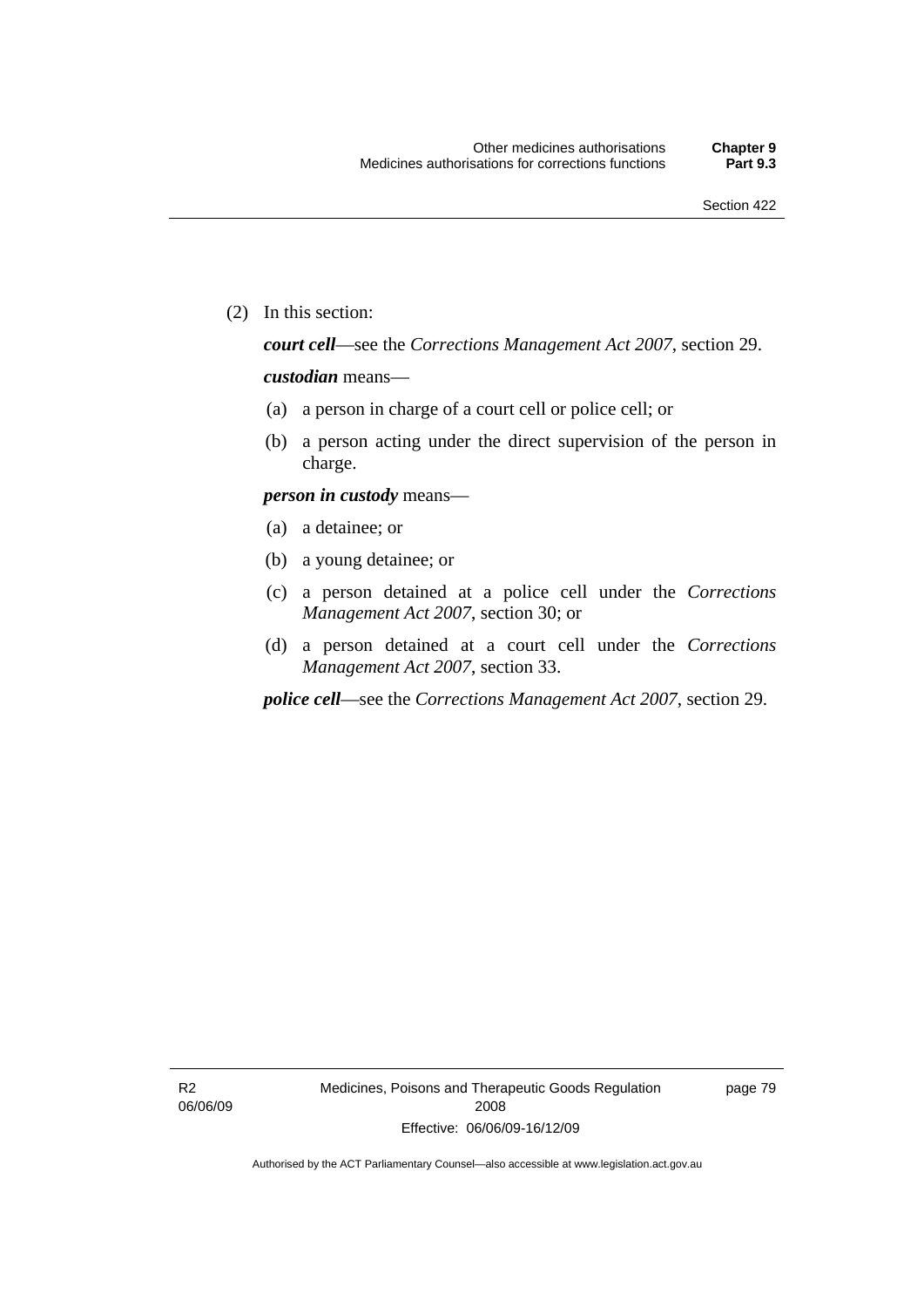#### **Chapter 9** Other medicines authorisations **Part 9.4** • **Authorisations for medicines research and education program purposes other** than controlled medicines

## **Part 9.4 Authorisations for medicines research and education program purposes other than controlled medicines**

*Note* A licence is required for research and education programs in relation to controlled medicines (see pt 14.2).

## **430 Authorisations for non-controlled medicines research and education—Act, s 26 (1) and (2) (b)**

- (1) A scientifically qualified person employed at a recognised research institution (other than the Canberra Hospital) is authorised to do the following for the purposes of an authorised activity at the institution:
	- (a) issue a purchase order for a relevant medicine;
	- (b) obtain on a purchase order a relevant medicine;
	- (c) possess a relevant medicine;
	- (d) supply a relevant medicine to a person (a *relevant person*) who is taking part in the authorised activity at the institution.
	- *Note 1 Scientifically qualified person*—see the dictionary.
	- *Note 2 Recognised research institution*—see the Act, s 20 (5).
- (2) A scientifically qualified person employed at the Canberra Hospital is authorised to do the following for the purposes of an authorised activity at the hospital:
	- (a) issue a written requisition for a relevant medicine;
	- (b) obtain on a written requisition a relevant medicine;
	- (c) possess a relevant medicine;

page 80 Medicines, Poisons and Therapeutic Goods Regulation 2008 Effective: 06/06/09-16/12/09

R2 06/06/09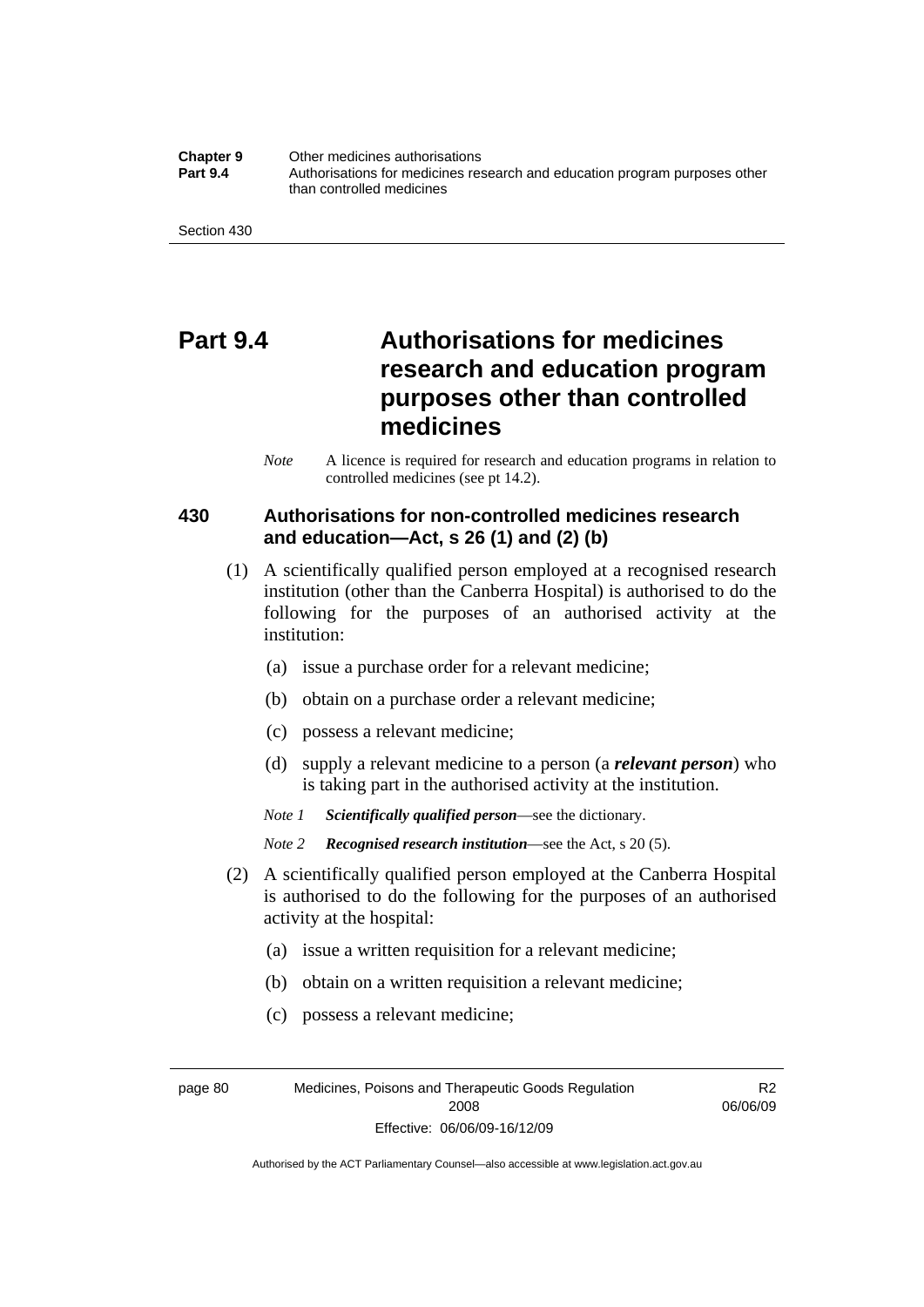- (d) supply a relevant medicine to a person (also a *relevant person*) who is taking part in the authorised activity at the hospital.
- (3) A relevant person is authorised to do the following in relation to a relevant medicine for the purposes of an authorised activity:
	- (a) obtain the medicine from the scientifically qualified person for the activity;
	- (b) possess the medicine for the purposes of the activity;
	- (c) supply the medicine to the scientifically qualified person for the activity.
- (4) In this section:

*authorised activity*, in relation to a relevant medicine at a recognised research institution, means the conduct of any of the following if it does not involve the administration of the medicine to a person:

- (a) medical or scientific research in relation to the medicine at the institution;
- (b) instruction involving the medicine at the institution;
- (c) quality control or analysis of the medicine at the institution.

*relevant medicine* means a medicine other than a controlled medicine.

### **431 Authorisation conditions for non-controlled medicines research and education—Act, s 44 (1) (b) and (2) (b)**

A scientifically qualified person's authorisation under section 430 is subject to the following conditions:

- (a) the person has written approval for the conduct of the authorised activity from the person in charge of—
	- (i) the recognised research institution; or
	- (ii) a faculty or division of the institution;

R2 06/06/09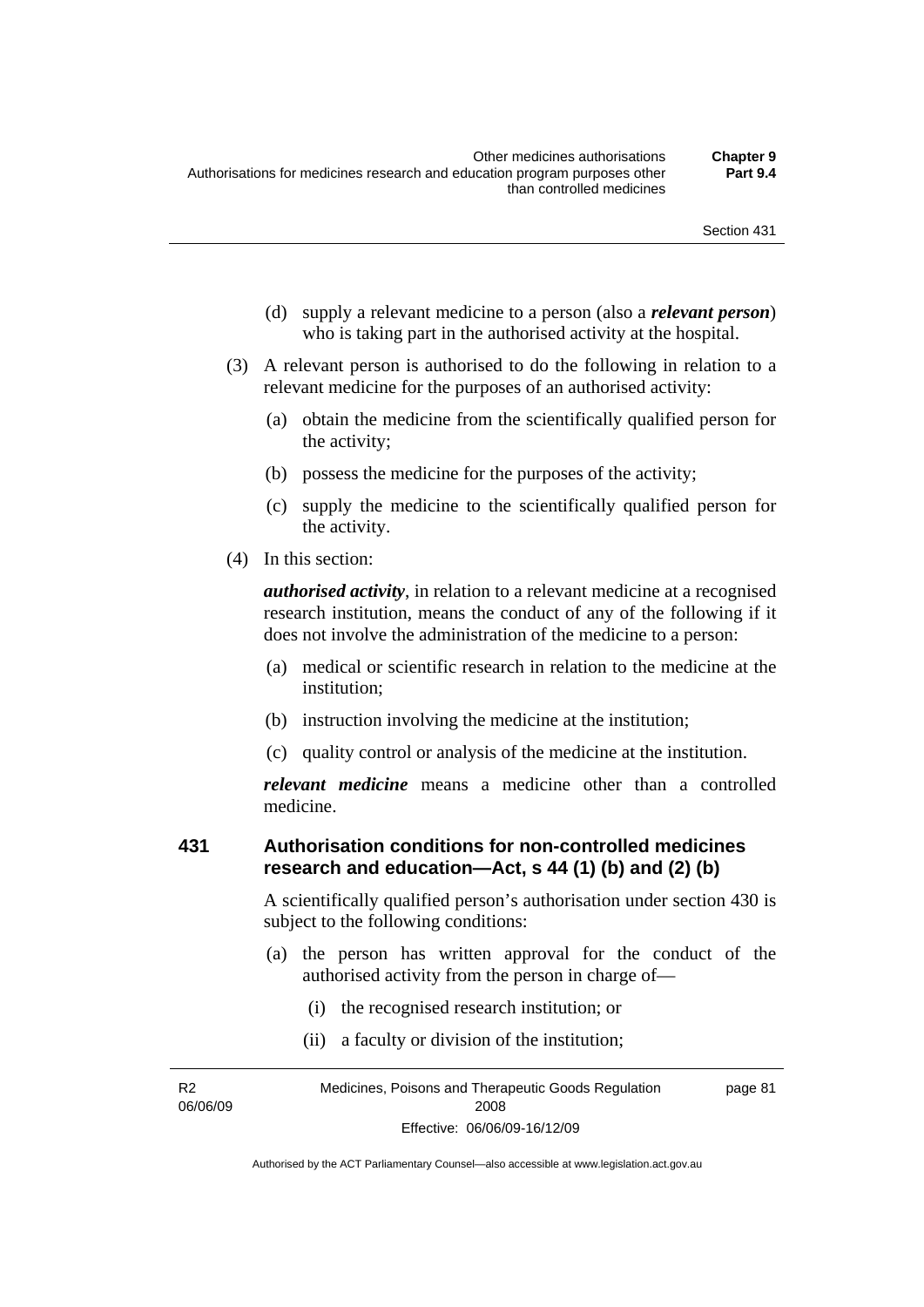| <b>Chapter 9</b> | Other medicines authorisations                                             |
|------------------|----------------------------------------------------------------------------|
| <b>Part 9.4</b>  | Authorisations for medicines research and education program purposes other |
|                  | than controlled medicines                                                  |

- (b) if the recognised research institution employing the person is the Canberra Hospital—
	- (i) a requisition for the relevant medicine issued by the person complies with section 55 (General requirements for written requisitions) and section 56 (Particulars for requisitions); and
	- (ii) the requisition is for an amount of the medicine approved in writing by the person in charge; and
	- (iii) the requisition is for an amount of the medicine used solely for the purpose approved in writing by the person in charge;
- (c) if the person is employed at a recognised research institution other than the Canberra Hospital—
	- (i) a purchase order for the relevant medicine complies with section 62; and
	- (ii) the purchase order is for an amount of the medicine approved in writing by the person in charge;
- (d) the medicine is obtained from someone who is authorised to supply the medicine to the person.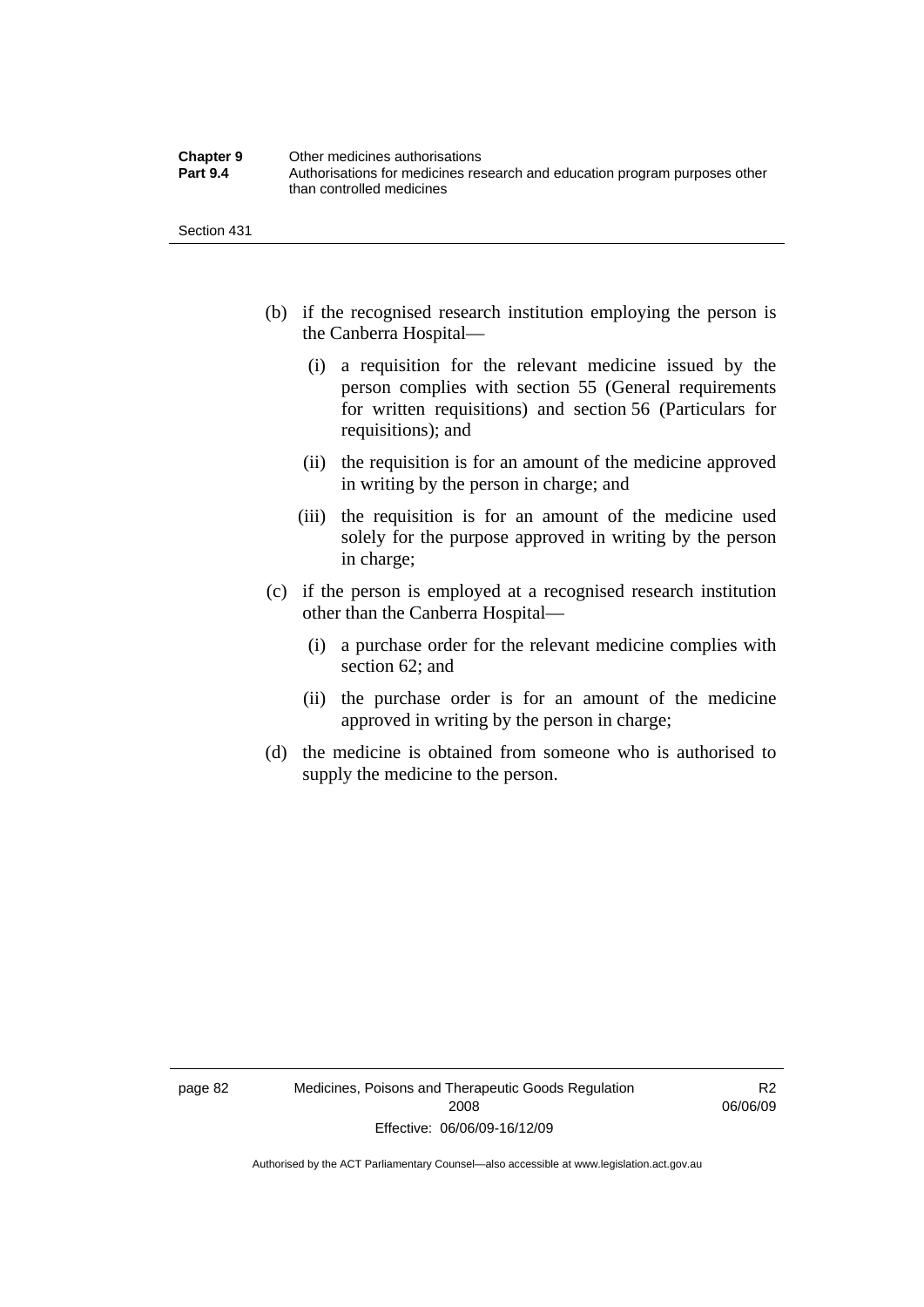## **Part 9.5 Authorisations under medicines licences**

## **Division 9.5.1 Controlled medicines research and education program licence authorisations**

- *Note 1* For authorisation for research and education for other medicines, see pt 9.4.
- *Note* 2 For other provisions about controlled medicines research and education program licences, see pt 14.2.

### **440 Authorisations under controlled medicines research and education program licences—Act, s 20 (1) (a)**

- (1) A controlled medicines research and education program licence (other than for a program conducted at the Canberra Hospital) authorises—
	- (a) the licence-holder to—
		- (i) issue a purchase order for a controlled medicine (the *licensed controlled medicine*) stated in the licence for the program stated in the licence; and
		- (ii) obtain a licensed controlled medicine on a purchase order for the program; and
		- (iii) possess a licensed controlled medicine for the program at the premises to which the licence relates; and
		- (iv) supply a licensed controlled medicine to anyone taking part in the program for the program; and
	- (b) the program supervisor, and anyone taking part in the program, to deal with the licensed controlled medicine as authorised by the licence at the premises stated in the licence.

R2 06/06/09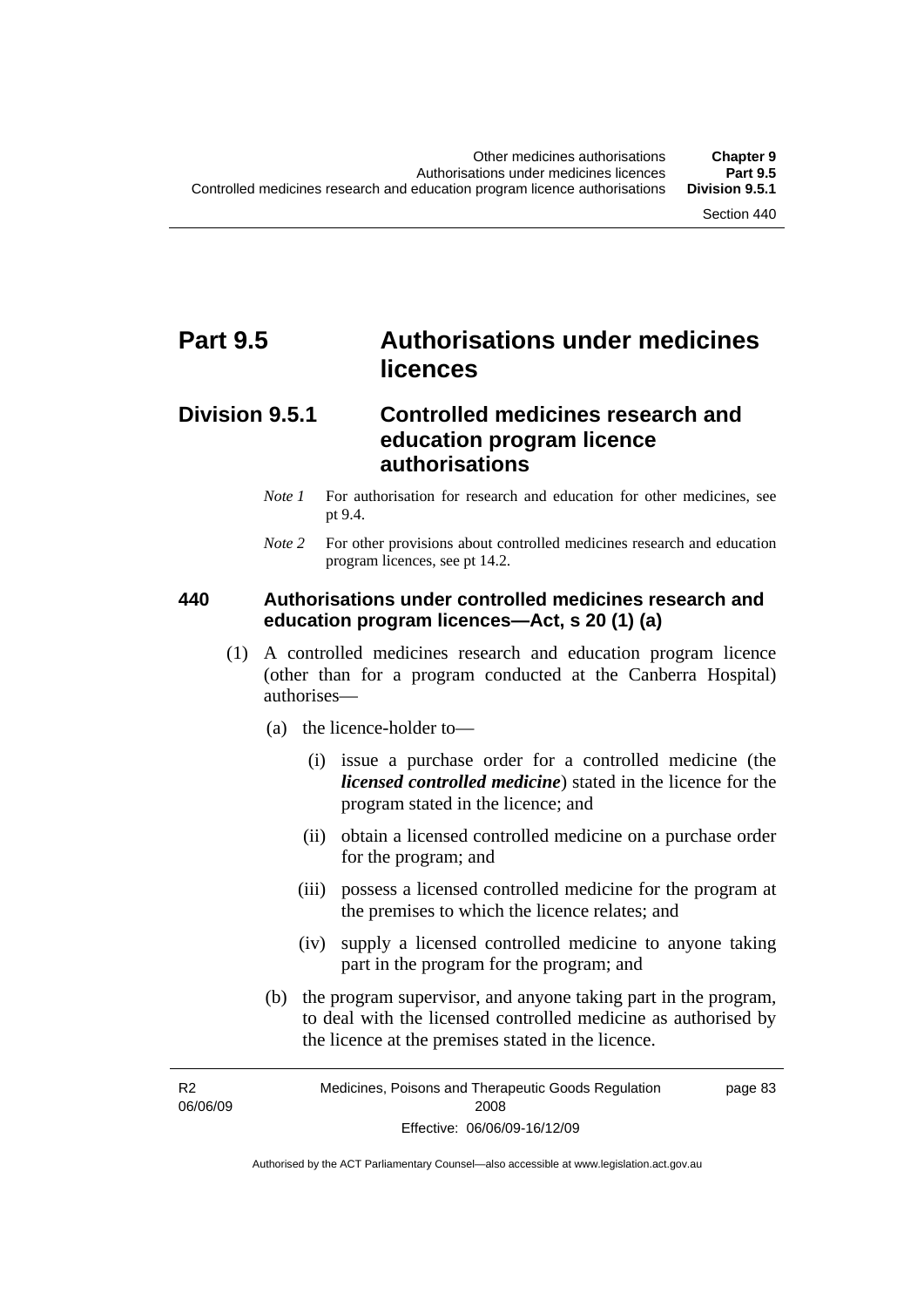- (2) A controlled medicines research and education program licence for a program conducted at the Canberra Hospital authorises—
	- (a) the licence-holder to—
		- (i) issue a written requisition for a controlled medicine (the *licensed controlled medicine*) stated in the licence for the program stated in the licence; and
		- (ii) obtain a licensed controlled medicine on a written requisition for the program; and
		- (iii) possess a licensed controlled medicine for the program at the premises to which the licence relates; and
		- (iv) supply a licensed controlled medicine to anyone taking part in the program for the program; and
	- (b) the program supervisor, and anyone taking part in the program, to deal with the licensed controlled medicine as authorised by the licence at the hospital.

## **441 Authorisation condition for controlled medicines research and education program licences—Act, s 44 (1) (b) and (2) (b)**

A licence-holder's authorisation to obtain a controlled medicine under a controlled medicines research and education program licence is subject to the condition that the medicine is—

- (a) if the licence is for a program conducted at the Canberra Hospital—obtained on a requisition that complies with section 55 (General requirements for written requisitions) and section 56 (Particulars for requisitions); or
- (b) in any other case—purchased on a complying purchase order.
- *Note* For licence conditions, see the Act, s 89.

R2 06/06/09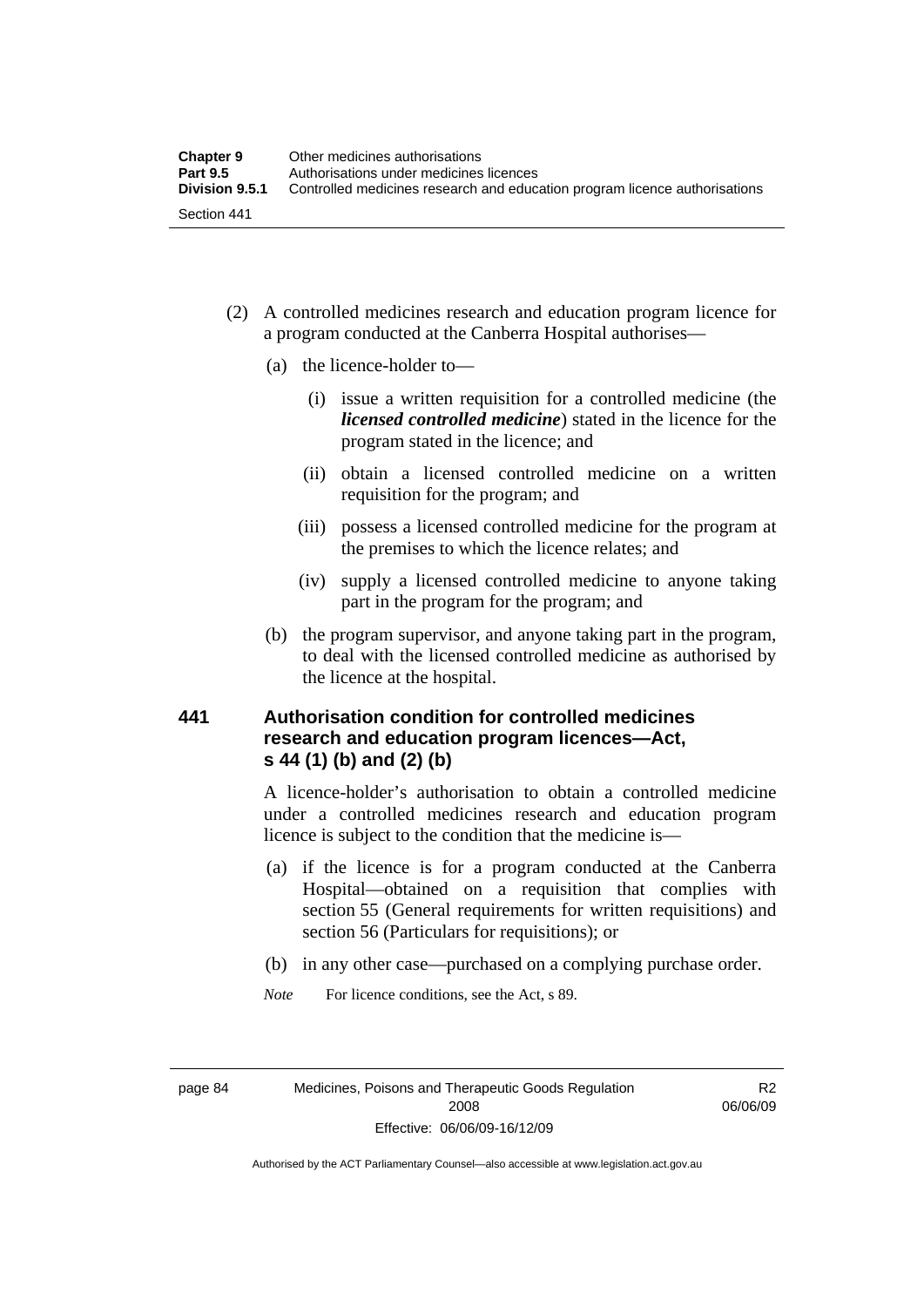## **Division 9.5.2 First-aid kit licence authorisations**

*Note* For other provisions about first-aid kit licences, see pt 14.3.

## **450 Authorisations under first-aid kit licences— Act, s 20 (1) (a)**

(1) In this section:

*authorised medicine*, for a first-aid kit, means—

- (a) a medicine stated in the first-aid kit licence for the kit; and
- (b) a pharmacy medicine or pharmacist only medicine for the kit.
- (2) A first-aid kit licence authorises—
	- (a) the licence-holder to—
		- (i) issue a purchase order for an authorised medicine for the first-aid kit; and
		- (ii) obtain on a purchase order an authorised medicine for the first-aid kit; and
	- (b) the licence-holder, and anyone else authorised to deal with a medicine by the licence, to—
		- (i) possess an authorised medicine as part of the first-aid kit for the emergency treatment of a person's medical condition; and
		- (ii) supply an authorised medicine to someone else who is authorised under the licence to administer the medicine; and
		- (iii) administer an authorised medicine in the first-aid kit if the person believes on reasonable grounds that the administration of the medicine is necessary for the emergency treatment of a person's medical condition.

R2 06/06/09 page 85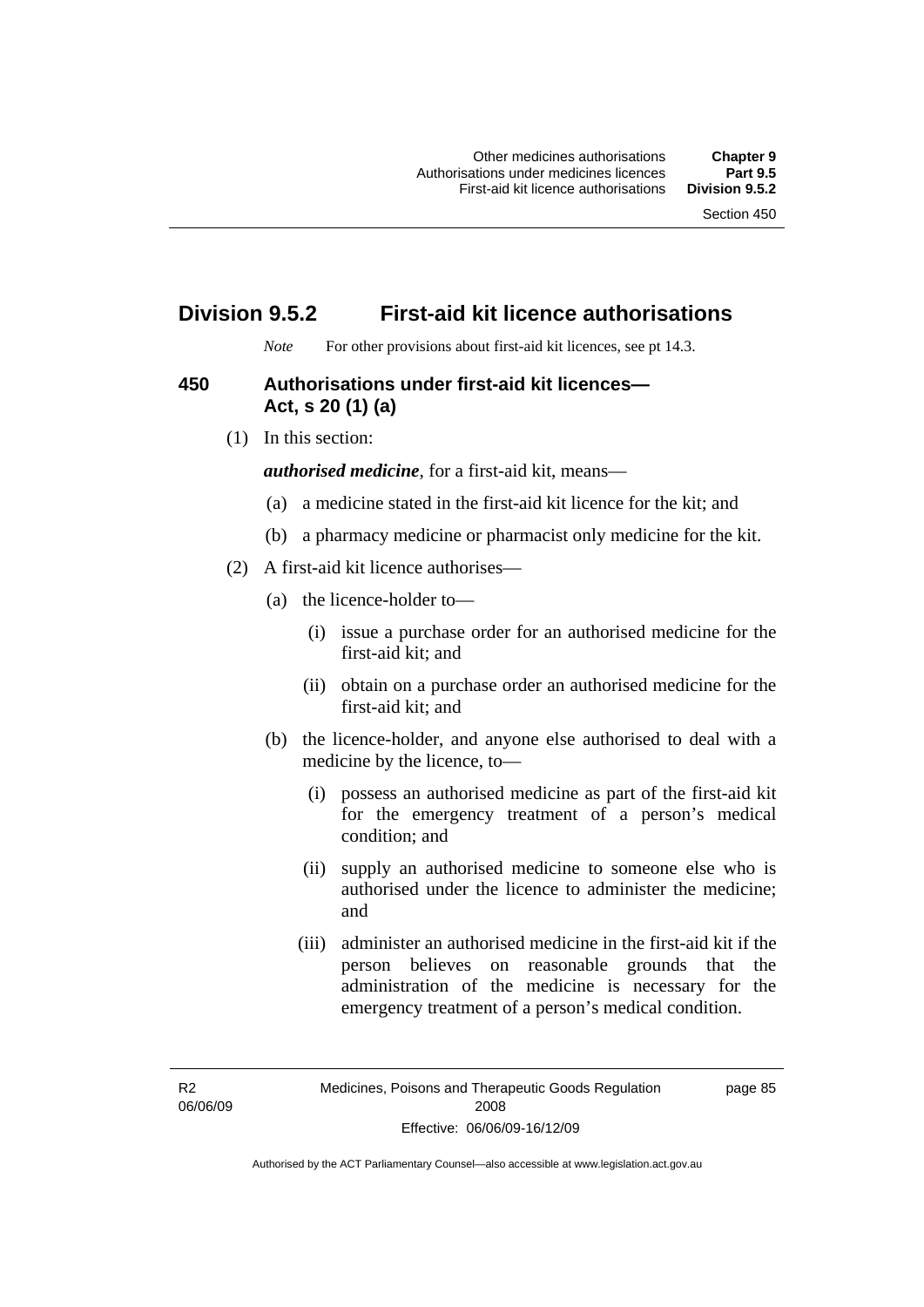## **451 Authorisation condition for first-aid kit licences— Act, s 44 (1) (b) and (2) (b)**

A licence-holder's authorisation to obtain a medicine under a first-aid kit licence is subject to the condition that the medicine is purchased on a complying purchase order.

*Note* For licence conditions, see the Act, s 89.

## **Division 9.5.3 Wholesalers licence authorisations**

*Note* For other provisions about wholesalers licences, see pt 14.4.

## **460 Authorisations under medicines wholesalers licences— Act, s 20 (1) (a)**

- (1) A medicines wholesalers licence authorises the licence-holder to do any of the following in relation to a medicine (the *licensed medicine*) stated in the licence at the premises (the *licensed premises*) stated in the licence:
	- (a) issue a purchase order for a licensed medicine;
	- (b) obtain a licensed medicine on a purchase order for sale by wholesale from the licensed premises;
	- (c) possess a licensed medicine for sale by wholesale from the licensed premises;
	- (d) sell a licensed medicine by wholesale (whether or not for resale) from the licensed premises to—
		- (i) a person authorised to issue a purchase order for the medicine; or
		- (ii) someone in another State who may obtain the medicine by wholesale under the law of the other State; or

R2 06/06/09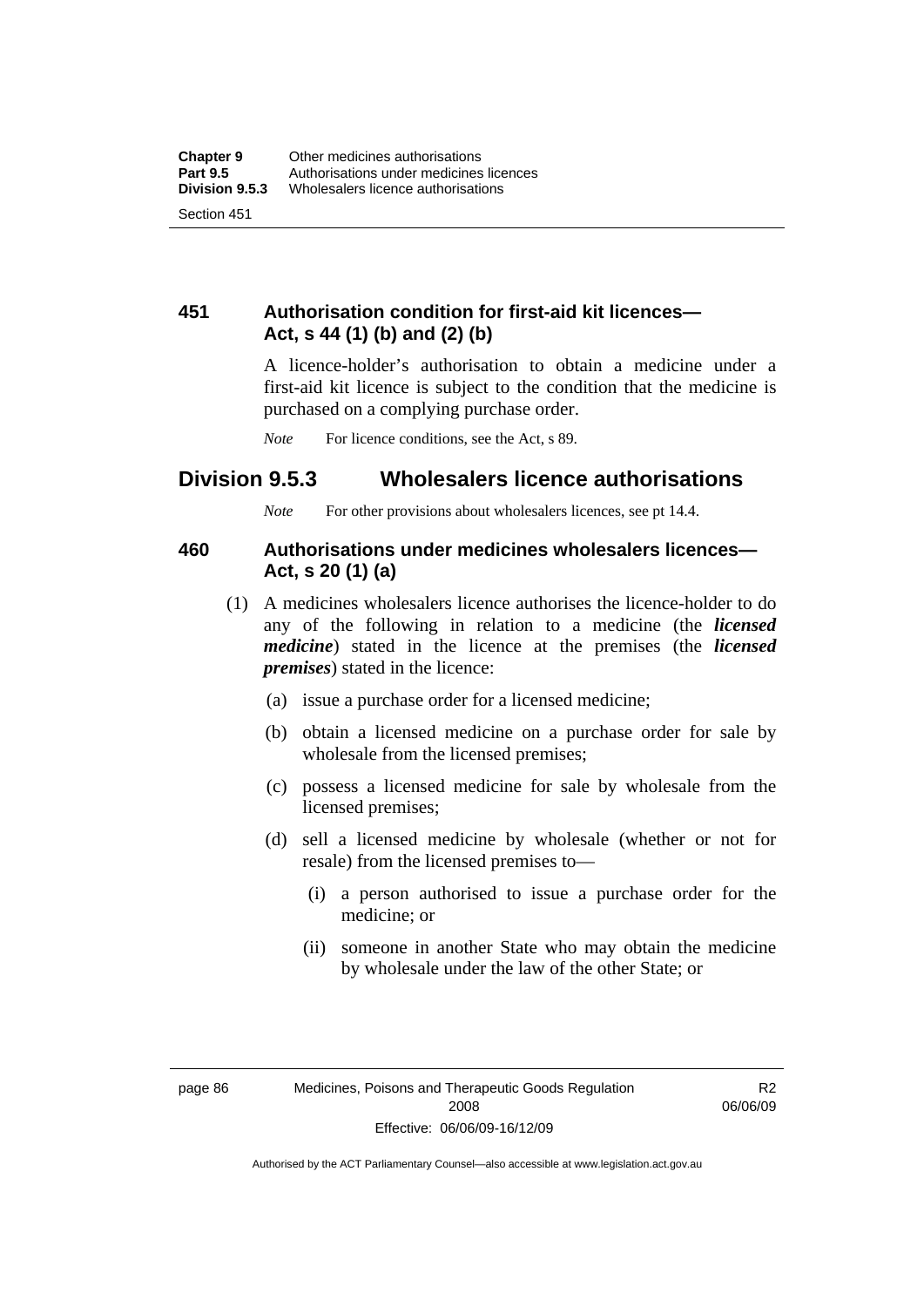- (iii) someone in another country who may lawfully obtain the medicine by wholesale in the other country;
- *Note* The medicines must be sold on a purchase order in accordance with s 140 (see s 461).
- (e) unless the licensed medicine is a controlled medicine—supply the medicine in accordance with the medicines Australia code of conduct provisions for product starter packs.
	- *Note Medicines Australia code of conduct*—see the dictionary.
- (2) However, an authorisation under subsection (1) does not apply if the licence states that it does not apply.
- (3) Also, subsection (1) (d) (iii) does not apply in relation to a licensed medicine that is a prohibited export under the *Customs Act 1901* (Cwlth).

## **461 Authorisation conditions for medicines wholesalers licences—Act, s 44 (1) (b) and (2) (b)**

A licence-holder's authorisation under a medicines wholesalers licence is subject to the following conditions:

- (a) the dealings with a medicine authorised by the licence will be carried out under the supervision of an individual approved under section 616 (1) (Restrictions on issuing of medicines wholesalers licences—Act, s 85 (1) (a));
- (b) the licence-holder must comply with, and the licence-holder must ensure that the licence-holder's agents and employees comply with—
	- (i) the Australian code of good wholesaling practice for therapeutic goods for human use; and

page 87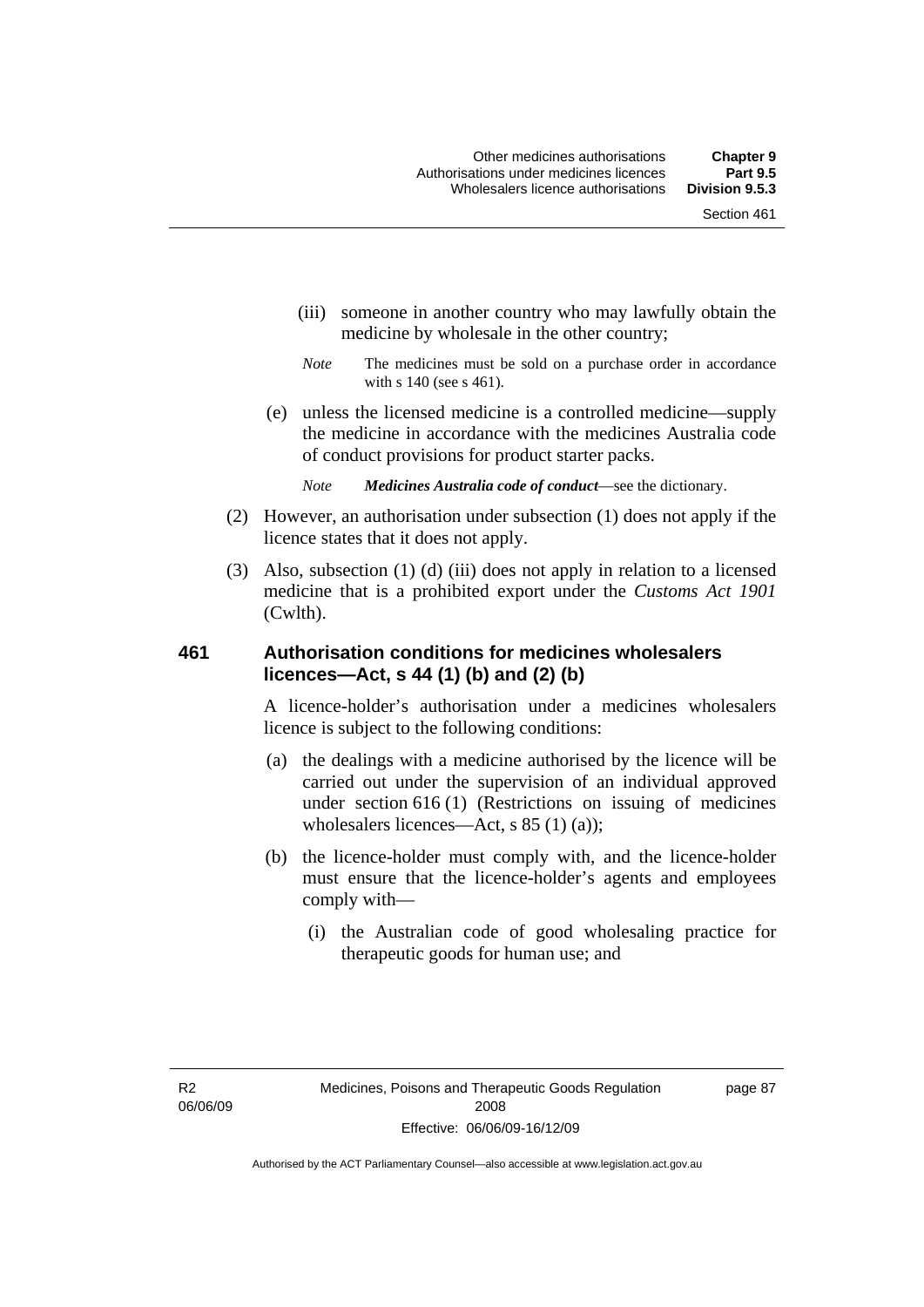- (ii) the medicines Australia code of conduct;
- *Note Australian code of good wholesaling practice for therapeutic goods for human use* and *medicines Australia code of conduct*—see the dictionary.
- (c) a medicine obtained under the licence is purchased on a complying purchase order;
- (d) a medicine sold under the licence is sold on a complying purchase order in accordance with section 141 (Supplying medicines on purchase orders).
- *Note* For licence conditions, see the Act, s 89.

## **Division 9.5.4 Opioid dependency treatment licence authorisations**

*Note* For other provisions about opioid dependency treatment licences, see pt 14.5.

## **470 Authorisations under opioid dependency treatment licences—Act, s 20 (1) (a)**

- (1) An opioid dependency treatment licence issued to a pharmacist authorises the licence-holder, and any other pharmacist at the community pharmacy (the *licensed pharmacy*) to which the licence relates, to do any of the following for the purpose of treating a person's drug-dependency:
	- (a) issue a purchase order for buprenorphine or methadone;
	- (b) obtain buprenorphine or methadone on a purchase order for administration at the licensed pharmacy;
	- (c) possess buprenorphine and methadone;
	- (d) dispense buprenorphine and methadone in accordance with a prescription;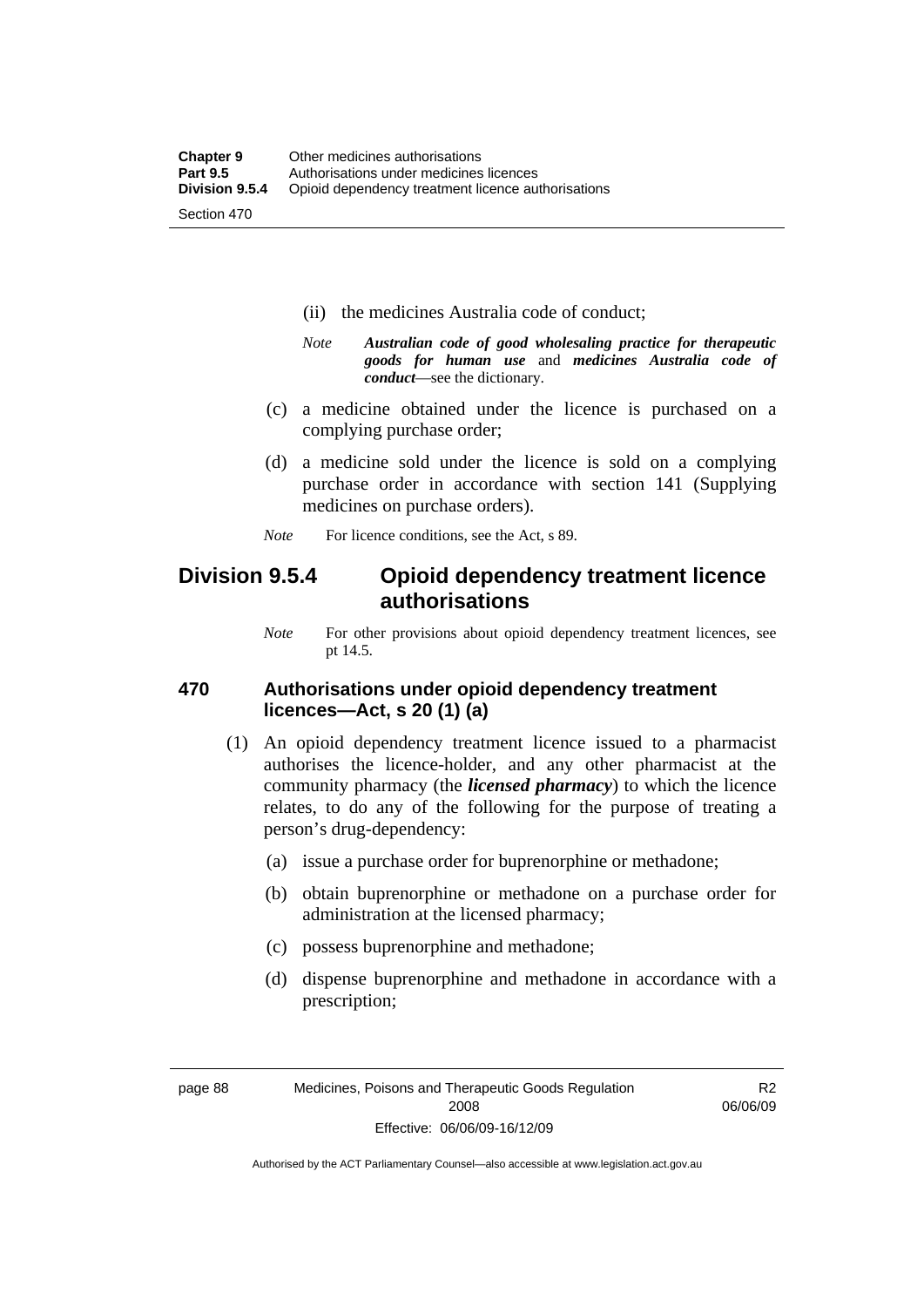- (e) supply buprenorphine and methadone to a nurse at the licensed pharmacy for administration at the pharmacy under the supervision of a pharmacist;
- (f) administer buprenorphine and methadone at the licensed pharmacy in accordance with a prescription (including the prescription as changed by a pharmacist at the oral direction of the prescriber).
- (2) An opioid dependency treatment licence issued to a pharmacist authorises a nurse to administer buprenorphine and methadone at the licensed pharmacy under the supervision of a pharmacist and in accordance with a prescription (including the prescription as changed by a pharmacist at the oral direction of the prescriber).
	- *Note 1 Nurse* does not include an enrolled nurse (see Legislation Act, dict, pt 1).
	- *Note 2 Pharmacist* does not include an intern pharmacist (see dict).
- (3) To remove any doubt, an authorisation under this section does not, by implication, limit a pharmacist's or nurse's authorisations under schedule 1 (Medicines—health-related occupations authorisations) in relation to other dealings with buprenorphine and methadone.

## **471 Authorisation condition for opioid dependency treatment licences—Act, s 44 (1) (b) and (2) (b)**

- (1) A licence-holder's authorisation under an opioid dependency treatment licence is subject to the following conditions:
	- (a) the licence-holder must ensure that a person to whom buprenorphine or methadone is administered under the licence signs a written acknowledgement in accordance with subsection (2) that the medicine has been administered to the person;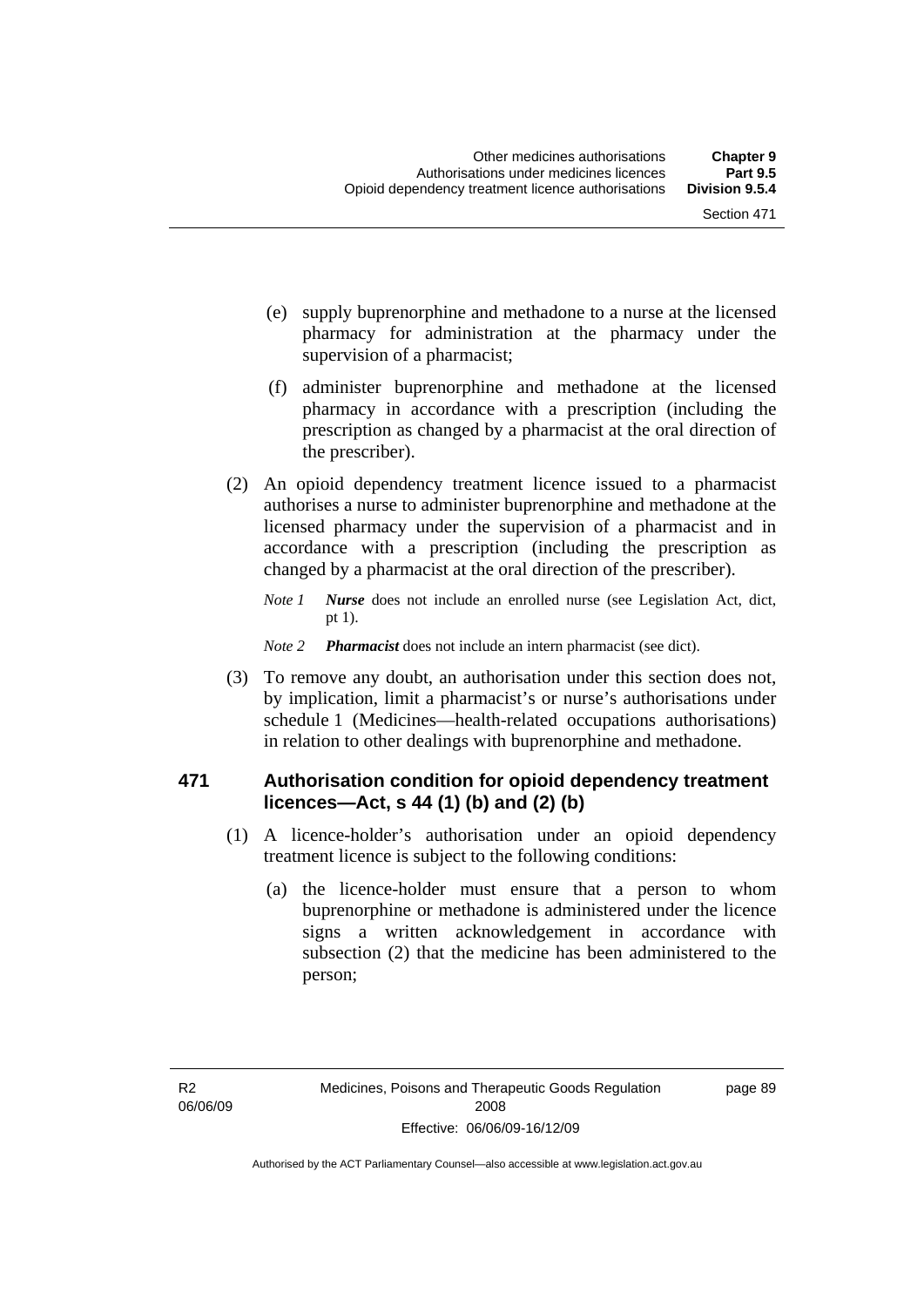(b) a purchase order issued by the licence-holder to obtain buprenorphine or methadone under the licence is a complying purchase order.

*Note 1 Written* includes in electronic form (see Act, dict).

*Note* 2 For licence conditions, see the Act, s 89.

- (2) For subsection (1) (a), the acknowledgement must include the following:
	- (a) the approved name or brand name of the medicine administered;
	- (b) the form, strength and quantity of the medicine administered;
	- (c) the date the medicine is administered.

## **Division 9.5.5 Pharmacy medicines rural communities licences**

*Note* For other provisions about pharmacy medicines rural communities licences, see pt 14.6.

## **480 Authorisations under pharmacy medicines rural communities licences—Act, s 20 (1) (a)**

A pharmacy medicines rural communities licence authorises—

- (a) the licence-holder to—
	- (i) issue a purchase order for a pharmacy medicine (the *licensed medicine*) stated in the licence for retail sale from the premises (the *licensed premises*) stated in the licence; and
	- (ii) obtain the licensed medicine on a purchase order for retail sale from the licensed premises; and
	- (iii) possess the licensed medicine at the licensed premises for retail sale from the licensed premises; and

page 90 Medicines, Poisons and Therapeutic Goods Regulation 2008 Effective: 06/06/09-16/12/09

R2 06/06/09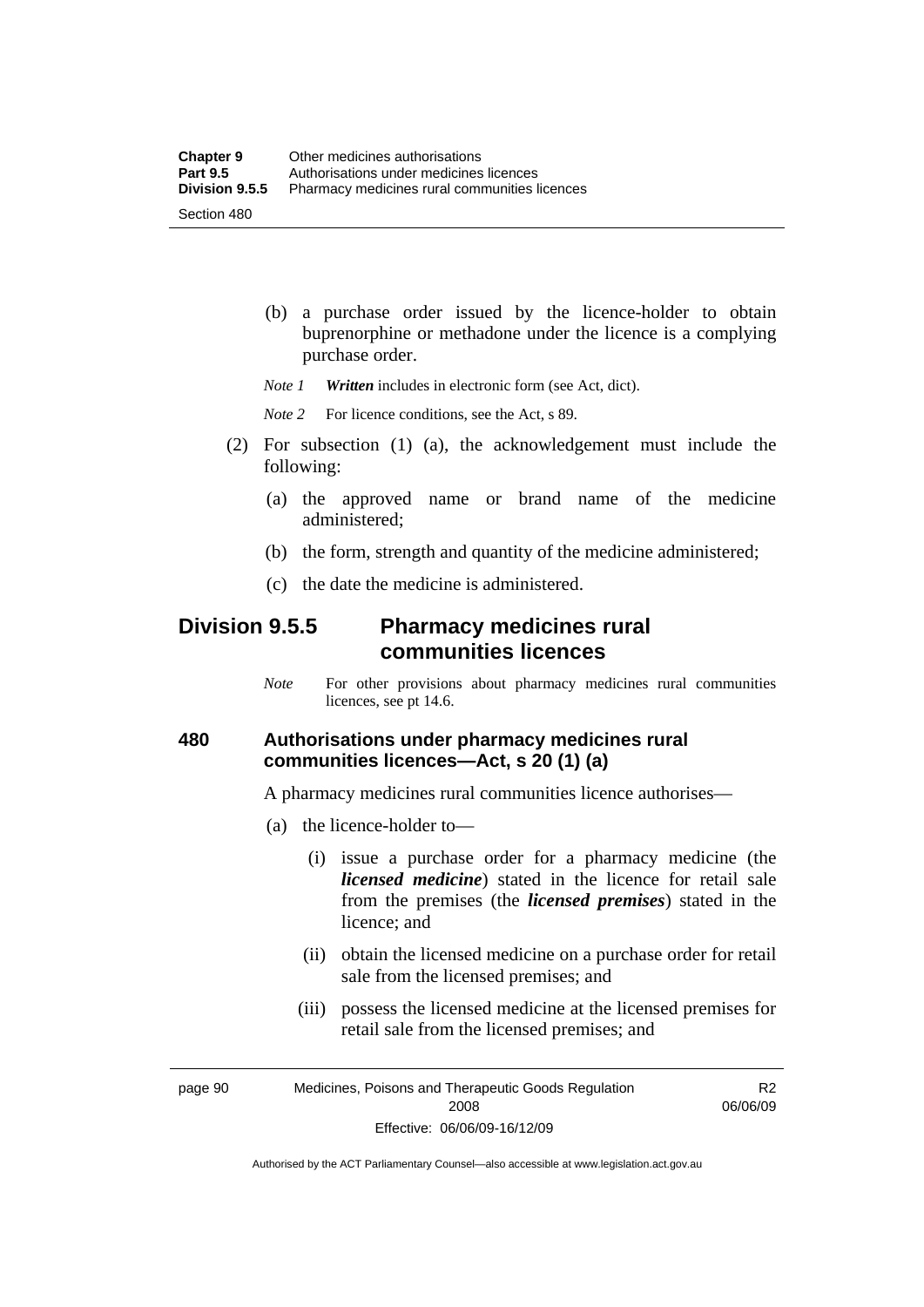- (iv) sell the licensed medicine by retail from the licensed premises to customers attending in person at the licensed premises; and
- (b) an employee of the licence-holder to—
	- (i) possess the medicine at the licensed premises for retail sale from the licensed premises; and
	- (ii) sell the medicine by retail from the licensed premises to customers attending in person at the licensed premises.

#### **Examples—sales to which par (a) (iv) and par (b) (ii) do not apply**

sales over the internet or by mail

- *Note 1* For other requirements in relation to medicines sold under rural communities licences—see s 500 (3), s 502 (4) and s 522.
- *Note 2* An example is part of the regulation, is not exhaustive and may extend, but does not limit, the meaning of the provision in which it appears (see Legislation Act, s 126 and s 132).

### **481 Authorisation conditions for pharmacy medicines rural communities licences—Act, s 44 (1) (b) and (2) (b)**

A licence-holder's authorisation under a pharmacy medicines rural communities licence is subject to the following conditions:

- (a) a pharmacy medicine obtained under the licence is purchased on a complying purchase order;
- (b) the pharmacy medicines to which the licence relates are sold in the manufacturer's packs;
- (c) the packs are labelled in accordance with—
	- (i) section 502 (Labelling of supplied manufacturer's packs of medicines—Act, s  $60(1)$  (c) (i) and (2) (c) (i)); or
	- (ii) an approval under the Act, section 193 (Approval of non-standard packaging and labelling);

R2 06/06/09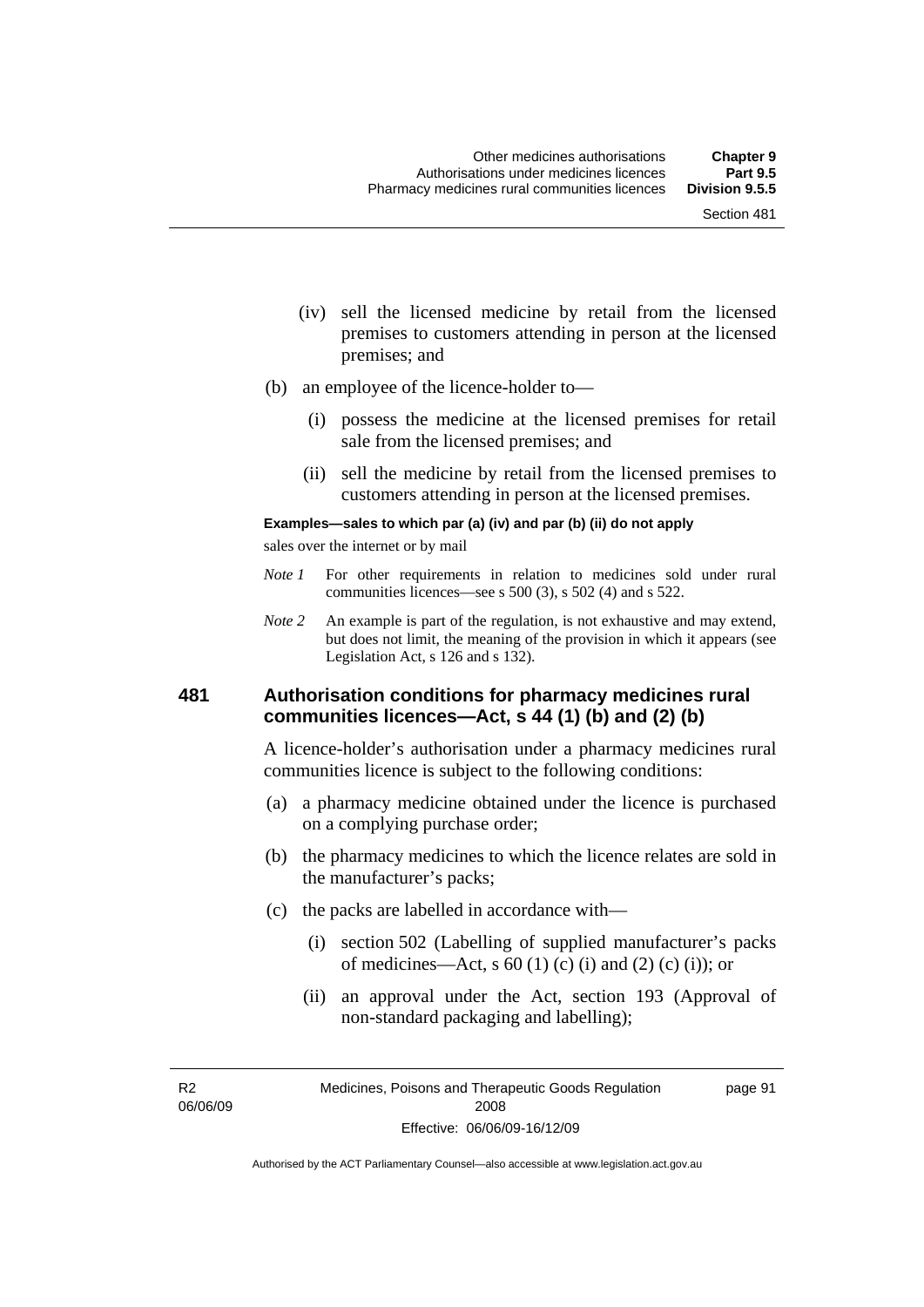- (d) the pharmacy medicines to which the licence relates are sold from the premises stated in the licence to customers attending in person.
- *Note* For licence conditions, see the Act, s 89.

page 92 Medicines, Poisons and Therapeutic Goods Regulation 2008 Effective: 06/06/09-16/12/09

R2 06/06/09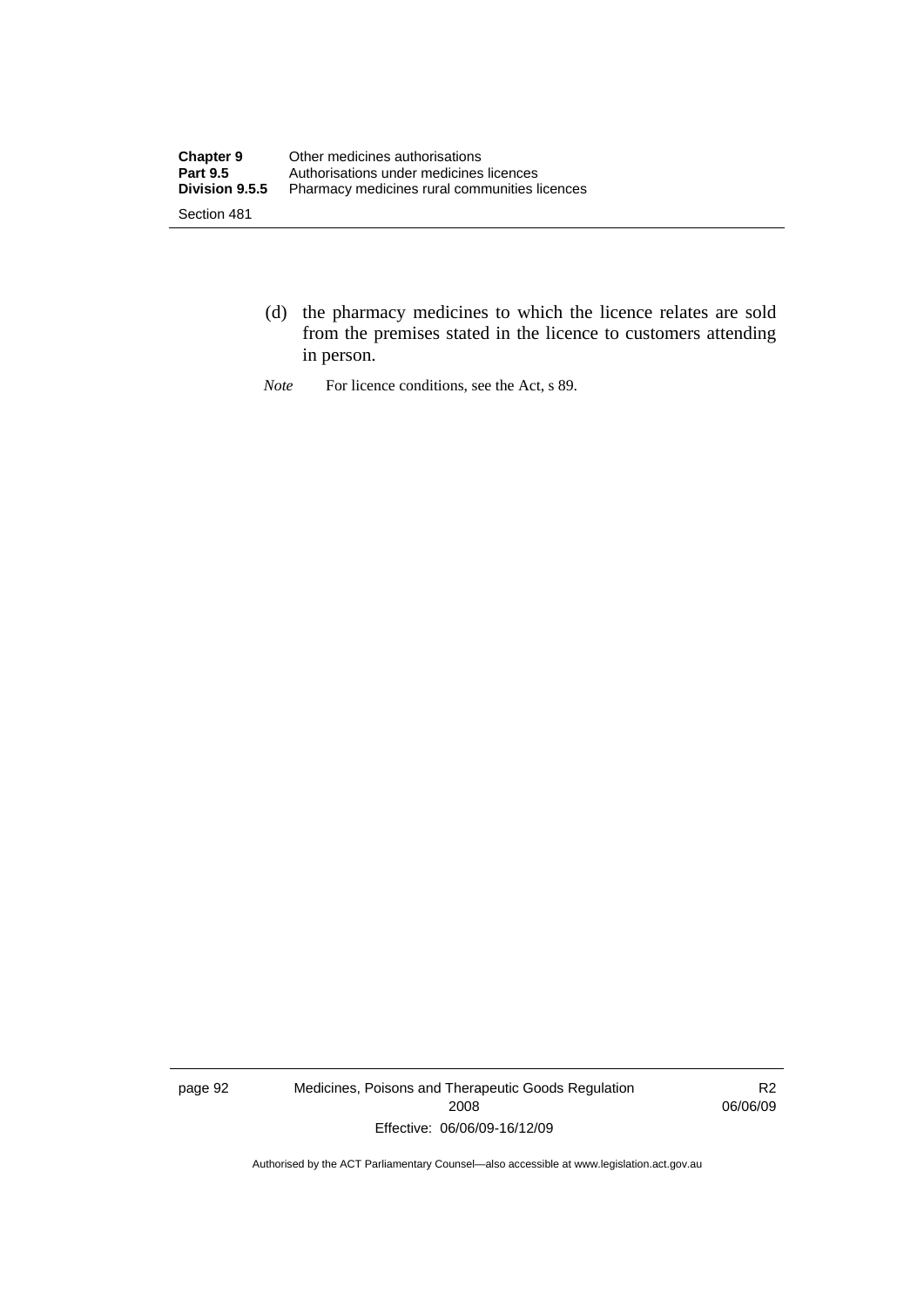# **Chapter 10 Packaging and labelling of medicines generally**

## **500 When pharmacy medicines and pharmacist only medicines to be supplied in manufacturer's packs— Act, s 59 (1) (c) (i) and (2) (c) (i)**

(1) In this section:

*health professional* does not include—

- (a) a pharmacist, or intern pharmacist, at a hospital; and
- (b) a prescriber who supplies a medicine during a consultation.

*supply* does not include dispense.

- (2) A health professional, or an employee acting under the direction of a health professional, must supply a pharmacy medicine or pharmacist only medicine in a whole manufacturer's pack of the medicine.
- (3) A pharmacy medicines rural communities licence-holder, or an employee acting under the direction of the licence-holder, must sell a pharmacy medicine stated in the licence in a whole manufacturer's pack of the medicine.

## **501 Packaging of supplied manufacturer's packs of medicines—Act, s 59 (1) (c) (i) and (2) (c) (i)**

A manufacturer's pack of a medicine supplied must be packaged—

 (a) in accordance with the medicines and poisons standard, paragraphs 21 to 27; or

R2 06/06/09 page 93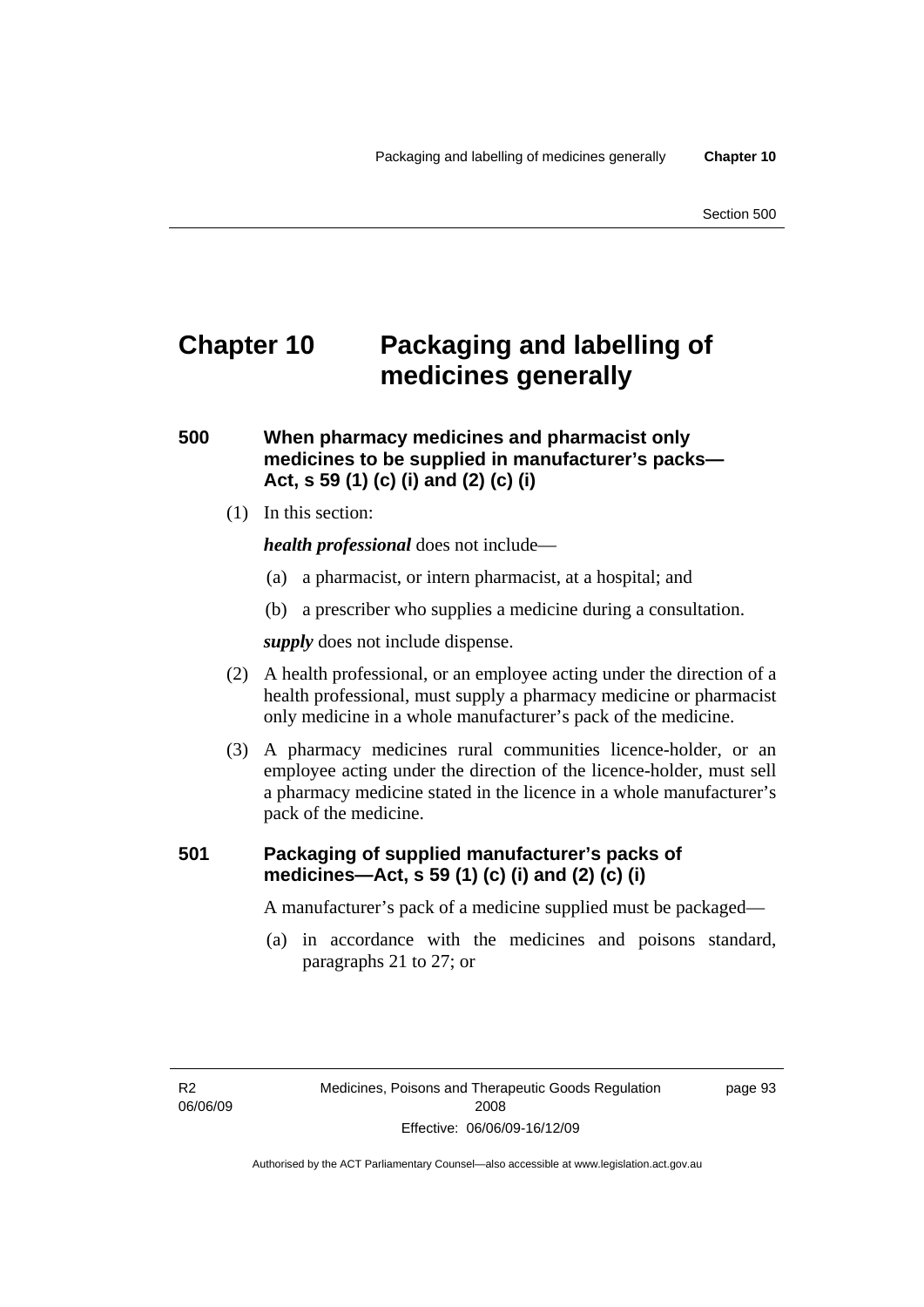- (b) in a container in which the medicine may be sold under a corresponding law.
- *Note* A manufacturer's pack of a medicine supplied may also be packaged in accordance with an approval under the Act, s 193 (Approval of non-standard packaging and labelling) (see Act, s 59 (1) (c) (ii) and  $(2)$  (c) (ii)).

## **502 Labelling of supplied manufacturer's packs of medicines—Act, s 60 (1) (c) (i) and (2) (c) (i)**

(1) In this section:

*supply*, a medicine, does not include—

- (a) dispense the medicine; or
- (b) supply the medicine on a requisition or standing order.
- (2) A manufacturer's pack of a supplied medicine must be labelled in accordance with—
	- (a) the medicines and poisons standard, paragraphs 3 to 19; or
	- (b) a corresponding law.
	- *Note* A manufacturer's pack of a medicine supplied may also be labelled in accordance with an approval under the Act, s 193 (Approval of non-standard packaging and labelling) (see Act, s 60 (1) (c) (ii) and  $(2)$  (c) (ii)).
- (3) A manufacturer's pack of a pharmacist only medicine sold by retail at a community pharmacy must be labelled with the pharmacy's name, business address and telephone number.
- (4) A manufacturer's pack of a pharmacy medicine sold at premises licensed under a pharmacy medicines rural communities licence must be labelled with the licence-holder's name, business address and telephone number.

R2 06/06/09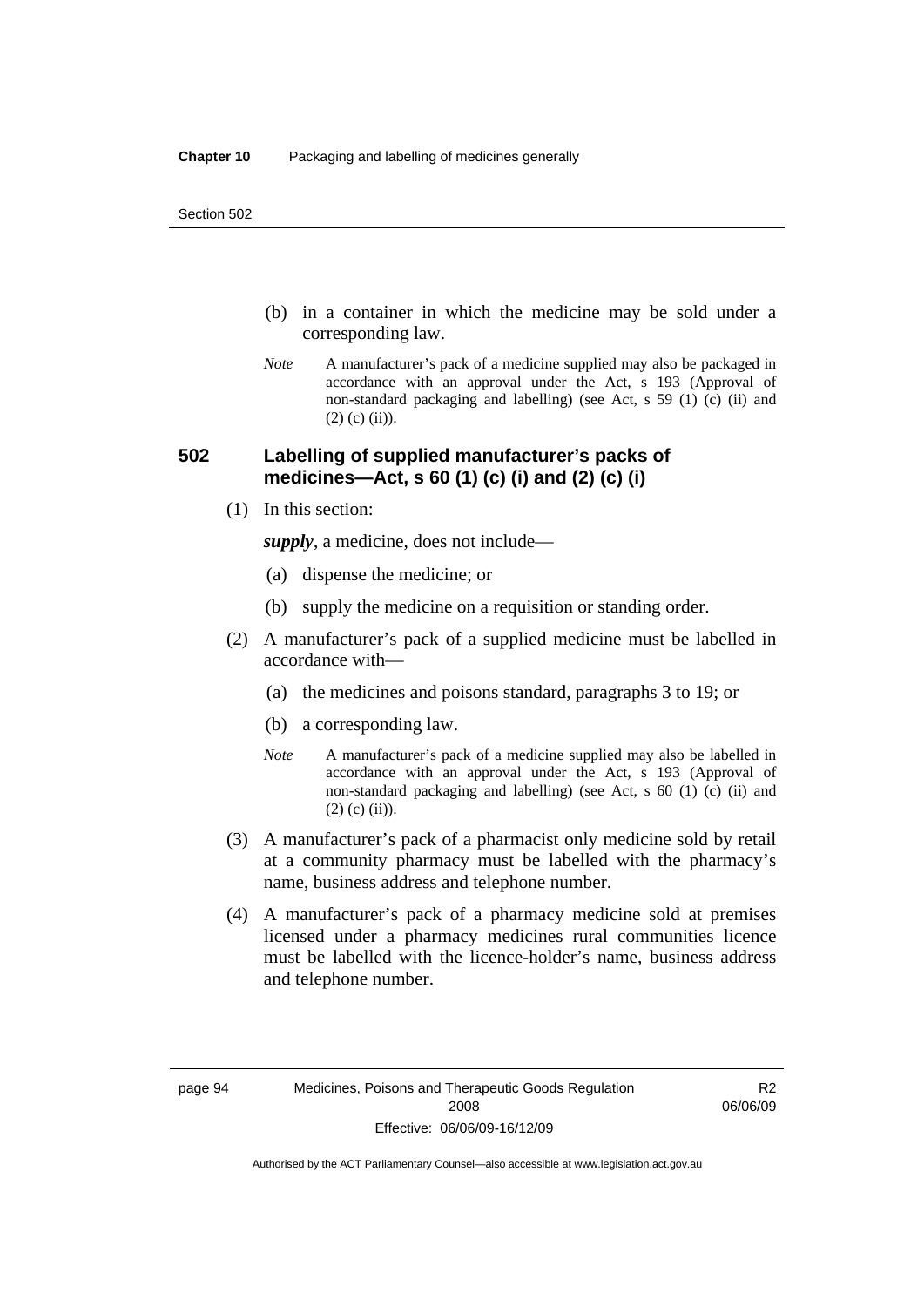# **Chapter 11 Storage of medicines**

# **Part 11.1** Preliminary

### **510 Meaning of** *prescribed person***—ch 11**

For this chapter, each of the following is a *prescribed person*:

- (a) a dentist, doctor, optometrist, podiatrist or veterinary surgeon;
	- *Note Dentist*, *doctor* and *veterinary surgeon* does not include an intern or trainee (see defs of these terms in dict).
- (b) a pharmacist responsible for the management of a community pharmacy;
- (c) the chief pharmacist at an institution;
- (d) a medicines wholesalers licence-holder;
- (e) a pharmacy medicines rural communities licence-holder;
- (f) an approved analyst;

*Note Approved analyst*—see the dictionary.

- (g) a medicines and poisons inspector (including a police officer);
- (h) a controlled medicines research and education program licence-holder;
- (i) a person in charge of any of the following:
	- (i) an ambulance service (whether or not operated by the Commonwealth, the Territory or a State);
	- (ii) a correctional centre;
	- (iii) a CYP detention place;
	- (iv) a health centre operated by the Territory;

R2 06/06/09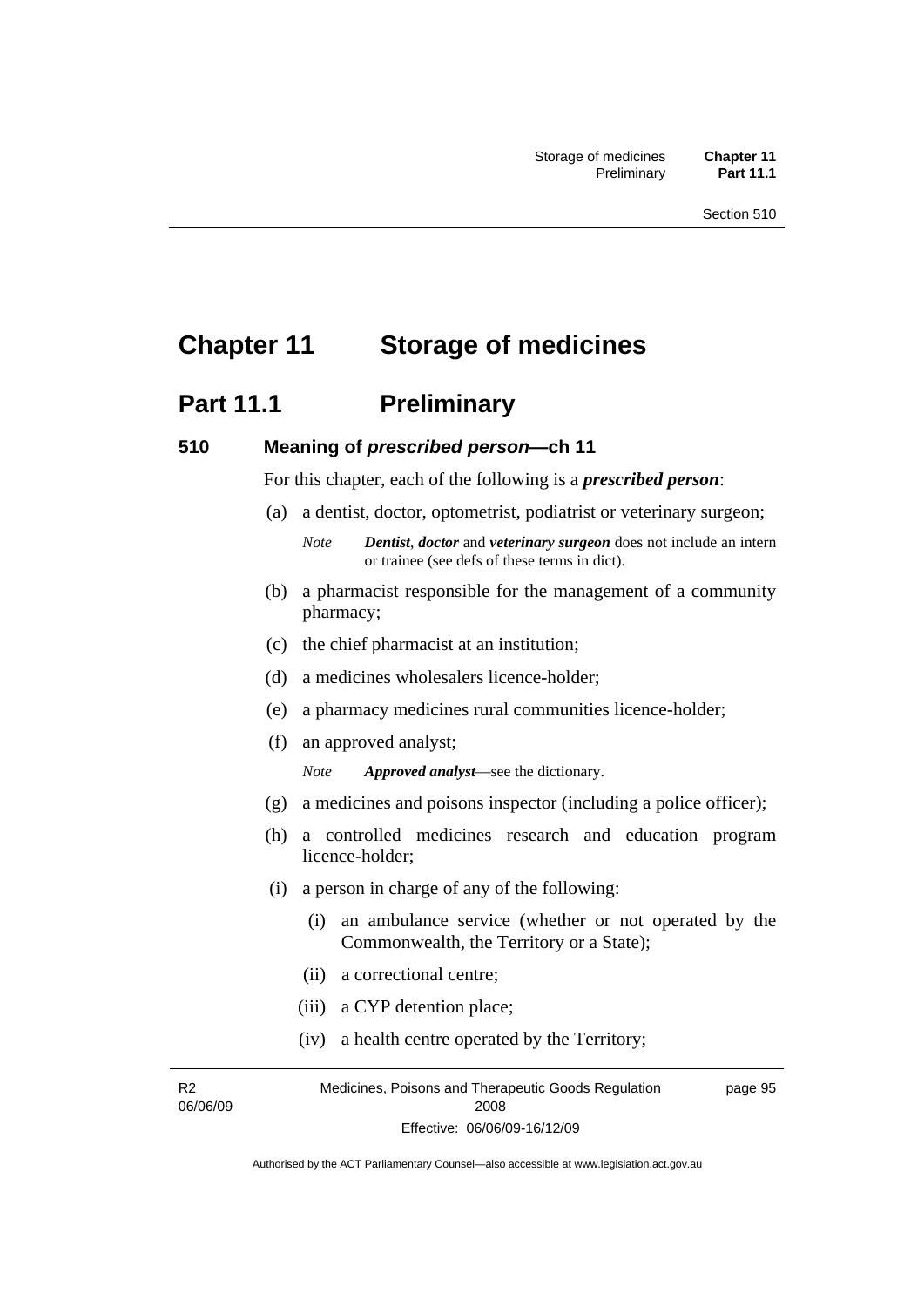| <b>Chapter 11</b> | Storage of medicines |
|-------------------|----------------------|
| <b>Part 11.1</b>  | Preliminary          |

Section 511

- (v) a residential aged care facility without a pharmacy;
- (vi) a residential disability care facility without a pharmacy;
- (vii) a ward (including an opioid dependency treatment centre operated by the Territory).
- *Note 1 CYP detention place*—see the dictionary.
- *Note 2 Residential aged care facility* and *residential disability care facility* see the Act, dictionary.
- *Note 3 State* includes a territory (see Legislation Act, dict, pt 1).

### **511 Meaning of** *key***—ch 11**

In this chapter:

*key* includes an electronic swipe card or electronic proximity device.

page 96 Medicines, Poisons and Therapeutic Goods Regulation 2008 Effective: 06/06/09-16/12/09

R2 06/06/09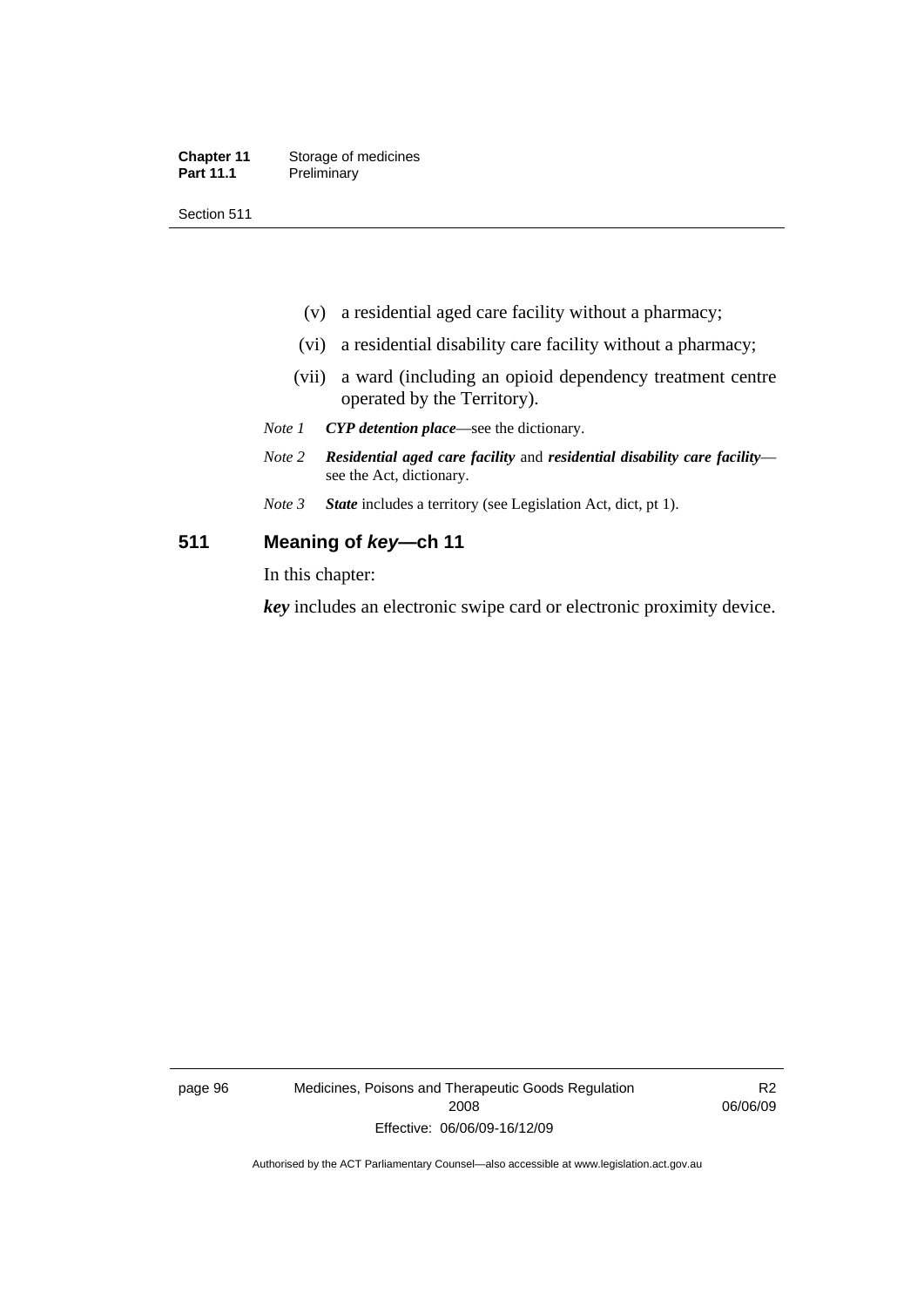# **Part 11.2 Storage requirements for medicines generally**

## **515 Storage of medicines generally—Act, s 61 (b) and (c)**

- (1) A prescribed person must ensure that a medicine in the person's possession is stored—
	- (a) within the manufacturer's recommended storage temperature range; and
	- (b) in any other environmental condition that is necessary to preserve the medicine's stability and therapeutic quality.

*Note Possess* includes having control over disposition (see Act, s 24).

 (2) To remove any doubt, this section does not apply to a prescribed person mentioned in section 510 (i) if the person does not have control over the disposition of the medicine.

#### **Example—person not having control over disposition of medicine**

a medicine in the personal possession of a resident of a residential aged care facility who is in an independent living unit within the facility

*Note* An example is part of the regulation, is not exhaustive and may extend, but does not limit, the meaning of the provision in which it appears (see Legislation Act, s 126 and s 132).

R2 06/06/09 page 97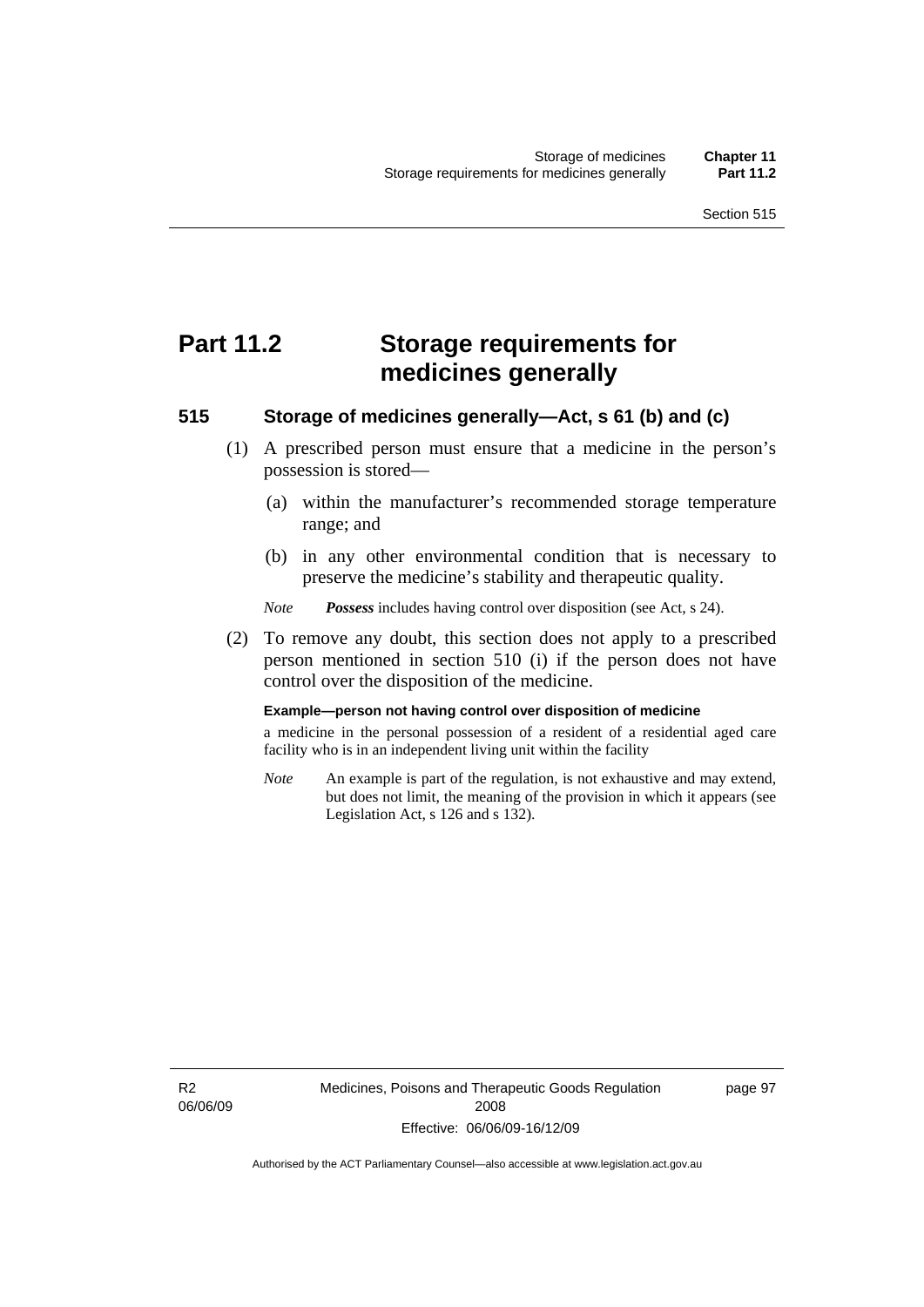Section 520

# **Part 11.3 Additional storage requirements for medicines other than controlled medicines**

## **520 Storage of medicines other than controlled medicines in community pharmacies—Act, s 61 (b) and (c)**

- (1) The pharmacist responsible for the management of a community pharmacy must ensure that each pharmacy medicine at the pharmacy is stored—
	- (a) if the medicine is for retail sale—within 4m of, and in sight of, the pharmacy's dispensary; and
	- (b) in any other case—so that public access to the medicine is restricted.
- (2) The pharmacist responsible for the management of a community pharmacy must ensure that each pharmacist only medicine and prescription only medicine at the pharmacy is stored—
	- (a) in a part of the premises to which the public does not have access; and
	- (b) so that only a pharmacist, or a person under the direct supervision of a pharmacist, has access to the medicine.
		- *Note Pharmacist* does not include an intern pharmacist (see dict).

R2 06/06/09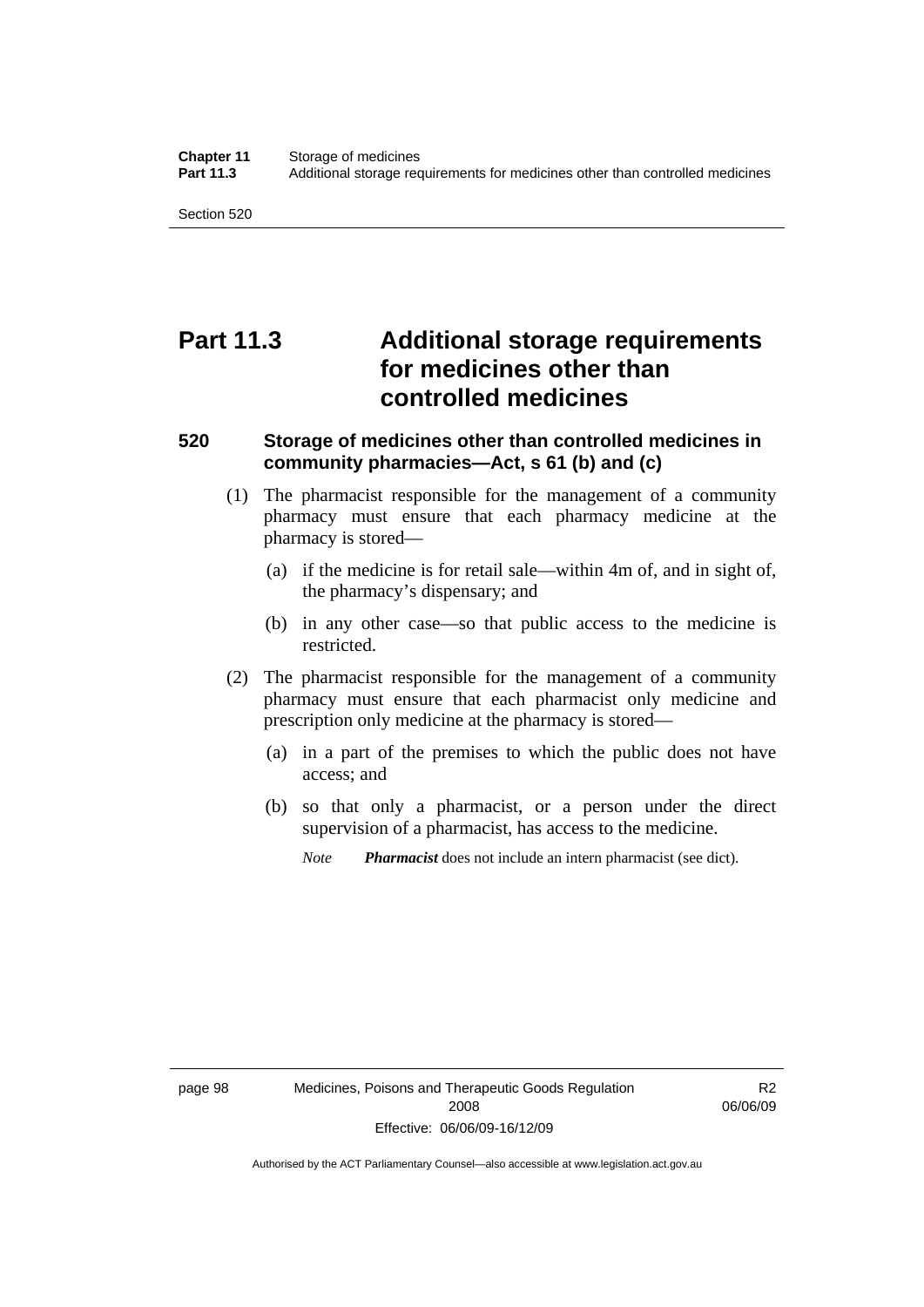## **521 Storage of medicines other than controlled medicines by other people—Act, s 61 (b) and (c)**

(1) In this section:

*prescribed person* does not include a pharmacist responsible for the management of a community pharmacy.

 (2) A prescribed person must ensure that a medicine (other than a controlled medicine) in the person's possession is stored so that public access to it is restricted.

*Note Possess* includes having control over disposition (see Act, s 24).

 (3) To remove any doubt, this section does not apply to a prescribed person mentioned in section 510 (i) if the person does not have control over the disposition of the medicine.

**Example—person not having control over disposition of medicine** 

a medicine in the personal possession of a resident of a residential aged care facility who is in an independent living unit within the facility

*Note* An example is part of the regulation, is not exhaustive and may extend, but does not limit, the meaning of the provision in which it appears (see Legislation Act, s 126 and s 132).

## **522 Storage of pharmacy medicines by pharmacy medicines rural communities licence-holders—Act, s 61 (b) and (c)**

A pharmacy medicines rural communities licence-holder must store a pharmacy medicine for retail sale so that public access to the medicine is restricted.

R2 06/06/09 page 99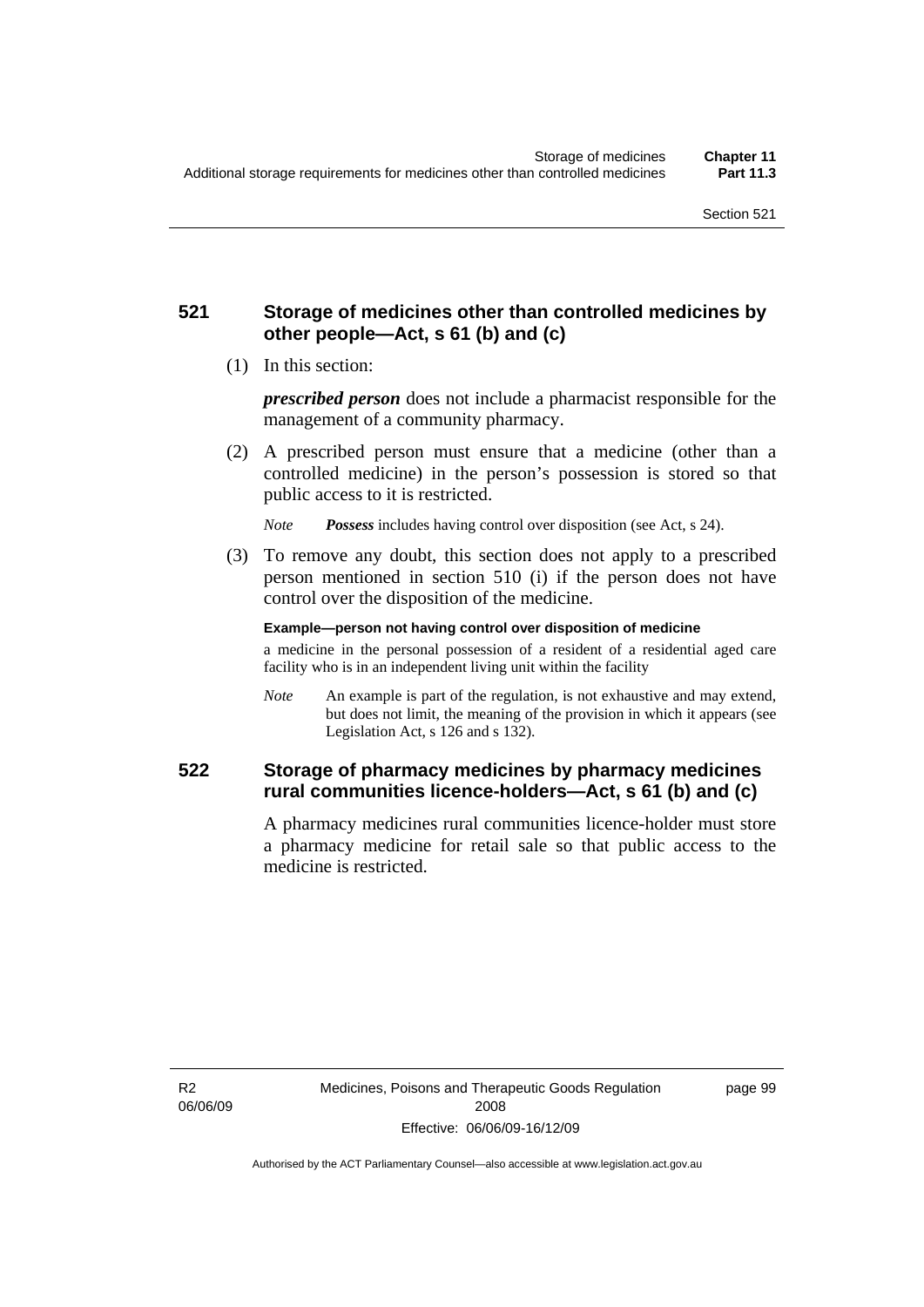Section 530

# **Part 11.4 Additional storage requirements for controlled medicines**

## **530 Meaning of** *personal custody***—pt 11.4**

In this part:

*personal custody*, of a key by a person, includes keeping the key in a combination-operated key safe, the combination of which the person keeps confidential.

## **531 Storage of controlled medicines by wholesalers licence-holders—Act, s 61 (b) and (c)**

- (1) A wholesalers licence-holder must store a controlled medicine in the person's possession (other than a controlled medicine required for immediate supply) in a vault that—
	- (a) complies with, or is more secure than a vault that complies with, the requirements for a vault in schedule 5, section 5.8 (Requirements for vaults); and
	- (b) is fitted with an alarm system.
- (2) However, if the chief health officer is satisfied that the total amount of controlled medicine held by the licence-holder at any time is not large enough to need to be stored in a vault, the chief health officer may approve, in writing, the storage of the controlled medicine in a safe or strong room.
- (3) If the chief health officer gives an approval under subsection (2)—
	- (a) if the approval is for a safe—the safe must comply with, or be more secure than a safe that complies with, the requirements for a safe in schedule 5, section 5.6 (Requirements for safes); and

page 100 Medicines, Poisons and Therapeutic Goods Regulation 2008 Effective: 06/06/09-16/12/09

R2 06/06/09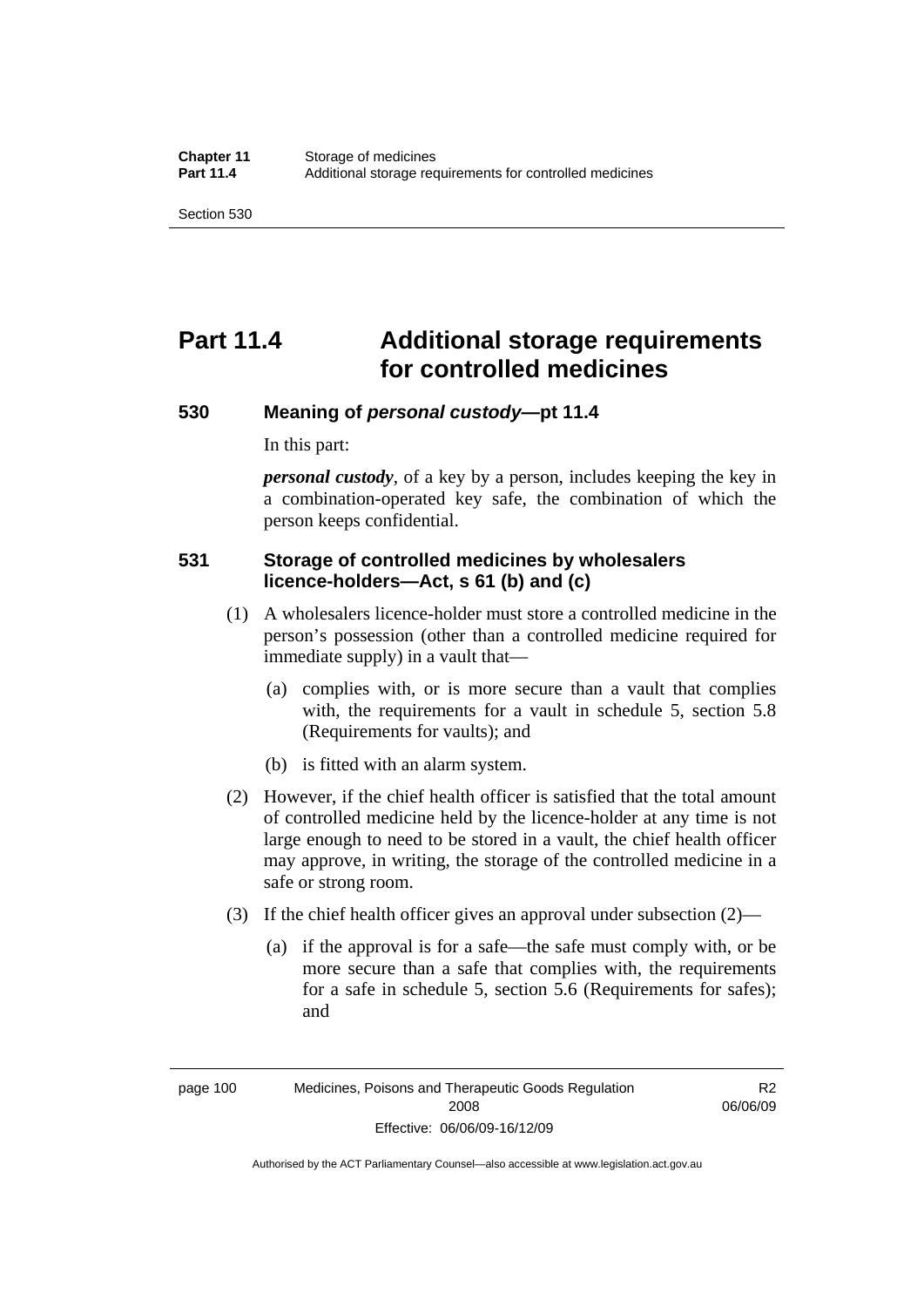- (b) if the approval is for a strong room—the strong room must comply with, or be more secure than a strong room that complies with, the requirements for a strong room in schedule 5, section 5.7 (Requirements for strong rooms); and
- (c) the safe or strong room must be fitted with an alarm system.

### **532 Storage of controlled medicines for certain health-related occupations—Act, s 61 (b) and (c)**

(1) In this section:

*designated person* means—

- (a) a dentist, doctor or veterinary surgeon (other than a dentist, doctor or veterinary surgeon at an institution); or
- (b) an ambulance officer employed by the Commonwealth, the Territory or a State; or
- (c) a first-aid kit licence-holder.
- *Note 1 Dentist*, *doctor* and *veterinary surgeon* does not include an intern or trainee (see defs of these terms in dict).
- *Note 2 State* includes a territory (see Legislation Act, dict, pt 1).
- (2) A designated person who possesses a controlled medicine must store the controlled medicine as follows:
	- (a) the person must ensure that the controlled medicine is stored in—
		- (i) a locked container that prevents ready access to the container's contents and is securely attached to a building; or
		- (ii) a locked drawer, cupboard, room or vehicle;
	- (b) if the medicine is kept in a container that is unlocked by a combination lock—the person must keep the combination confidential;

R2 06/06/09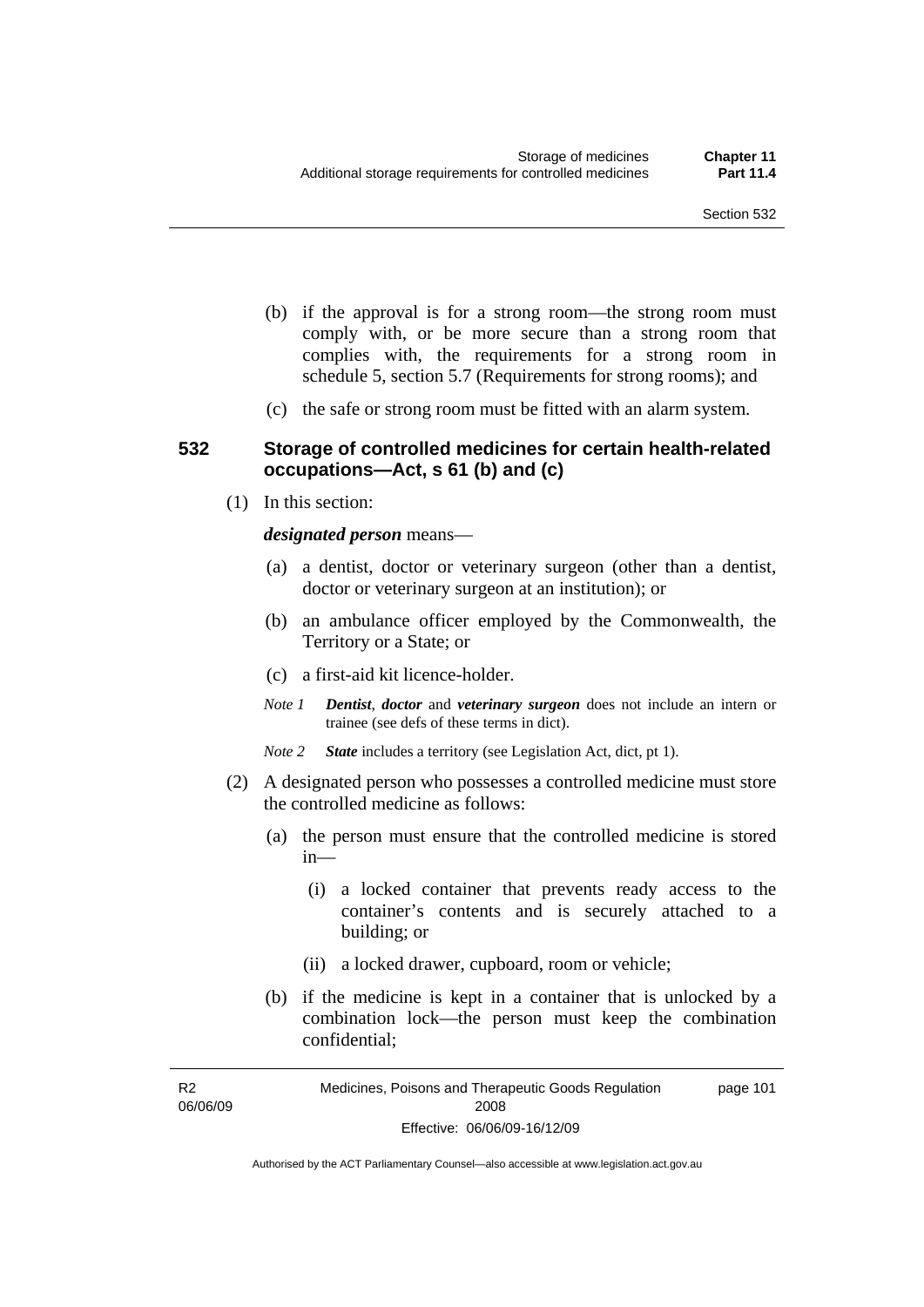Section 533

- (c) if the medicine is kept in a container that is unlocked by a key—the person must keep personal custody of the key;
- (d) if the medicine is kept in a drawer, cupboard, room or vehicle—the person must keep personal custody of the key to the drawer, cupboard, room or vehicle.
- (3) However, subsection (2) does not apply to a controlled medicine if—
	- (a) the controlled medicine is being carried by a designated person in—
		- (i) a locked first-aid kit; or
		- (ii) an unlocked first-aid kit that is in immediate use; and
	- (b) the person keeps personal custody of the key to the first-aid kit.

## **533 Storage of controlled medicines by certain other prescribed people—Act, s 61 (b) and (c)**

(1) In this section:

## *excluded person* means—

- (a) a dentist, doctor or veterinary surgeon at an institution; or
- (b) the person in charge of a residential aged care facility or residential disability care facility in relation to a controlled medicine dispensed in a dose administration aid for a patient at the facility; or
- (c) the person in charge of a correctional centre in relation to a controlled medicine dispensed for a detainee in a dose administration aid; or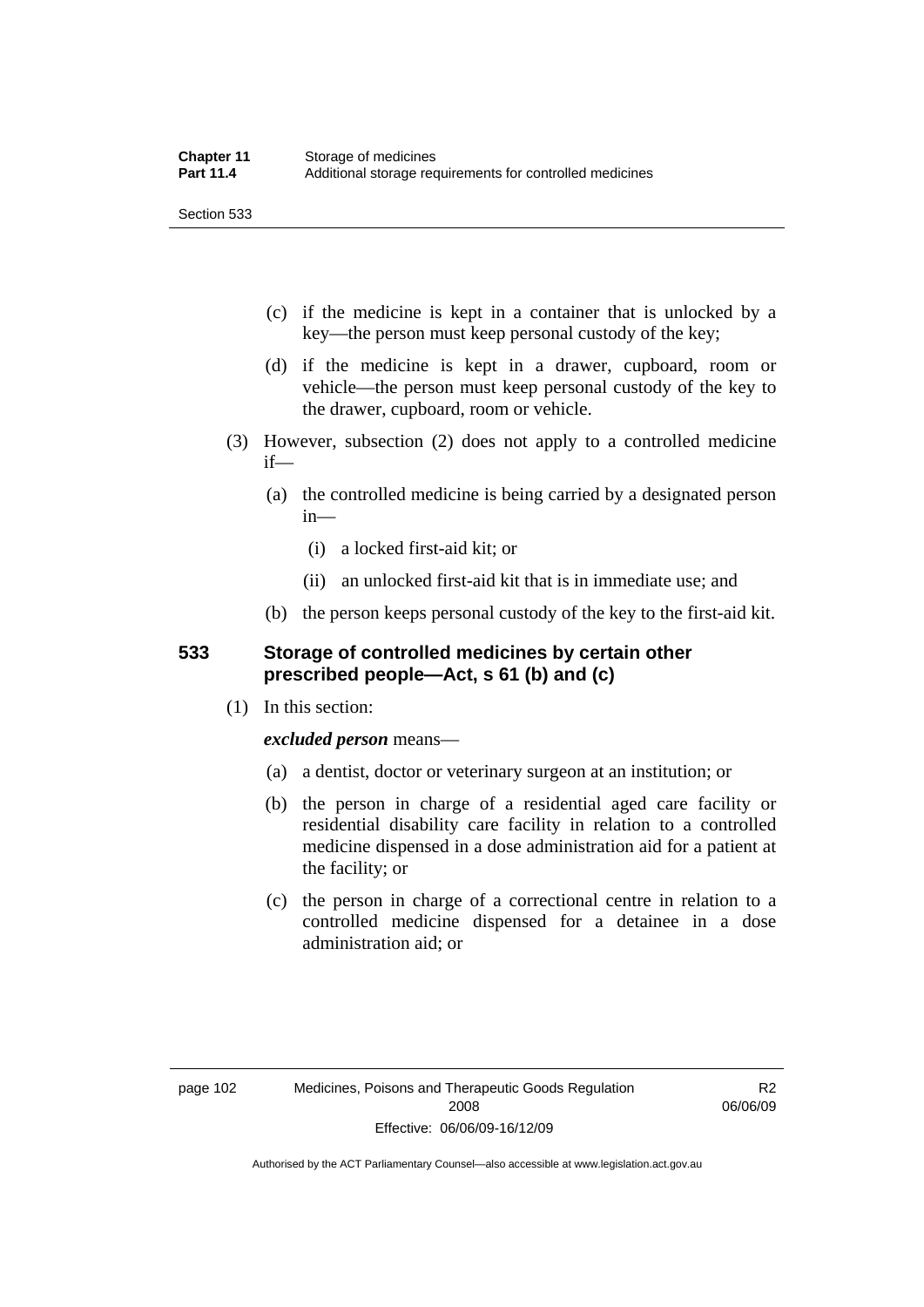- (d) the person in charge of a CYP detention place in relation to a controlled medicine dispensed for a young detainee in a dose administration aid.
- *Note 1 CYP detention place*—see the dictionary.
- *Note 2 Correctional centre—see the Legislation Act, dictionary, pt 1.*
- *Note 3 Detainee*—see the *Corrections Management Act 2007*, s 6.
- *Note 4 Young detainee*—see the *Children and Young People Act 2008*, s 95.
- (2) This section applies to a prescribed person, other than an excluded person, in relation to a controlled medicine in the person's possession if the medicine is not for immediate administration.

*Note Possess* includes having control over disposition (see Act, s 24).

- (3) The person must ensure that—
	- (a) the controlled medicine is stored in a medicines cabinet, safe, strong room or vault (a *storage receptacle*) that complies with, or is more secure than a storage receptacle that complies with, the requirements for the receptacle in schedule 5 (Requirements for storage receptacles); and
	- (b) the storage receptacle is kept securely locked when not in immediate use; and
	- (c) if the storage receptacle is unlocked by a combination lock the person keeps the combination confidential; and
	- (d) if the storage receptacle is unlocked by a key—the person keeps personal custody of the key; and
	- (e) if the prescribed person is the chief pharmacist at an institution—the storage receptacle is fitted with an alarm system.

page 103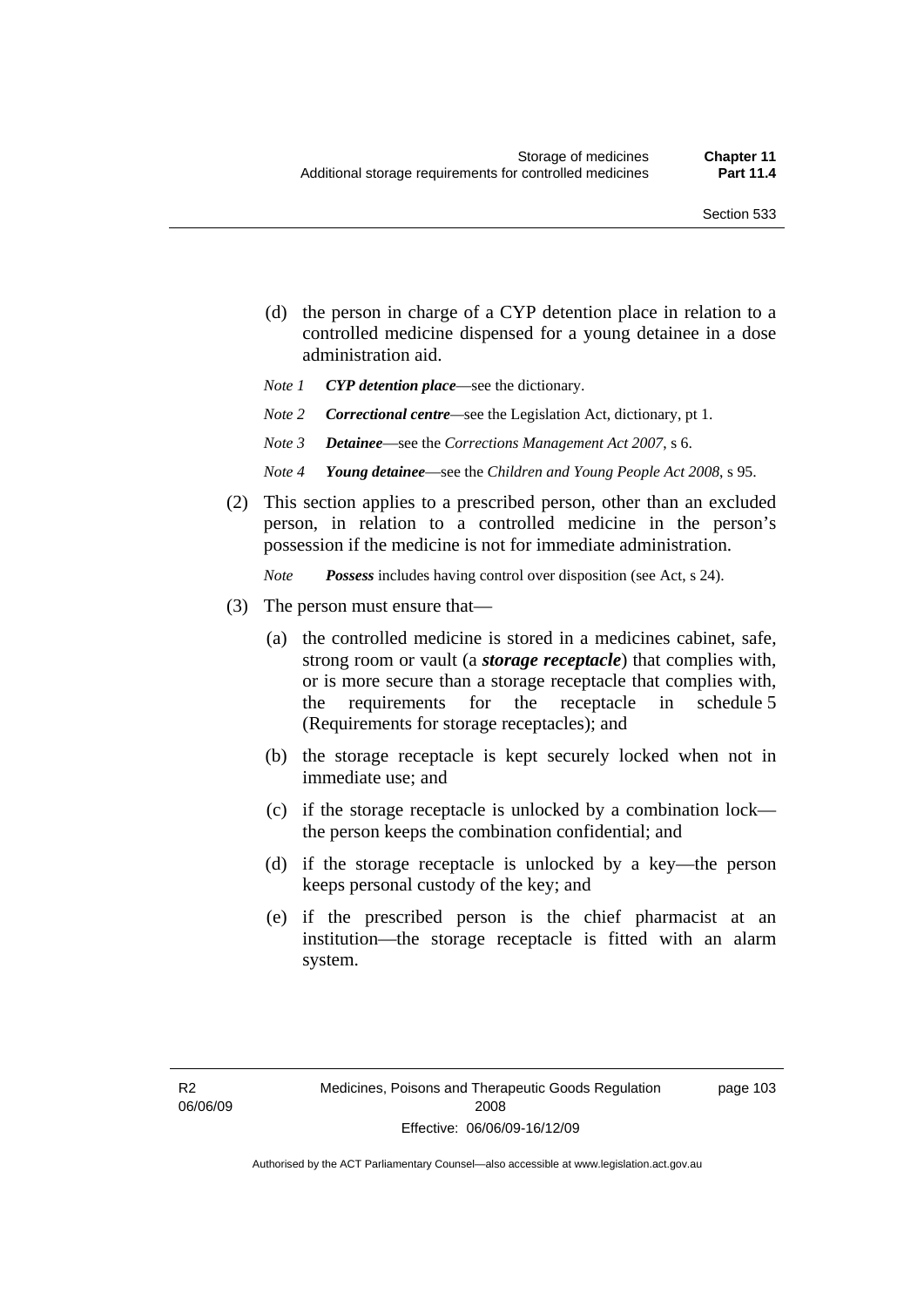#### Section 533

 (4) To remove any doubt, this section does not apply to a prescribed person mentioned in section 510 (i) if the person does not have control over the disposition of the medicine.

#### **Example—person not having control over disposition of medicine**

a medicine in the personal possession of a resident of a residential aged care facility who is in an independent living unit within the facility

*Note* An example is part of the regulation, is not exhaustive and may extend, but does not limit, the meaning of the provision in which it appears (see Legislation Act, s 126 and s 132).

page 104 Medicines, Poisons and Therapeutic Goods Regulation 2008 Effective: 06/06/09-16/12/09

R2 06/06/09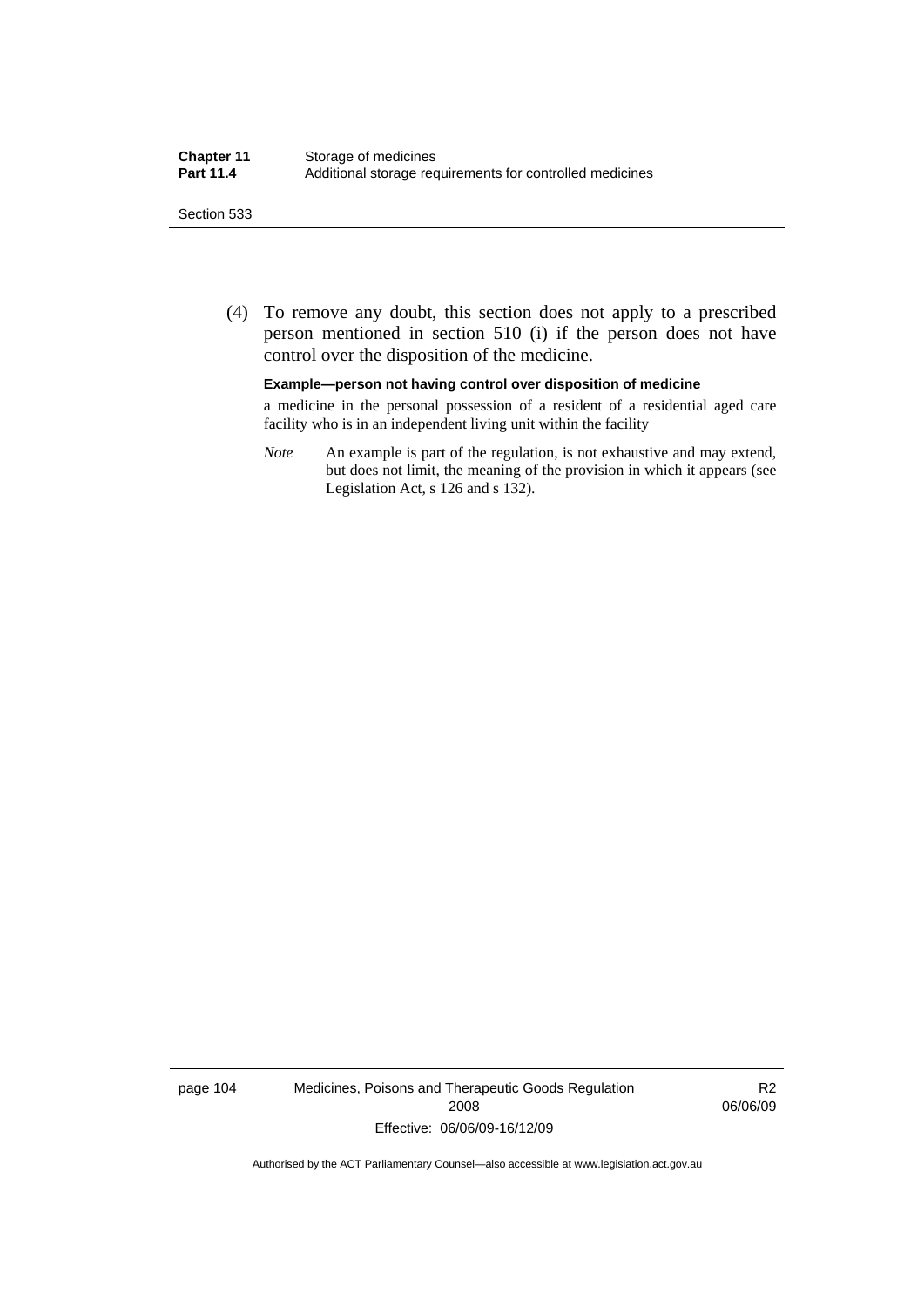## **Chapter 12 Controlled medicines registers**

## **540 Keeping of controlled medicines registers by certain people—Act, s 48 (a) and s 50 (1) (b) and (2) (b)**

- (1) A person mentioned in table 540, column 2 who possesses a controlled medicine must keep a controlled medicines register.
	- *Note* Also, a pharmacist responsible for the management of a community pharmacy must keep a controlled medicines register for controlled medicines kept at the pharmacy (see Act, s 48).
- (2) However, subsection (1) does not apply to the person in relation to—
	- (a) a controlled medicine in a first-aid kit kept by the person; or
	- (b) if the person is the person in charge of a residential aged care facility or residential disability care facility—a controlled medicine dispensed for the patient in a dose administration aid; or
	- (c) if the person is the person in charge of a correctional centre—a controlled medicine dispensed for a detainee in a dose administration aid; or
	- (d) if the person is the person in charge of a CYP detention place—a controlled medicine dispensed for a young detainee in a dose administration aid.
	- *Note 1 CYP detention place*—see the dictionary.
	- *Note 2 Correctional centre*—see the Legislation Act, dictionary, pt 1.
	- *Note 3 Detainee*—see the *Corrections Management Act 2007*, s 6.
	- *Note 4 Young detainee*—see the *Children and Young People Act 2008*, s 95.
	- *Note* 5 For keeping controlled medicines in a first-aid kit, see s 541.

R2 06/06/09

Medicines, Poisons and Therapeutic Goods Regulation 2008 Effective: 06/06/09-16/12/09 page 105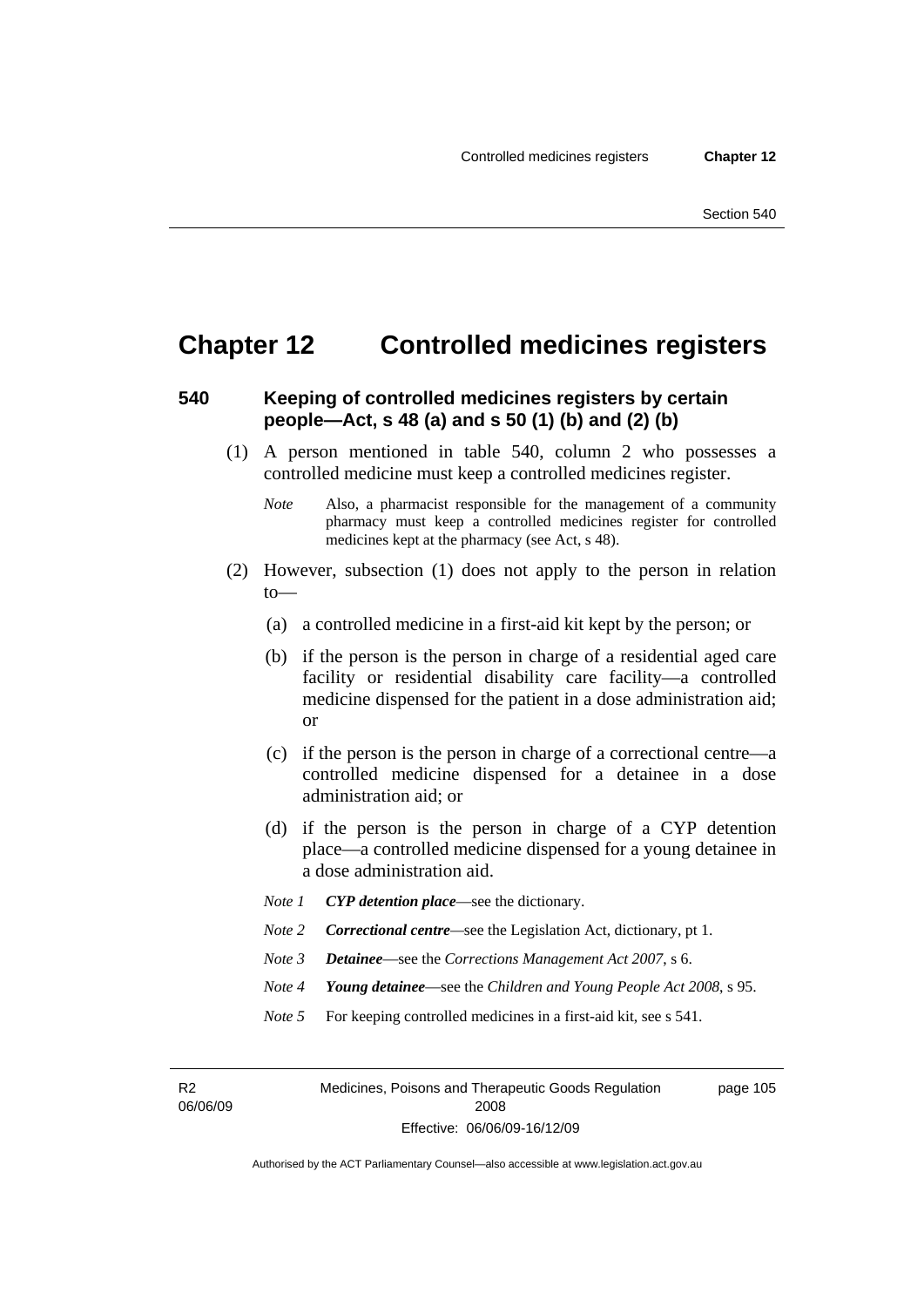- (3) A person to whom subsection (1) applies must keep a controlled medicines register for a controlled medicine at the place prescribed in table 540, column 3 for the person.
- (4) A pharmacist responsible for the management of a community pharmacy at which controlled medicines are kept must keep the controlled medicines register for the controlled medicines at the pharmacy.
	- *Note* For the requirement for a controlled medicine register to be kept for a community pharmacy, see the Act, s 48.

| column 1 | column <sub>2</sub>                                                       | column 3                                                     |
|----------|---------------------------------------------------------------------------|--------------------------------------------------------------|
| item     | prescribed person                                                         | place where register to be kept                              |
| 1        | person in charge of<br>ambulance service                                  | the premises where the controlled<br>medicine is kept        |
| 2        | approved analyst                                                          | the analyst's laboratory                                     |
| 3        | person in charge of<br>correctional centre                                | the correctional centre                                      |
| 4        | person in charge of CYP<br>detention place                                | the detention place                                          |
| 5        | dentist                                                                   | the dentist's surgery                                        |
| 6        | doctor                                                                    | the doctor's surgery                                         |
| 7        | medicines wholesalers<br>licence-holder                                   | the licensed premises under s 460                            |
| 8        | medicines and poisons<br>inspector (other than<br>police officer)         | the place directed in writing by the<br>chief health officer |
| 9        | person in charge of<br>residential aged care<br>facility without pharmacy | the facility                                                 |

#### **Table 540 Keeping controlled medicines registers**

page 106 Medicines, Poisons and Therapeutic Goods Regulation 2008 Effective: 06/06/09-16/12/09

R2 06/06/09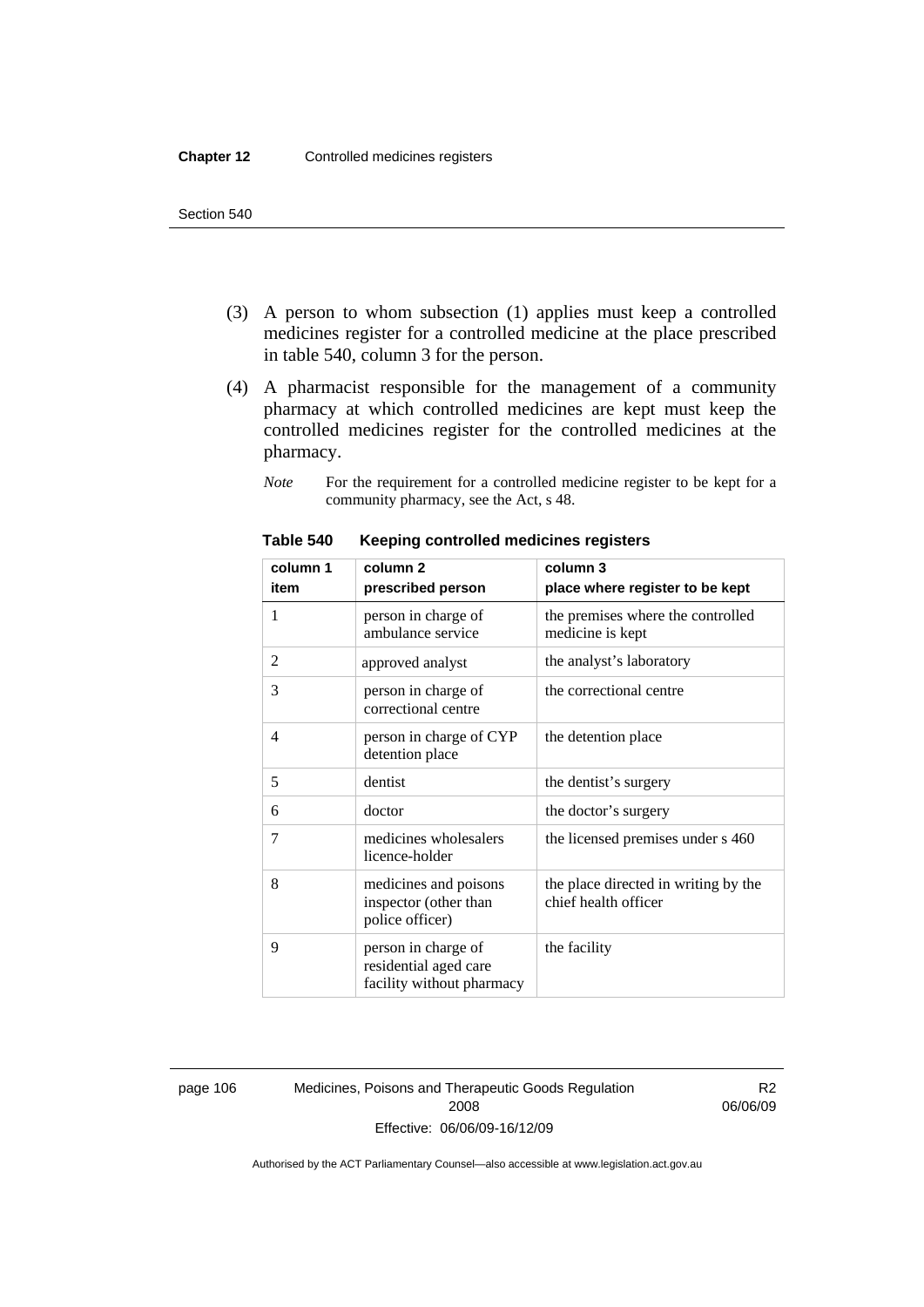| column 1<br>item | column 2<br>prescribed person                                                                                    | column 3<br>place where register to be kept      |
|------------------|------------------------------------------------------------------------------------------------------------------|--------------------------------------------------|
| 10               | person in charge of<br>residential disability care<br>facility without pharmacy                                  | the facility                                     |
| 11               | supervisor of program<br>under controlled<br>medicines research and<br>education program<br>licence              | the premises where program is being<br>conducted |
| 12               | veterinary surgeon                                                                                               | the veterinary surgeon's surgery                 |
| 13               | person in charge of ward<br>(including an opioid<br>dependency treatment<br>centre operated by the<br>Territory) | the ward                                         |

## **541 Keeping of controlled medicines registers by first-aid kit holders—Act, s 48 (a) and s 50 (1) (b) and (2) (b)**

(1) In this section:

#### *designated person* means—

- (a) a dentist, doctor or veterinary surgeon; or
- (b) an ambulance officer employed by the Commonwealth, the Territory or a State; or
- (c) a first-aid kit licence-holder.
- *Note 1 Dentist*, *doctor* and *veterinary surgeon* does not include an intern or trainee (see defs of these terms in dict).
- *Note 2 State* includes a territory (see Legislation Act, dict, pt 1).

R2 06/06/09 page 107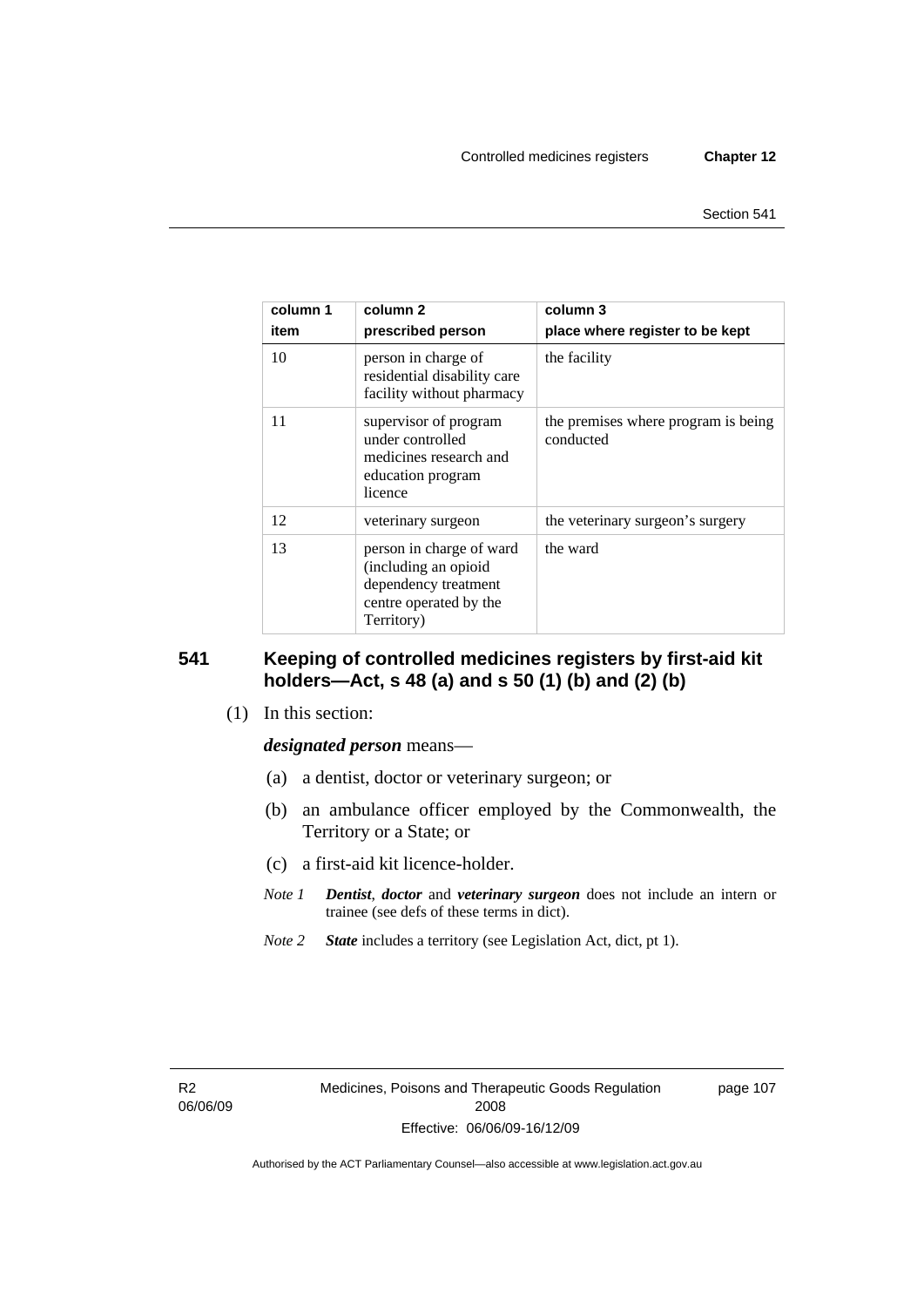(2) A designated person who possesses a first-aid kit containing a controlled medicine must keep the controlled medicines register for the controlled medicine with the first-aid kit.

## **542 Form of controlled medicines registers—Act, s 49 (1) (b) and (2) (b)**

- (1) Each page in a controlled medicines register must relate to a single form and strength of a controlled medicine.
- (2) If a controlled medicines register is kept electronically, a separate record must be used for each form and strength of controlled medicine kept.

## **543 Making entries in controlled medicines registers— Act, s 51 (1) (b)**

- (1) The following details for a dealing with a controlled medicine are prescribed:
	- (a) the nature of the dealing;
	- (b) the date of the dealing;
	- (c) the medicine, and the form, strength and quantity of the medicine, dealt with;
	- (d) if the dealing is receiving the medicine—the name and address of the supplier;
	- (e) if the dealing is supplying the medicine—the name and address of the person to whom it is supplied;
	- (f) if the medicine is supplied on a prescription—the prescriber's name and suburb and the prescription's number under section 123 (k) (Labelling dispensed medicines—Act, s 60 (1) (c) (i) and (2) (c) (i));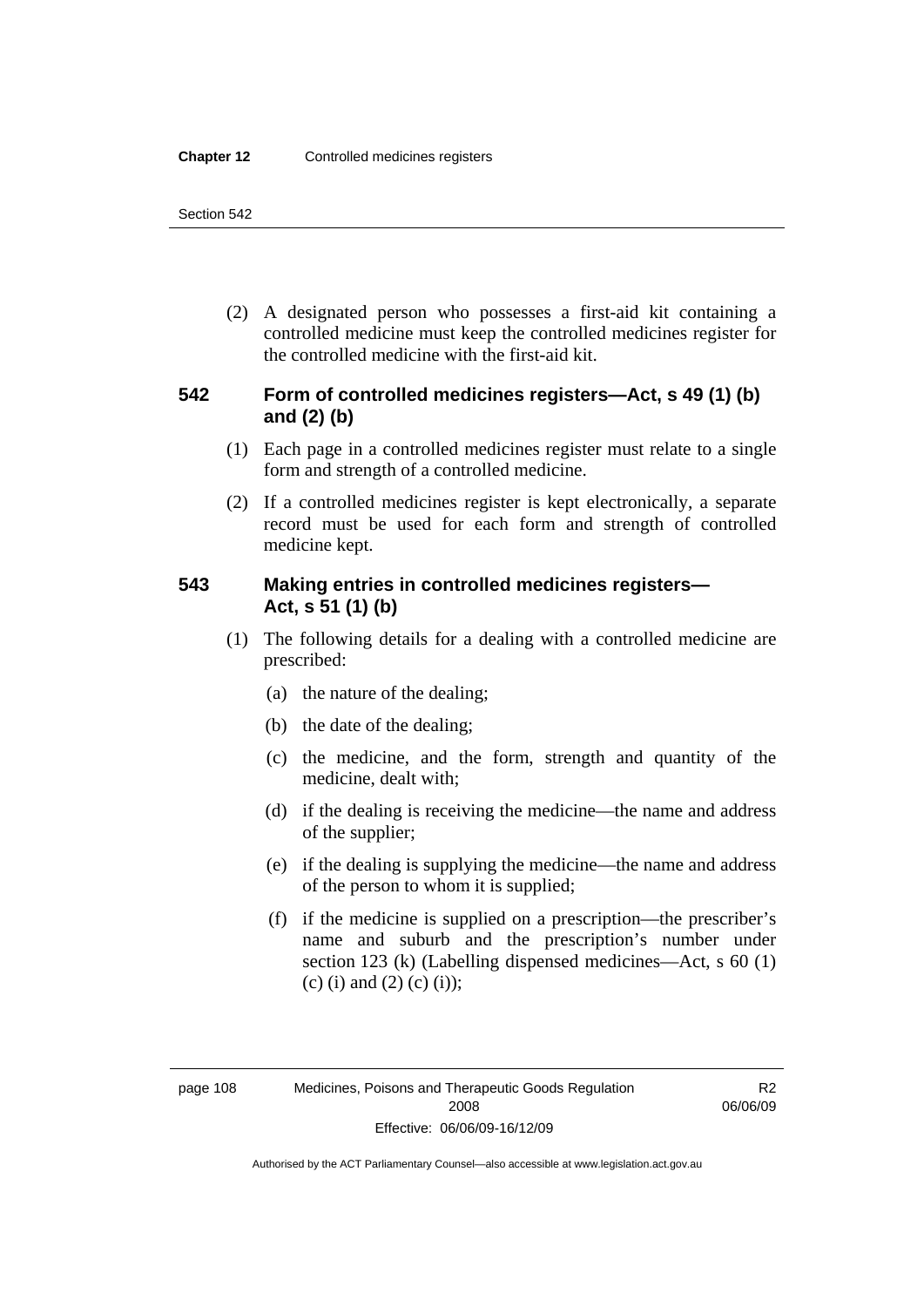- (g) if the medicine is supplied on a requisition—the requisition's number under section 132 (e) (Labelling medicines supplied on requisition—Act, s 60 (1) (c) (i) and (2) (c) (i));
- (h) if the medicine is supplied on a purchase order—the date of the purchase order;
- (i) if the Act, section 53 (Registers—witnessing administration of medicines) applies to the dealing—the name of the person to whom the medicine is administered;
- (j) the quantity of the medicine held after the dealing.
- (2) However, subsection (1) (i) does not apply in relation to a controlled medicine dispensed in a dose administration aid for—
	- (a) a patient at a residential aged care facility or residential disability care facility; or
	- (b) a detainee at a correctional centre; or
	- (c) a young detainee at a CYP detention place.
- (3) A dealing with a controlled medicine must be entered in—
	- (a) if the dealing happens in a pharmacy at an institution—the controlled medicines register kept at the pharmacy; or
	- (b) if the dealing happens in a ward at an institution—the controlled medicines register kept at the ward; or
	- (c) if the person must keep both a controlled medicines register for a first-aid kit and another controlled medicines register—
		- (i) for a dealing with a controlled medicine to which the first-aid kit relates—the controlled medicines register for the kit; or
		- (ii) for any other dealing by the person—the other controlled medicines register; or

R2 06/06/09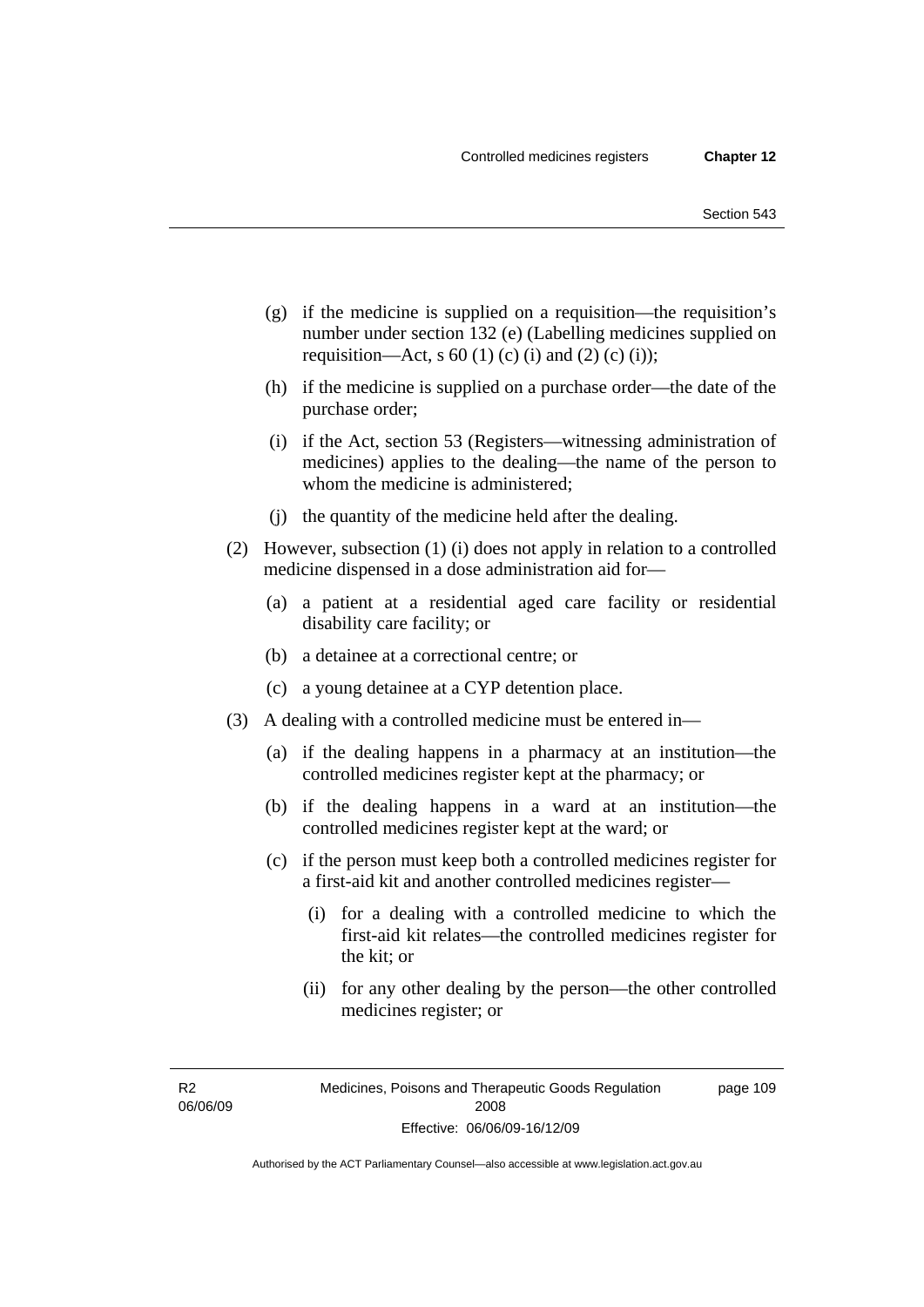(d) in any other case—the controlled medicines register the person must keep.

## **544 Prescribed witnesses for administration of controlled medicines—Act, s 53 (a) and (b)**

The following people are prescribed as witnesses in relation to the administration of a controlled medicine:

- (a) if the medicine is administered by an intern doctor—a dentist, doctor, midwife, nurse, nurse practitioner or pharmacist;
- (b) if the medicine is administered by a person who is not an intern doctor—
	- (i) a person prescribed under paragraph (a); or
	- (ii) an intern doctor or enrolled nurse (medications).
- *Note Dentist*, *doctor* and *pharmacist* does not include an intern or trainee (see defs of these terms in dict).

## **545 Prescribed witnesses for discarding of controlled medicines—Act, s 54 (a) and (b)**

- (1) The following people are prescribed as witnesses in relation to the discarding of a controlled medicine:
	- (a) an ambulance officer employed by the Commonwealth, the Territory or a State;
	- (b) an approved analyst;
	- (c) a dentist;
	- (d) a doctor;
	- (e) a medicines and poisons inspector;
	- (f) a midwife;
	- (g) a nurse;

page 110 Medicines, Poisons and Therapeutic Goods Regulation 2008 Effective: 06/06/09-16/12/09

R2 06/06/09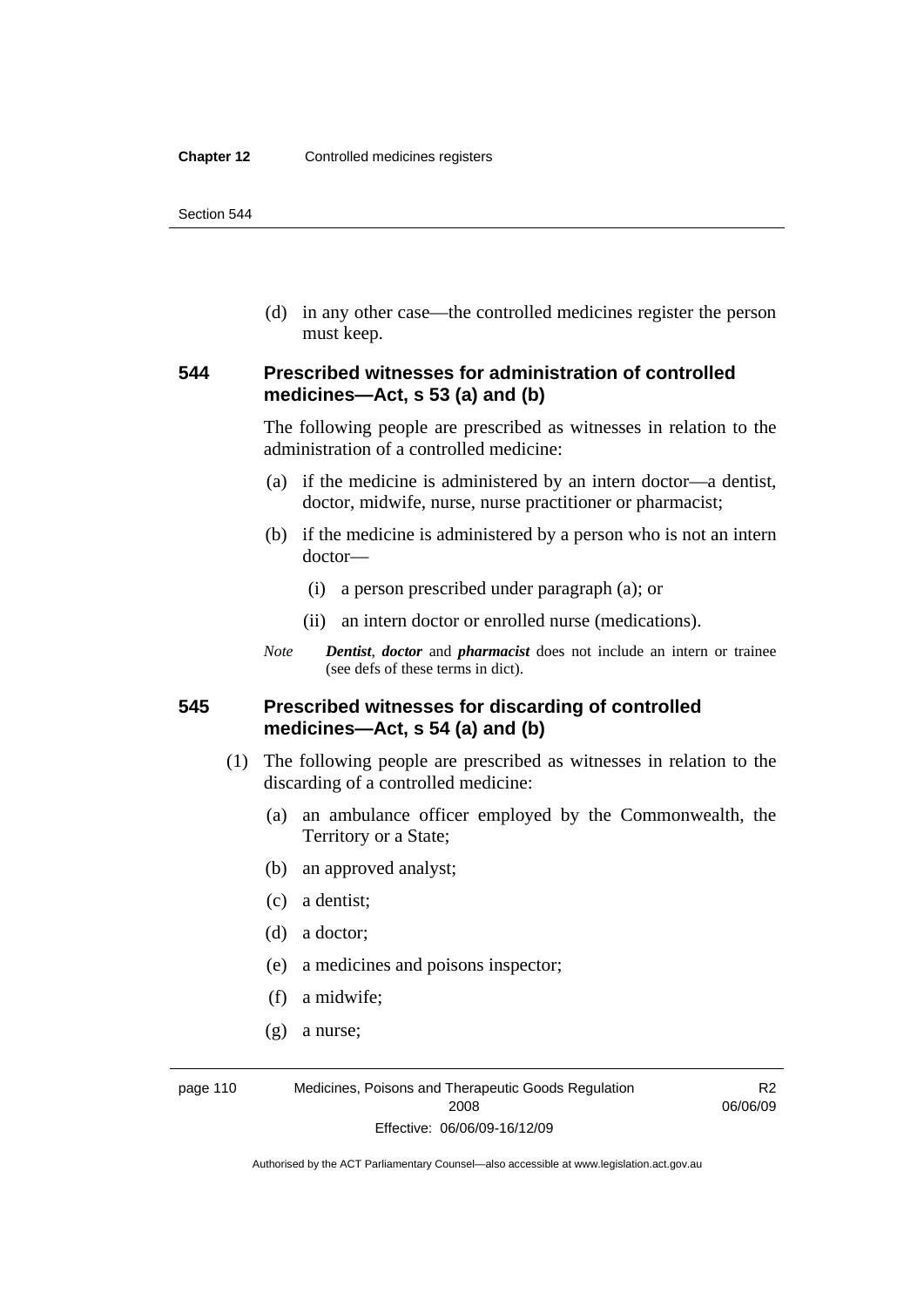- (h) a nurse practitioner;
- (i) a pharmacist;
- (j) a veterinary surgeon.
- *Note 1 Approved analyst*—see the dictionary.
- *Note 2 Dentist*, *doctor*, *pharmacist* and *veterinary surgeon* does not include an intern or trainee (see defs of these terms in dict).
- *Note 3 Nurse* does not include an enrolled nurse (see Legislation Act, dict, pt 1).
- *Note 4* See s 390 for the discarding of the residue of a controlled medicine left after administration.
- (2) However, a person mentioned in subsection (1) must not be a prescribed witness to the discarding of a controlled medicine if the person is—
	- (a) related to, a close friend of or employed by the person discarding the medicine; or
	- (b) the supervisor of the person discarding the medicine; or
	- (c) supervised by the person discarding the medicine.

## **546 Changes etc to entries in controlled medicines registers—Act, s 55 (2) (b)**

- (1) An entry in a paper-based controlled medicines register may be amended by the person who made the entry by—
	- (a) the person signing and dating a marginal note or footnote that gives the date of the amendment and the amended details; and
	- (b) if the entry relates to administering a controlled medicine—
		- (i) the amendment being witnessed by a person prescribed under section 544 (Prescribed witnesses for administration of controlled medicines—Act, s 53 (a) and (b)); and

R2 06/06/09

Medicines, Poisons and Therapeutic Goods Regulation 2008 Effective: 06/06/09-16/12/09 page 111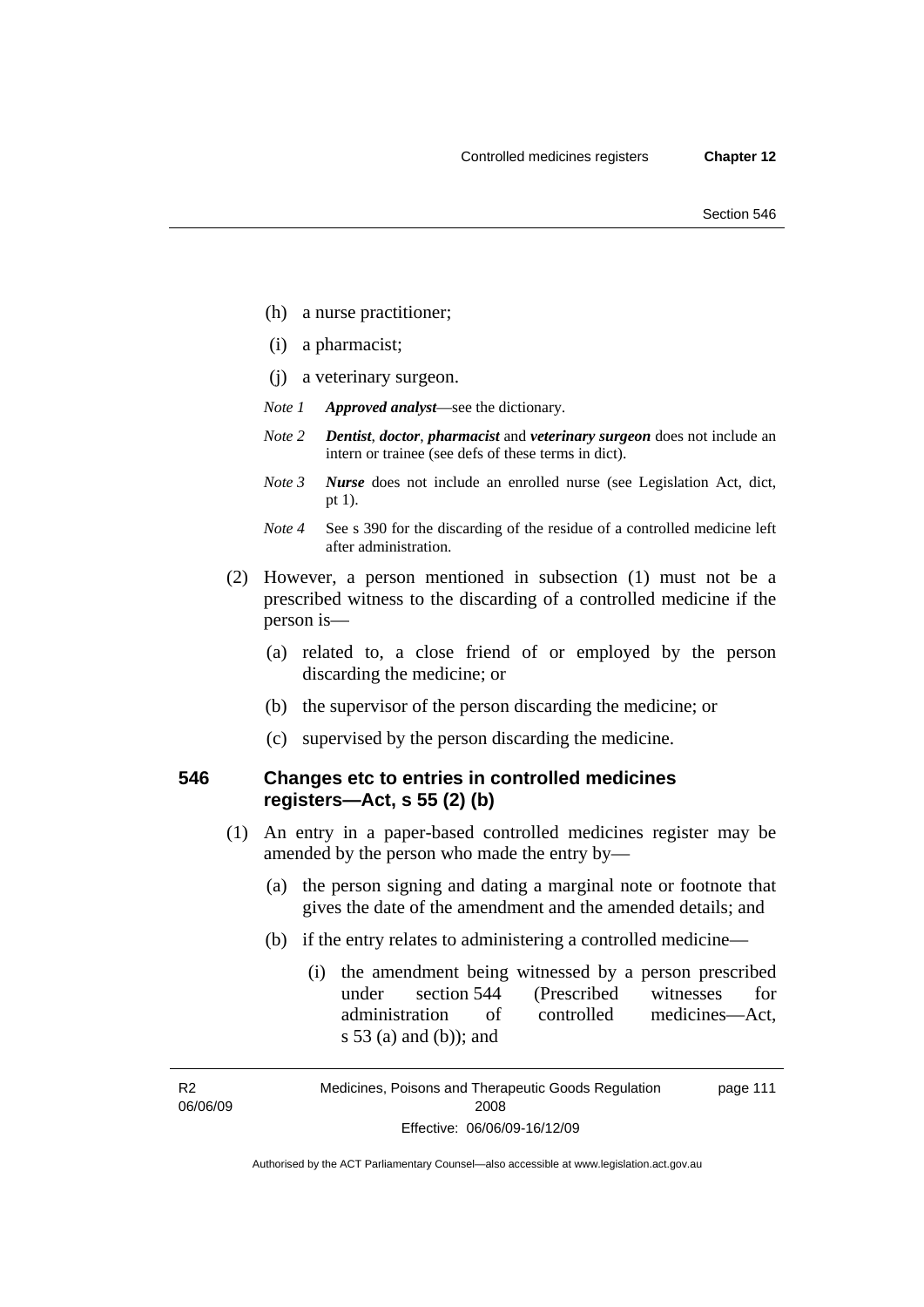- (ii) the witness signing the amendment as witness; and
- (c) if the entry relates to the discarding of a controlled medicine—
	- (i) the amendment being witnessed by a person prescribed under section 545 (Prescribed witnesses for discarding of controlled medicines—Act, s 54 (a) and (b)); and
	- (ii) the witness signing the amendment as witness.
- (2) An entry in an electronic controlled medicines register may be amended by the person who made the entry by the person attaching or linking, by electronic means, a document that includes—
	- (a) the person's signature, the date and the amended details; and
	- (b) if the entry relates to administering a controlled medicine—the signature as witness of a person prescribed under section 544; and
	- (c) if the entry relates to the discarding of a controlled medicine the signature as witness of a person prescribed under section 545.

page 112 Medicines, Poisons and Therapeutic Goods Regulation 2008 Effective: 06/06/09-16/12/09

R2 06/06/09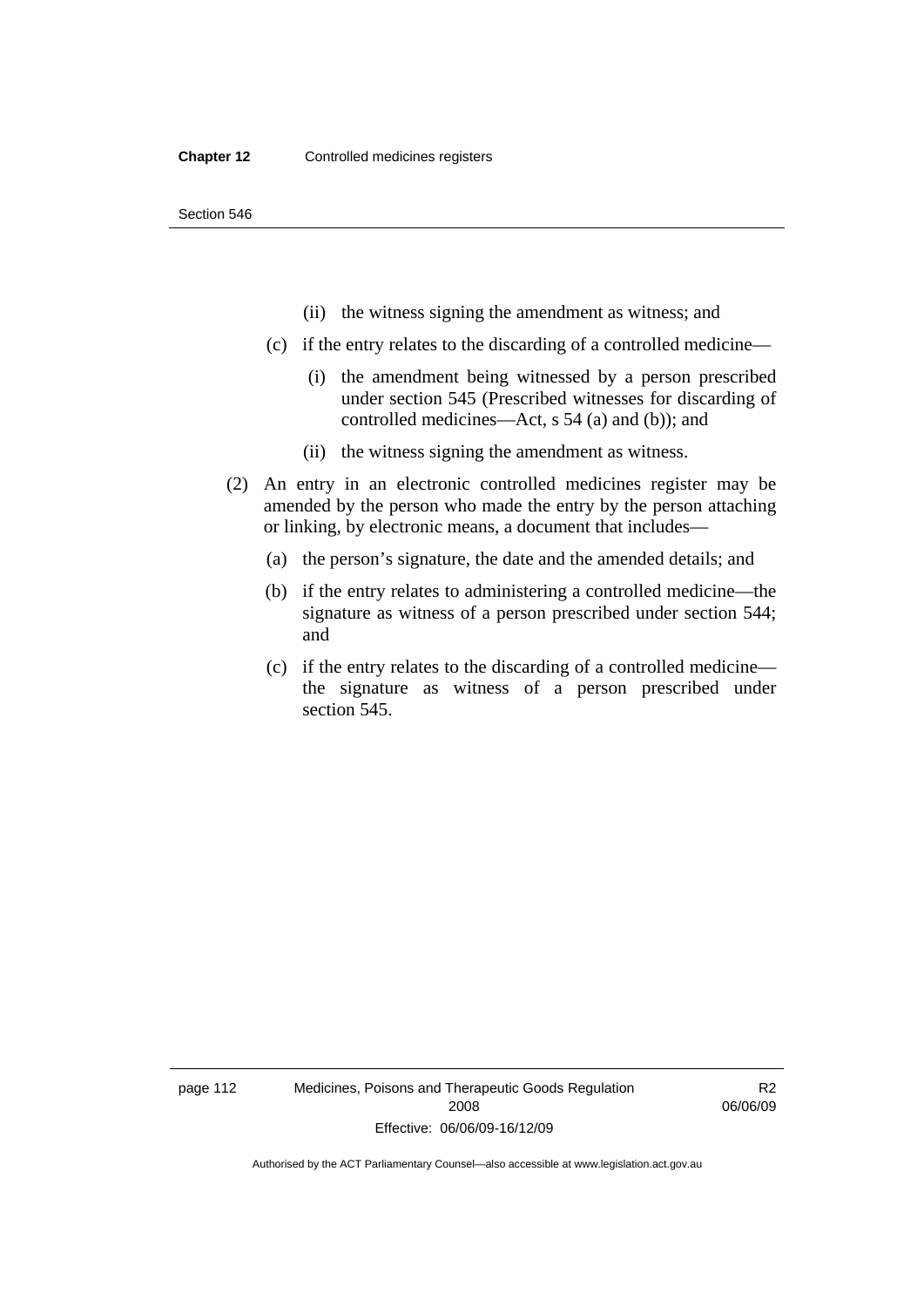# **Chapter 13 Controlled medicines and appendix D medicines approvals for human use**

# **Part 13.1 Controlled medicines approvals**

*Note* It is a condition of an authorisation to prescribe a controlled medicine for human use that the prescriber has an approval under this part (see s 31 (d)).

## **Division 13.1.1 Preliminary**

## **550 Meaning of** *controlled medicines approval*

In this regulation:

*controlled medicines approval* means an approval to prescribe a controlled medicine under—

- (a) division 13.1.2 (Standing controlled medicines approvals); or
- (b) division 13.1.3 (Chief health officer controlled medicines approvals).

## **551 Meaning of** *designated prescriber***—pt 13.1**

In this part:

*designated prescriber* means a prescriber (other than a veterinary surgeon or trainee veterinary surgeon) in relation to whom prescribing a controlled medicine is included in schedule 1, column 3.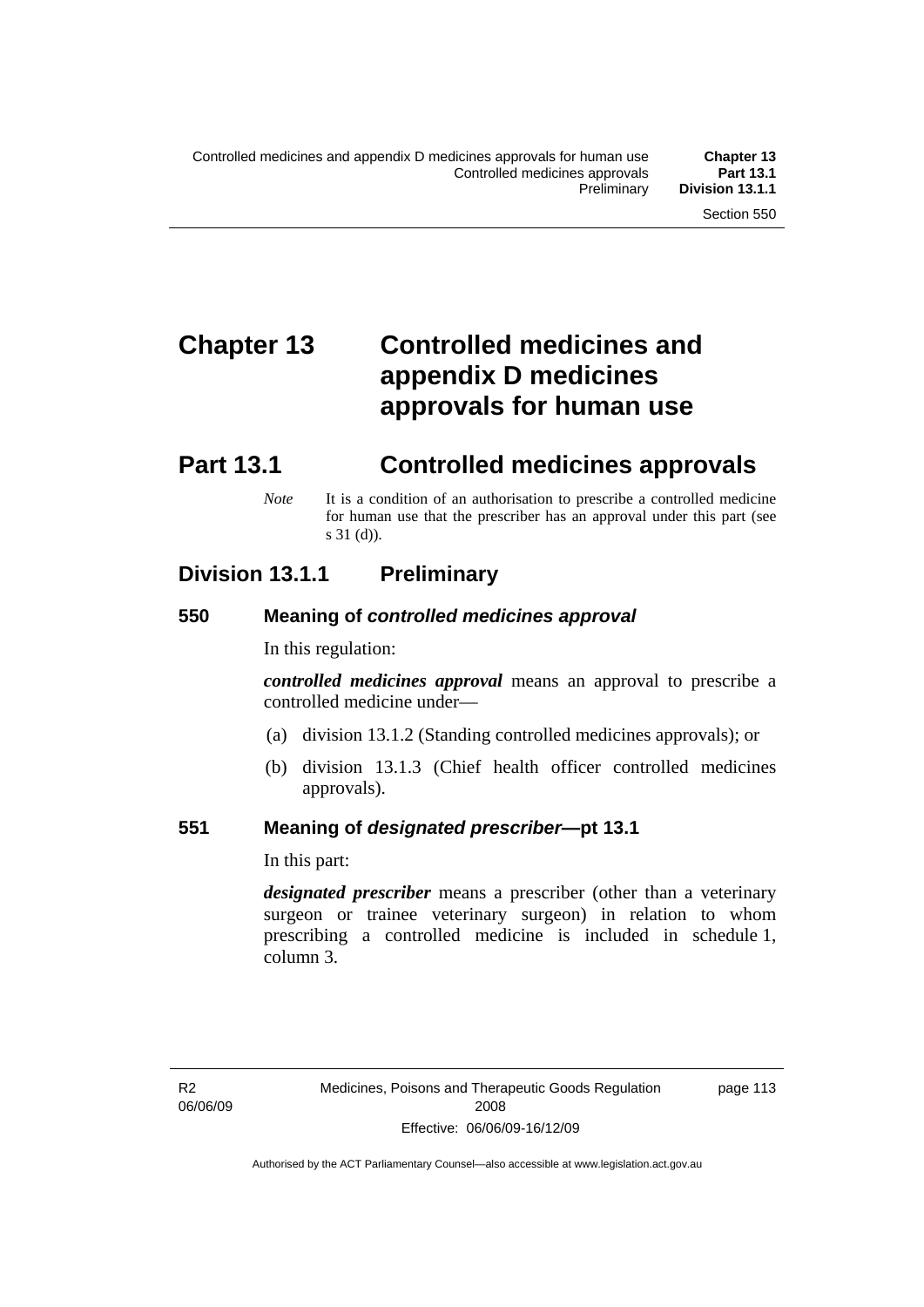## **Division 13.1.2 Standing controlled medicines approvals**

## **555 Standing approval to prescribe controlled medicines for hospital in-patients**

A designated prescriber is approved to prescribe a controlled medicine for a patient of the prescriber if the patient is an in-patient at a hospital.

*Note* A *hospice* is a hospital (see *The Macquarie Dictionary*, 4th ed).

### **556 Standing approval to prescribe controlled medicines for short-term treatment**

A designated prescriber is approved to prescribe a controlled medicine for a patient of the prescriber if—

- (a) the prescriber believes on reasonable grounds that the patient is not a drug-dependant person in relation to a controlled medicine or prohibited substance; and
- (b) the prescriber believes on reasonable grounds that the patient has not been prescribed a controlled medicine within the 2-month period before the prescriber prescribes the medicine; and
- (c) the prescriber prescribes the controlled medicine for the patient's use for 2 months or less.

*Note* For long-term prescribing, see div 13.1.3.

## **557 Standing approval to prescribe buprenorphine and methadone for patients of certain institutions**

(1) In this section:

*doctor* includes an intern doctor acting under the direct supervision of a doctor.

> R2 06/06/09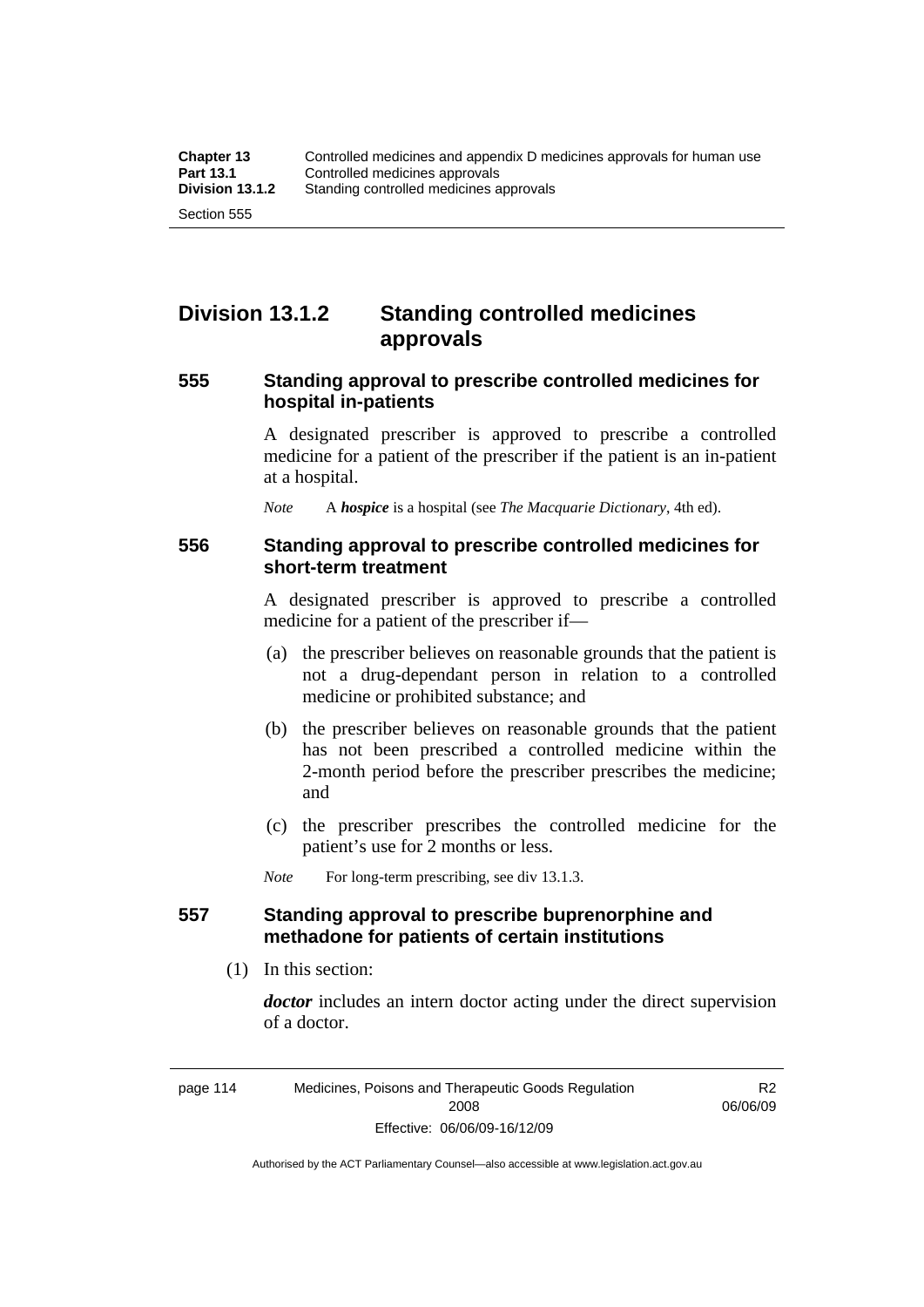- (2) A doctor is approved (the *interim approval*) to prescribe buprenorphine or methadone if—
	- (a) the doctor is working at any of the following institutions:
		- (i) a correctional centre;
		- (ii) a CYP detention place;
		- (iii) a hospital;
		- (iv) an opioid dependency treatment centre operated by the Territory; and
		- *Note Institution* includes a correctional centre and a CYP detention place (see s 652).
	- (b) the doctor prescribes the buprenorphine or methadone for a patient of the institution; and
	- (c) the buprenorphine or methadone is prescribed in accordance with the opioid dependency treatment guidelines; and
		- *Note Opioid dependency treatment guidelines*—see the dictionary.
	- (d) the doctor makes an application under section 560 to prescribe the medicine not later than 72 hours after the doctor first prescribes buprenorphine or methadone for the patient.
- (3) The interim approval ends—
	- (a) if the chief health officer approves the application under division 13.1.3—when the doctor is given notice of the approval; or
	- (b) if the application under section 560 is withdrawn—on the withdrawal of the application; or

page 115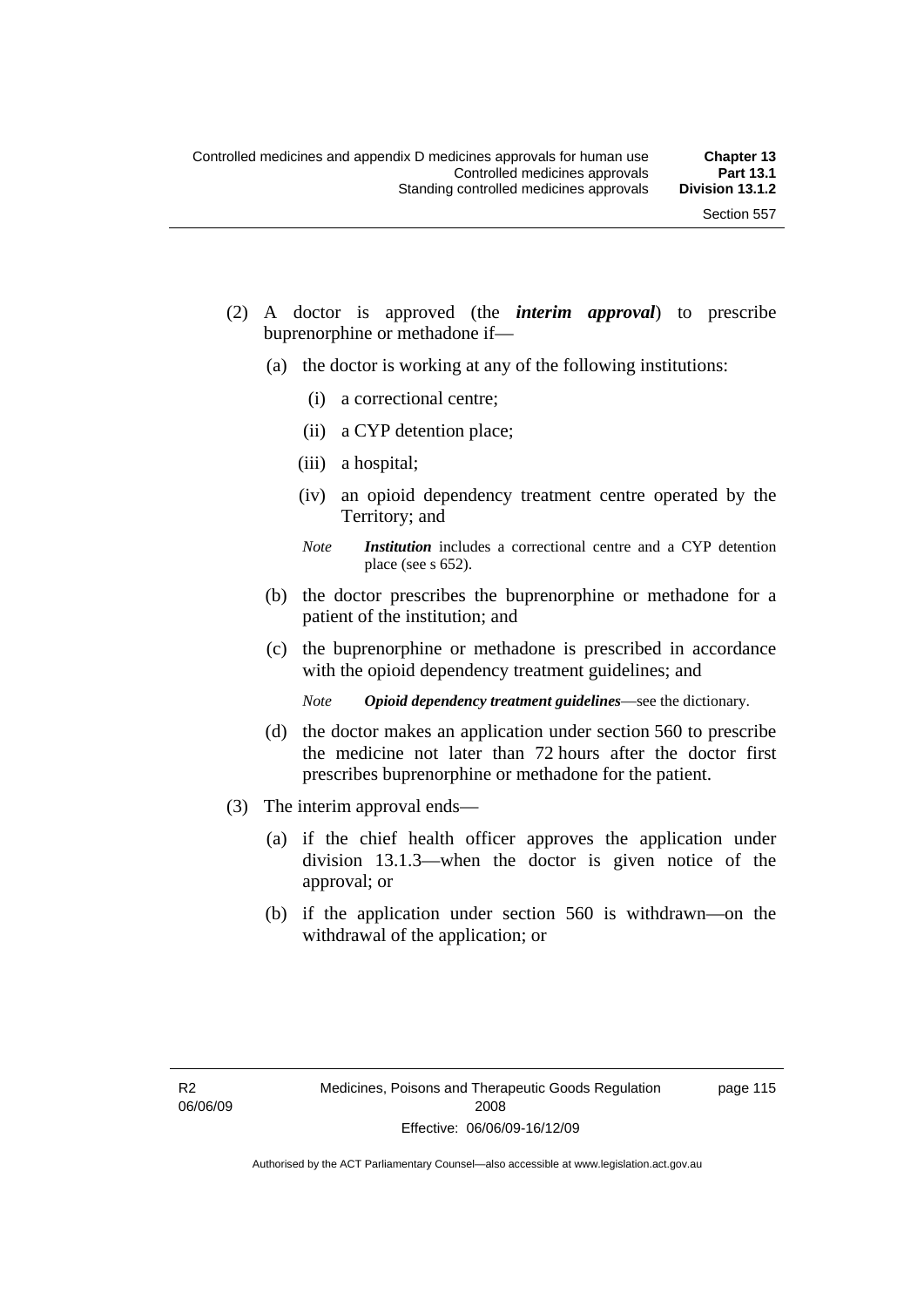| <b>Chapter 13</b> | Controlled medicines and appendix D medicines approvals for human use |
|-------------------|-----------------------------------------------------------------------|
| <b>Part 13.1</b>  | Controlled medicines approvals                                        |
| Division 13.1.3   | Chief health officer controlled medicines approvals                   |
| Section 560       |                                                                       |

- (c) if the chief health officer refuses to approve the application and the 7-day period mentioned in section 565 (2) (Applications for review of unfavourable CHO decisions for approvals) ends without an application for review being made—at the end of the 7-day period; or
- (d) if the chief health officer refers the application to the medicines advisory committee or an application is made to the committee under section 565—when the doctor is given notice of the chief health officer's decision under section 573 (Medicines advisory committee—directions to CHO).

## **Division 13.1.3 Chief health officer controlled medicines approvals**

## **560 Applications for CHO controlled medicines approvals**

- (1) A designated prescriber may apply to the chief health officer for approval to prescribe a controlled medicine.
- (2) An application under subsection (1) must—
	- (a) be for approval to prescribe a controlled medicine for a single individual; and
	- (b) be made in a way determined by the chief health officer.

#### **Examples**

telephone, email and fax

- *Note 1* If a form is approved under the Act, s 198 for this provision, the form must be used.
- *Note 2* An example is part of the regulation, is not exhaustive and may extend, but does not limit, the meaning of the provision in which it appears (see Legislation Act, s 126 and s 132).
- (3) An application under subsection (1) may be made—
	- (a) on the applicant's own behalf; or

page 116 Medicines, Poisons and Therapeutic Goods Regulation 2008 Effective: 06/06/09-16/12/09

R2 06/06/09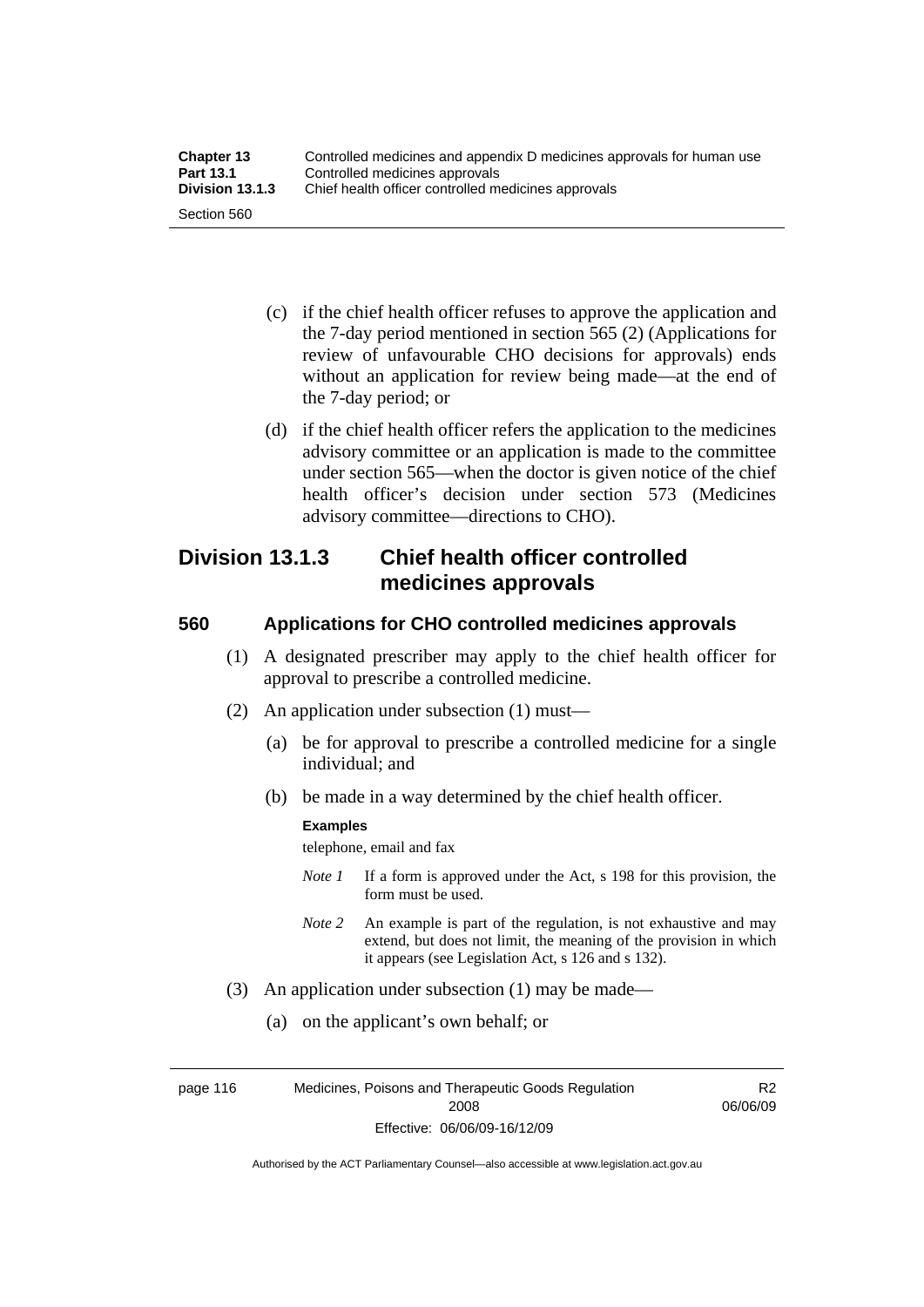- (b) on the applicant's own behalf and on behalf of 1 or more other named designated prescribers; or
- (c) on behalf of a group of designated prescribers that includes the applicant and who practise at the same premises.

#### **Example**

the doctors practising at a suburban medical practice so that if a person's usual doctor is unavailable another doctor at the practice can, under the approval, prescribe the controlled medicine

(4) A determination under subsection (2) (b) is a notifiable instrument.

*Note* A notifiable instrument must be notified under the Legislation Act.

### **561 Requirements for CHO controlled medicines approval applications**

- (1) An application by a designated prescriber for an approval to prescribe a controlled medicine for a patient must include the following:
	- (a) the designated prescriber's name and address;
	- (b) if the application is made on behalf of a group of designated prescribers—the names of the designated prescribers or a description of the group;
	- (c) the medicine, and the form, strength and quantity of the medicine, to be prescribed;

*Note* For morphine or oxycodone for a terminally ill person, see s (2).

- (d) the daily dose of the medicine and, if more than 1 form or strength of the medicine is to be prescribed, the dose for each form or strength;
- (e) the patient's name and home address;
- (f) the condition from which the patient is suffering that, in the designated prescriber's opinion, requires treatment with the medicine;

R2 06/06/09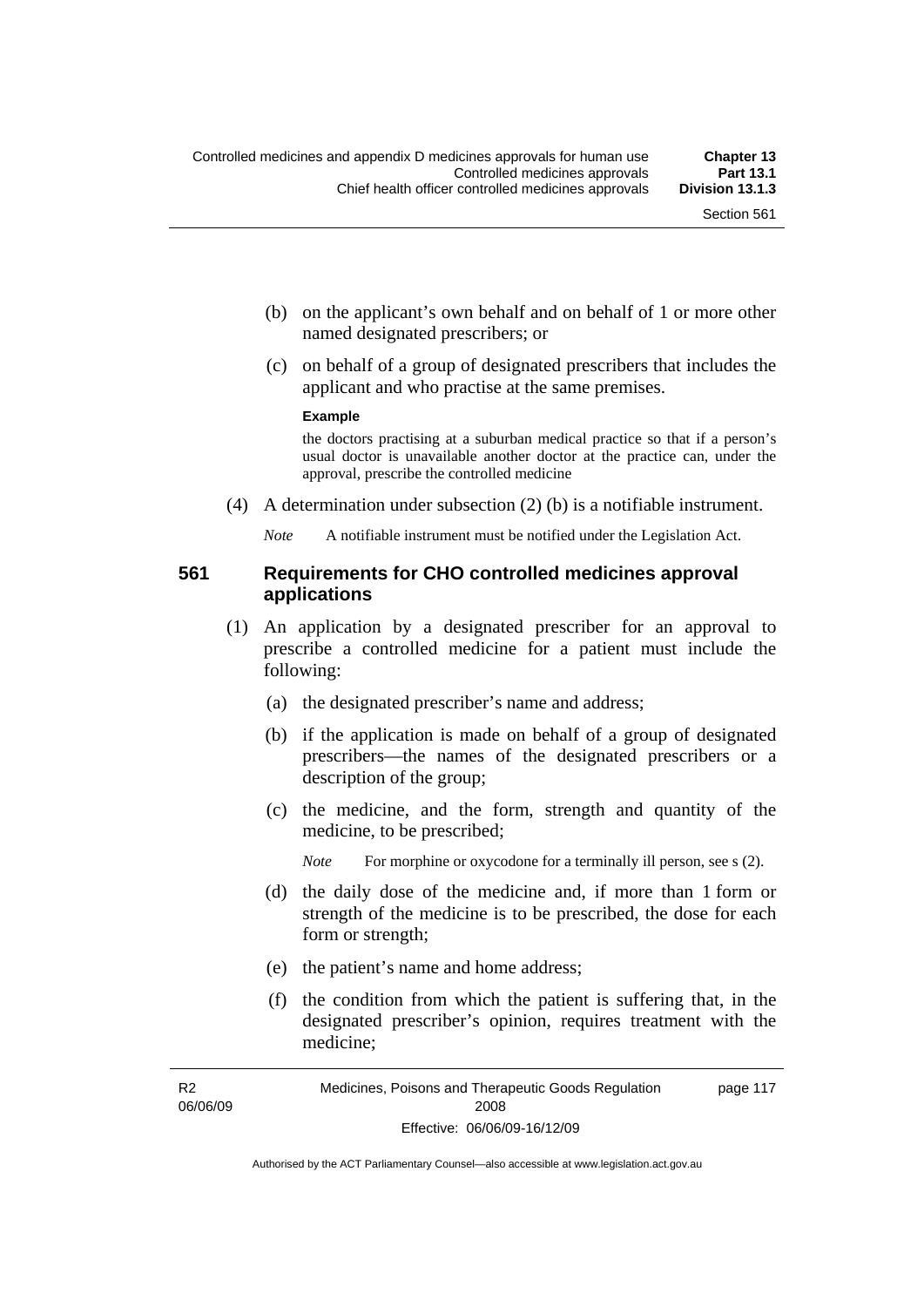- (g) whether, in the designated prescriber's opinion, based on reasonable grounds, the patient is a drug-dependent person in relation to a controlled medicine or prohibited substance.
- (2) However, for subsection (1) (c), if the controlled medicine is morphine or oxycodone for a person with a terminal illness, the application may be made for all forms, strengths and quantities of the medicine.
- (3) To remove any doubt, the application may include any other information the designated prescriber considers relevant.
- (4) The chief health officer may ask the designated prescriber for any other information reasonably required to decide the application, including, for example, further information about the patient's treatment.
	- *Note* An example is part of the regulation, is not exhaustive and may extend, but does not limit, the meaning of the provision in which it appears (see Legislation Act, s 126 and s 132).

## **562 CHO decision on applications to prescribe controlled medicines**

- (1) On application under section 560, the chief health officer must—
	- (a) approve the application in the terms applied for; or
	- (b) approve the application in terms different from those applied for; or
	- (c) refuse to approve the application; or
	- (d) refer the application to the medicines advisory committee.
	- *Note 1* An approval may include conditions (see s 570).
	- *Note* 2 For the form of a controlled medicines approval by the chief health officer, see s 571.

R2 06/06/09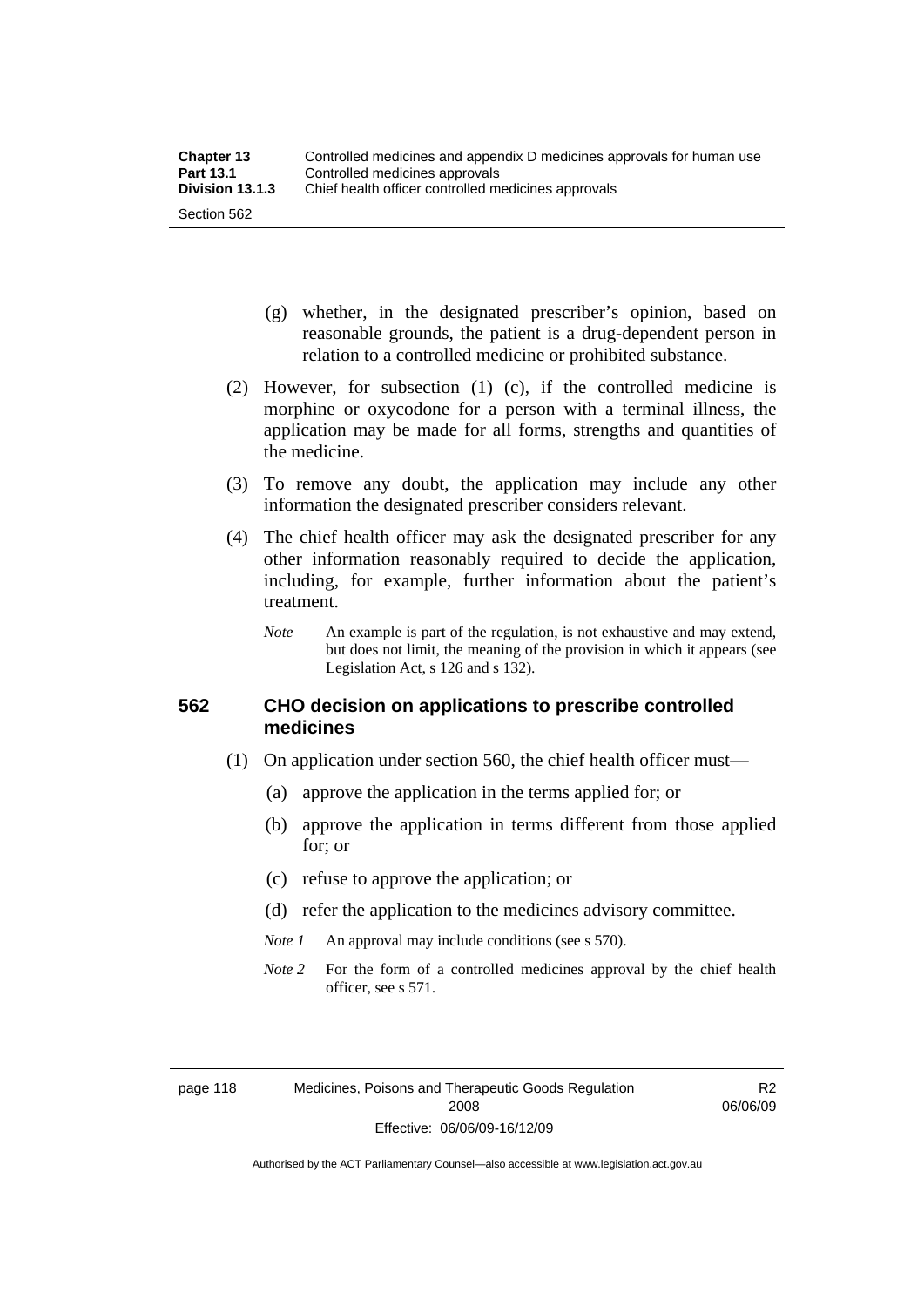- (2) However, the chief health officer need not decide the application if the chief health officer has asked for information under section 561 (4) and the information has not been given.
- (3) The chief health officer must give the applicant written notice of the chief health officer's decision not later than 7 days after the day the decision is made.
- (4) If the decision is made under subsection (1) (b) or (c), the notice must include information about the applicant's right to seek review of the decision under section 565 (Applications for review of unfavourable CHO decisions for approvals).

## **563 Restrictions on CHO power to approve applications for approvals**

In making a decision under section 562, the chief health officer—

- (a) must comply with any applicable guidelines made under section 574 (Medicines advisory committee—guidelines for CHO decisions on applications); and
- (b) must not approve an application to prescribe all forms, strengths and quantities of morphine or oxycodone for the treatment of a person who is terminally ill unless satisfied—
	- (i) a specialist has diagnosed the person as being terminally ill; and
	- (ii) the medicine is for use by the person for therapeutic purposes only; and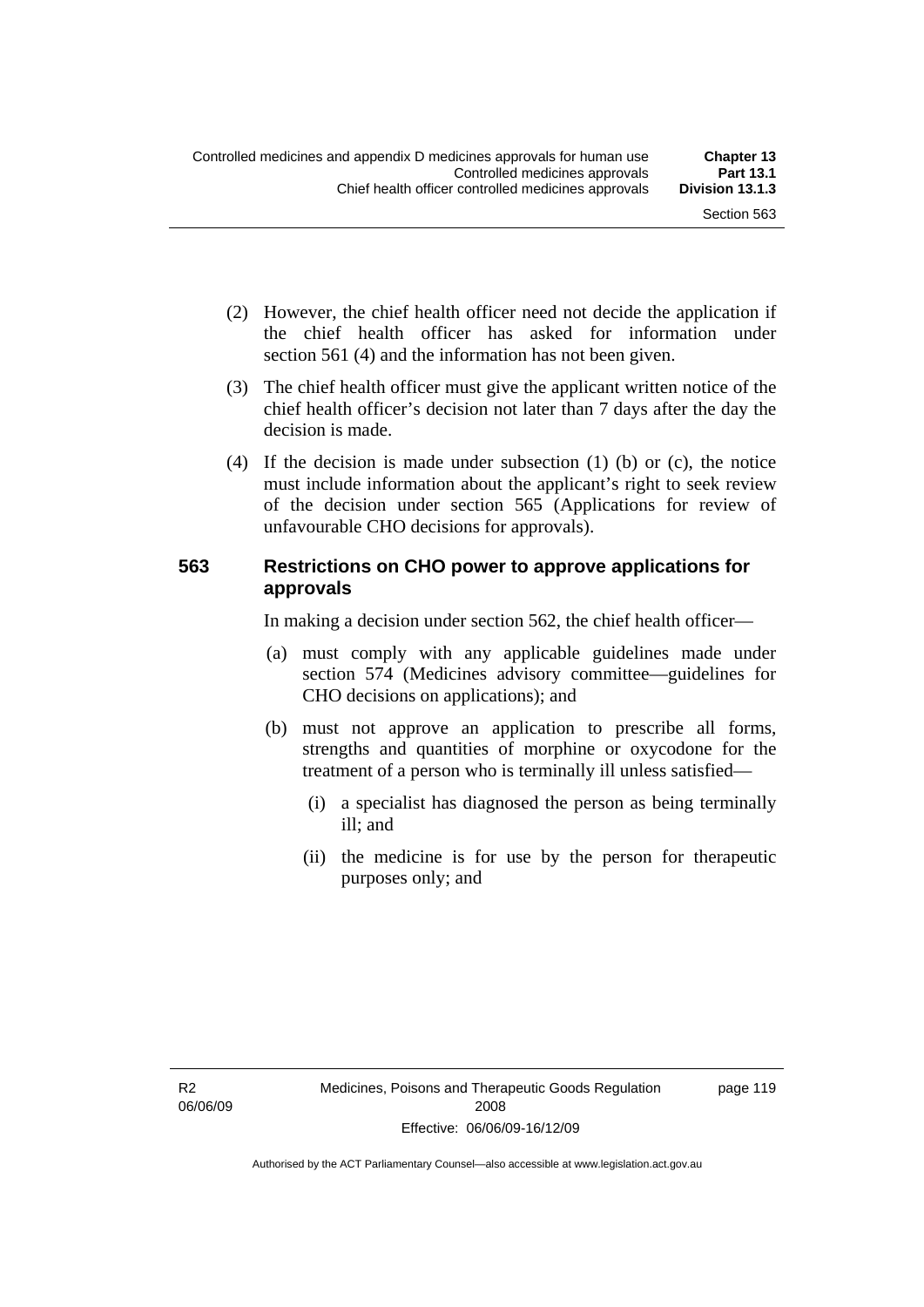- (c) must not approve an application to prescribe buprenorphine or methadone to treat a drug-dependent person's drug-dependency unless the applicant is—
	- (i) a doctor who is working at an institution mentioned in section 557 (2) (a) (Standing approval to prescribe buprenorphine and methadone for patients of certain institutions); or
	- (ii) an intern doctor who is working at an institution mentioned in section 557 (2) (a) who is acting under the direct supervision of a doctor at the institution; or
	- (iii) a doctor who holds an endorsement under section 582 (CHO decisions on applications for endorsement to treat drug-dependency).

*Note Doctor* does not include an intern doctor (see dict).

## **564 Term of CHO controlled medicines approvals**

A controlled medicines approval under this division is for the period (not longer than 1 year) stated in the approval.

## **565 Applications for review of unfavourable CHO decisions for approvals**

- (1) This section applies if, under section 562, the chief health officer—
	- (a) approves an application for a controlled medicines approval in terms different from those applied for; or
	- (b) refuses to approve the application for an approval.
- (2) The applicant for the approval may, not later than 7 days after the day the person receives written notice of the decision, apply to the medicines advisory committee for review of the decision.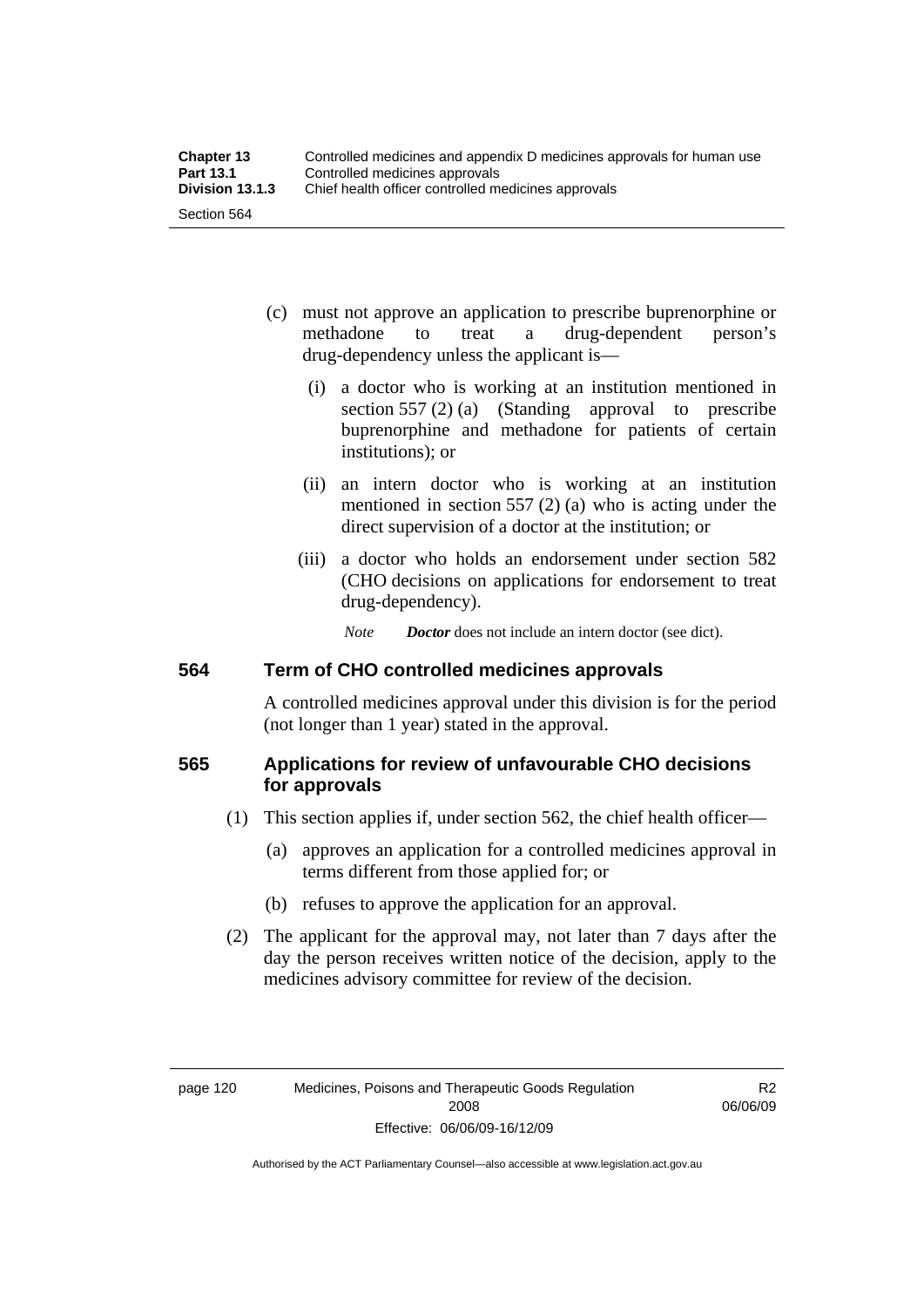- (3) The application for review—
	- (a) must be in writing signed by the applicant; and
	- (b) must set out the grounds for the application; and
	- (c) may include any information that the applicant considers appropriate for the review.

#### **566 Medicines advisory committee—referred applications and review of unfavourable CHO decisions**

- (1) This section applies to an application—
	- (a) for approval to prescribe a controlled medicine referred to the medicines advisory committee under section 562 (1) (d); or
	- (b) under section 565 for review of a decision of the chief health officer on an application for a controlled medicines approval.
- (2) The medicines advisory committee may, in writing, ask the applicant to give the committee further information about the treatment of the person to whom the application relates not later than a stated reasonable time.
- (3) After considering the application and any further information provided in accordance with a notice under subsection (2), the medicines advisory committee must—
	- (a) for an application for review of a decision by the chief health officer—
		- (i) direct the chief health officer to confirm the decision made; or
		- (ii) do both of the following:
			- (A) direct the chief health officer to revoke the decision made;

R2 06/06/09 page 121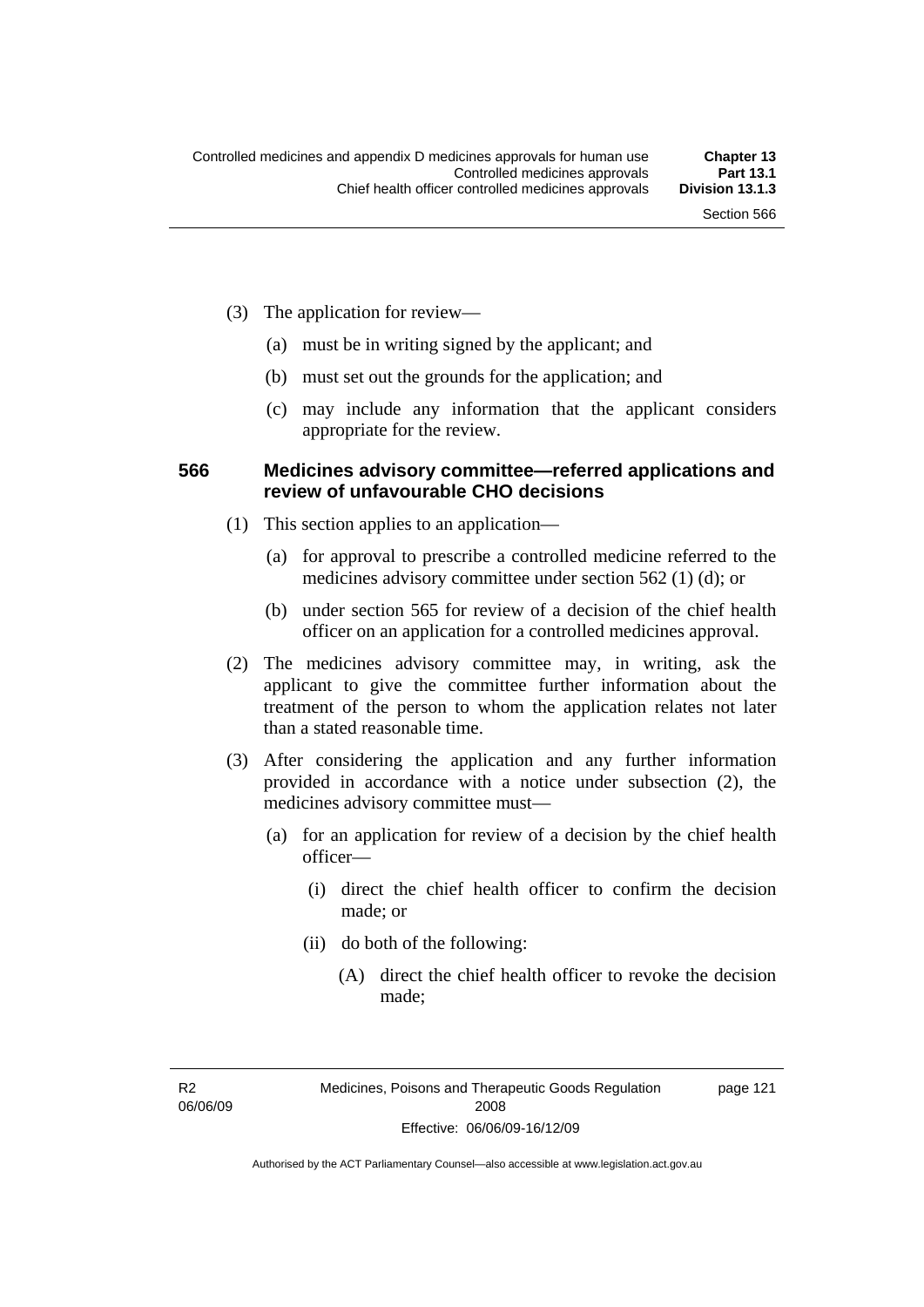- (B) give the chief health officer a direction under paragraph  $(b)$   $(i)$ ,  $(ii)$  or  $(iii)$ ; or
- (b) direct the chief health officer—
	- (i) to approve the application to prescribe a controlled medicine in the terms applied for; or
	- (ii) to approve the application in terms different from those applied for; or
	- (iii) to refuse to approve the application.
- *Note 1* The medicines advisory committee may direct the chief health officer to include conditions in the approval (see s 570 (2)).

*Note* 2 The chief health officer must comply with a direction (see s 573).

(4) A direction must be in writing.

#### **567 Amendment and revocation of controlled medicines approvals**

- (1) The chief health officer may amend or revoke a controlled medicines approval on the chief health officer's own initiative and without consulting the medicines advisory committee.
- (2) The medicines advisory committee may direct the chief health officer to amend or revoke a controlled medicines approval, whether or not the approval was given at the direction of the committee.

*Note* The chief health officer must comply with a direction (see s 573).

- (3) A direction under subsection (2) must be in writing.
- (4) The chief health officer must send the approval-holder written notice of the chief health officer's decision not later than 7 days after the day the decision is made.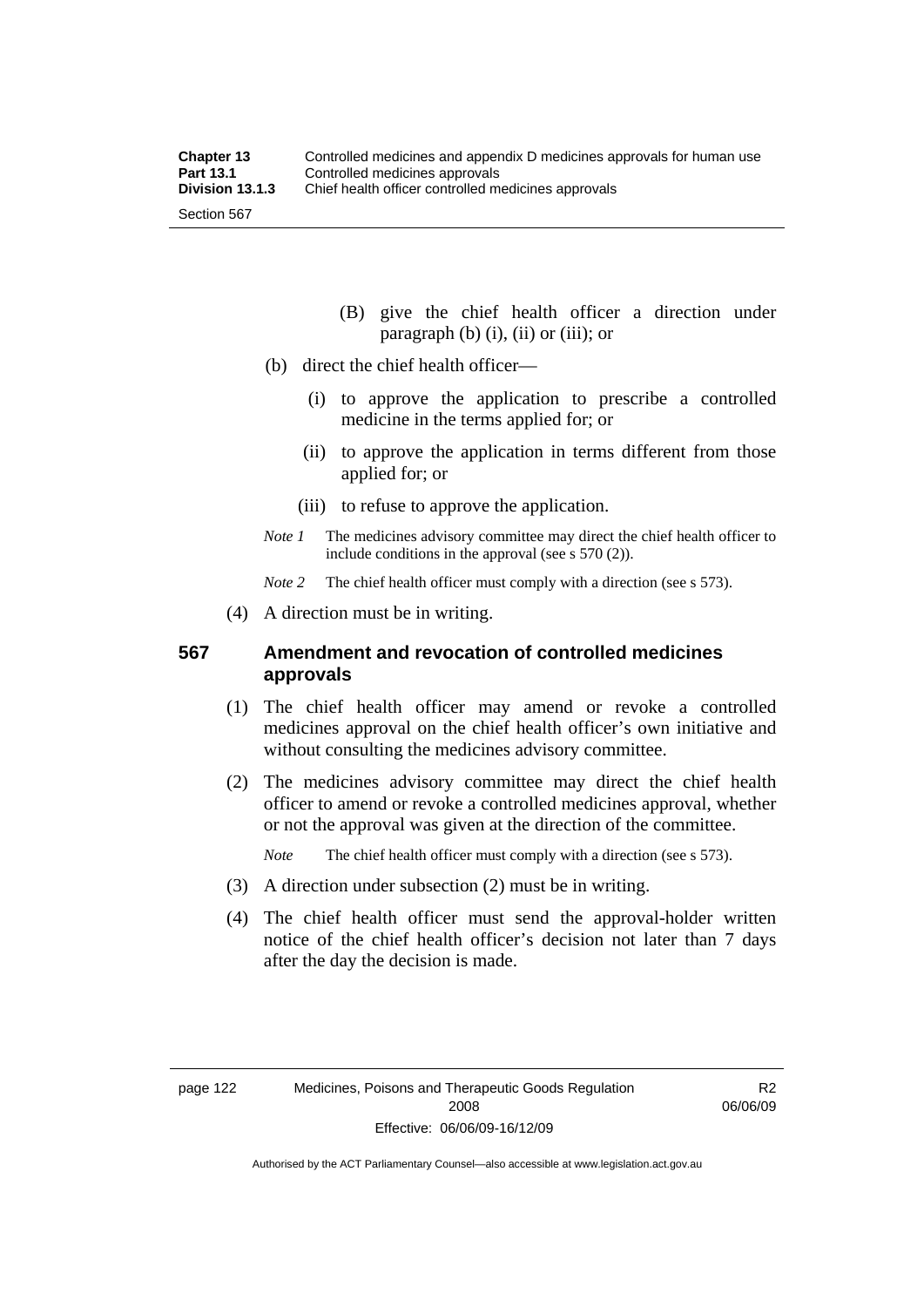- (5) If the decision is to amend or revoke a controlled medicines approval under subsection (1), the notice must include information about the approval-holder's right to seek review of the decision under section 568.
- (6) In this section:

*amend*, a controlled medicines approval, includes imposing a condition on, or changing a condition of, the approval.

### **568 Application for review of amendment and revocation on CHO initiative**

- (1) This section applies if the chief health officer amends or revokes a controlled medicines approval under section 567 (1).
- (2) The person to whom the approval was given may, not later than 7 days after the day the person is given written notice of the amendment or revocation, apply to the medicines advisory committee for review of the decision.
- (3) The application for review—
	- (a) must be in writing signed by the applicant; and
	- (b) must set out the grounds for the application; and
	- (c) may include any information that the applicant considers appropriate for the review.
- (4) To remove any doubt, the decision to which the application relates continues to operate despite the making of the application until the day the chief health officer's decision on direction under section 569 (3) takes effect.

page 123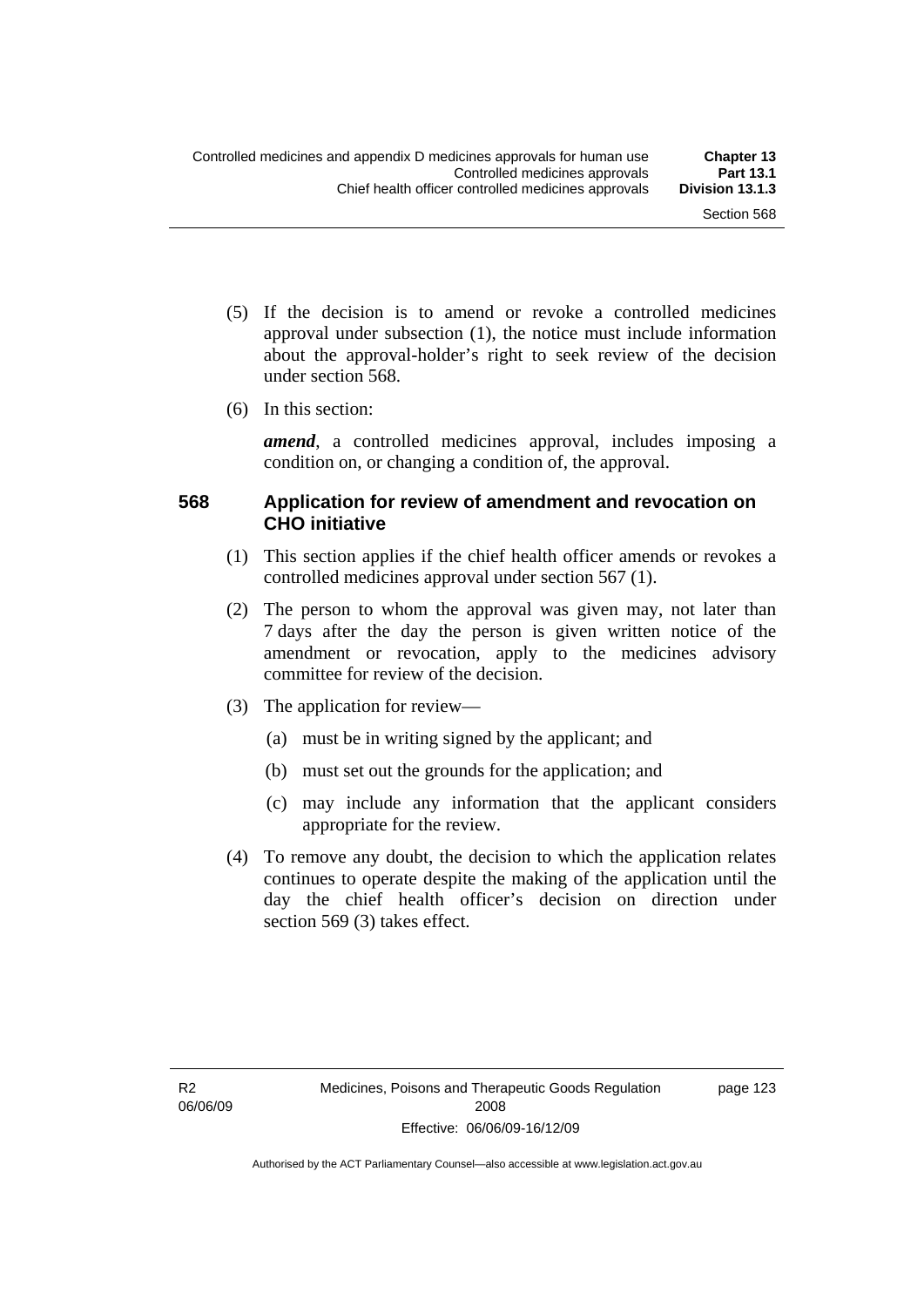#### **569 Medicines advisory committee—review of amendment or revocation on CHO initiative**

- (1) This section applies if an application is made to the medicines advisory committee under section 568 to review a decision (the *original decision*) of the chief health officer to amend or revoke a controlled medicines approval.
- (2) The medicines advisory committee may, in writing, ask the designated prescriber to give the committee further information about the treatment of the person to whom the application relates not later than a stated reasonable time.
- (3) After considering the application for review and any further information provided in accordance with a notice under subsection (2), the medicines advisory committee must direct the chief health officer to—
	- (a) confirm the original decision; or
	- (b) revoke the original decision; or
	- (c) revoke the original decision and approve the application as directed by the committee.
	- *Note 1* The medicines advisory committee may direct the chief health officer to include conditions in the approval (see s 570 (2)).
	- *Note* 2 The chief health officer must comply with a direction (see s 573).
- (4) A direction must be in writing.

#### **570 Conditional controlled medicines approvals**

 (1) The chief health officer may include conditions for the safe or proper use of a controlled medicine in a controlled medicines approval.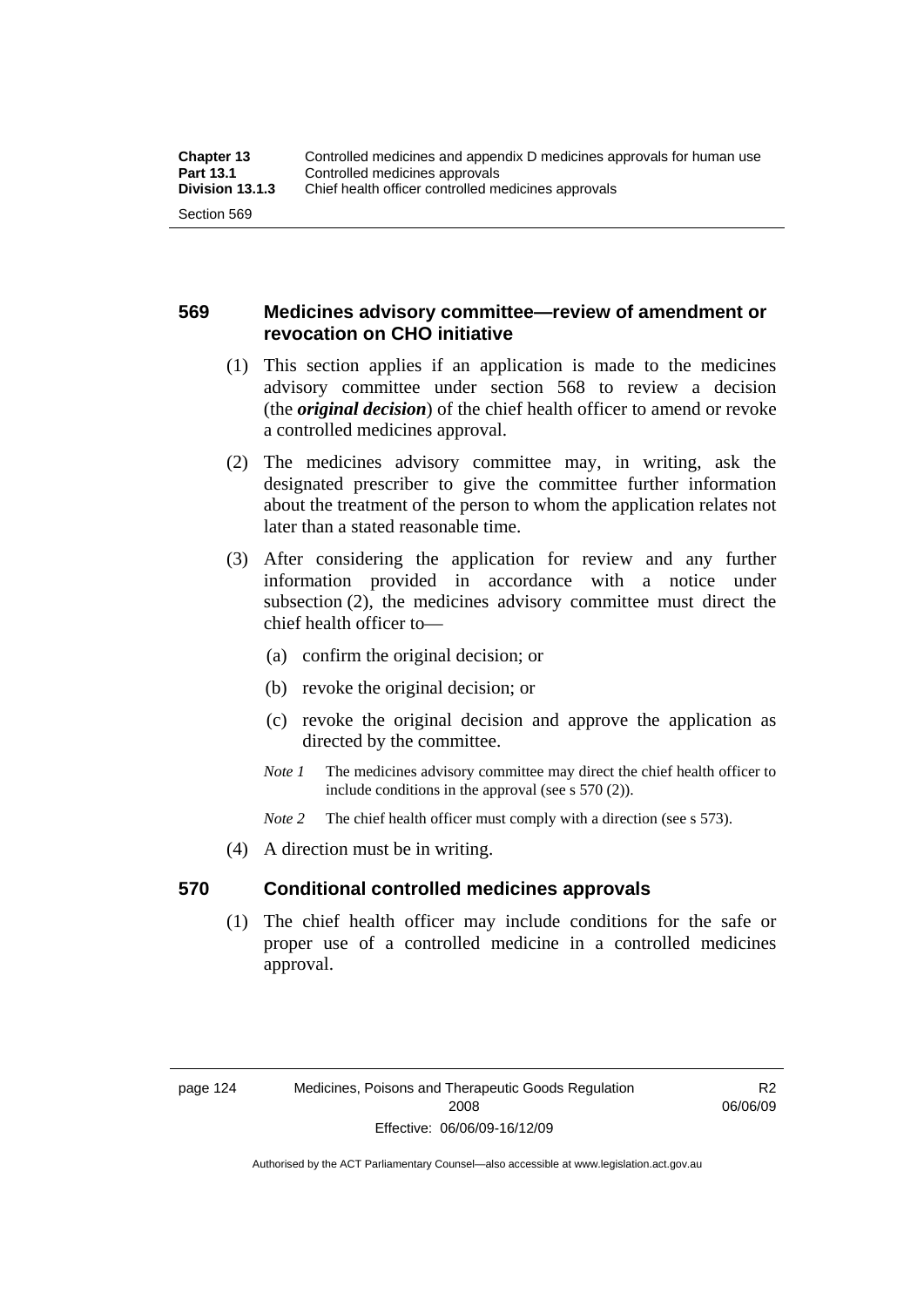(2) The medicines advisory committee may direct the chief health officer to include conditions for the safe or proper use of a controlled medicine in a controlled medicines approval.

*Note* The chief health officer must comply with a direction (see s 573).

#### **571 Form of CHO controlled medicines approvals**

- (1) A controlled medicines approval given by the chief health officer must include the following:
	- (a) the name of the controlled medicine to which the approval relates;
	- (b) the maximum quantity of the medicine that may be prescribed under the approval;
		- *Note 1* For morphine or oxycodone for a person with a terminal illness, see s (2).
		- *Note* 2 For buprenorphine or methadone for a drug-dependent person, see s (3).
	- (c) the form and strength of the medicine that may be prescribed under the approval;
		- *Note* Other forms and strengths may be prescribed in accordance with s 32.
	- (d) the period when the medicine may be prescribed under the approval or when the approval ends;
	- (e) an identifying number for the approval;
	- (f) any condition to which the approval is subject.
	- *Note* If the approval is an oral approval, the prescriber must send the chief health officer a written application (see s  $31$  (d) (ii)).
- (2) However, for subsection (1) (b) and (c), if the controlled medicines approval relates to the treatment of a person with a terminal illness, the approval may provide that all forms, strengths and quantities of morphine or oxycodone are approved.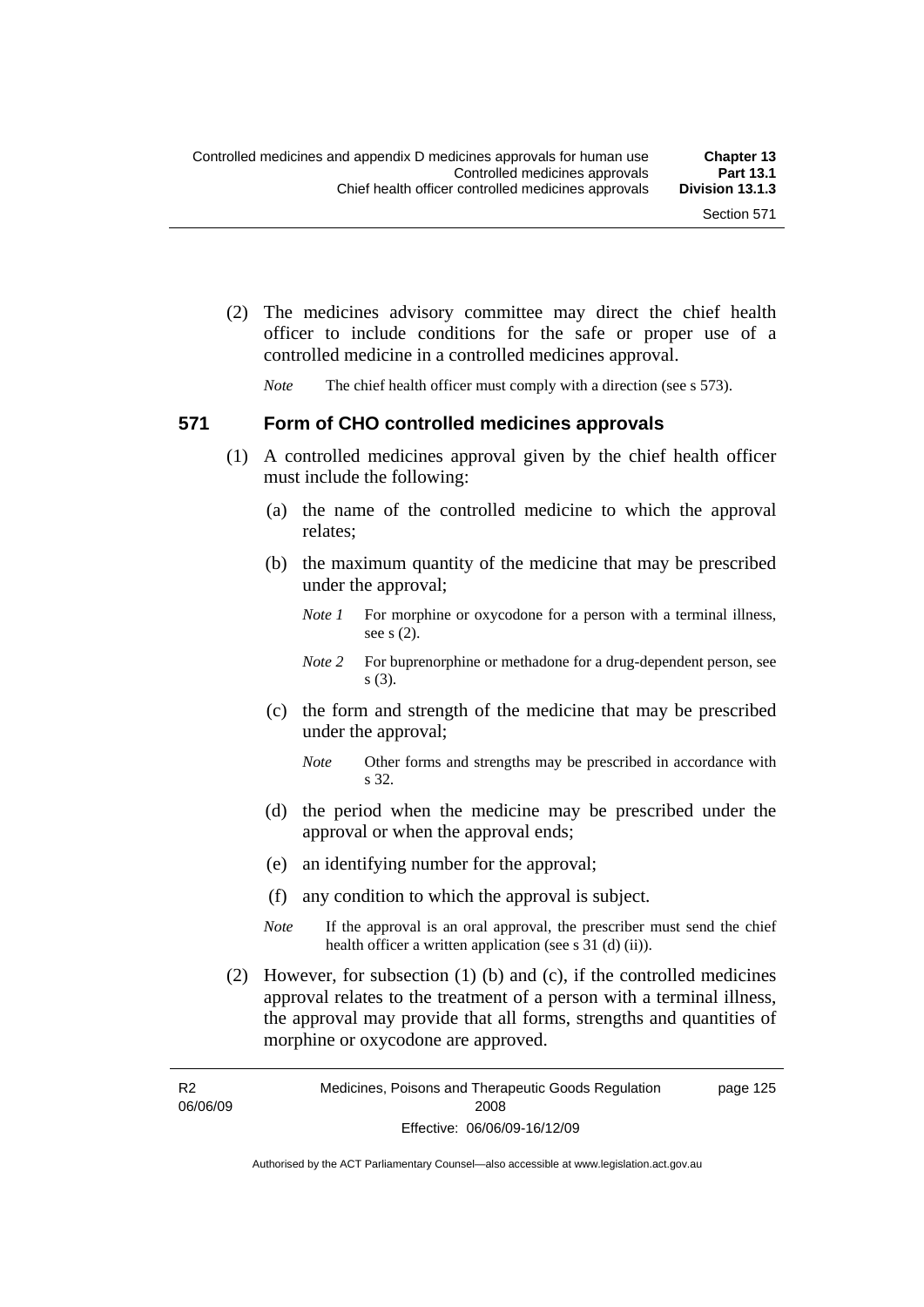(3) Also, for subsection (1) (b), if the controlled medicines approval relates to the treatment of a drug-dependent person with buprenorphine or methadone for their drug-dependency, the approval may state the maximum daily dose that may be prescribed for the person.

#### **572 When controlled medicines approvals etc take effect**

- (1) A controlled medicines approval takes effect when the applicant receives notice of the approval or, if the approval states a later day, on the later day.
- (2) An amendment or revocation of a controlled medicines approval takes effect when the approval-holder receives notice of the amendment or revocation or, if the notice of the amendment or revocation states a later day, on the later day.

### **573 Medicines advisory committee—directions to CHO**

- (1) This section applies if the medicines advisory committee directs the chief health officer to make a decision in relation to—
	- (a) an application for a controlled medicines approval; or
	- (b) a controlled medicines approval; or
	- (c) an application under section 581 (Applications for CHO endorsement to treat drug-dependency).
- (2) The chief health officer must—
	- (a) make the decision in accordance with the direction; and
	- (b) send the applicant or approval holder written notice of the decision not later than 7 days after the day the chief health officer makes the decision.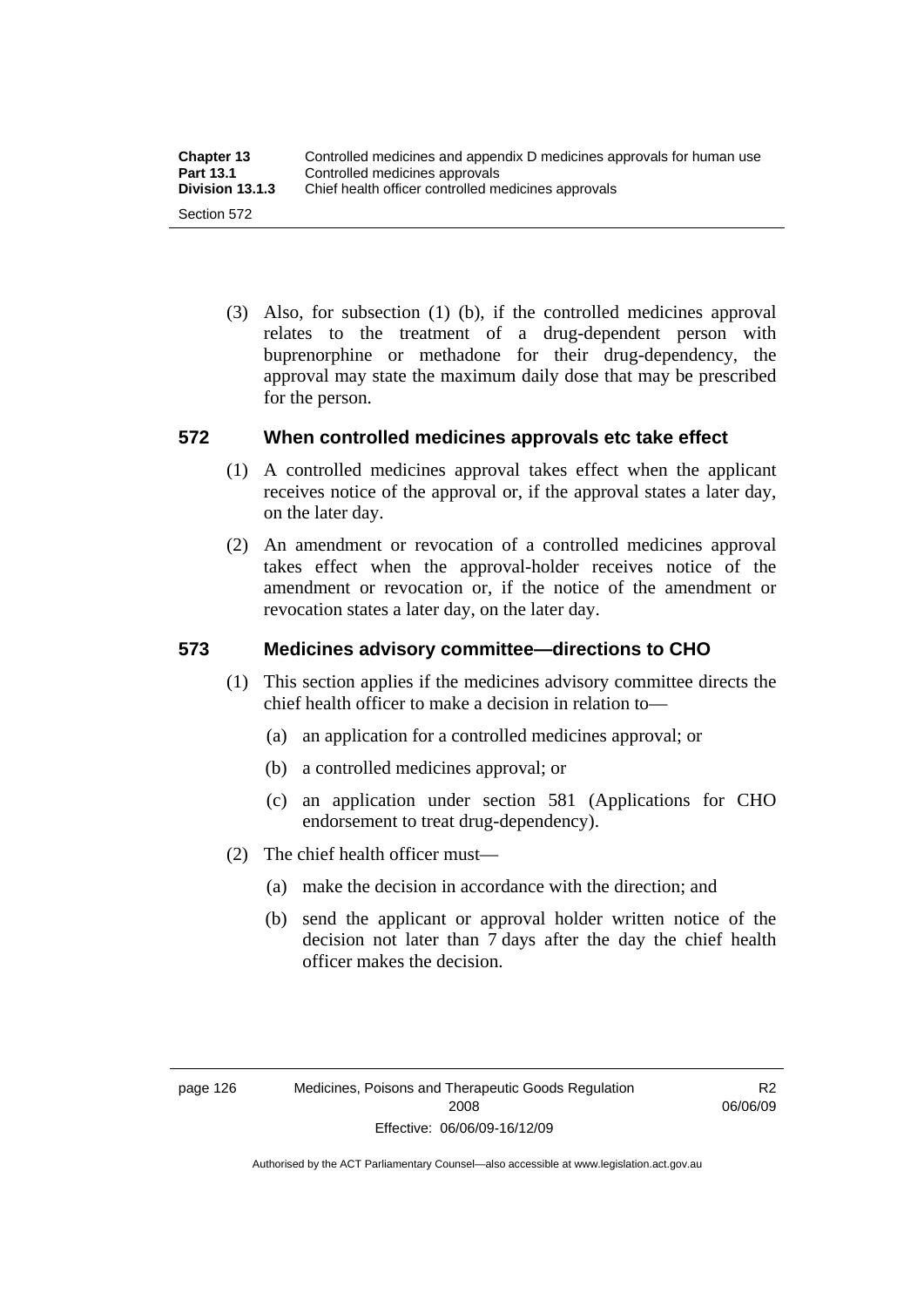#### **574 Medicines advisory committee—guidelines for CHO decisions on applications**

 (1) The medicines advisory committee may issue guidelines for the chief health officer in relation to decisions on applications under section 560 (Applications for CHO controlled medicines approvals).

- (2) A guideline is a notifiable instrument.
	- *Note* A notifiable instrument must be notified under the Legislation Act.

### **Division 13.1.4 Endorsements to treat drug-dependency**

#### **580 Meaning of** *endorsement***—div 13.1.4**

In this division:

*endorsement* means an endorsement under section 582 to prescribe buprenorphine and methadone to treat a drug-dependent person's drug-dependency.

*Note* An endorsement is not required by doctors and certain intern doctors who are working at particular institutions, see s 563 (c).

#### **581 Applications for CHO endorsement to treat drug-dependency**

- (1) A doctor may, in writing, apply to the chief health officer for an endorsement.
	- *Note Doctor* does not include an intern doctor (see dict).
- (2) The application must include the following:
	- (a) the doctor's name and business address and telephone number;

R2 06/06/09 page 127

*Note* The chief health officer must comply with any applicable guidelines (see s 563 (a)).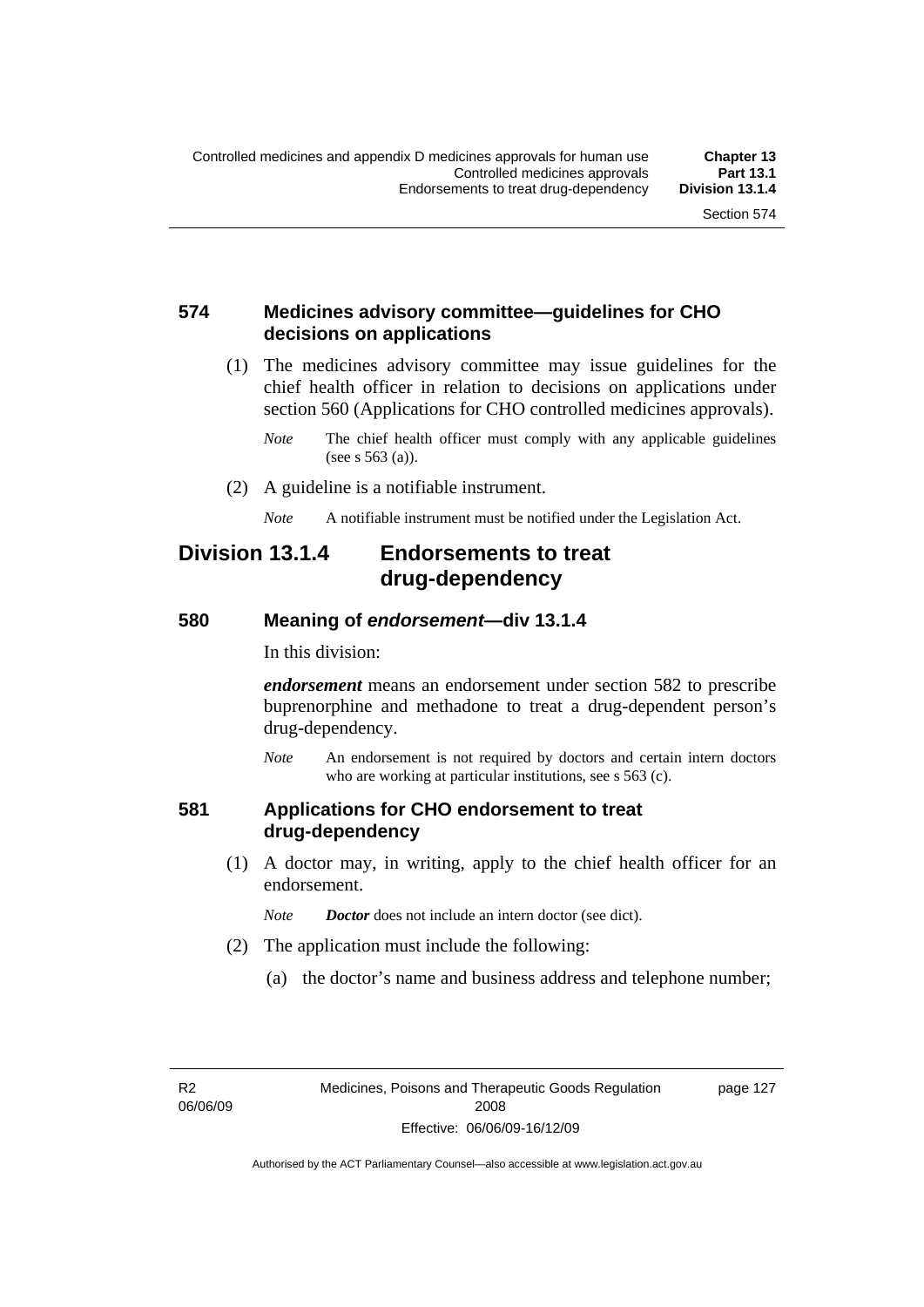- (b) the doctor's qualifications and experience in treating drug-dependency.
- *Note* If a form is approved under the Act, s 198 for this provision, the form must be used.
- (3) The chief health officer may ask the doctor for any other information reasonably required to decide the application.

#### **582 CHO decisions on applications for endorsement to treat drug-dependency**

- (1) The chief health officer must give, or refuse to give, an endorsement to a doctor who applies under section 581.
- (2) The chief health officer must not give a doctor an endorsement unless satisfied that the doctor has the qualifications and experience to treat drug-dependency.
- (3) An endorsement is subject to any condition included in the endorsement by the chief health officer.
- (4) The chief health officer must give the doctor written notice of the chief health officer's decision not later than 7 days after the day the decision is made.
- (5) If the chief health officer refuses the application, the notice must include information about the doctor's right to seek review of the decision under section 584.

#### **583 Form of CHO endorsements to treat drug-dependency**

An endorsement by the chief health officer must include the following:

- (a) the doctor's name;
- (b) an identifying number for the endorsement;
- (c) any condition to which the endorsement is subject.

page 128 Medicines, Poisons and Therapeutic Goods Regulation 2008 Effective: 06/06/09-16/12/09

R2 06/06/09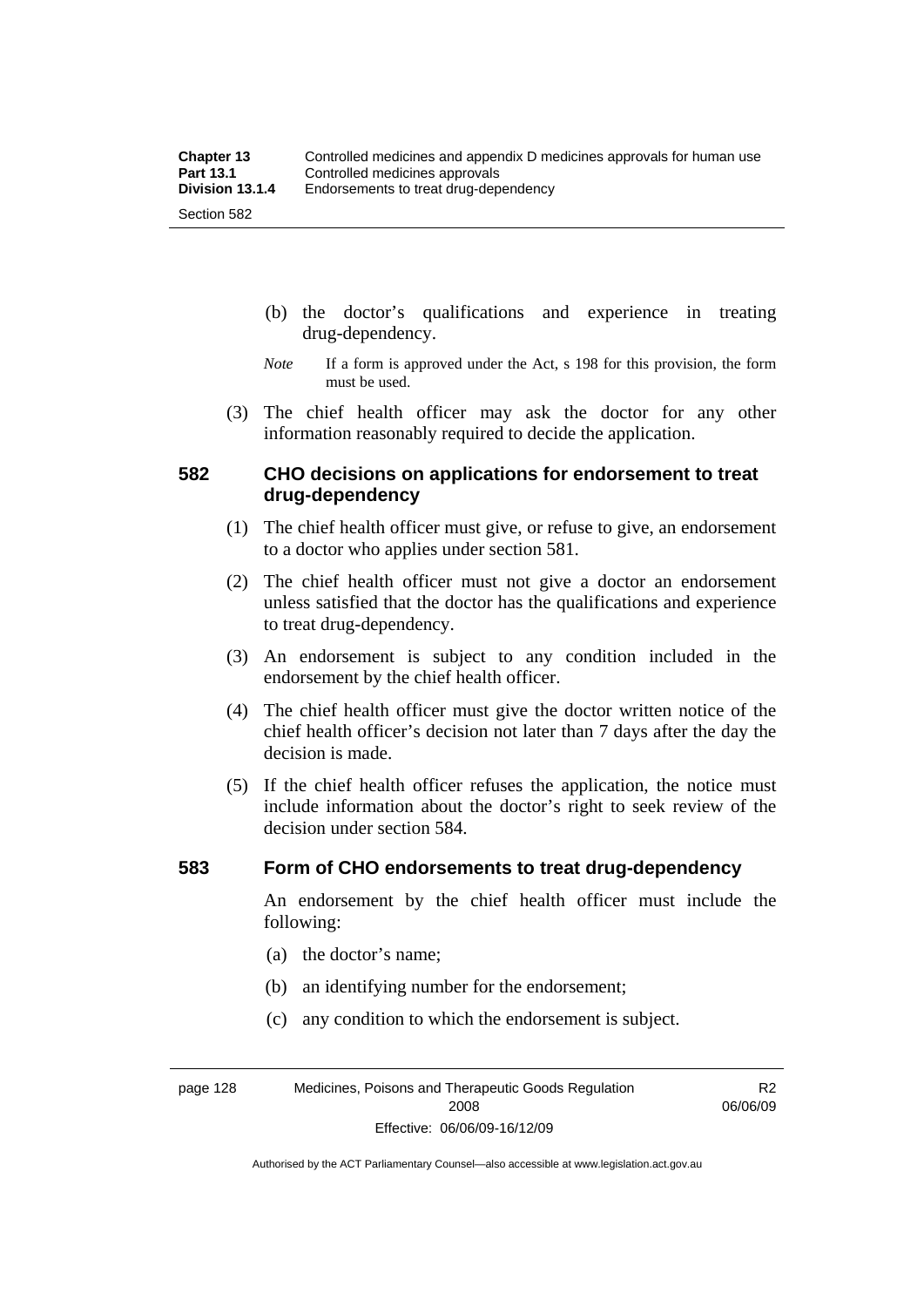#### **584 Medicines advisory committee—review of CHO decisions to refuse endorsements to treat drug-dependency**

- (1) This section applies if the chief health officer refuses under section 582 to give an endorsement to a doctor.
- (2) The doctor may, not later than 28 days after the day the doctor receives written notice of the decision, apply to the medicines advisory committee for review of the decision.
- (3) The application for review—
	- (a) must be in writing signed by the doctor; and
	- (b) must set out the grounds for the application; and
	- (c) may include any information that the doctor considers appropriate for the review.
- (4) The medicines advisory committee may, in writing, ask the doctor to give the committee further information that the committee reasonably needs to decide the application.
- (5) After considering the application and any further information provided in accordance with a notice under subsection (4), the medicines advisory committee must—
	- (a) direct the chief health officer to confirm the decision made; or
	- (b) direct the chief health officer to revoke the decision made and approve the application as directed by the committee.

*Note* The chief health officer must comply with a direction (see s 573).

(6) A direction must be in writing.

page 129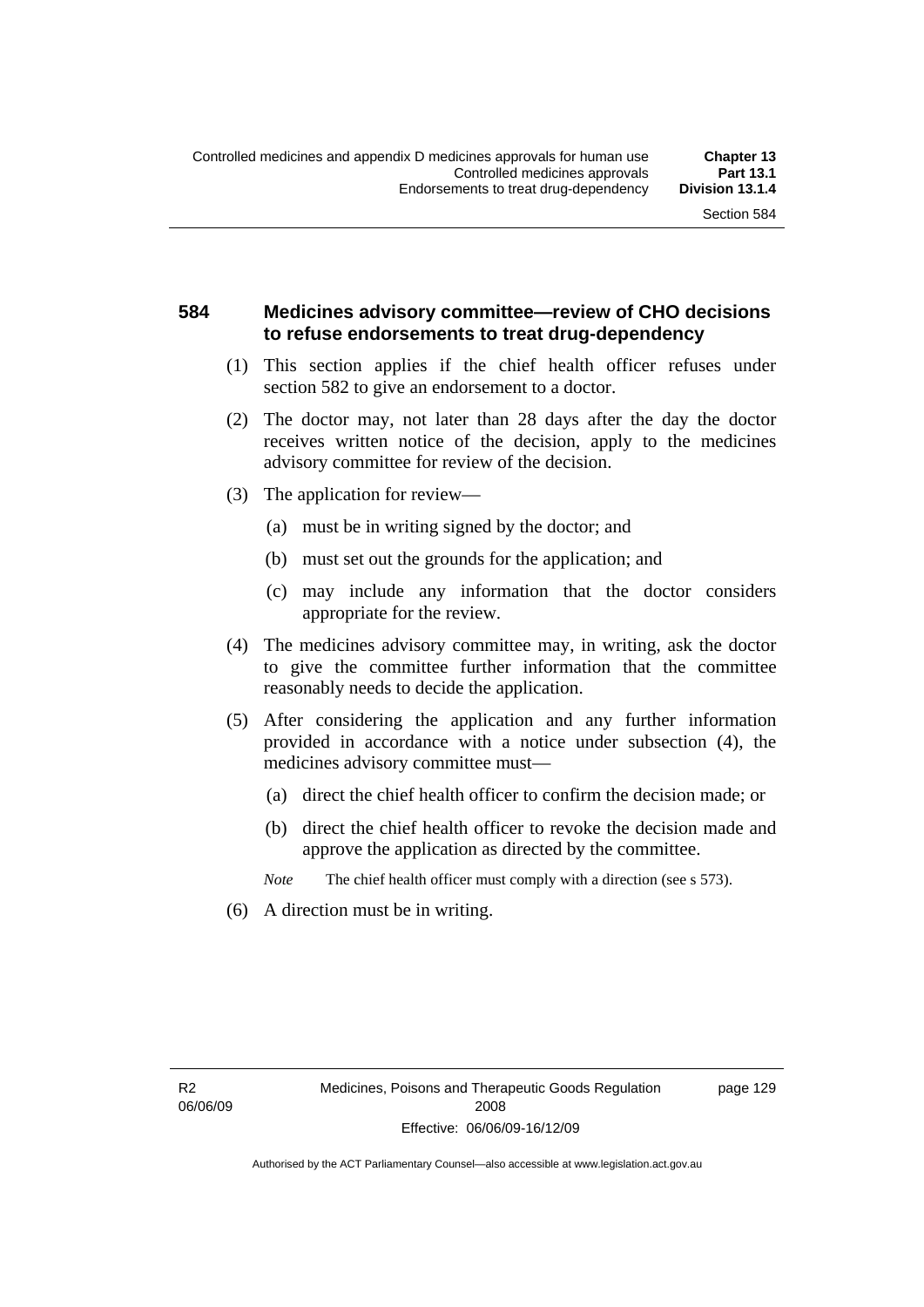## **Part 13.2 Appendix D medicines approvals**

*Note* It is a condition of an authorisation to prescribe a designated appendix D medicine for the prescriber to have an approval under this part (see s 33 (a)).

#### **590 Meaning of** *appendix D medicines approval*

In this regulation:

*appendix D medicines approval* means an approval under section 591 or section 593.

#### **591 Standing approval to prescribe designated appendix D medicines**

A doctor is approved to prescribe a designated appendix D medicine for a purpose mentioned in schedule 3 (Designated appendix D medicines—standing approvals), part 3.2, column 3 in relation to the medicine if—

- (a) the medicine is mentioned in the schedule, part 3.2, column 3 in relation to the doctor; and
- (b) if the schedule, part 3.2, column 4 contains a condition in relation to the medicine—the doctor prescribes the medicine in accordance with the condition.

#### **Example—par (b)**

If sch 3, pt 3.2, col 4 includes a condition requiring a doctor to advise a woman of child-bearing age to avoid becoming pregnant during or for a certain period after the completion of treatment, the doctor is authorised to prescribe the medicine only if the doctor gives the patient the advice.

- *Note 1 Doctor* does not include an intern doctor (see dict).
- *Note 2* An example is part of the regulation, is not exhaustive and may extend, but does not limit, the meaning of the provision in which it appears (see Legislation Act, s 126 and s 132).

page 130 Medicines, Poisons and Therapeutic Goods Regulation 2008 Effective: 06/06/09-16/12/09 R2 06/06/09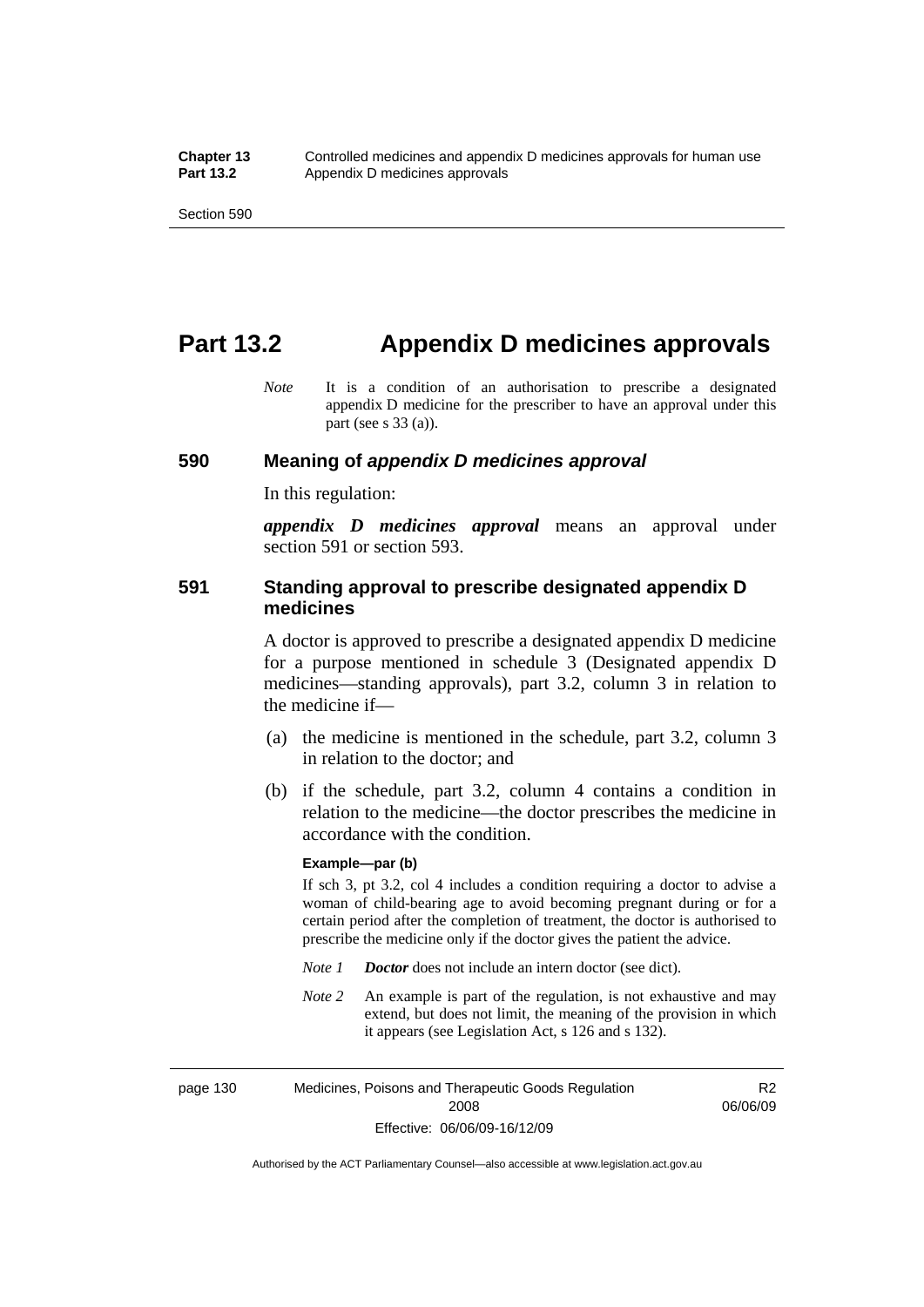### **592 Applications for CHO approval to prescribe designated appendix D medicines**

 (1) A doctor may, in writing, apply to the chief health officer for approval to prescribe a designated appendix D medicine for a purpose mentioned in schedule 3 (Designated appendix D medicines—standing approvals), part 3.2, column 3 in relation to the medicine.

*Note Doctor* does not include an intern doctor (see dict).

- (2) The application must include the following:
	- (a) the medicine's name;
	- (b) the doctor's name, business address and telephone number;
	- (c) if the doctor is a specialist—the specialist area in which the doctor practises;
	- (d) if the doctor is not a specialist—the doctor's qualifications and experience in relation to the medicine.
	- *Note* If a form is approved under the Act, s 198 for this provision, the form must be used.
- (3) The chief health officer may ask the doctor for any other information reasonably required to decide the application.

#### **593 CHO decisions on applications to prescribe designated appendix D medicines**

- (1) The chief health officer must approve, or refuse to approve, an application by a doctor under section 592 for approval to prescribe a designated appendix D medicine.
- (2) An approval under subsection (1) to prescribe a designated appendix D medicine is subject to the following conditions:
	- (a) that the doctor complies with any conditions in schedule 3, part 3.2, column 4 in relation to the medicine;

R2 06/06/09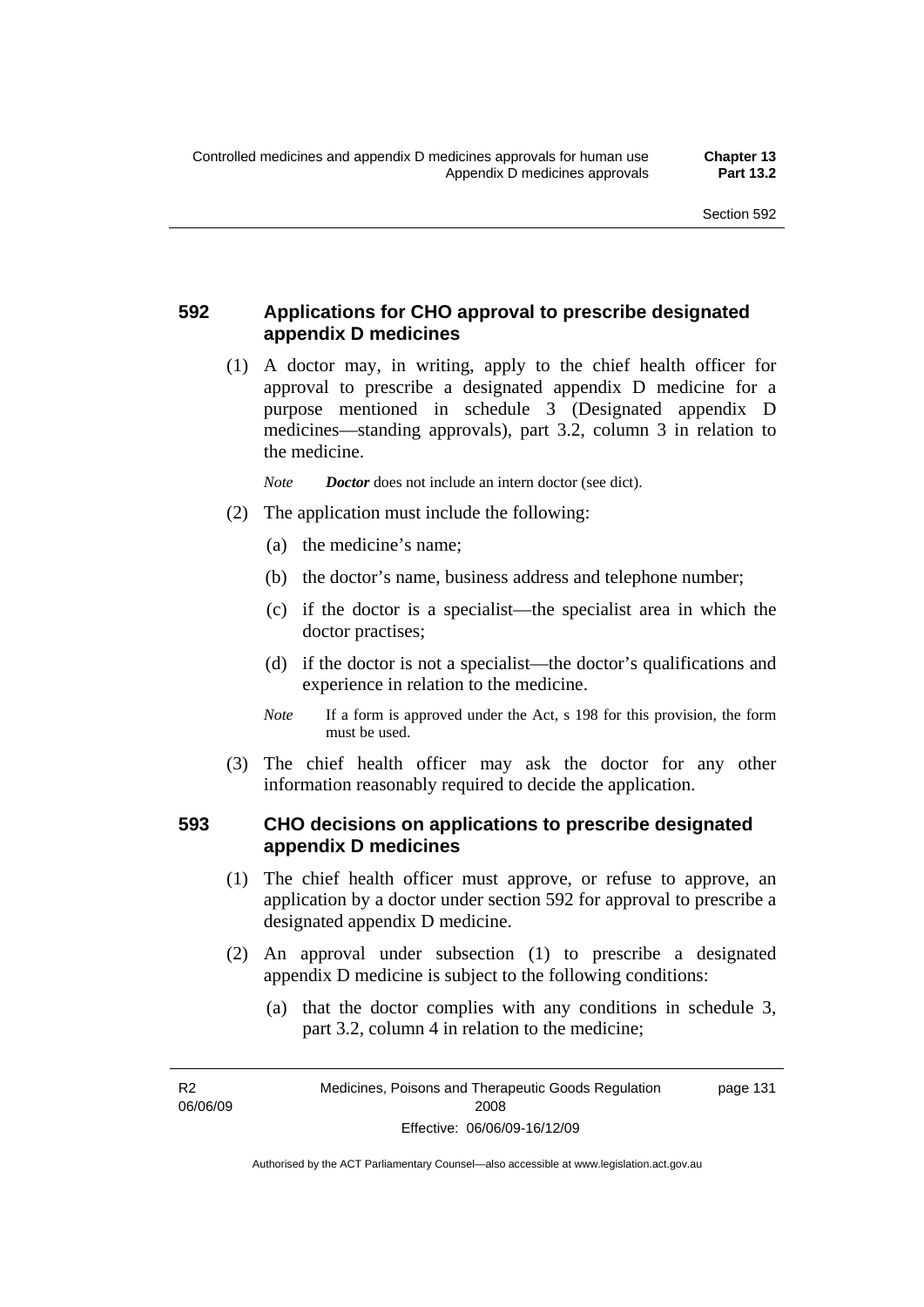(b) any other condition included in the approval by the chief health officer.

#### **Example—par (a)**

If sch 3, pt 3.2, col 4 includes a condition requiring a doctor to advise a woman of child-bearing age to avoid becoming pregnant during or for a certain period after the completion of treatment, the doctor is authorised to prescribe the medicine only if the doctor gives the patient the advice.

- *Note* An example is part of the regulation, is not exhaustive and may extend, but does not limit, the meaning of the provision in which it appears (see Legislation Act, s 126 and s 132).
- (3) For this section, the chief health officer—
	- (a) must have regard to the specialist area (if any) in which the doctor practises and the requirements (if any) stated in the medicines and poisons standard, appendix D for the medicine to which the application relates; and
	- (b) may have regard to anything else the chief health officer considers appropriate.
- (4) The chief health officer must send the doctor written notice of the chief health officer's decision not later than 7 days after the day the decision is made.

#### **594 Form of CHO appendix D medicines approvals**

An appendix D medicines approval given by the chief health officer must include the following:

- (a) the doctor's name;
- (b) the name of the medicine to which the approval relates;
- (c) an identifying number for the approval;
- (d) any condition included in the approval by the chief health officer.

R2 06/06/09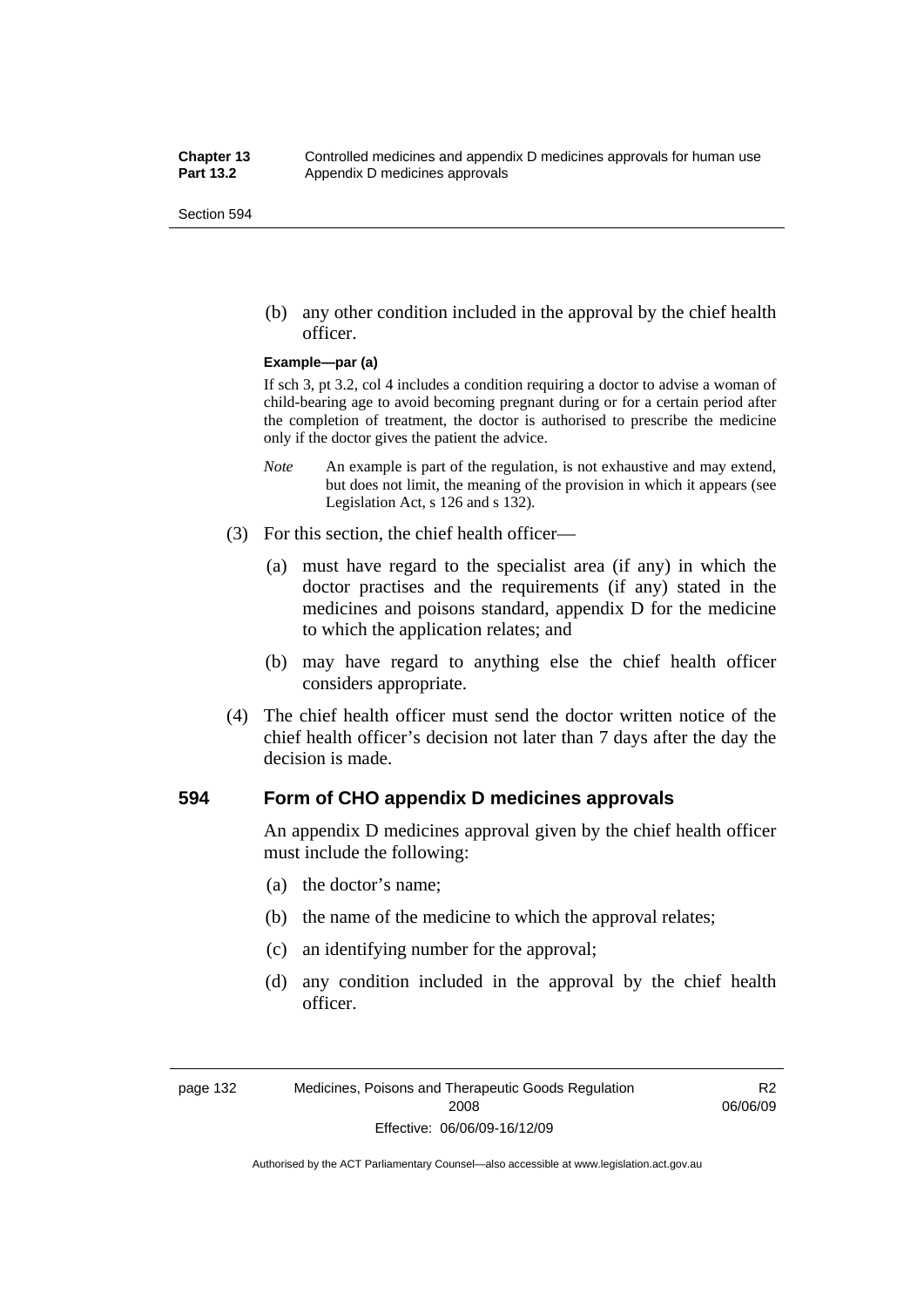# **Chapter 14 Medicines licences**

## **Part 14.1 Medicines licences generally**

#### **600 Medicines licences that may be issued—Act, s 78 (2)**

The following licences for medicines may be issued:

- (a) a licence for a program of research or education in relation to a controlled medicine (a *controlled medicines research and education program licence*);
- (b) a licence for medicines for first-aid kits (a *first-aid kit licence*);
- (c) a licence for the supply by wholesale of a medicine (a *medicines wholesalers licence*);
- (d) a licence for the treatment of opioid dependency with buprenorphine or methadone (an *opioid dependency treatment licence*);
- (e) a licence for the sale by retail of pharmacy medicines by a person who is not a pharmacist (a *pharmacy medicines rural communities licence*).
- *Note* Other medicines licences may also be issued (see Act, s 78 (3)).

R2 06/06/09 page 133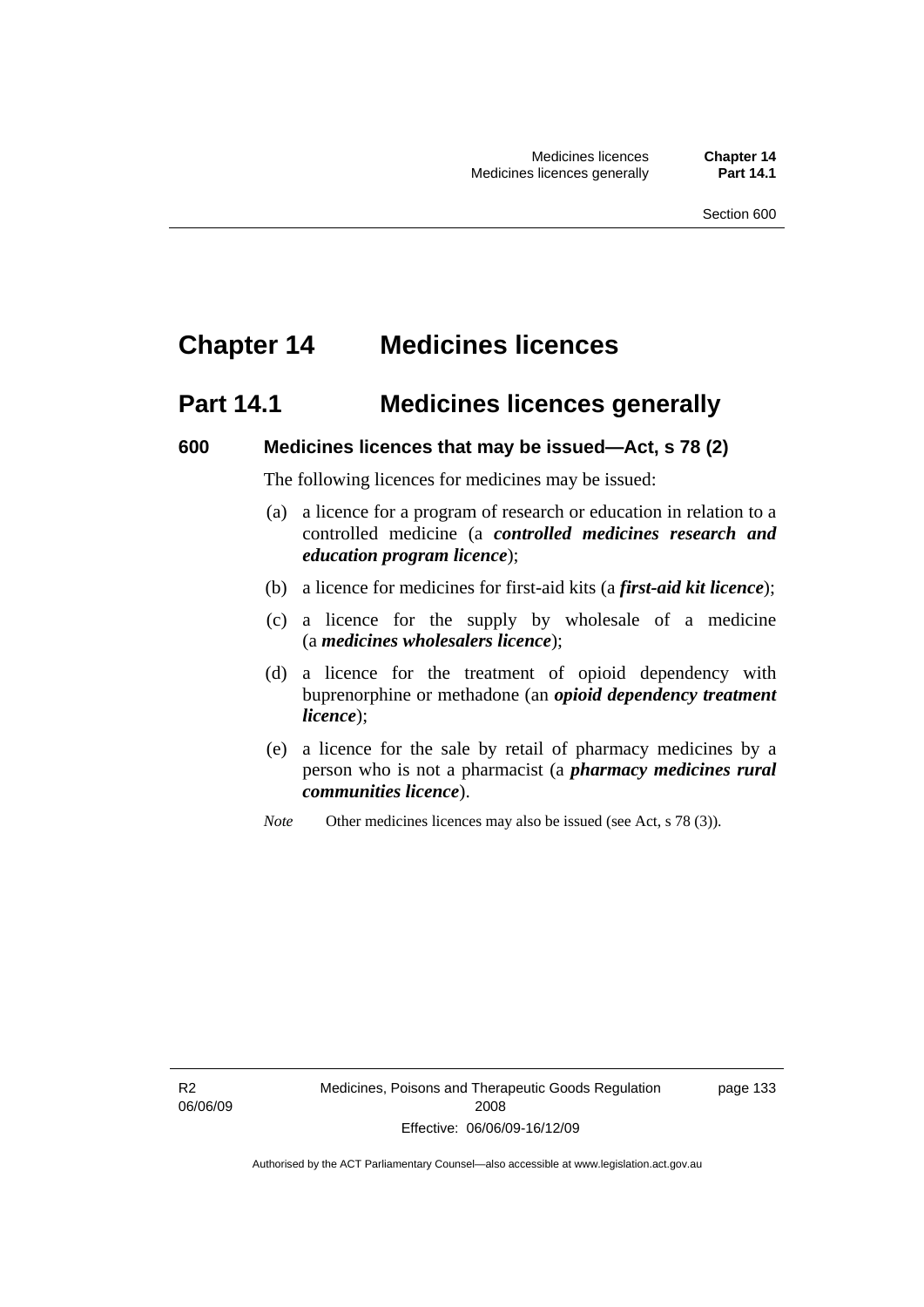# **Part 14.2 Controlled medicines research and education program licences**

#### **605 Applications for controlled medicines research and education program licences**

- (1) An application for a controlled medicines research and education program licence for a controlled medicine must be in writing, signed by the applicant, and include the following:
	- (a) the full name, address and academic, professional or other relevant qualifications of—
		- (i) the person who is to supervise the program; and
		- (ii) the person who is to conduct the program;
	- (b) the name of the recognised research institution at or under which the program is proposed to be conducted;

*Note Recognised research institution*—see the Act, s 20 (5).

- (c) whether the program will be conducted at, or under the authority of, the recognised research institution;
- (d) the premises where the program will be conducted;
- (e) the controlled medicine, and the form and strength of the medicine, for which the licence is sought;
- (f) the maximum quantity of the medicine that would be possessed under the licence at any time;
- (g) a description of the program, including an explanation of why the program cannot be carried out satisfactorily without the use of the medicine;

R2 06/06/09

*Note* For research and education activities in relation to other medicines, see pt 9.4.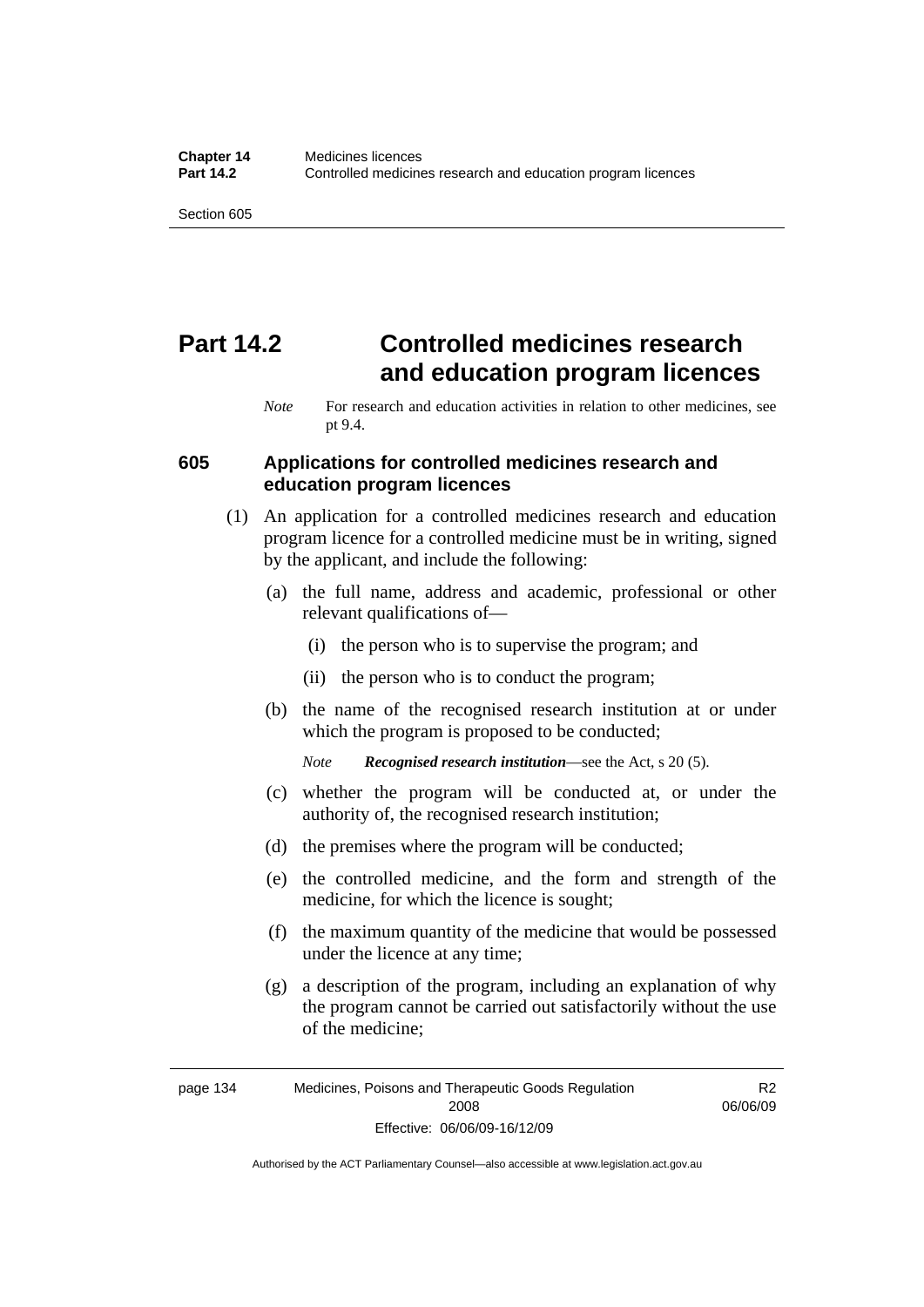- (h) the supervision arrangements for the program;
- (i) the period for which the licence is sought.
- *Note 1* If a form is approved under the Act, s 198 for this provision, the form must be used.
- *Note* 2 A fee may be determined under the Act, s 197 for this provision.
- (2) The application must be accompanied by a written approval of the program by the person in charge of—
	- (a) the recognised research institution; or
	- (b) a faculty or division of the institution.

#### **606 Restrictions on issuing of controlled medicines research and education program licences—Act, s 85 (1) (a)**

The chief health officer must not issue a controlled medicines research and education program licence to a person unless—

- (a) the program to which the licence relates will be conducted at, or under the authority of, a recognised research institution; and
- (b) the program is approved by a person mentioned in section 605 (2); and
- (c) satisfied that the program—
	- (i) cannot be carried out without the use of the controlled medicine to which the licence application relates; and
	- (ii) will be adequately supervised.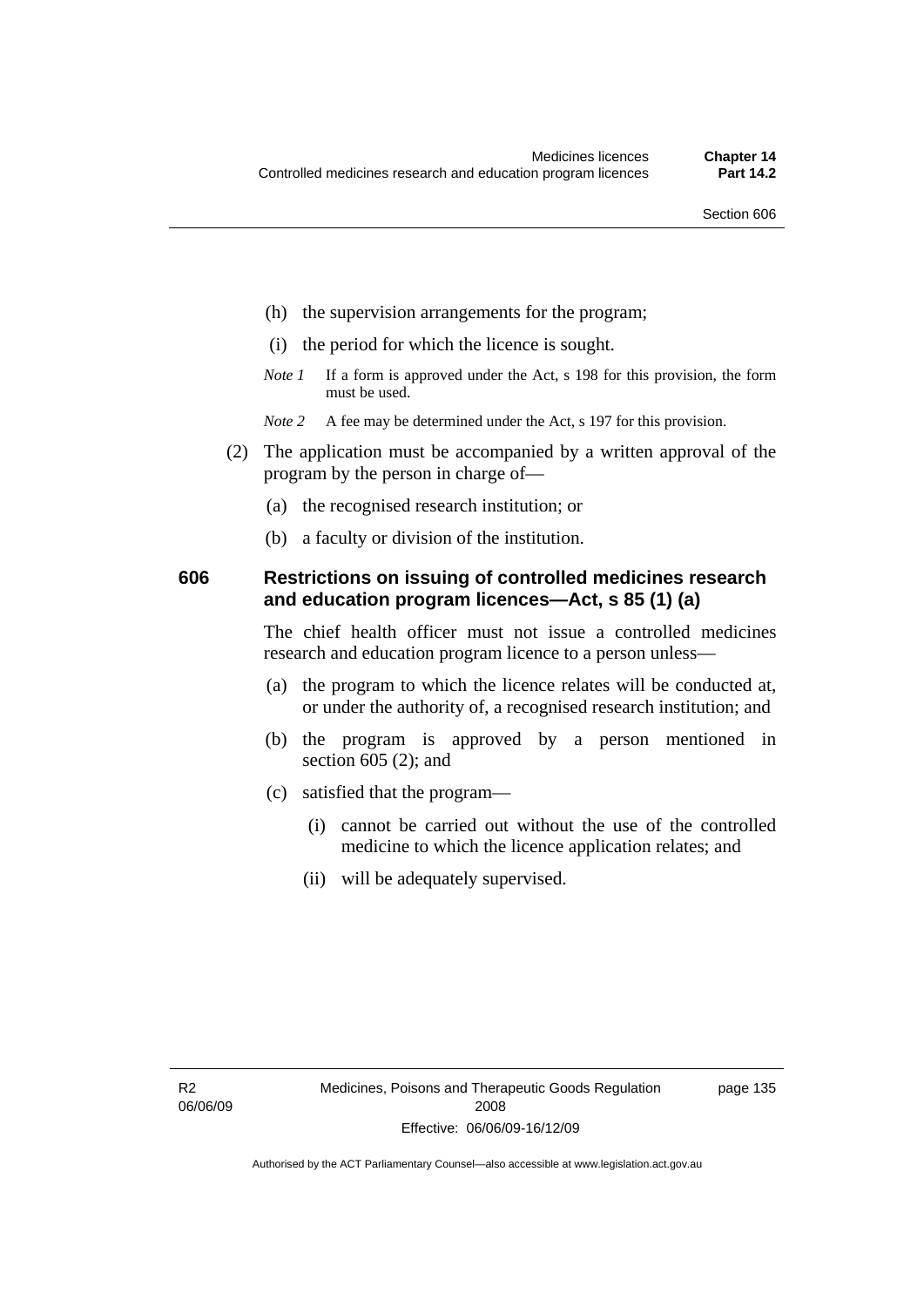#### **607 Additional information for controlled medicines research and education program licences—Act, s 88 (1) (k)**

The following additional information is prescribed for a controlled medicines research and education program licence:

- (a) the research or education program for which the licence is issued;
- (b) the name of the program's supervisor;
- (c) the dealings with a controlled medicine authorised by the licence;
- (d) the premises where the program will be conducted;
- (e) the maximum quantity of the controlled medicine that may be possessed at any time for the program;
- (f) the total quantity of the controlled medicine that may be possessed for the program during the period of the licence;
- (g) the form and strength of the controlled medicine that may be obtained and possessed for the program.

R2 06/06/09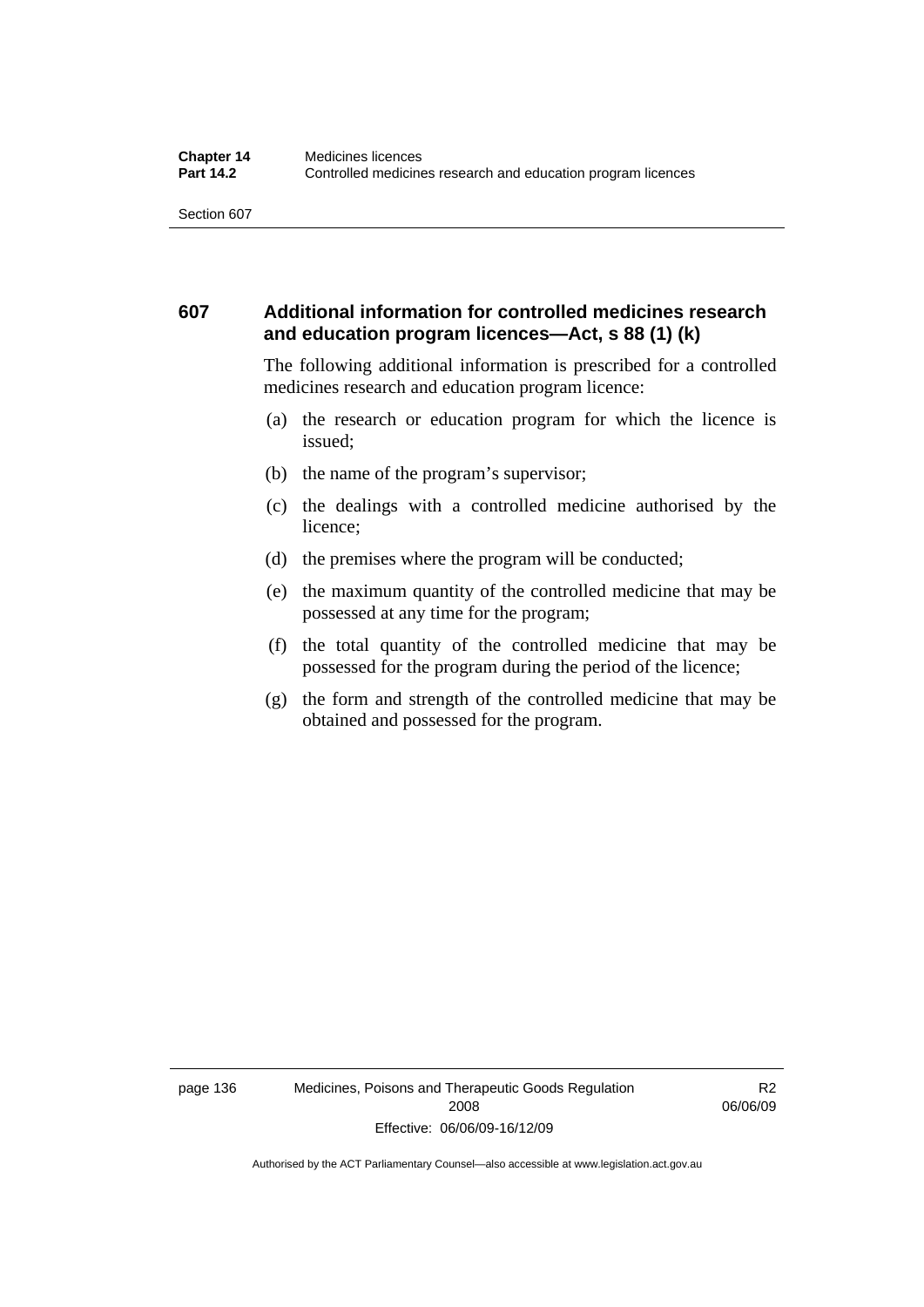### **Part 14.3 First-aid kit licences**

*Note* This part is not applicable to a health professional who is authorised elsewhere under this regulation to possess etc medicines for a first-aid kit.

#### **610 Applications for first-aid kit licences**

- (1) An application for a first-aid kit licence must be in writing, signed by the applicant, and include the following:
	- (a) the full name, address and occupation of the applicant;
	- (b) the full name, address and occupation of each other person proposed to be authorised to deal with a medicine under the licence;
	- (c) the prescription only medicines and controlled medicines (each of which are *relevant medicines*), and the form and strength of the relevant medicines, for which the licence is sought;
		- *Note* Pharmacy medicines and pharmacist only medicines are authorised for the kit under s 450.
	- (d) the maximum quantity of the relevant medicines that would be possessed under the licence at any time;
	- (e) the first-aid services provided, or proposed to be provided, to the community by the applicant;
	- (f) the situations in which it is proposed the medicines in the first-aid kit will be used;
	- (g) the period for which the licence is sought.
	- *Note 1* If a form is approved under the Act, s 198 for this provision, the form must be used.
	- *Note* 2 A fee may be determined under the Act, s 197 for this provision.

R2 06/06/09 page 137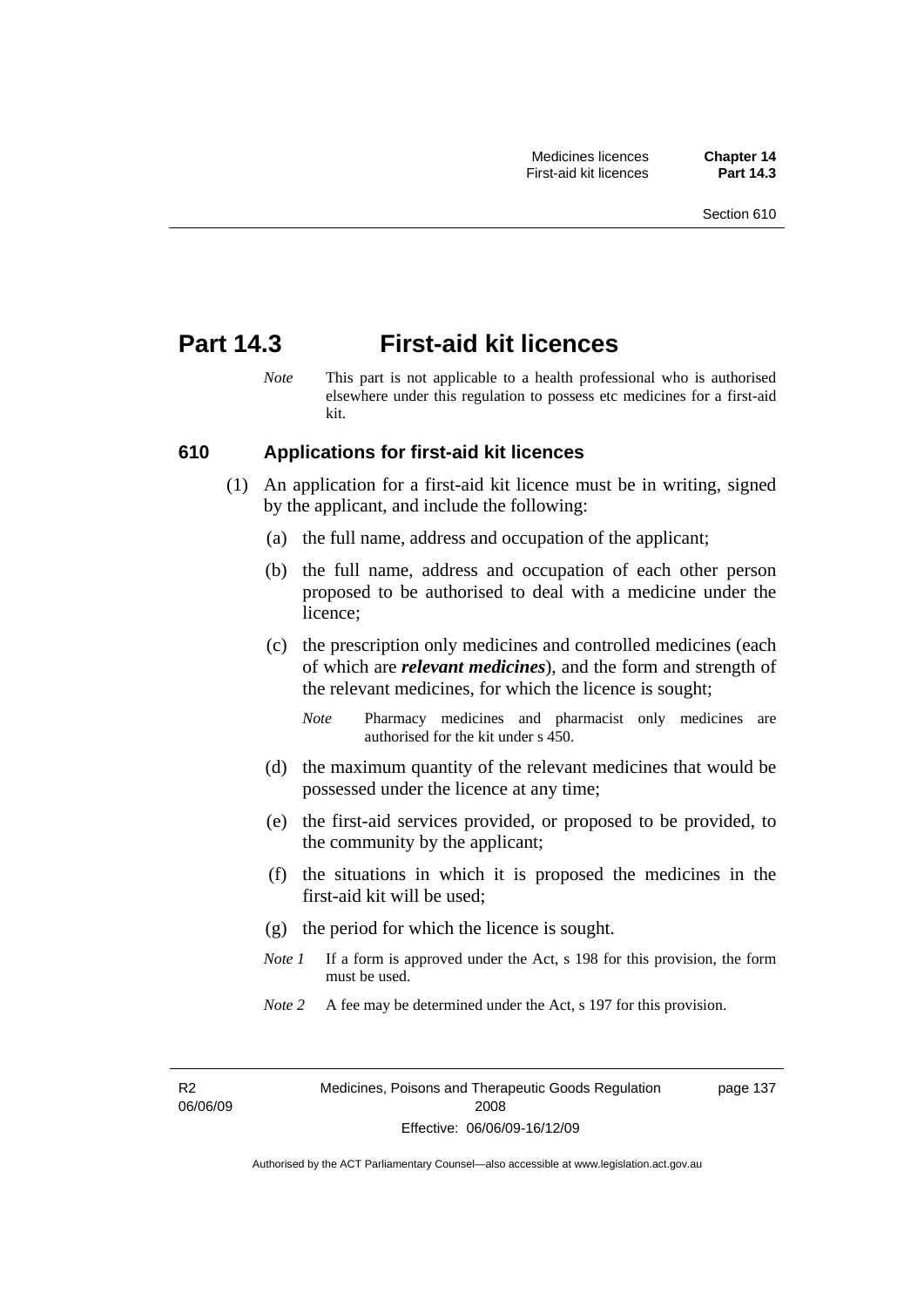| <b>Chapter 14</b> | Medicines licences     |
|-------------------|------------------------|
| Part 14.3         | First-aid kit licences |

- (2) The application must be accompanied by—
	- (a) evidence of the qualifications mentioned in section 611 (a) for the applicant and each person included in the application under subsection (1) (b); and
	- (b) a letter of support from a doctor who will provide medical direction and support to the applicant.
		- *Note Doctor* does not include an intern doctor (see dict).

#### **611 Restrictions on issuing of first-aid kit licences— Act, s 85 (1) (a)**

The chief health officer must not issue a first-aid kit licence to a person unless—

- (a) each person to be authorised under the licence has successfully completed a course that qualifies the person to be registered as a nurse or employed as an ambulance paramedic; and
- (b) the chief health officer is satisfied that the person provides, or will be providing, first-aid services to the community, for example, at a workplace or as part of a privately operated ambulance service approved under the *Emergencies Act 2004*, part 4.6 (Other approved providers); and
- (c) the medicines to which the licence application relates are reasonably necessary to provide the first-aid services.
- *Note* An example is part of the regulation, is not exhaustive and may extend, but does not limit, the meaning of the provision in which it appears (see Legislation Act, s 126 and s 132).

R2 06/06/09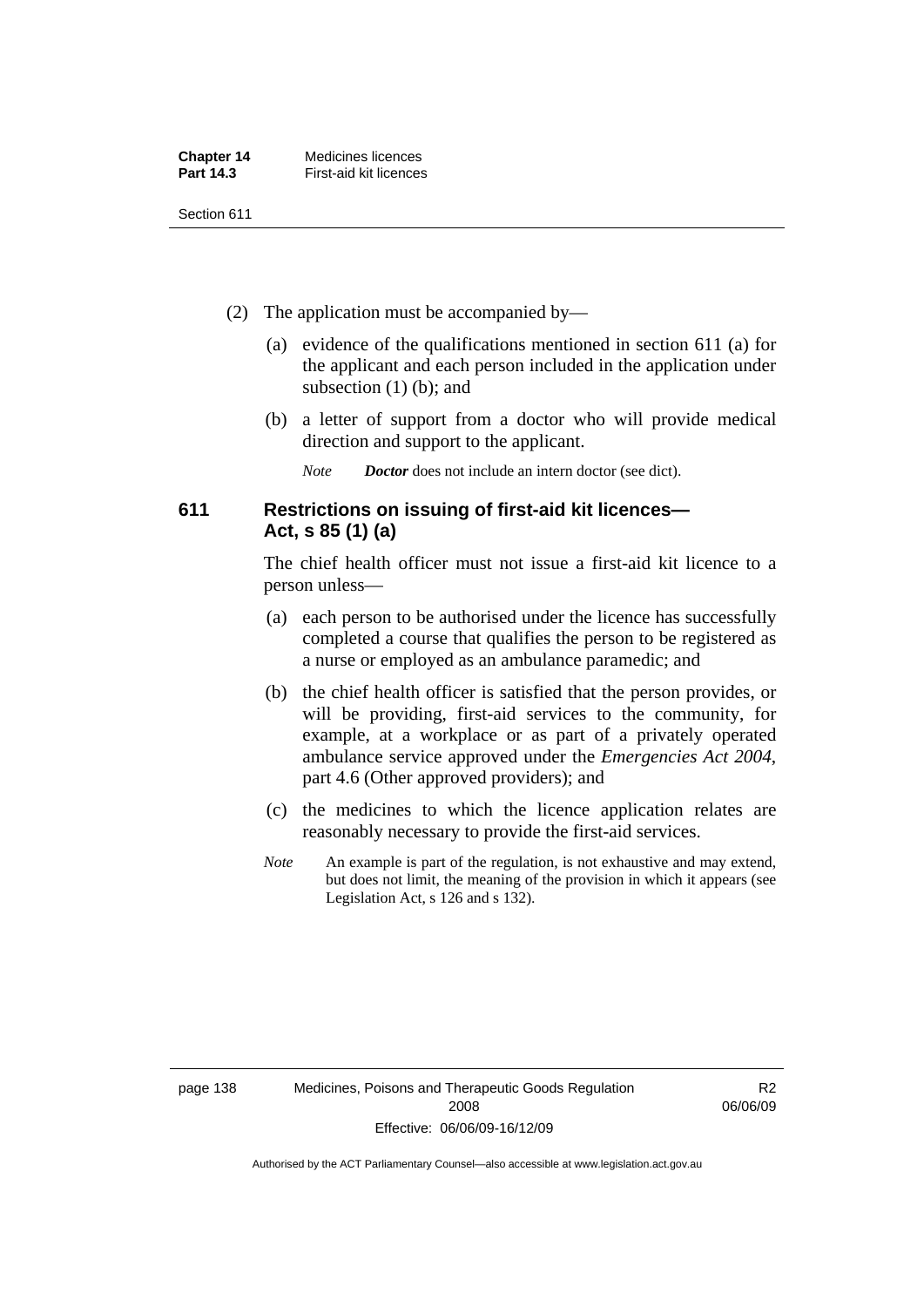### **612 Additional information for first-aid kit licences— Act, s 88 (1) (k)**

- (1) The following additional information is prescribed for a first-aid kit licence:
	- (a) the full name and residential address of each person who is authorised to deal with a medicine under the licence;
	- (b) the maximum quantity of each relevant medicine that may be possessed under the licence at any time;
	- (c) the total quantity of each relevant medicine that may be possessed during the period of the licence;
	- (d) the form and strength in which each relevant medicine may be obtained, possessed and administered under the licence.
- (2) In this section:

*relevant medicines*—see section 610.

R2 06/06/09 Medicines, Poisons and Therapeutic Goods Regulation 2008 Effective: 06/06/09-16/12/09

page 139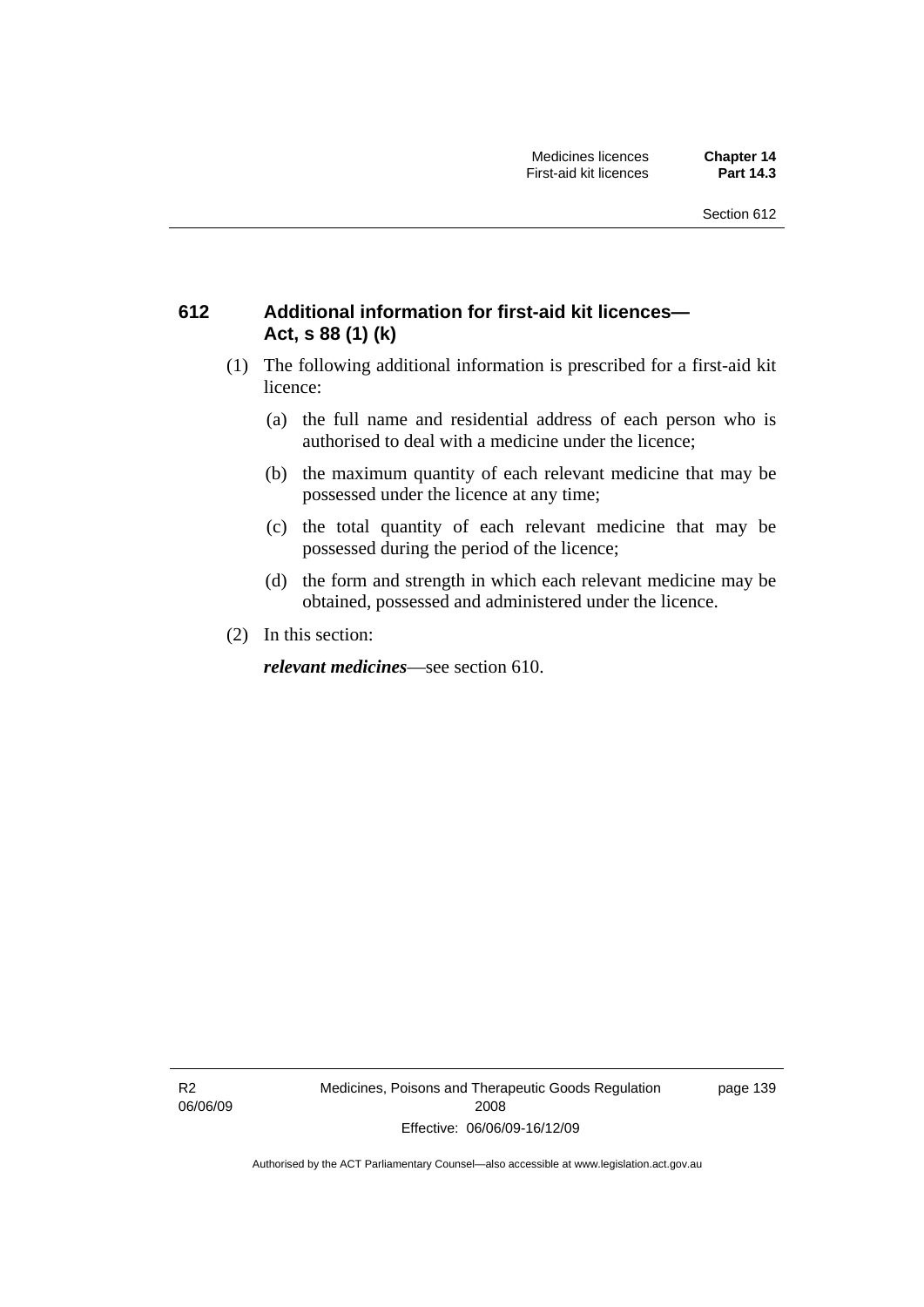### **Part 14.4 Medicines wholesalers licences**

*Note* This part is applicable to an interstate wholesaler only if the Act, s 20 (4) does not apply to the wholesaler.

#### **615 Applications for medicines wholesalers licences**

- (1) An application for a medicines wholesalers licence must be in writing, signed by the applicant, and include the following:
	- (a) the medicines to which the application relates;
	- (b) the full name of the applicant;
	- (c) the applicant's ABN (if any);
	- (d) if the applicant is a corporation—the corporation's ACN;
	- (e) the location of the premises where the applicant proposes to deal with the medicines under the licence;
	- (f) the security arrangements proposed for the premises;
	- (g) the name of an individual who is to supervise the dealings to be authorised under the licence.
	- *Note 1* If a form is approved under the Act, s 198 for this provision, the form must be used.
	- *Note* 2 A fee may be determined under the Act, s 197 for this provision.
- (2) The application must be accompanied by a plan of the premises that shows—
	- (a) where it is proposed to store the medicines; and
	- (b) the location and nature of security devices.

R2 06/06/09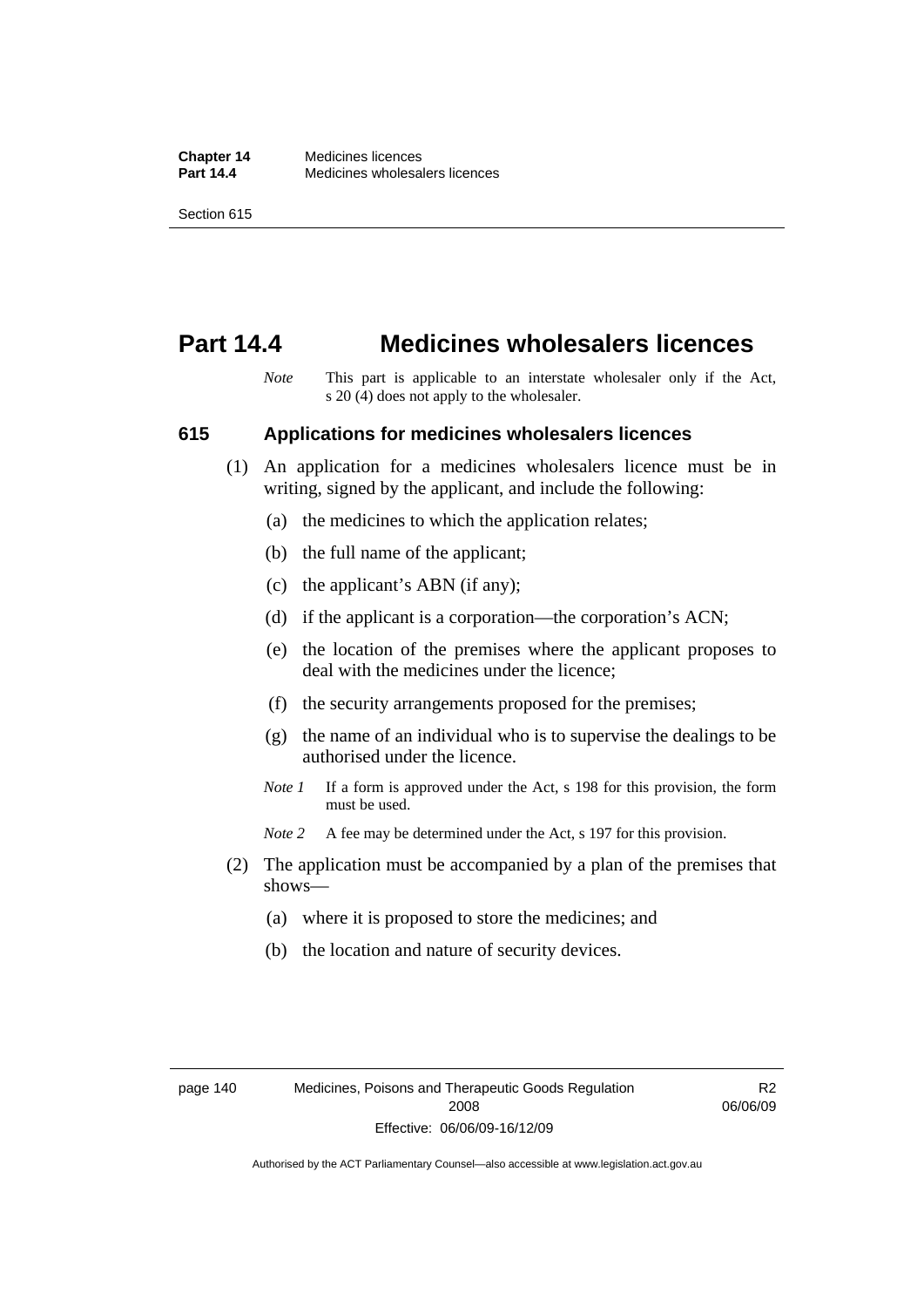#### **616 Restrictions on issuing of medicines wholesalers licences—Act, s 85 (1) (a)**

- (1) The chief health officer must not issue a medicines wholesalers licence to a person unless dealings with medicines under the licence will be supervised by an individual nominated by the applicant and approved, in writing, by the chief health officer.
- (2) The chief health officer must not approve the nominated individual unless satisfied that the individual—
	- (a) is a suitable person to hold a medicines wholesalers licence; and
	- (b) has qualifications in chemistry, pharmacy or pharmacology or experience appropriate for the sale of medicines.
	- *Note* For changes of nominated individuals, see the Act, s 93.
- (3) In this section:

*suitable person*, to hold a licence—see the Act, section 81.

#### **617 Additional information for medicines wholesalers licences—Act, s 88 (1) (k)**

The name of the person approved under section 616 (1) to supervise the dealings with medicines authorised by the licence is prescribed for a medicines wholesalers licence.

R2 06/06/09 page 141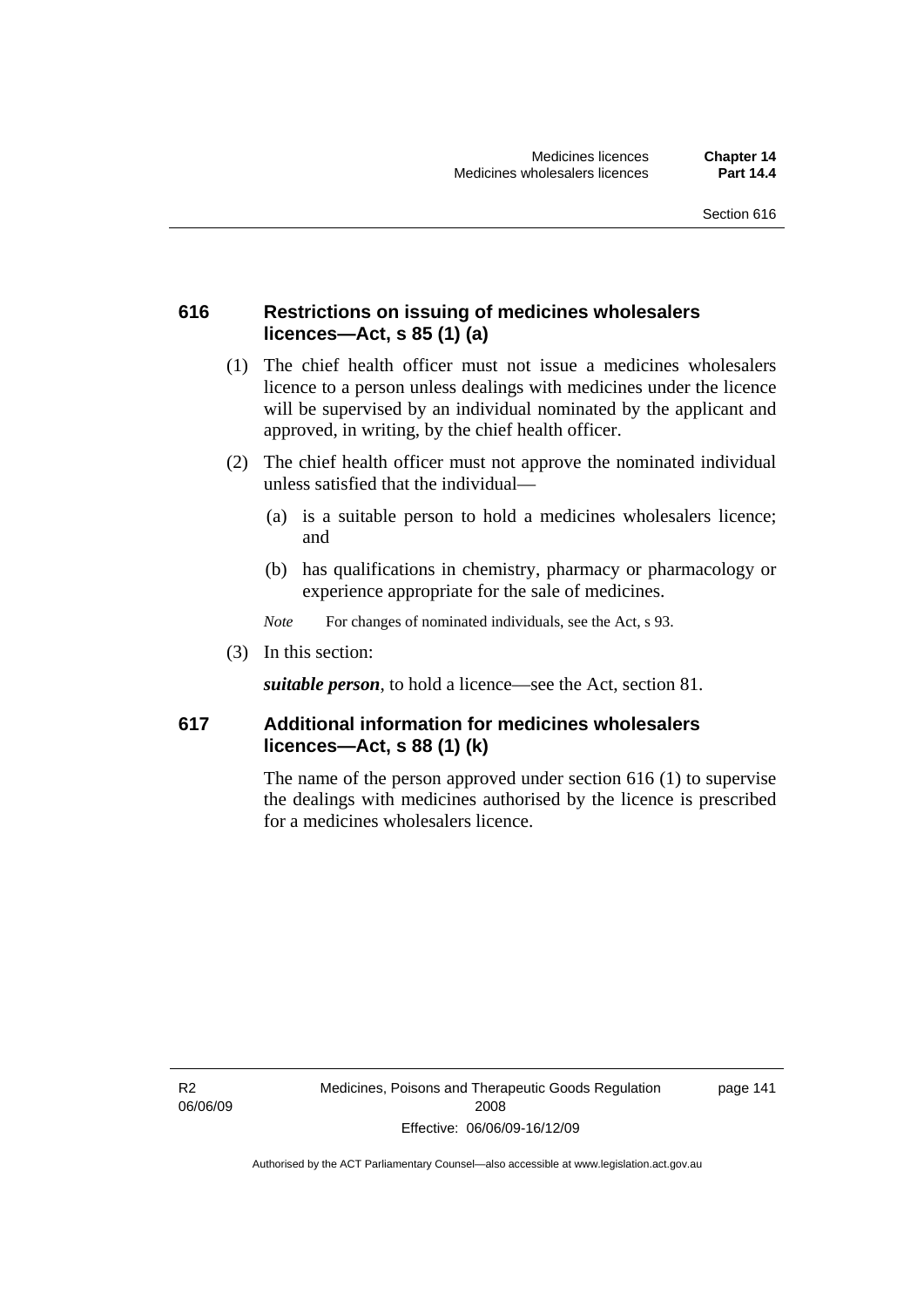# **Part 14.5 Opioid dependency treatment licences**

#### **620 Applications for opioid dependency treatment licences**

An application for an opioid dependency treatment licence must be in writing, signed by the applicant, and include the applicant's full name and business address.

*Note 1* If a form is approved under the Act, s 198 for this provision, the form must be used.

*Note* 2 A fee may be determined under the Act, s 197 for this provision.

#### **621 Restriction on issuing of opioid dependency treatment licences—Act, s 85 (1) (a)**

The chief health officer must not issue an opioid dependency treatment licence to a person unless the person is a pharmacist at a community pharmacy.

*Note Pharmacist* does not include an intern pharmacist (see dict).

#### **622 Witnessing not required for administration under opioid dependency treatment licence—Act, s 190 (1) (a)**

The Act, section 53 (e) (Registers—witnessing administration of medicines) does not apply to the administration of buprenorphine or methadone under an opioid dependency treatment licence if section 471 is complied with in relation to the administration.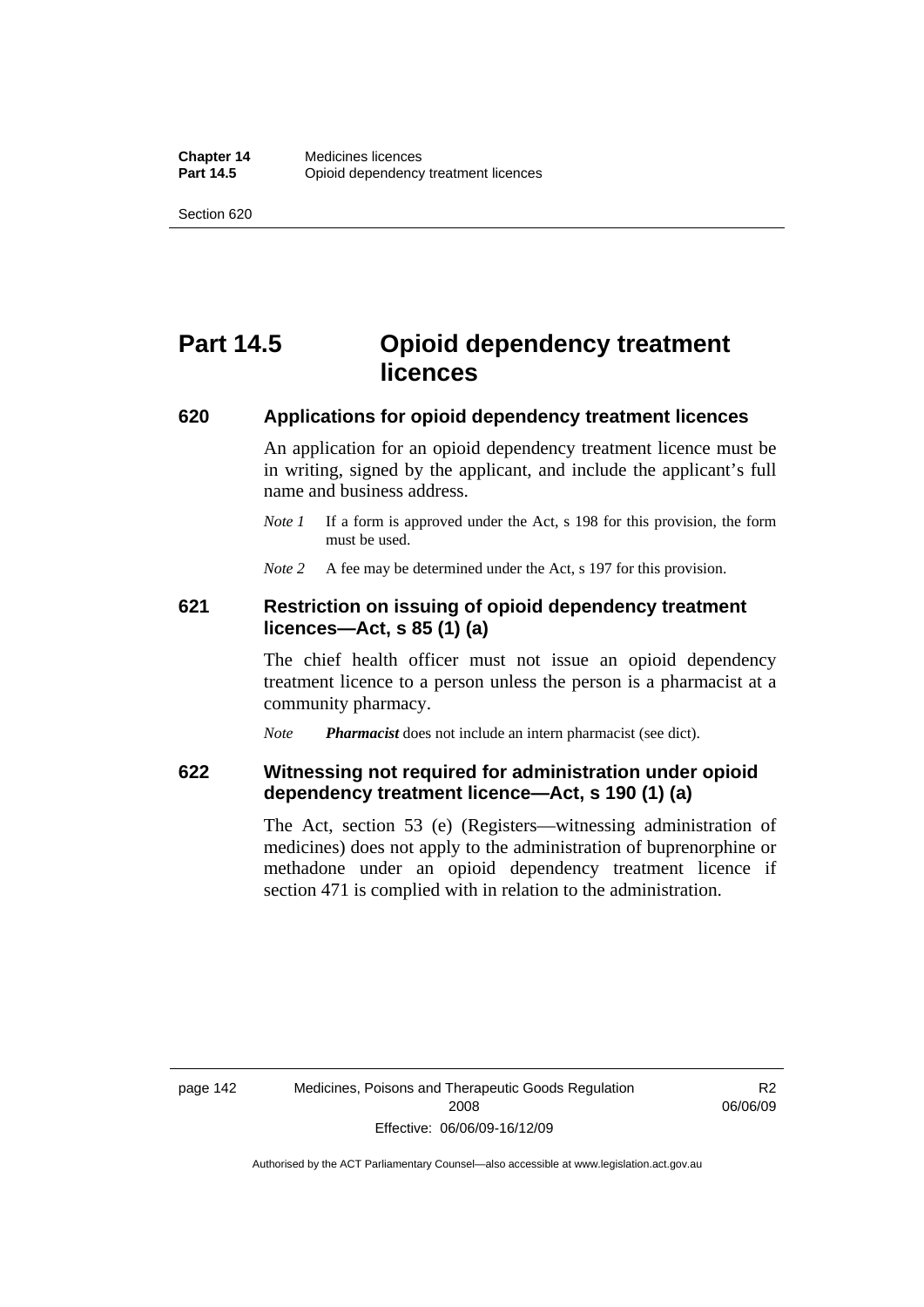# **Part 14.6** Pharmacy medicines rural **communities licences**

### **625 Applications for pharmacy medicines rural communities licences**

An application for a pharmacy medicines rural communities licence must—

- (a) be in writing signed by the applicant; and
- (b) include—
	- (i) the applicant's full name, business address and telephone number; and
	- (ii) the pharmacy medicines proposed to be sold under the licence.
- *Note 1* If a form is approved under the Act, s 198 for this provision, the form must be used.
- *Note* 2 A fee may be determined under the Act, s 197 for this provision.

#### **626 Restrictions on issuing of pharmacy medicines rural communities licences—Act, s 85 (1) (a)**

The chief health officer must not issue a pharmacy medicines rural communities licence to a person unless—

- (a) the person is carrying on the business of selling goods by retail; and
- (b) the premises from which the medicines will be sold under the licence is more than 25km by the shortest practical route to the nearest community pharmacy.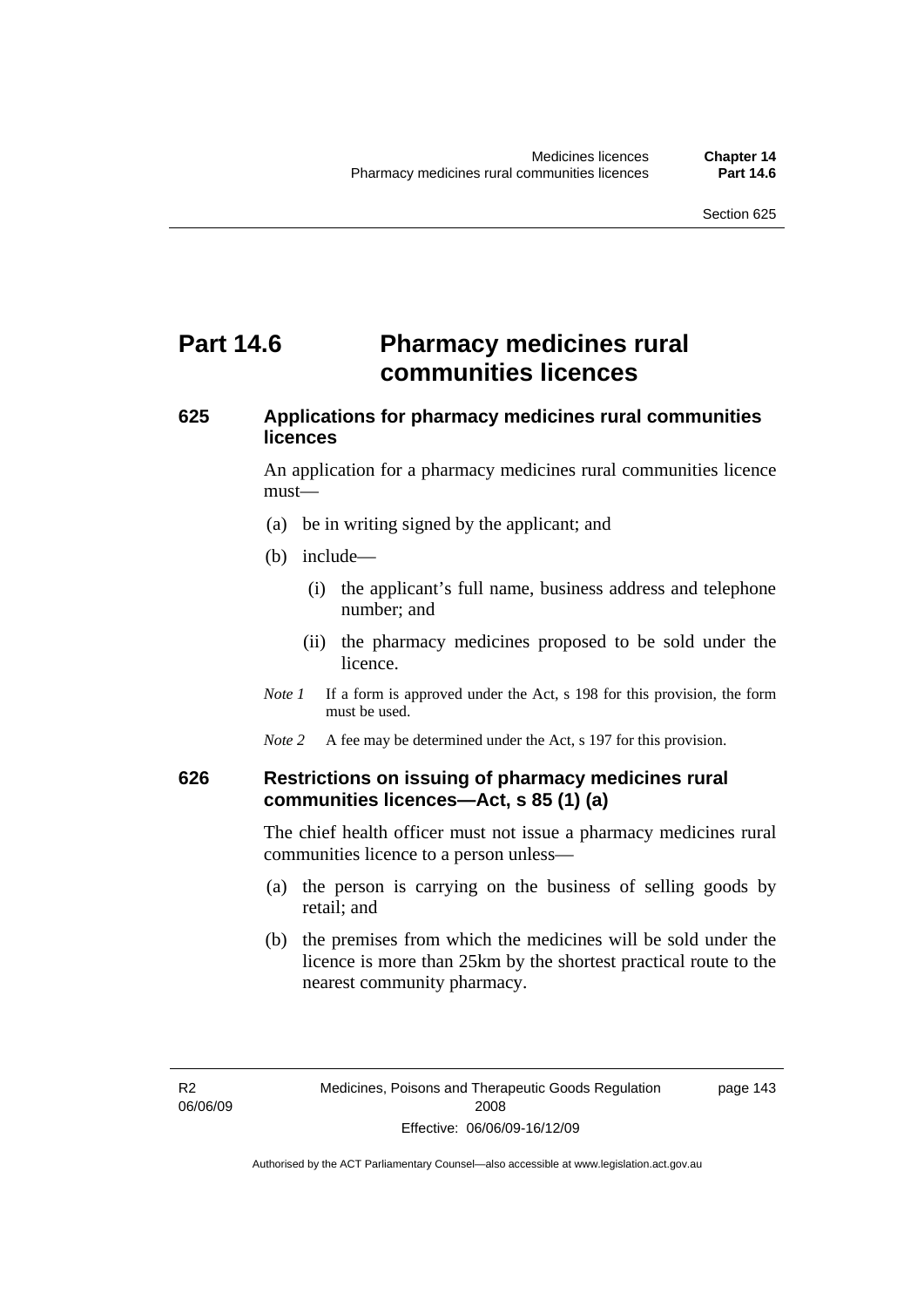# **Chapter 15 Medicines—other provisions**

# **Part 15.1 Opioid dependency treatment guidelines**

#### **630 Guidelines for treatment of opioid dependency**

- (1) The Minister may approve guidelines for the treatment of opioid dependency.
- (2) Without limiting subsection (1), approved guidelines may make provision in relation to the prescribing and administration of buprenorphine and methadone to drug-dependent people.
- (3) An approval is a notifiable instrument.

*Note* A notifiable instrument must be notified under the Legislation Act.

page 144 Medicines, Poisons and Therapeutic Goods Regulation 2008 Effective: 06/06/09-16/12/09

R2 06/06/09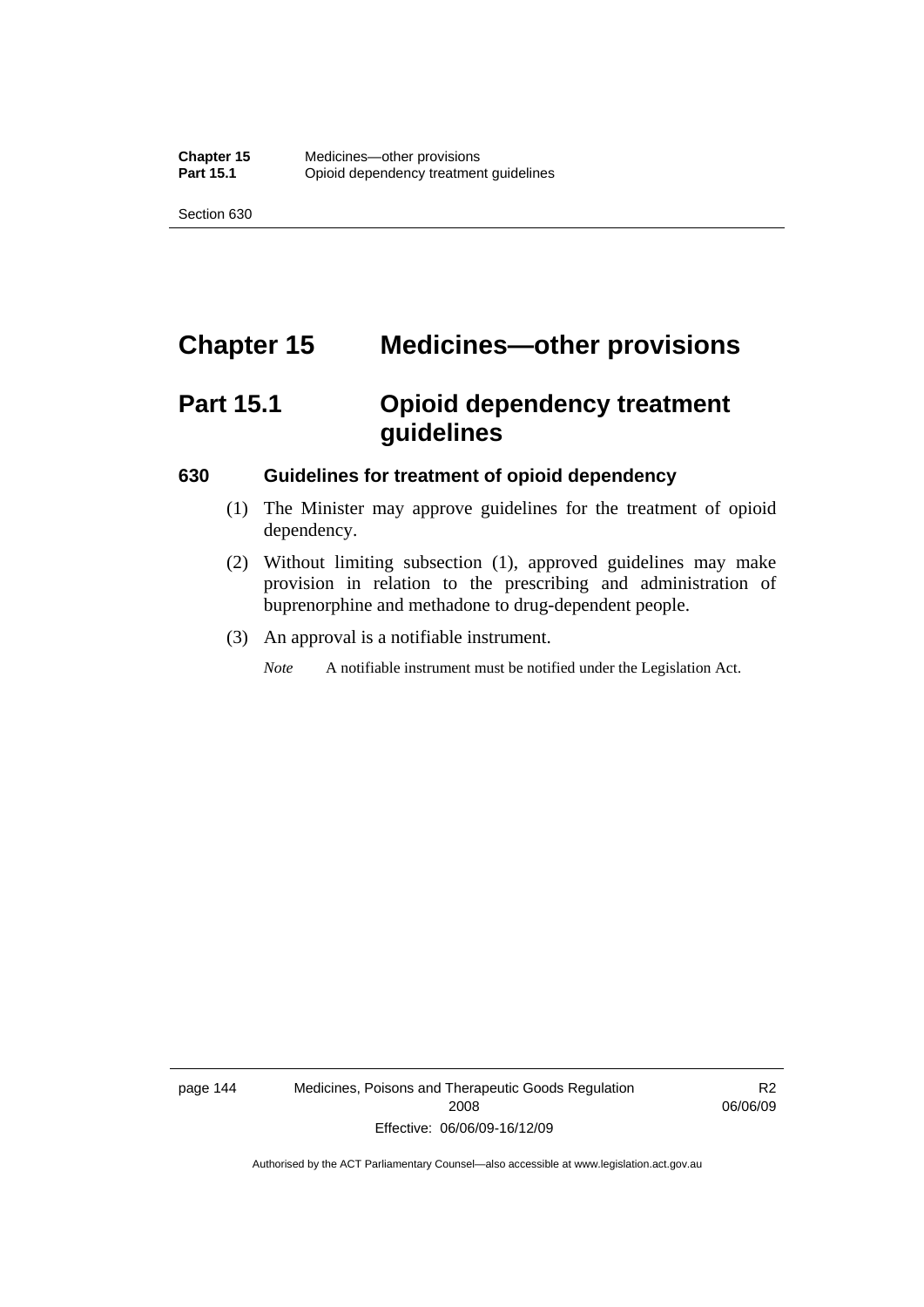### **Part 15.2 Medicines advisory committee**

*Note* The medicines advisory committee is established under the Act, s 194.

**635 Medicines advisory committee—membership** 

- (1) The medicines advisory committee consists of the following members appointed by the Minister:
	- (a) a chair;
	- (b) 2 other members.
	- *Note 1* For the making of appointments (including acting appointments), see the Legislation Act, pt 19.3.
	- *Note 2* Certain Ministerial appointments require consultation with an Assembly committee and are disallowable (see Legislation Act, div 19.3.3).
- (2) A person is not eligible for appointment to the medicines advisory committee unless the person is a doctor.

*Note Doctor* does not include an intern doctor (see dict).

- (3) The medicines advisory committee must include—
	- (a) at least 1 member who has had experience in the teaching or practice of psychiatry; and
	- (b) 1 member nominated by the Australian Capital Territory Branch of the Australian Medical Association.
- (4) The instrument appointing, or evidencing the appointment of, a medicines advisory committee member must state whether the person is appointed as the chair, or as another member, of the committee.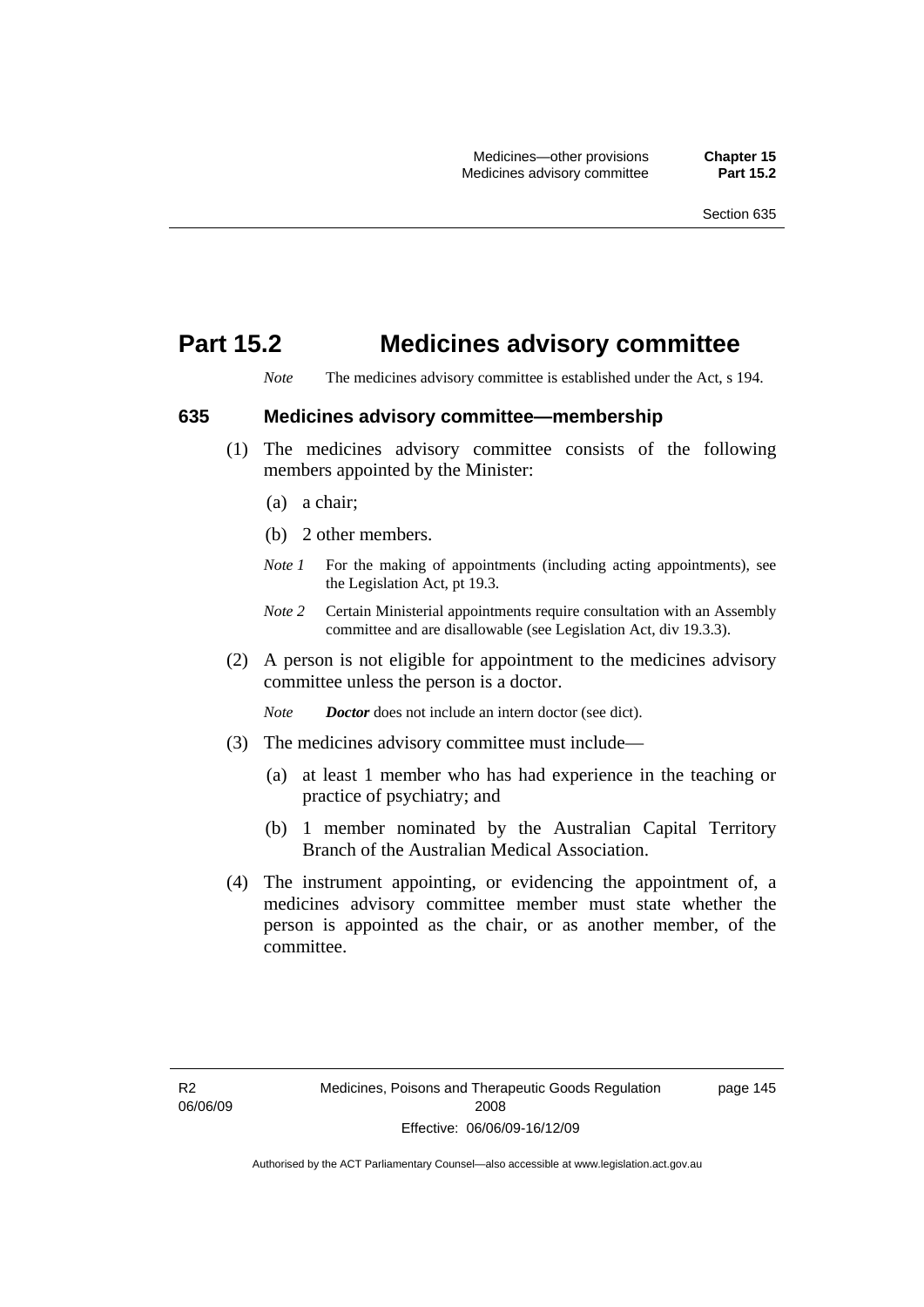#### **636 Medicines advisory committee—term of appointments**

The appointment of a medicines advisory committee member must be for not longer than 3 years.

*Note* A person may be reappointed to a position if the person is eligible to be appointed to the position (see Legislation Act, s 208 and dict, pt 1, def *appoint*).

#### **637 Medicines advisory committee—conditions of appointments**

The conditions of appointment of a medicines advisory committee member are the conditions agreed between the Minister and the member, subject to any determination under the *Remuneration Tribunal Act 1995*.

#### **638 Medicines advisory committee—time and place of meetings**

- (1) Meetings of the medicines advisory committee are to be held when and where the committee decides.
- (2) The chair of the medicines advisory committee may at any time call a meeting.
- (3) The chair must give the other members reasonable notice of the time and place of a meeting called by the chair.
- (4) The medicines advisory committee may adjourn a proceeding, for any reason it considers appropriate, to a time and place decided by the committee.

#### **639 Medicines advisory committee—presiding member**

- (1) The chair presides at a meeting of the medicines advisory committee.
- (2) If the chair is absent, the member chosen by the members present presides.

R2 06/06/09

page 146 Medicines, Poisons and Therapeutic Goods Regulation 2008 Effective: 06/06/09-16/12/09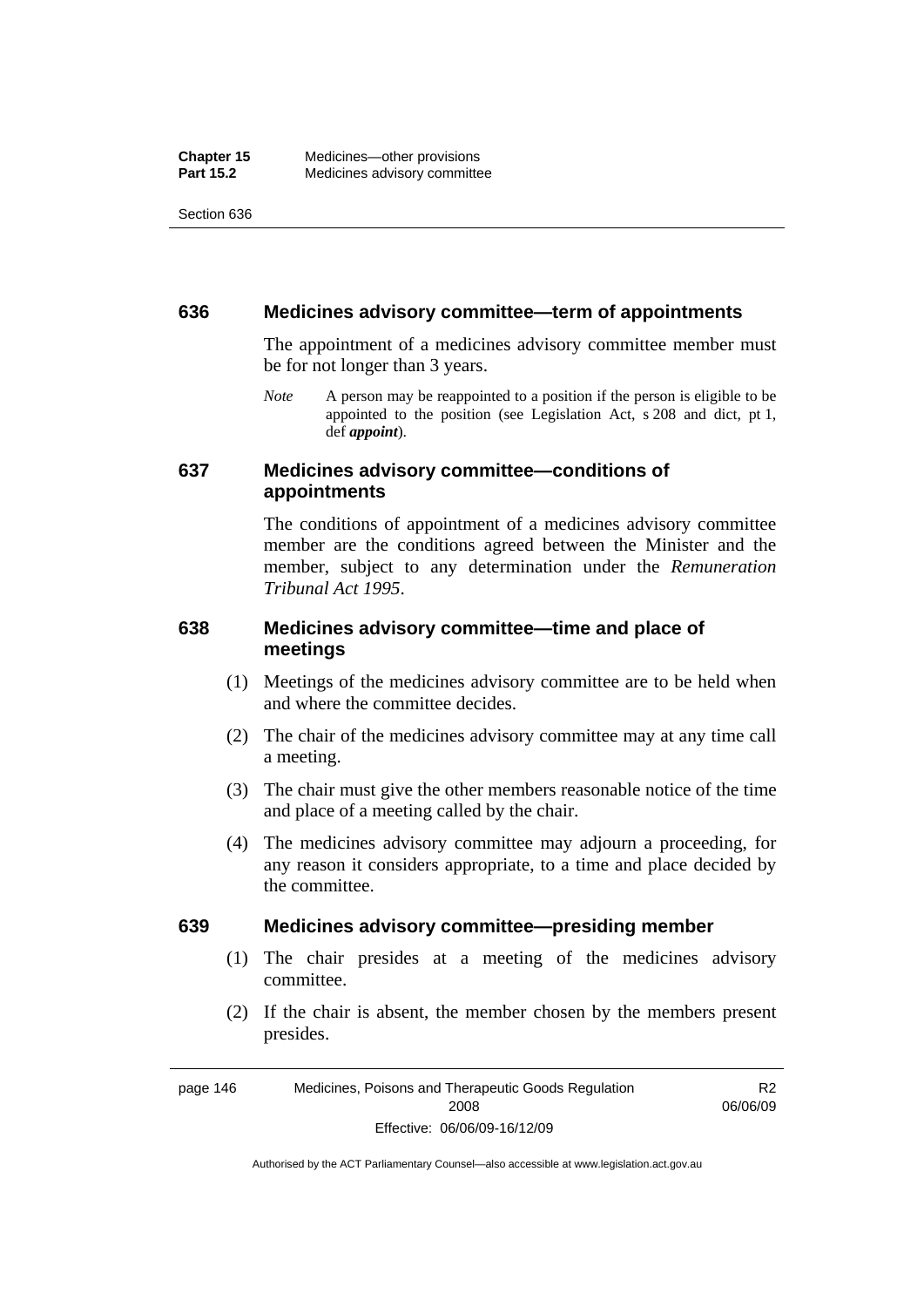#### **640 Medicines advisory committee—quorum**

Business may be carried out at a meeting of the medicines advisory committee only if at least 2 members are present.

#### **641 Medicines advisory committee—voting**

- (1) At a meeting of the medicines advisory committee each member has a vote on each question to be decided.
- (2) A question is decided by a majority of the votes of members present and voting but, if the votes are equal, the presiding member has the deciding vote.

#### **642 Medicines advisory committee—conduct of meetings**

- (1) The medicines advisory committee may conduct its meetings as the committee considers appropriate.
- (2) A meeting of the medicines advisory committee may be held using a method of communication, or a combination of methods of communication, that allows each member taking part to hear what each other member taking part says without the members being in each other's presence.

#### **Examples**

a phone link, a satellite link, an internet or intranet link

- *Note* An example is part of the regulation, is not exhaustive and may extend, but does not limit, the meaning of the provision in which it appears (see Legislation Act, s 126 and s 132).
- (3) A medicines advisory committee member who takes part in a meeting conducted under subsection (2) is taken to be present at the meeting.
- (4) A resolution is a valid resolution of the medicines advisory committee, even if it is not passed at a meeting of the committee, if all members agree to the proposed resolution in writing.

*Note Written* includes in electronic form (see Act, dict).

R2 06/06/09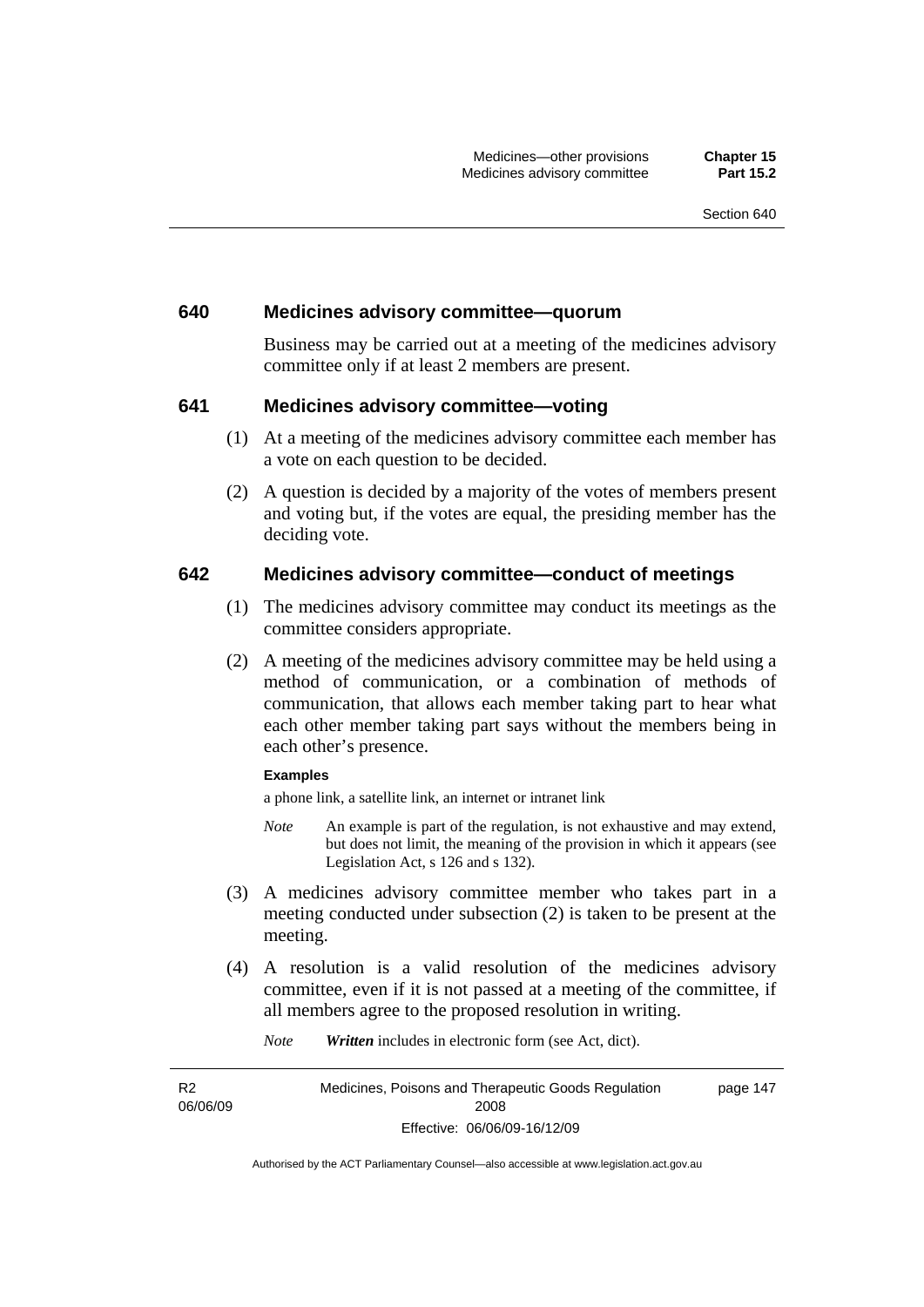(5) The medicines advisory committee must keep minutes of its meetings.

#### **643 Medicines advisory committee—disclosure of interests by members**

- (1) If a medicines advisory committee member has a material interest in an issue being considered, or about to be considered, by the committee, the member must disclose the nature of the interest at a committee meeting as soon as possible after the relevant facts have come to the member's knowledge.
- (2) The disclosure must be recorded in the medicines advisory committee's minutes and, unless the committee otherwise decides, the member must not—
	- (a) be present when the medicines advisory committee considers the issue; or
	- (b) take part in a decision of the committee on the issue.

#### **Example**

David, Emile and Fiona are members of the medicines advisory committee. They have an interest in an issue being considered at a committee meeting and they disclose the interest as soon as they become aware of it. David's and Emile's interests are minor but Fiona has a direct financial interest in the issue.

The medicines advisory committee considers the disclosures and decides that because of the nature of the interests:

- David may be present when the committee considers the issue but not take part in the decision
- Emile may be present for the consideration and take part in the decision.

The medicines advisory committee does not make a decision allowing Fiona to be present or take part in the committee's decision. Accordingly, Fiona cannot be present for the consideration of the issue or take part in the decision.

*Note* An example is part of the regulation, is not exhaustive and may extend, but does not limit, the meaning of the provision in which it appears (see Legislation Act, s 126 and s 132).

R2 06/06/09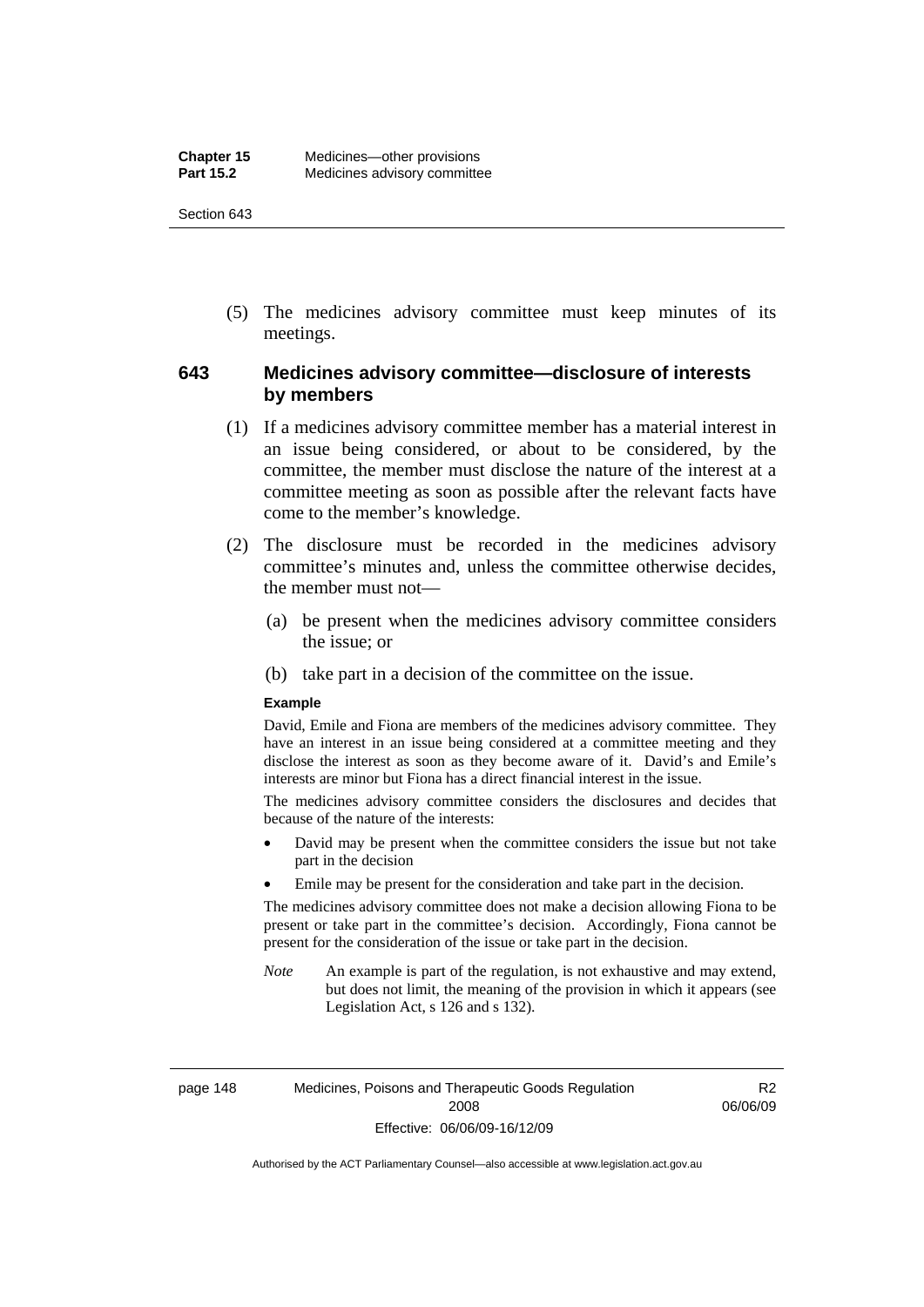- (3) Any other medicines advisory committee member who also has a material interest in the issue must not be present when the committee is considering its decision under subsection (2).
- (4) In deciding under subsection (2) whether a member may be present when the medicines advisory committee decides the issue or take part in a decision of the committee on the issue, and despite section 640 (Medicines advisory committee—quorum), the committee may consist of 1 member.

#### **Example**

if 2 members are present at a meeting and 1 member discloses a material interest, the other member may decide whether the member who made the disclosure can take part in a decision by the committee

(5) In this section:

*associate*, of a person, means—

- (a) the person's business partner; or
- (b) a close friend of the person; or
- (c) a family member of the person.

*executive officer*, of a corporation, means a person (however described) who is concerned with, or takes part in, the corporation's management (whether or not the person is a director of the corporation).

*indirect interest*—without limiting the kind of indirect interest a person may have, a person has an *indirect interest* in an issue if any of the following has an interest in the issue:

- (a) an associate of the person;
- (b) a corporation with not more than 100 members that the person, or an associate of the person, is a member of;
- (c) a subsidiary of a corporation mentioned in paragraph (b);

R2 06/06/09 page 149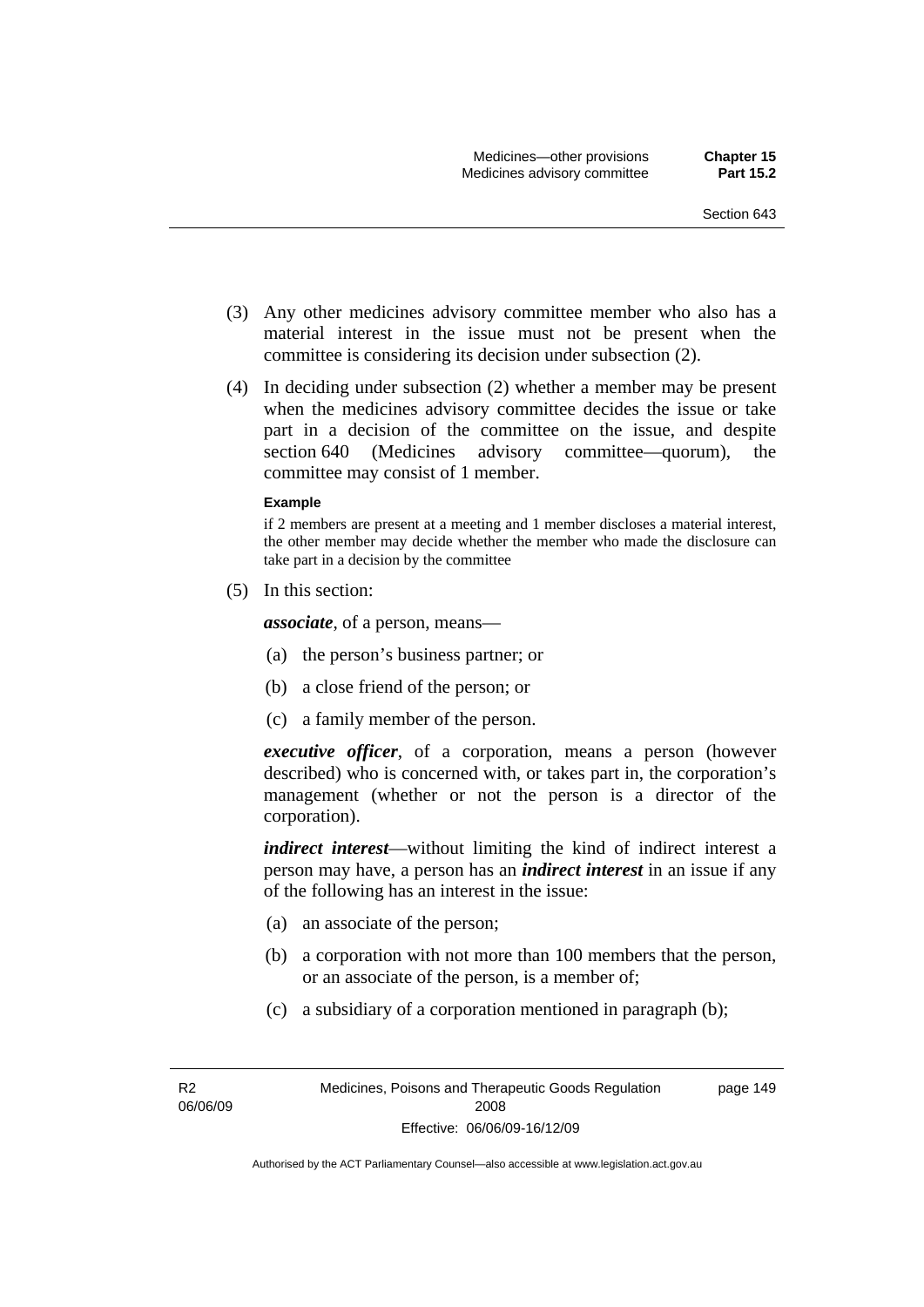- (d) a corporation that the person, or an associate of the person, is an executive officer of;
- (e) the trustee of a trust that the person, or an associate of the person, is a beneficiary of;
- (f) a member of a firm or partnership that the person, or an associate of the person, is a member of;
- (g) someone else carrying on a business if the person, or an associate of the person, has a direct or indirect right to participate in the profits of the business.

*material interest*—a medicines advisory committee member has a *material interest* in an issue if the member has—

- (a) a direct or indirect financial interest in the issue; or
- (b) a direct or indirect interest of any other kind if the interest could conflict with the proper exercise of the member's functions in relation to the committee's consideration of the issue.

#### **644 Medicines advisory committee—ending appointments**

- (1) The Minister may end the appointment of a medicines advisory committee member—
	- (a) if the member contravenes a territory law; or
	- (b) for misbehaviour; or
	- (c) if the member becomes bankrupt or executes a personal insolvency agreement; or
	- (d) if the member is convicted, in the ACT, of an offence punishable by imprisonment for at least 1 year; or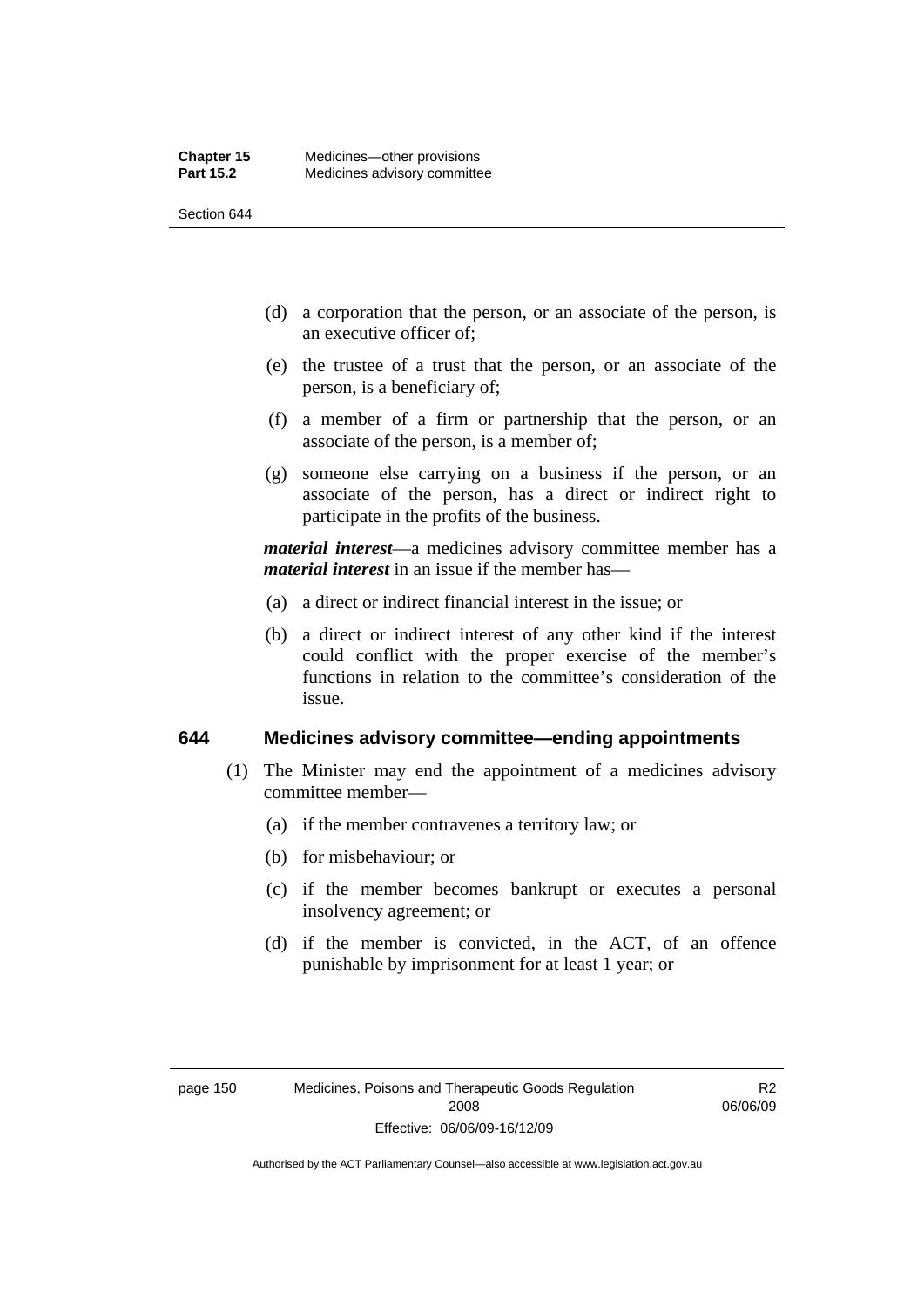- (e) if the member is convicted outside the ACT, in Australia or elsewhere, of an offence that, if it had been committed in the ACT, would be punishable by imprisonment for at least 1 year; or
- (f) if the member contravenes section 643 (Medicines advisory committee—disclosure of interests by members).
- *Note* A member's appointment also ends if the member resigns (see Legislation Act, s 210).
- (2) The Minister must end the appointment of a medicines advisory committee member—
	- (a) if the member ceases to be a doctor; or
	- (b) if, on 3 consecutive occasions, the member fails, without the chair's agreement, to make himself or herself available for a proposed meeting of the committee; or
	- (c) if the member fails to take all reasonable steps to avoid being placed in a position where a conflict of interest arises during the exercise of the member's functions; or
	- (d) for physical or mental incapacity, if the incapacity substantially affects the exercise of the member's functions.

R2 06/06/09 Medicines, Poisons and Therapeutic Goods Regulation 2008 Effective: 06/06/09-16/12/09

page 151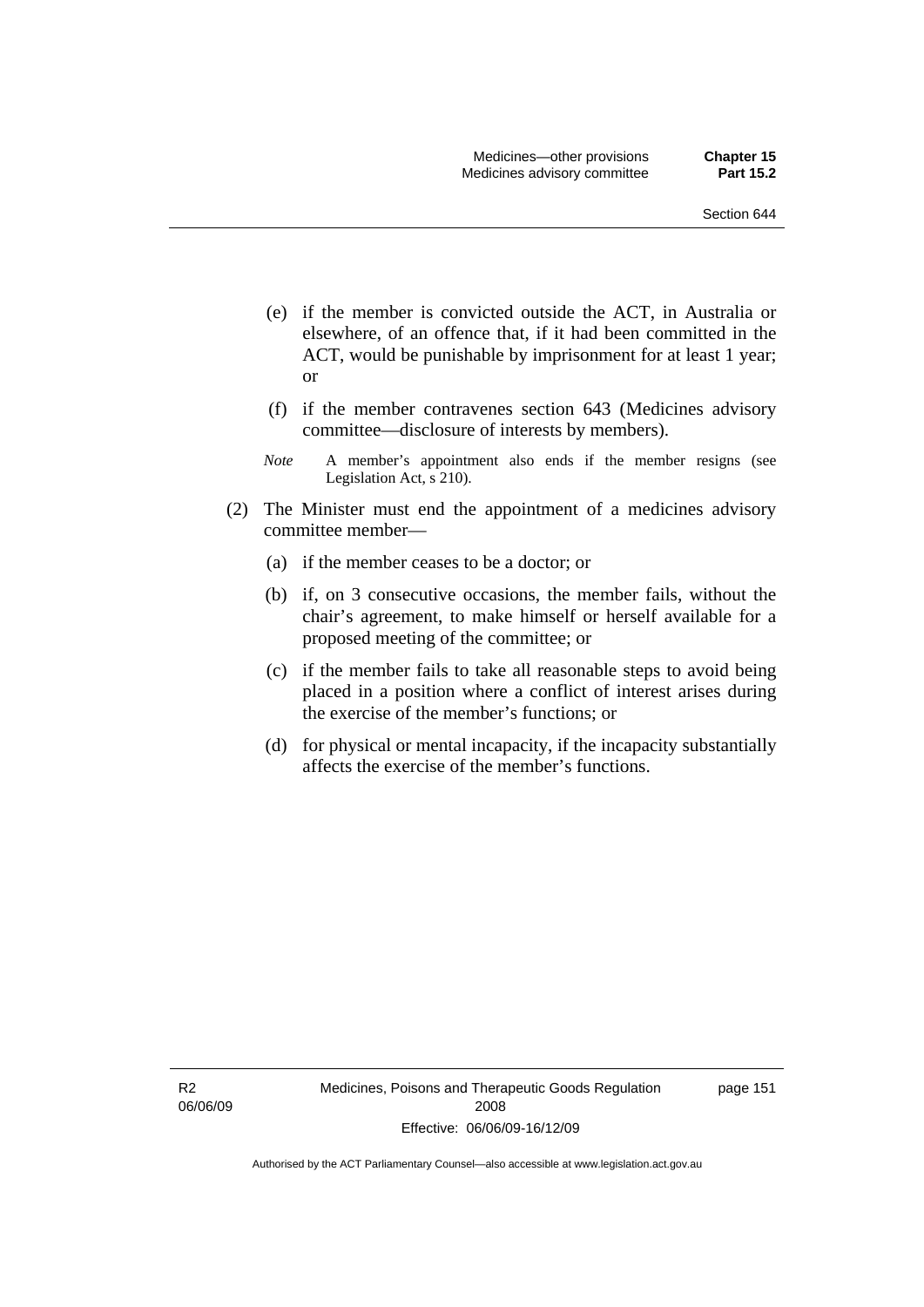### **Part 15.3 Other medicines provisions**

#### **650 Advertising controlled medicines—Act, s 66 (3) (b)**

A pricelist published by a pharmacist that includes a controlled medicine is prescribed if the pricelist complies with the *Price Information Code of Practice*, published by the Therapeutic Goods Administration, as in force from time to time.

*Note* The code is accessible at www.tga.gov.au/meds/vipicop.htm.

#### **651 Advertising other medicines**

- (1) A person commits an offence if—
	- (a) the person publishes an advertisement; and
	- (b) the advertisement promotes or encourages the use of a declared medicine.

Maximum penalty: 30 penalty units.

- (2) A person commits an offence if—
	- (a) the person publishes an advertisement; and
	- (b) the advertisement indicates that someone is willing or authorised to supply a declared medicine.

Maximum penalty: 30 penalty units.

- (3) This section does not apply to—
	- (a) an advertisement for a declared medicine in a publication published primarily for dentists, doctors, pharmacists or veterinary surgeons; or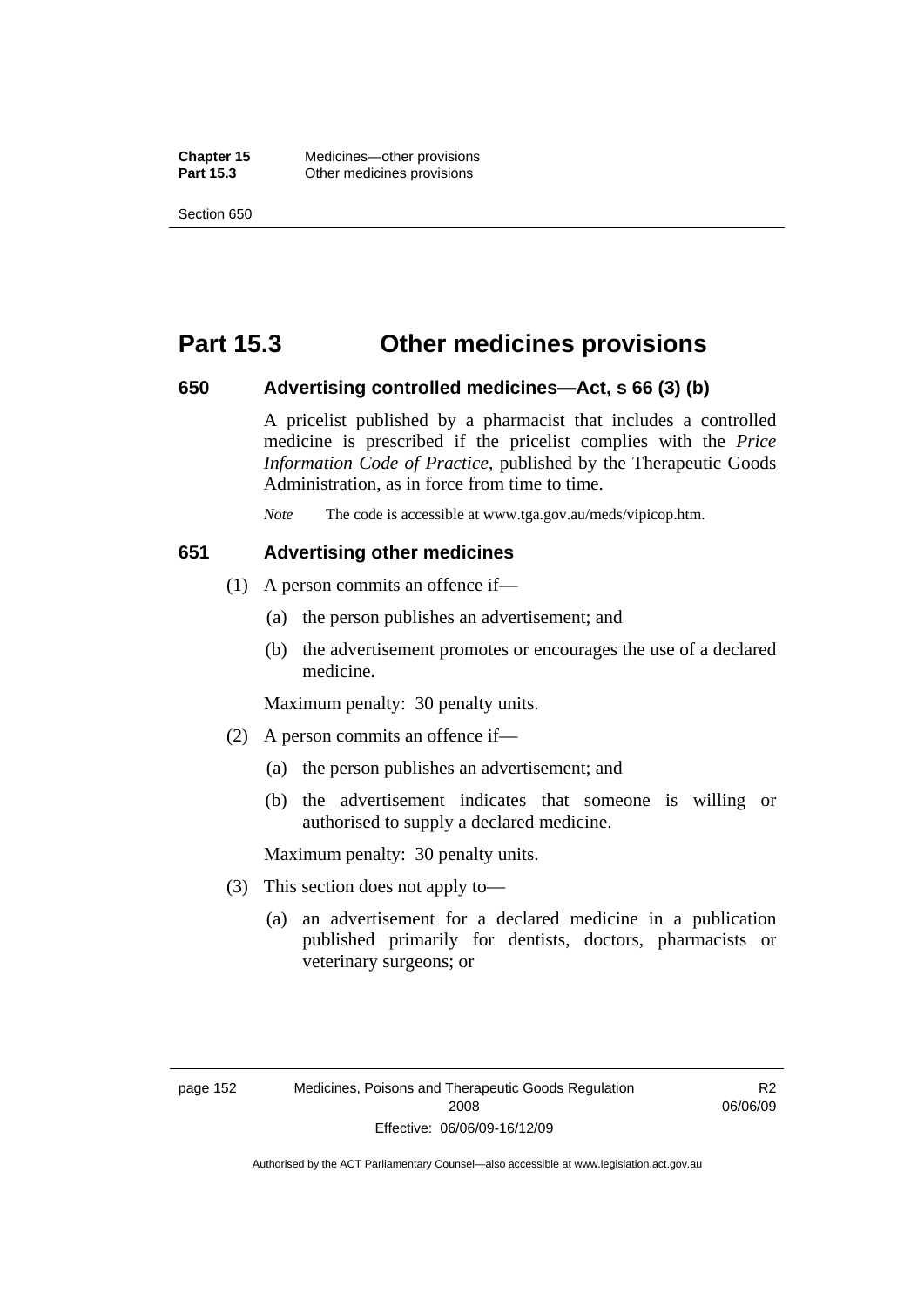- (b) a pricelist published by a pharmacist that includes a declared medicine if the pricelist complies with the *Price Information Code of Practice*, published by the Therapeutic Goods Administration, as in force from time to time.
- (4) In this section:

*advertisement*—see the Act, section 66.

#### *declared medicine* means—

- (a) a pharmacist only medicine other than a pharmacist only medicine to which the medicines and poisons standard, appendix H applies; or
- (b) a prescription only medicine.

### **652 Prescribed institutions—Act, dict, def** *institution***, par (b)**

The following are prescribed:

- (a) a correctional centre;
- (b) a CYP detention place.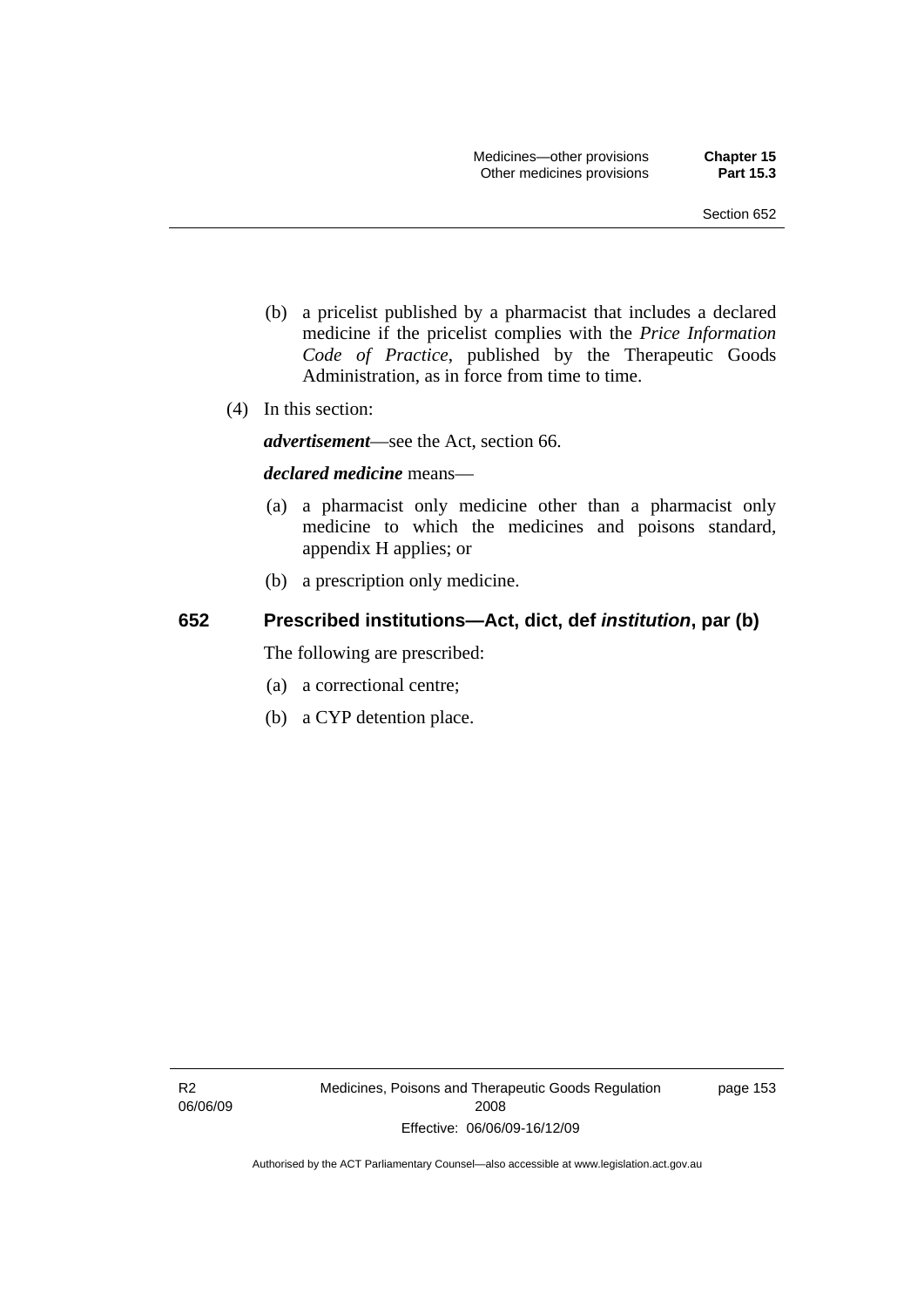# **Chapter 16 Low and moderate harm poisons**

## **Part 16.1** Preliminary

#### **660 Meaning of** *relevant law***—ch 16**

In this chapter:

*relevant law* means—

- (a) a corresponding law; or
- (b) the *Agricultural and Veterinary Chemicals Act 1994* (Cwlth); or
- (c) the *Therapeutic Goods Act 1989* (Cwlth).
- *Note 1 Corresponding law* includes a law of a State that corresponds, or substantially corresponds, to the Act (see Act, dict).
- *Note 2 State* includes a territory (see Legislation Act, dict, pt 1).

page 154 Medicines, Poisons and Therapeutic Goods Regulation 2008 Effective: 06/06/09-16/12/09

R2 06/06/09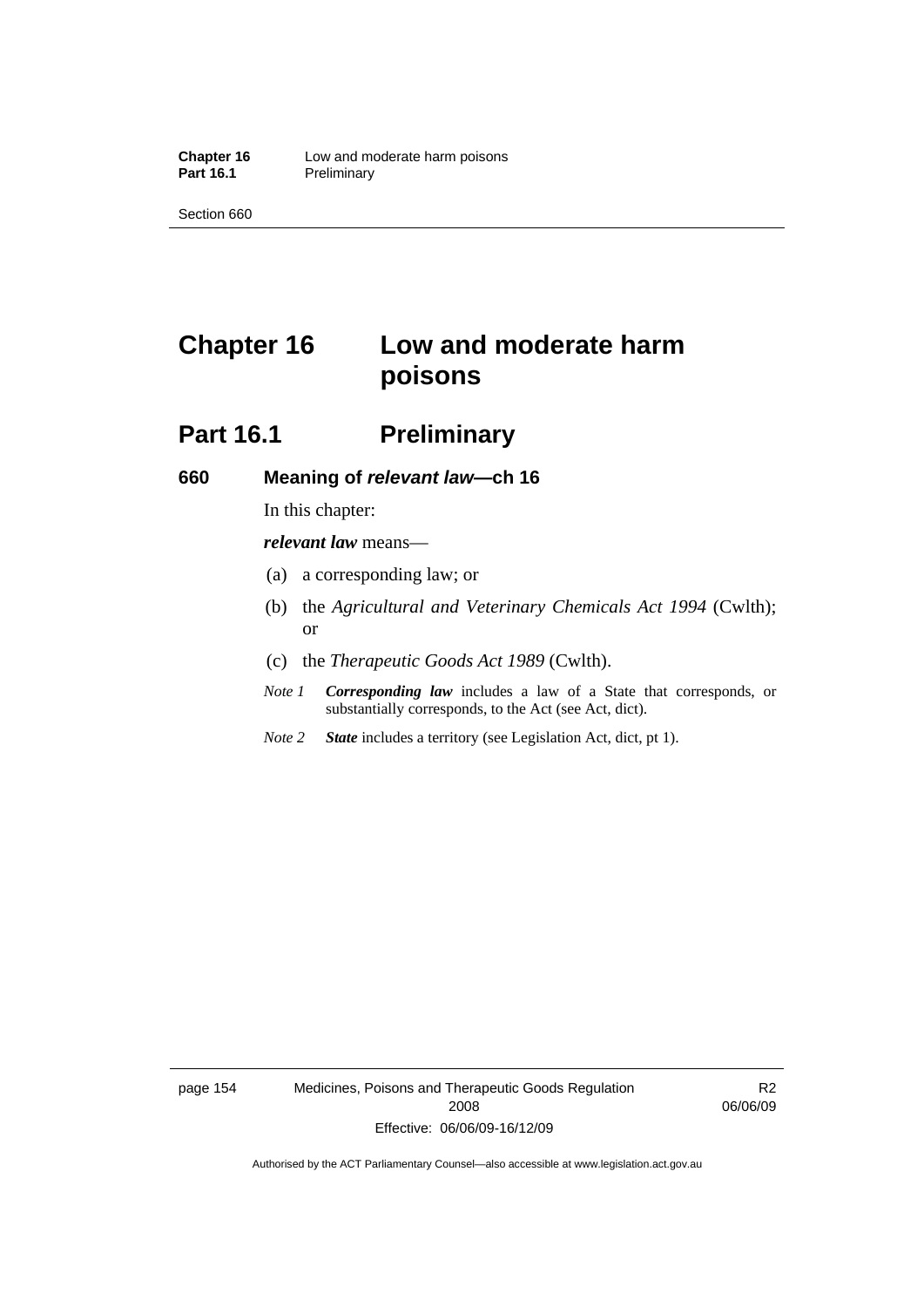# **Part 16.2 Authorisation to supply low and moderate harm poisons**

### **661 Authorisation to supply low and moderate harm poisons—Act, s 26 (1) (b) and (2) (b)**

Anyone is authorised to supply a low harm poison or moderate harm poison.

### **662 Authorisation condition for supplying low and moderate harm poisons—Act, s 44 (1) (b) and (2) (b)**

A person's authorisation under section 661 to supply a low harm poison or moderate harm poison is subject to the following conditions:

- (a) the poison is supplied in manufacturer's packs that comply with—
	- (i) section 665 (Packaging of supplied manufacturer's packs of low and moderate harm poisons—Act, s 59 (1) (c) (i) and  $(2)$  (c) (i)); or
	- (ii) an approval under the Act, section 193 (Approval of non-standard packaging and labelling);
- (b) the manufacturer's packs are labelled in accordance with—
	- (i) section 666 (Labelling of supplied manufacturer's packs of low and moderate harm poisons—Act, s  $60(1)(c)(i)$ and  $(2)$  (c) (i)); or
	- (ii) an approval under the Act, section 193.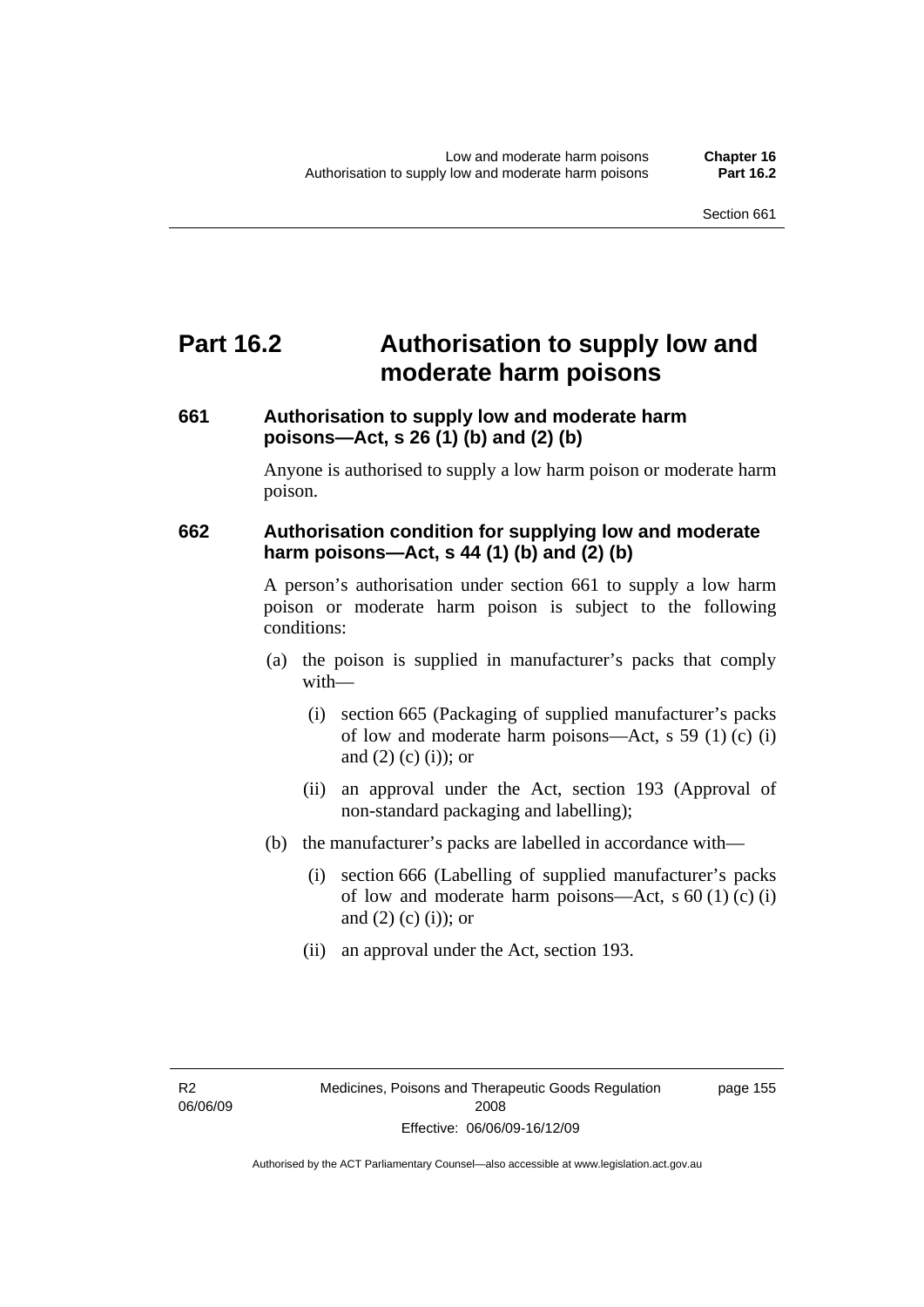## **Part 16.3 Authorisation to manufacture low and moderate harm poisons**

### **663 Authorisation to manufacture low and moderate harm poisons—Act, s 33 (b)**

A person is authorised to manufacture a low harm poison or moderate harm poison if the person is authorised to manufacture the poison under a relevant law.

### **664 Authorisation condition for manufacturing low and moderate harm poisons—Act, s 44 (1) (b) and (2) (b)**

A person's authorisation under section 663 to manufacture a low harm poison or moderate harm poison is subject to the condition that, if a condition or restriction applies to the person under the relevant law, the person manufactures the poison in accordance with the condition and restriction.

page 156 Medicines, Poisons and Therapeutic Goods Regulation 2008 Effective: 06/06/09-16/12/09

R2 06/06/09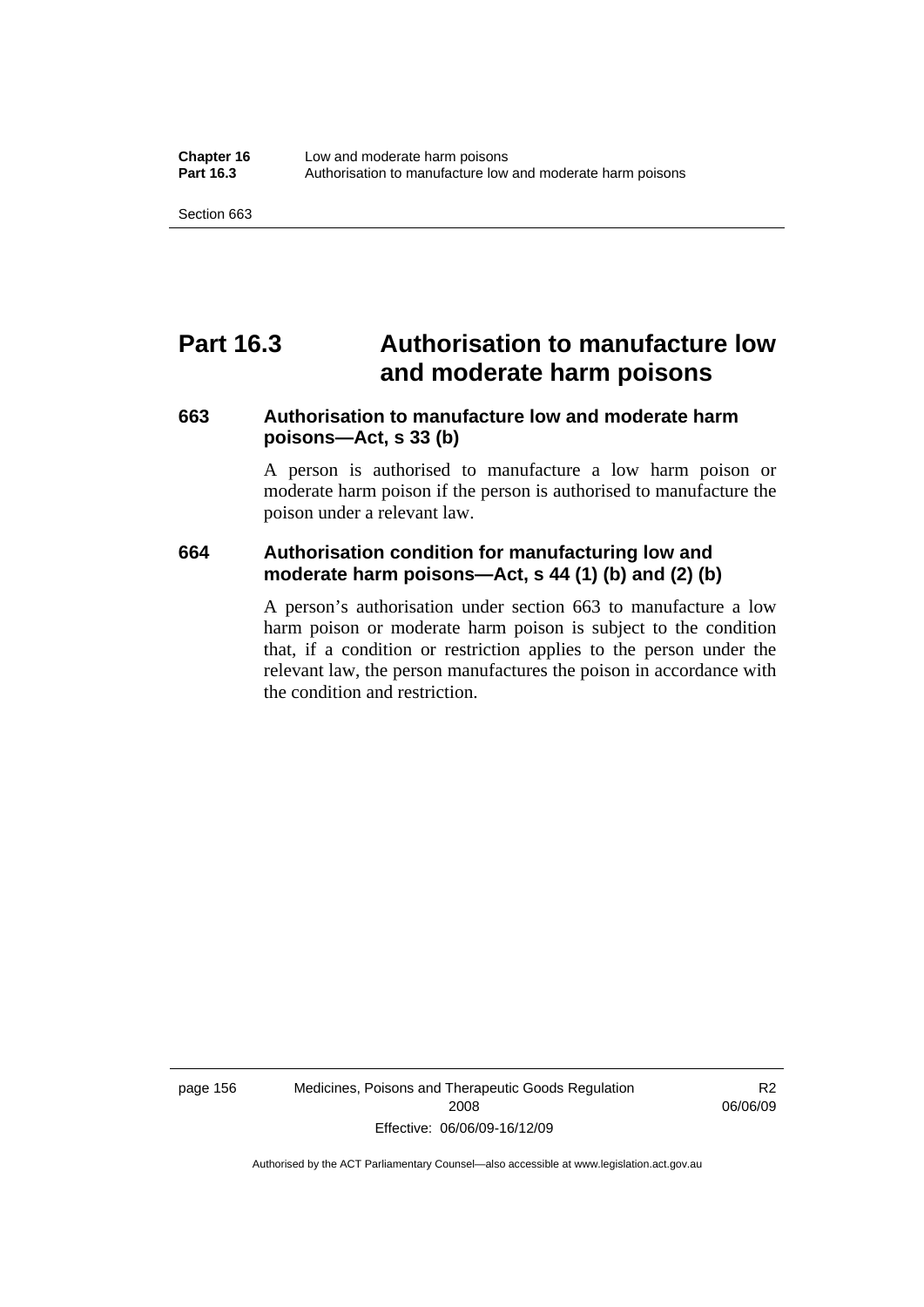# **Part 16.4 Packaging and labelling of low and moderate harm poisons**

# **665 Packaging of supplied manufacturer's packs of low and moderate harm poisons—Act, s 59 (1) (c) (i) and (2) (c) (i)**

- (1) A manufacturer's pack of a supplied low harm poison or moderate harm poison must be packaged—
	- (a) in accordance with the medicines and poisons standard, paragraphs 21 to 27; or
	- (b) in a container in which the poison may be sold under a relevant law.
	- *Note* A manufacturer's pack of a low or moderate harm poison supplied may also be packaged in accordance with an approval under the Act, s 193 (Approval of non-standard packaging and labelling) (see Act, s 59 (1) (c) (ii) and (2) (c) (ii)).
- (2) However, if the poison is camphor or naphthalene for domestic use, it must also be packaged in a way that, in normal use, prevents—
	- (a) removal of the camphor or naphthalene from the packaging; or
	- (b) ingestion of the camphor or naphthalene.

page 157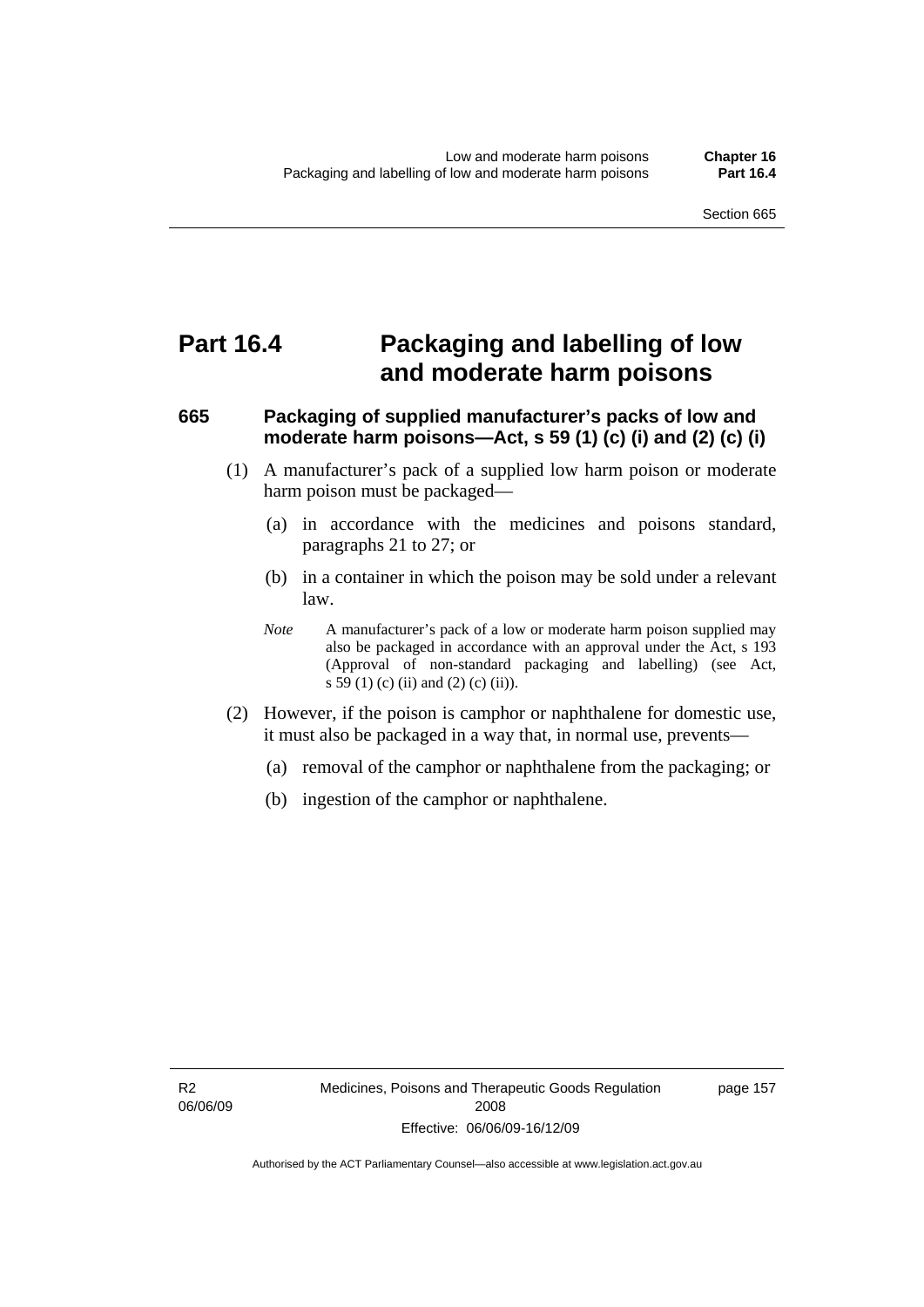#### **666 Labelling of supplied manufacturer's packs of low and moderate harm poisons—Act, s 60 (1) (c) (i) and (2) (c) (i)**

A manufacturer's pack of a supplied low harm poison or moderate harm poison must be labelled in accordance with—

- (a) the medicines and poisons standard, paragraphs 3 to 19; or
- (b) a relevant law.
- *Note* A manufacturer's pack of a low or moderate harm poison supplied may also be labelled in accordance with an approval under the Act, s 193 (Approval of non-standard packaging and labelling) (see Act, s 60 (1) (c) (ii) and (2) (c) (ii)).

page 158 Medicines, Poisons and Therapeutic Goods Regulation 2008 Effective: 06/06/09-16/12/09

R2 06/06/09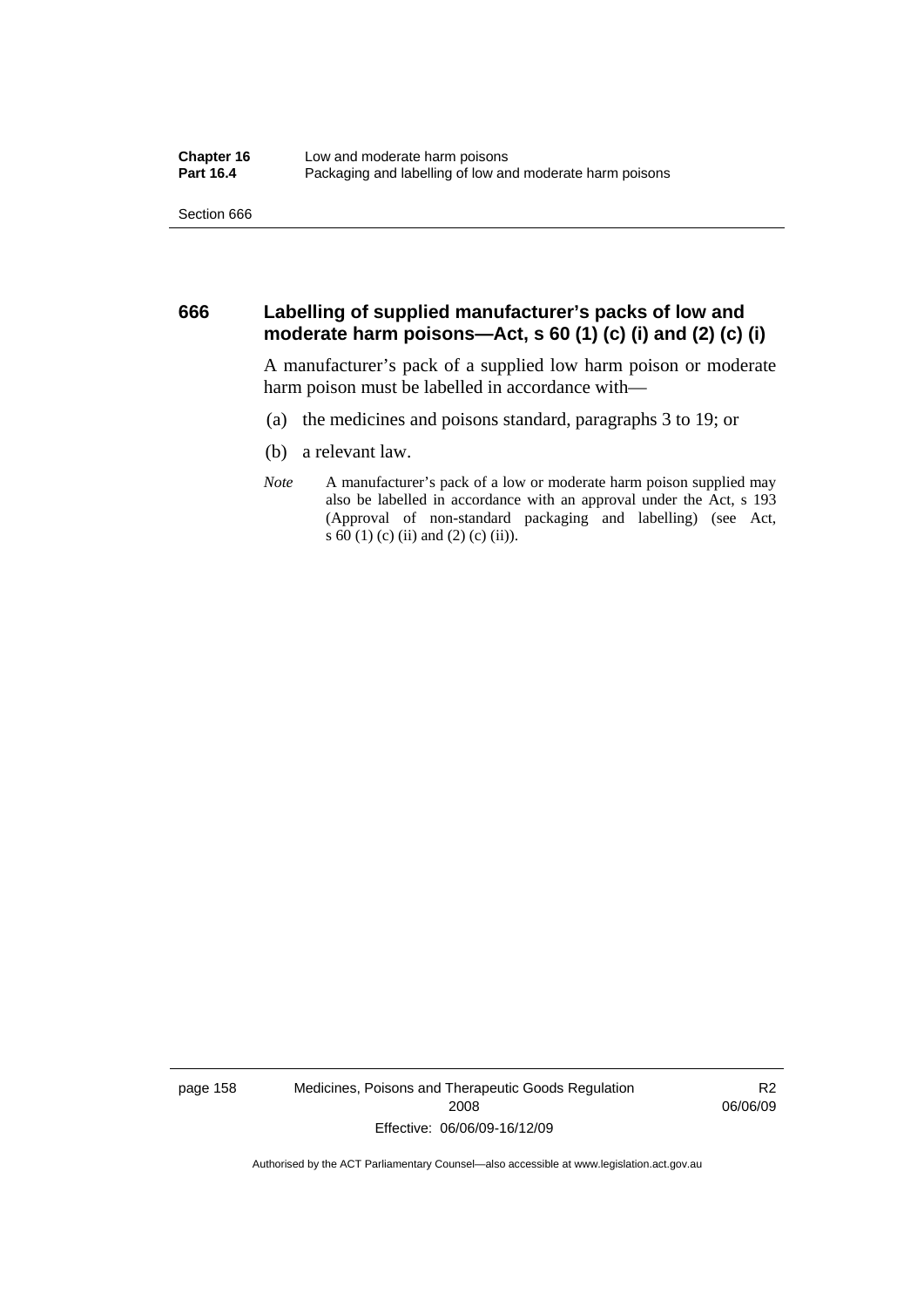# **Chapter 17 Dangerous poisons authorisations**

# **Part 17.1 Overview of dangerous poisons authorisations**

### **670 General overview of authorisations for dangerous poisons**

 (1) The Act requires that a person must not deal with a dangerous poison in a particular way unless the person is authorised to deal with the poison.

#### **Example**

the Act, s 35 about obtaining certain substances (which include dangerous poisons)

- *Note 1* The Act, s 19 sets out when a person *deals* with a dangerous poison.
- *Note 2* An example is part of the regulation, is not exhaustive and may extend, but does not limit, the meaning of the provision in which it appears (see Legislation Act, s 126 and s 132).
- (2) The Act, section 20 sets out when a person is authorised to deal with a dangerous poison.
- (3) This regulation authorises certain dealings with dangerous poisons.

*Note* An authorisation is not required to deal with the following:

- a substance excluded from the medicines and poisons standard by the standard, par  $1(2)$  (see s 6);
- a substance mentioned in the medicines and poisons standard, sch 7 if the schedule does not apply to the substance because of an exception in the standard.

R2 06/06/09 page 159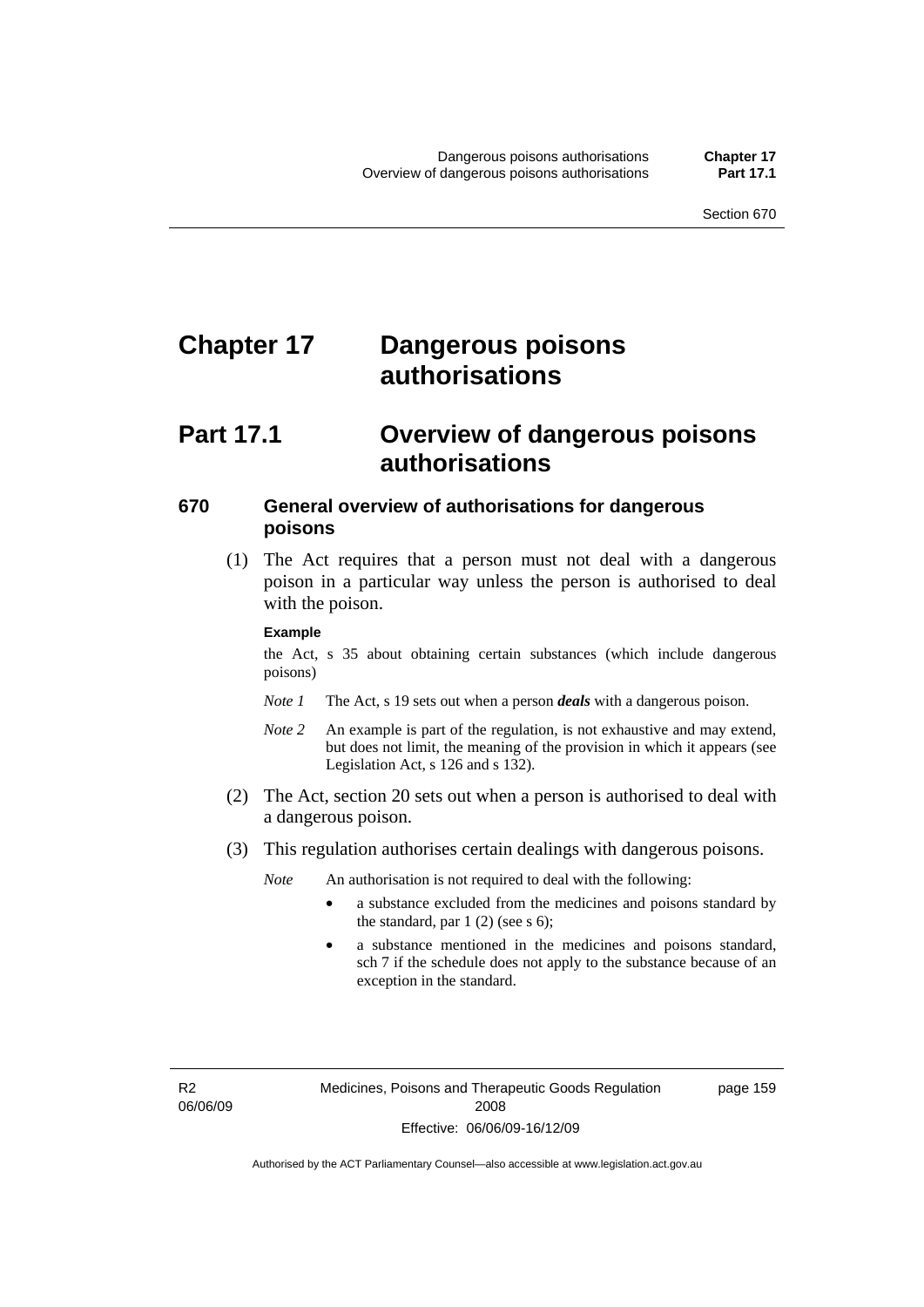(4) An authorisation under this regulation may be subject to limitations.

#### **Example**

a purchase order issued by a person mentioned in sch 4, col 2 must comply with s 721 (see s 690 (2) (c))

*Note* For the power to impose other restrictions, see the Act, ch 8.

### **671 Overview of dangerous poisons authorisations under this regulation**

Dangerous poisons authorisations under this regulation are given by the following provisions:

- (a) section 675 (which is about authorisations under dangerous poisons manufacturers licences);
- (b) section 680 (which is about authorisations under dangerous poisons research and education program licences);
- (c) section 685 (which is about authorisations under dangerous poisons suppliers licences);
- (d) section 690 (which is about authorisations for manufacturing and other purposes);
- (e) section 692 (which is about authorisation to deliver dangerous poisons under purchase orders);
- (f) section 693 (which is about authorisation for commercial disposal operators for disposal of dangerous poisons);
- (g) section 695 (which is about authorisations for dangerous poisons research and education programs by scientifically qualified people).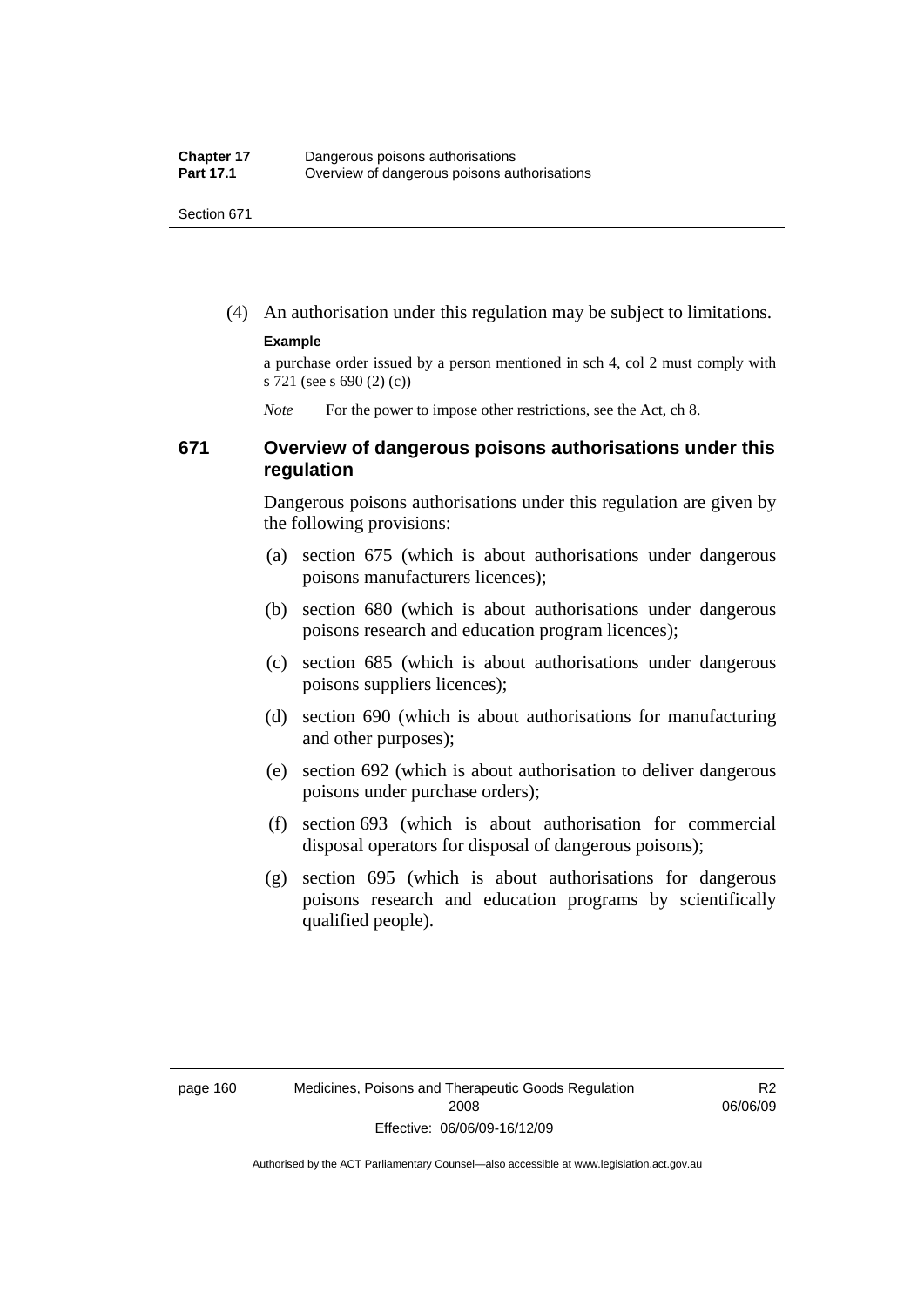### **672 General overview of authorisation conditions for dangerous poisons**

 (1) The Act, section 44 requires a person who is authorised to deal with a dangerous poison to comply with any condition to which the authorisation is subject.

#### **Example**

Section 676 sets out the authorisation conditions for an authorised person to manufacture a dangerous poison.

- *Note* An example is part of the regulation, is not exhaustive and may extend, but does not limit, the meaning of the provision in which it appears (see Legislation Act, s  $126$  and s  $132$ ).
- (2) The conditions are additional to other restrictions on an authorised person's authority to deal with a dangerous poison.
	- *Note* Conditions may also be imposed under other provisions of the Act including, for example, s 89 which sets out conditions on licences.

R2 06/06/09 Medicines, Poisons and Therapeutic Goods Regulation 2008 Effective: 06/06/09-16/12/09

page 161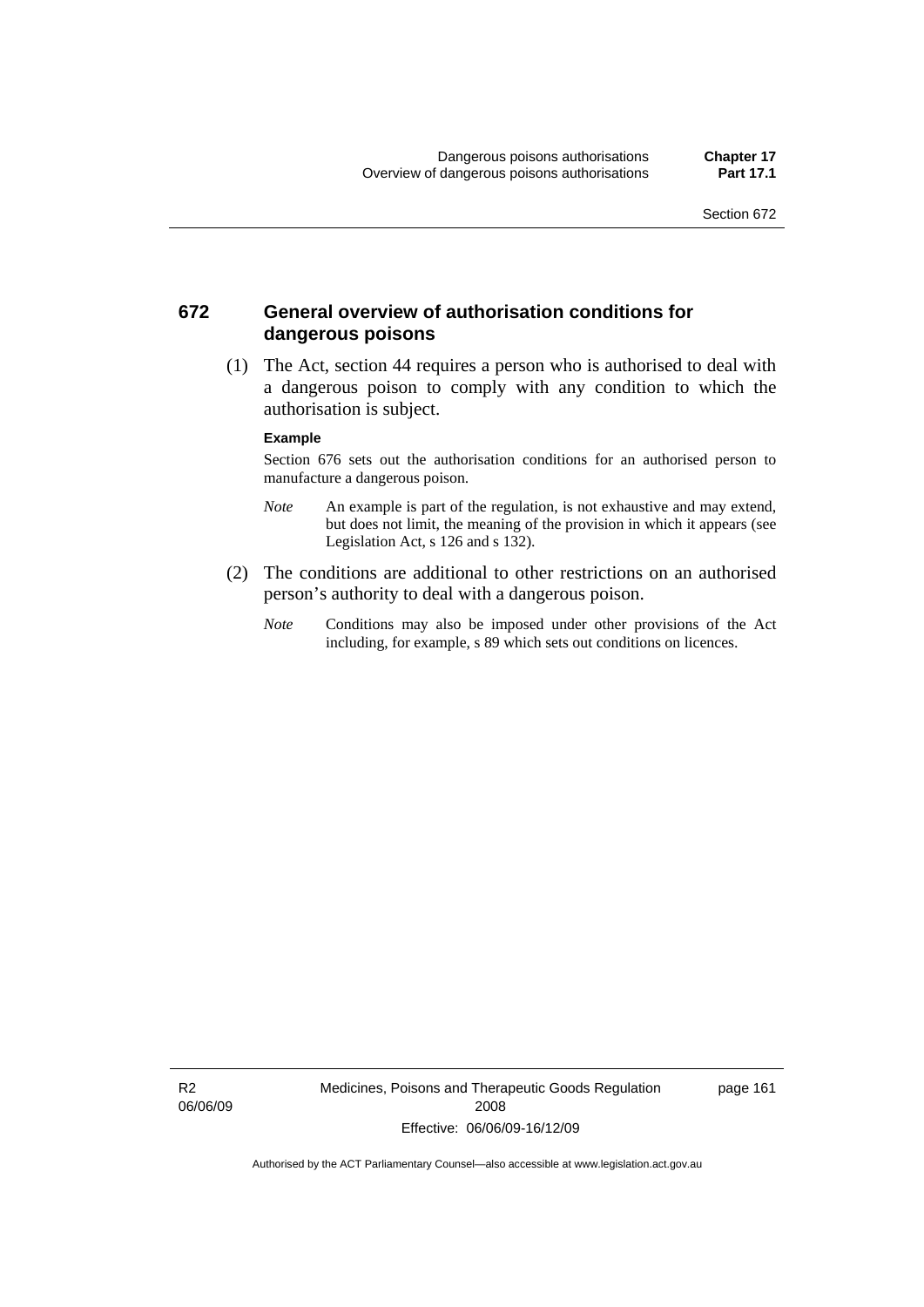# **Part 17.2 Authorisations under dangerous poisons licences**

# **Division 17.2.1 Dangerous poisons manufacturers licence authorisations**

*Note* For other provisions about dangerous poisons manufacturers licences, see pt 18.2.

# **675 Authorisations under dangerous poisons manufacturers licences—Act, s 20 (1) (a)**

- (1) A dangerous poisons manufacturers licence authorises the holder to do any of the following in relation to a dangerous poison (the *licensed dangerous poison*) stated in the licence at the premises (the *licensed premises*) stated in the licence:
	- (a) manufacture the licensed dangerous poison;
	- (b) possess the licensed dangerous poison for sale by wholesale from the licensed premises;
	- (c) sell the licensed dangerous poison by wholesale (whether or not for resale) to—
		- (i) a person authorised to issue a purchase order for the dangerous poison; or
		- (ii) someone in another State who may obtain the dangerous poison by wholesale under the law of the other State; or
		- (iii) someone in another country who may lawfully obtain the dangerous poison by wholesale in the other country;
		- *Note* The dangerous poison must be sold on a purchase order in accordance with s 720 (see s 676).

R2 06/06/09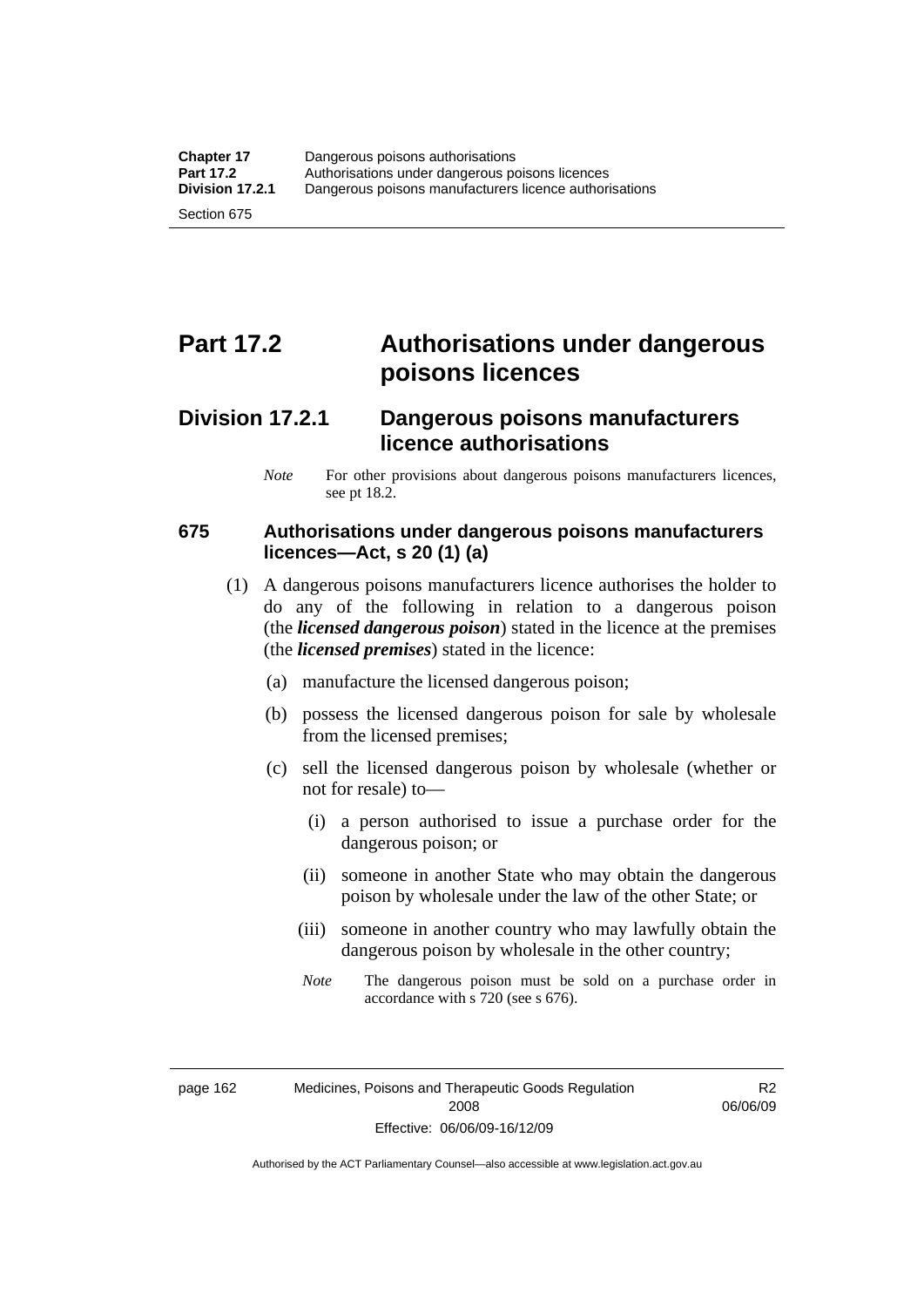- (d) obtain a dangerous poison, other than a licensed dangerous poison, for manufacturing a licensed dangerous poison at the licensed premises;
- (e) possess a dangerous poison, other than a licensed dangerous poison, at the licensed premises for manufacturing a licensed dangerous poison.
- (2) However, an authorisation under subsection (1) does not apply if the licence states that it does not apply.
- (3) Also, subsection (1) (c) (iii) does not apply in relation to a licensed dangerous poison that is a prohibited export under the *Customs Act 1901* (Cwlth).

### **676 Authorisation conditions for dangerous poisons manufacturers licences—Act, s 44 (1) (b) and (2) (b)**

A licence-holder's authorisation under a dangerous poisons manufacturers licence is subject to the following conditions:

- (a) the dealings with a dangerous poison authorised by the licence will be carried out under the supervision of an individual approved under section 706 (1) (Restrictions on issuing of dangerous poisons manufacturers licences—Act, s 85 (1) (a));
- (b) a dangerous poison obtained under the licence is purchased on a complying purchase order;
- (c) a licensed dangerous poison will be supplied for a non-household (including a non-household garden) purpose only;
- (d) a dangerous poison sold under the licence will be sold on a purchase order in accordance with section 720 (Supplying dangerous poisons on purchase orders);

page 163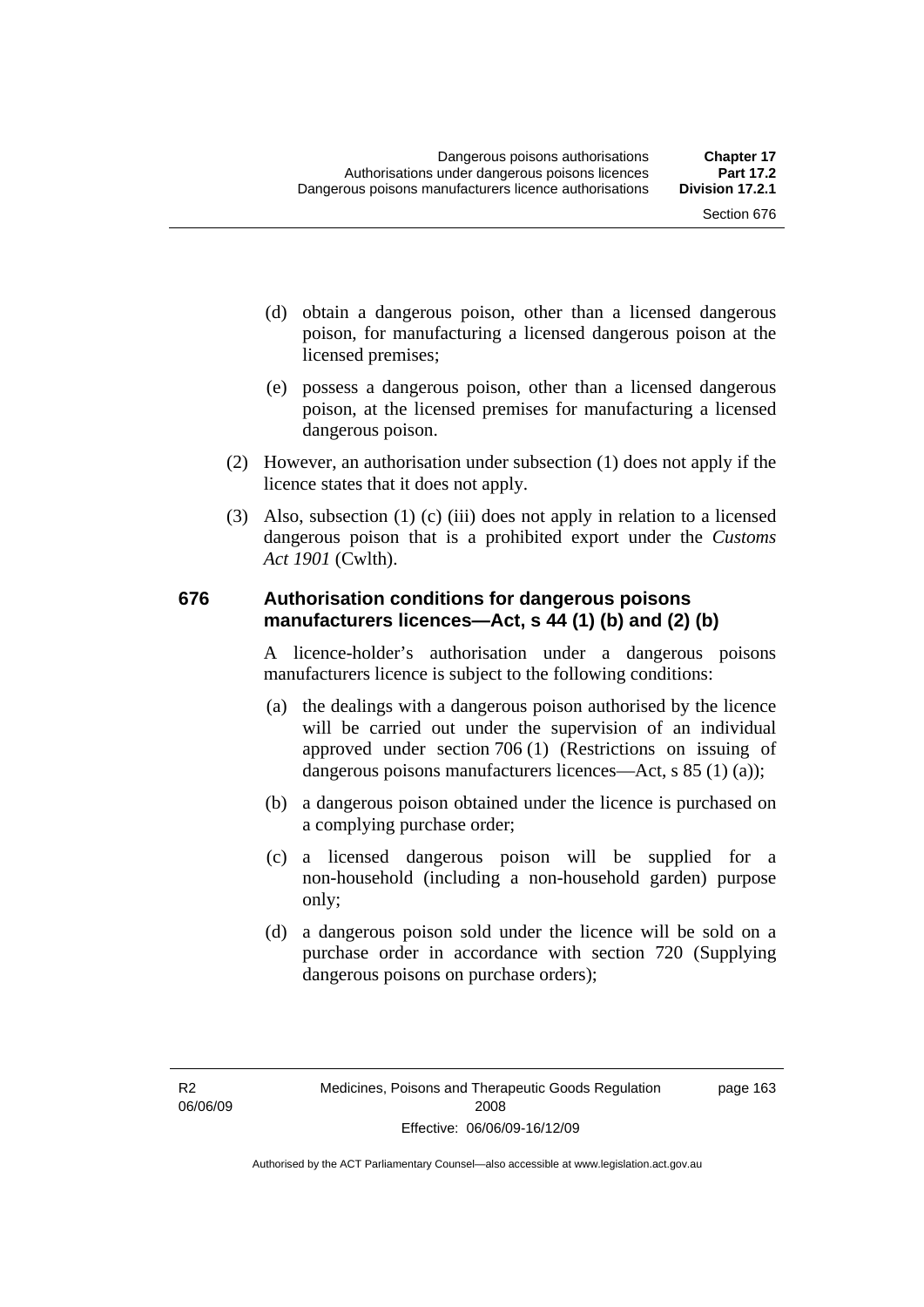- (e) if the supplier does not receive a document signed by the buyer acknowledging receipt of the dangerous poison within 7 days after the day the dangerous poison is delivered—the supplier must, within 24 hours after the end of the 7-day period, tell the chief health officer, in writing, of the failure to receive the document;
- (f) the following are kept at the supplier's business premises or, if the chief health officer approves in writing another place, the place approved by the chief health officer, for at least 2 years after the day the poison is supplied:
	- (i) the filled purchase order;
	- (ii) the delivery acknowledgement under paragraph (e) or section 720 (d) (ii);
	- (iii) the record for section 722;
- (g) if a dangerous poison sold under the licence is liquid containing paraquat—the poison is coloured blue or green and has an offensive smell.
- *Note* For licence conditions, see the Act, s 89.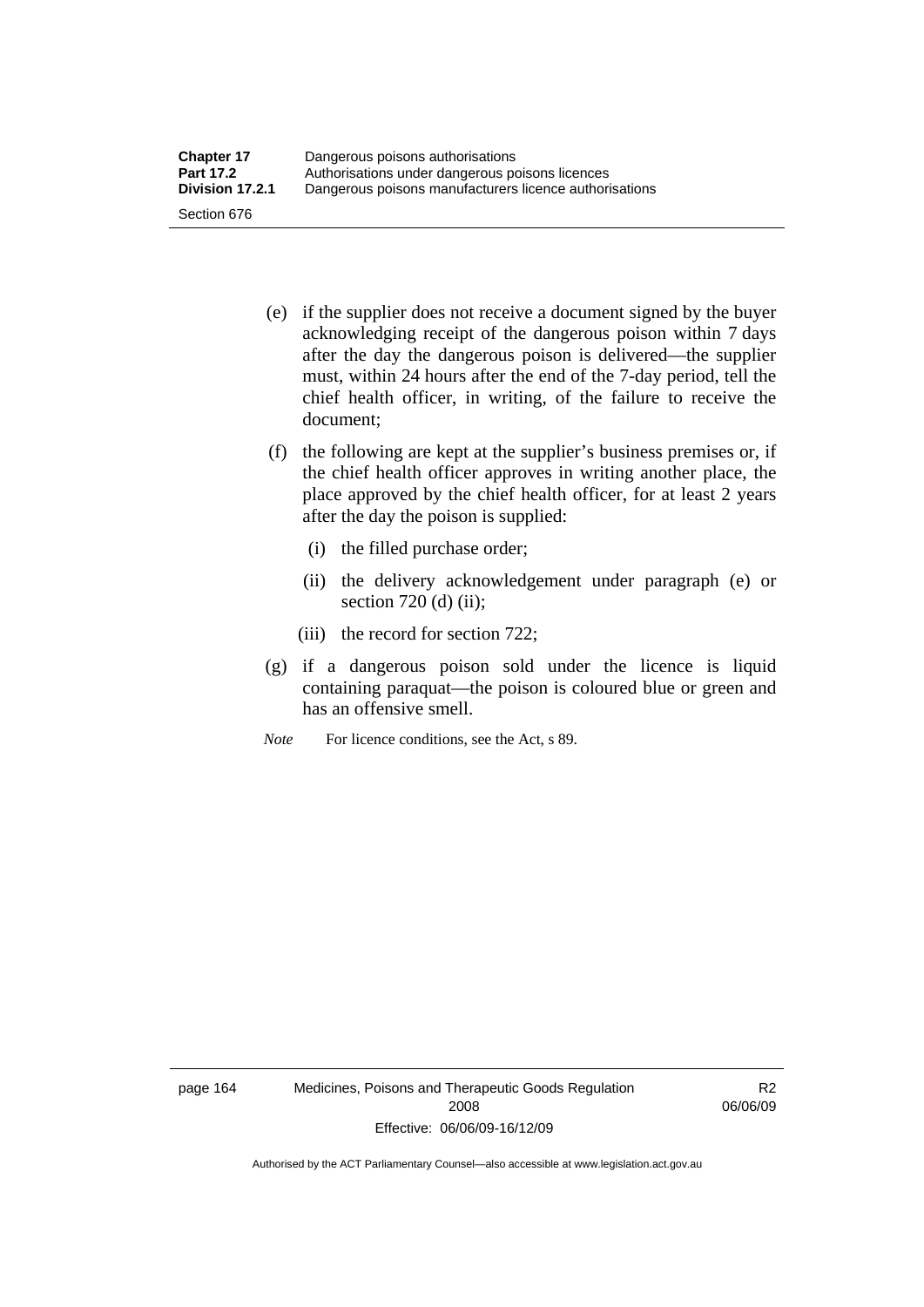# **Division 17.2.2 Dangerous poisons—research and education program licence authorisations**

- *Note 1* For authorisation for research and education programs by scientifically qualified people, see div 17.3.3.
- *Note 2* For other provisions about dangerous poisons research and education program licences, see pt 18.3.

### **680 Authorisations under dangerous poisons research and education program licences—Act, s 20 (1) (a)**

A dangerous poisons research and education program licence authorises—

- (a) the licence-holder to—
	- (i) issue a purchase order for a dangerous poison (the *licensed dangerous poison*) stated in the licence for the program stated in the licence; and
	- (ii) obtain a licensed dangerous poison on a purchase order for the program; and
	- (iii) possess a licensed dangerous poison for the program at the premises to which the licence relates; and
	- (iv) supply a licensed dangerous poison to anyone taking part in the program for the program; and
- (b) the program supervisor, and anyone taking part in the program, to deal with the licensed dangerous poison as authorised by the licence at the premises stated in the licence.

page 165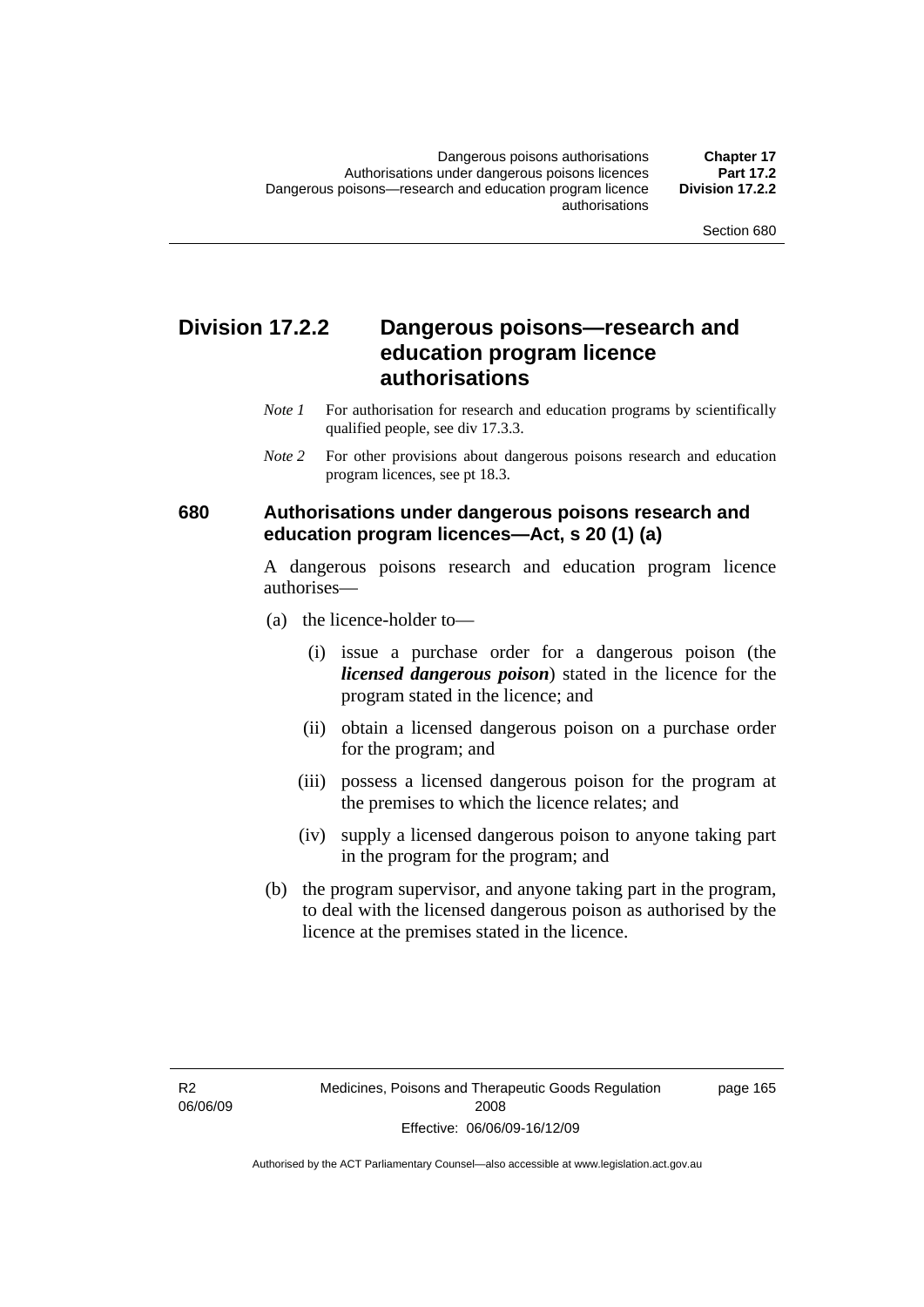| <b>Chapter 17</b> | Dangerous poisons authorisations                                           |  |
|-------------------|----------------------------------------------------------------------------|--|
| <b>Part 17.2</b>  | Authorisations under dangerous poisons licences                            |  |
| Division 17.2.2   | Dangerous poisons—research and education program licence<br>authorisations |  |
| Section 681       |                                                                            |  |

**681 Authorisation condition for dangerous poisons research and education program licences—Act, s 44 (1) (b) and (2) (b)** 

A licence-holder's authorisation to obtain a dangerous poison under a dangerous poisons research and education program licence is subject to the condition that the poison is purchased on a complying purchase order.

*Note* For licence conditions, see the Act, s 89.

page 166 Medicines, Poisons and Therapeutic Goods Regulation 2008 Effective: 06/06/09-16/12/09

R2 06/06/09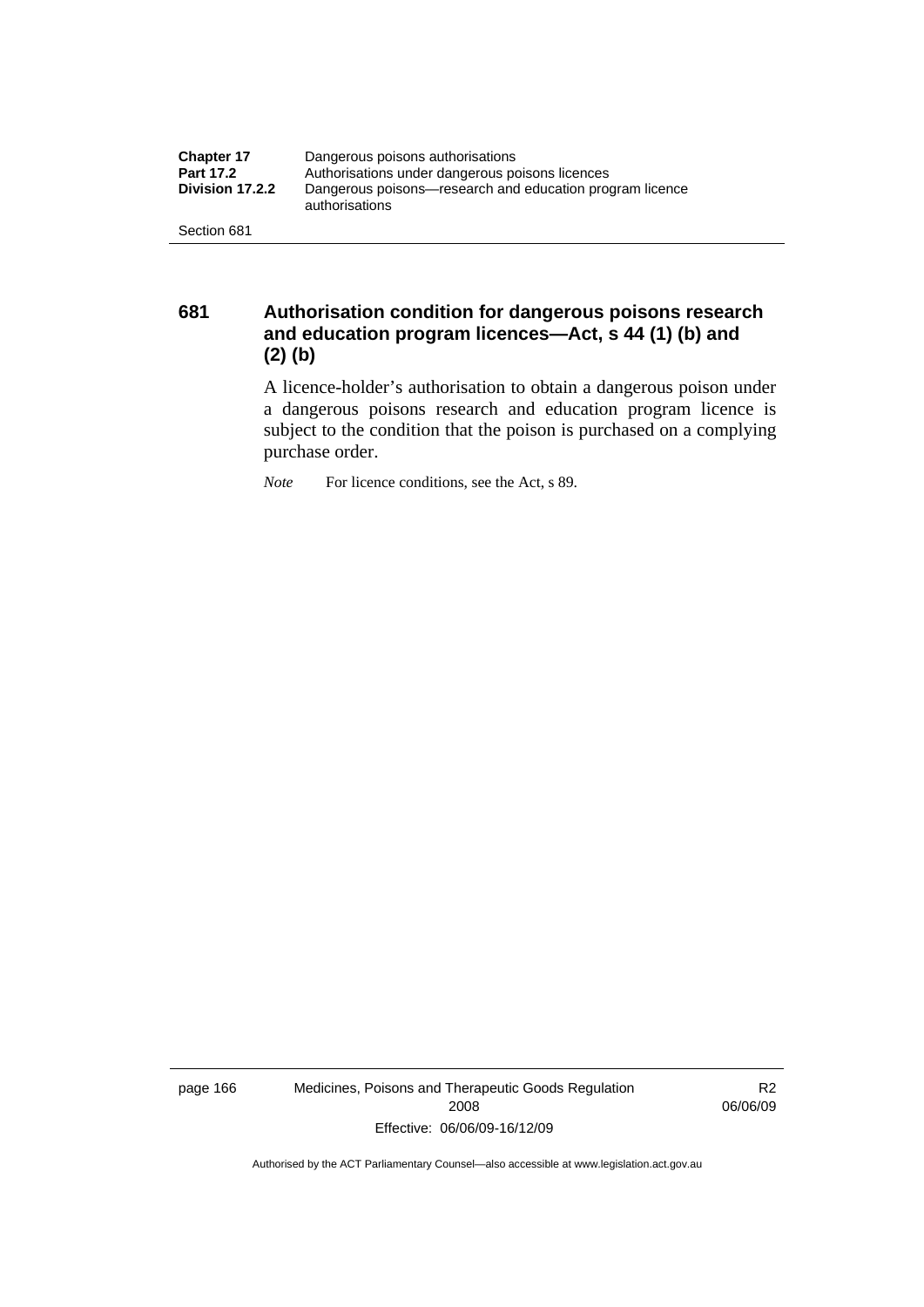# **Division 17.2.3 Dangerous poisons suppliers licence authorisations**

*Note* For other provisions about dangerous poisons suppliers licences, see pt 18.4.

### **685 Authorisations under dangerous poisons suppliers licences—Act, s 20 (1) (b)**

- (1) A dangerous poisons suppliers licence authorises the holder to do any of the following in relation to a dangerous poison (the *licensed dangerous poison*) stated in the licence at the premises (the *licensed premises*) stated in the licence:
	- (a) issue a purchase order for a licensed dangerous poison;
	- (b) obtain a licensed dangerous poison on a purchase order for sale from the licensed premises;
	- (c) possess a licensed dangerous poison for sale from the licensed premises;
	- (d) sell a licensed dangerous poison on a purchase order to—
		- (i) someone authorised to issue a purchase order for the dangerous poison; or
		- (ii) someone in another State who may obtain the dangerous poison under the law of the other State; or
		- (iii) someone in another country who may lawfully obtain the dangerous poison in the other country.
		- *Note* The dangerous poison must be sold on a purchase order in accordance with s 720 (see s 686).
- (2) However, an authorisation under subsection (1) does not apply if the licence states that it does not apply.

R2 06/06/09 page 167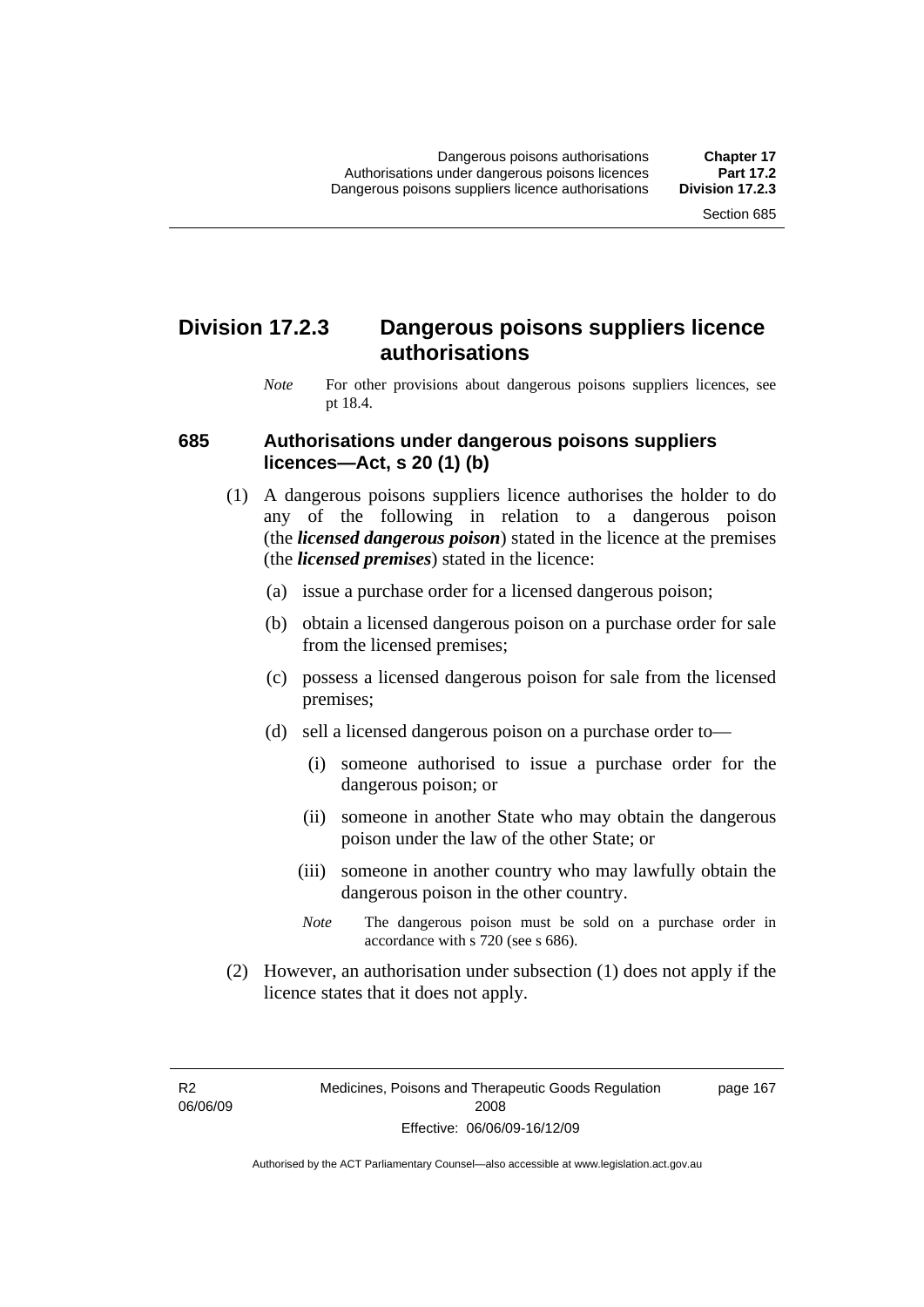(3) Also, subsection (1) (d) (iii) does not apply in relation to a licensed dangerous poison that is a prohibited export under the *Customs Act 1901* (Cwlth).

# **686 Authorisation conditions for dangerous poisons suppliers licences—Act, s 44 (1) (b) and (2) (b)**

A licence-holder's authorisation under a dangerous poisons suppliers licence is subject to the following conditions:

- (a) the dealings with a dangerous poison authorised by the licence will be carried out under the supervision of an individual approved under section 716 (1) (Restrictions on issuing of dangerous poisons suppliers licences—Act, s 85 (1) (a));
- (b) a dangerous poison sold under the licence will be sold on a purchase order in accordance with section 720 (Supplying dangerous poisons on purchase orders);
- (c) a dangerous poison sold under the licence will be supplied for a non-household (including a non-household garden) purpose only;
- (d) if a dangerous poison sold under the licence is subject to the medicines and poisons standard, appendix J (Conditions for availability and use of Schedule 7 poisons), condition 3—the poison will be supplied only to a person who is allowed to use the poison under the condition;
	- *Note* Condition 3 relates to a dangerous poison that is not to be used except by or in accordance with the directions of an accredited government vermin control officer.
- (e) if the supplier does not receive a document signed by the buyer acknowledging receipt of the dangerous poison within 7 days after the day the dangerous poison is delivered—the supplier must, within 24 hours after the end of the 7-day period, tell the chief health officer, in writing, of the failure to receive the document;

R2 06/06/09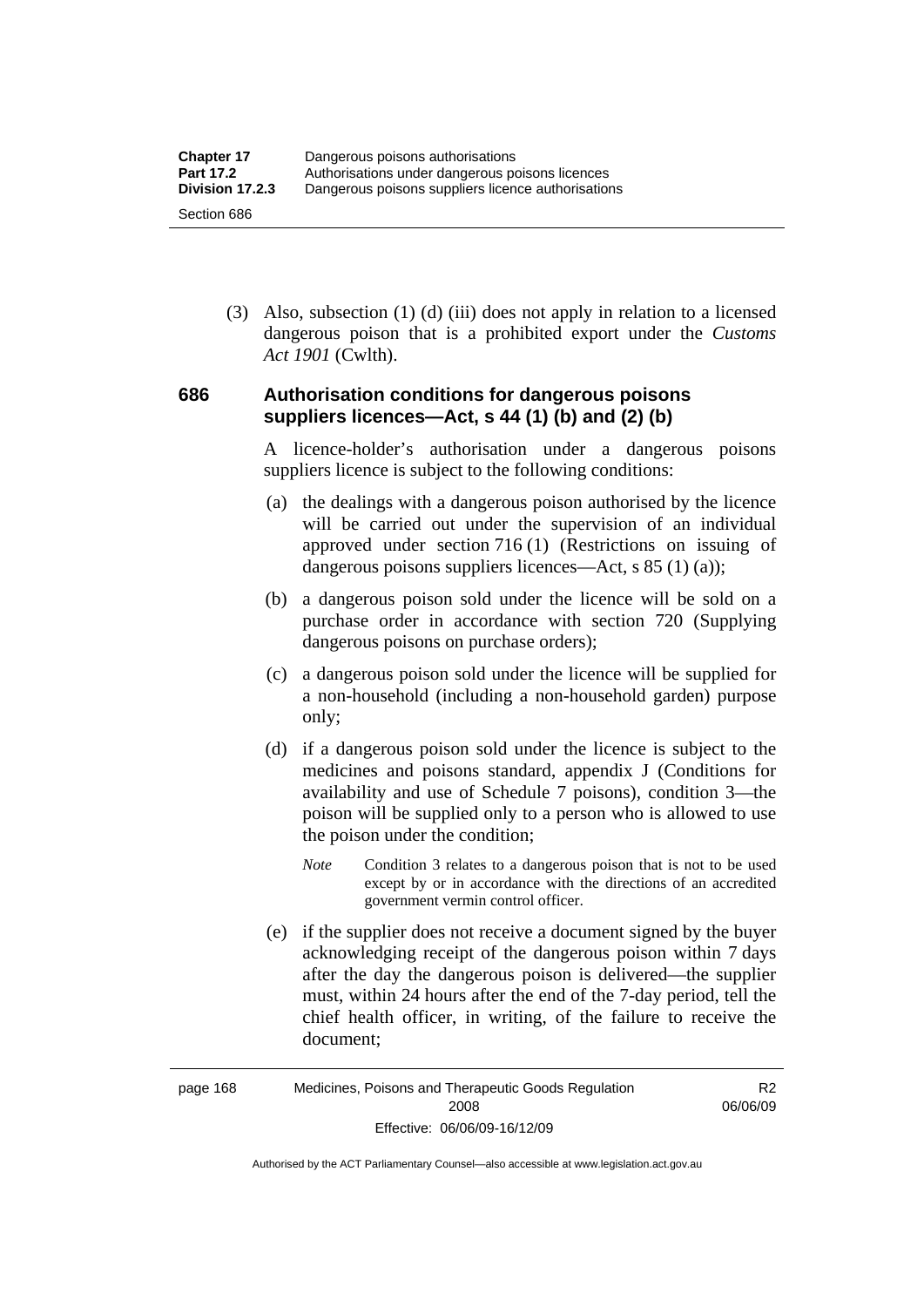- (f) the following are kept at the supplier's business premises or, if the chief health officer approves in writing another place, the place approved by the chief health officer, for at least 2 years after the day the poison is supplied:
	- (i) the filled purchase order;
	- (ii) the delivery acknowledgement under paragraph (e) or section 720 (d) (ii);
	- (iii) the record for section 722;
- (g) if a dangerous poison sold under the licence is liquid containing paraquat—the poison is coloured blue or green and has an offensive smell.
- *Note* For licence conditions, see the Act, s 89.

R2 06/06/09 Medicines, Poisons and Therapeutic Goods Regulation 2008 Effective: 06/06/09-16/12/09

page 169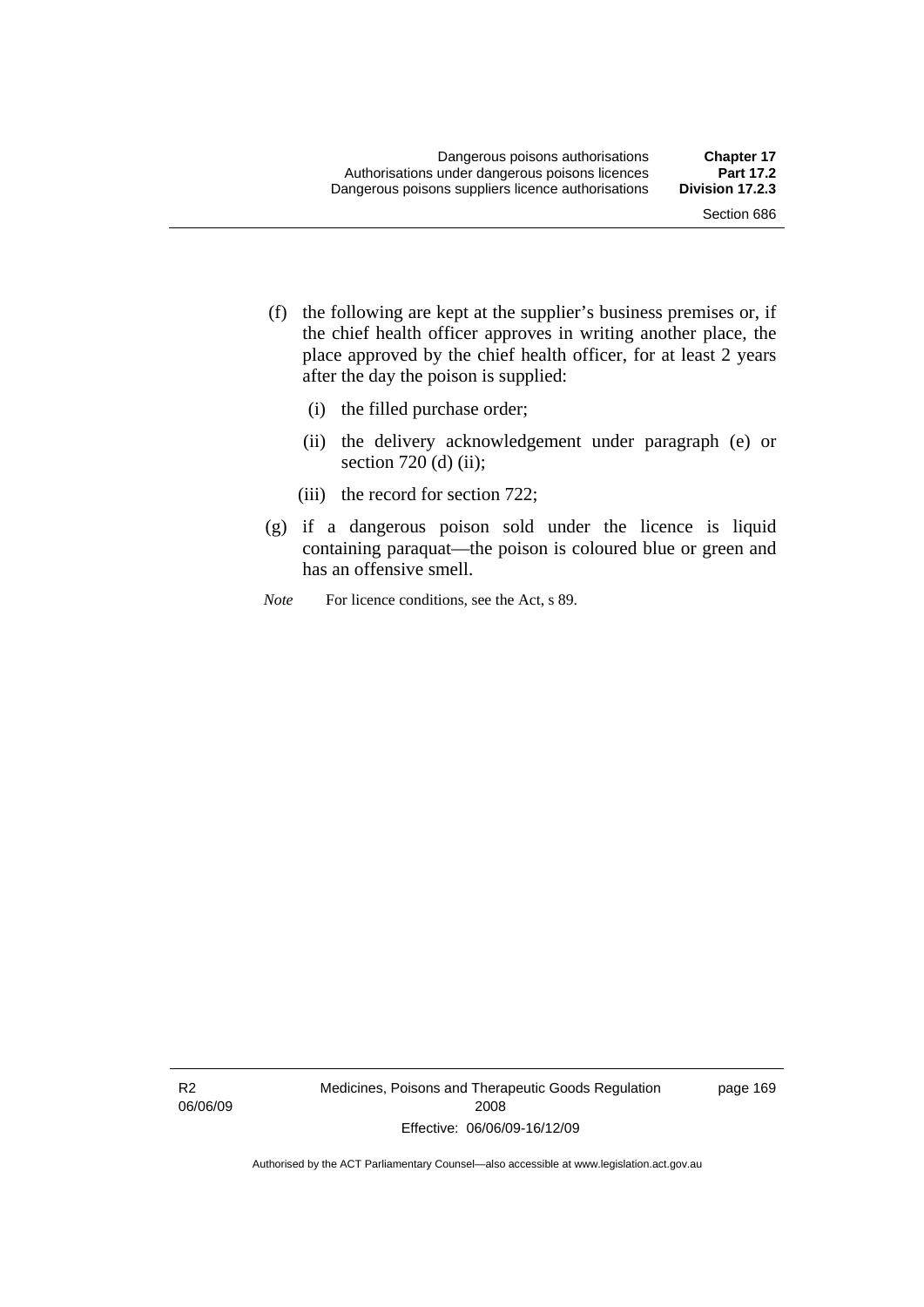# **Part 17.3 Other dangerous poisons authorisations**

# **Division 17.3.1 Authorisations for manufacturing etc purposes**

# **690 Manufacturing etc authorisations for dangerous poisons—Act, s 20 (2) (a)**

(1) In this section:

*relevant dealing*, with a dangerous poison, means any of the following:

- (a) issuing a purchase order for the poison;
- (b) obtaining the poison;
- (c) possessing the poison;
- (d) issuing a purchase order for the poison;
- (e) discarding the poison.
- (2) A person mentioned in schedule 4 (Dangerous poisons manufacturing etc authorisations), column 2 is authorised for a relevant dealing with a dangerous poison mentioned in column 3 in relation to the person if—
	- (a) the poison is for a purpose mentioned in column 4 in relation to the person; and
	- (b) the dealing is consistent with any condition or restriction for the dealing mentioned in column 3; and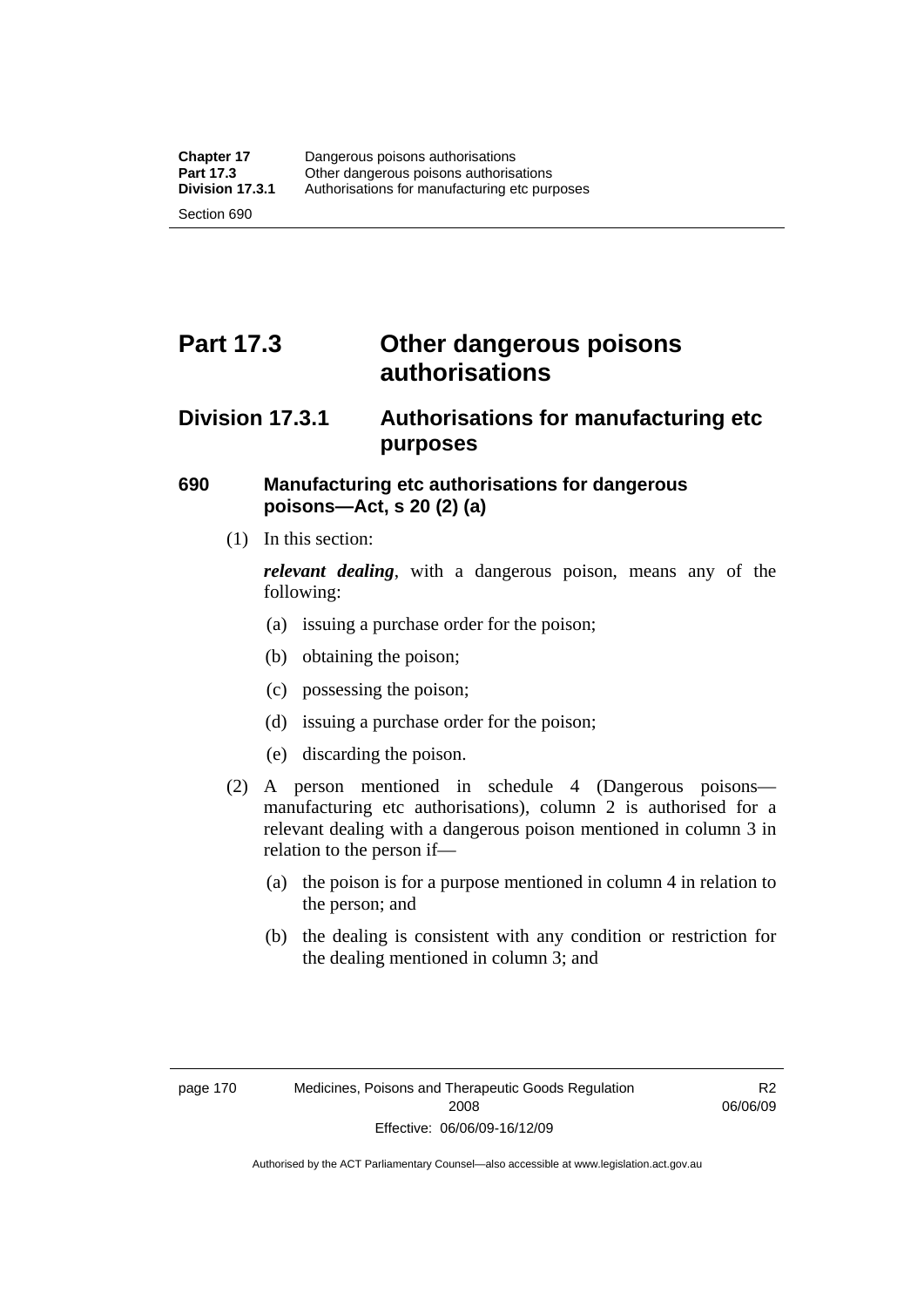page 171

- (c) if the dealing is issuing a purchase order for the poison—the purchase order complies with section 721 (General requirements for dangerous poisons purchase orders—Act, s 38 (2) (c)).
	- *Note* A purchase order must be in writing (see Act, dict, def *purchase order*).

# **Division 17.3.2 Authorisations for delivery people and commercial disposal operators**

# **692 Authorisations to deliver dangerous poisons under purchase orders—Act, s 26 (1) (b) and (2) (b), s 35 (1) (b), (2) (b) and s 36 (b)**

- (1) This section applies to an adult (the *delivery person*) who is—
	- (a) engaged to transport and deliver a dangerous poison supplied on a purchase order; or
	- (b) acting for a person mentioned in paragraph (a).
- (2) The delivery person is authorised to—
	- (a) obtain and possess the dangerous poison for the purpose of transporting and delivering the dangerous poison as engaged; and
	- (b) supply the dangerous poison to the entity named as the recipient in the purchase order or the entity's agent.

#### **Example—delivery person**

an employee of a courier service

- *Note 1 Entity* includes a person (see Legislation Act, dict, pt 1).
- *Note 2* An example is part of the regulation, is not exhaustive and may extend, but does not limit, the meaning of the provision in which it appears (see Legislation Act, s 126 and s 132).

R2 06/06/09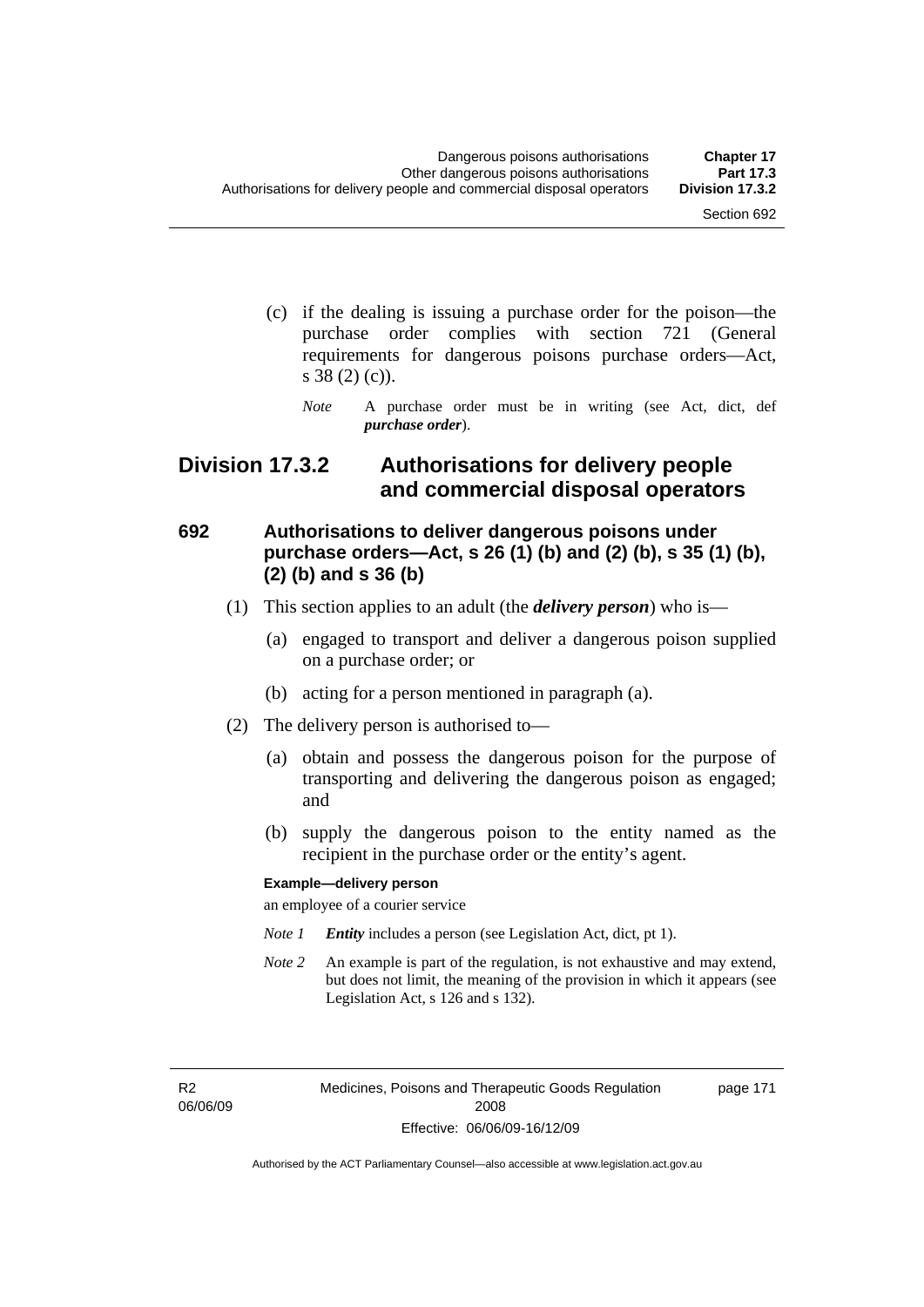# **693 Authorisation to supply dangerous poisons to commercial disposal operator for disposal—Act, s 26 (1) (b)**

A person is authorised to supply a dangerous poison for disposal to another person if the other person—

- (a) holds an environmental authorisation for the disposal of the dangerous poison; or
- (b) is an adult acting for a person mentioned in paragraph (a).
- *Note* For related authorisations, see pt 9.1.

# **694 Authorisations for commercial disposal operators—Act, s 26 (1) (b) and (2) (b), s 35 (1) (b) and (2) (b) and s 36 (b)**

- (1) This section applies to a person who—
	- (a) holds an environmental authorisation for the disposal of a dangerous poison; or
	- (b) is an adult acting for a person mentioned in paragraph (a).
- (2) The person is authorised to obtain and possess the dangerous poison for disposing of the poison as engaged.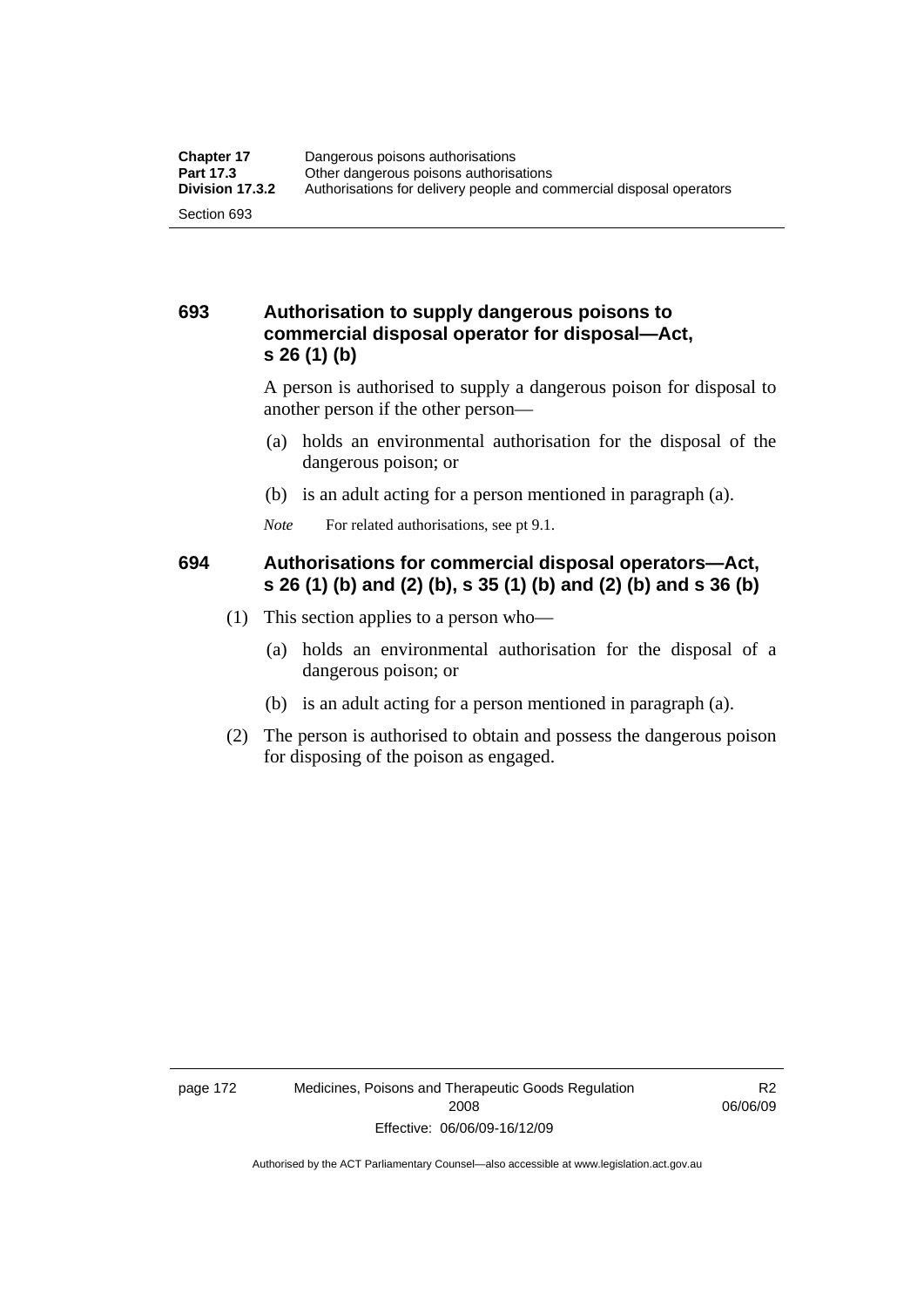# **Division 17.3.3 Authorisations for dangerous poisons research and education programs by scientifically qualified people**

*Note* A licence is required for research and education programs in relation to an administration-related dealing for human use (see Act, s 20 (3)).

### **695 Authorisations for dangerous poisons research and education—Act, s 26 (1) and (2) (b)**

- (1) A scientifically qualified person employed at a recognised research institution is authorised to do the following for the purposes of an authorised activity at the institution:
	- (a) issue a purchase order for a dangerous poison;
	- (b) obtain on a purchase order a dangerous poison;
	- (c) possess a dangerous poison;
	- (d) supply a dangerous poison to a person (a *relevant person*) who is taking part in the authorised activity at the institution.
	- *Note 1 Scientifically qualified person*—see the dictionary.
	- *Note 2 Recognised research institution*—see the Act, s 20 (5).
- (2) A relevant person is authorised to do the following in relation to a dangerous poison for the purposes of an authorised activity:
	- (a) obtain the poison from the scientifically qualified person for the activity;
	- (b) possess the poison for the purposes of the activity;
	- (c) supply the poison to the scientifically qualified person for the activity.

page 173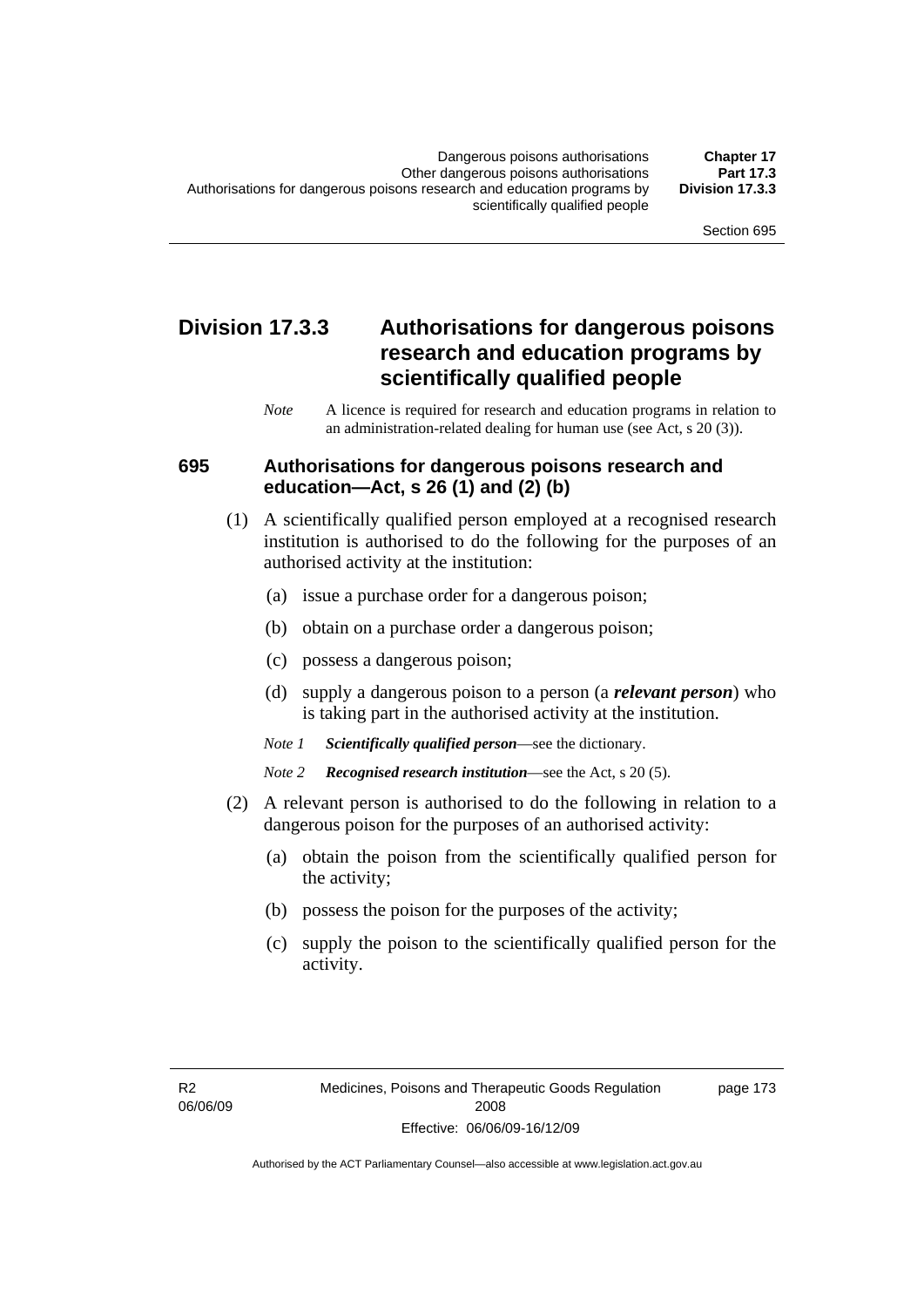| <b>Chapter 17</b> | Dangerous poisons authorisations                                                                           |
|-------------------|------------------------------------------------------------------------------------------------------------|
| Part 17.3         | Other dangerous poisons authorisations                                                                     |
| Division 17.3.3   | Authorisations for dangerous poisons research and education programs by<br>scientifically qualified people |
| Section 696       |                                                                                                            |

(3) In this section:

*administration-related dealing*, in relation to a dangerous poison see the Act, section 20 (5).

*authorised activity*, in relation to a dangerous poison at a recognised research institution, means the conduct of any of the following if it does not involve an administration-related dealing of the poison for human use:

- (a) medical or scientific research in relation to the poison at the institution;
- (b) instruction involving the poison at the institution;
- (c) quality control or analysis of the poison at the institution.

# **696 Authorisation conditions for dangerous poisons research and education—Act, s 44 (1) (b) and (2) (b)**

A scientifically qualified person's authorisation under section 695 is subject to the following conditions:

- (a) the person has written approval for the conduct of the authorised activity from the person in charge of—
	- (i) the recognised research institution; or
	- (ii) a faculty or division of the institution;
- (b) a dangerous poison is purchased on a complying purchase order;
- (c) the purchase order is for an amount of the poison approved in writing by the person in charge;
- (d) the dangerous poison is obtained from someone who is authorised to supply the poison to the person.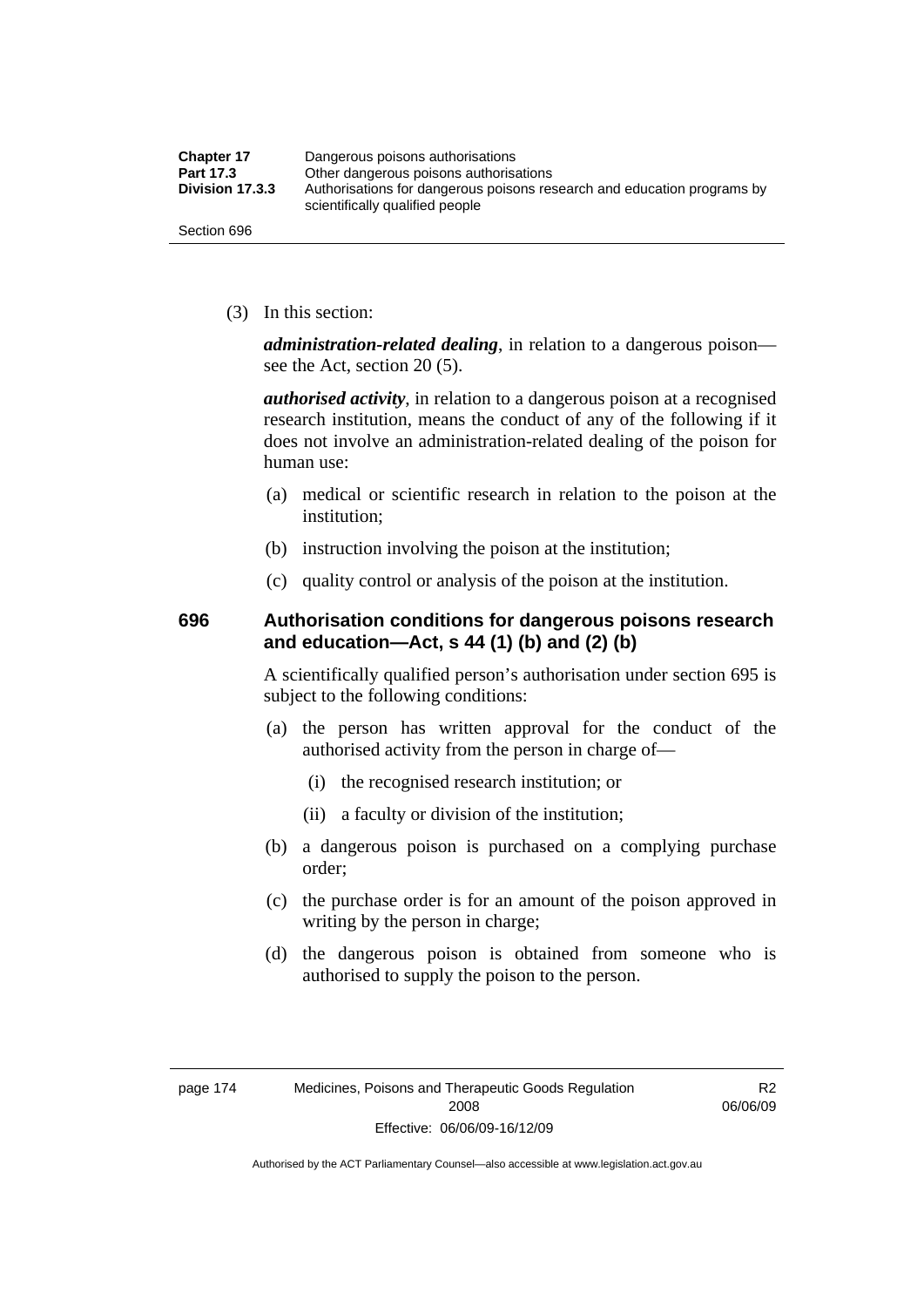# **Chapter 18 Dangerous poisons licences**

# **Part 18.1 Dangerous poisons licences generally**

# **700 Dangerous poisons licences that may be issued—Act, s 78 (2)**

The following licences for dangerous poisons may be issued:

- (a) a licence for the manufacture of a dangerous poison (a *dangerous poisons manufacturers licence*);
- (b) a licence for a program of research or education in relation to a dangerous poison (a *dangerous poisons research and education program licence*);
- (c) a licence for the supply of dangerous poisons (a *dangerous poisons suppliers licence*).
- *Note* Other dangerous poisons licences may also be issued (see Act, s 78 (3)).

R2 06/06/09 page 175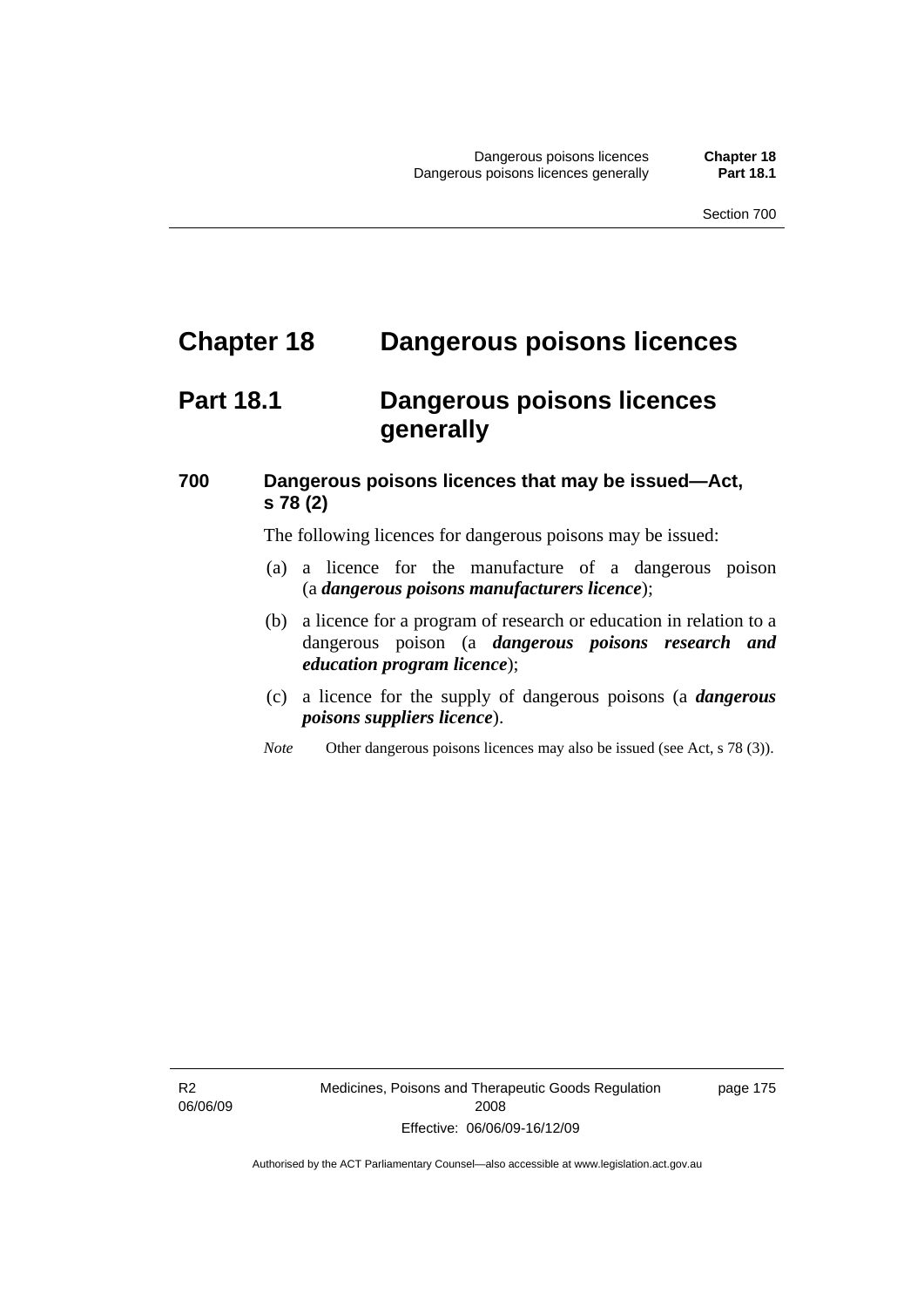# **Part 18.2 Dangerous poisons manufacturers licences**

# **705 Applications for dangerous poisons manufacturers licences**

- (1) An application for a dangerous poisons manufacturers licence must be in writing, signed by the applicant, and include the following:
	- (a) the dangerous poisons to which the application relates;
	- (b) the full name of the applicant;
	- (c) the applicant's ABN (if any);
	- (d) if the applicant is a corporation—the corporation's ACN;
	- (e) the location of the premises where the applicant proposes to deal with the poisons under the licence;
	- (f) the security arrangements proposed for the premises;
	- (g) the name of an individual who is to supervise the dealings to be authorised under the licence.
	- *Note 1* If a form is approved under the Act, s 198 for this provision, the form must be used.
	- *Note* 2 A fee may be determined under the Act, s 197 for this provision.
- (2) The application must be accompanied by a plan of the premises that shows—
	- (a) each part of the premises where a process in the manufacture of the dangerous poisons is proposed to be carried out and the nature of the process; and
	- (b) where it is proposed to store the dangerous poisons to which the application relates and any other dangerous poisons obtained for the manufacture of those dangerous poisons; and

page 176 Medicines, Poisons and Therapeutic Goods Regulation 2008 Effective: 06/06/09-16/12/09 R2 06/06/09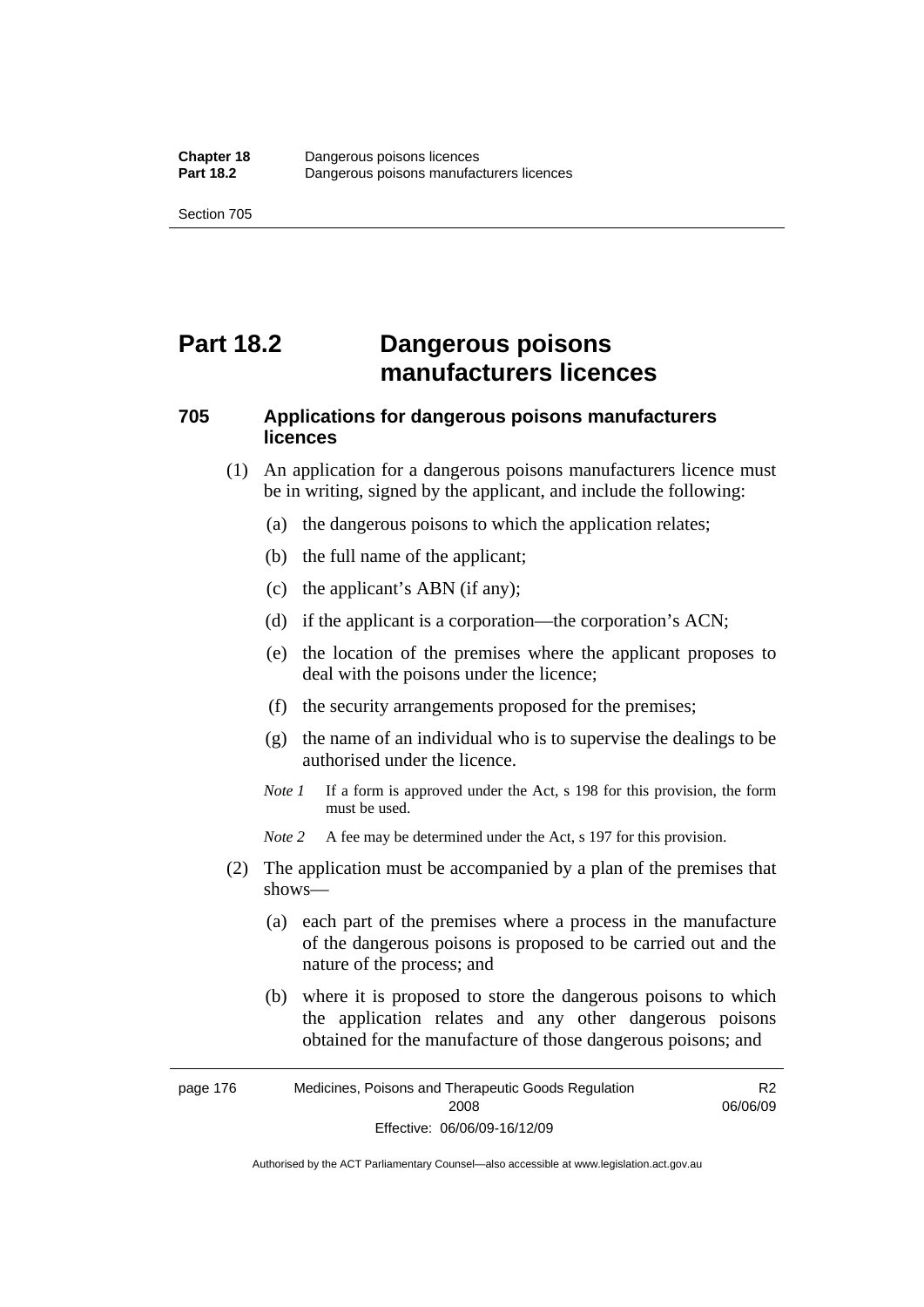(c) the location and nature of security devices.

### **706 Restrictions on issuing of dangerous poisons manufacturers licences—Act, s 85 (1) (a)**

- (1) The chief health officer must not issue a dangerous poisons manufacturers licence to a person unless dealings with dangerous poisons under the licence will be supervised by an individual nominated by the applicant and approved, in writing, by the chief health officer.
- (2) The chief health officer must not approve the nominated individual unless satisfied that the individual—
	- (a) is a suitable person to hold a dangerous poisons manufacturers licence; and
	- (b) has qualifications in chemistry, pharmacy or pharmacology or experience appropriate for the manufacture of dangerous poisons.
	- *Note* For changes of nominated individuals, see the Act, s 93.
- (3) In this section:

*suitable person*, to hold a licence—see the Act, section 81.

## **707 Additional information for dangerous poisons manufacturers licences—Act, s 88 (1) (k)**

The name of the person approved under section 706 (1) to supervise the dealings with dangerous poisons authorised by the licence is prescribed for a dangerous poisons manufacturers licence.

R2 06/06/09 page 177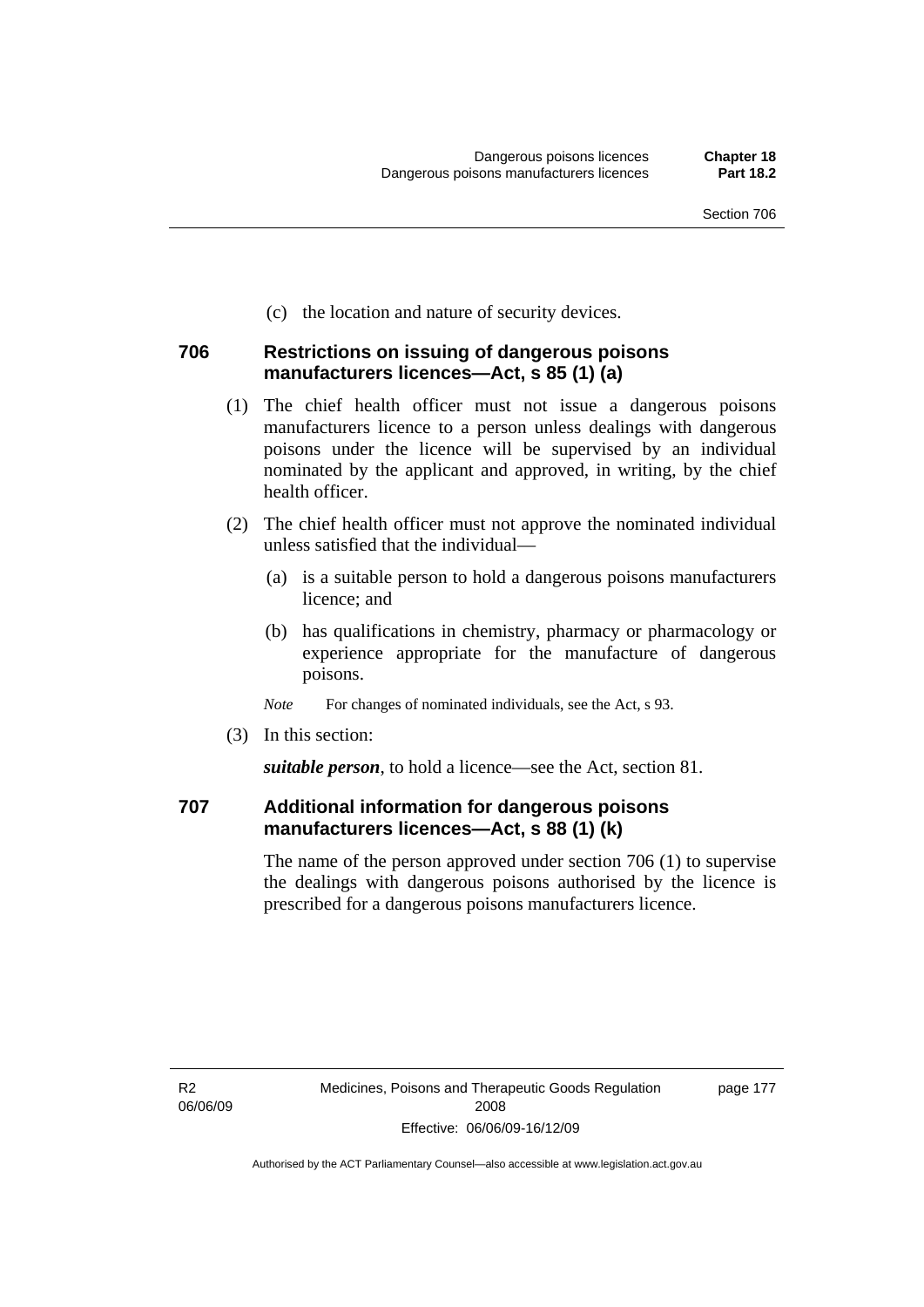# **Part 18.3 Dangerous poisons research and education program licences**

# **710 Applications for dangerous poisons research and education program licences**

- (1) An application for a dangerous poisons research and education program licence for a dangerous poison must be in writing, signed by the applicant, and include the following:
	- (a) the full name, address and academic, professional or other relevant qualifications of—
		- (i) the person who is to supervise the program; and
		- (ii) the person who is to conduct the program;
	- (b) the name of the recognised research institution at or under which the program is proposed to be conducted;

*Note Recognised research institution*—see the Act, s 20 (5).

- (c) whether the program will be conducted at, or under the authority of, the recognised research institution;
- (d) the premises where the program will be conducted;
- (e) the dangerous poison, and the form and strength of the poison, for which the licence is sought;
- (f) the maximum quantity of the dangerous poison that would be possessed under the licence at any time;
- (g) a description of the program, including an explanation of why the program cannot be carried out satisfactorily without the use of the dangerous poison;
- (h) the supervision arrangements for the program;

page 178 Medicines, Poisons and Therapeutic Goods Regulation 2008 Effective: 06/06/09-16/12/09

R2 06/06/09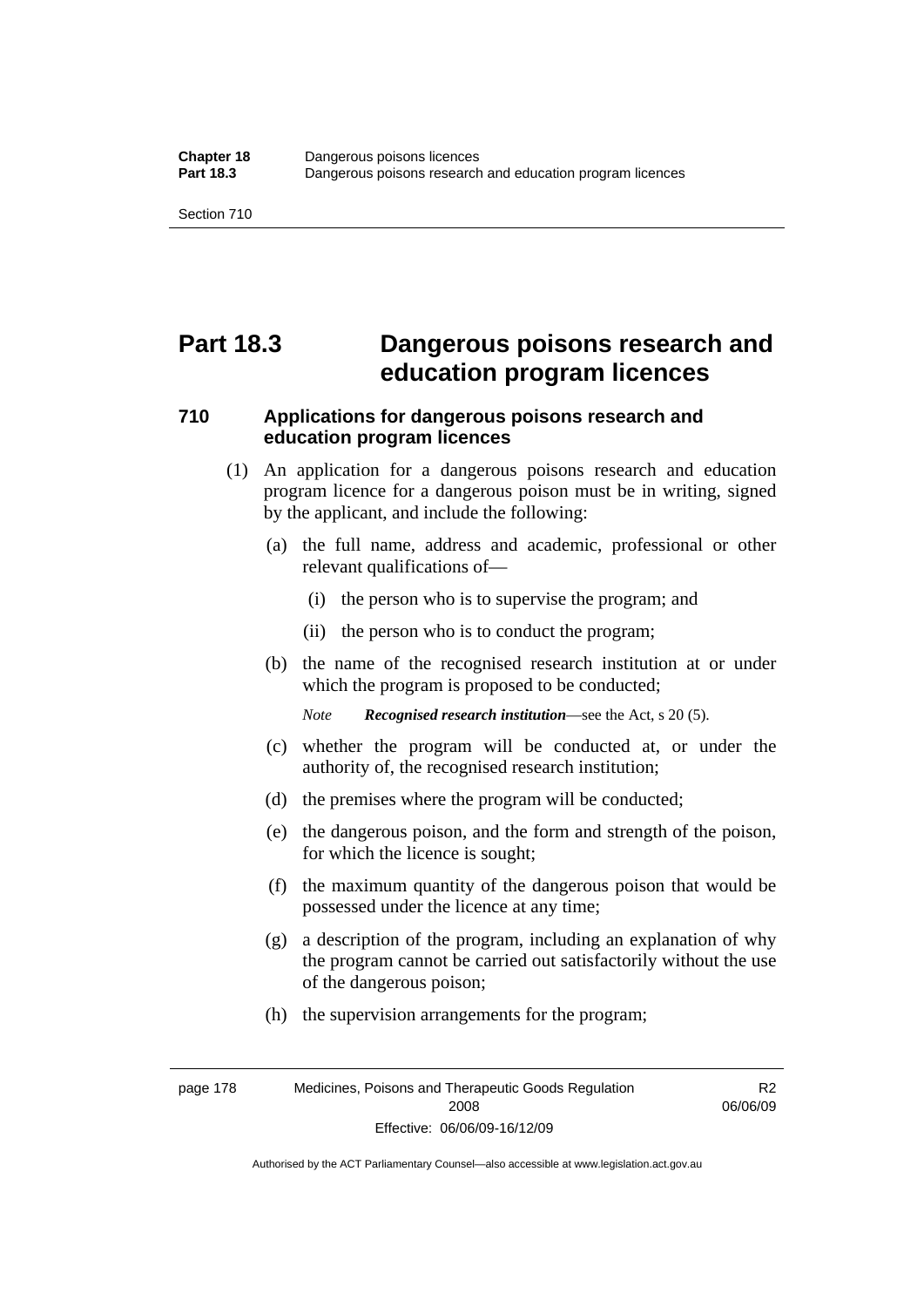- (i) the period for which the licence is sought.
- *Note 1* If a form is approved under the Act, s 198 for this provision, the form must be used.
- *Note* 2 A fee may be determined under the Act, s 197 for this provision.
- (2) The application must be accompanied by a written approval of the program by the person in charge of—
	- (a) the recognised research institution; or
	- (b) a faculty or division of the institution.

### **711 Restrictions on issuing of dangerous poisons research and education program licences—Act, s 85 (1) (a)**

The chief health officer must not issue a dangerous poisons research and education program licence to a person unless—

- (a) the program to which the licence relates will be conducted at, or under the authority of, a recognised research institution; and
- (b) the program is approved by a person mentioned in section 710 (2); and
- (c) satisfied that the program—
	- (i) cannot be carried out without the use of the dangerous poison to which the licence application relates; and
	- (ii) will be adequately supervised.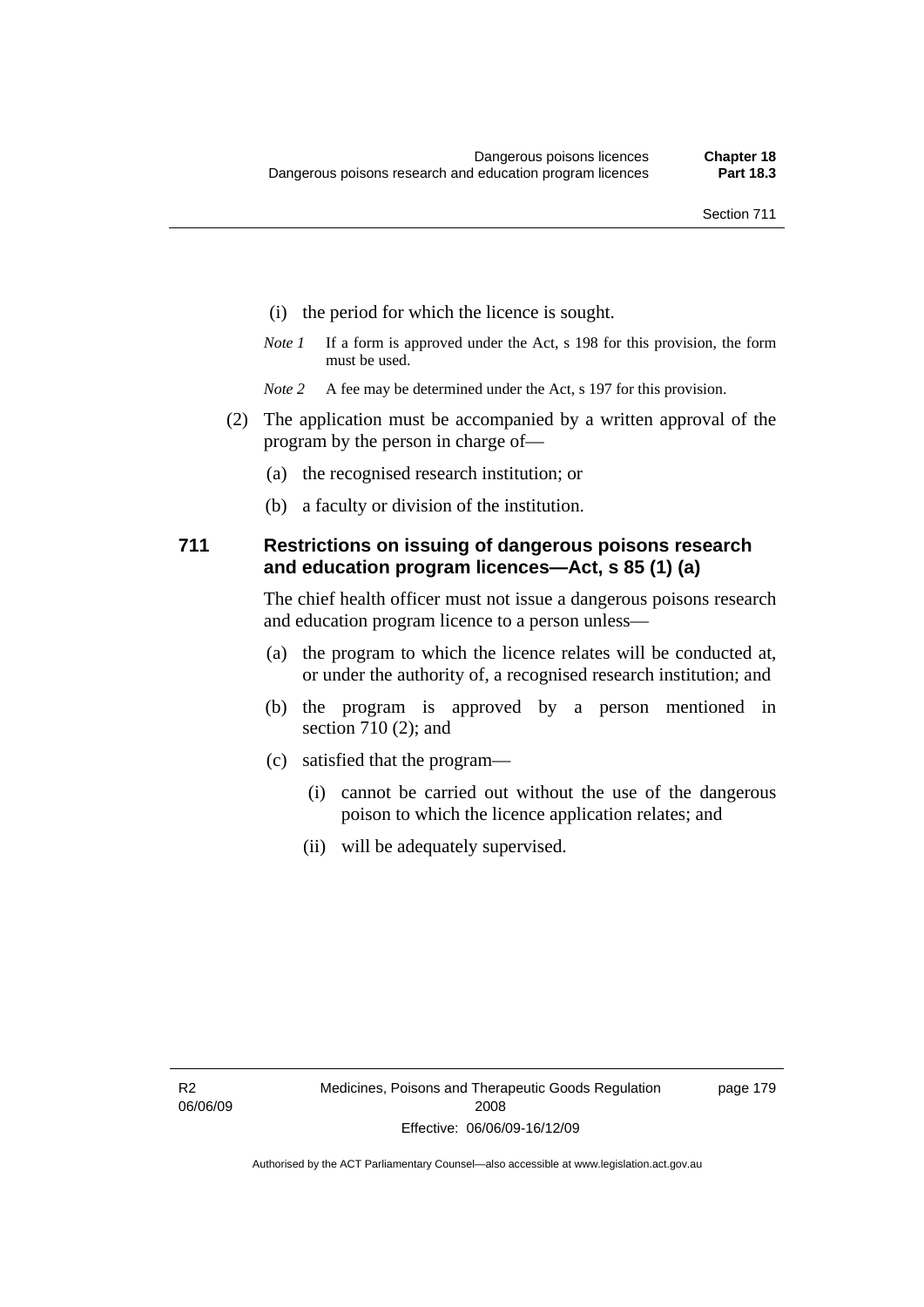# **712 Additional information for dangerous poisons research and education licences—Act, s 88 (1) (k)**

The following additional information is prescribed for a dangerous poisons research and education licence:

- (a) the research or education program for which the licence is issued;
- (b) the name of the program's supervisor;
- (c) the dealings with a dangerous poison authorised by the licence;
- (d) the premises where the program will be conducted;
- (e) the maximum quantity of the dangerous poison that may be possessed at any time for the program;
- (f) the total quantity of the dangerous poison that may be possessed for the program during the period of the licence;
- (g) the form and strength of the dangerous poison that may be obtained and possessed for the program.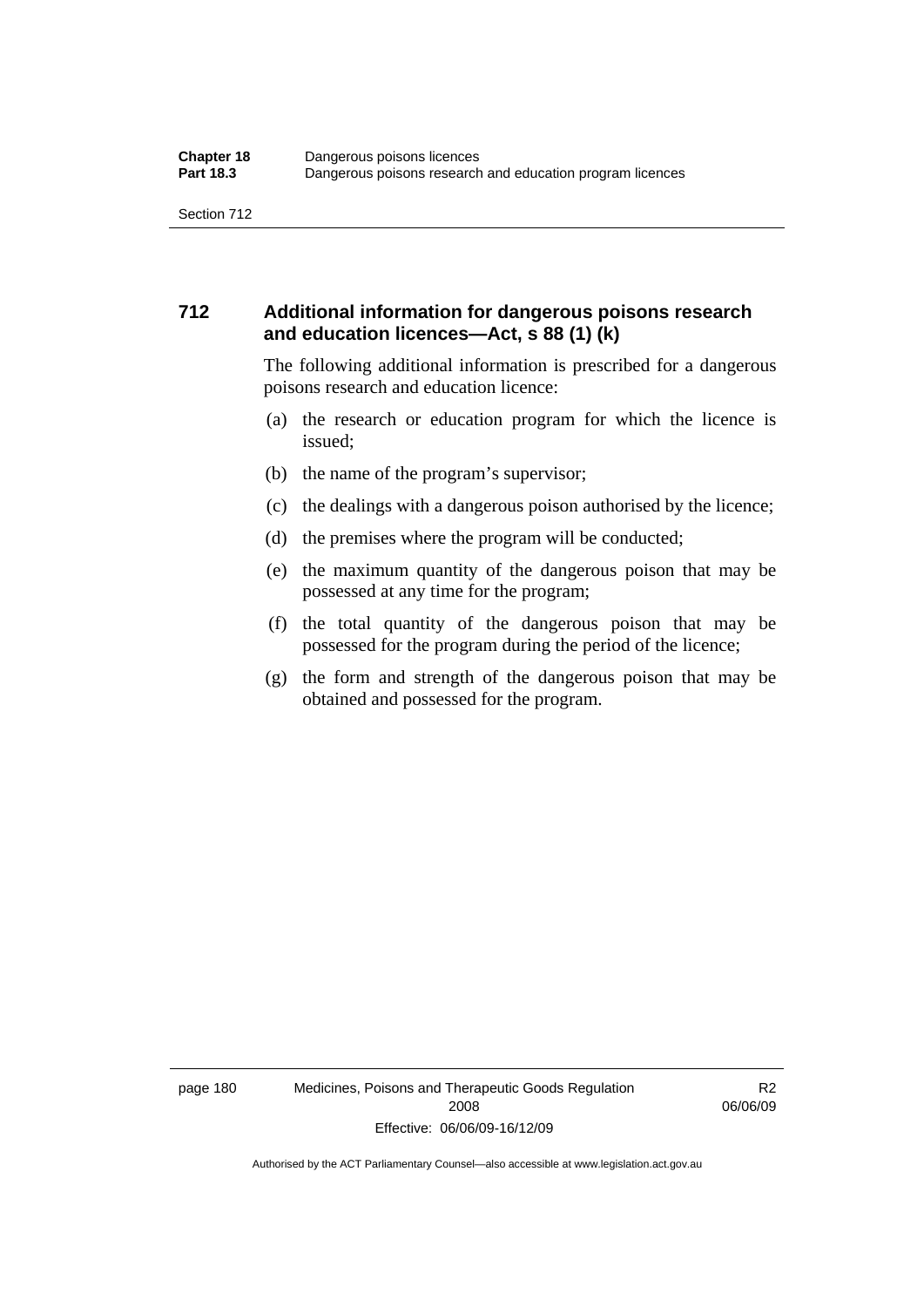# **Part 18.4 Dangerous poisons suppliers licences**

### **715 Applications for dangerous poisons suppliers licences**

- (1) An application for a dangerous poisons suppliers licence must be in writing, signed by the applicant, and include the following:
	- (a) the dangerous poisons to which the application relates;
	- (b) the full name of the applicant;
	- (c) the applicant's ABN (if any);
	- (d) if the applicant is a corporation—the corporation's ACN;
	- (e) the location of the premises where the applicant proposes to deal with the poisons under the licence;
	- (f) the security arrangements proposed for the premises;
	- (g) the name of an individual who is to supervise the dealings to be authorised under the licence.
	- *Note 1* If a form is approved under the Act, s 198 for this provision, the form must be used.
	- *Note 2* A fee may be determined under the Act, s 197 for this provision.
- (2) The application must be accompanied by a plan of the premises that shows—
	- (a) where it is proposed to store the dangerous poisons; and
	- (b) the location and nature of security devices.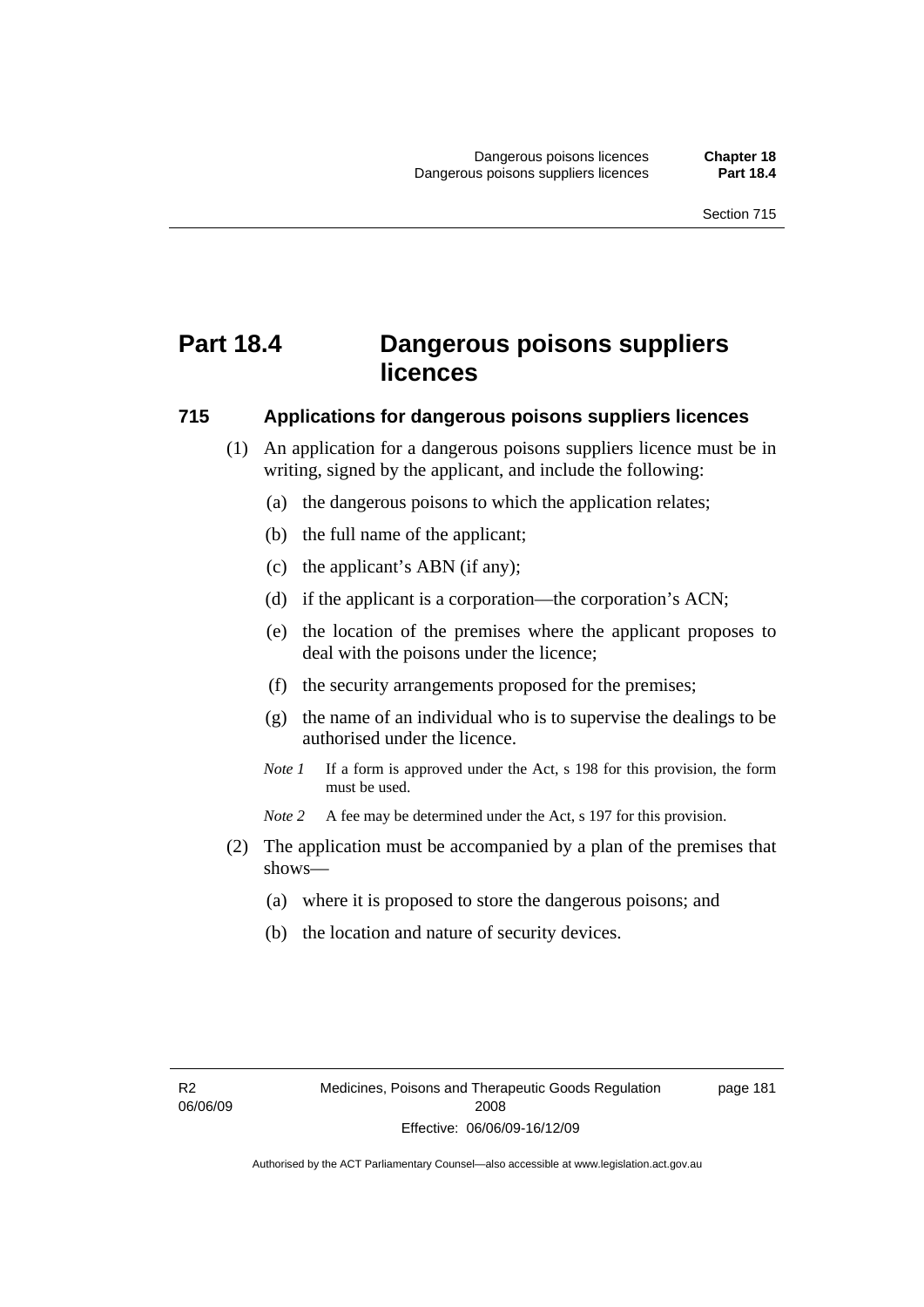# **716 Restrictions on issuing of dangerous poisons suppliers licences—Act, s 85 (1) (a)**

- (1) The chief health officer must not issue a dangerous poisons suppliers licence to a person unless dealings with dangerous poisons under the licence will be supervised by an individual nominated by the applicant and approved, in writing, by the chief health officer.
- (2) The chief health officer must not approve the nominated individual unless satisfied that the individual—
	- (a) is a suitable person to hold a dangerous poisons suppliers licence; and
	- (b) has qualifications in chemistry, pharmacy or pharmacology or experience appropriate for the sale of dangerous poisons.
	- *Note* For changes of nominated individuals, see the Act, s 93.
- (3) In this section:

*suitable person*, to hold a licence—see the Act, section 81.

# **717 Additional information for dangerous poisons suppliers licences—Act, s 88 (1) (k)**

The name of the person approved under section 716 (1) to supervise the dealings with dangerous poisons authorised by the licence is prescribed for a dangerous poisons suppliers licence.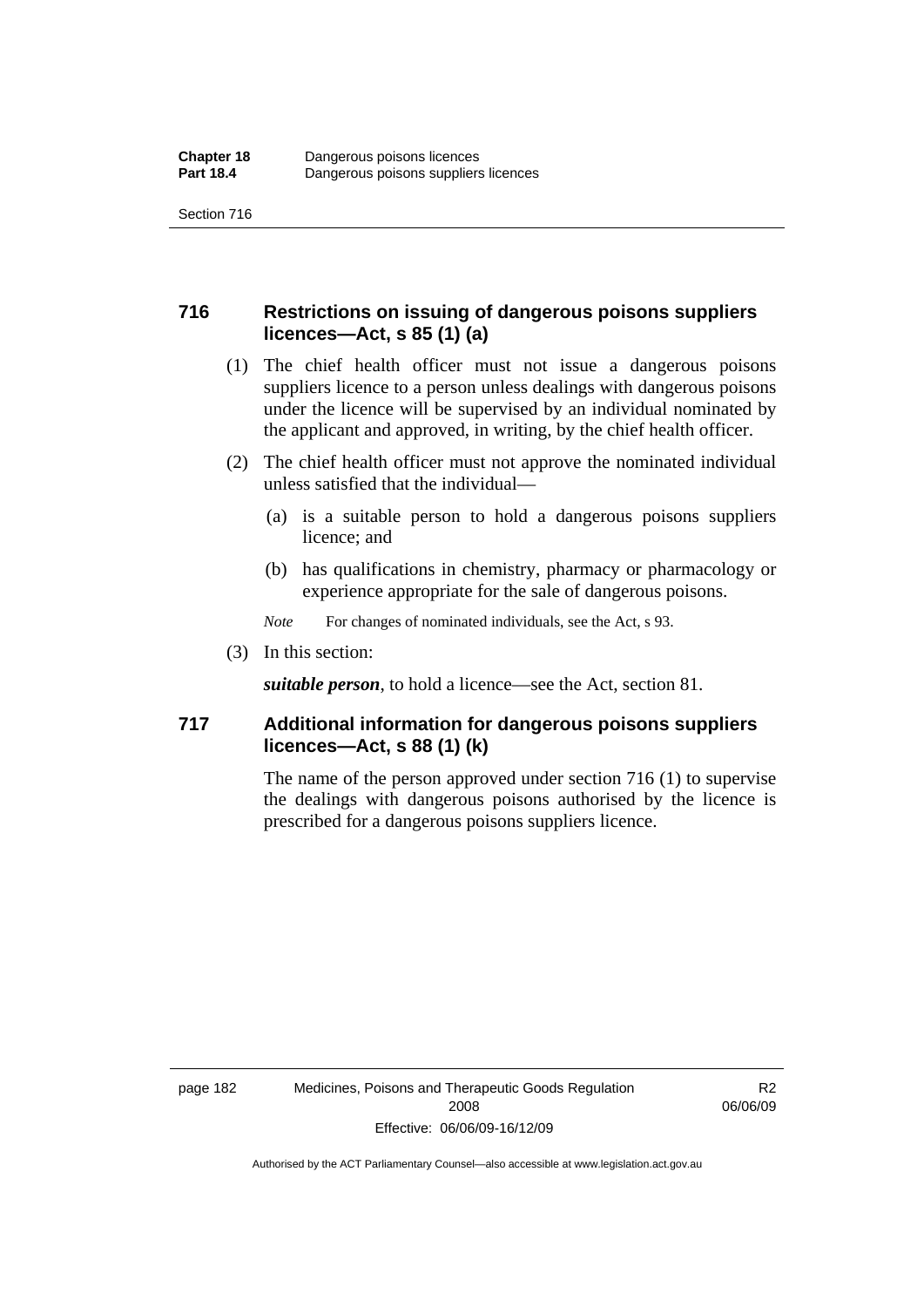# **Chapter 19 Dangerous poisons—other provisions**

# **Part 19.1 Dangerous poisons purchase orders**

### **720 Supplying dangerous poisons on purchase orders**

The following are the requirements for the supply of a dangerous poison on a purchase order:

- (a) the dangerous poison is supplied in manufacturer's packs that comply with—
	- (i) section 731 (Packaging of supplied manufacturer's packs of dangerous poisons—Act, s 59 (1) (c) (i) and (2) (c) (i)); or
	- (ii) an approval under the Act, section 193 (Approval of non-standard packaging and labelling);
- (b) the manufacturer's packs are labelled in accordance with—
	- (i) section 732 (Labelling of supplied manufacturer's packs of dangerous poisons—Act, s  $60$  (1) (c) (i) and (2) (c) (i)); or
	- (ii) an approval under the Act, section 193;
- (c) the manufacturer's packs are securely wrapped and packed;
- (d) if the dangerous poison is delivered in person by the supplier to the buyer—
	- (i) the poison is delivered to an adult; and

R2 06/06/09 page 183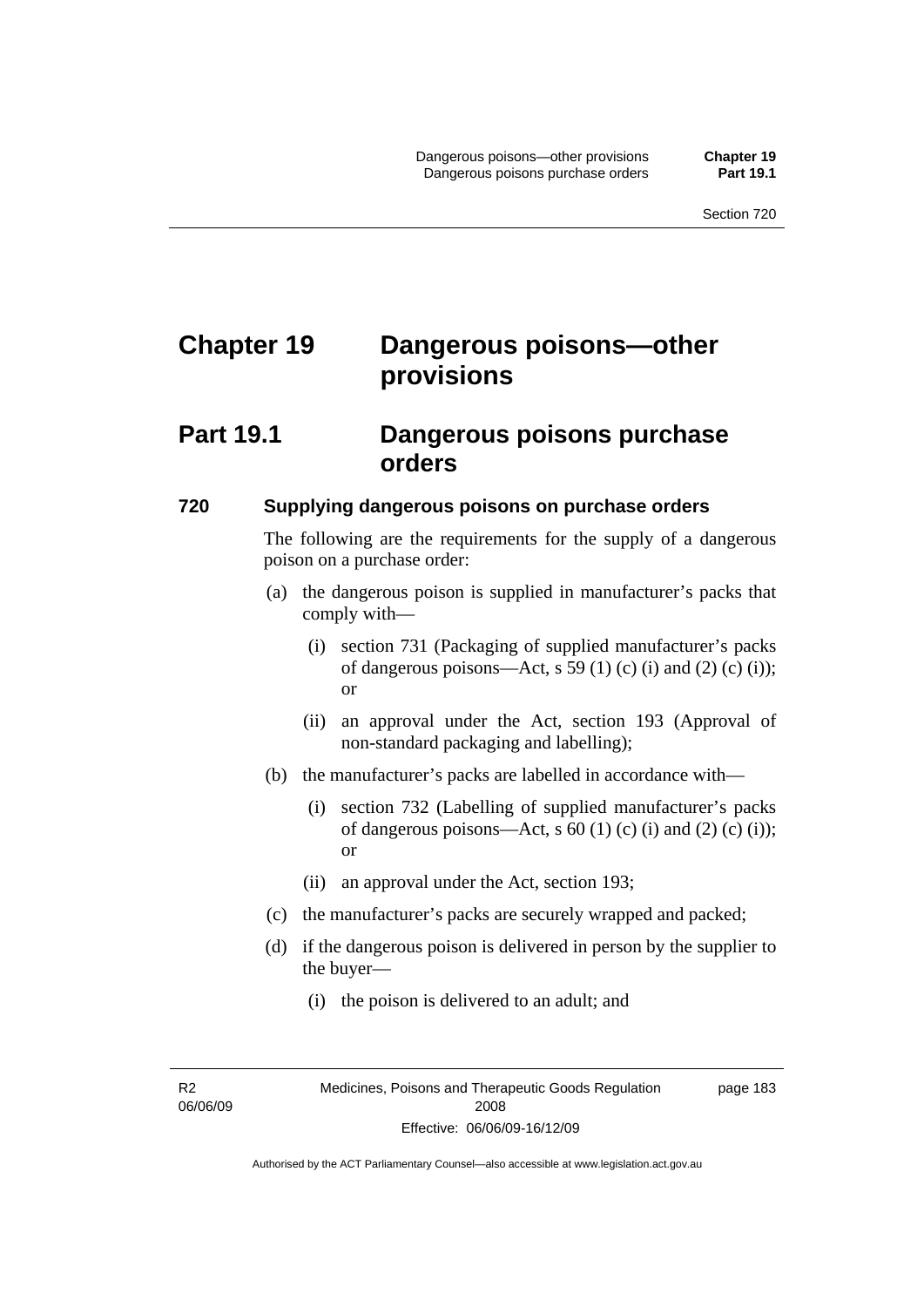- (ii) the delivery is acknowledged by the adult signing and dating a copy of the purchase order;
- (e) if the dangerous poison is not delivered in person by the supplier to the buyer—the poison is delivered to the buyer by a person whose procedures require the delivery of the poison to be signed for by the buyer or an adult employee of the buyer.

# **721 General requirements for dangerous poisons purchase orders—Act, s 38 (2) (c)**

- (1) A purchase order for a dangerous poison must be—
	- (a) signed by the person (the *issuer*) issuing the order; and
		- *Note* The purchase order must be signed with the issuer's usual signature (see Act, dict, def *signs*).
	- (b) if the issuer amends the order—initialled and dated by the issuer beside the amendment.
- (2) A purchase order for a dangerous poison must include the following:
	- (a) the issuer's name and business address and telephone number;
	- (b) the issuer's authority to issue the order;
	- (c) the dangerous poison, and the form, strength and quantity of the poison, to be supplied on the order.

# **722 Recording supply of dangerous poisons on purchase orders**

A person who supplies a dangerous poison to someone else on a purchase order must make a written record of the following information:

R2

- (a) the date of the order;
- (b) the issuer's authority to issue the order;

page 184 Medicines, Poisons and Therapeutic Goods Regulation 2008 Effective: 06/06/09-16/12/09 06/06/09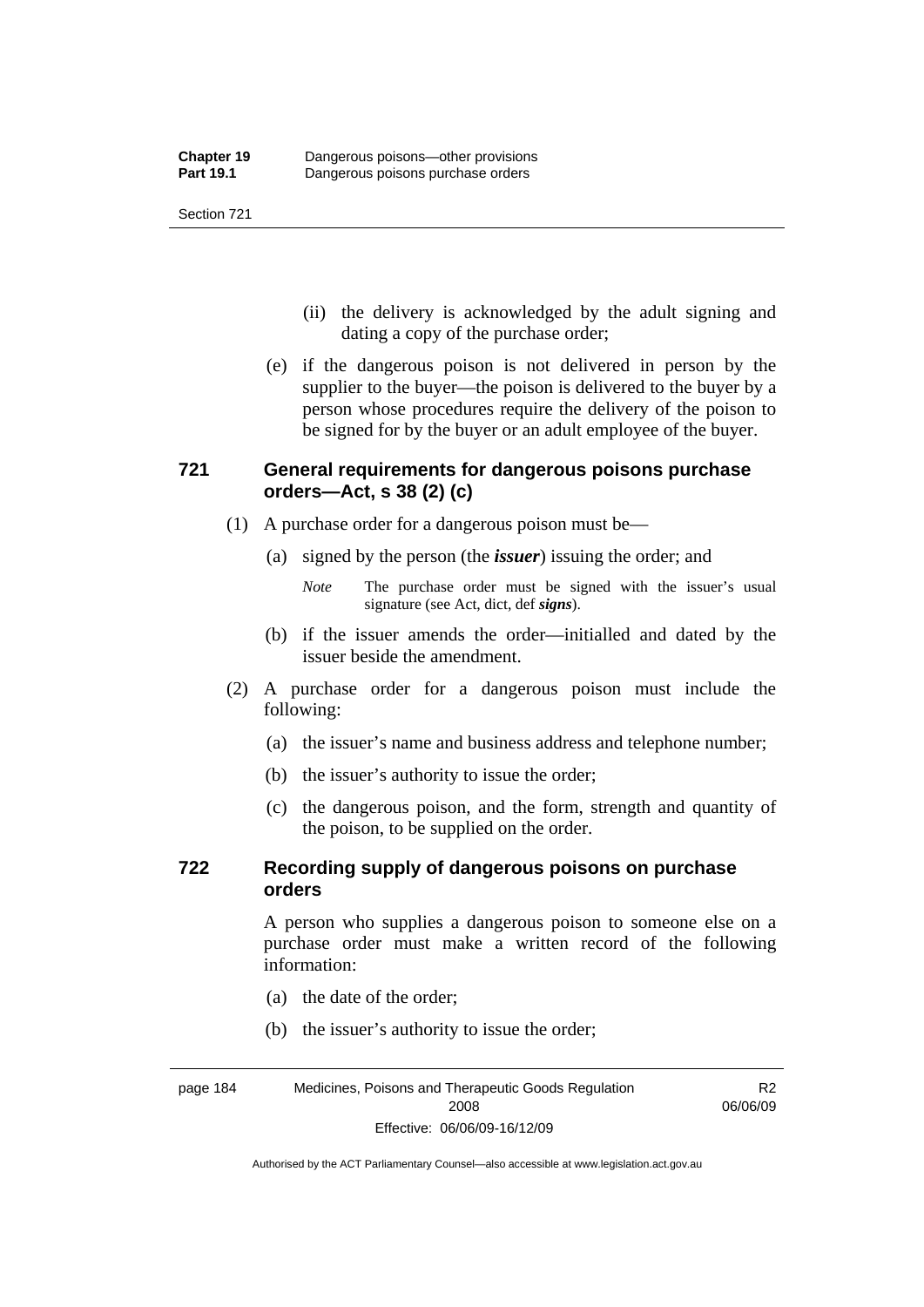- (c) the name, and the business address and telephone number, of the person to whom the dangerous poison is supplied;
- (d) the date the order is supplied;
- (e) the dangerous poison, and the form, strength and quantity of the poison, supplied.
- *Note Written* includes in electronic form (see Act, dict).

R2 06/06/09 Medicines, Poisons and Therapeutic Goods Regulation 2008 Effective: 06/06/09-16/12/09

page 185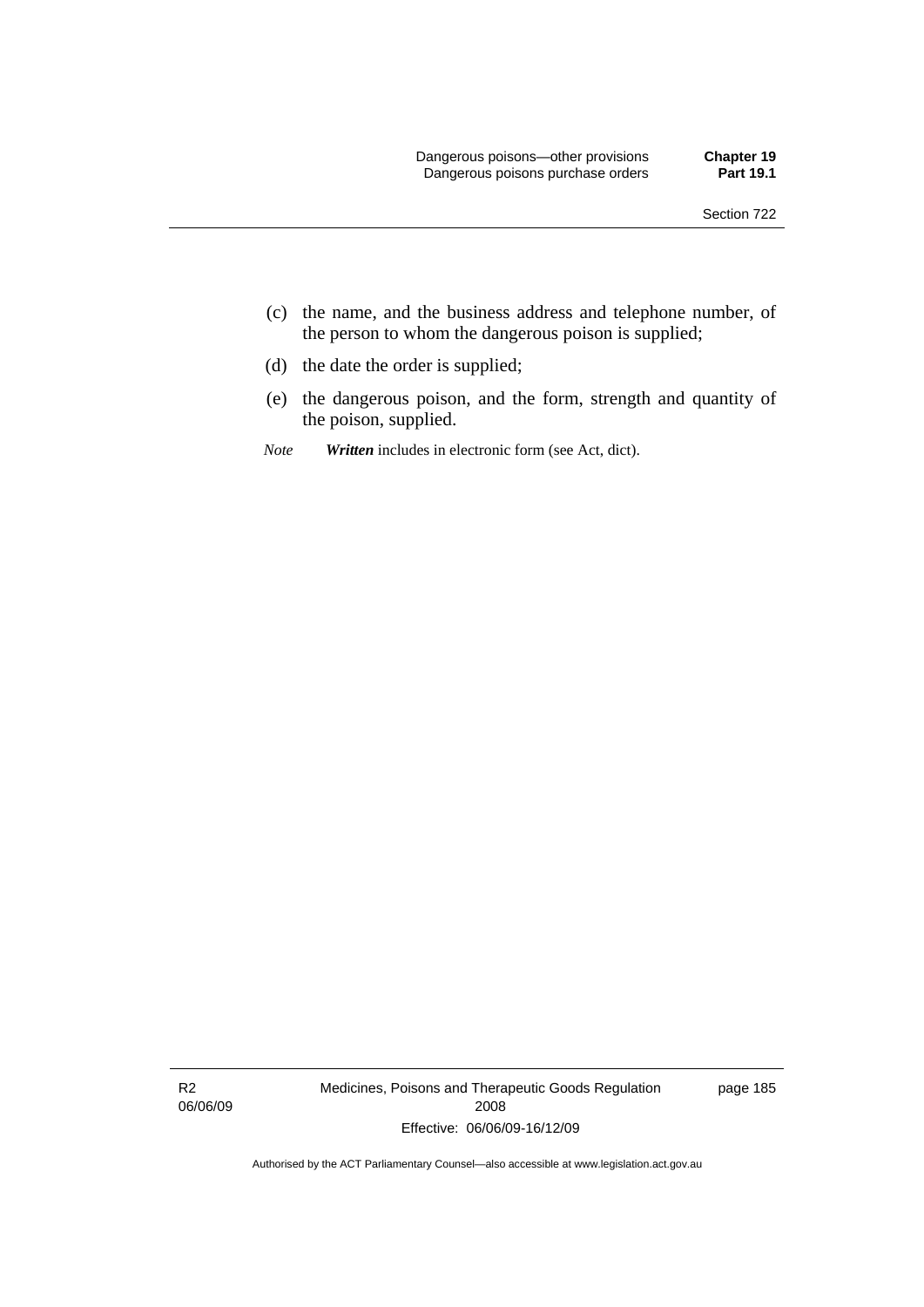# **Part 19.2 Wholesale supply of dangerous poisons under corresponding laws**

### **725 Conditions for wholesalers supplying dangerous poisons under corresponding laws—Act, s 20 (4) (c)**

The following conditions apply to a person who supplies dangerous poisons by wholesale under a corresponding law:

- (a) the person must not supply a dangerous poison to someone else (the *buyer*) unless—
	- (i) the buyer is authorised to possess the poison; and
	- (ii) the supply is in accordance with section 686 (Authorisation conditions for dangerous poisons suppliers licences—Act, s 44 (1) (b) and (2) (b));
- (b) the poison is supplied for a non-household (including a non-household garden) purpose only;
- (c) if the poison is liquid containing paraquat—the poison is coloured blue or green and has an offensive smell.
- *Note 1* A purchase order must be in writing (see Act, dict, def *purchase order*).
- *Note* 2 See pt 19.1 for other requirements in relation to supply of dangerous poisons on purchase orders.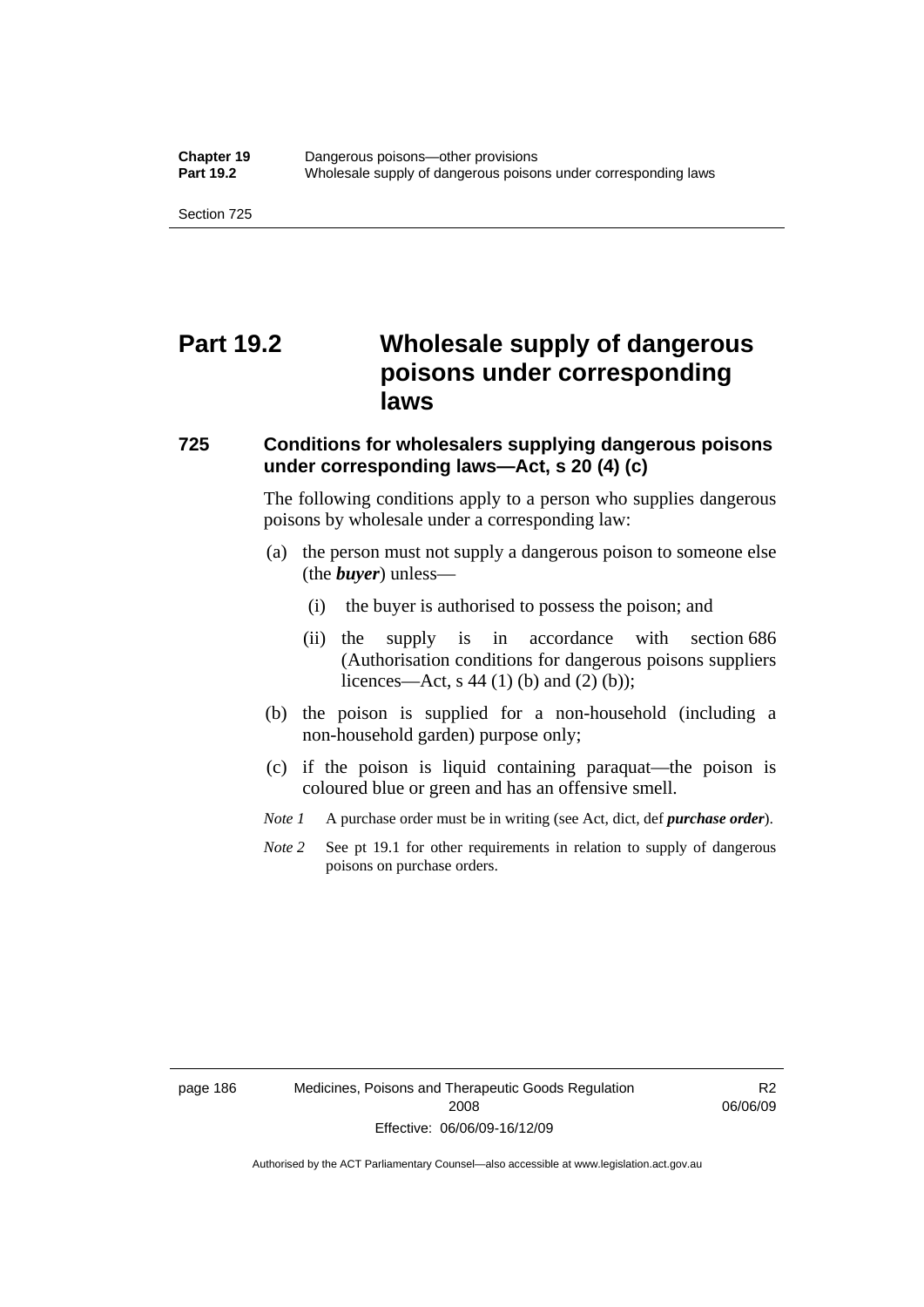# **Part 19.3 Packaging and labelling of dangerous poisons**

**730 Meaning of** *relevant law***—pt 19.3** 

In this part:

*relevant law* means—

- (a) a corresponding law; or
- (b) the *Agricultural and Veterinary Chemicals Act 1994* (Cwlth); or
- (c) the *Therapeutic Goods Act 1989* (Cwlth).
- *Note 1 Corresponding law* includes a law of a State that corresponds, or substantially corresponds, to the Act (see Act, dict).
- *Note 2 State* includes a territory (see Legislation Act, dict, pt 1).

# **731 Packaging of supplied manufacturer's packs of dangerous poisons—Act, s 59 (1) (c) (i) and (2) (c) (i)**

A manufacturer's pack of a supplied dangerous poison must be packaged—

- (a) in accordance with the medicines and poisons standard, paragraphs 21 to 27; or
- (b) in a container in which the poison may be sold under a relevant law.
- *Note* A manufacturer's pack of a dangerous poison supplied may also be packaged in accordance with an approval under the Act, s 193 (Approval of non-standard packaging and labelling) (see Act, s 59 (1) (c) (ii) and (2) (c) (ii)).

page 187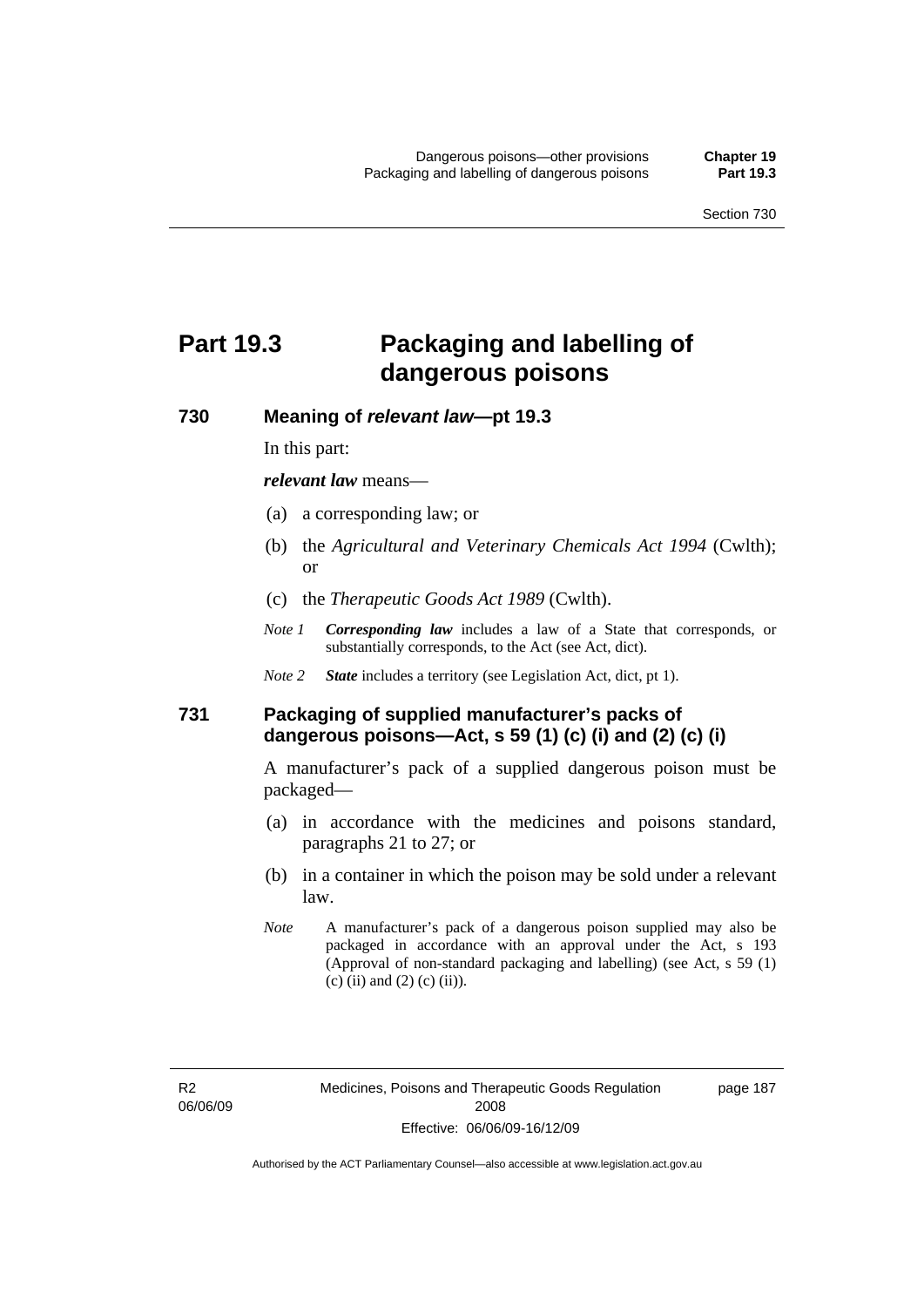# **732 Labelling of supplied manufacturer's packs of dangerous poisons—Act, s 60 (1) (c) (i) and (2) (c) (i)**

A manufacturer's pack of a supplied dangerous poison must be labelled in accordance with—

- (a) the medicines and poisons standard, paragraphs 3 to 19; or
- (b) a relevant law.
- *Note* A manufacturer's pack of a dangerous poison supplied may also be labelled in accordance with an approval under the Act, s 193 (Approval of non-standard packaging and labelling) (see Act, s 60 (1) (c) (ii) and  $(2)$  (c) (ii)).

page 188 Medicines, Poisons and Therapeutic Goods Regulation 2008 Effective: 06/06/09-16/12/09

R2 06/06/09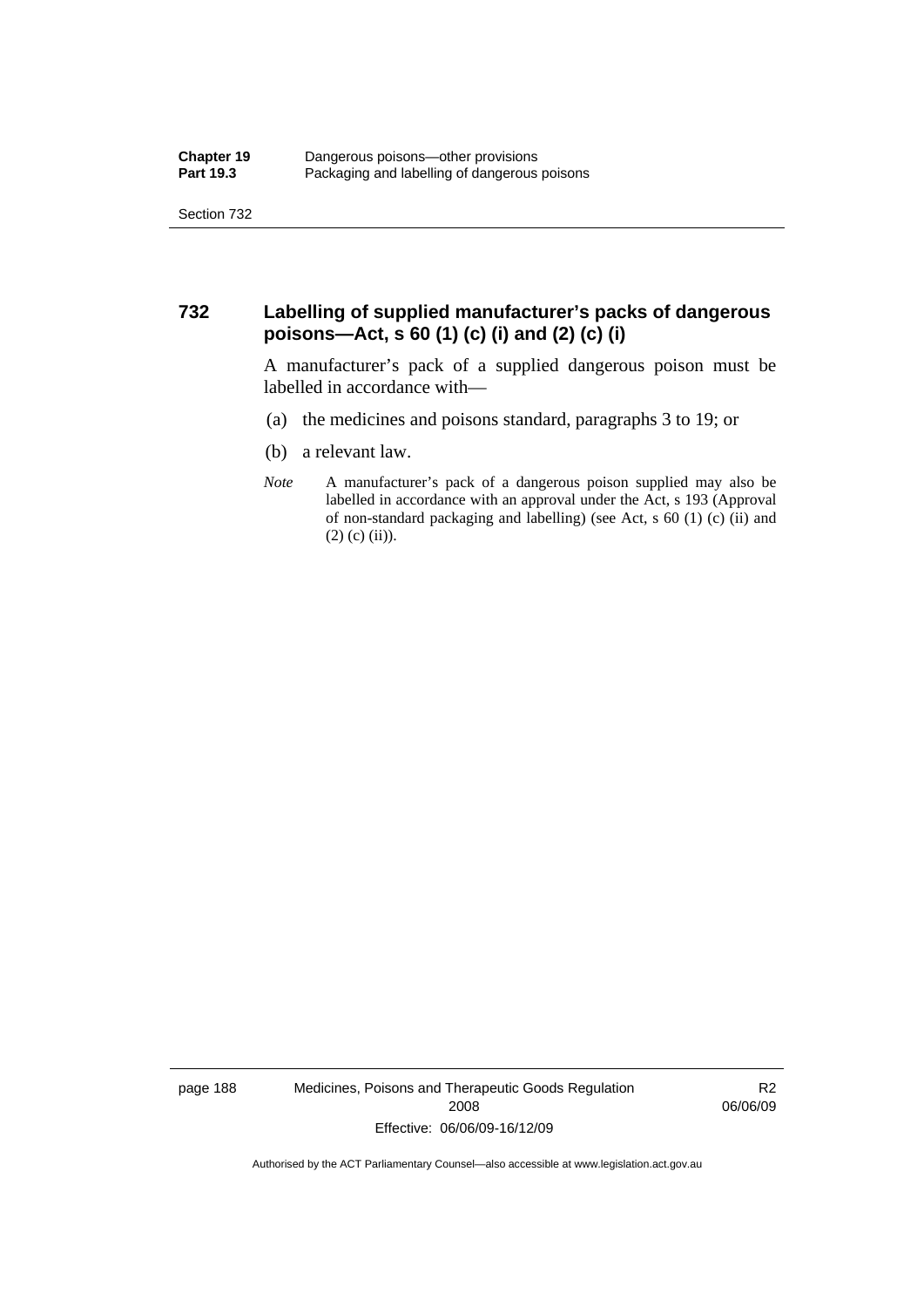# **Part 19.4 Storage of dangerous poisons**

#### **735 Storage of dangerous poisons—Act, s 61 (b) and (c)**

- (1) A person mentioned in table 740, column 2 who possesses a dangerous poison is prescribed.
- (2) The dangerous poison must be kept—
	- (a) in a part of the premises to which the public does not have access; and
	- (b) so that only the prescribed person, or a person under the supervision of the prescribed person, has access to the poison.

R2 06/06/09 Medicines, Poisons and Therapeutic Goods Regulation 2008 Effective: 06/06/09-16/12/09

page 189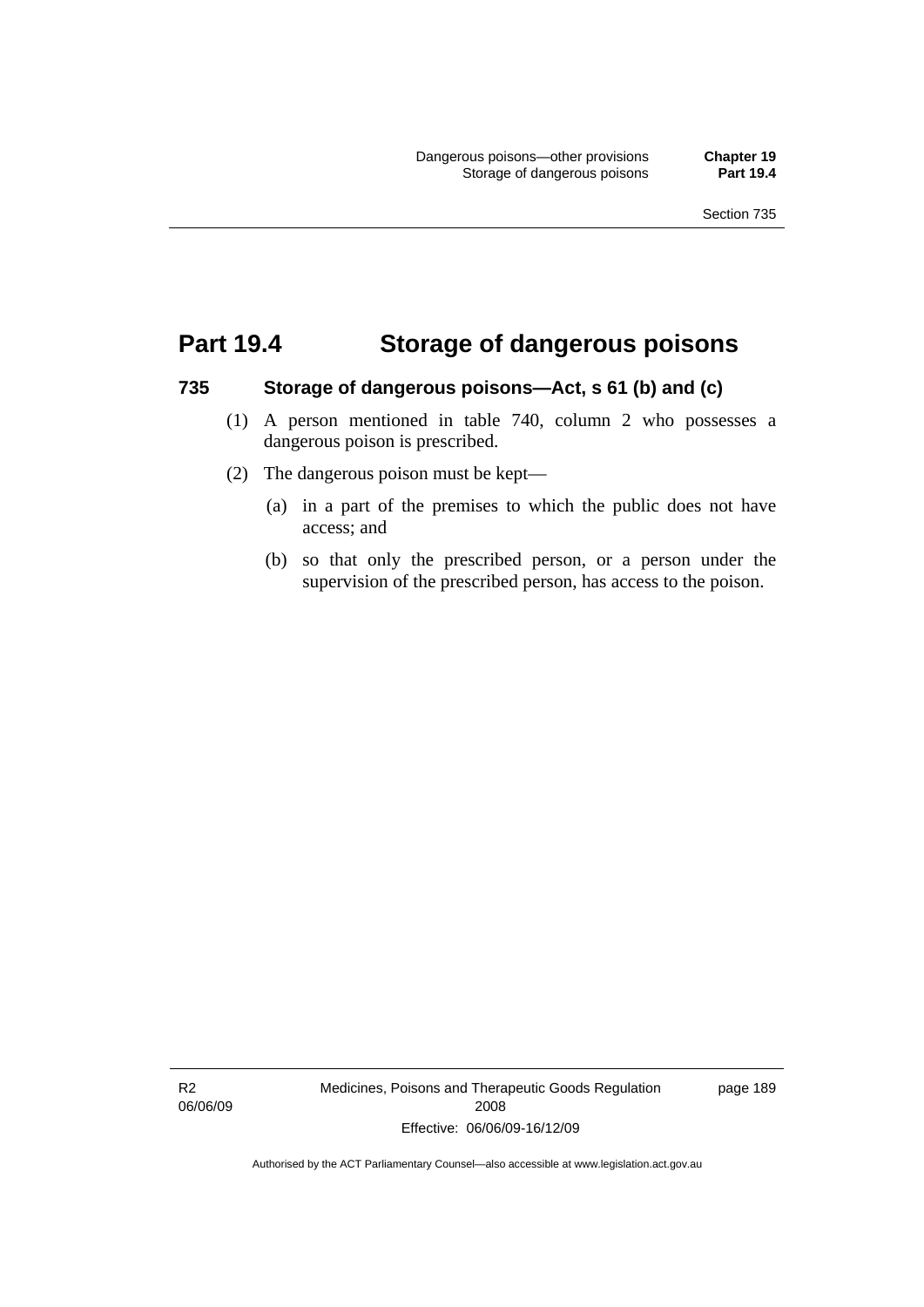# **Part 19.5 Dangerous poisons registers**

### **740 Keeping of dangerous poisons registers by certain people—Act, s 48 and s 50 (1) (b) and (2) (b)**

- (1) A person mentioned in table 740, column 2 who possesses a dangerous poison must keep a dangerous poisons register.
- (2) A person to whom subsection (1) applies must keep a dangerous poisons register for a dangerous poison at the place prescribed in table 740, column 3 for the person.

| column 1                 | column <sub>2</sub>                                                                           | column 3                                                     |
|--------------------------|-----------------------------------------------------------------------------------------------|--------------------------------------------------------------|
| item                     | prescribed person                                                                             | place where register to be kept                              |
| 1                        | approved analyst                                                                              | the analyst's laboratory                                     |
| $\overline{\mathcal{L}}$ | dangerous poisons<br>manufacturers<br>licence-holder                                          | the licensed premises under s 675                            |
| 3                        | dangerous poisons<br>suppliers licence-holder                                                 | the licensed premises under s 685                            |
| $\overline{4}$           | medicines and poisons<br>inspector (other than<br>police officer)                             | the place directed in writing by the<br>chief health officer |
| 5                        | person mentioned in<br>sch 4, col 2                                                           | the person's business premises                               |
| 6                        | supervisor of program<br>under dangerous poisons<br>research and education<br>program licence | the premises where program is being<br>conducted             |

**Table 740 Keeping dangerous poisons registers** 

page 190 Medicines, Poisons and Therapeutic Goods Regulation 2008 Effective: 06/06/09-16/12/09

R2 06/06/09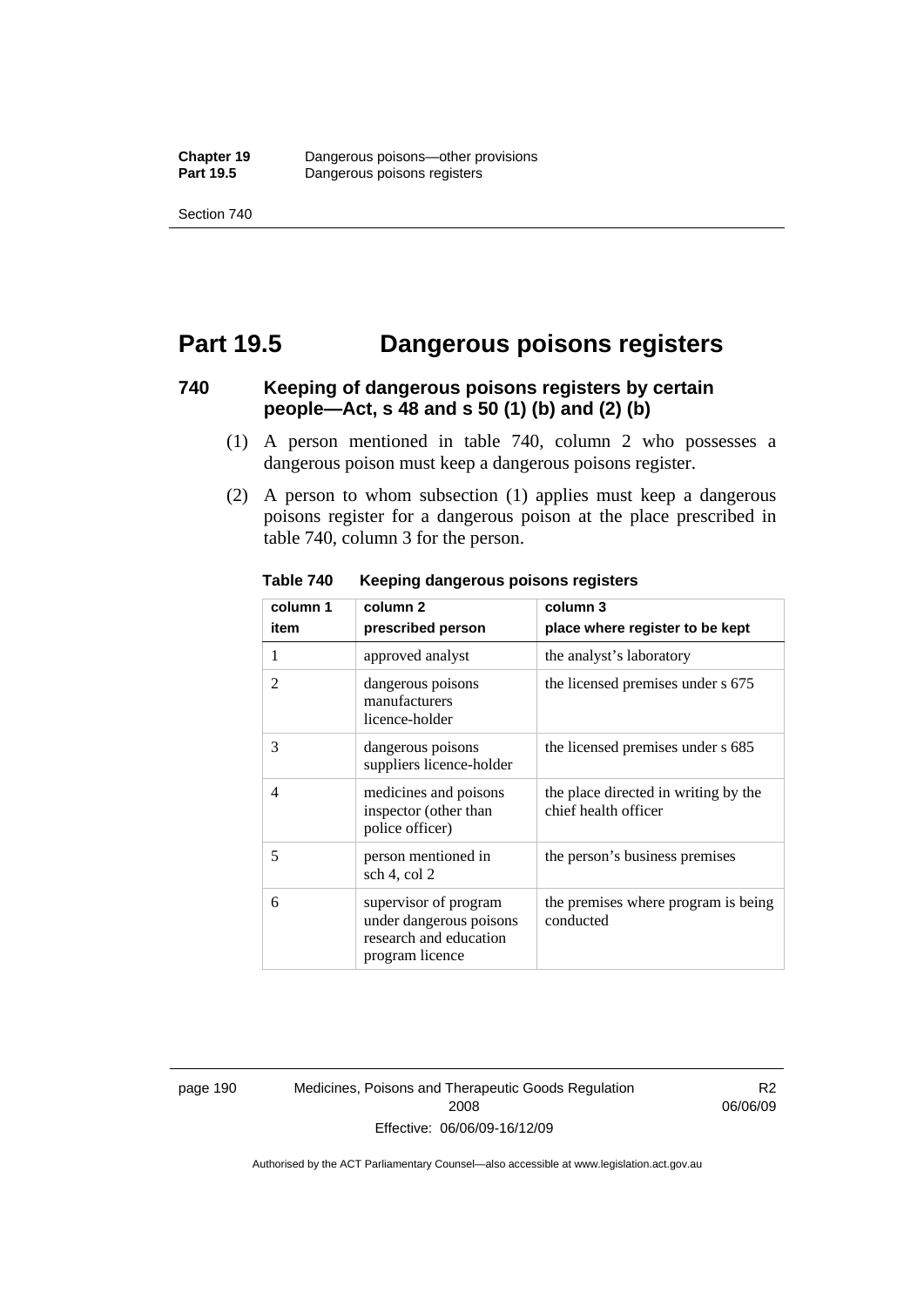| column 1 | column 2                                                                                                        | column 3                                         |
|----------|-----------------------------------------------------------------------------------------------------------------|--------------------------------------------------|
| item     | prescribed person                                                                                               | place where register to be kept                  |
|          | supervisor of program<br>under dangerous poisons<br>research and education<br>authorisation under<br>div 17.3.3 | the premises where program is being<br>conducted |

# **741 Form of dangerous poisons registers—Act, s 49 (1) (b)**

- (1) Each page in a dangerous poisons register must relate to a single form and strength of a dangerous poison.
- (2) If a dangerous poisons register is kept electronically, a separate record must be used for each form and strength of dangerous poison kept.

# **742 Making entries in dangerous poisons registers— Act, s 51 (1) (b)**

- (1) The following details for a dealing with a dangerous poison are prescribed:
	- (a) the nature of the dealing;
	- (b) the date of the dealing;
	- (c) the poison, and the form, strength and quantity of the poison, dealt with;
	- (d) if the dealing is receiving the poison—the name and address of the supplier;
	- (e) if the dealing is supplying the poison—the name and address of the person to whom it is supplied;
	- (f) if the poison is supplied on a purchase order—the date of the purchase order;
	- (g) the quantity of the poison held after the dealing.

R2 06/06/09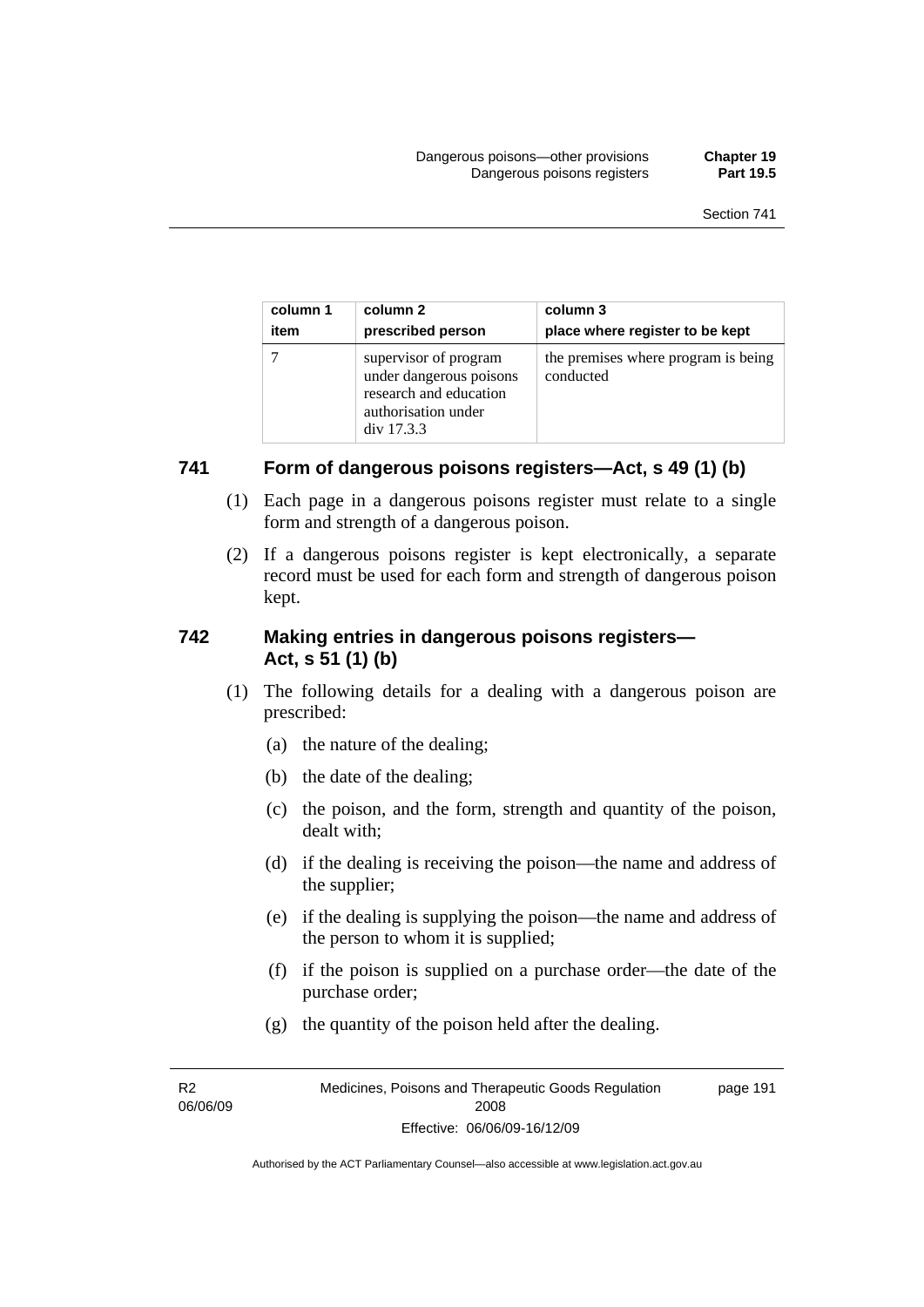(2) A dealing with a dangerous poison must be entered in the dangerous poisons register the person must keep.

# **743 Prescribed witnesses for discarding of dangerous poisons—Act, s 54 (a) and (b)**

- (1) An adult is prescribed as a witness in relation to the disposal of a dangerous poison.
- (2) However, a person mentioned in subsection (1) must not be a prescribed witness to the discarding of a dangerous poison if the person is—
	- (a) related to, a close friend of or employed by the person discarding the poison; or
	- (b) the supervisor of the person discarding the poison; or
	- (c) supervised by the person discarding the poison.

### **744 Changes to entries in dangerous poisons registers—Act, s 55 (2) (b)**

- (1) An entry in a paper-based dangerous poisons register may be amended by the person who made the entry by—
	- (a) the person signing and dating a marginal note or footnote that gives the date of the amendment and the amended details; and
	- (b) if the entry relates to disposing of a dangerous poison—
		- (i) the amendment being witnessed by a person mentioned in section 743; and
		- (ii) the witness signing the amendment as witness.
- (2) An entry in an electronic dangerous poisons register may be amended by the person who made the entry by the person attaching or linking, by electronic means, a document that includes—
	- (a) the person's signature, the date and the amended details; and

page 192 Medicines, Poisons and Therapeutic Goods Regulation 2008 Effective: 06/06/09-16/12/09 R2 06/06/09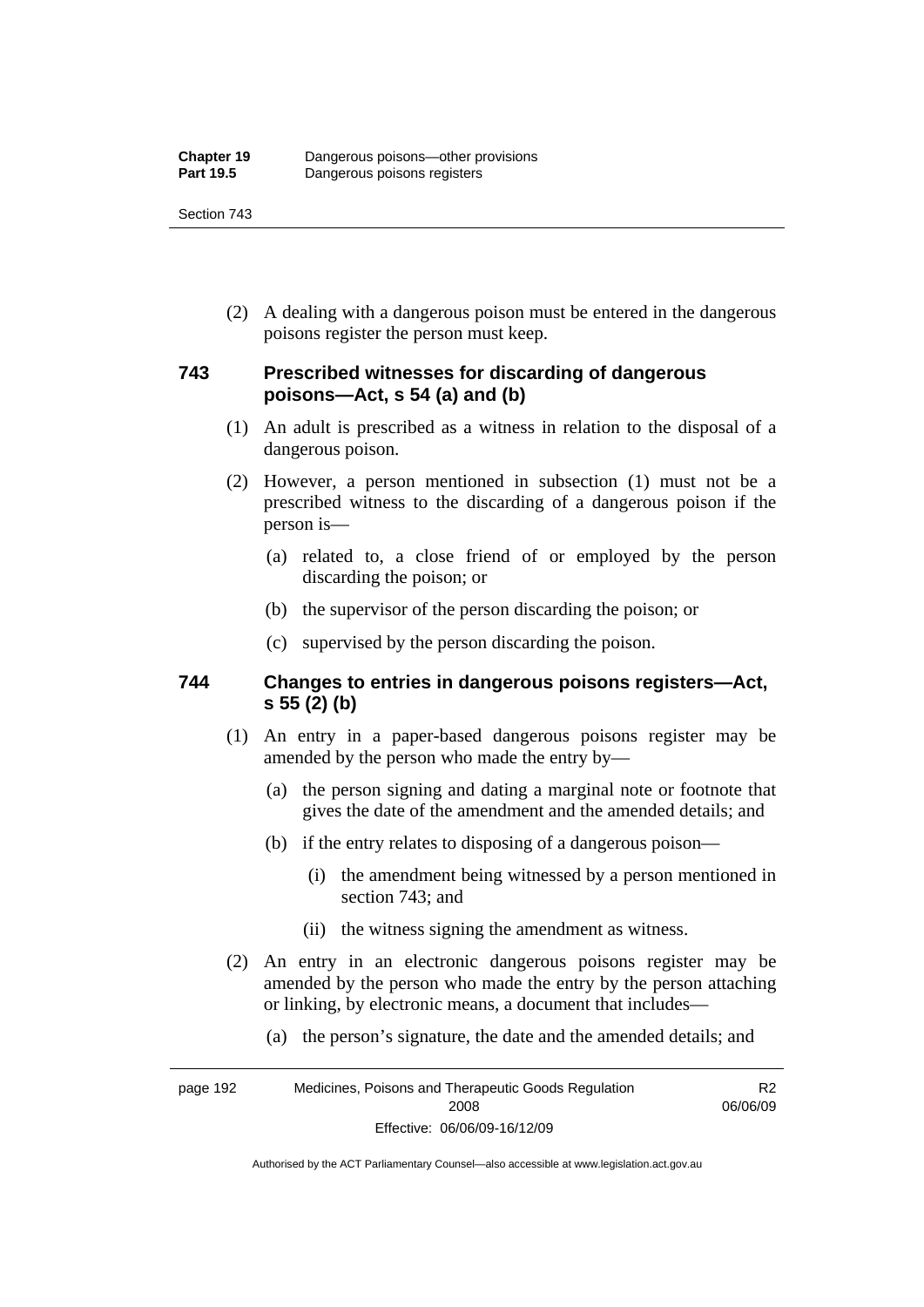- (b) if the entry relates to disposing of a dangerous poison—
	- (i) the amendment being witnessed by a person mentioned in section 743; and
	- (ii) the witness signing the amendment as witness.

R2 06/06/09 Medicines, Poisons and Therapeutic Goods Regulation 2008 Effective: 06/06/09-16/12/09

page 193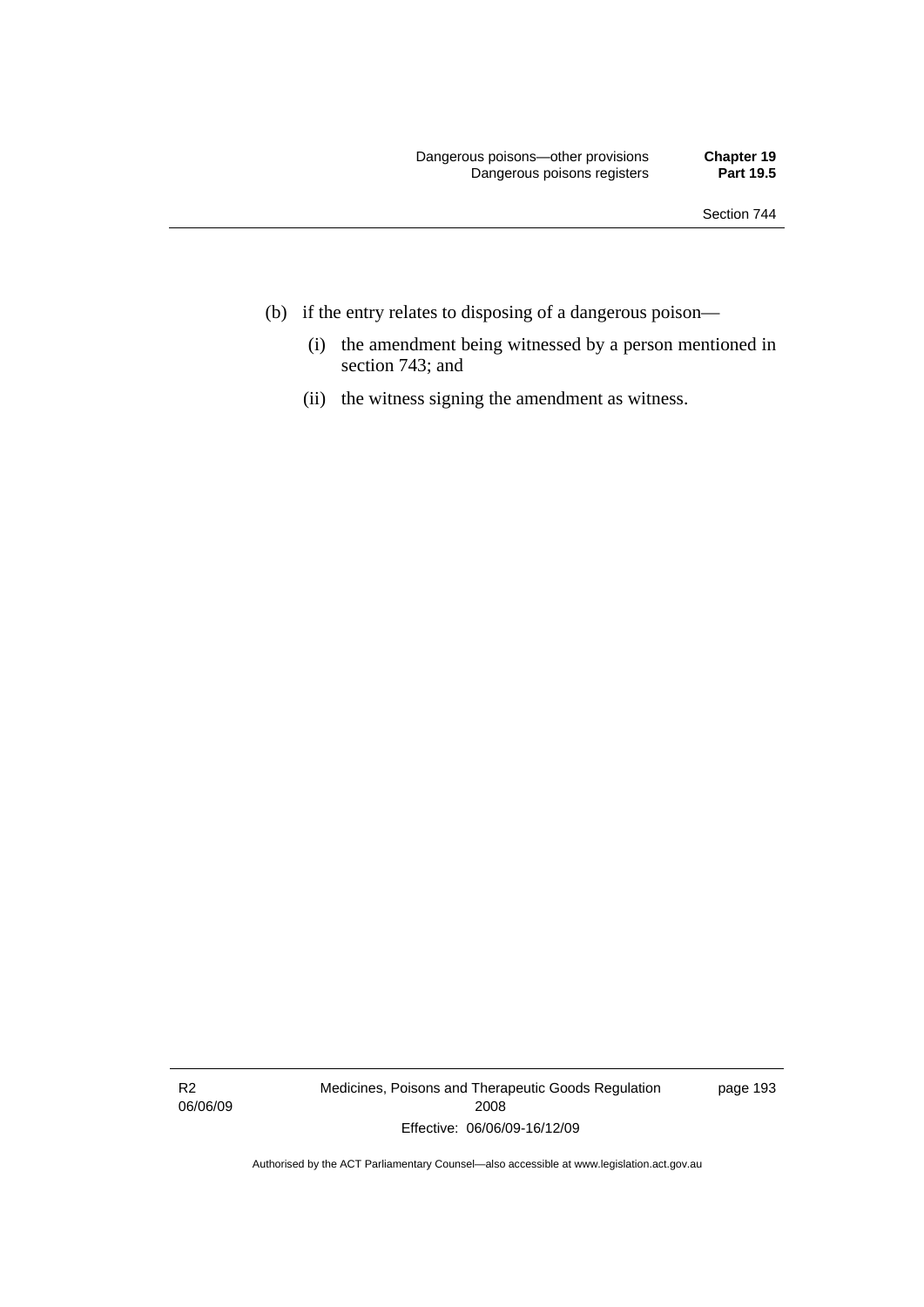**Chapter 20** Paints

## **Chapter 20 Paints**

### **750 Manufacture, supply and use of paints containing white lead—Act, s 70 (1) (b), (2) (b) and (3) (b)**

A paint containing basic lead carbonate (white lead) may be manufactured, supplied or used for application as a mirror backing if the paint—

- (a) contains not more than 15% lead in the non-volatile content of the paint; and
- (b) is applied not more than 40µm thick; and
- (c) is covered by a paint that does not contain lead.
- *Note* um is the symbol for micron (see *National Measurement Regulations 1999* (Cwlth), sch 1, pt 4).

### **751 Manufacture, supply and use of paints for certain purposes—Act, s 71 (1) and (3)**

- (1) A first schedule paint must not be manufactured, supplied or used for application to—
	- (a) a roof or other surface to be used for the collection or storage of potable water; or
	- (b) furniture; or
	- (c) a fence, wall, post, gate or building (including the interior of a building), other than a building that is used only for industrial purposes or mining or as an oil terminal; or

R2 06/06/09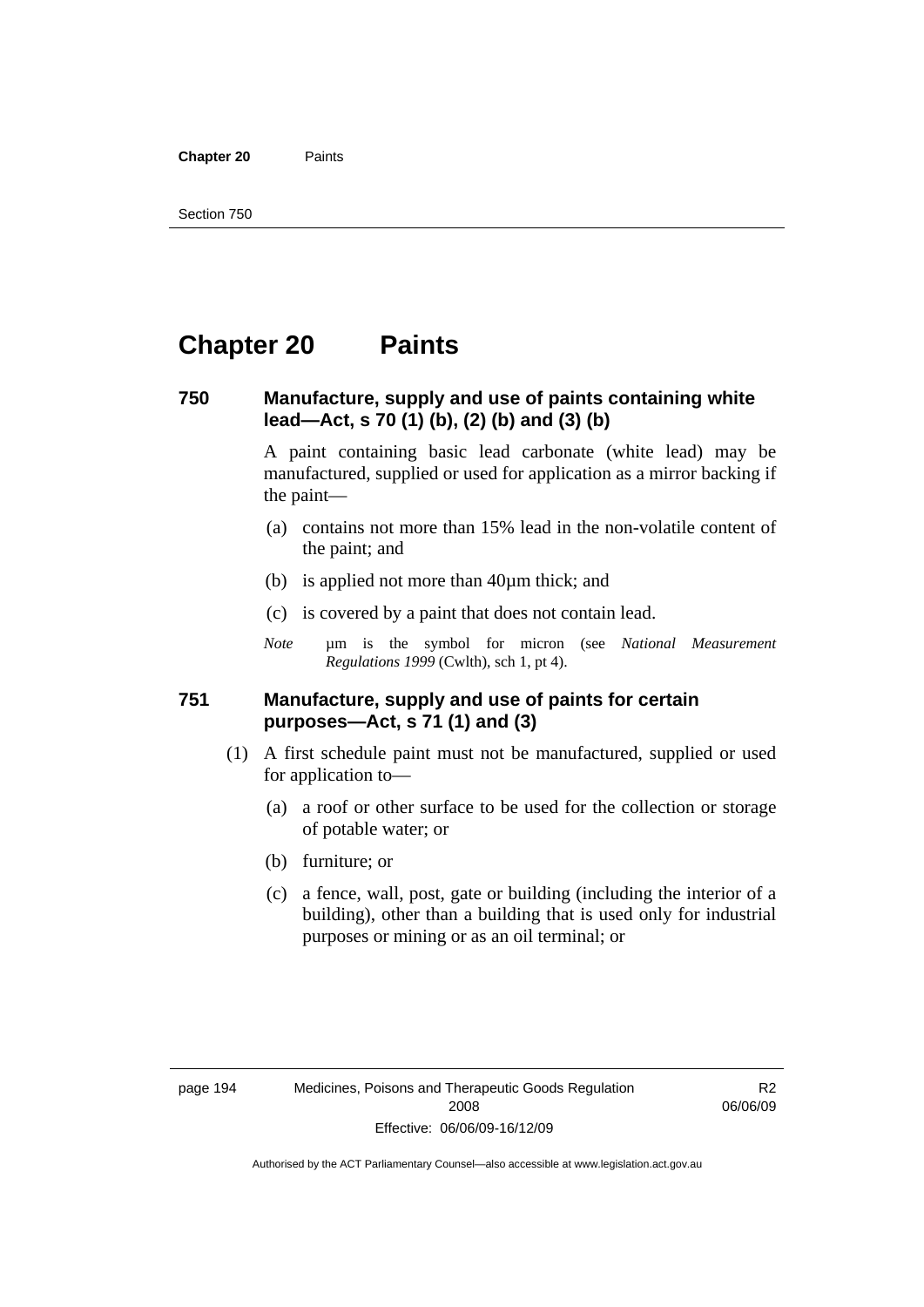- (d) premises used for the manufacture, processing, preparation, packing or serving of products intended for human or animal consumption.
- *Note First schedule paint*—see the medicines and poisons standard, par 1 (1).
- (2) A third schedule paint must not be manufactured, supplied or used for application to—
	- (a) a roof or other surface to be used for the collection or storage of potable water; or
	- (b) furniture; or
	- (c) a fence, wall, post, gate, building (including the interior of a building), bridge, pylon, pipeline, storage tank or similar structure; or
	- (d) premises, equipment or utensils used for the manufacture, processing, preparation, packing or serving of products intended for human or animal consumption.
	- *Note Third schedule paint*—see the medicines and poisons standard, par 1 (1).

## **752 Manufacture, supply and use of paints for toys—Act, s 72 (b)**

A paint that complies with the specification for coating materials in AS/NZS ISO 8124.3:2003 (*Safety of toys - Migration of certain elements*), as in force from time to time, may be manufactured, supplied or used for application to toys.

R2 06/06/09 page 195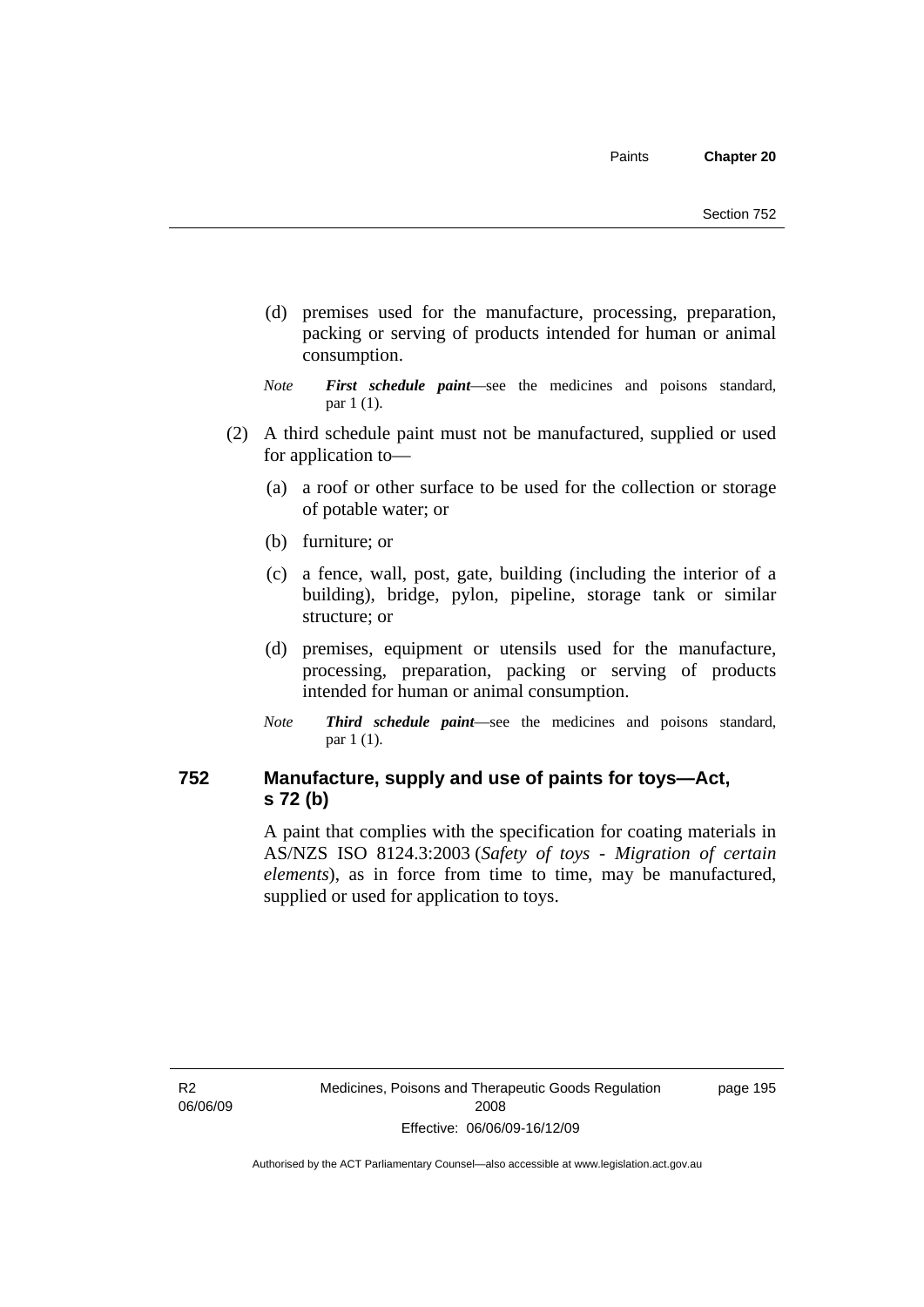#### **Chapter 20** Paints

## **753 Manufacture, supply and use of paints containing pesticides—Act, s 73 (b)**

- (1) The following pesticides are prescribed:
	- (a) an algicide;
	- (b) an antifouling agent;
	- (c) a bactericide;
	- (d) a fungicide.

*Note Pesticide*—see the medicines and poisons standard, par 1 (1).

 (2) However, subsection (1) does not apply in relation to a paint for human therapeutic use.

page 196 Medicines, Poisons and Therapeutic Goods Regulation 2008 Effective: 06/06/09-16/12/09

R2 06/06/09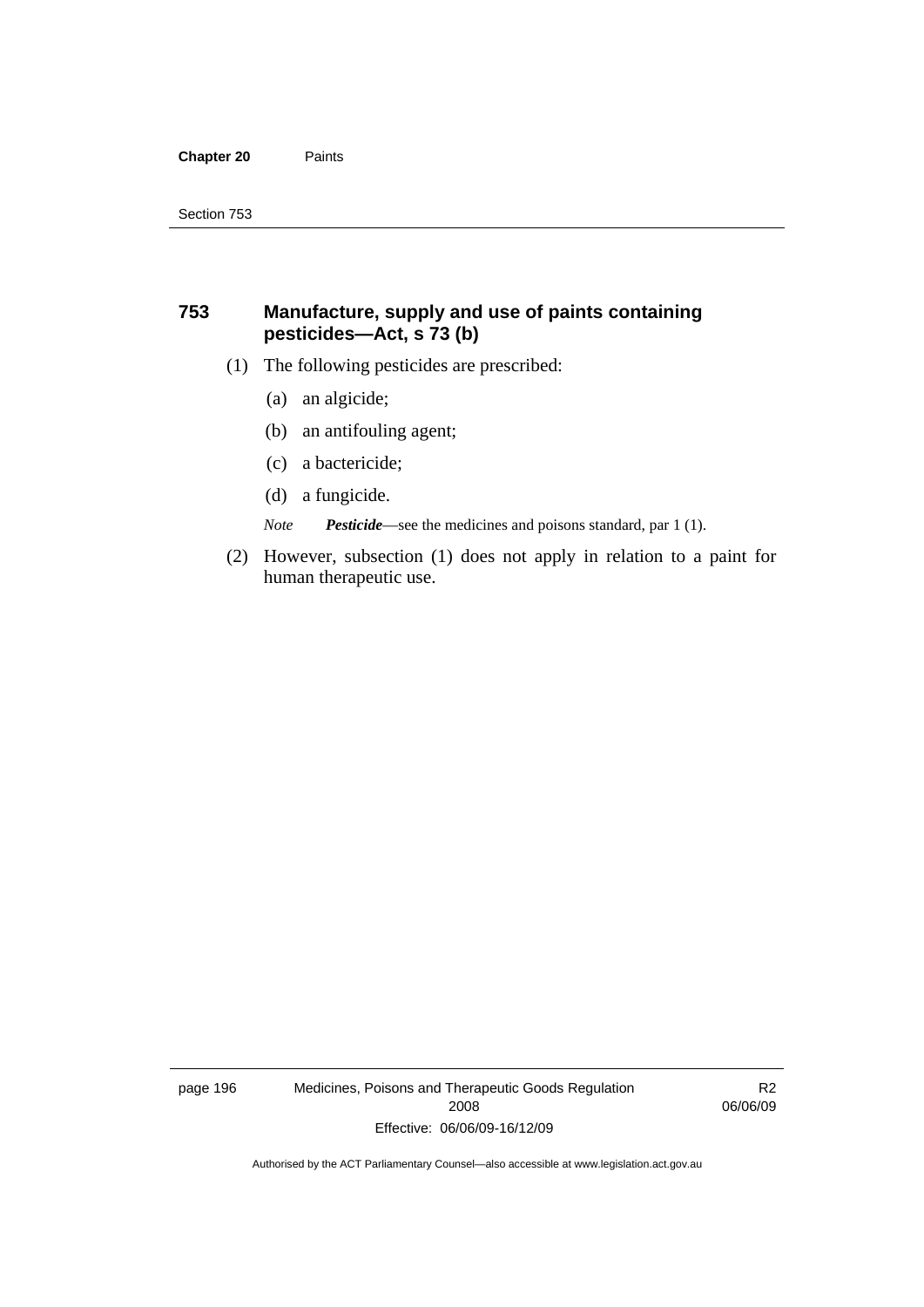## **Chapter 21 Prohibited and appendix C substances**

## **Part 21.1 Preliminary**

### **760 Meaning of** *prohibited substance***—ch 21**

In this chapter:

*prohibited substance* includes an appendix C substance.

*Note Appendix C substance* and *prohibited substance*—see the Act, s 13.

### **761 Prohibited substances licences—Act, s 78 (2)**

A licence for a program of research or education in relation to a prohibited substance (a *prohibited substances research and education program licence*) may be issued.

*Note* Other prohibited substances licences may also be issued (see Act, s 78 (3)).

R2 06/06/09 page 197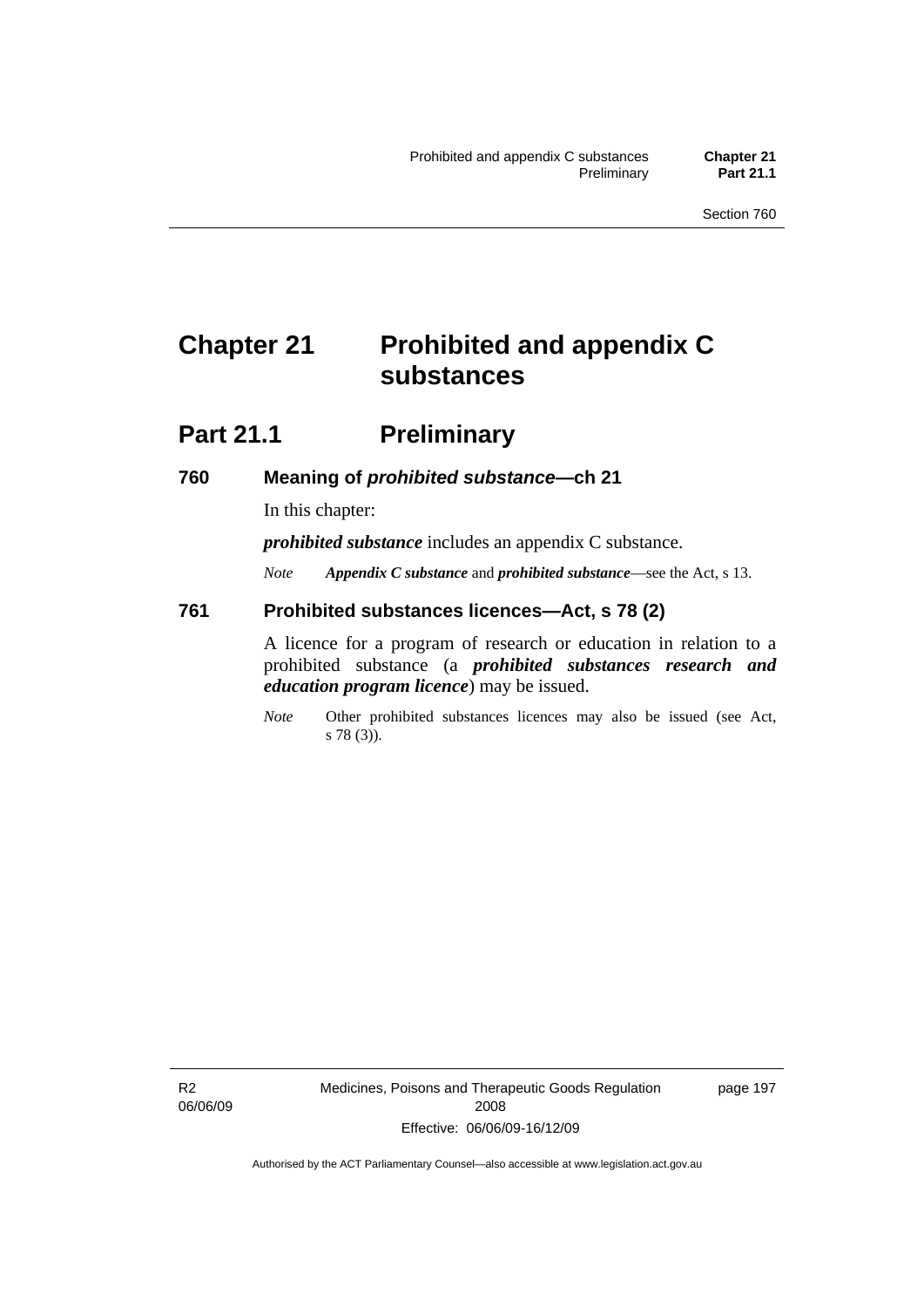## **Part 21.2 Prohibited substances research and education program licences**

## **Division 21.2.1 Issue of prohibited substances research and education program licences**

## **765 Applications for prohibited substances research and education program licences**

- (1) An application for a prohibited substances research and education program licence for a prohibited substance must be in writing, signed by the applicant, and include the following:
	- (a) the full name, address and academic, professional or other relevant qualifications of—
		- (i) the person who is to supervise the program; and
		- (ii) the person who is to conduct the program;
	- (b) the name of the recognised research institution at or under which the program is proposed to be conducted;

*Note Recognised research institution*—see the Act, s 20 (5).

- (c) whether the program will be conducted at, or under the authority of, the recognised research institution;
- (d) the premises where the program will be conducted;
- (e) the prohibited substance, and the form and strength of the substance, for which the licence is sought;
- (f) the maximum quantity of the prohibited substance that would be possessed under the licence at any time;

page 198 Medicines, Poisons and Therapeutic Goods Regulation 2008 Effective: 06/06/09-16/12/09

R2 06/06/09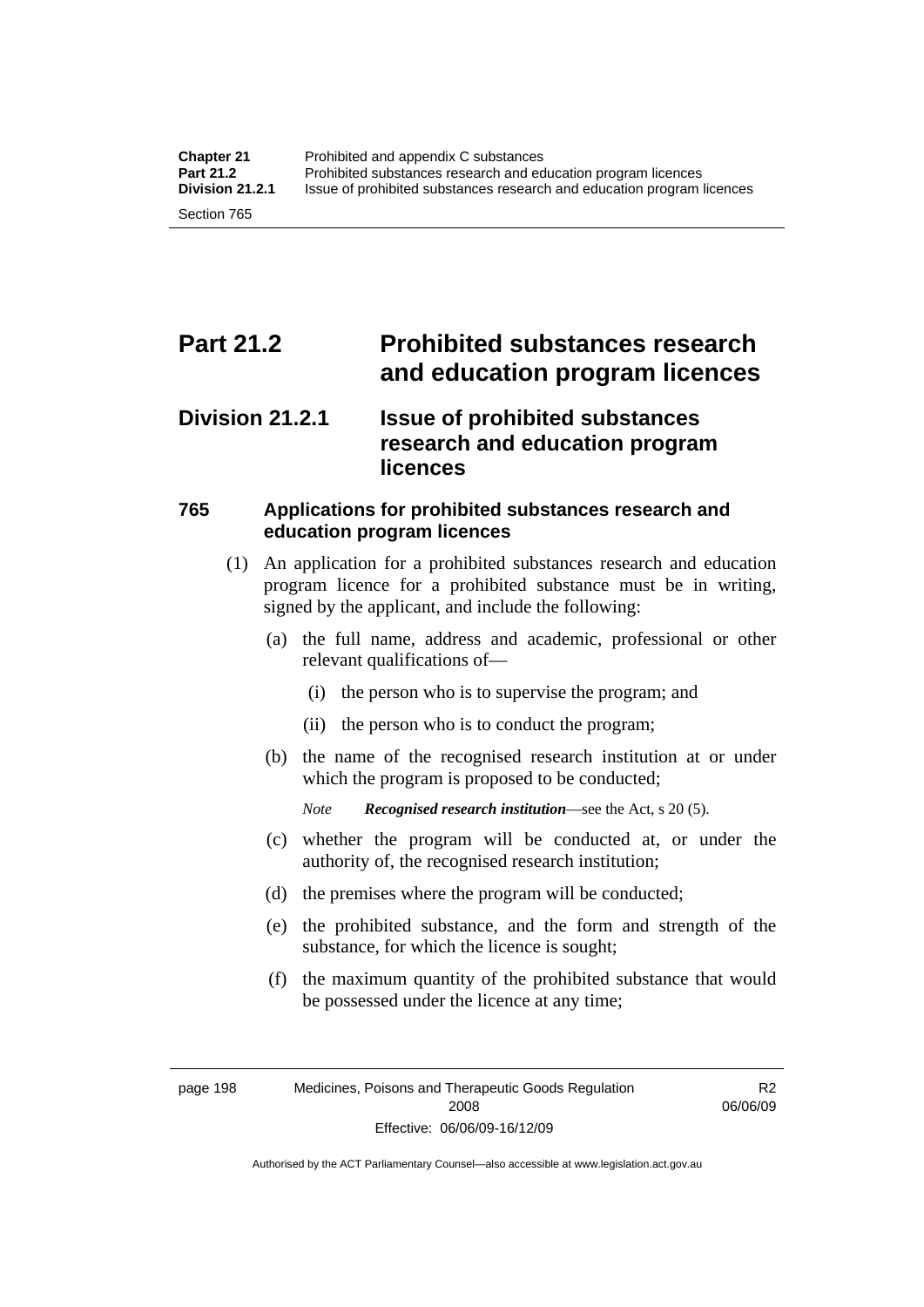page 199

- (g) a description of the program, including an explanation of why the program cannot be carried out satisfactorily without the use of the prohibited substance;
- (h) the supervision arrangements for the program;
- (i) the period for which the licence is sought.
- *Note 1* If a form is approved under the Act, s 198 for this provision, the form must be used.
- *Note* 2 A fee may be determined under the Act, s 197 for this provision.
- (2) The application must be accompanied by a written approval of the program by the person in charge of—
	- (a) the recognised research institution; or
	- (b) a faculty or division of the institution.

## **766 Restrictions on issuing of prohibited substances research and education program licences— Act, s 85 (1) (a)**

The chief health officer must not issue a prohibited substances research and education program licence to a person unless—

- (a) the program to which the licence relates will be conducted at, or under the authority of, a recognised research institution; and
- (b) the program is approved by a person mentioned in section 765 (2); and
- (c) satisfied that the program—
	- (i) cannot be carried out without the use of the prohibited substance to which the licence application relates; and
	- (ii) will be adequately supervised.

R2 06/06/09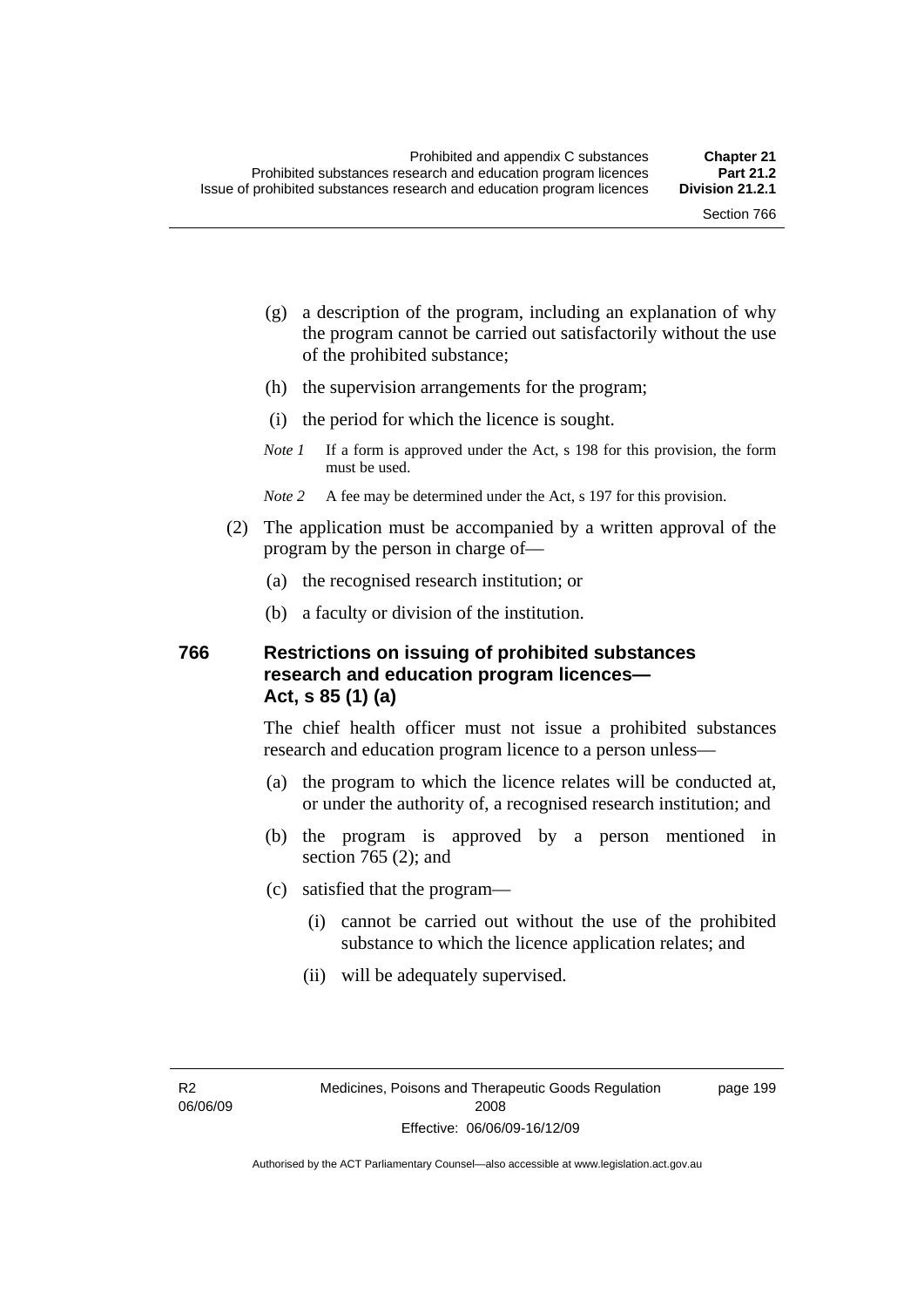## **767 Additional information for prohibited substances research program and education licences— Act, s 88 (1) (k)**

The following additional information is prescribed for a prohibited substances research and education licence:

- (a) the research or education program for which the licence is issued;
- (b) the name of the program's supervisor;
- (c) the dealings with a prohibited substance authorised by the licence;
- (d) the premises where the program will be conducted;
- (e) the maximum quantity of the prohibited substance that may be possessed at any time for the program;
- (f) the total quantity of the prohibited substance that may be possessed for the program during the period of the licence;
- (g) the form and strength of the prohibited substance that may be obtained and possessed for the program.

## **Division 21.2.2 Prohibited substances research and education program authorisations**

## **768 Authorisations under prohibited substances research and education program licences—Act, s 20 (1) (a)**

A prohibited substances research and education program licence authorises—

- (a) the licence-holder to—
	- (i) issue a purchase order for a prohibited substance (the *licensed prohibited substance*) stated in the licence for the program stated in the licence; and

R2 06/06/09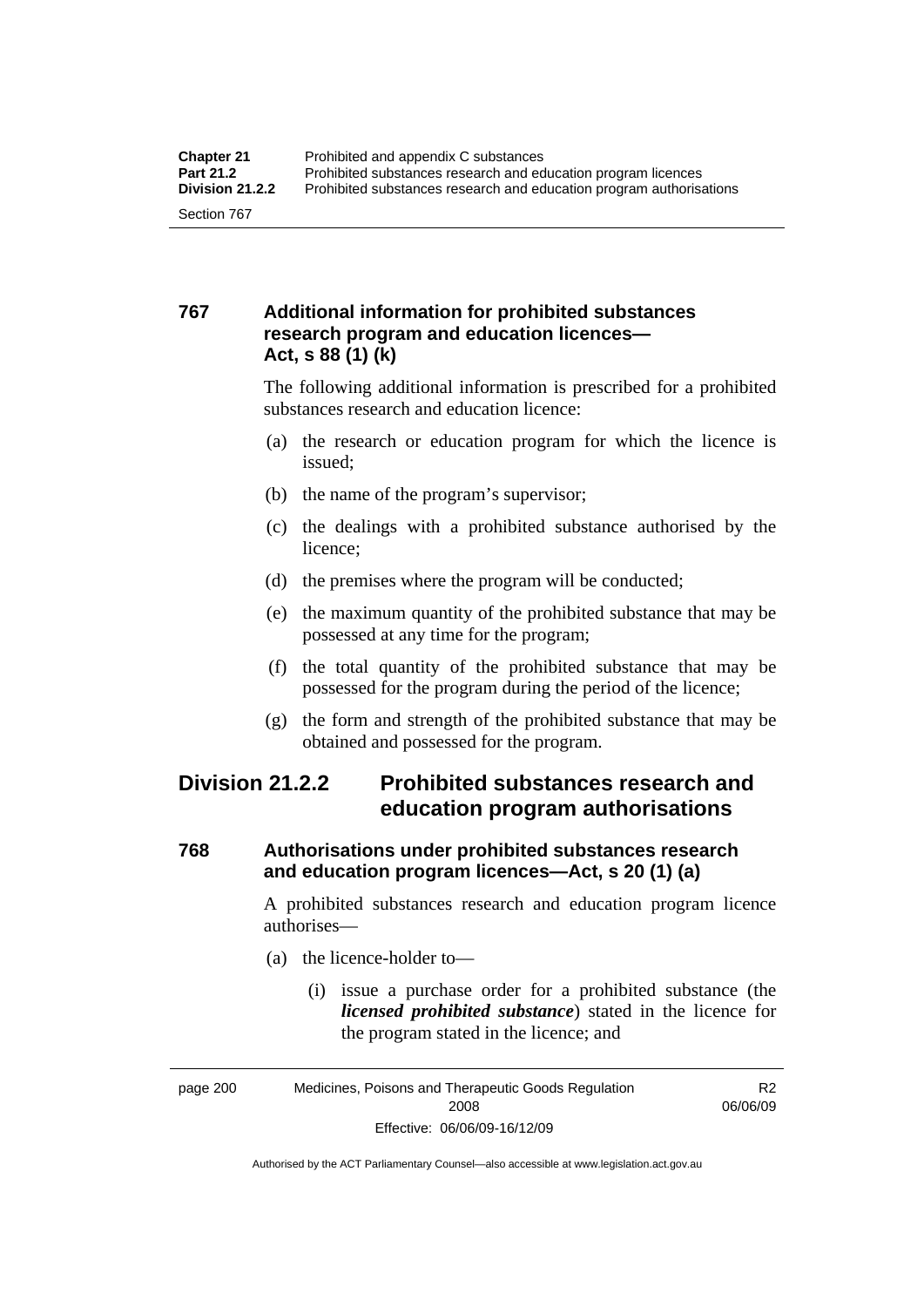- (ii) obtain a licensed prohibited substance on a purchase order for the program; and
- (iii) possess a licensed prohibited substance for the program at the premises to which the licence relates; and
- (iv) supply a licensed prohibited substance to anyone taking part in the program for the program; and
- (b) the program supervisor, and anyone taking part in the program, to deal with the licensed prohibited substance as authorised by the licence at the premises stated in the licence.

## **769 Authorisation condition for prohibited substances research and education program licences—Act, s 44 (1) (b) and (2) (b)**

A licence-holder's authorisation to obtain a prohibited substance under a prohibited substances research and education program licence is subject to the condition that the substance is obtained on a complying purchase order.

*Note* For licence conditions, see the Act, s 89.

R2 06/06/09 Medicines, Poisons and Therapeutic Goods Regulation 2008 Effective: 06/06/09-16/12/09

page 201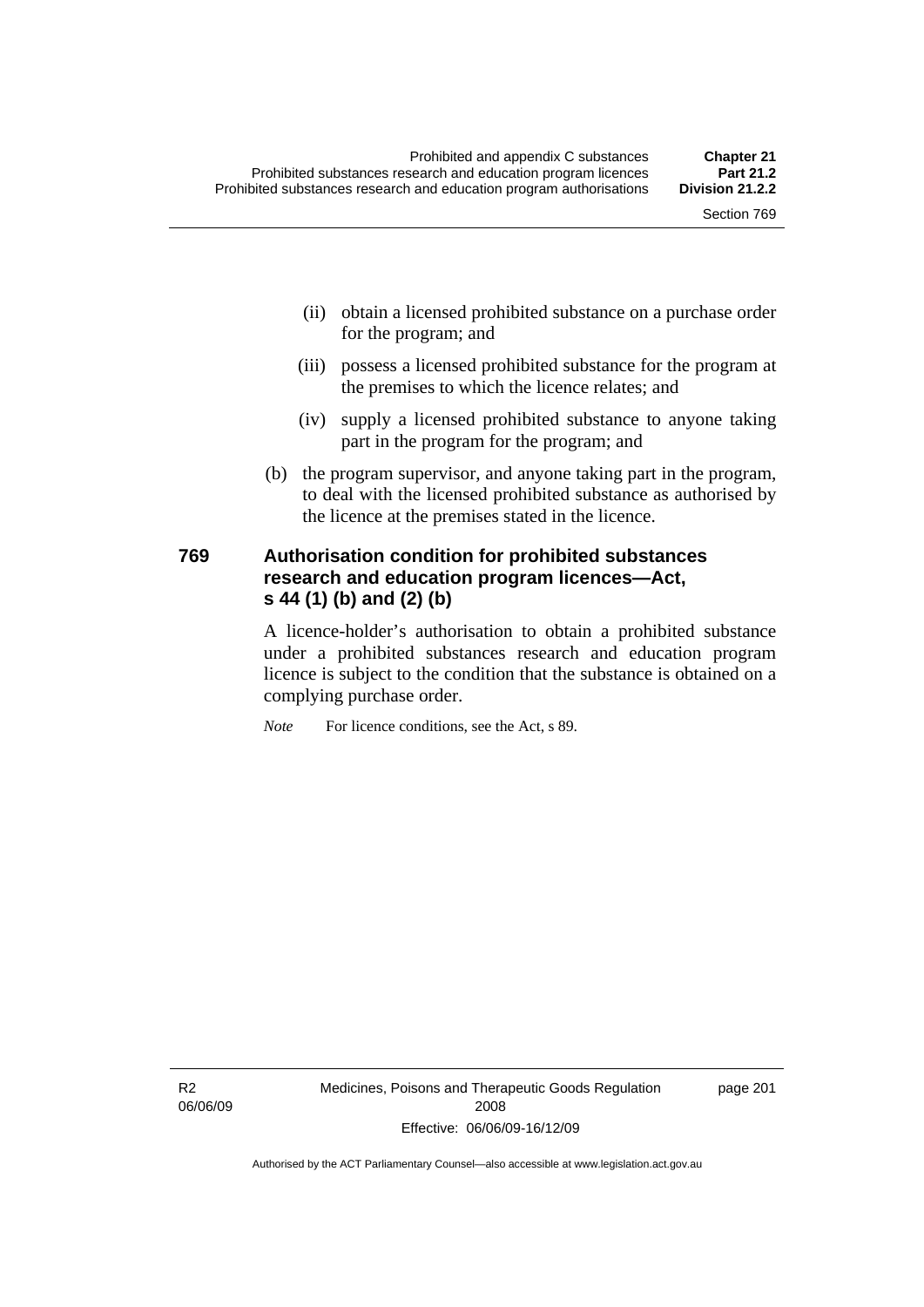## **Division 21.2.3 Other provisions—prohibited substances research and education program licences**

## **770 Approvals of dealings for prohibited substances research and education program licences—Act, s 20 (1) (c)**

(1) In this section:

*relevant dealing*, with a prohibited substance for a prohibited substances research and education program licence, means any of the following:

- (a) obtaining the substance;
- (b) possessing the substance;
- (c) issuing a purchase order for the substance;
- (d) supplying the substance on a complying purchase order to the licence-holder.
- (2) The chief health officer may approve a person for a relevant dealing with a prohibited substance to which a prohibited substances research and education program licence relates.
- (3) An approval—
	- (a) must be in writing; and
	- (b) may be conditional; and
	- (c) may apply for a stated period or until a stated event happens.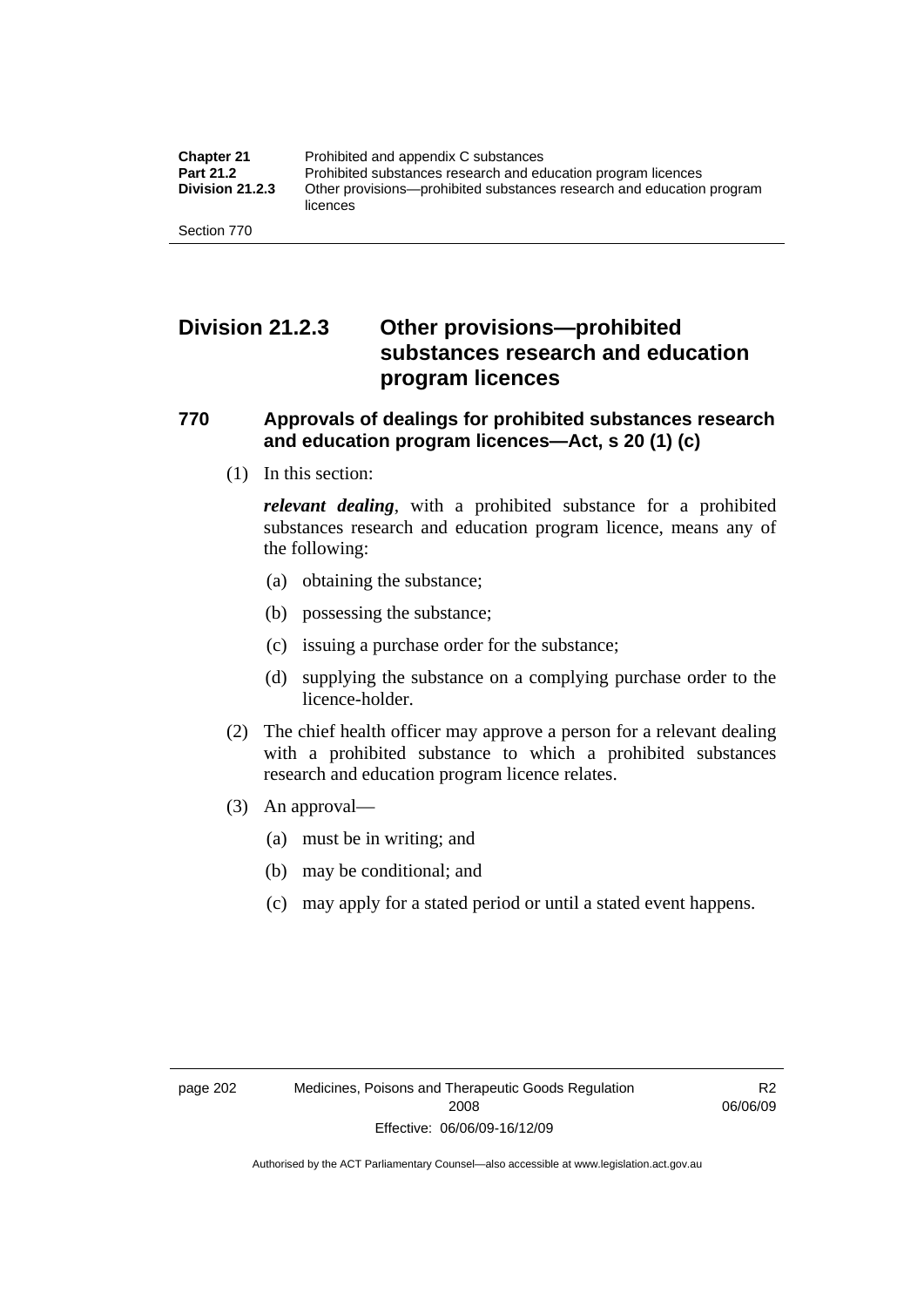## **771 Authorisation condition for approval-holders—Act, s 44 (1) (b) and (2) (b)**

An approval-holder's authorisation under section 770 is subject to the condition that the following are kept at the approval-holder's business premises or, if the chief health officer approves in writing another place, the place approved by the chief health officer, for at least 2 years after the day a prohibited substance is supplied:

- (a) the filled purchase order;
- (b) the record for section 773.

## **772 General requirements for prohibited substances purchase orders—Act, s 38 (2) (c)**

- (1) A purchase order for a prohibited substance must be—
	- (a) signed by the person (the *issuer*) issuing the order; and
		- *Note* The purchase order must be signed with the issuer's usual signature (see Act, dict, def *signs*).
	- (b) if the issuer amends the order—initialled and dated by the issuer beside the amendment.
- (2) A purchase order for a prohibited substance must include the following:
	- (a) the issuer's name and business address and telephone number;
	- (b) the issuer's authority to issue the order;
	- (c) the prohibited substance, and the form, strength and quantity of the substance, to be supplied on the order.

page 203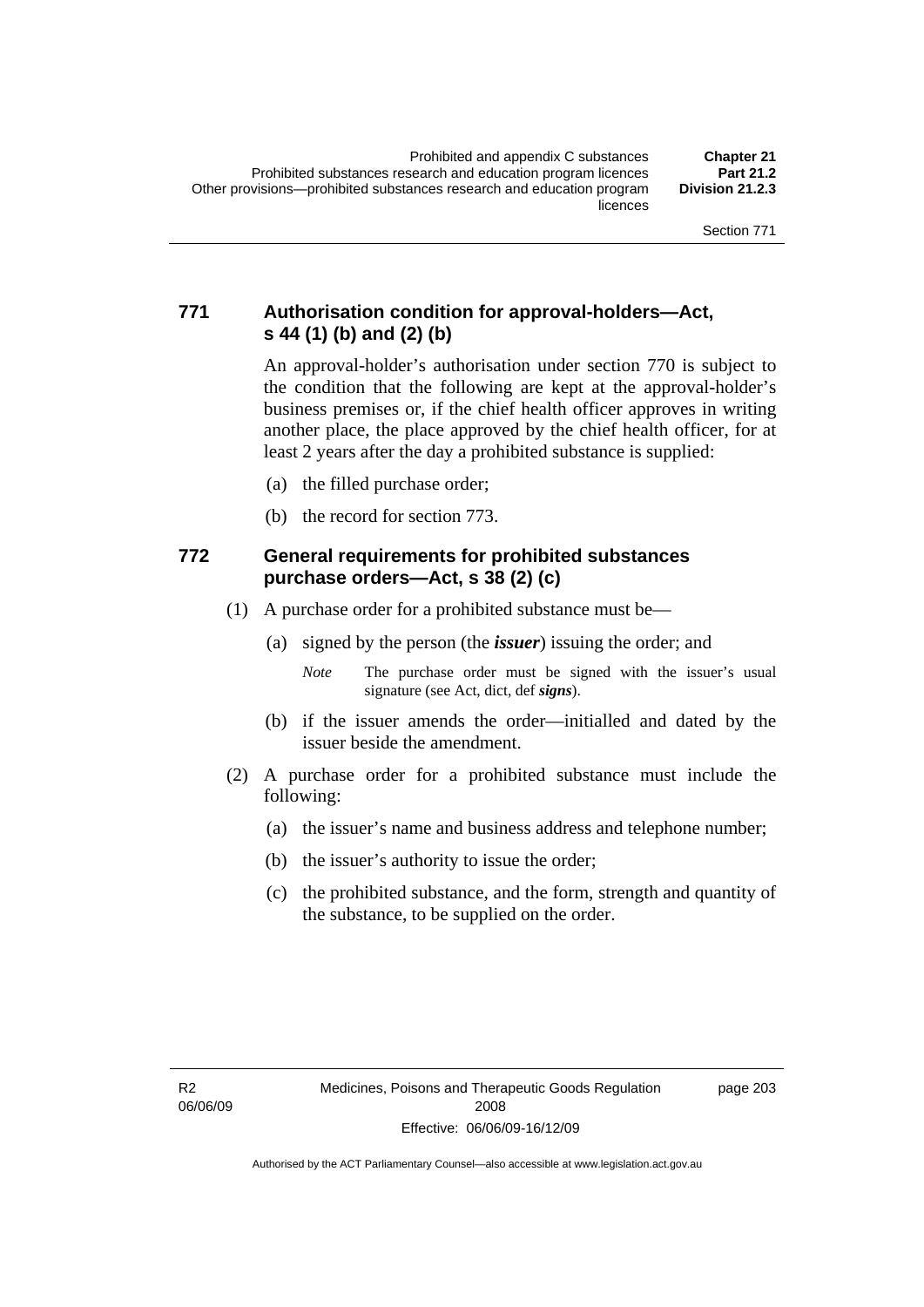| <b>Chapter 21</b>      | Prohibited and appendix C substances                                              |
|------------------------|-----------------------------------------------------------------------------------|
| <b>Part 21.2</b>       | Prohibited substances research and education program licences                     |
| <b>Division 21.2.3</b> | Other provisions—prohibited substances research and education program<br>licences |
| Section 773            |                                                                                   |

## **773 Recording supply of prohibited substances on purchase orders**

A person who supplies a prohibited substance to someone else on a purchase order must make a written record of the following information:

- (a) the date of the order;
- (b) the issuer's authority to issue the order;
- (c) the name, and the business address and telephone number, of the person to whom the prohibited substance is supplied;
- (d) the date the order is supplied;
- (e) the prohibited substance, and the form, strength and quantity of the substance, supplied.

*Note Written* includes in electronic form (see Act, dict).

## **774 Information for CHO about supplied prohibited substances research and education program licences— Act, s 31 (1) (a) (ii), (1) (b), (2) (a) (ii), (2) (b) and (4)**

- (1) This section applies if a person supplies a prohibited substance to a prohibited substances research and education program licence-holder.
- (2) The person must, not later than 7 days after the end of the month when the prohibited substance is supplied, give the chief health officer the following information in writing:
	- (a) the person's name, business address and telephone number;
	- (b) the name of the person who issued the supply authority;
	- (c) the date of the supply authority;
	- (d) the name and address of the person to whom the substance is supplied;

page 204 Medicines, Poisons and Therapeutic Goods Regulation 2008 Effective: 06/06/09-16/12/09

R2 06/06/09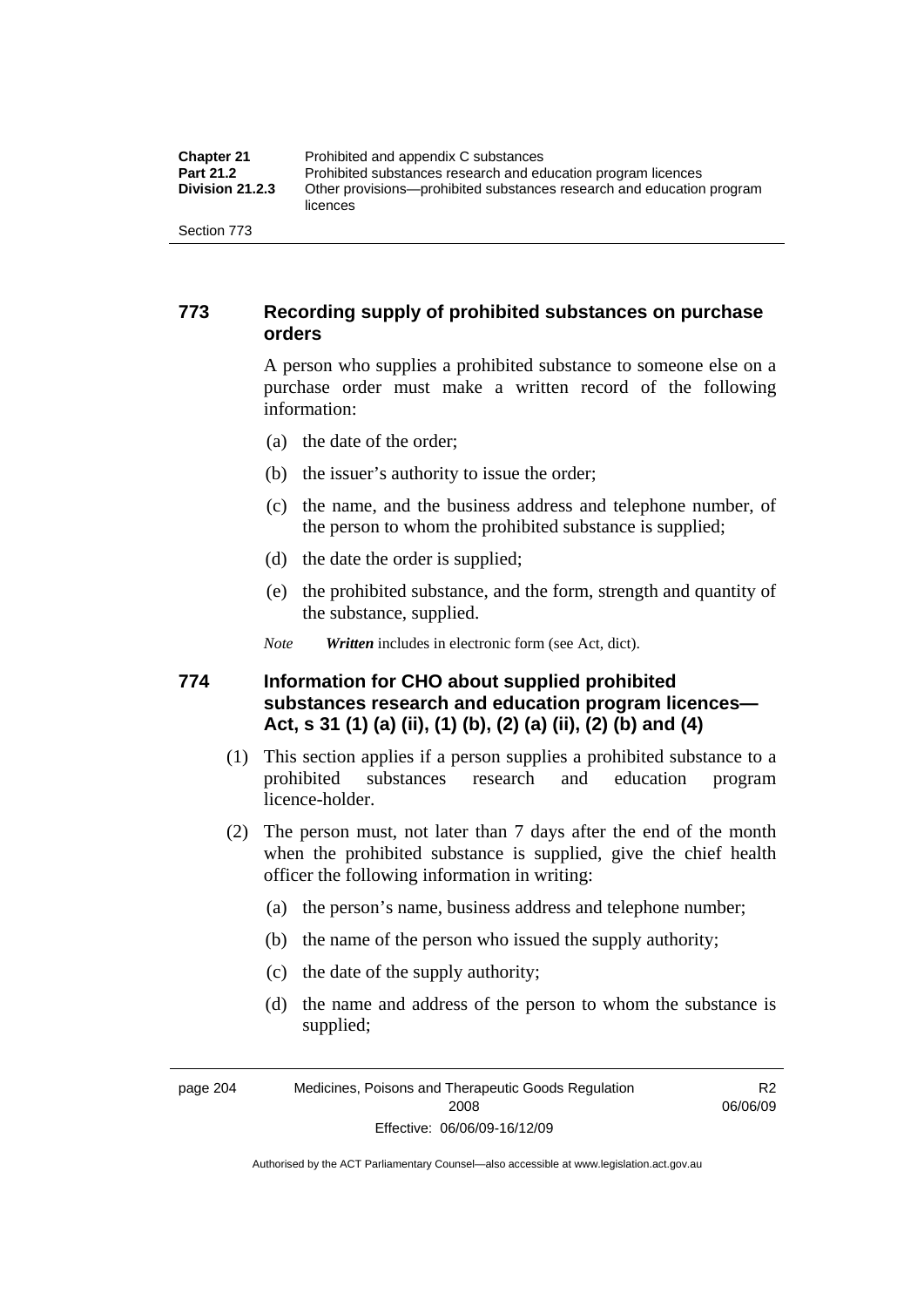- (e) the date of supply;
- (f) the substance, and the form, strength and quantity of the substance, supplied.

R2 06/06/09 Medicines, Poisons and Therapeutic Goods Regulation 2008 Effective: 06/06/09-16/12/09

page 205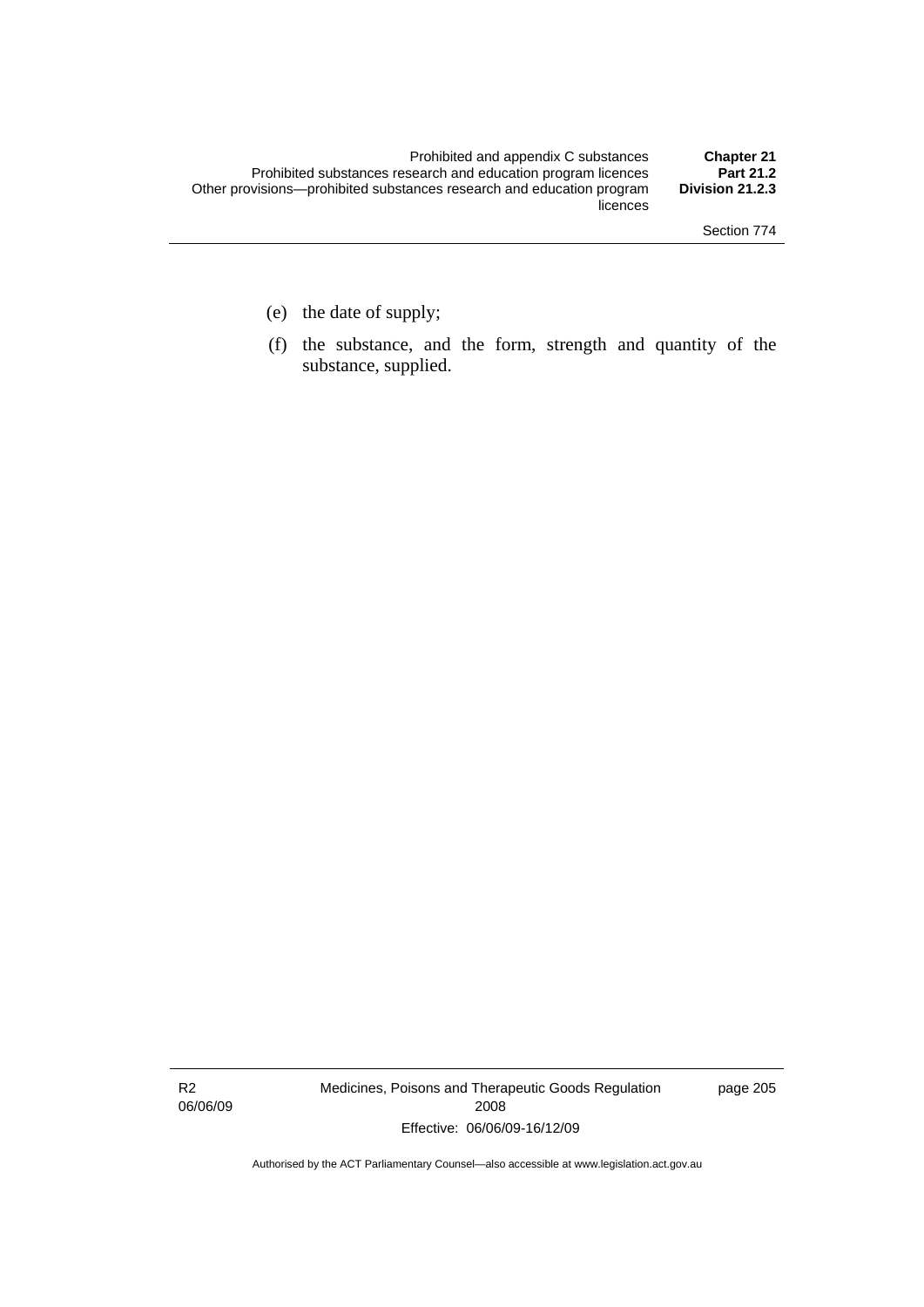Section 775

## **Part 21.3 Prohibited substances registers**

## **775 Keeping of prohibited substances registers by certain people—Act, s 48 and s 50 (1) (b) and (2) (b)**

- (1) A person mentioned in table 775, column 2 who possesses a prohibited substance must keep a prohibited substances register.
- (2) A person to whom subsection (1) applies must keep a prohibited substances register for a prohibited substance at the place prescribed in table 775, column 3 for the person.

| column 1<br>item | column 2<br>prescribed person                                                                        | column 3<br>place where register to be kept                  |
|------------------|------------------------------------------------------------------------------------------------------|--------------------------------------------------------------|
|                  | approved analyst                                                                                     | the analyst's laboratory                                     |
| 2                | medicines and poisons<br>inspector (other than<br>police officer)                                    | the place directed in writing by the<br>chief health officer |
| 3                | supervisor of program<br>under prohibited<br>substances research and<br>education program<br>licence | the premises where program is being<br>conducted             |

#### **Table 775 Keeping prohibited substances registers**

### **776 Form of prohibited substances registers—Act, s 49 (1) (b)**

- (1) Each page in a prohibited substances register must relate to a single form and strength of a prohibited substance.
- (2) If a prohibited substances register is kept electronically, a separate record must be used for each form and strength of prohibited substance kept.

page 206 Medicines, Poisons and Therapeutic Goods Regulation 2008 Effective: 06/06/09-16/12/09

R2 06/06/09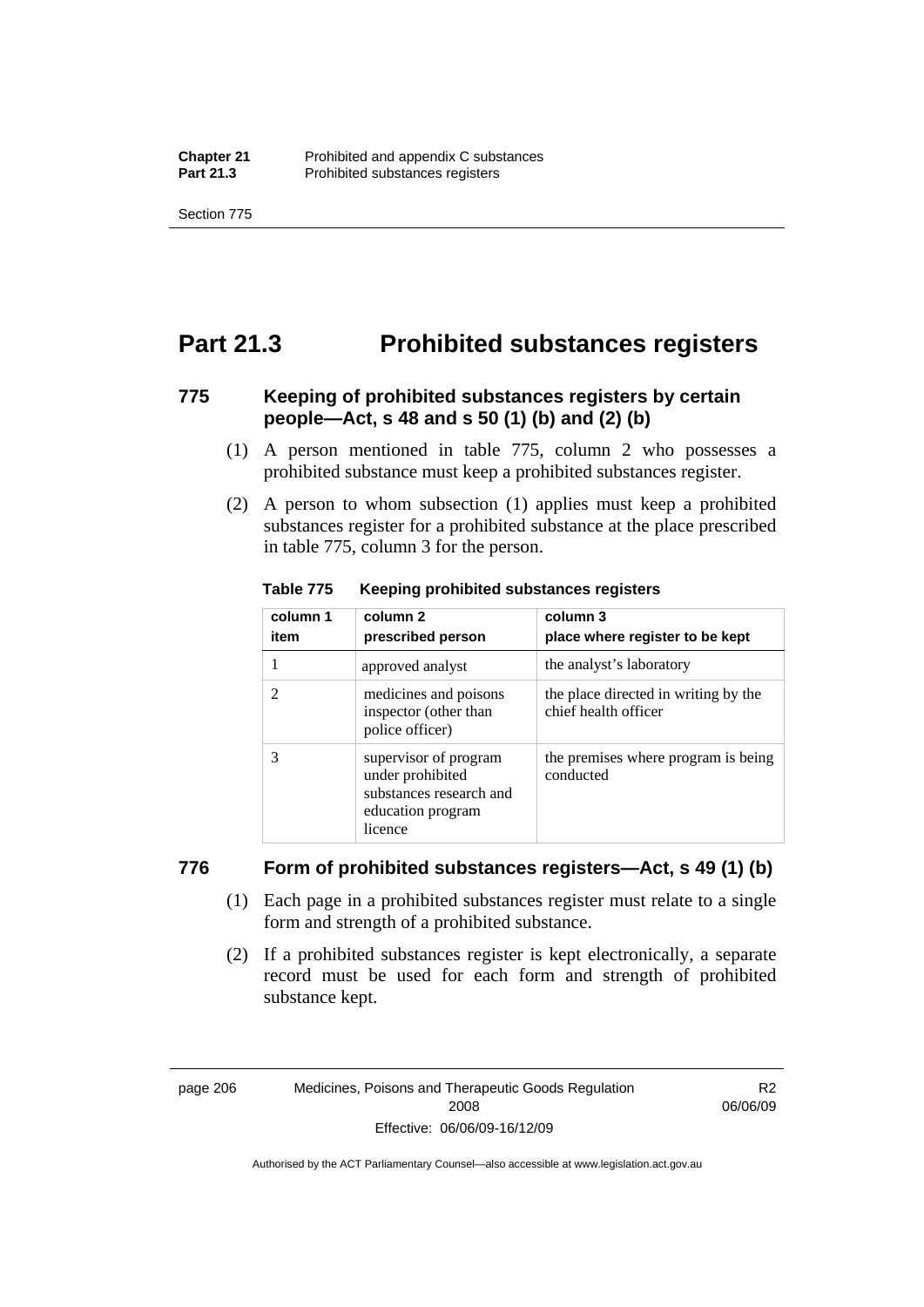## **777 Making entries in prohibited substances registers— Act, s 51 (1) (b)**

- (1) The following details for a dealing with a prohibited substance are prescribed:
	- (a) the nature of the dealing;
	- (b) the date of the dealing;
	- (c) the prohibited substance, and the form, strength and quantity of the substance, dealt with;
	- (d) if the dealing is receiving the substance—the name and address of the supplier;
	- (e) if the dealing is supplying the substance—the name and address of the person to whom it is supplied;
	- (f) the quantity of the substance held after the dealing.
- (2) A dealing with a prohibited substance must be entered in the prohibited substances register the person must keep.

## **778 Prescribed witnesses for discarding of prohibited substances—Act, s 54 (a) and (b)**

- (1) The following people are prescribed as witnesses in relation to the disposal of a prohibited substance:
	- (a) an approved analyst;
	- (b) a medicines and poisons inspector.

*Note Approved analyst*—see the dictionary.

- (2) However, a person mentioned in subsection (1) must not be a prescribed witness to the discarding of a prohibited substance if the person is—
	- (a) related to, a close friend of or employed by the person discarding the substance; or

R2 06/06/09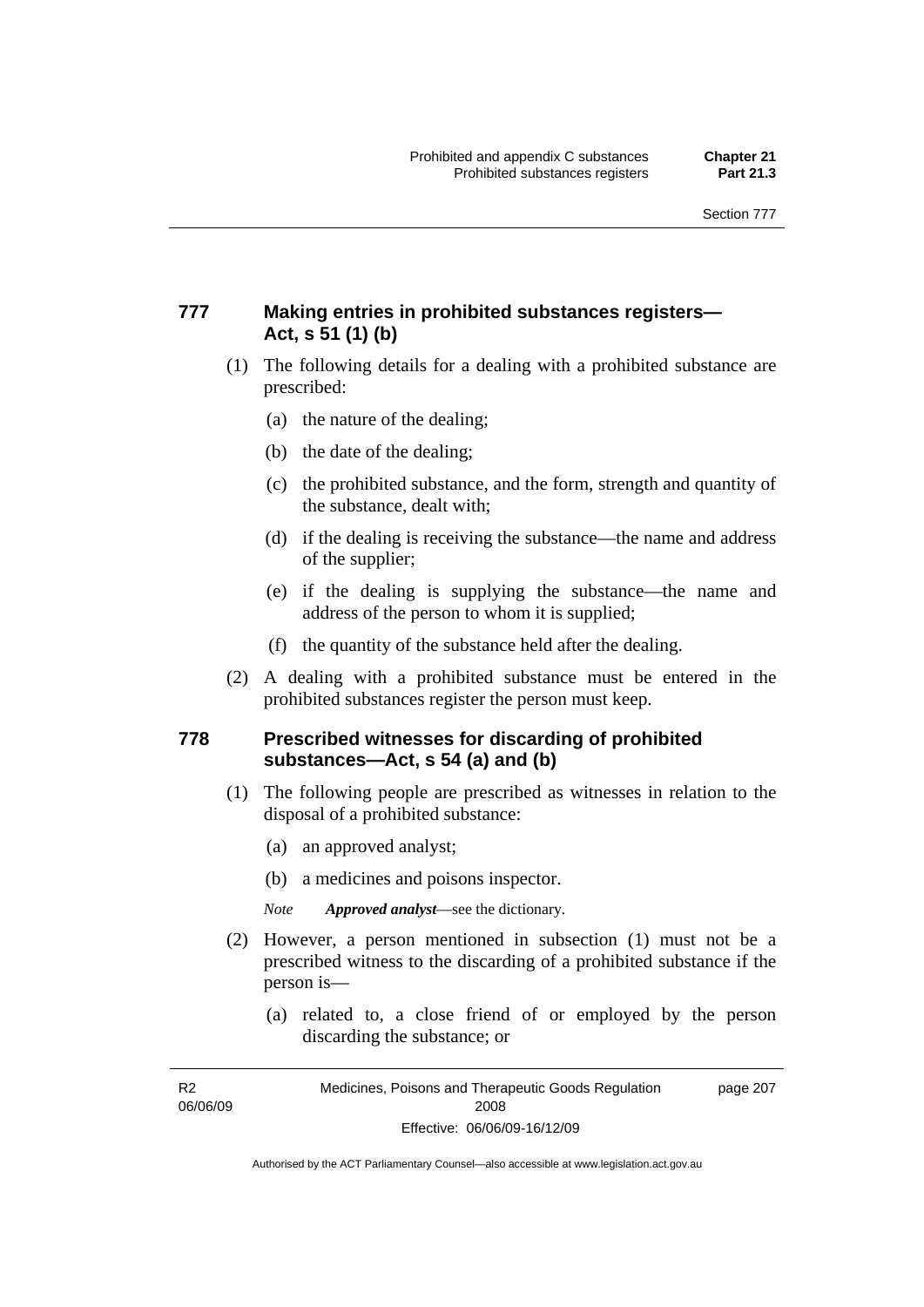Section 779

- (b) the supervisor of the person discarding the substance; or
- (c) supervised by the person discarding the substance.

### **779 Changes to entries in prohibited substances registers— Act, s 55 (2) (b)**

- (1) An entry in a paper-based prohibited substances register may be amended by the person who made the entry by—
	- (a) the person signing and dating a marginal note or footnote that gives the date of the amendment and the amended details; and
	- (b) if the entry relates to disposing of a prohibited substance—
		- (i) the amendment being witnessed by a person mentioned in section 743; and
		- (ii) the witness signing the amendment as witness.
- (2) An entry in an electronic prohibited substances register may be amended by the person who made the entry by the person attaching or linking, by electronic means, a document that includes—
	- (a) the person's signature, the date and the amended details; and
	- (b) if the entry relates to disposing of a prohibited substance—
		- (i) the amendment being witnessed by a person mentioned in section 743; and
		- (ii) the witness signing the amendment as witness.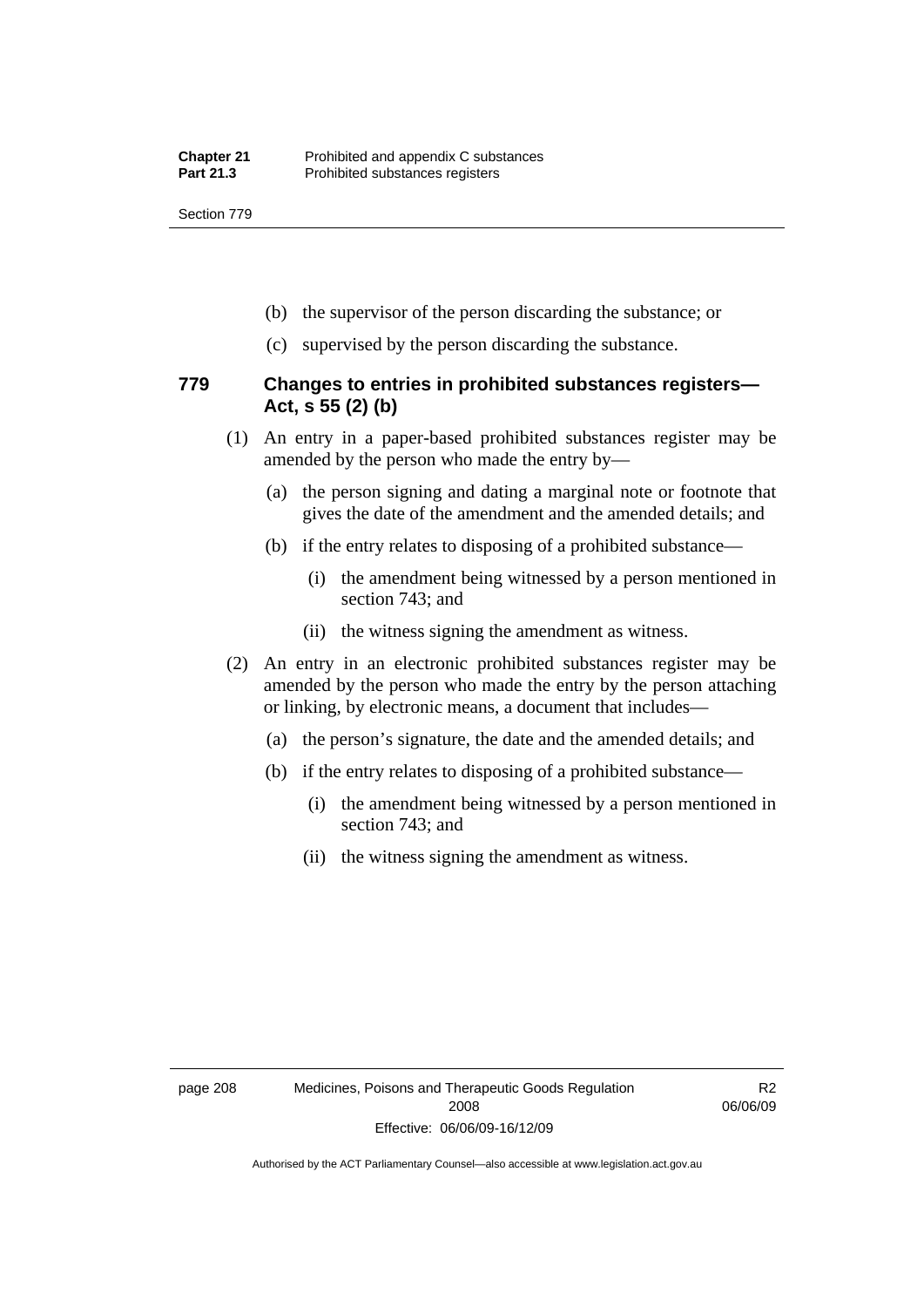## **Chapter 22 Therapeutic goods**

### **800 Definitions—ch 22**

In this chapter:

*optical device* means any of the following:

- (a) corrective contact lenses;
- (b) corrective lenses for spectacles;
- (c) non-corrective contact lenses commonly known as plano contact lenses.

*prescription*, in relation to an optical device, means a written direction (other than a purchase order) to a person who is authorised to supply the optical device to dispense the optical device.

### **801 Prescribed regulated therapeutic goods—Act, s 14, def**  *regulated therapeutic good***, par (b)**

Optical devices are prescribed.

## **802 Authorisation to supply optical devices—Act, s 74 (1) (b) and (2) (b)**

 (1) To the extent necessary to practise optometry and, if employed, within the scope of employment, an optometrist is authorised to supply optical devices on prescription issued by an optometrist or doctor.

*Note Supply* includes dispense (see Act, s 24).

 (2) To the extent necessary to practise as an optician and, if employed, within the scope of employment, an optician is authorised to supply optical devices on prescription issued by an optometrist or doctor.

R2 06/06/09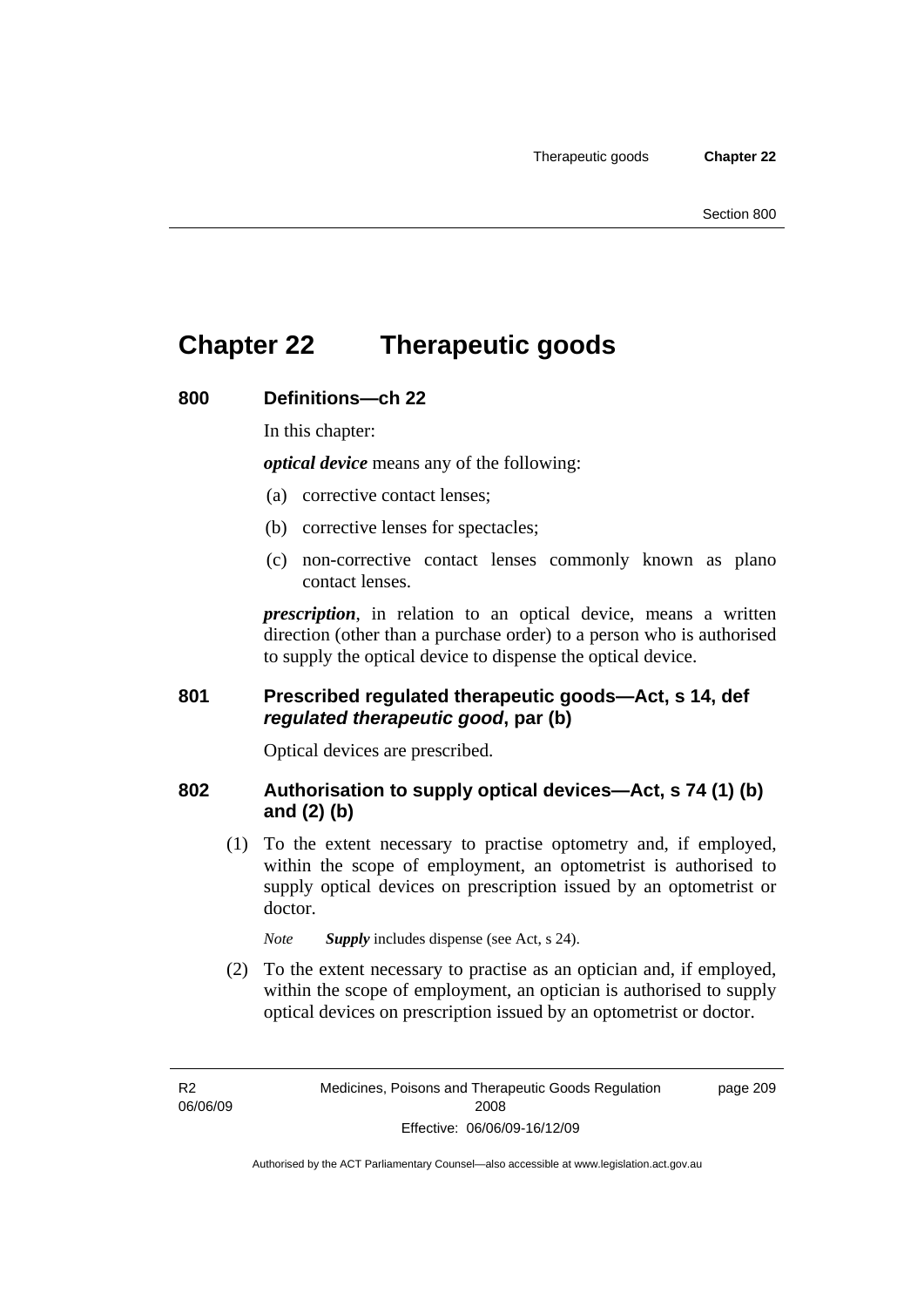#### **Chapter 22** Therapeutic goods

 (3) Within the scope of employment, an employee of an optometrist is authorised to sell and deliver optical devices supplied under subsection  $(1)$  or  $(2)$ .

## **803 Authorisation conditions for supplying optical devices— Act, s 75 (1) (b)**

An optometrist's, and optician's, authorisation under section 802 in relation to optical devices is subject to the following conditions:

- (a) the optical devices are supplied on a written prescription by an optometrist or doctor;
- (b) if the prescription is for contact lenses (whether corrective or plano)—the prescription is issued not more than 1 year before the date the lenses are supplied;
- (c) if the prescription is for corrective lenses for spectacles—the prescription is issued not more than 2 years before the date the lenses are supplied.

page 210 Medicines, Poisons and Therapeutic Goods Regulation 2008 Effective: 06/06/09-16/12/09

R2 06/06/09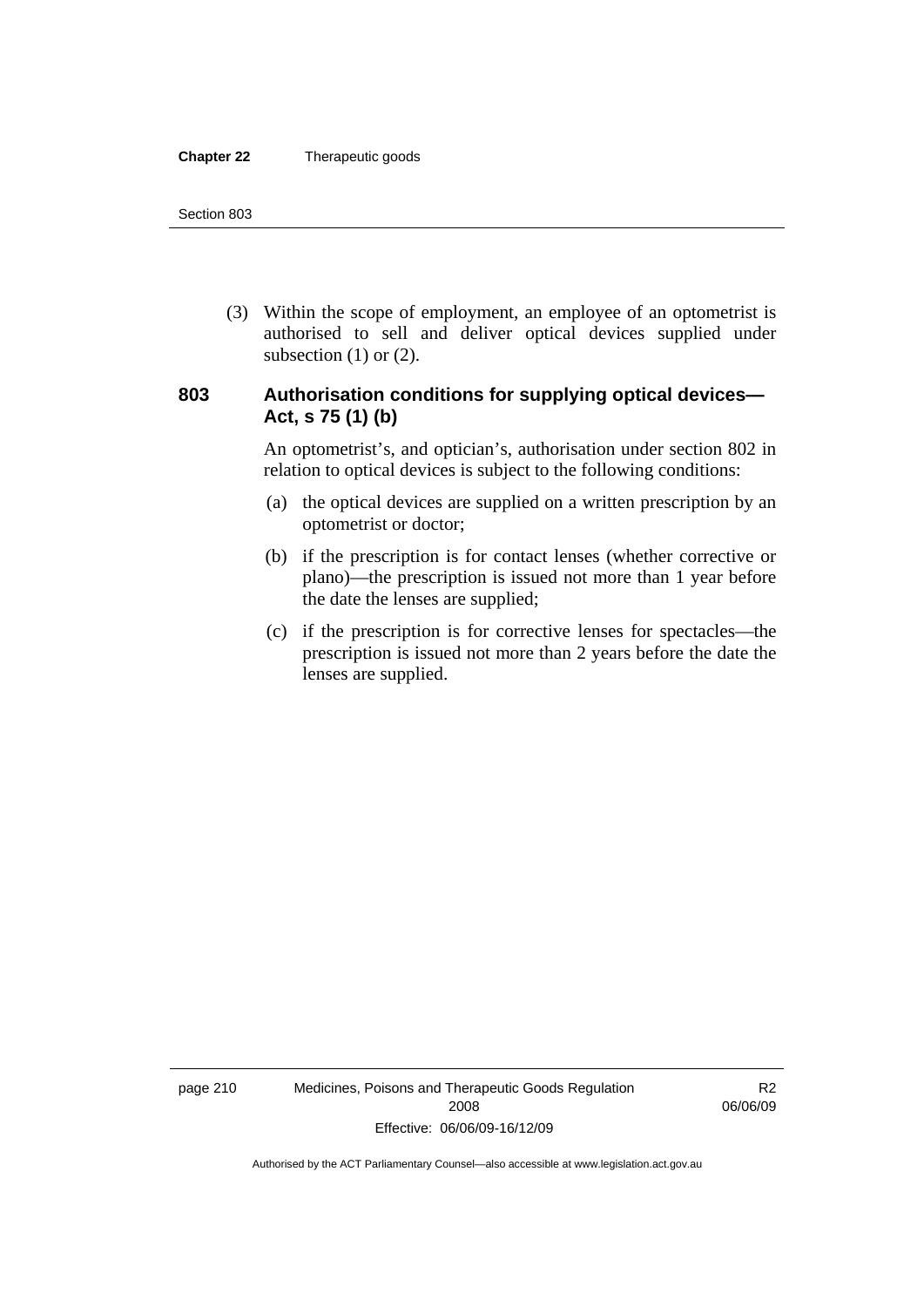## **Chapter 23 Notification and review of decisions**

**850 Meaning of** *reviewable decision—***ch 23** 

In this chapter:

*reviewable decision* means a decision mentioned in table 850, column 3 under a provision of this regulation mentioned in column 2 in relation to the decision.

| column 1       | column <sub>2</sub>        | column 3                                                                                                  | column 4                   |
|----------------|----------------------------|-----------------------------------------------------------------------------------------------------------|----------------------------|
| item           | section                    | decision                                                                                                  | entity                     |
| 1              | $120(1)$ (h)               | refuse approval of other<br>premises                                                                      | applicant for<br>approval  |
| $\overline{2}$ | 130(e)                     | refuse approval of other<br>premises                                                                      | applicant for<br>approval  |
| 3              | 140(e)                     | refuse approval of other<br>premises                                                                      | applicant for<br>approval  |
| 4              | 150(1)(c)                  | refuse approval of other<br>premises                                                                      | applicant for<br>approval  |
| 5              | 160(f)                     | refuse approval of other<br>premises                                                                      | applicant for<br>approval  |
| 6              | 171(d)                     | refuse approval of other<br>premises                                                                      | applicant for<br>approval  |
| 7              | 175(1)(a)(ii)<br>and $(b)$ | amend pseudoephedrine<br>record in way other than in<br>accordance with<br>application/refuse application | applicant for<br>amendment |
| 8              | 252(1)(d)                  | refuse approval of other<br>premises                                                                      | applicant for<br>approval  |

#### **Table 850 Reviewable decisions—chief health officer**

R2 06/06/09 Medicines, Poisons and Therapeutic Goods Regulation 2008 Effective: 06/06/09-16/12/09 page 211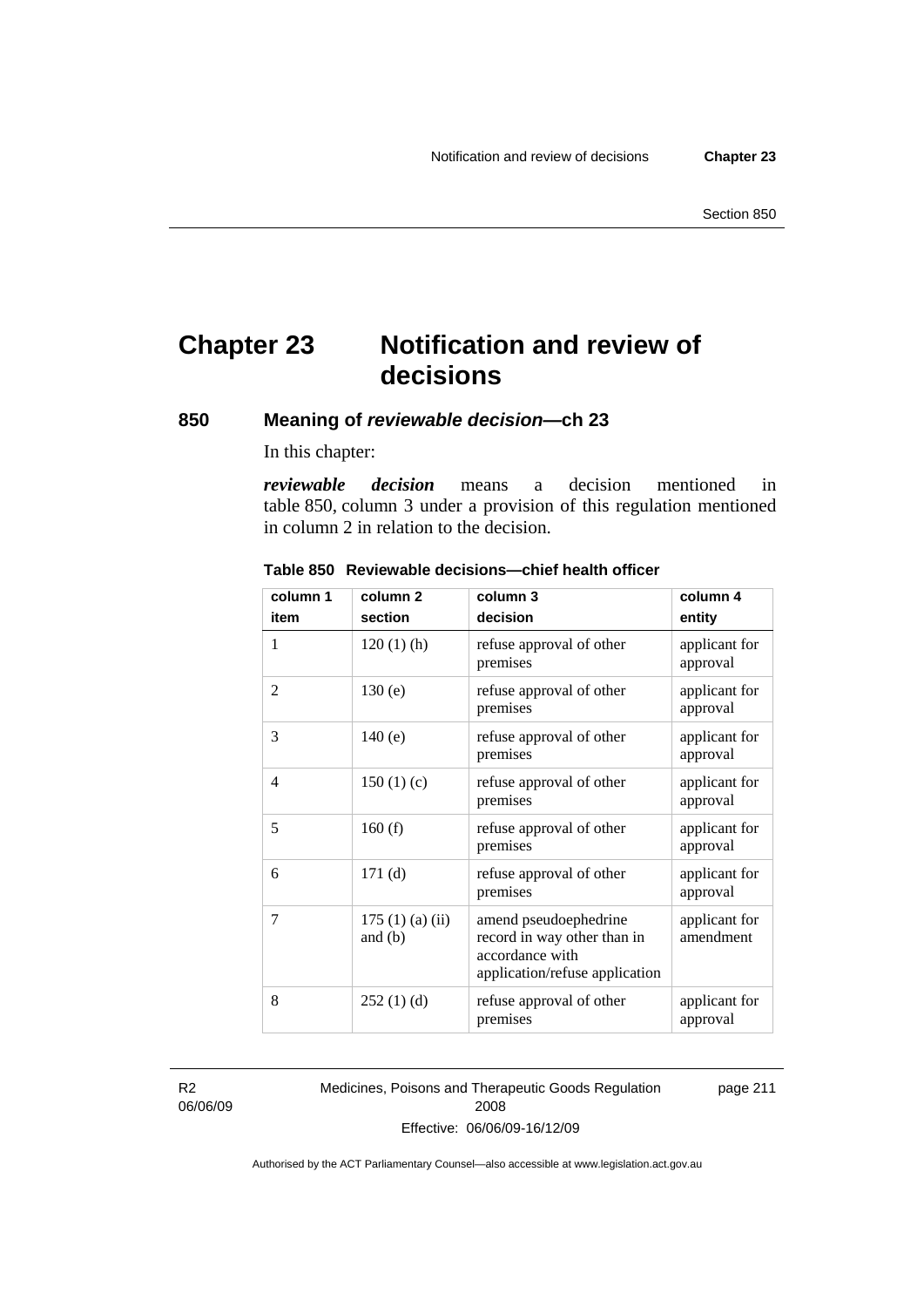#### **Chapter 23** Notification and review of decisions

#### Section 851

| column 1<br>item | column <sub>2</sub><br>section | column <sub>3</sub><br>decision                                                              | column 4<br>entity        |
|------------------|--------------------------------|----------------------------------------------------------------------------------------------|---------------------------|
| 9                | 531 $(2)$                      | refuse approval to store a<br>controlled medicine in a safe<br>or strongroom                 | applicant for<br>approval |
| 10               | 616(1)                         | refuse approval of nominated<br>individual for medicines<br>wholesales licence               | applicant for<br>licence  |
| 11               | 676(f)                         | refuse approval of other<br>premises                                                         | applicant for<br>approval |
| 12               | 686(f)                         | refuse approval of other<br>premises                                                         | applicant for<br>approval |
| 13               | 706(1)                         | refuse approval of nominated<br>individual for dangerous<br>poisons manufacturers<br>licence | applicant for<br>licence  |
| 14               | 716(1)                         | refuse approval of nominated<br>individual for dangerous<br>poisons suppliers licence        | applicant for<br>licence  |
| 15               | 771                            | refuse approval of other<br>premises                                                         | applicant for<br>approval |

*Note* For ACAT review of other decisions in relation to licences, see the Act, ch 9 and sch 1.

## **851 Reviewable decision notices**

If a person makes a reviewable decision, the person must give a reviewable decision notice to each entity mentioned in table 850, column 4 in relation to the decision.

- *Note 1* The person must also take reasonable steps to give a reviewable decision notice to any other person whose interests are affected by the decision (see *ACT Civil and Administrative Tribunal Act 2008*, s 67A).
- *Note* 2 The requirements for reviewable decision notices are prescribed under the *ACT Civil and Administrative Tribunal Act 2008*.

page 212 Medicines, Poisons and Therapeutic Goods Regulation 2008 Effective: 06/06/09-16/12/09

R2 06/06/09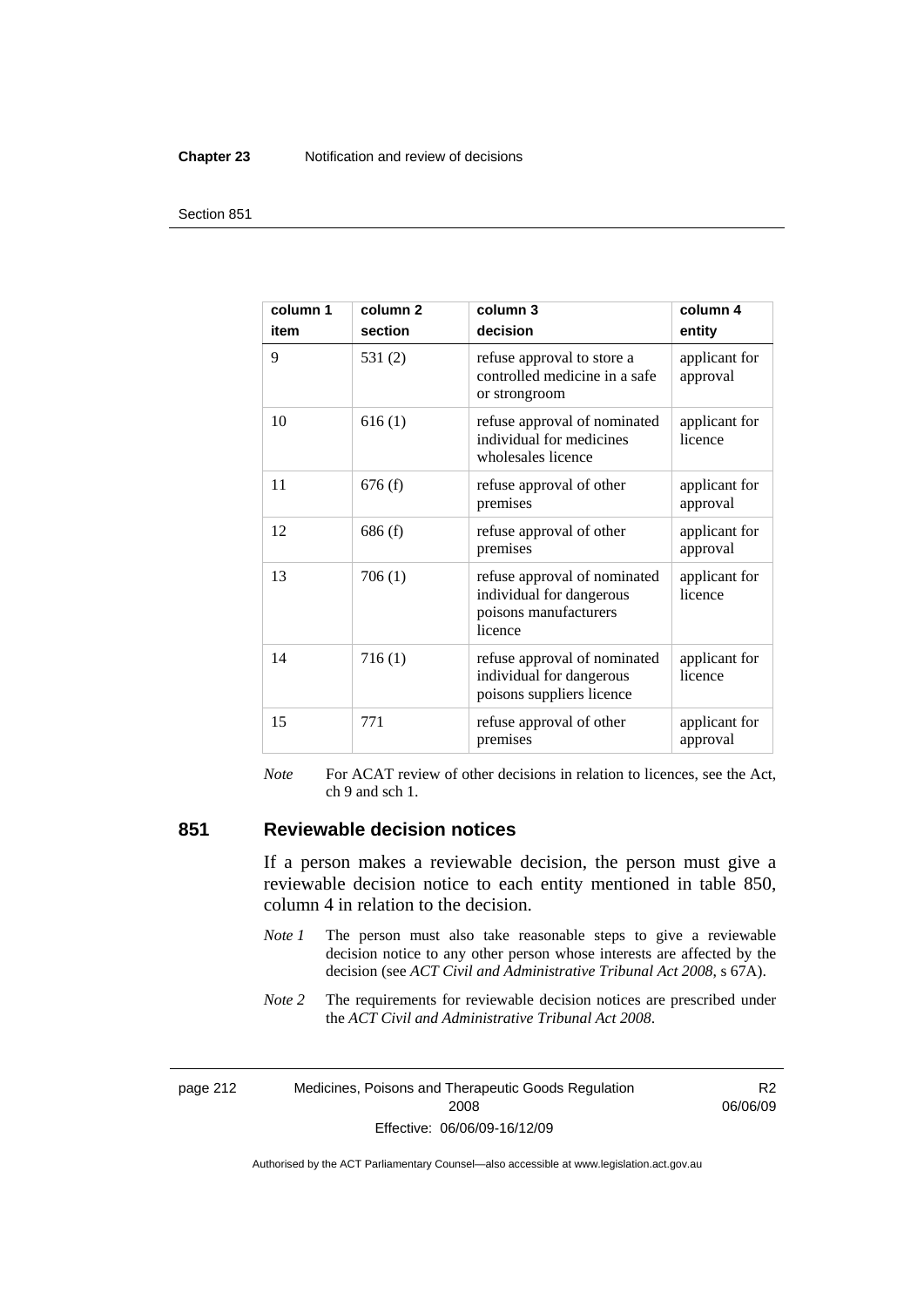## **852 Applications for review**

The following may apply to the ACAT for a review of a reviewable decision:

- (a) an entity mentioned in table 850, column 4 in relation to the decision;
- (b) any other person whose interests are affected by the decision.
- *Note* If a form is approved under the *ACT Civil and Administrative Tribunal Act 2008* for the application, the form must be used.

R2 06/06/09 Medicines, Poisons and Therapeutic Goods Regulation 2008 Effective: 06/06/09-16/12/09

page 213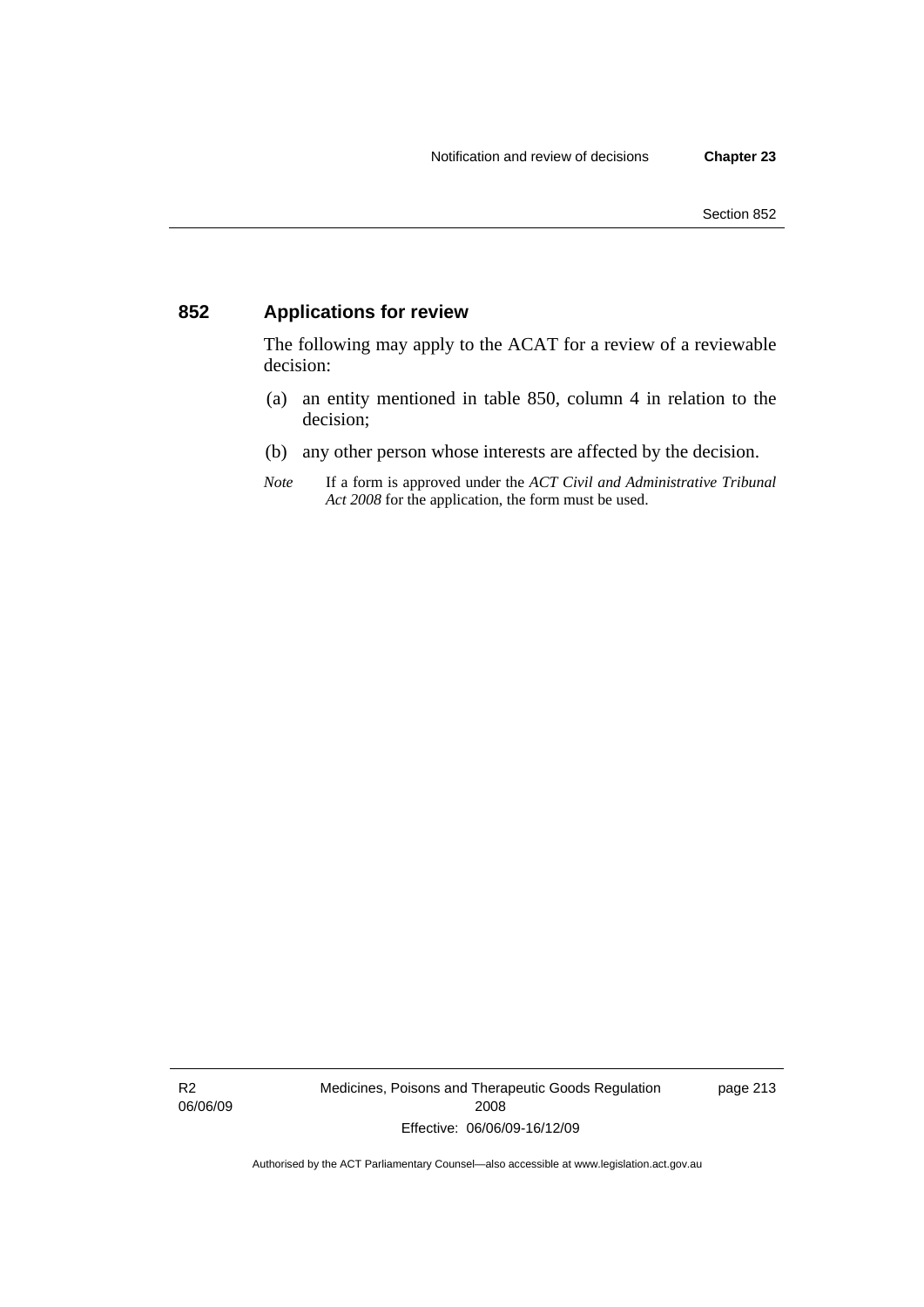#### **Chapter 24** Miscellaneous

## **Chapter 24 Miscellaneous**

## **860 Authorisations for public employees—Act, s 26 (1) (b), (2) (b), s 35 (1) (b), (2) (b) and s 36 (b)**

 (1) This section applies to a public employee who is exercising a function under the Act.

- (2) To the extent necessary to exercise the function and within the scope of employment, the public employee is authorised to do any of the following:
	- (a) obtain a regulated substance;
	- (b) possess a regulated substance;
	- (c) supply a regulated substance or regulated therapeutic good to a person for discarding if the person is authorised to obtain the substance or good;

#### **Example—person authorised to obtain**

a person who holds an environmental authorisation for the disposal of the substance (see, eg s 693)

- *Note* An example is part of the regulation, is not exhaustive and may extend, but does not limit, the meaning of the provision in which it appears (see Legislation Act, s 126 and s 132).
- (d) supply a regulated substance or regulated therapeutic good, for law enforcement purposes, to—
	- (i) someone else who is authorised to obtain the substance or good; or
	- (ii) a law enforcement officer.

*Note Public employee*—see the Legislation Act, dictionary, pt 1.

page 214 Medicines, Poisons and Therapeutic Goods Regulation 2008 Effective: 06/06/09-16/12/09 R2 06/06/09

*Note Function* includes authority, duty and power (see Legislation Act, dict, pt 1).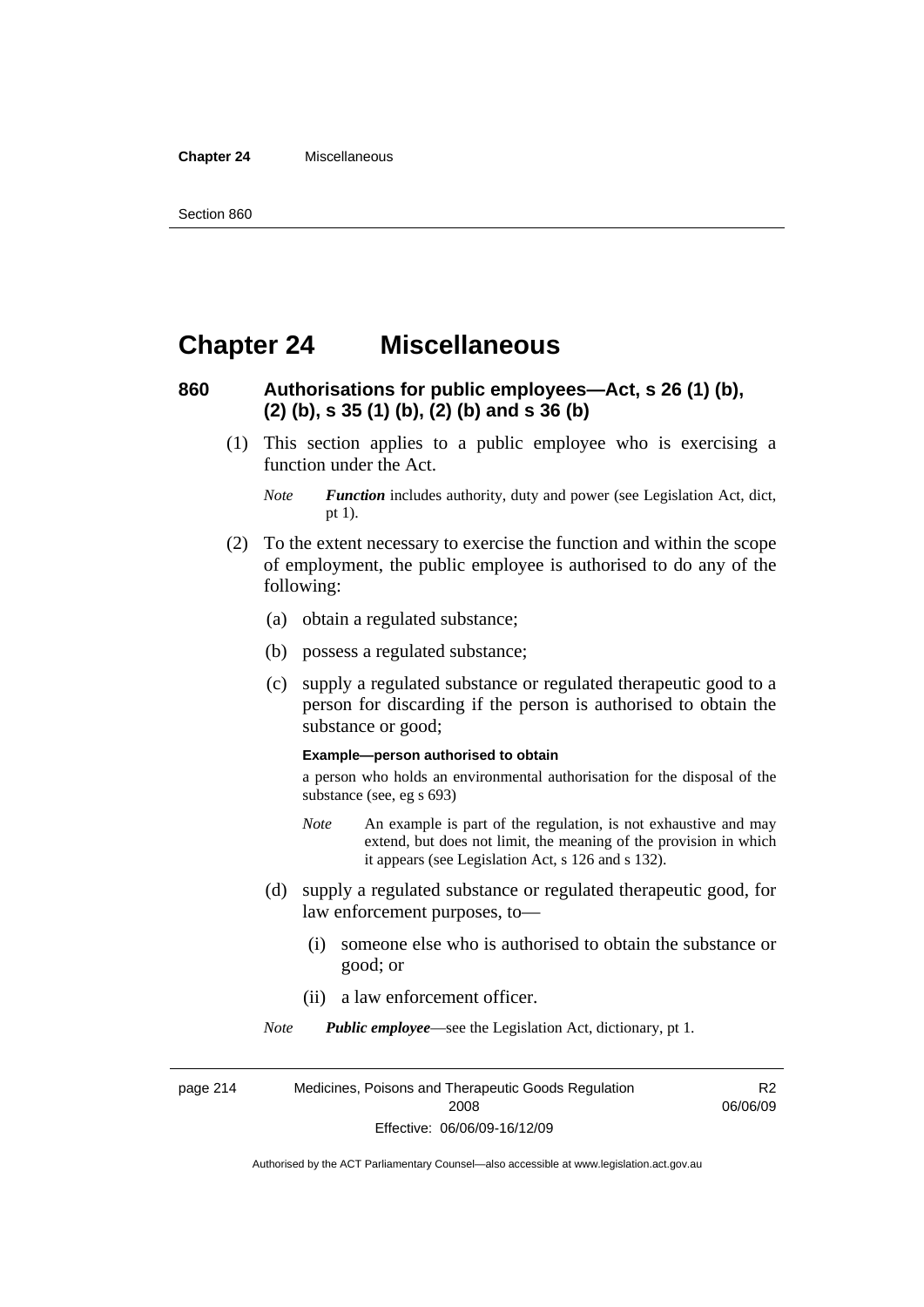(3) In this section:

*law enforcement officer*—see the Criminal Code, section 700.

## **861 Other authorisations for public employees— Act, s 20 (1) (a), (2) (a) and s 74 (1) (b)**

- (1) A public employee is authorised to deal with a regulated substance, or regulated therapeutic good, in accordance with a permit issued by the chief health officer to the employee.
- (2) The permit must be in writing and include the following information:
	- (a) the dealings with regulated substances or regulated therapeutic goods authorised by the permit;
	- (b) the regulated substances or regulated therapeutic goods to which the permit relates;
	- (c) the public employee or employees authorised under the permit;
	- (d) any condition included in the permit by the chief health officer to which the permit is subject;
	- (e) a unique identifying number;
	- (f) when the permit ends.
- (3) For subsection (2) (c), the permit may identify a public employee authorised under the permit by—
	- (a) naming the employee; or
	- (b) nominating the occupant of a position (however described), at a particular time or from time to time.

page 215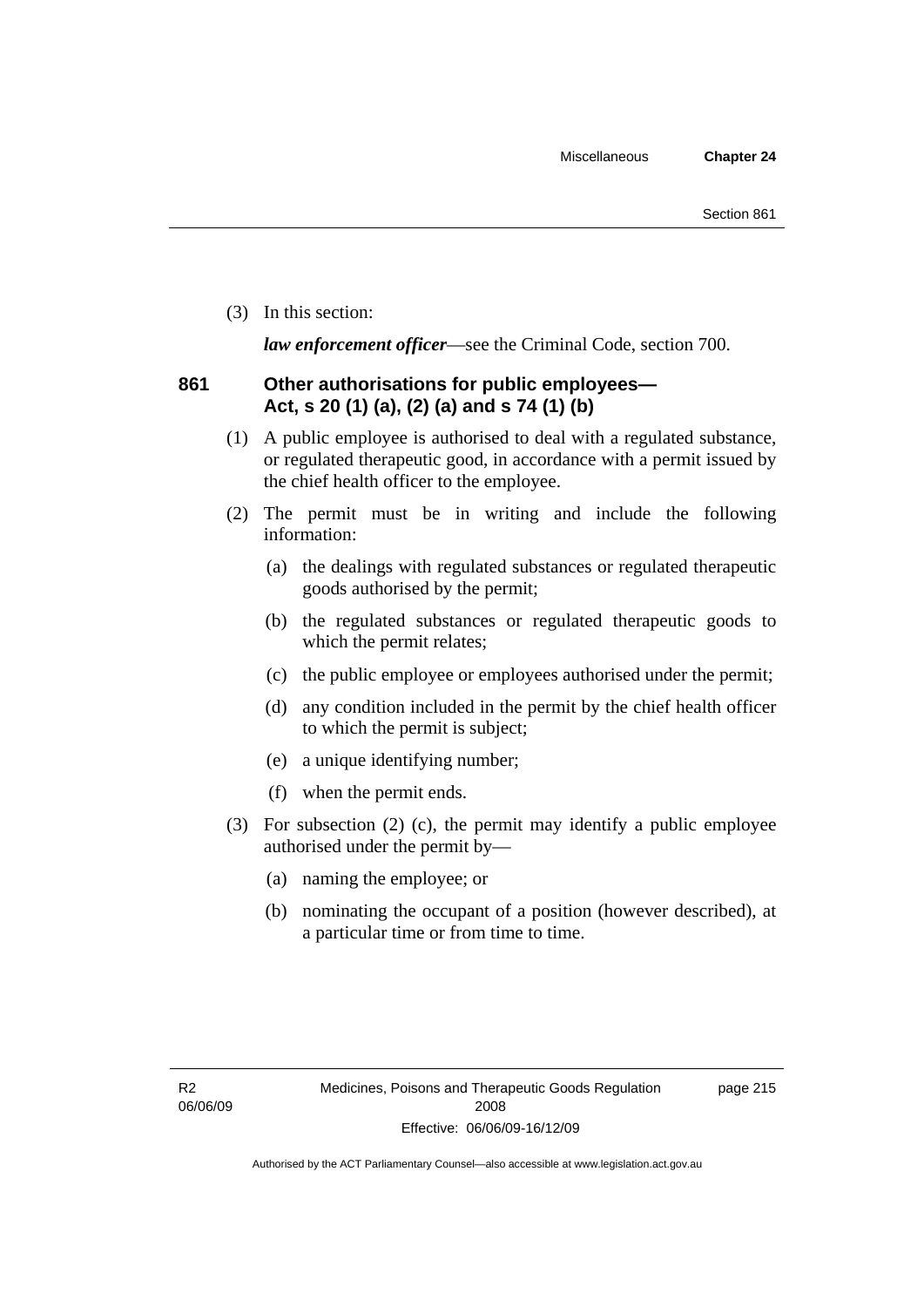#### **Chapter 24** Miscellaneous

### **862 Certain containers not to be used for human-use substances—Act, s 63 (1) (b)**

A container of a kind mentioned in the medicines and poisons standard, paragraph 21, 22 or 23 is prescribed.

### **863 Displacement of Legislation Act, s 47 (6)**

The Legislation Act, section 47 (6) does not apply to AS/NZS ISO 8124.3:2003 (*Safety of toys - Migration of certain elements*).

- *Note 1* The text of an applied, adopted or incorporated instrument, whether applied as in force at a particular time or from time to time, is taken to be a notifiable instrument if the operation of the Legislation Act, s 47 (5) or (6) is not disapplied (see s 47 (7)).
- *Note 2* A reference to an Act includes a reference to the statutory instruments made or in force under the Act, including any regulation (see Legislation Act, s 104).

page 216 Medicines, Poisons and Therapeutic Goods Regulation 2008 Effective: 06/06/09-16/12/09

R2 06/06/09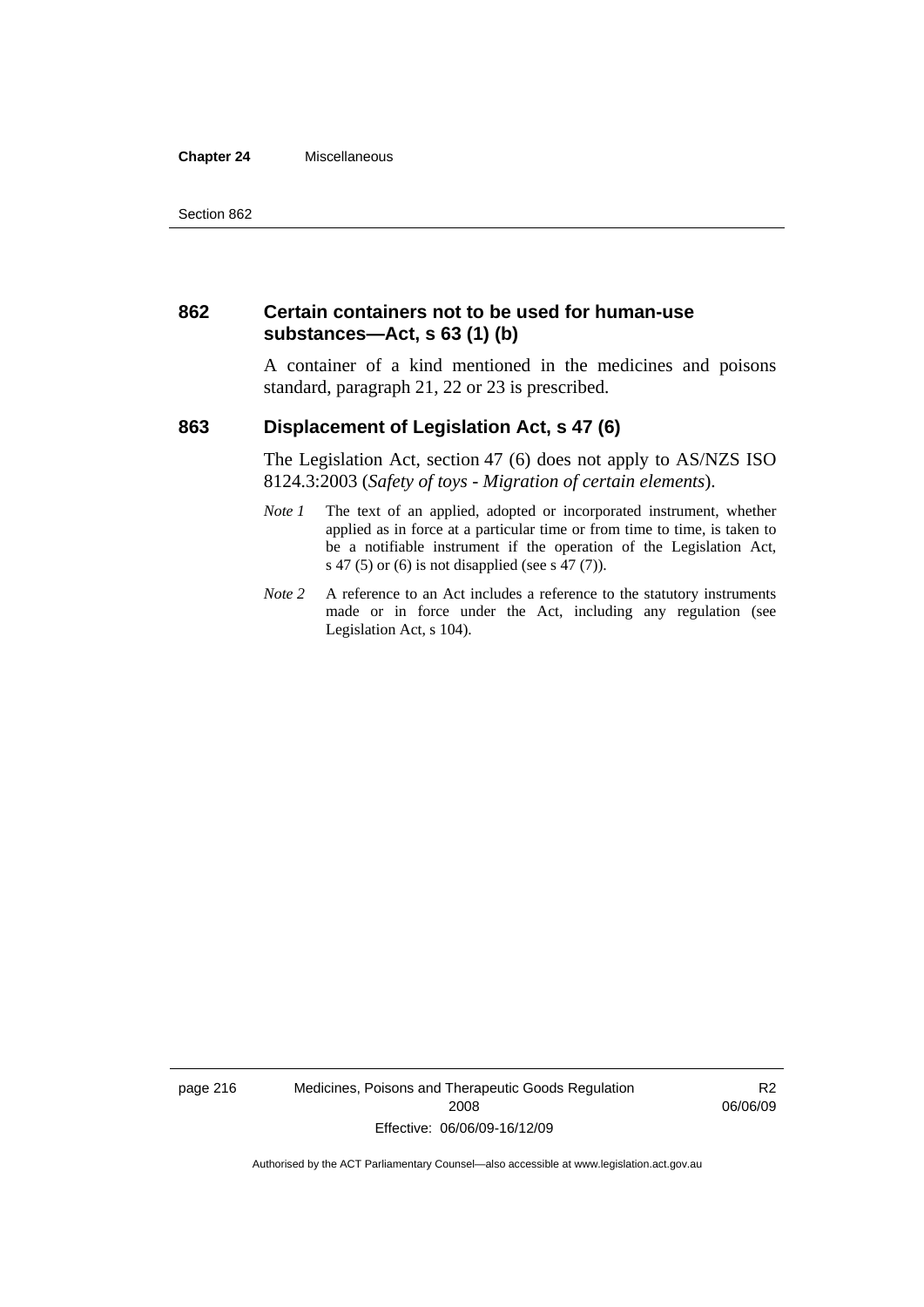## **Chapter 30 Transitional**

## **1000 Definitions—ch 30**

In this chapter:

*DODA* means the *Drugs of Dependence Act 1989*.

*PADA* means the *Poisons and Drugs Act 1978*.

## **1001 DODA wholesaler's licences—Act, s 520 (2)**

A wholesaler's licence under DODA for a controlled medicine is taken to be a medicines wholesalers licence for the medicine.

## **1002 Poisons Act licences—Act, s 520 (2)**

A licence (the *old licence*) under the *Poisons Act 1933* is taken to be a licence under this Act to obtain and possess for sale, and sell, the regulated substance to which the old licence applies.

## **1003 PADA licences—Act, s 520 (2)**

- (1) A manufacture's licence under PADA for a dangerous poison is taken to be a dangerous poisons manufacturers licence for the poison.
- (2) A vendor's licence under PADA for a dangerous poison is taken to be a dangerous poisons suppliers licence for the poison.

## **1004 DODA authorisations—Act, s 522 (2)**

- (1) An authorisation under DODA, section 33 (Authorisation (research or education)—grant) for a controlled medicine is taken to be a controlled medicines research and education program licence for the medicine.
	- *Note* A licence is not required for other kinds of medicines (see pt 9.4).

R2 06/06/09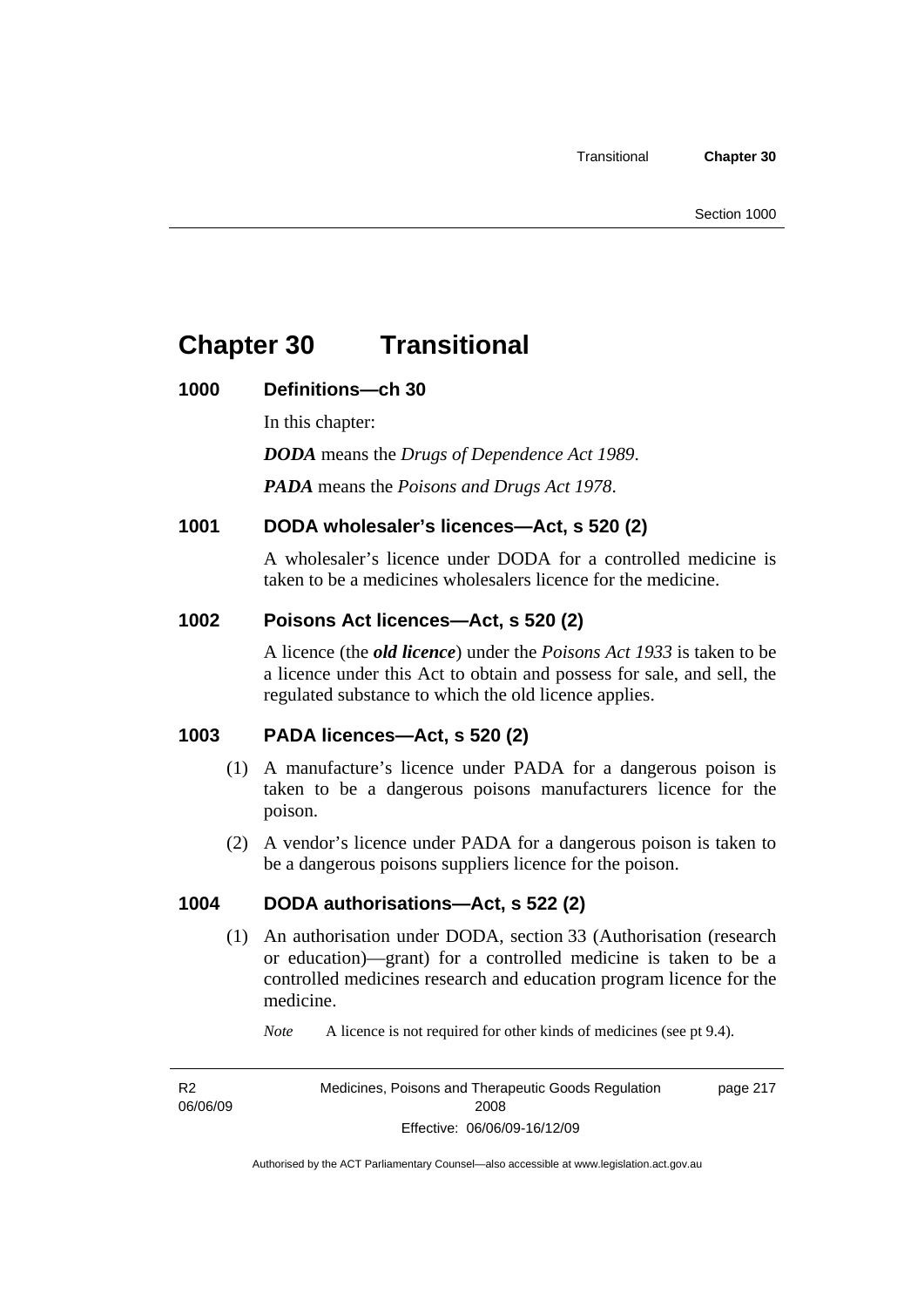#### **Chapter 30** Transitional

- (2) An authorisation under DODA, section 33 (Authorisation (research or education)—grant) for a prohibited substance is taken to be a prohibited substances research and education program licence for the substance.
- (3) An authorisation under DODA, section 43 (Authorisation (first-aid)—grant) for a medicine is taken to be a first-aid kit licence for the medicine.
- (4) An authorisation under DODA, section 200 (Possession by officials) for a controlled medicine or prohibited substance is taken to be an authorisation under section 861 for the medicine or substance.

### **1005 PADA authorisations—Act, s 522 (2)**

An authorisation under PADA, section 26 (Grant of authorisation) for a dangerous poison is taken to be a dangerous poisons research and education program licence for the poison.

## **1006 Public Health (Prohibited Drugs) Act authorisations— Act, s 522 (2)**

An authorisation under the *Public Health (Prohibited Drugs) Act 1957*, section 6A (Authority to possess prohibited drugs for research purposes) is taken to be a prohibited substances research and education program licence for the regulated substance to which the authorisation related.

## **1007 DODA approvals to prescribe drugs of dependence—Act, s 531 (2)**

An approval under DODA, section 69 (Powers of chief health officer) is taken to be a controlled medicines approval under division 13.1.3 (Chief health officer controlled medicines approvals) for the controlled medicine to which the approval related.

R2 06/06/09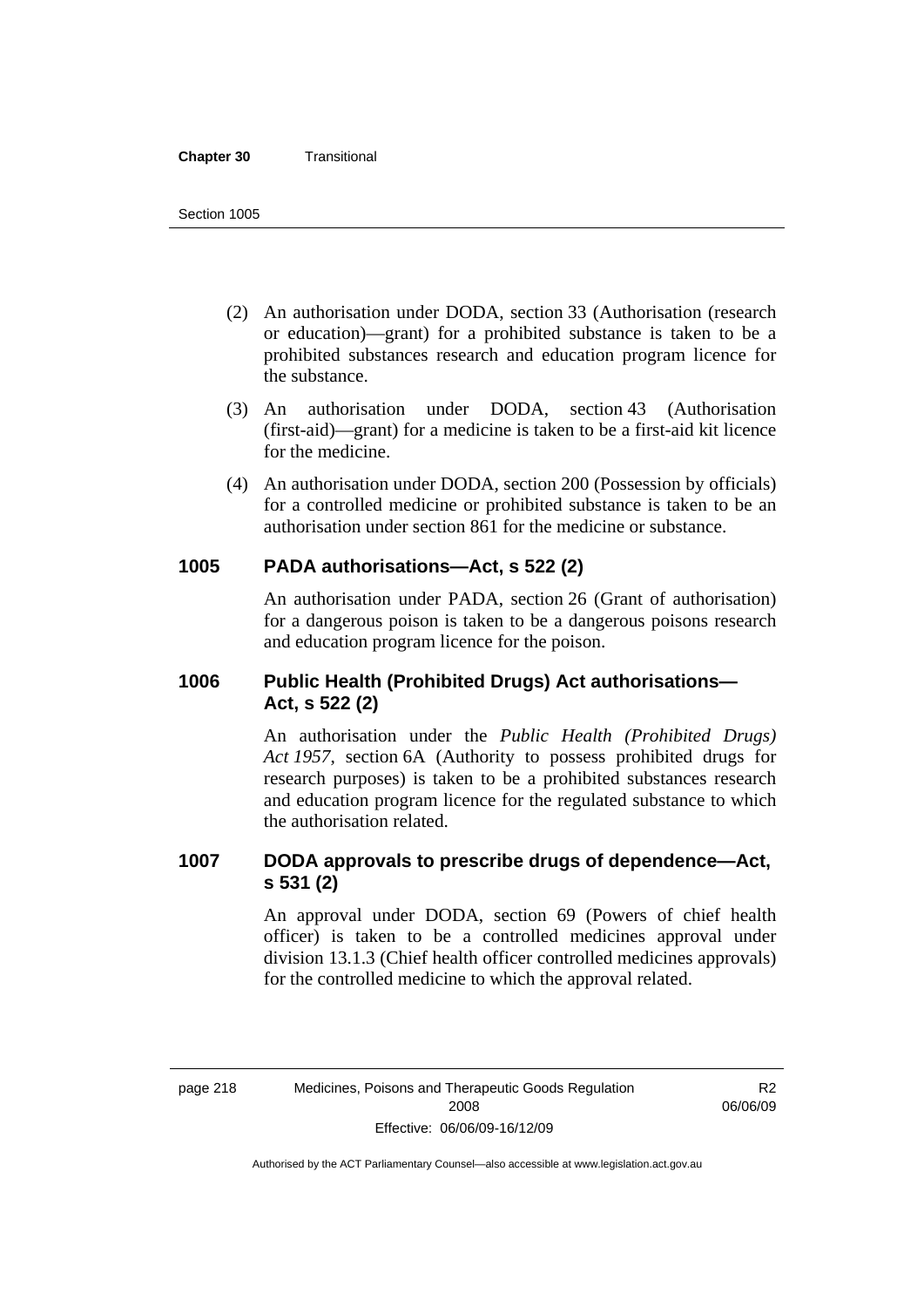Transitional **Chapter 30** 

Section 1008

## **1008 Expiry—ch 30**

This chapter expires on 31 March 2010.

R2 06/06/09 Medicines, Poisons and Therapeutic Goods Regulation 2008 Effective: 06/06/09-16/12/09

page 219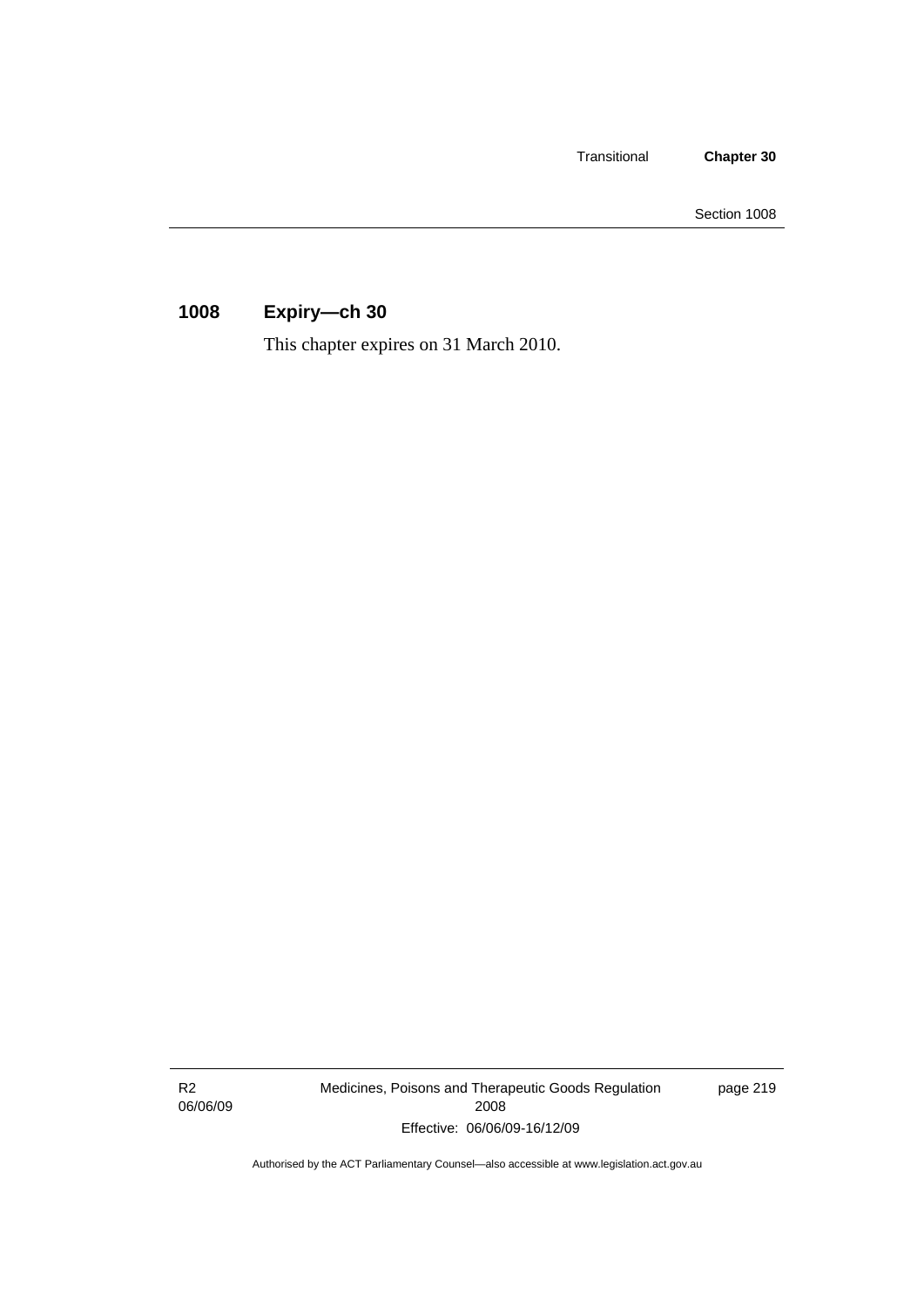**Chapter 31** Modification of Act

## **Chapter 31 Modification of Act**

### **1100 Modification of Act, ch 14—501 (2)**

The Act, chapter 14 applies as if the following section were inserted:

### **'552 Modification—Crimes Act 1900**

- (1) The *Crimes Act 1900* is modified as set out in the *Medicines, Poisons and Therapeutic Goods Regulation 2008*, schedule 10.
- (2) This section expires on the day the *Medicines, Poisons and Therapeutic Goods Regulation 2008*, chapter 31 expires.'

### **1110 Expiry—ch 31**

This chapter and schedule 10 expire on the day the *Medicines, Poisons and Therapeutic Goods Act 2008*, chapter 14 expires.

page 220 Medicines, Poisons and Therapeutic Goods Regulation 2008 Effective: 06/06/09-16/12/09

R2 06/06/09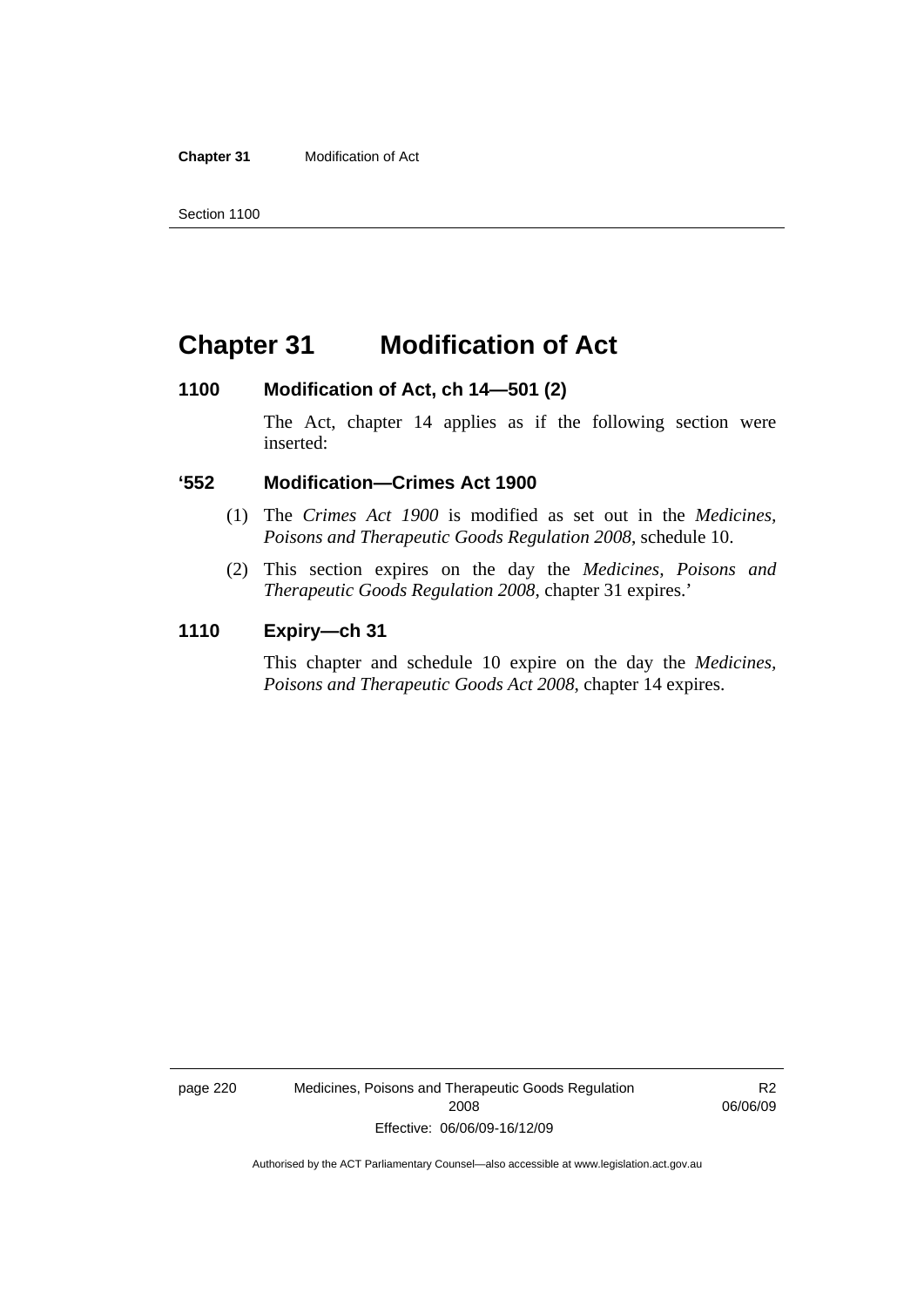## **Schedule 1 Medicines—health-related occupations authorisations**

(see s 30, s 50, s 60, s 110, s 350, s 370 and s 380)

# **Part 1.1 Ambulance services and officers**

| column 1 | column 2                                                                                    | column 3                                                               |
|----------|---------------------------------------------------------------------------------------------|------------------------------------------------------------------------|
| item     | person authorised                                                                           | authorisation                                                          |
| 1        | ambulance officer employed by<br>Commonwealth, Territory or                                 | within scope of employment, do any of<br>the following:                |
|          | State                                                                                       | obtain medicines;<br>(a)                                               |
|          |                                                                                             | (b)<br>possess medicines;                                              |
|          |                                                                                             | (c)<br>administer medicines.                                           |
| 2        | person in charge of ambulance<br>service operated by<br>Commonwealth, Territory or<br>State | within scope of employment, do any of<br>the following:                |
|          |                                                                                             | issue purchase orders for medicines;<br>(a)                            |
|          |                                                                                             | obtain medicines mentioned in<br>(b)<br>par(a);                        |
|          |                                                                                             | possess medicines mentioned in<br>(c)<br>par(a);                       |
|          |                                                                                             | (d)<br>supply medicines to ambulance<br>officers in ambulance service. |

R2 06/06/09 Medicines, Poisons and Therapeutic Goods Regulation 2008 Effective: 06/06/09-16/12/09

page 221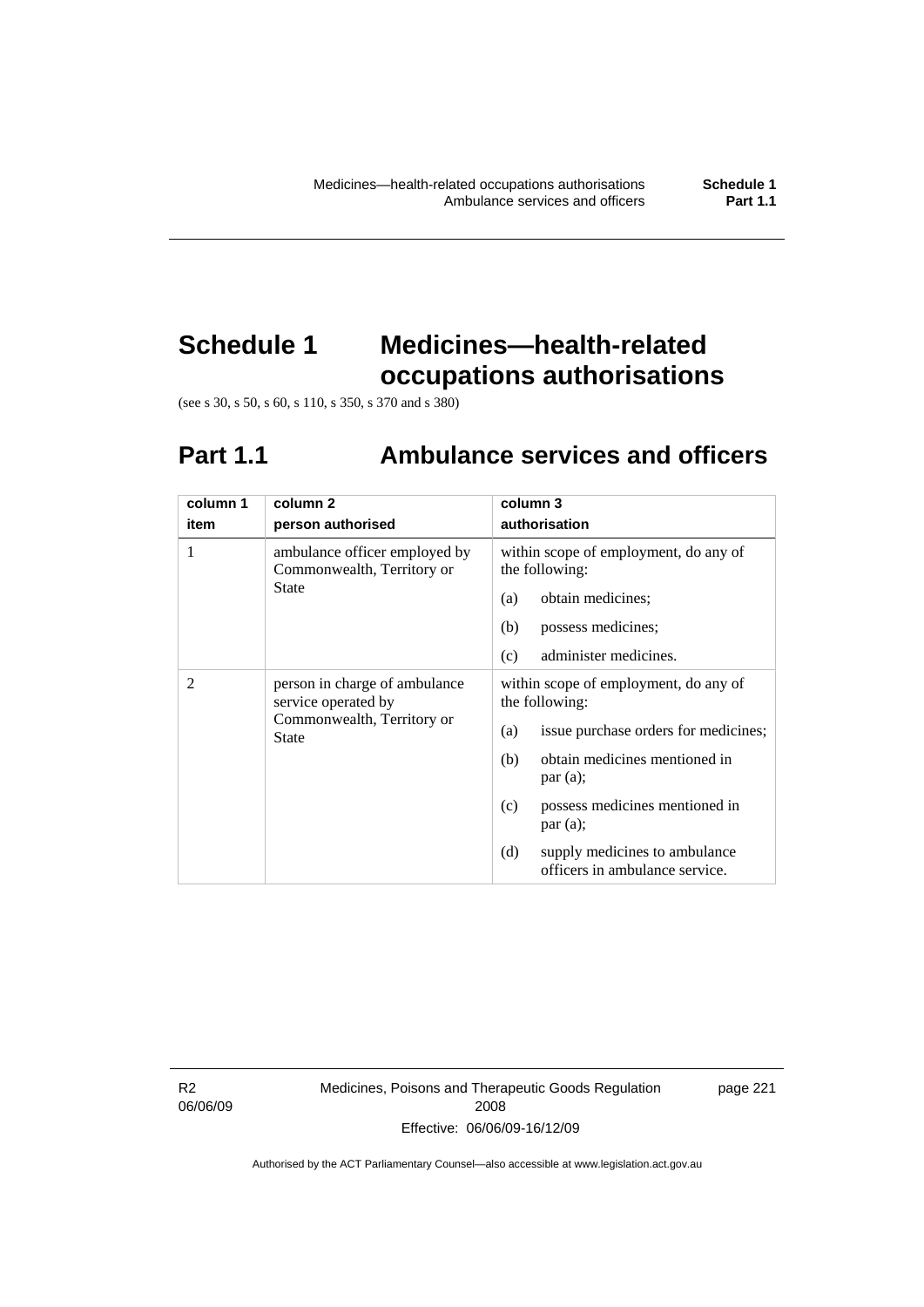## **Part 1.2 Dentists, dental hygienists and dental therapists**

| column 1<br>item | column <sub>2</sub><br>person authorised | column 3<br>authorisation                                                                                                      |
|------------------|------------------------------------------|--------------------------------------------------------------------------------------------------------------------------------|
|                  | dentist                                  | to the extent necessary to practise dentistry<br>and, if employed, within the scope of<br>employment, do any of the following: |
|                  |                                          | issue purchase orders and requisitions<br>(a)<br>for medicines:                                                                |
|                  |                                          | obtain medicines;<br>(b)                                                                                                       |
|                  |                                          | possess medicines;<br>(c)                                                                                                      |
|                  |                                          | (d)<br>administer medicines;                                                                                                   |
|                  |                                          | prescribe medicines;<br>(e)                                                                                                    |
|                  |                                          | (f)<br>supply medicines to patients during<br>consultations if labelled in accordance<br>with $s$ 161;                         |
|                  |                                          | supply medicines for administration to<br>(g)<br>patients at dental surgery to people<br>authorised to administer them.        |

*Note Dentist* does not include a trainee dentist (see dict).

page 222 Medicines, Poisons and Therapeutic Goods Regulation 2008 Effective: 06/06/09-16/12/09

R2 06/06/09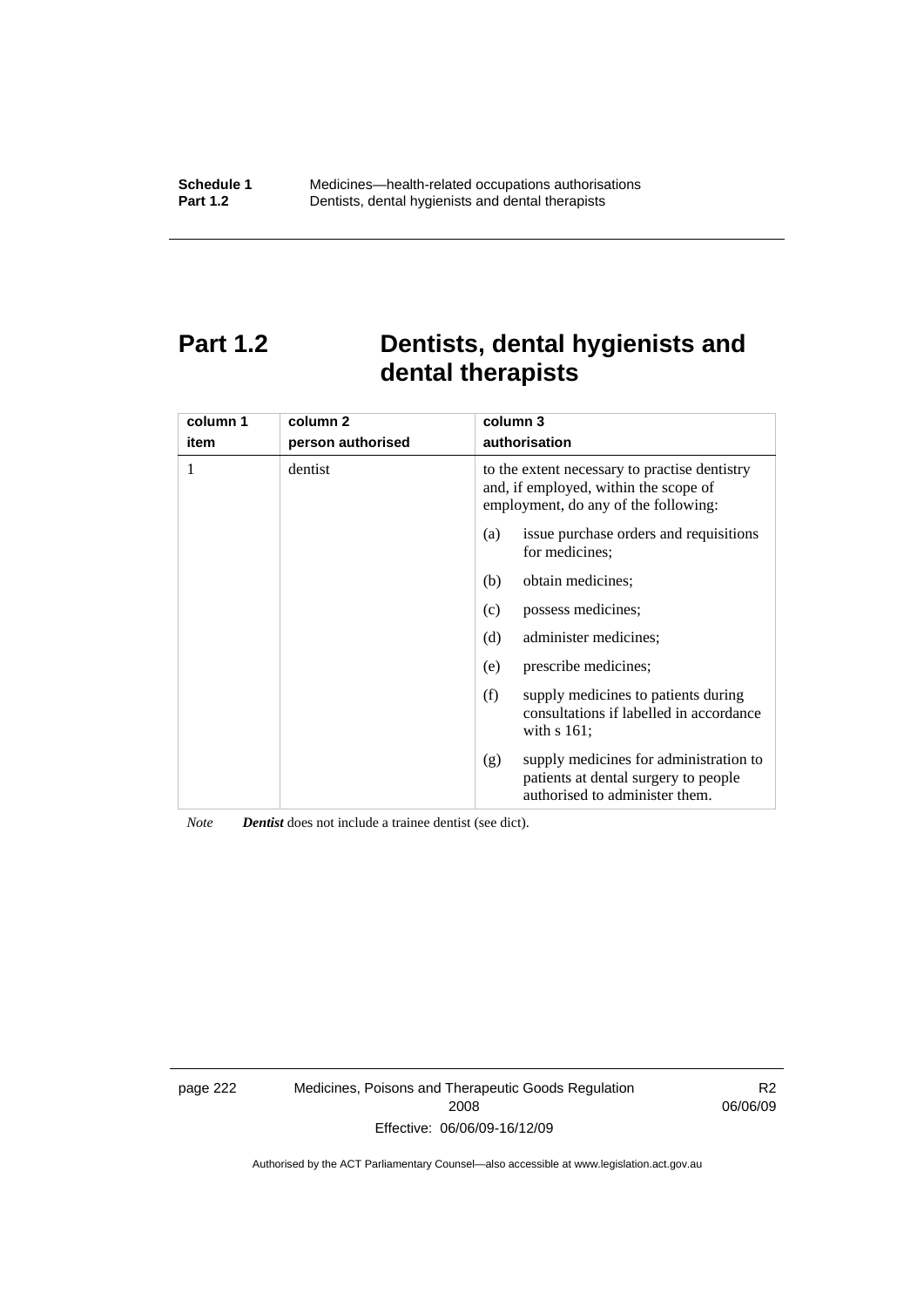| column 1       | column <sub>2</sub> | column 3                                                                                                                                                     |
|----------------|---------------------|--------------------------------------------------------------------------------------------------------------------------------------------------------------|
| item           | person authorised   | authorisation                                                                                                                                                |
| $\overline{2}$ | trainee dentist     | to the extent necessary to practise dentistry or<br>undertake training, and under supervision of<br>dentist, do any of the following:                        |
|                |                     | obtain medicines from health<br>(a)<br>professional authorised to possess<br>them;                                                                           |
|                |                     | (b)<br>possess medicines;                                                                                                                                    |
|                |                     | administer medicines in accordance<br>(c)<br>with prescription (whether or not<br>issued by themself or dentist);                                            |
|                |                     | (d)<br>prescribe medicines for administration<br>at institution or dental surgery.                                                                           |
| 3              | dental hygienist    | within the scope of employment, to the<br>extent necessary to practice as dental<br>hygienist, and under supervision of dentist,<br>do any of the following: |
|                |                     | obtain medicines from dentist<br>(a)<br>authorised to possess them;                                                                                          |
|                |                     | possess medicines mentioned in<br>(b)<br>par(a);                                                                                                             |
|                |                     | administer medicines mentioned in<br>(c)<br>par (a) in accordance with dentist's<br>prescription.                                                            |

R2 06/06/09 Medicines, Poisons and Therapeutic Goods Regulation 2008 Effective: 06/06/09-16/12/09

page 223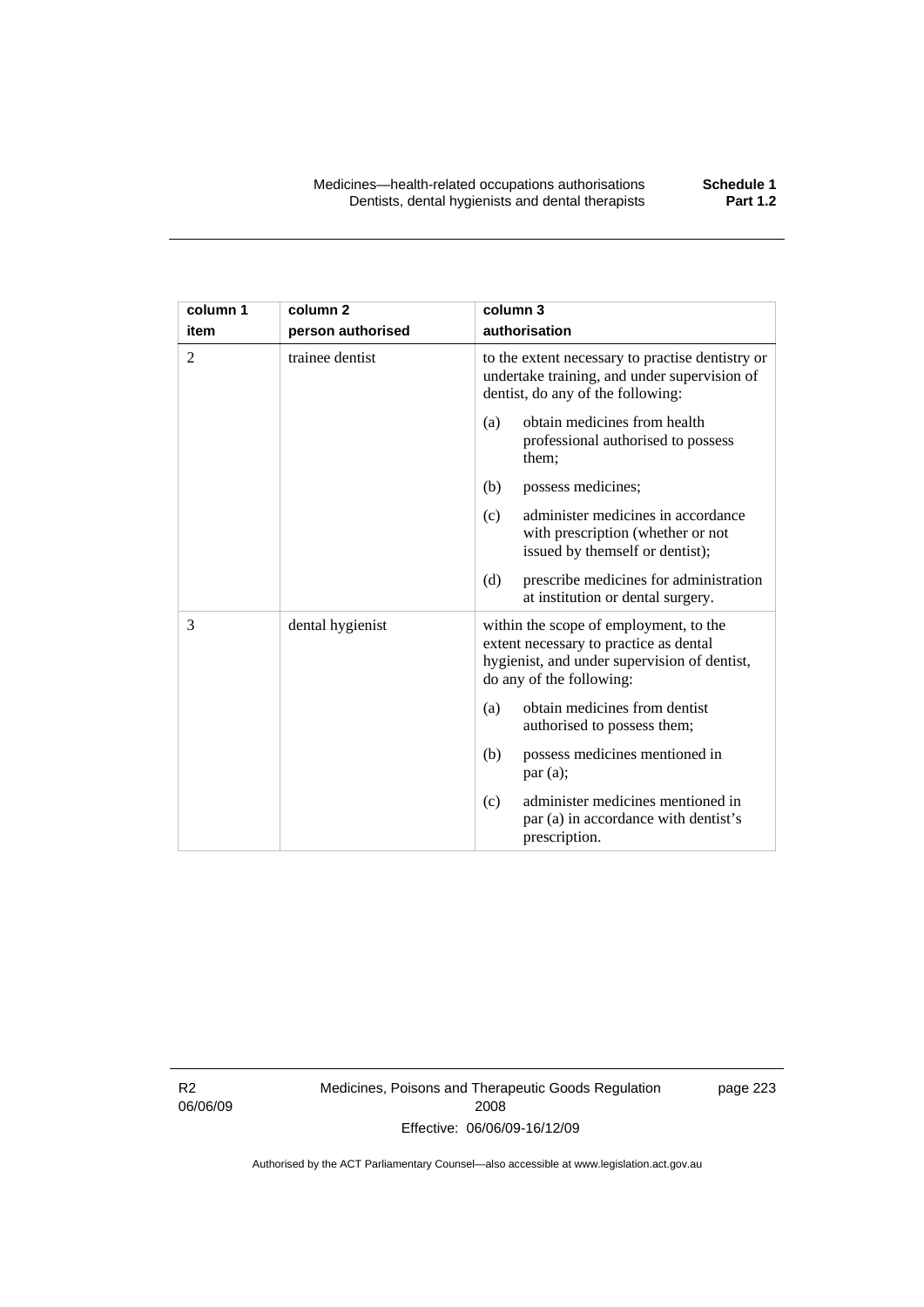### **Schedule 1** Medicines—health-related occupations authorisations<br>**Part 1.2** Dentists, dental hygienists and dental therapists **Part 1.2** Dentists, dental hygienists and dental therapists

| column 1<br>item | column <sub>2</sub><br>person authorised | column 3<br>authorisation                                                                                                                                    |
|------------------|------------------------------------------|--------------------------------------------------------------------------------------------------------------------------------------------------------------|
|                  |                                          |                                                                                                                                                              |
| $\overline{4}$   | dental therapist                         | within the scope of employment, to the<br>extent necessary to practice as dental<br>therapist, and under supervision of dentist, do<br>any of the following: |
|                  |                                          | issue purchase orders and requisitions<br>(a)<br>for medicines for topical dental use<br>and for local anaesthetics;                                         |
|                  |                                          | (b)<br>obtain medicines mentioned in par (a);                                                                                                                |
|                  |                                          | possess medicines mentioned in<br>(c)<br>par(a);                                                                                                             |
|                  |                                          | administer medicines mentioned in<br>(d)<br>par(a).                                                                                                          |

page 224 Medicines, Poisons and Therapeutic Goods Regulation 2008 Effective: 06/06/09-16/12/09

R2 06/06/09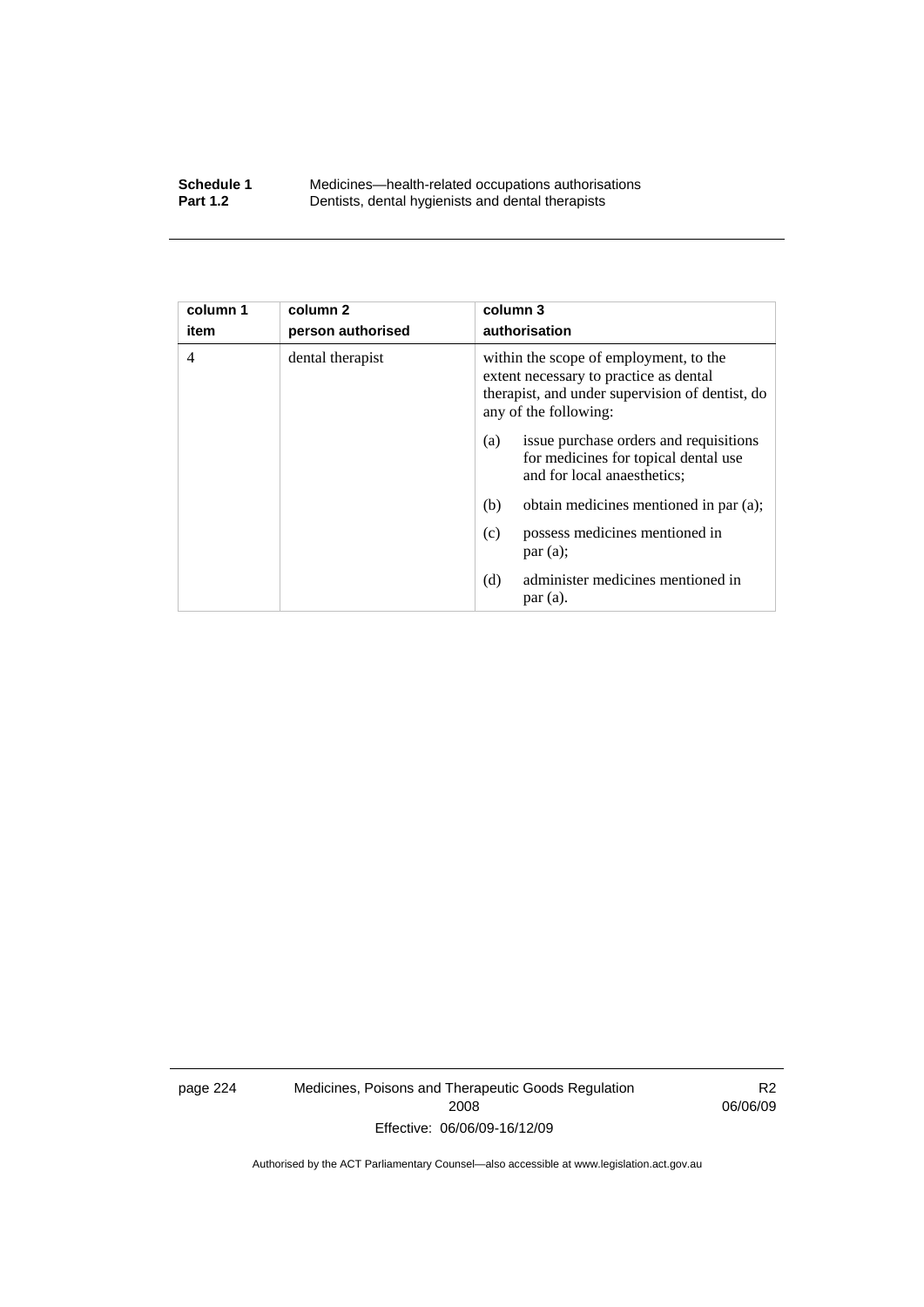## **Part 1.3 Doctors**

| column 1 | column <sub>2</sub> | column 3                                                                                                                      |
|----------|---------------------|-------------------------------------------------------------------------------------------------------------------------------|
| item     | person authorised   | authorisation                                                                                                                 |
| 1        | doctor              | to the extent necessary to practise medicine<br>and, if employed, within the scope of<br>employment, do any of the following: |
|          |                     | issue purchase orders and requisitions<br>(a)<br>for medicines;                                                               |
|          |                     | obtain medicines;<br>(b)                                                                                                      |
|          |                     | possess medicines;<br>(c)                                                                                                     |
|          |                     | administer medicines;<br>(d)                                                                                                  |
|          |                     | prescribe medicines;<br>(e)                                                                                                   |
|          |                     | (f)<br>supply medicines to patients during<br>consultations;                                                                  |
|          |                     | supply medicines for administration to<br>(g)<br>patients to people authorised to<br>administer them;                         |
|          |                     | (h)<br>supply medicines dispensed for patient<br>to another health professional on<br>patient's transfer within institution;  |
|          |                     | (i)<br>supply medicines dispensed for patient<br>to patient on patient's discharge from<br>institution;                       |
|          |                     | (j)<br>supply medicines to patients during<br>consultations if labelled in accordance<br>with s 161.                          |
|          |                     | <b>Note</b><br>For authorisation to issue standing<br>orders for administration of medicines at<br>institutions, see s 75.    |

*Note Doctor* does not include an intern doctor (see dict).

R2 06/06/09 Medicines, Poisons and Therapeutic Goods Regulation 2008 Effective: 06/06/09-16/12/09

page 225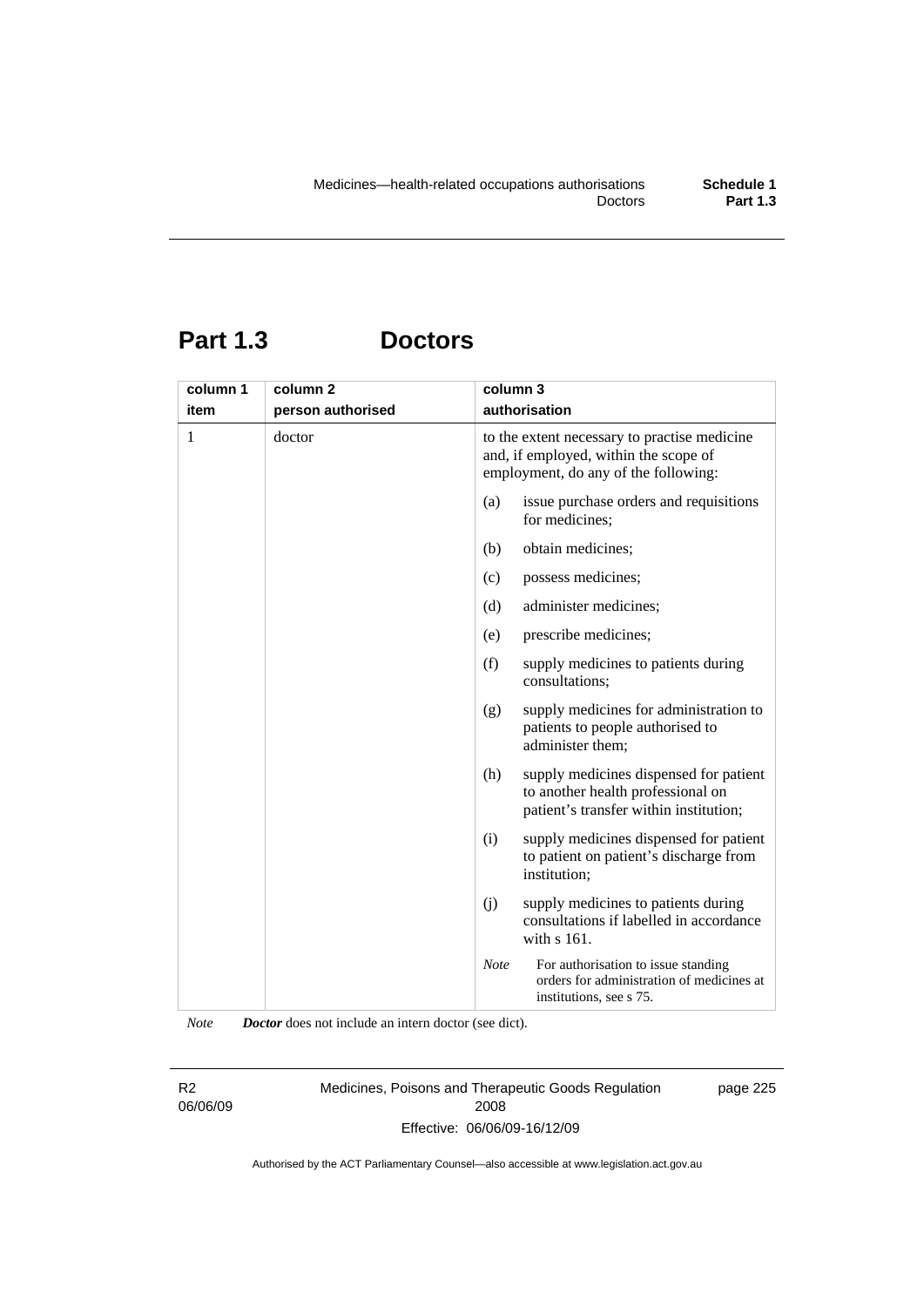| Schedule 1      | Medicines—health-related occupations authorisations |
|-----------------|-----------------------------------------------------|
| <b>Part 1.3</b> | <b>Doctors</b>                                      |

| column 1<br>item | column <sub>2</sub><br>person authorised | column 3<br>authorisation                                                                                                                                     |
|------------------|------------------------------------------|---------------------------------------------------------------------------------------------------------------------------------------------------------------|
| 2                | intern doctor                            | to the extent necessary to practise medicine<br>or undertake training or supervised practice,<br>and under supervision of doctor, do any of<br>the following: |
|                  |                                          | obtain medicines from health<br>(a)<br>professional authorised to possess<br>them;                                                                            |
|                  |                                          | (b)<br>possess medicines;                                                                                                                                     |
|                  |                                          | administer medicines in accordance<br>(c)<br>with prescription (whether or not<br>issued by themself or another<br>prescriber);                               |
|                  |                                          | (d)<br>prescribe medicines for administration<br>at institution or surgery;                                                                                   |
|                  |                                          | supply medicines dispensed for patient<br>(e)<br>to another health professional on<br>patient's transfer within institution;                                  |
|                  |                                          | (f)<br>supply medicines dispensed for patient<br>to patient on patient's discharge from<br>institution.                                                       |

page 226 Medicines, Poisons and Therapeutic Goods Regulation 2008 Effective: 06/06/09-16/12/09

R2 06/06/09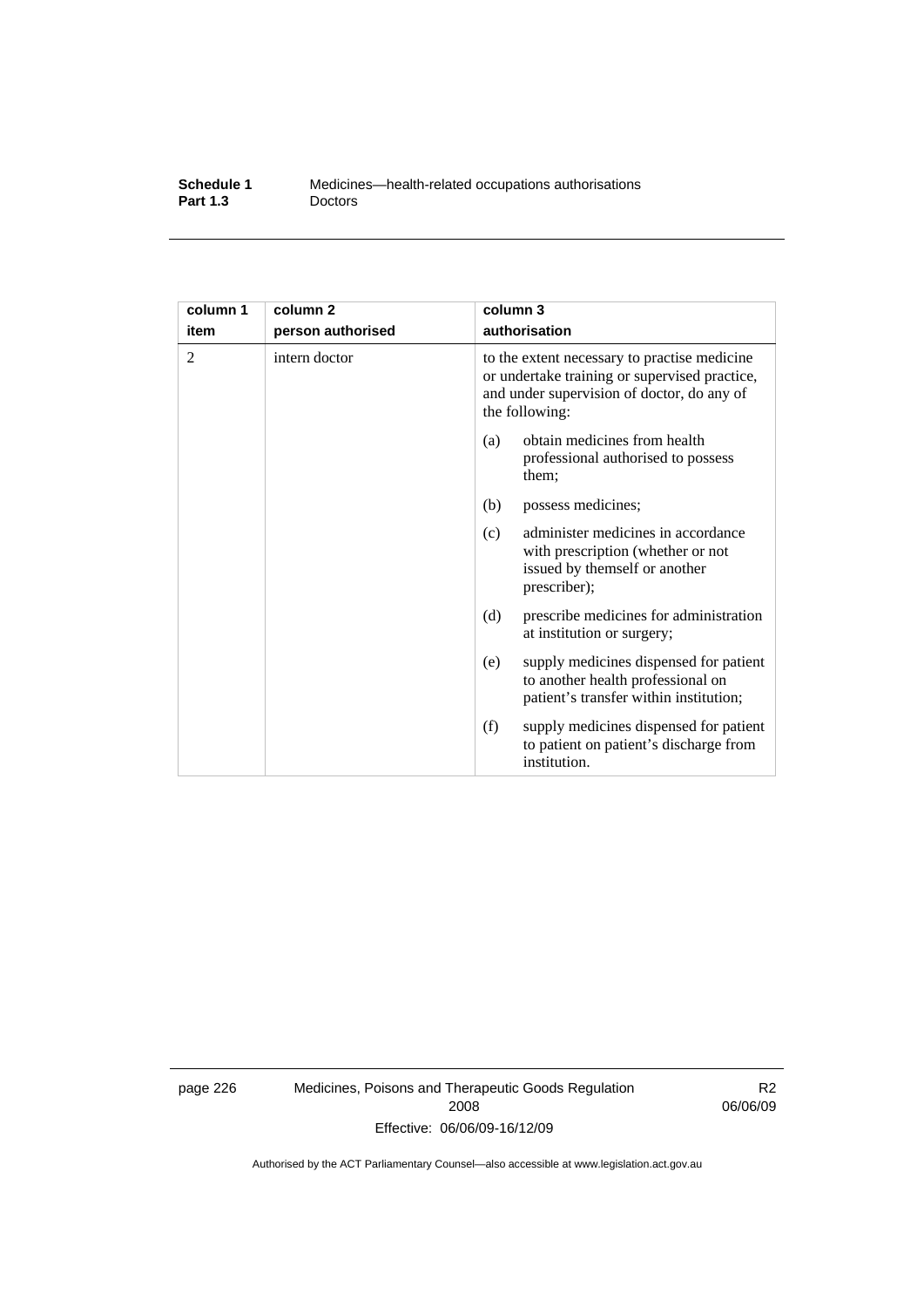## **Part 1.4 Health professionals at institutions**

| column 1<br>item | column 2<br>person authorised                  | column 3<br>authorisation                                                                                                                                                                   |
|------------------|------------------------------------------------|---------------------------------------------------------------------------------------------------------------------------------------------------------------------------------------------|
|                  | health professional employed<br>at institution | within the scope of employment, do any of<br>the following for the delivery of medicines<br>within the institution to another health<br>professional authorised to obtain the<br>medicines: |
|                  |                                                | obtain the medicines;<br>(a)                                                                                                                                                                |
|                  |                                                | possess the medicines;<br>(b)                                                                                                                                                               |
|                  |                                                | supply the medicines.<br>(c)                                                                                                                                                                |

R2 06/06/09 Medicines, Poisons and Therapeutic Goods Regulation 2008 Effective: 06/06/09-16/12/09

page 227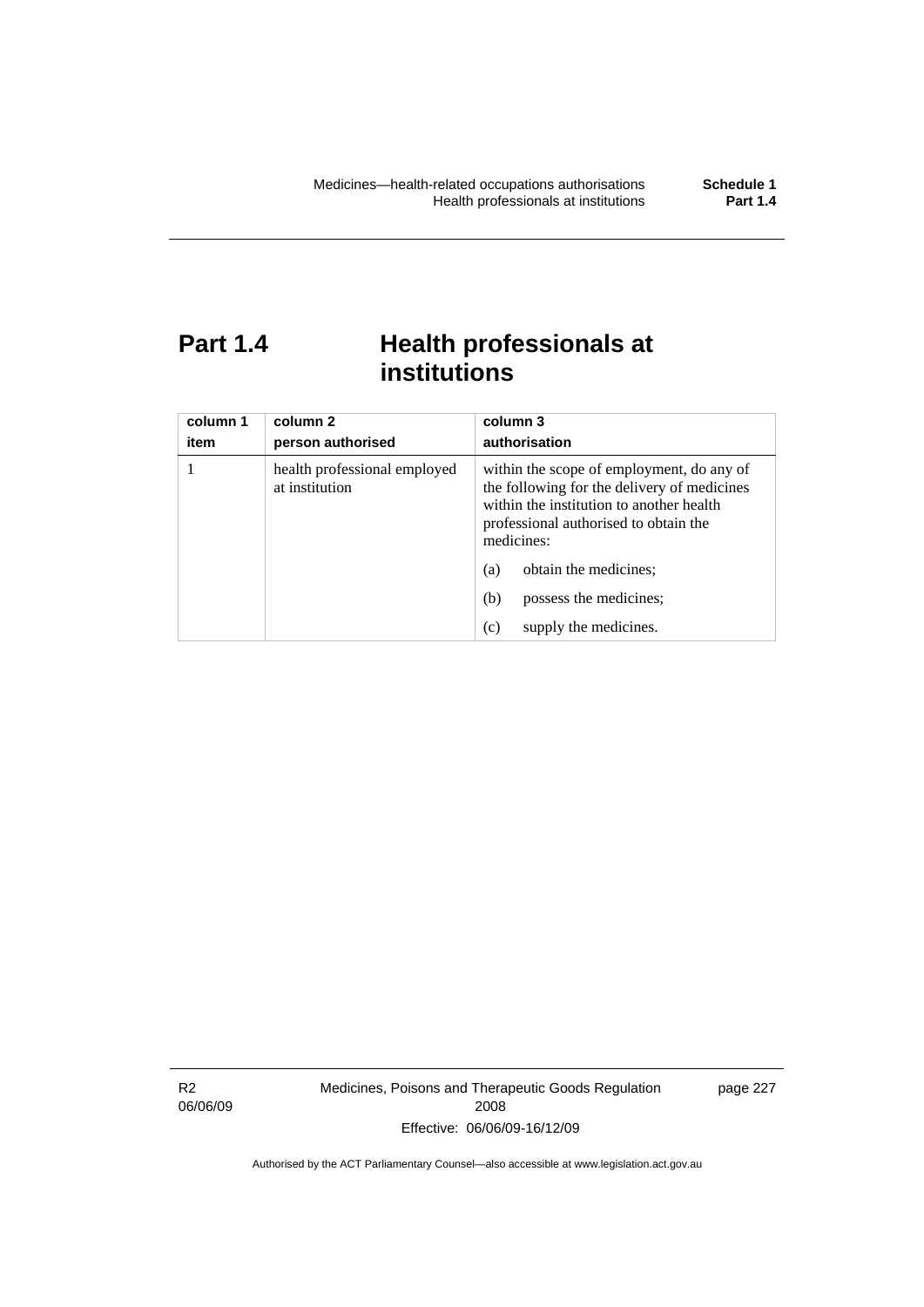## **Part 1.5 Midwives**

| column 1 | column <sub>2</sub> | column 3                                                                                                                       |
|----------|---------------------|--------------------------------------------------------------------------------------------------------------------------------|
| item     | person authorised   | authorisation                                                                                                                  |
| 1        | midwife             | to the extent necessary to practise midwifery<br>and, if employed, within the scope of<br>employment, do any of the following: |
|          |                     | issue requisitions for medicines;<br>(a)                                                                                       |
|          |                     | (b)<br>obtain medicines on requisition;                                                                                        |
|          |                     | possess medicines;<br>(c)                                                                                                      |
|          |                     | (d)<br>administer medicines in accordance<br>with prescription or standing order;                                              |
|          |                     | supply medicines in accordance with a<br>(e)<br>standing order issued by chief health<br>officer or a requisition;             |
|          |                     | supply medicines dispensed for patient<br>(f)<br>to another health professional on<br>patient's transfer within institution;   |
|          |                     | supply medicines dispensed for patient<br>(g)<br>to patient on patient's discharge from<br>institution.                        |

page 228 Medicines, Poisons and Therapeutic Goods Regulation 2008 Effective: 06/06/09-16/12/09

R2 06/06/09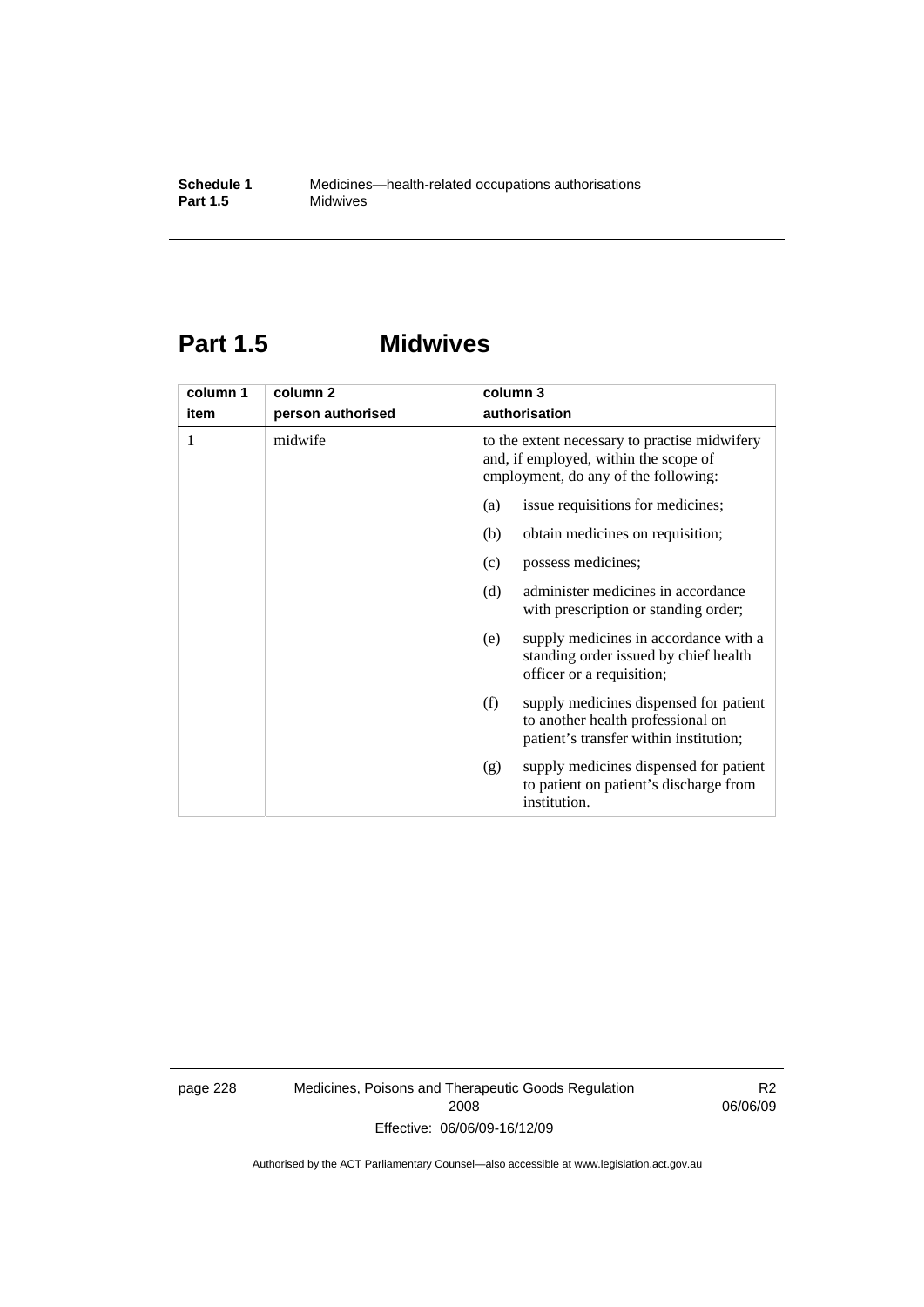## **Part 1.6 Nurses**

| column 1 | column <sub>2</sub> | column 3                                                                                                                     |
|----------|---------------------|------------------------------------------------------------------------------------------------------------------------------|
| item     | person authorised   | authorisation                                                                                                                |
| 1        | nurse               | to the extent necessary to practise nursing<br>and, if employed, within the scope of<br>employment, do any of the following: |
|          |                     | issue requisitions for medicines;<br>(a)                                                                                     |
|          |                     | obtain medicines on requisition;<br>(b)                                                                                      |
|          |                     | possess medicines;<br>(c)                                                                                                    |
|          |                     | administer medicines in accordance<br>(d)<br>with prescription or standing order;                                            |
|          |                     | supply medicines in accordance with a<br>(e)<br>standing order issued by chief health<br>officer or a requisition;           |
|          |                     | (f)<br>supply medicines dispensed for patient<br>to another health professional on<br>patient's transfer within institution; |
|          |                     | supply medicines dispensed for patient<br>(g)<br>to patient on patient's discharge from<br>institution.                      |

*Note Nurse* does not include enrolled nurse (see Legislation Act, dict, pt 1).

R2 06/06/09 Medicines, Poisons and Therapeutic Goods Regulation 2008 Effective: 06/06/09-16/12/09

page 229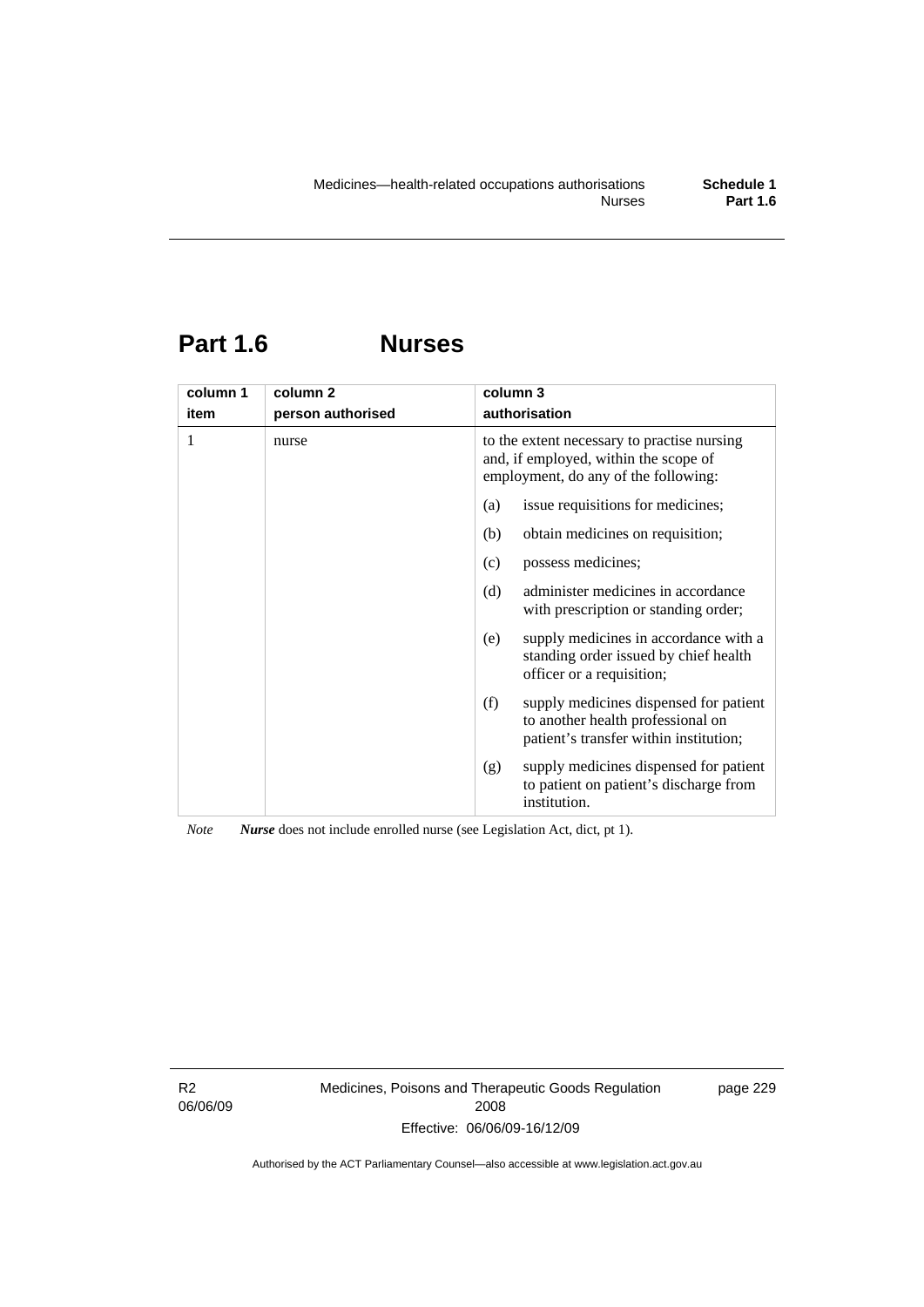## **Schedule 1** Medicines—health-related occupations authorisations<br>**Part 1.6** Murses **Part 1.6**

| column 1       | column <sub>2</sub>          | column 3                                                                                                                                                                                                                                                    |
|----------------|------------------------------|-------------------------------------------------------------------------------------------------------------------------------------------------------------------------------------------------------------------------------------------------------------|
| item           | person authorised            | authorisation                                                                                                                                                                                                                                               |
| $\overline{2}$ | trainee nurse                | if successfully completed pharmacology<br>units of nursing studies, to the extent<br>necessary to practise nursing as trainee nurse<br>or undertake training, and under supervision<br>of nurse, nurse practitioner or midwife, do<br>any of the following: |
|                |                              | obtain medicines from health<br>(a)<br>professional authorised to possess<br>them;                                                                                                                                                                          |
|                |                              | (b)<br>possess medicines;                                                                                                                                                                                                                                   |
|                |                              | (c)<br>administer medicines to patients in<br>accordance with prescription.                                                                                                                                                                                 |
| 3              | enrolled nurse               | to the extent necessary to practise nursing as<br>enrolled nurse and, if employed, within the<br>scope of employment, do any of the<br>following:                                                                                                           |
|                |                              | obtain medicines from health<br>(a)<br>professional authorised to possess<br>them;                                                                                                                                                                          |
|                |                              | (b)<br>possess medicines;                                                                                                                                                                                                                                   |
|                |                              | administer medicines in accordance<br>(c)<br>with prescription.                                                                                                                                                                                             |
| 4              | enrolled nurse (medications) | to the extent necessary to practise nursing as<br>enrolled nurse and, if employed, within the<br>scope of employment, do any of the<br>following:                                                                                                           |
|                |                              | obtain medicines from health<br>(a)<br>professional authorised to possess<br>them;                                                                                                                                                                          |
|                |                              | (b)<br>possess medicines;                                                                                                                                                                                                                                   |
|                |                              | administer medicines in accordance<br>(c)<br>with prescription.                                                                                                                                                                                             |

page 230 Medicines, Poisons and Therapeutic Goods Regulation 2008 Effective: 06/06/09-16/12/09

R2 06/06/09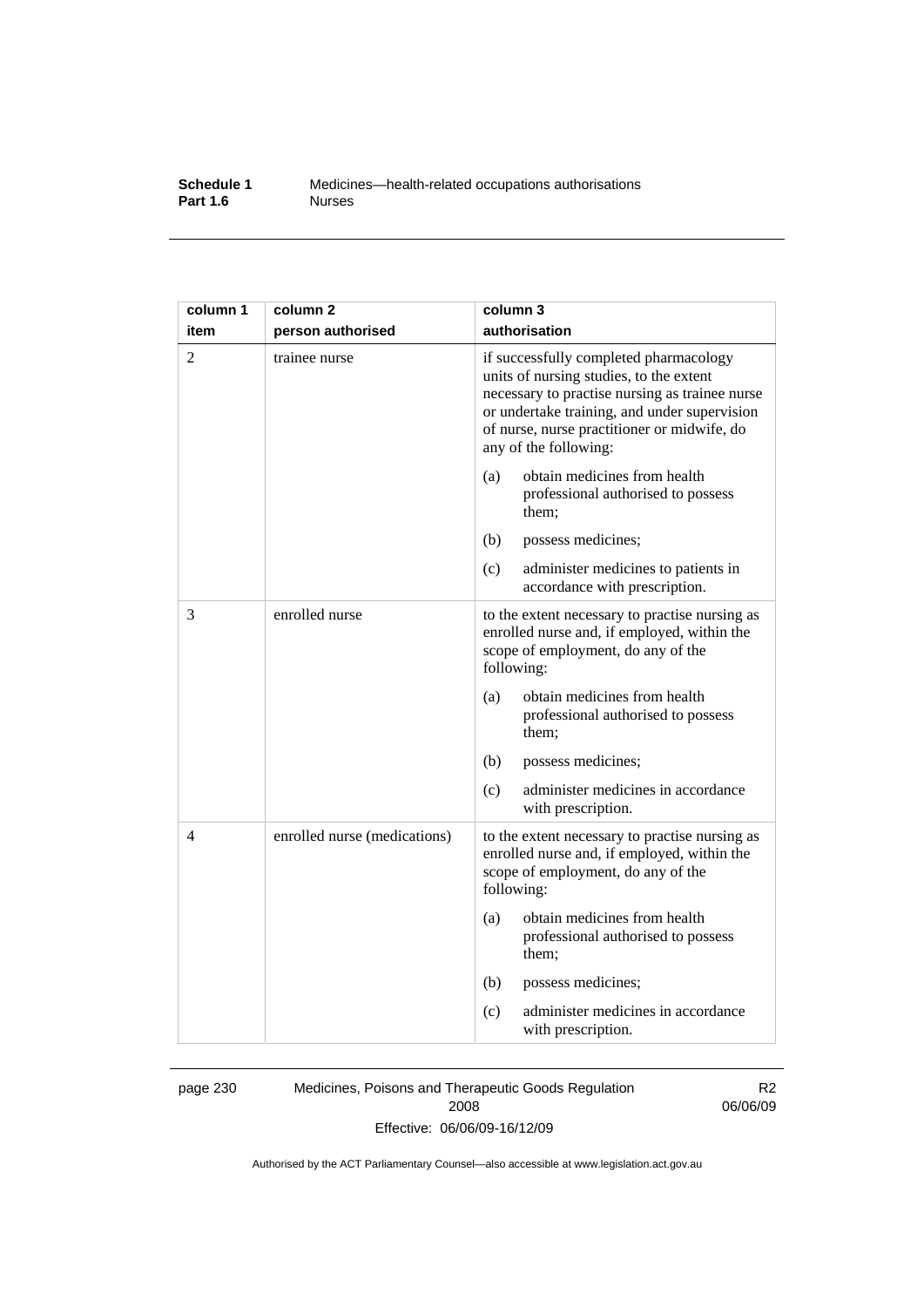| column 1 | column <sub>2</sub> | column 3                                                                                                                                                    |
|----------|---------------------|-------------------------------------------------------------------------------------------------------------------------------------------------------------|
| item     | person authorised   | authorisation                                                                                                                                               |
| 5        | nurse practitioner  | to the extent necessary to practise nursing<br>and, if employed, within the scope of<br>employment, do any of the following:                                |
|          |                     | issue requisitions for medicines;<br>(a)                                                                                                                    |
|          |                     | obtain medicines;<br>(b)                                                                                                                                    |
|          |                     | possess medicines;<br>(c)                                                                                                                                   |
|          |                     | (d)<br>prescribe medicines (other than<br>controlled medicines) in accordance<br>with approved scope of practice under<br>the Health Regulation 2004, s 11; |
|          |                     | supply medicines to which par (d)<br>(e)<br>applies to patients during consultations<br>if labelled in accordance with s 161;                               |
|          |                     | (f)<br>administer medicines in accordance<br>with prescription (whether or not<br>issued by themself or another<br>prescriber) or standing order;           |
|          |                     | supply medicines in accordance with a<br>(g)<br>standing order issued by chief health<br>officer or a requisition;                                          |
|          |                     | supply medicines dispensed for patient<br>(h)<br>to another health professional on<br>patient's transfer within institution;                                |
|          |                     | (i)<br>supply medicines dispensed for patient<br>to patient on patient's discharge from<br>institution.                                                     |

R2 06/06/09 Medicines, Poisons and Therapeutic Goods Regulation 2008 Effective: 06/06/09-16/12/09

page 231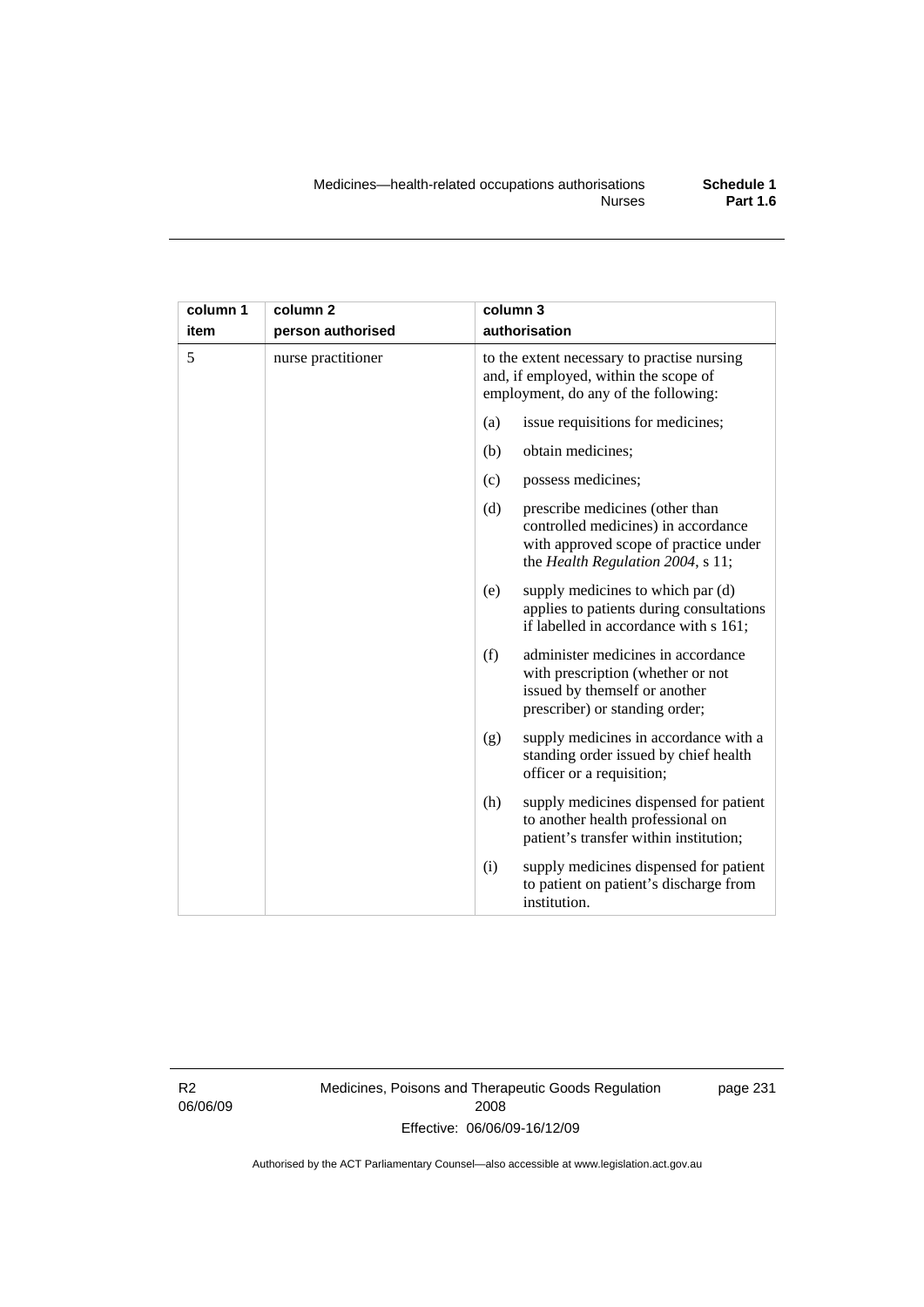# **Part 1.7 Opioid dependency treatment centres operated by Territory**

| column 1 | column 2                                                                           | column 3                                                                                                                                                                                                |  |
|----------|------------------------------------------------------------------------------------|---------------------------------------------------------------------------------------------------------------------------------------------------------------------------------------------------------|--|
| item     | person authorised                                                                  | authorisation                                                                                                                                                                                           |  |
| 1        | person in charge of opioid<br>dependency treatment centre<br>operated by Territory | to the extent necessary to treat patients of<br>centre and within the scope of employment,<br>do any of the following:                                                                                  |  |
|          |                                                                                    | issue purchase orders and requisitions<br>(a)<br>for buprenorphine and methadone;                                                                                                                       |  |
|          |                                                                                    | obtain buprenorphine and methadone<br>(b)<br>on purchase orders and requisitions;                                                                                                                       |  |
|          |                                                                                    | supply buprenorphine and methadone<br>(c)<br>to health professionals at centre for<br>patients of centre.                                                                                               |  |
| 2        | doctor or nurse at opioid<br>dependency treatment centre<br>operated by Territory  | to the extent necessary to treat patients of<br>centre and within the scope of employment,<br>supply buprenorphine and methadone to<br>patients of centre for self-administration<br>outside centre if- |  |
|          |                                                                                    | (a)<br>supply is in accordance with<br>prescription; and                                                                                                                                                |  |
|          |                                                                                    | (b)<br>medicine is labelled as if dispensed<br>medicine; and                                                                                                                                            |  |
|          |                                                                                    | labelled medicine checked by another<br>(c)<br>health professional before supply.                                                                                                                       |  |
|          |                                                                                    | For authorisation of doctor to issue<br>Note 1<br>standing orders for administration of<br>medicines at centre, see s 75.                                                                               |  |
|          |                                                                                    | For labelling of dispensed medicines, see<br>Note 2<br>s 123.                                                                                                                                           |  |

page 232 Medicines, Poisons and Therapeutic Goods Regulation 2008 Effective: 06/06/09-16/12/09

R2 06/06/09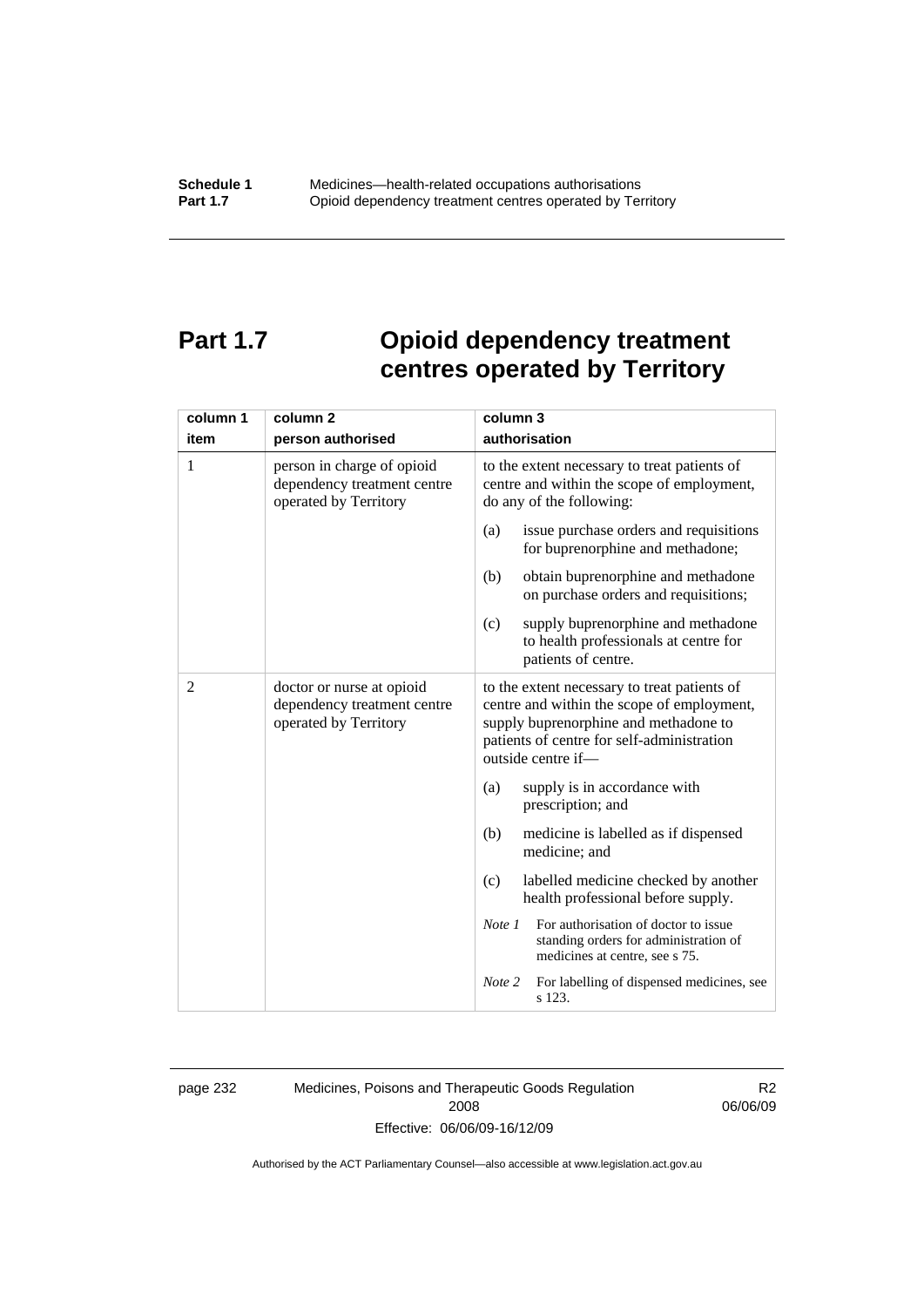# **Part 1.8 Optometrists**

| column 1<br>item | column <sub>2</sub><br>person authorised | column 3<br>authorisation                                                                                                                                                                                                                                                                                                                 |
|------------------|------------------------------------------|-------------------------------------------------------------------------------------------------------------------------------------------------------------------------------------------------------------------------------------------------------------------------------------------------------------------------------------------|
| 1                | optometrist                              | to the extent necessary to practise optometry<br>and, if employed, within the scope of<br>employment, do any of the following:                                                                                                                                                                                                            |
|                  |                                          | deal as follows with optometry<br>(a)<br>medicines mentioned in sch 2,<br>table 2.1, col 2 for a purpose<br>mentioned in col 3 for the medicine:<br>(i)<br>issue purchase orders or                                                                                                                                                       |
|                  |                                          | requisitions for the medicines;                                                                                                                                                                                                                                                                                                           |
|                  |                                          | obtain the medicines;<br>(ii)                                                                                                                                                                                                                                                                                                             |
|                  |                                          | (iii)<br>possess the medicines;                                                                                                                                                                                                                                                                                                           |
|                  |                                          | (iv)<br>administer the medicines;                                                                                                                                                                                                                                                                                                         |
|                  |                                          | (b)<br>if holder of optometrist restricted<br>medicines authority under Health<br>Professionals Regulation 2004, sch 11<br>to treat ocular condition, deal with<br>optometry medicines mentioned in<br>sch 2, table 2.2, col 2 for treatment of<br>condition to which the medicine<br>relates under col 3 for the medicine as<br>follows: |
|                  |                                          | (i)<br>issue purchase orders or<br>requisitions for the medicines;                                                                                                                                                                                                                                                                        |
|                  |                                          | obtain the medicines;<br>(ii)                                                                                                                                                                                                                                                                                                             |
|                  |                                          | possess the medicines;<br>(iii)                                                                                                                                                                                                                                                                                                           |
|                  |                                          | administer the medicines;<br>(iv)                                                                                                                                                                                                                                                                                                         |
|                  |                                          | prescribe the medicines;<br>(v)                                                                                                                                                                                                                                                                                                           |
|                  |                                          | (vi)<br>supply medicines to which<br>subpar (v) applies to patients<br>during consultations if labelled<br>in accordance with s 161.                                                                                                                                                                                                      |

R2 06/06/09 Medicines, Poisons and Therapeutic Goods Regulation 2008 Effective: 06/06/09-16/12/09

page 233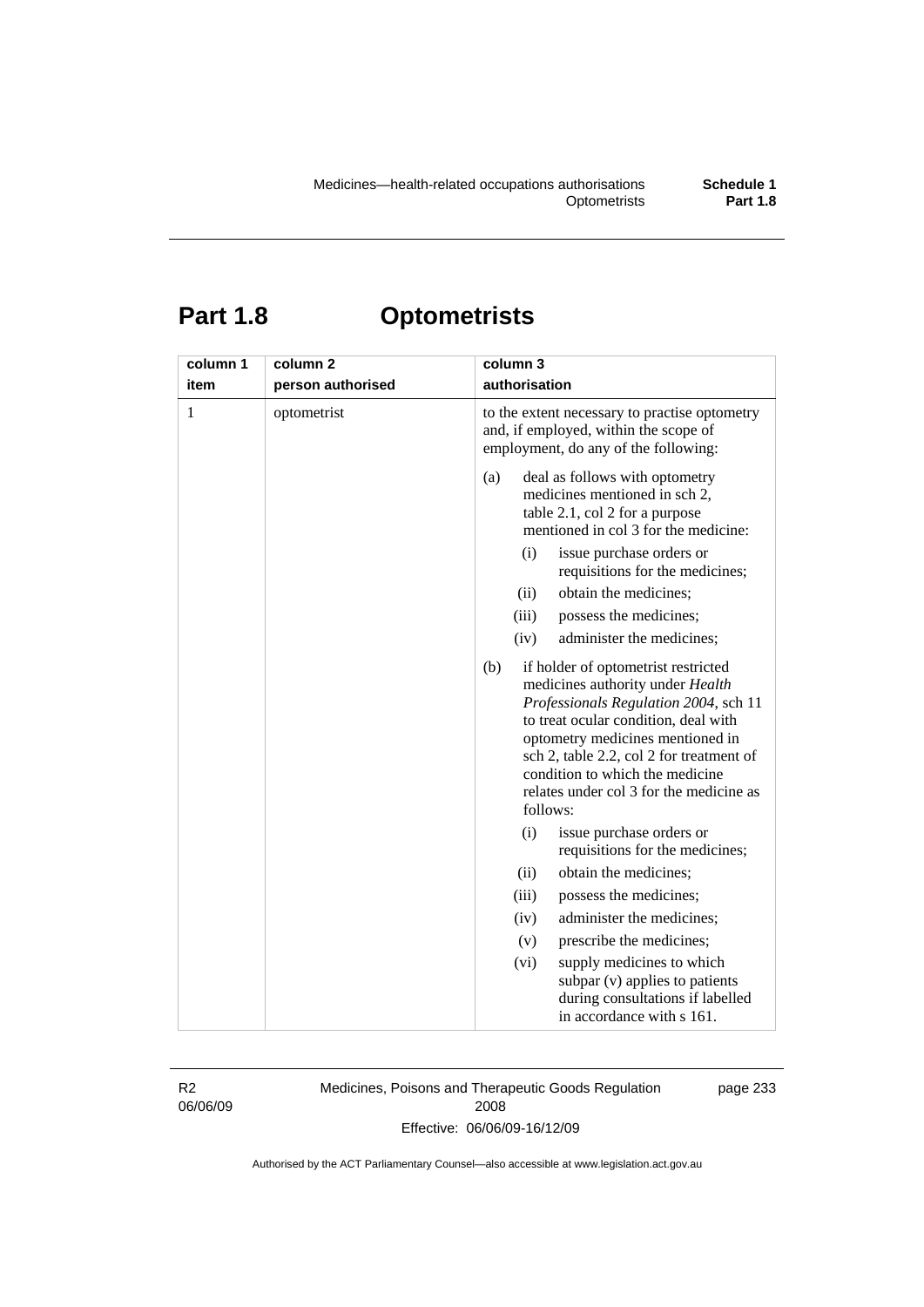# **Part 1.9 Pharmacists and employees**

| column 1 | column <sub>2</sub> | column 3                                                                                                                                       |
|----------|---------------------|------------------------------------------------------------------------------------------------------------------------------------------------|
| item     | person authorised   | authorisation                                                                                                                                  |
| 1        | pharmacist          | to the extent necessary to practise pharmacy<br>and, if employed, within the scope of<br>employment, do any of the following:                  |
|          |                     | issue purchase orders and requisitions<br>(a)<br>for medicines;                                                                                |
|          |                     | obtain medicines;<br>(b)                                                                                                                       |
|          |                     | (c)<br>possess medicines;                                                                                                                      |
|          |                     | dispense medicines;<br>(d)                                                                                                                     |
|          |                     | administer medicines;<br>(e)                                                                                                                   |
|          |                     | (f)<br>manufacture medicines to dispense or<br>supply them on requisition;                                                                     |
|          |                     | supply pharmacy medicines;<br>(g)                                                                                                              |
|          |                     | (h)<br>if pharmacist at institution—supply<br>pharmacist only medicines without<br>prescription;                                               |
|          |                     | if pharmacist at community<br>(i)<br>pharmacy-supply pharmacist only<br>medicines without prescription but in<br>accordance with the Act, s 7; |
|          |                     | supply medicines on purchase order,<br>(j)<br>requisition or standing order.                                                                   |

*Note 1 Manufacture*—see the Act, dictionary.

*Note 2 Pharmacist* does not include an intern pharmacist (see dict).

page 234 Medicines, Poisons and Therapeutic Goods Regulation 2008 Effective: 06/06/09-16/12/09

R2 06/06/09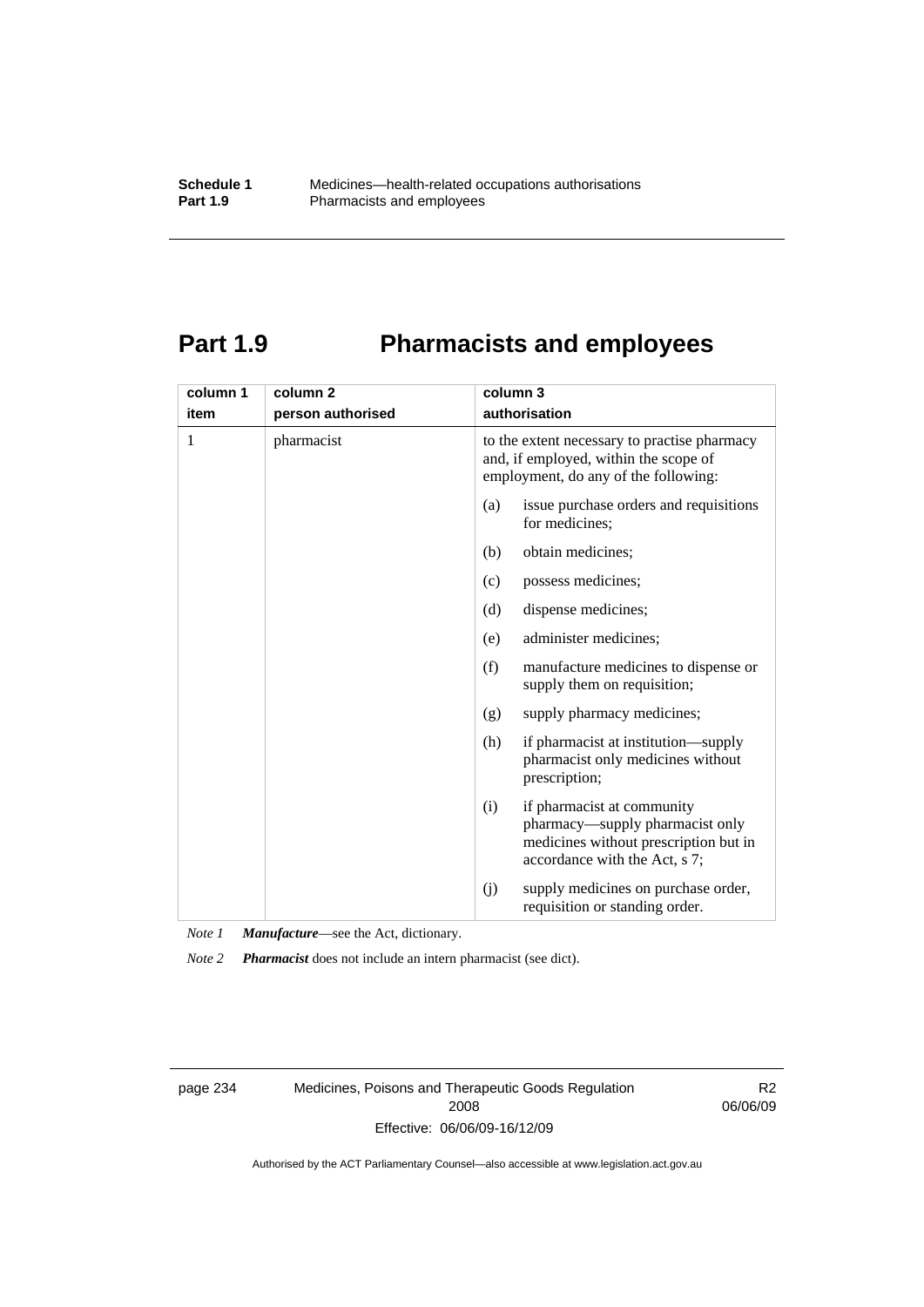| column 1       | column <sub>2</sub> |     | column 3      |                                                                                                                                                   |
|----------------|---------------------|-----|---------------|---------------------------------------------------------------------------------------------------------------------------------------------------|
| item           | person authorised   |     | authorisation |                                                                                                                                                   |
| $\overline{2}$ | intern pharmacist   |     |               | to the extent necessary to practise pharmacy<br>or undertake training or supervised practice,<br>do any of the following:                         |
|                |                     | (a) |               | under direct supervision of pharmacist<br>do 1 or more of the following:                                                                          |
|                |                     |     | (i)           | administer medicines;                                                                                                                             |
|                |                     |     | (ii)          | if intern pharmacist at<br>institution-supply pharmacist<br>only medicines without<br>prescription;                                               |
|                |                     |     | (iii)         | if intern pharmacist at<br>community pharmacy—supply<br>pharmacist only medicines<br>without prescription but in<br>accordance with the Act, s 7; |
|                |                     |     | (iv)          | to obtain, possess and supply<br>medicines for the purpose of<br>assisting pharmacist to dispense<br>them;                                        |
|                |                     | (b) |               | under supervision of pharmacist, do<br>1 or more of the following:                                                                                |
|                |                     |     | (i)           | obtain medicines;                                                                                                                                 |
|                |                     |     | (ii)          | possess medicines;                                                                                                                                |
|                |                     |     | (iii)         | supply pharmacy medicines;                                                                                                                        |
|                |                     |     | (iv)          | supply medicines on requisition.                                                                                                                  |

R2 06/06/09 Medicines, Poisons and Therapeutic Goods Regulation 2008 Effective: 06/06/09-16/12/09

page 235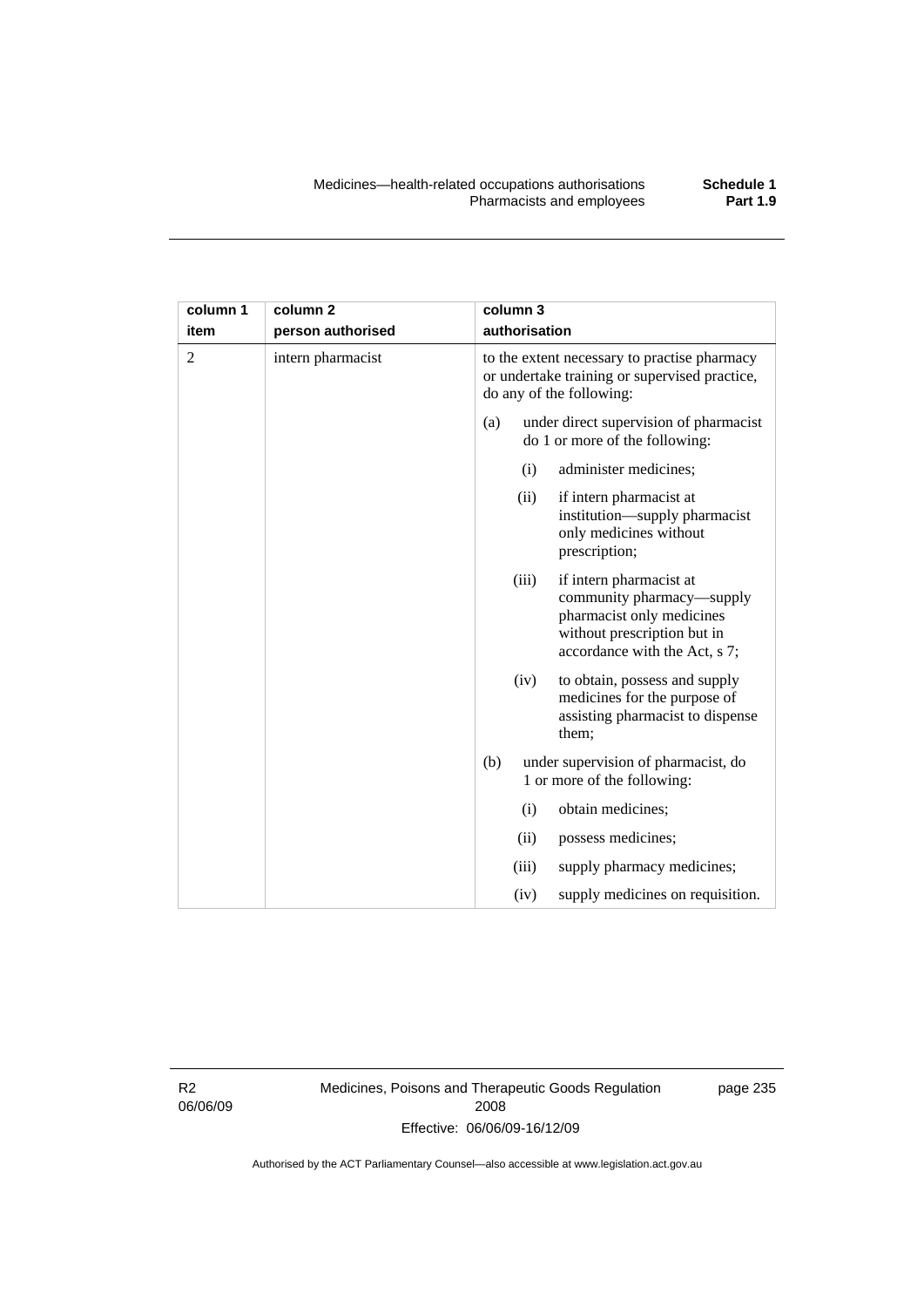## **Schedule 1** Medicines—health-related occupations authorisations<br>**Part 1.9** Pharmacists and employees Pharmacists and employees

| column 1 | column <sub>2</sub>                                   | column 3                                                                                                                                                         |
|----------|-------------------------------------------------------|------------------------------------------------------------------------------------------------------------------------------------------------------------------|
| item     | person authorised                                     | authorisation                                                                                                                                                    |
| 3        | employee assisting pharmacist<br>employed at hospital | within the scope of employment and under<br>direct supervision of pharmacist, do any of<br>the following:                                                        |
|          |                                                       | obtain medicines;<br>(a)                                                                                                                                         |
|          |                                                       | (b)<br>possess medicines;                                                                                                                                        |
|          |                                                       | (c)<br>to obtain, possess and supply<br>medicines for the purpose of assisting<br>pharmacist to dispense them;                                                   |
|          |                                                       | (d)<br>supply medicines on requisition.                                                                                                                          |
| 4        | employee at a community                               | within the scope of employment and—                                                                                                                              |
|          | pharmacy                                              | under supervision of pharmacist,<br>(a)<br>$supply$ —                                                                                                            |
|          |                                                       | (i)<br>pharmacy medicines; or                                                                                                                                    |
|          |                                                       | (ii)<br>pharmacist only medicines<br>supplied in person to customer<br>by pharmacist if supply is for<br>purpose of sale of medicine; or                         |
|          |                                                       | (iii)<br>medicines dispensed at the<br>pharmacy if the delivery or sale<br>is to the person for whom the<br>medicine is prescribed or the<br>person's agent; and |
|          |                                                       | (b)<br>under supervision of pharmacist,<br>obtain and possess medicines for<br>purpose of par (a); and                                                           |
|          |                                                       | (c)<br>under direct supervision of pharmacist,<br>do any of the following for purpose of<br>assisting pharmacist to dispense<br>medicines:                       |
|          |                                                       | (i)<br>obtain the medicines;                                                                                                                                     |
|          |                                                       | possess the medicines.<br>(ii)                                                                                                                                   |

page 236 Medicines, Poisons and Therapeutic Goods Regulation 2008 Effective: 06/06/09-16/12/09

R2 06/06/09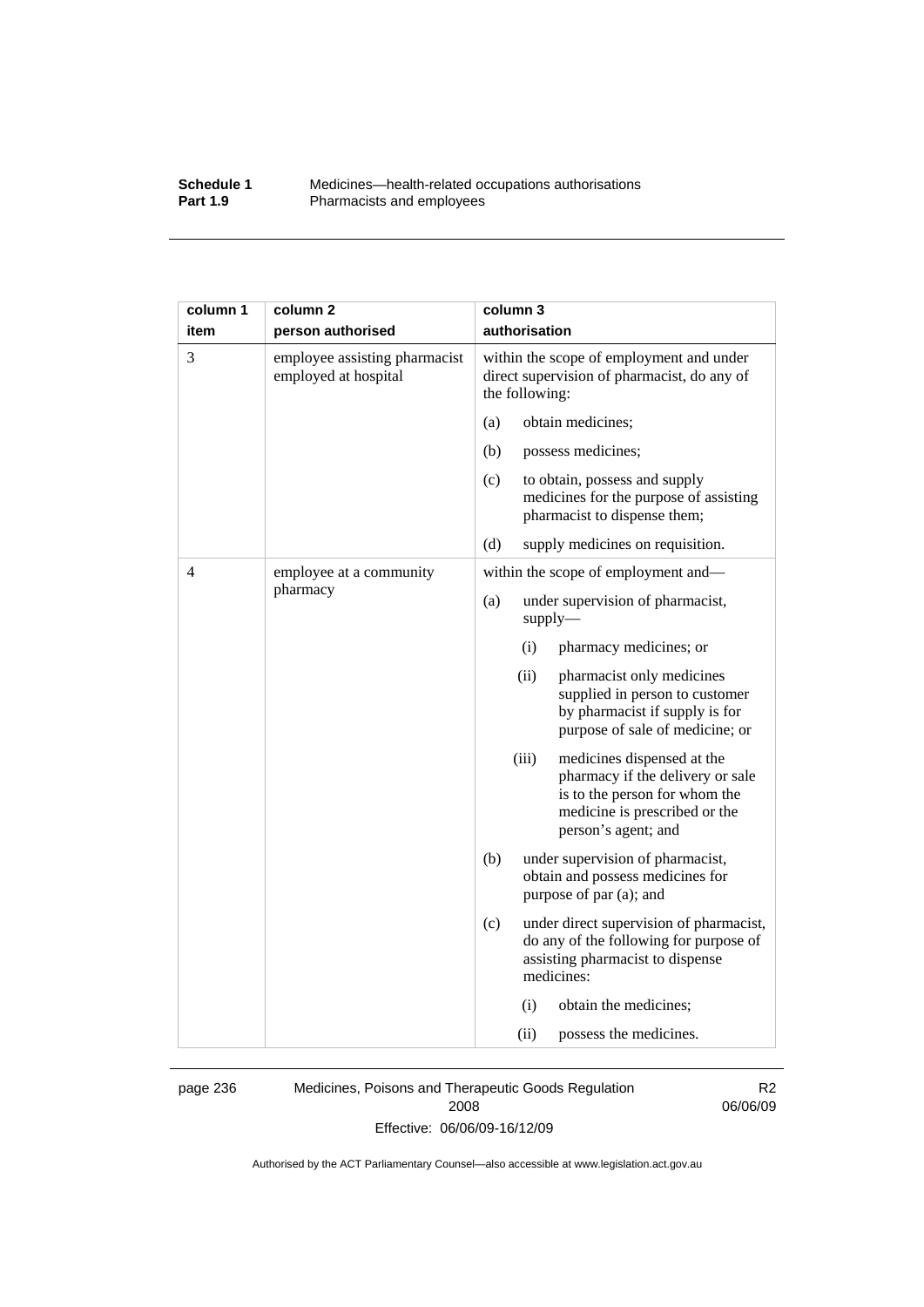# **Part 1.10 Podiatrists**

| column 1<br>item | column <sub>2</sub><br>person authorised | column 3<br>authorisation                                                                                                     |  |
|------------------|------------------------------------------|-------------------------------------------------------------------------------------------------------------------------------|--|
|                  | podiatrist                               | to the extent necessary to practise podiatry<br>and, if employed, within the scope of<br>employment, do any of the following: |  |
|                  |                                          | issue purchase orders and requisitions<br>(a)<br>for adrenaline and local anaesthetics;                                       |  |
|                  |                                          | obtain adrenaline and local<br>(b)<br>anaesthetics:                                                                           |  |
|                  |                                          | possess adrenaline and local<br>(c)<br>anaesthetics:                                                                          |  |
|                  |                                          | administer adrenaline and local<br>(d)<br>anaesthetics.                                                                       |  |

R2 06/06/09 Medicines, Poisons and Therapeutic Goods Regulation 2008 Effective: 06/06/09-16/12/09

page 237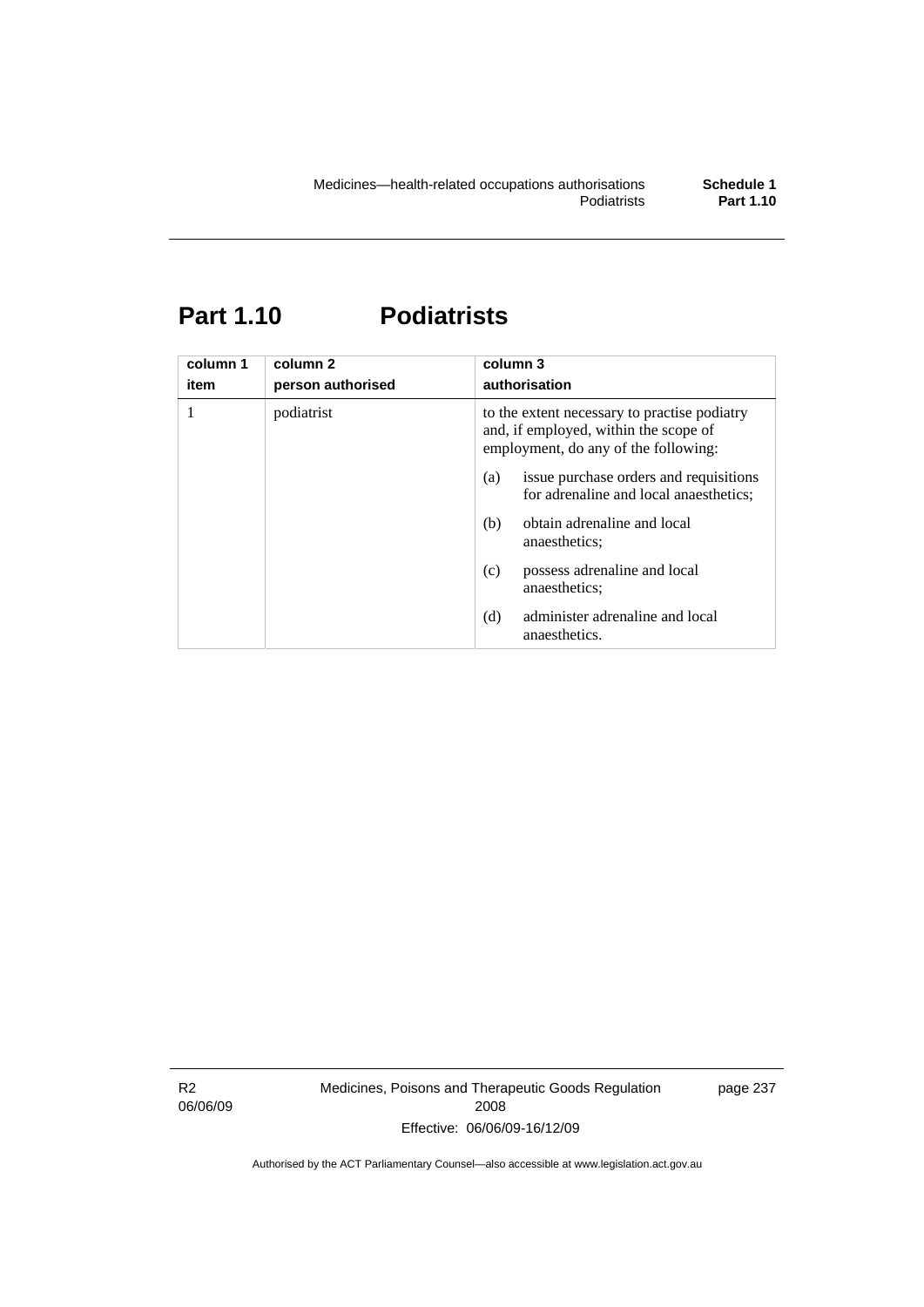# **Part 1.11 Residential care facilities**

| authorisation<br>item<br>person authorised<br>1<br>within the scope of employment, do any of<br>director of nursing<br>for residential aged care<br>the following:<br>facility without pharmacy<br>issue purchase orders for following<br>(a)<br>medicines for emergency<br>administration to residents at facility<br>medical superintendent<br>under direction of prescriber:<br>for residential aged care<br>facility without pharmacy<br>pharmacy medicines, pharmacist<br>(i)<br>only medicines and prescription<br>only medicines;<br>(ii)<br>not more than 5 ampoules, each<br>of 1mL or less, of morphine<br>sulfate, at a concentration of<br>30mg or less of morphine sulfate<br>per mL;<br>obtain the medicines mentioned in<br>(b)<br>par(a);<br>possess the medicines mentioned in<br>(c)<br>par(a);<br>supply medicines mentioned in par (a)<br>(d)<br>to health professional at facility for<br>administration to residents.<br>No authorisation is required for certain<br>Note 1<br>dealings with residents' own medicines,<br>see s 371.<br>Note 2<br>For the administration of medicines by<br>staff, see s 361.<br>For authorisation of doctor to issue<br>Note 3<br>standing orders for administration of | column 1 | column <sub>2</sub> | column 3 |
|--------------------------------------------------------------------------------------------------------------------------------------------------------------------------------------------------------------------------------------------------------------------------------------------------------------------------------------------------------------------------------------------------------------------------------------------------------------------------------------------------------------------------------------------------------------------------------------------------------------------------------------------------------------------------------------------------------------------------------------------------------------------------------------------------------------------------------------------------------------------------------------------------------------------------------------------------------------------------------------------------------------------------------------------------------------------------------------------------------------------------------------------------------------------------------------------------------------------------------|----------|---------------------|----------|
|                                                                                                                                                                                                                                                                                                                                                                                                                                                                                                                                                                                                                                                                                                                                                                                                                                                                                                                                                                                                                                                                                                                                                                                                                                |          |                     |          |
|                                                                                                                                                                                                                                                                                                                                                                                                                                                                                                                                                                                                                                                                                                                                                                                                                                                                                                                                                                                                                                                                                                                                                                                                                                |          |                     |          |
|                                                                                                                                                                                                                                                                                                                                                                                                                                                                                                                                                                                                                                                                                                                                                                                                                                                                                                                                                                                                                                                                                                                                                                                                                                |          |                     |          |
| medicines at facility, see s 75.                                                                                                                                                                                                                                                                                                                                                                                                                                                                                                                                                                                                                                                                                                                                                                                                                                                                                                                                                                                                                                                                                                                                                                                               |          |                     |          |

page 238 Medicines, Poisons and Therapeutic Goods Regulation 2008 Effective: 06/06/09-16/12/09

R2 06/06/09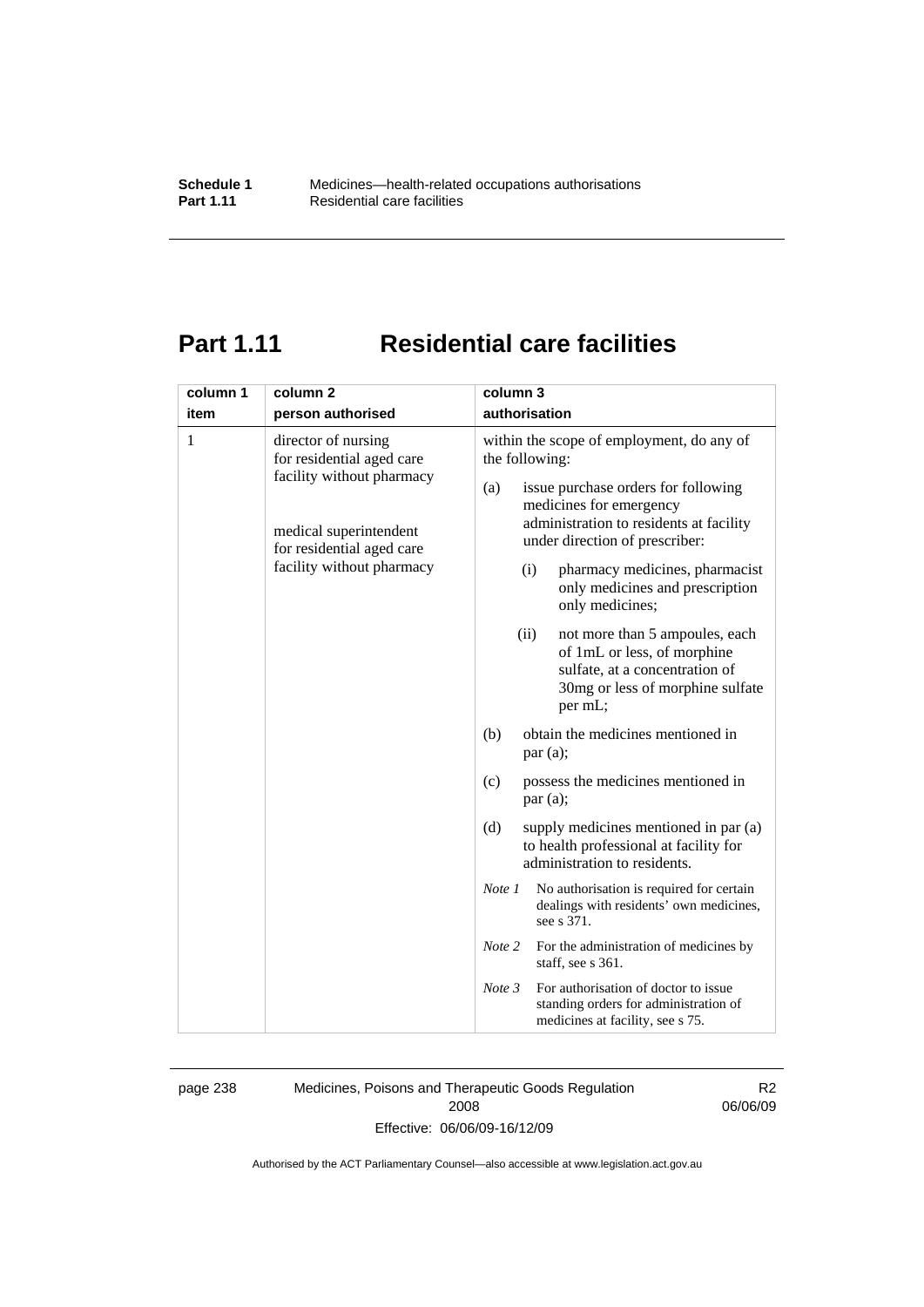| column 1<br>item | column <sub>2</sub><br>person authorised                                                                                                                                      | column 3<br>authorisation                                                                                                                                                                                                                                                                                                                                                                                              |  |
|------------------|-------------------------------------------------------------------------------------------------------------------------------------------------------------------------------|------------------------------------------------------------------------------------------------------------------------------------------------------------------------------------------------------------------------------------------------------------------------------------------------------------------------------------------------------------------------------------------------------------------------|--|
| $\mathfrak{D}$   | director of nursing<br>for residential disability care<br>facility without pharmacy<br>medical superintendent<br>for residential disability care<br>facility without pharmacy | within the scope of employment, do any of<br>the following:<br>issue purchase orders for medicines<br>(a)<br>(other than controlled medicines) for<br>emergency administration to residents<br>at facility under direction of<br>prescriber;<br>obtain the medicines;<br>(b)<br>possess the medicines;<br>(c)<br>(d)<br>supply the medicines to health<br>professional at facility for<br>administration to residents. |  |
|                  |                                                                                                                                                                               | See the notes to item 1.<br><b>Note</b>                                                                                                                                                                                                                                                                                                                                                                                |  |

R2 06/06/09 Medicines, Poisons and Therapeutic Goods Regulation 2008 Effective: 06/06/09-16/12/09

page 239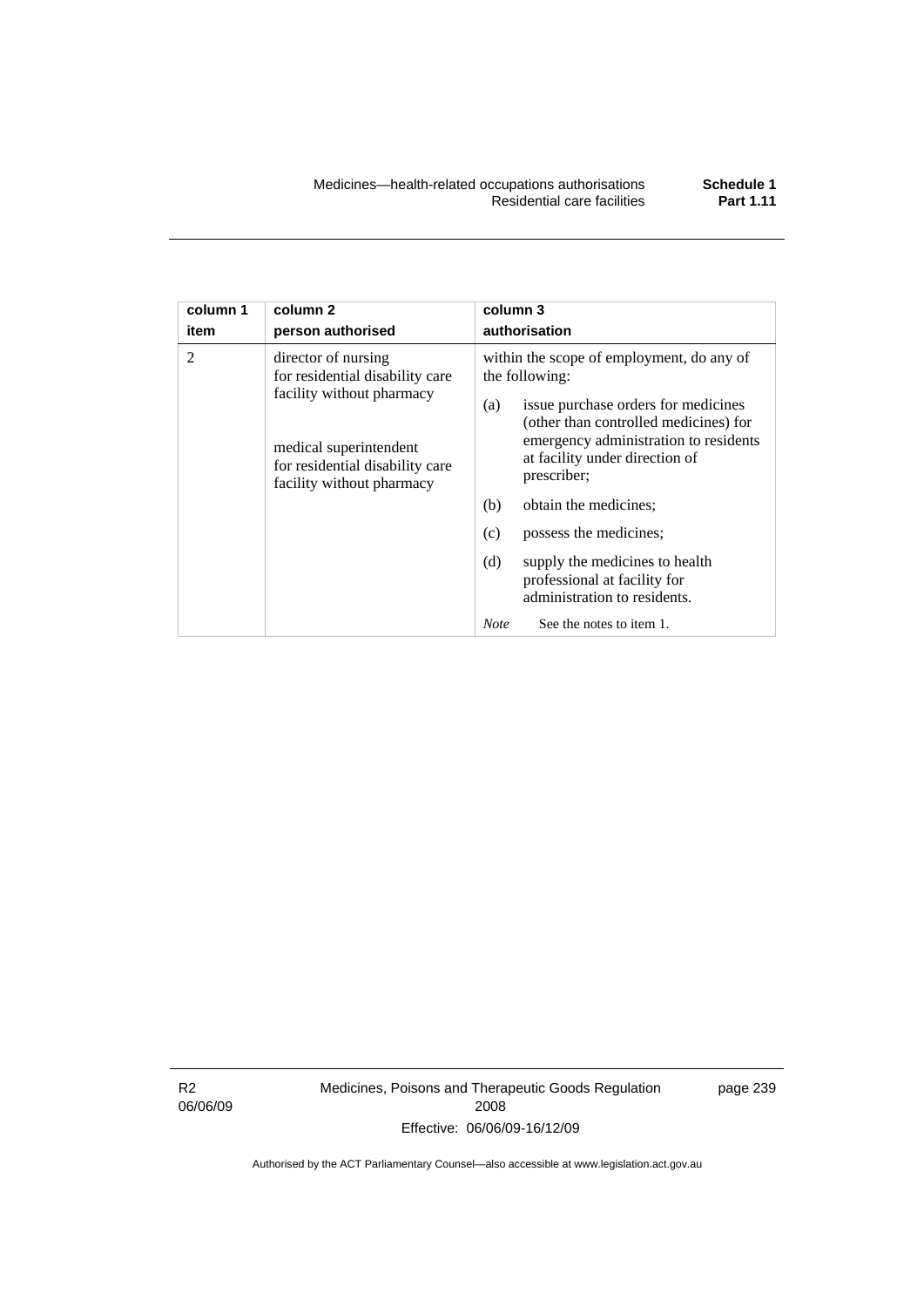# **Part 1.12 Sales representatives for medicines manufacturers and wholesalers**

| column 1 | column 2                                                                                                                                                                                                                                                                                                                                                       | column 3                                                                                                                                                                                                                                                                                                                                                                                                                                                                                          |
|----------|----------------------------------------------------------------------------------------------------------------------------------------------------------------------------------------------------------------------------------------------------------------------------------------------------------------------------------------------------------------|---------------------------------------------------------------------------------------------------------------------------------------------------------------------------------------------------------------------------------------------------------------------------------------------------------------------------------------------------------------------------------------------------------------------------------------------------------------------------------------------------|
| item     | person authorised                                                                                                                                                                                                                                                                                                                                              | authorisation                                                                                                                                                                                                                                                                                                                                                                                                                                                                                     |
| 1        | representative of person<br>authorised (however described)<br>under corresponding law to<br>manufacture medicines<br>representative of medicines<br>wholesalers licence-holder<br>representative of person<br>authorised to supply medicines<br>under the Act, $s$ 20 (4) (which is<br>about wholesalers who do not<br>have a place of business in the<br>ACT) | for purpose of supplying medicines (other<br>than controlled medicines) under<br>medicines Australia code of conduct, and<br>within the scope of employment, do any of<br>the following:<br>obtain manufacturer's packs of<br>(a)<br>medicines (other than controlled<br>medicines) from manufacturer or<br>wholesaler;<br>(b)<br>possess medicines obtained under<br>par(a);<br>supply manufacturer's packs of<br>(c)<br>medicines in accordance with<br>medicines Australia code of<br>conduct. |

page 240 Medicines, Poisons and Therapeutic Goods Regulation 2008 Effective: 06/06/09-16/12/09

R2 06/06/09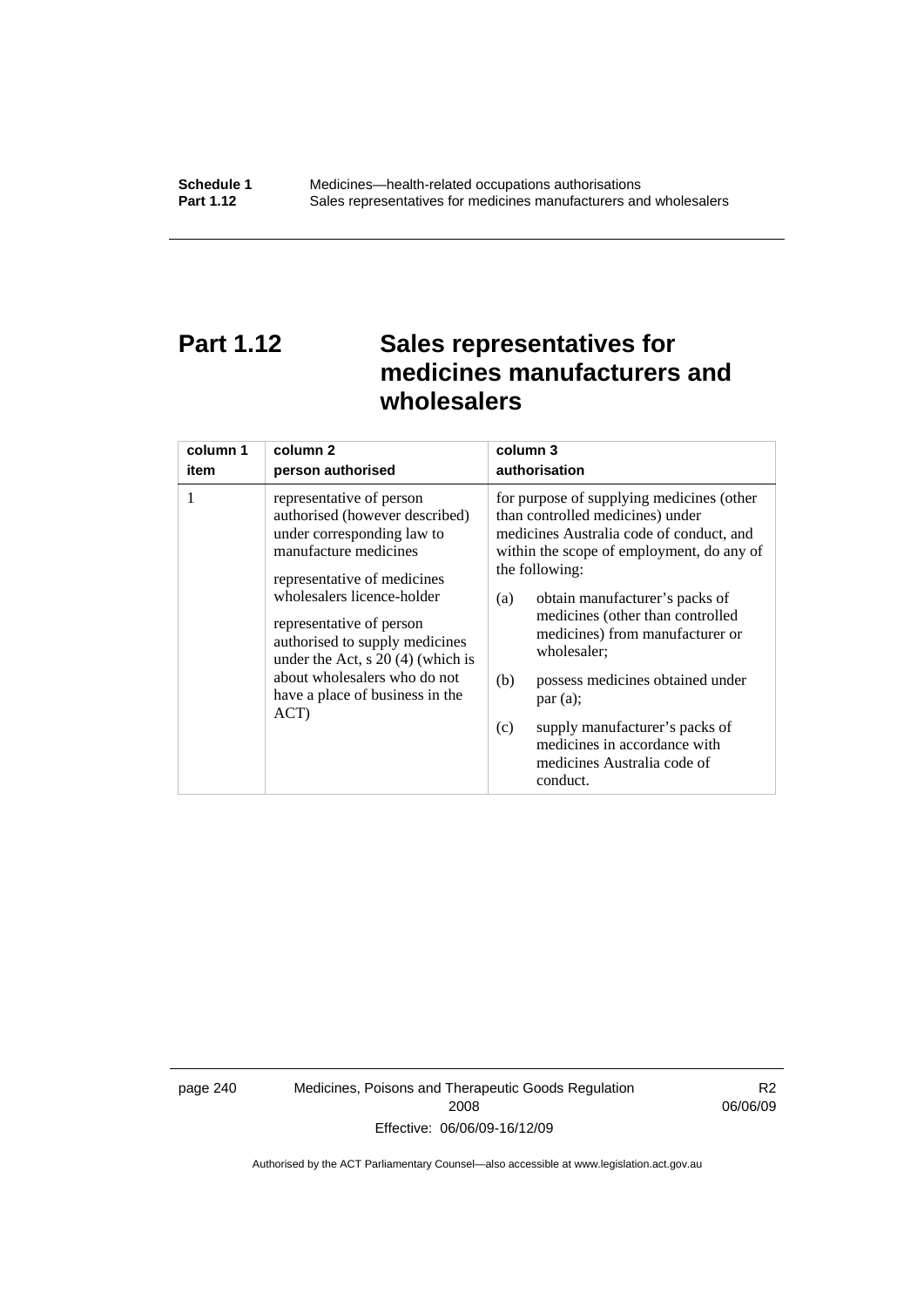# **Part 1.13 Veterinary surgeons and employees**

| column 1 | column 2           | column 3                                                                                                                                                                                          |  |  |
|----------|--------------------|---------------------------------------------------------------------------------------------------------------------------------------------------------------------------------------------------|--|--|
| item     | person authorised  | authorisation                                                                                                                                                                                     |  |  |
| 1        | veterinary surgeon | to the extent necessary to practise<br>veterinary medicine and, if employed,<br>within the scope of employment, do any of<br>the following:                                                       |  |  |
|          |                    | (a)<br>issue purchase orders for medicines;                                                                                                                                                       |  |  |
|          |                    | (b)<br>obtain medicines;                                                                                                                                                                          |  |  |
|          |                    | possess medicines;<br>(c)                                                                                                                                                                         |  |  |
|          |                    | administer medicines;<br>(d)                                                                                                                                                                      |  |  |
|          |                    | prescribe medicines;<br>(e)                                                                                                                                                                       |  |  |
|          |                    | (f)<br>$supply$ —                                                                                                                                                                                 |  |  |
|          |                    | pharmacy medicines if labelled<br>(i)<br>with words to the effect of 'for<br>animal treatment only'; or                                                                                           |  |  |
|          |                    | (ii)<br>pharmacist only medicines<br>supplied in person by<br>veterinary surgeon, or trainee<br>veterinary surgeon, if labelled<br>with words to the effect of 'for<br>animal treatment only'; or |  |  |
|          |                    | medicines to custodians of<br>(iii)<br>animals during consultations if<br>labelled in accordance with<br>s 161.                                                                                   |  |  |

*Note 1 Veterinary surgeon* does not include a trainee veterinary surgeon (see dict).

*Note 2 Custodian*, of an animal—see the dictionary.

R2 06/06/09 Medicines, Poisons and Therapeutic Goods Regulation 2008 Effective: 06/06/09-16/12/09

page 241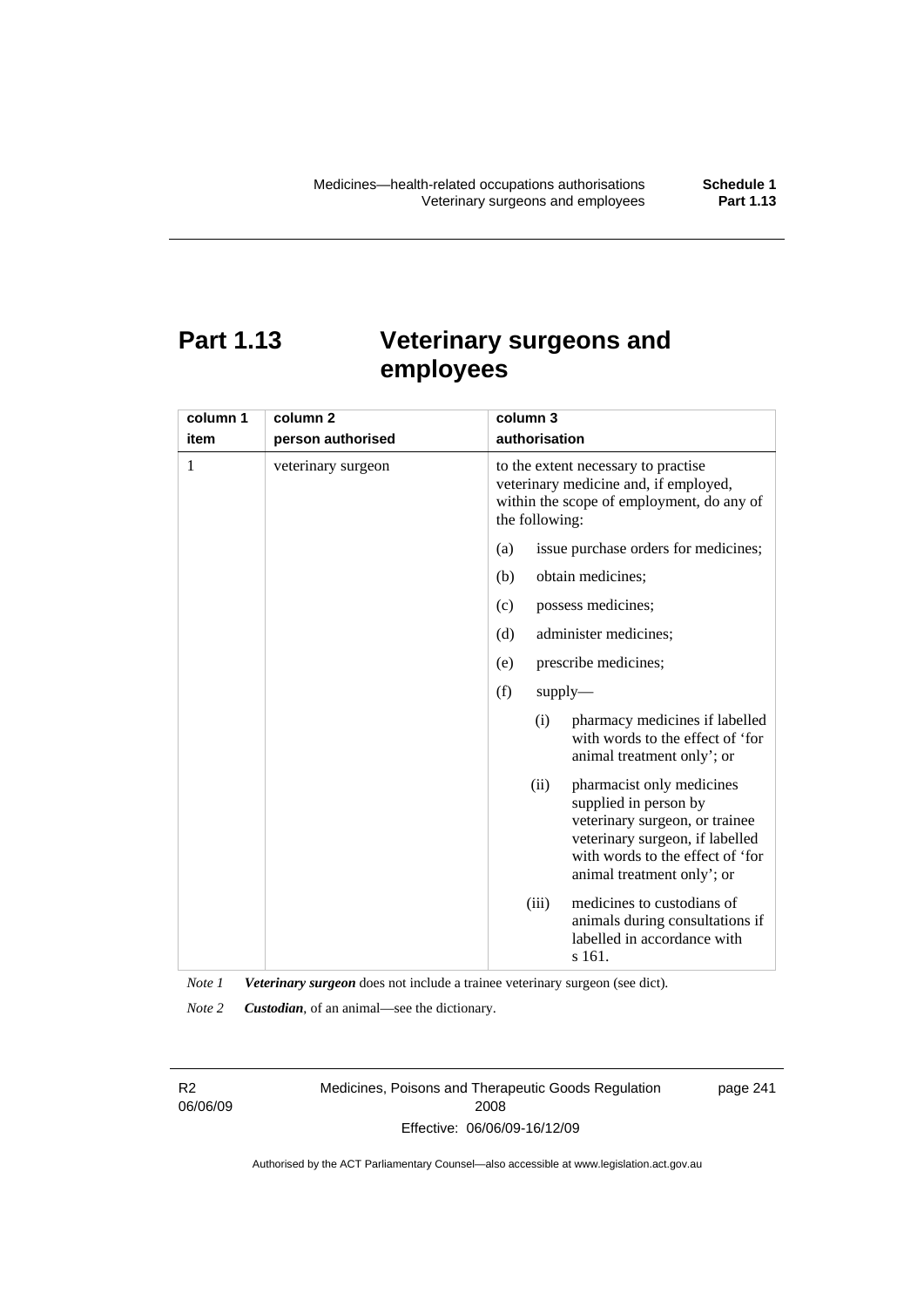## **Schedule 1** Medicines—health-related occupations authorisations<br>**Part 1.13** Veterinary surgeons and employees Veterinary surgeons and employees

| column 1       | column <sub>2</sub>        | column 3                                                                                                                                                                                          |  |
|----------------|----------------------------|---------------------------------------------------------------------------------------------------------------------------------------------------------------------------------------------------|--|
| item           | person authorised          | authorisation                                                                                                                                                                                     |  |
| $\overline{2}$ | trainee veterinary surgeon | to the extent necessary to practise<br>veterinary medicine or undertake training,<br>and under supervision of veterinary<br>surgeon, do any of the following:                                     |  |
|                |                            | obtain medicines;<br>(a)                                                                                                                                                                          |  |
|                |                            | (b)<br>possess medicines;                                                                                                                                                                         |  |
|                |                            | administer medicines in accordance<br>(c)<br>with prescription (whether or not<br>issued themself or by veterinary<br>surgeon);                                                                   |  |
|                |                            | (d)<br>$supply$ —                                                                                                                                                                                 |  |
|                |                            | pharmacy medicines if labelled<br>(i)<br>with words to the effect of 'for<br>animal treatment only'; or                                                                                           |  |
|                |                            | (ii)<br>pharmacist only medicines<br>supplied in person by<br>veterinary surgeon, or trainee<br>veterinary surgeon, if labelled<br>with words to the effect of 'for<br>animal treatment only'; or |  |
|                |                            | medicines supplied in person<br>(iii)<br>by a veterinary surgeon at the<br>surgery if labelled in<br>accordance with s 161;                                                                       |  |
|                |                            | prescribe medicines for<br>(e)<br>administration at veterinary surgery.                                                                                                                           |  |

page 242 Medicines, Poisons and Therapeutic Goods Regulation 2008 Effective: 06/06/09-16/12/09

R2 06/06/09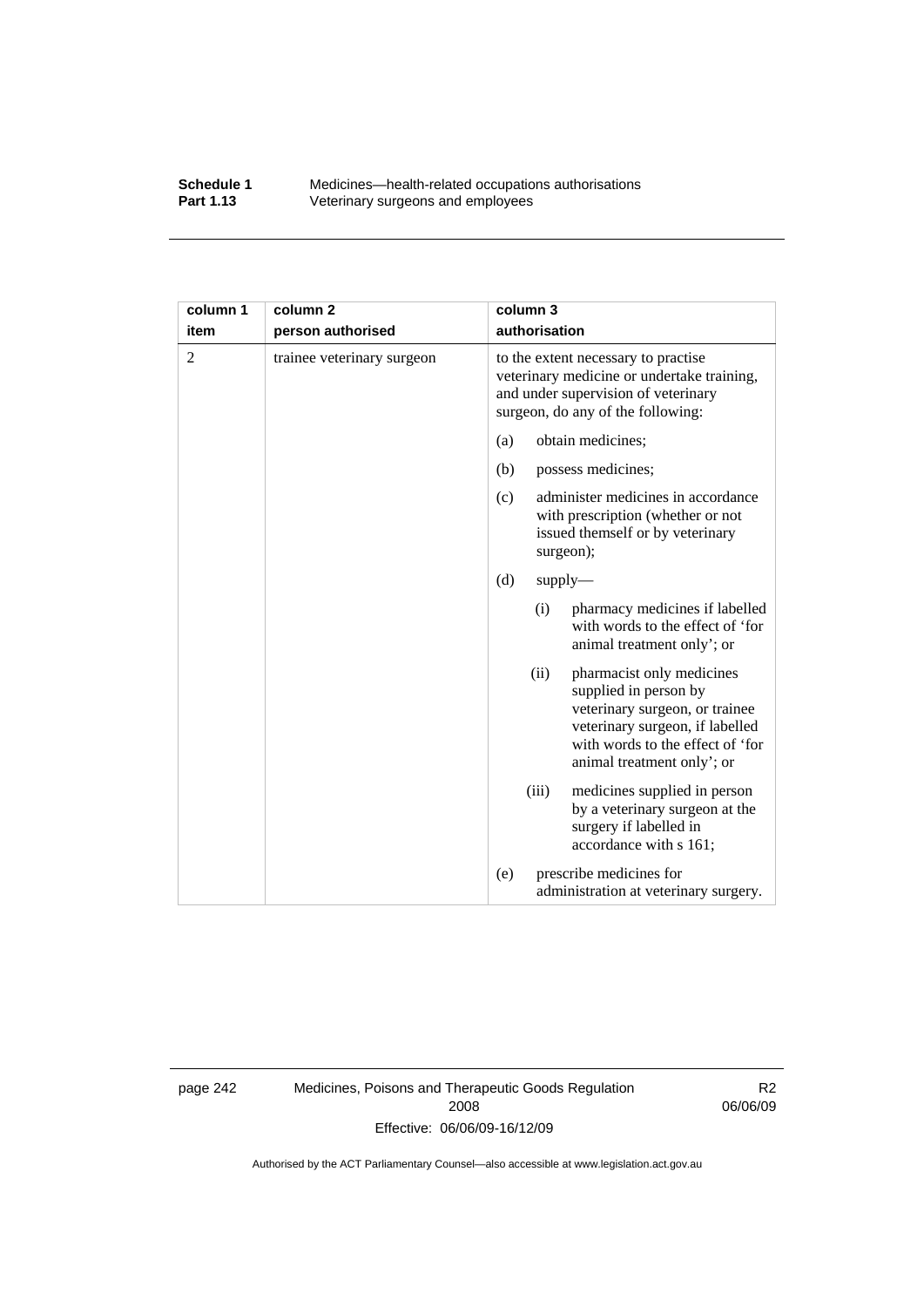| column 1 | column <sub>2</sub>                                                                                        | column 3 |                                                                                                                                                                                 |
|----------|------------------------------------------------------------------------------------------------------------|----------|---------------------------------------------------------------------------------------------------------------------------------------------------------------------------------|
| item     | person authorised                                                                                          |          | authorisation                                                                                                                                                                   |
| 3        | veterinary surgeon's employee<br>public employee assisting<br>veterinary surgeon who is public<br>employee |          | within the scope of employment and under<br>supervision of veterinary surgeon, do any<br>of the following:                                                                      |
|          |                                                                                                            | (a)      | obtain medicines from veterinary<br>surgeon authorised to possess them;                                                                                                         |
|          |                                                                                                            | (b)      | possess medicines mentioned in<br>par(a);                                                                                                                                       |
|          |                                                                                                            | (c)      | administer medicines mentioned in<br>par (a) in accordance with veterinary<br>surgeon's prescription;                                                                           |
|          |                                                                                                            | (d)      | supply pharmacy medicines if<br>labelled with words to the effect of<br>'for animal treatment only';                                                                            |
|          |                                                                                                            | (e)      | supply pharmacist only medicines<br>supplied in person by veterinary<br>surgeon, or trainee veterinary<br>surgeon, if supply is for purpose of<br>sale or delivery of medicine; |
|          |                                                                                                            | (f)      | supply medicines supplied in person<br>by a veterinary surgeon at the place<br>of employment if labelled in<br>accordance with s 161.                                           |

R2 06/06/09 Medicines, Poisons and Therapeutic Goods Regulation 2008 Effective: 06/06/09-16/12/09

page 243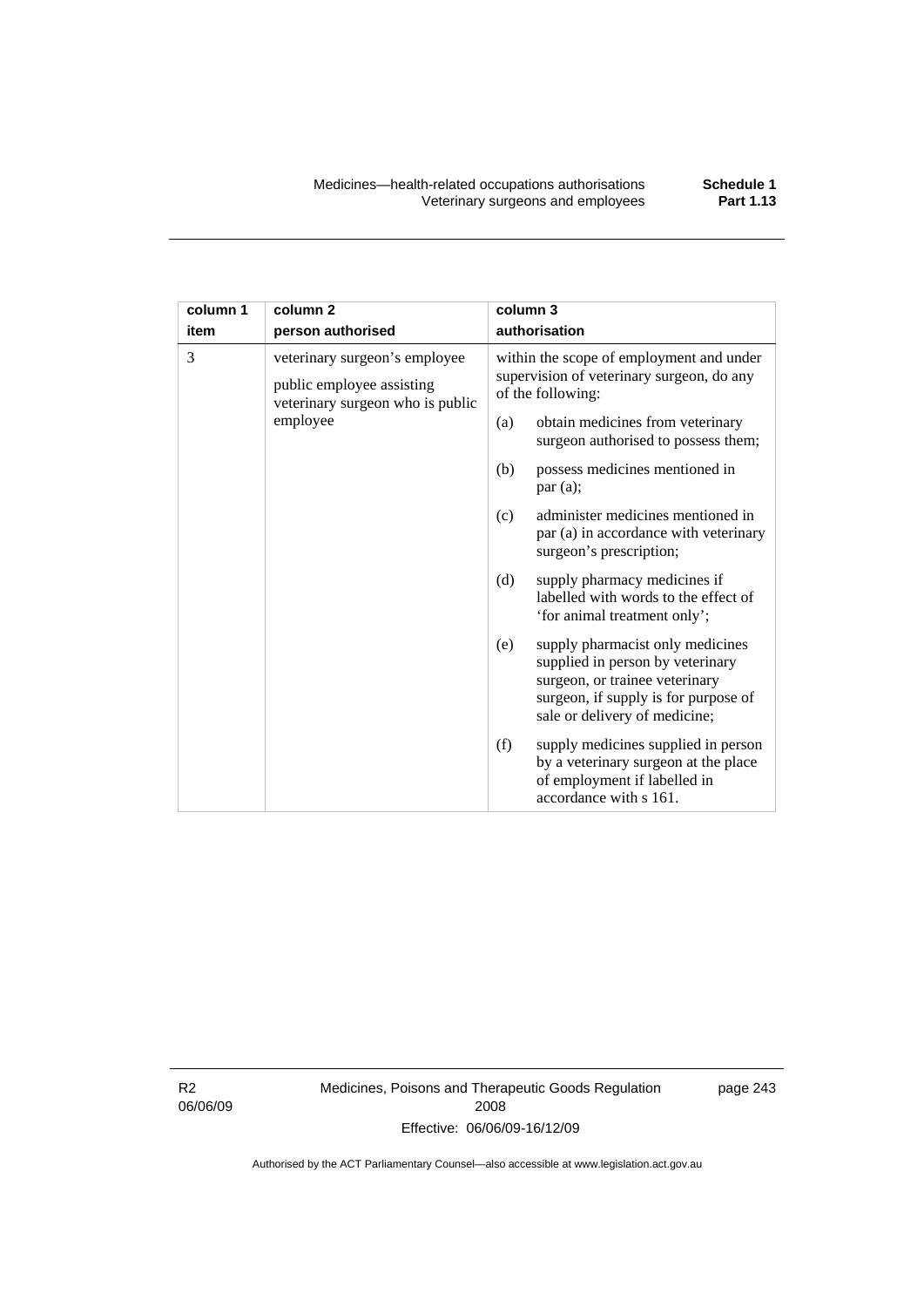# **Schedule 2 Optometry medicines**

(see sch 1)

| column 1<br>item | column 2<br>optometry medicines | column 3<br>prescribed purpose                          |
|------------------|---------------------------------|---------------------------------------------------------|
|                  | cycloplegic medicines           | paralysing accommodation of eye                         |
|                  | local anaesthetics              | tonometry<br>fitting contact lens                       |
|                  | miotic medicines                | instilling into eye after use of<br>mydriatic substance |
|                  | mydriatic medicines             | enlarging pupil                                         |

**Table 2.1 General optometry medicines** 

## **Table 2.2 Restricted optometry medicines**

| column 1<br>item | column 2<br>optometry medicines                                                      | column 3<br>condition to which medicines<br>relate                             |
|------------------|--------------------------------------------------------------------------------------|--------------------------------------------------------------------------------|
| 1                | Chloramphenicol<br>Gramicidin<br>Framycetin<br>Neomycin<br>Polymyxin<br>Tetracycline | topical ocular antiinfective agents<br>(antibacterial, antiviral)              |
| $\mathfrak{D}$   | Cromoglycate<br>Ketotifen<br>Levocabastine<br>Lodoxamide<br>Olopatadine              | topical ocular antiallergy agents<br>(antihistamine, mast cell<br>stabilisers) |

page 244 Medicines, Poisons and Therapeutic Goods Regulation 2008 Effective: 06/06/09-16/12/09

R2 06/06/09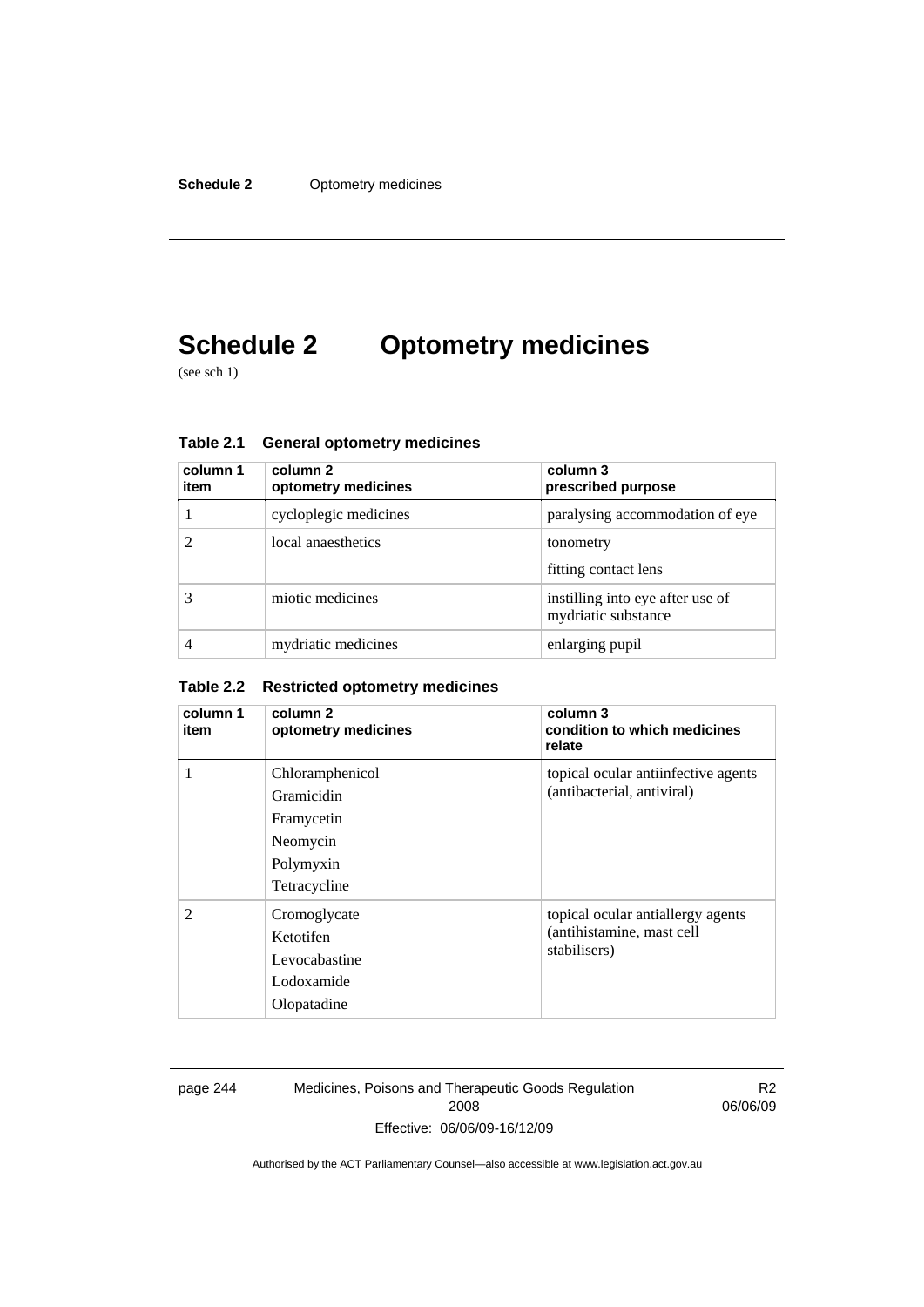| 3              | Diclofenac<br>Flurbiprofen<br>Ketorolac                                                                                                                                                                 | topical ocular non-steroidal<br>antiinflammatory agents (NSAIDS)                                                                                                                                                                                                                                                           |
|----------------|---------------------------------------------------------------------------------------------------------------------------------------------------------------------------------------------------------|----------------------------------------------------------------------------------------------------------------------------------------------------------------------------------------------------------------------------------------------------------------------------------------------------------------------------|
| $\overline{4}$ | Fluorometholone<br>Hydrocortisone                                                                                                                                                                       | topical ocular steroid preparations                                                                                                                                                                                                                                                                                        |
| 5              | Apraclonidine<br>Betaxolol<br>Bimatoprost<br><b>Brimonidine</b><br><b>Brinzolamide</b><br>Carbachol<br>Dipivefrine<br>Dorzolamide<br>Latanoprost<br>Levobunolol<br>Pilocarpine<br>Timolol<br>Travoprost | topical glaucoma preparations in<br>accordance with shared care model<br>between Optometrists Registration<br>Board under Optometrists Act 2002<br>(NSW), Australian and New<br>Zealand College of<br>Ophthalmologists and School of<br>Vision Science, University of New<br>South Wales, as in force from time<br>to time |
| 6              | Atropine<br>Cyclopentolate<br>Homatropine<br>Phenylephrine<br>Tropicamide                                                                                                                               | mydriatics and cycloplegics                                                                                                                                                                                                                                                                                                |
| $\tau$         | Amethocaine<br>Oxybuprocaine<br>Proxymetacaine                                                                                                                                                          | topical local anaesthetics                                                                                                                                                                                                                                                                                                 |

R2 06/06/09 Medicines, Poisons and Therapeutic Goods Regulation 2008 Effective: 06/06/09-16/12/09

page 245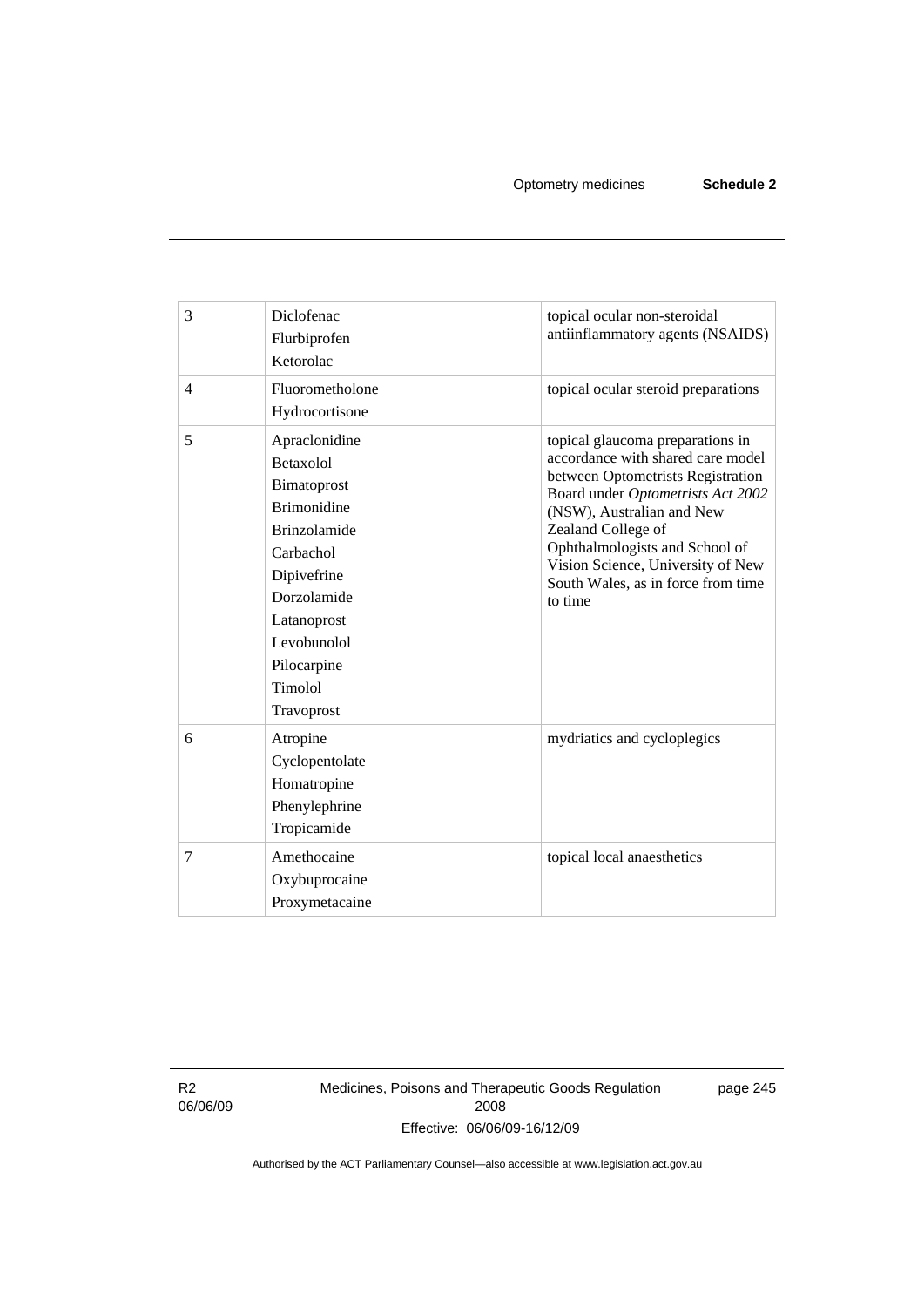# **Schedule 3 Designated appendix D medicines—standing approvals**

(see s 31, s 33, s 41, s 160, s 591, s 592 and s 593)

## **Part 3.1 Approval conditions**

## **3.1 Definitions—sch 3**

In this schedule:

*condition 1*, for a doctor prescribing or supplying a designated appendix D medicine to a woman of child-bearing age, means the doctor must ensure that the possibility of pregnancy by the woman has been excluded prior to commencement of treatment.

*condition 2*, for a doctor prescribing or supplying a designated appendix D medicine to a woman of child-bearing age, means the doctor must advise the woman to avoid becoming pregnant during, or for a period of 1 month after the completion of, treatment.

*condition 3*, for a doctor prescribing or supplying a designated appendix D medicine to a woman of child-bearing age, means the doctor must advise the woman to avoid becoming pregnant during, or for a period of 3 months after the completion of, treatment.

*condition 4*, for a doctor prescribing or supplying a designated appendix D medicine to a woman of child-bearing age, means the doctor must advise the woman to avoid becoming pregnant during, or for a period of 24 months after the completion of, treatment.

R<sub>2</sub> 06/06/09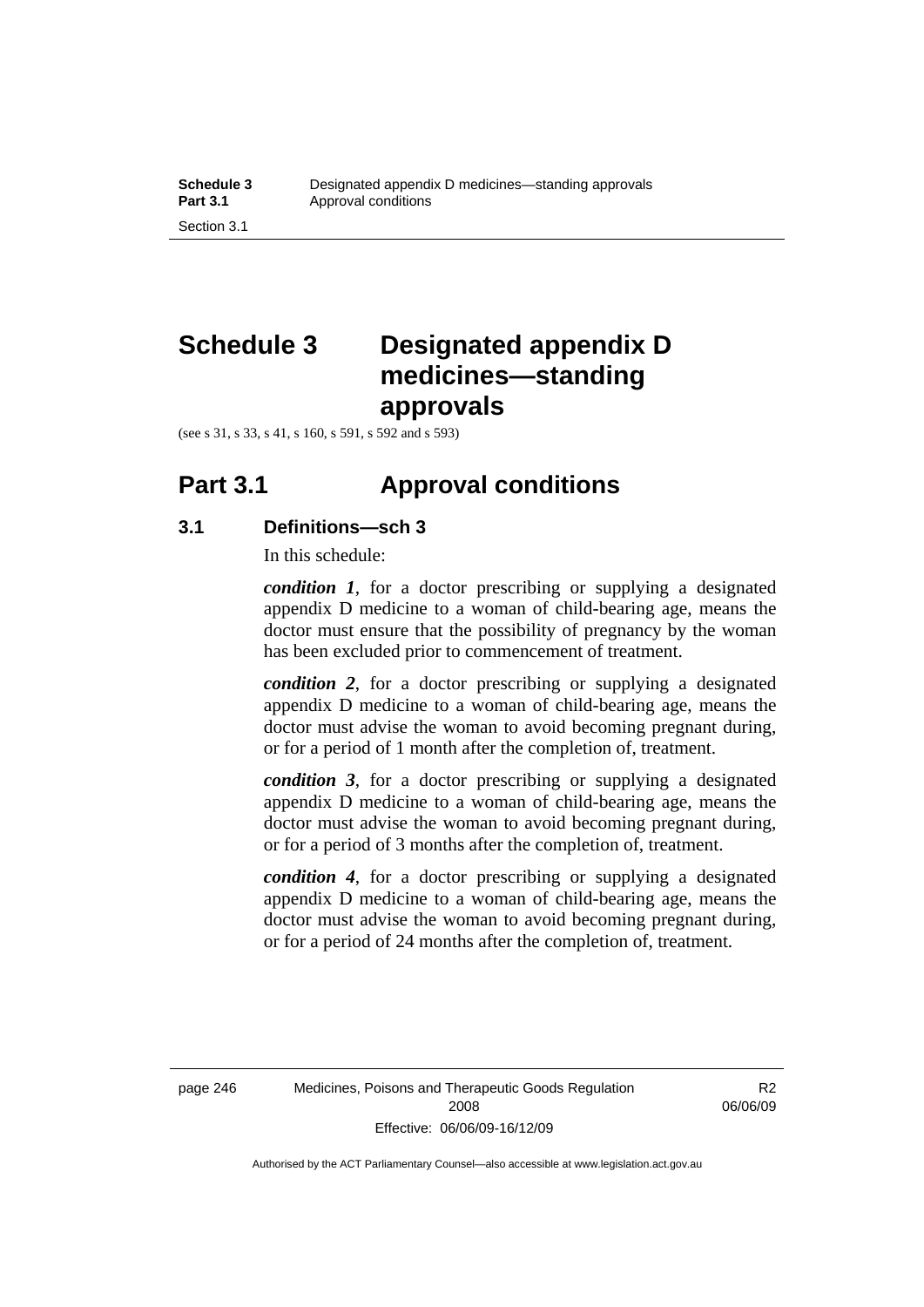# **Part 3.2 Standing approvals for designated appendix D medicines**

| column 1                                                                | column 2                             | column 3                                                                               | column 4            |
|-------------------------------------------------------------------------|--------------------------------------|----------------------------------------------------------------------------------------|---------------------|
| item                                                                    | doctor                               | medicine                                                                               | conditions (if any) |
| 1                                                                       | specialist practising                | acitretin for human use                                                                | conditions 1 and 4  |
|                                                                         | in specialist area of<br>dermatology | alefacept for human use                                                                |                     |
|                                                                         |                                      | bexarotene for human use                                                               | conditions 1 and 2  |
|                                                                         |                                      | etretinate for human use                                                               | conditions 1 and 4  |
|                                                                         |                                      | isotretinoin for human oral use                                                        | conditions 1 and 2  |
|                                                                         |                                      | thalidomide for human use                                                              | conditions 1 and 2  |
| $\overline{2}$                                                          | specialist practising                | clomiphene for human use                                                               |                     |
| in specialist area of<br>endocrinology,<br>gynaecology or<br>obstetrics |                                      | cyclofenil for human use                                                               |                     |
|                                                                         | dinoprost for human use              |                                                                                        |                     |
|                                                                         | dinoprostone for human use           |                                                                                        |                     |
|                                                                         |                                      | follitropin alpha (recombinant human<br>follicle-stimulating hormone) for<br>human use |                     |
|                                                                         |                                      | follitropin beta (recombinant human<br>follicle-stimulating hormone) for<br>human use  |                     |
|                                                                         |                                      | luteinising hormone for human use                                                      |                     |
|                                                                         |                                      | urofollitropin (human<br>follicle-stimulating hormone) for<br>human use                |                     |

R2 06/06/09 Medicines, Poisons and Therapeutic Goods Regulation 2008 Effective: 06/06/09-16/12/09

page 247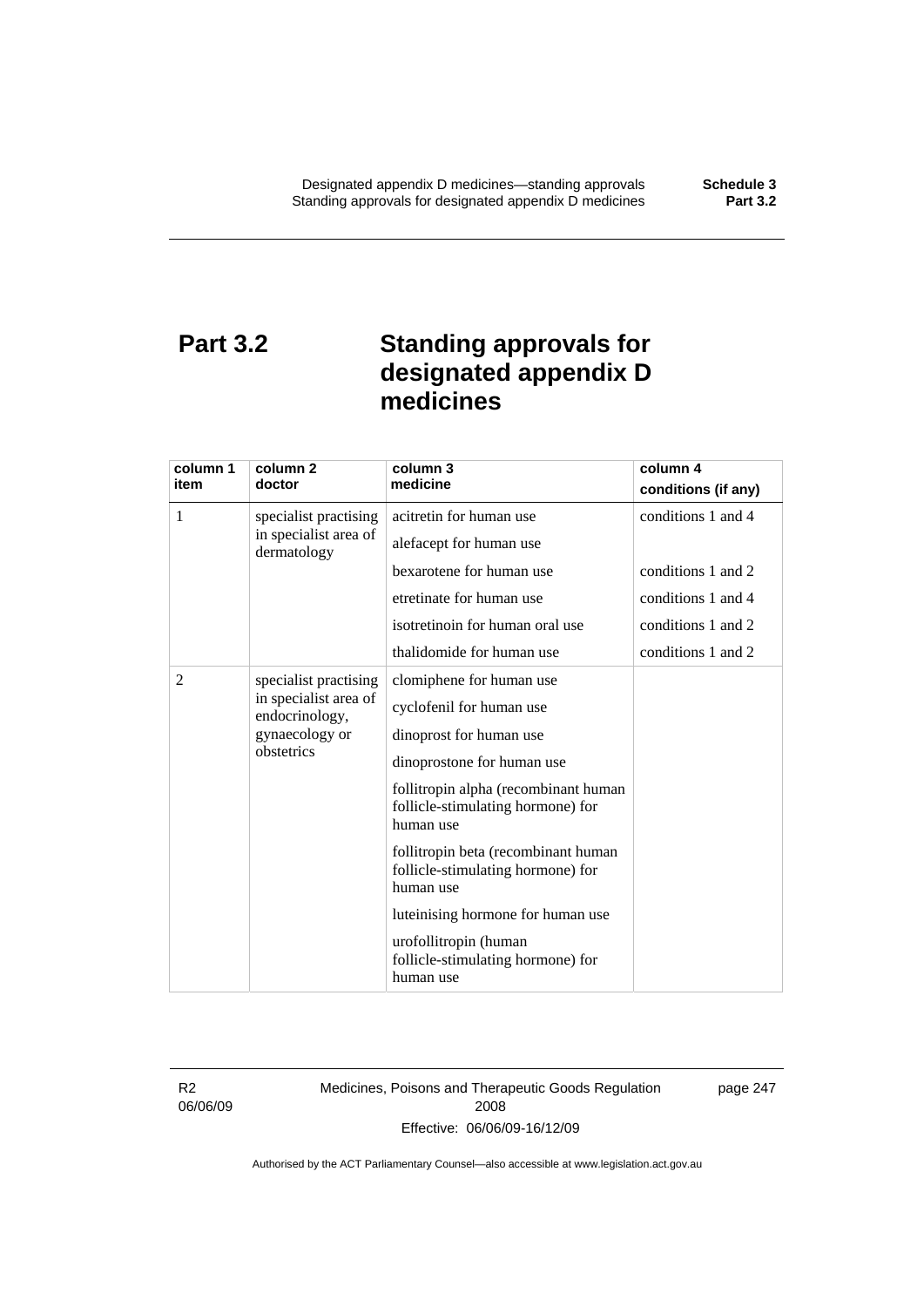### **Schedule 3 Designated appendix D medicines—standing approvals**<br>**Part 3.2 Standing approvals for designated appendix D medicine** Standing approvals for designated appendix D medicines

| column 1<br>item | column 2<br>doctor                                                                                                                                             | column 3<br>medicine            | column 4<br>conditions (if any) |
|------------------|----------------------------------------------------------------------------------------------------------------------------------------------------------------|---------------------------------|---------------------------------|
| 3                | specialist practising<br>in specialist area of<br>mental health                                                                                                | clozapine for human use         |                                 |
|                  | doctor employed by<br>Territory and<br>working under<br>supervision of chief<br>psychiatrist under<br><b>Mental Health</b><br>(Treatment and<br>Care) Act 1994 |                                 |                                 |
| 4                | specialist physician                                                                                                                                           | acitretin for human use         | conditions 1 and 4              |
|                  |                                                                                                                                                                | etretinate for human use        | conditions 1 and 4              |
|                  |                                                                                                                                                                | bexarotene for human use        | conditions 1 and 2              |
|                  |                                                                                                                                                                | bosentan for human use          | conditions 1 and 3              |
|                  |                                                                                                                                                                | isotretinoin for human oral use | conditions 1 and 2              |
|                  |                                                                                                                                                                | teriparatide for human use      |                                 |
|                  |                                                                                                                                                                | thalidomide for human use       | conditions 1 and 2              |
|                  |                                                                                                                                                                | tretinoin for human oral use    | conditions 1 and 2              |

*Note Specialist* includes a doctor training in a specialist area—see the dictionary.

page 248 Medicines, Poisons and Therapeutic Goods Regulation 2008 Effective: 06/06/09-16/12/09

R2 06/06/09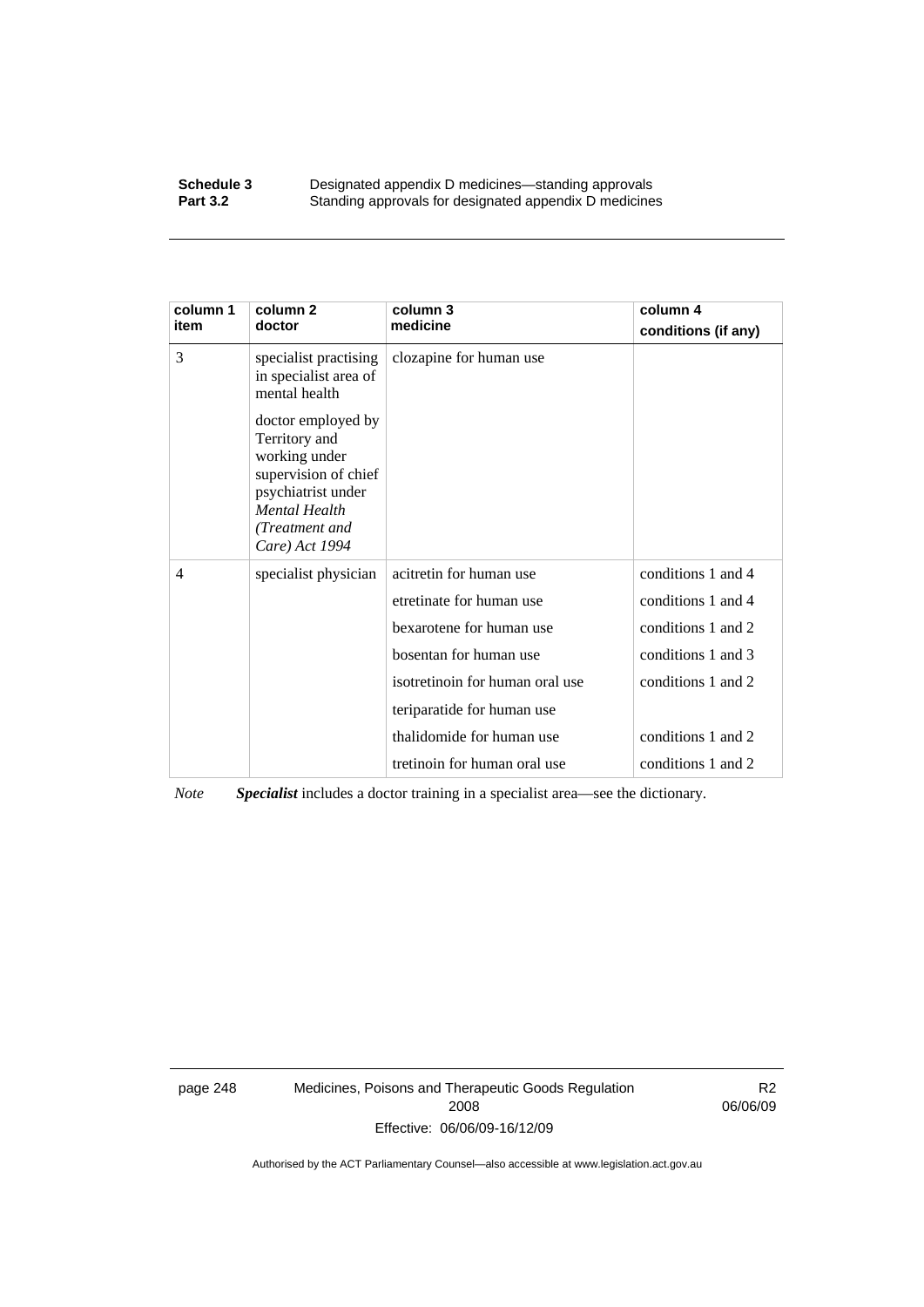# **Schedule 4 Dangerous poisons manufacturing etc authorisations**

(see s 690)

| column 1<br>item | column <sub>2</sub><br>people                                             | column 3<br>dangerous poison | column 4<br>prescribed purpose                                         |
|------------------|---------------------------------------------------------------------------|------------------------------|------------------------------------------------------------------------|
| 1                | manufacturers of glass                                                    | arsenic                      | manufacturing glass                                                    |
|                  | metallurgists                                                             |                              | manufacturing alloys                                                   |
| 2                | manufacturers of dyes or<br>pharmaceuticals                               | benzene                      | manufacturing dyes or<br>pharmaceuticals                               |
|                  | manufacturers of lacquers,<br>linoleum, protective cloths<br>or varnishes |                              | manufacturing lacquers,<br>linoleum, protective<br>cloths or varnishes |
| 3                | manufacturers of<br>chemicals or<br>pharmaceuticals                       | carbon tetrachloride         | manufacturing<br>chemicals or<br>pharmaceuticals                       |
|                  | manufacturers of lacquers,<br>paints or varnishes                         |                              | manufacturing lacquers,<br>paints or varnishes                         |
| $\overline{4}$   | managers of swimming<br>pools, other than domestic<br>swimming pools      | chlorine                     | purifying water in pools                                               |
|                  | manufacturers of<br>chemicals, plastics or<br>synthetic rubber            |                              | manufacturing<br>chemicals, plastics or<br>synthetic rubber            |
|                  | metallurgists                                                             |                              | cleaning metals                                                        |
|                  | people working at sewage<br>treatment centres                             |                              | treating sewage at<br>treatment centres                                |
|                  | people working at water<br>treatment centres                              |                              | purifying water at<br>treatment centres                                |

R2 06/06/09 Medicines, Poisons and Therapeutic Goods Regulation 2008 Effective: 06/06/09-16/12/09

page 249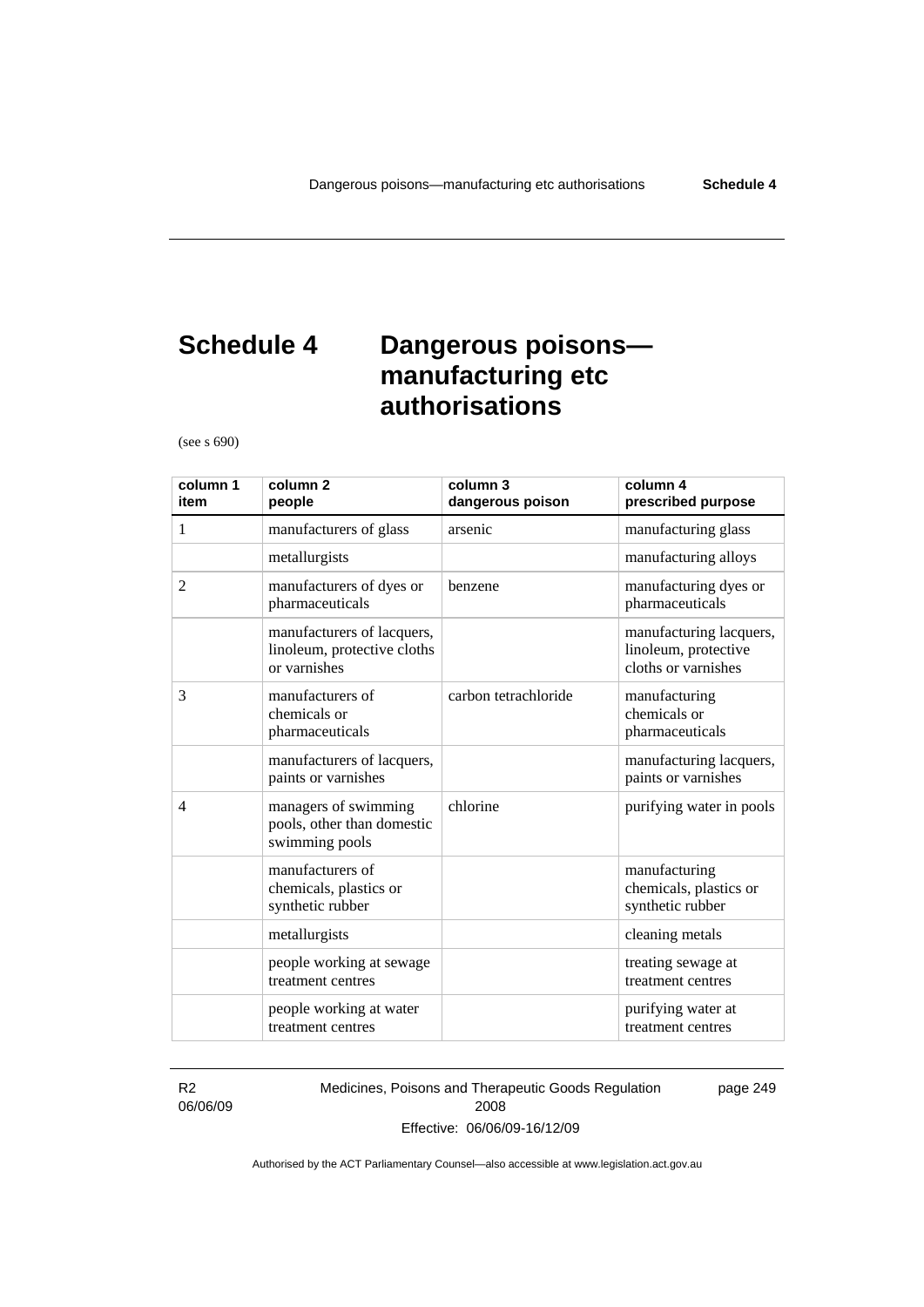| column 1<br>item | column <sub>2</sub><br>people                                   | column 3<br>dangerous poison                      | column 4<br>prescribed purpose                                  |
|------------------|-----------------------------------------------------------------|---------------------------------------------------|-----------------------------------------------------------------|
| 5                | electroplaters                                                  | cyanides                                          | electroplating                                                  |
|                  | jewellers                                                       |                                                   | manufacturing gold<br>jewellery                                 |
|                  | miners                                                          |                                                   | extracting or processing<br>gold                                |
| 6                | manufacturers of lacquers,<br>paints or varnishes               | epichlorohydrin                                   | manufacturing lacquers,<br>paints or varnishes                  |
| 7                | manufacturers of<br>chemicals or detergents                     | ethylene oxide                                    | manufacturing<br>chemicals or detergents                        |
|                  | sterilising technologists                                       |                                                   | sterilising surgical<br>instruments                             |
| 8                | glass workers                                                   | hydrofluoric acid                                 | etching glass                                                   |
|                  | masons                                                          |                                                   | cleaning building<br>materials                                  |
|                  | metal workers                                                   |                                                   | cleaning or etching<br>metals                                   |
|                  | miners                                                          |                                                   | extracting or processing<br>gold                                |
|                  | potters                                                         |                                                   | cleaning ceramics                                               |
| 9                | manufacturers of lamps,<br>mirrors or scientific<br>instruments | mercury                                           | manufacturing of lamps,<br>mirrors or scientific<br>instruments |
|                  | manufacturers of mercury<br>salts or organic<br>compounds       |                                                   | manufacturing mercury<br>salts or organic<br>compounds          |
|                  | miners                                                          |                                                   | extracting metals from<br>ores                                  |
| 10               | manufacturers of plastics                                       | 4, 4'-methylenebis<br>[2-chloroaniline]<br>(MOCA) | manufacturing plastics                                          |

page 250 Medicines, Poisons and Therapeutic Goods Regulation 2008 Effective: 06/06/09-16/12/09

R2 06/06/09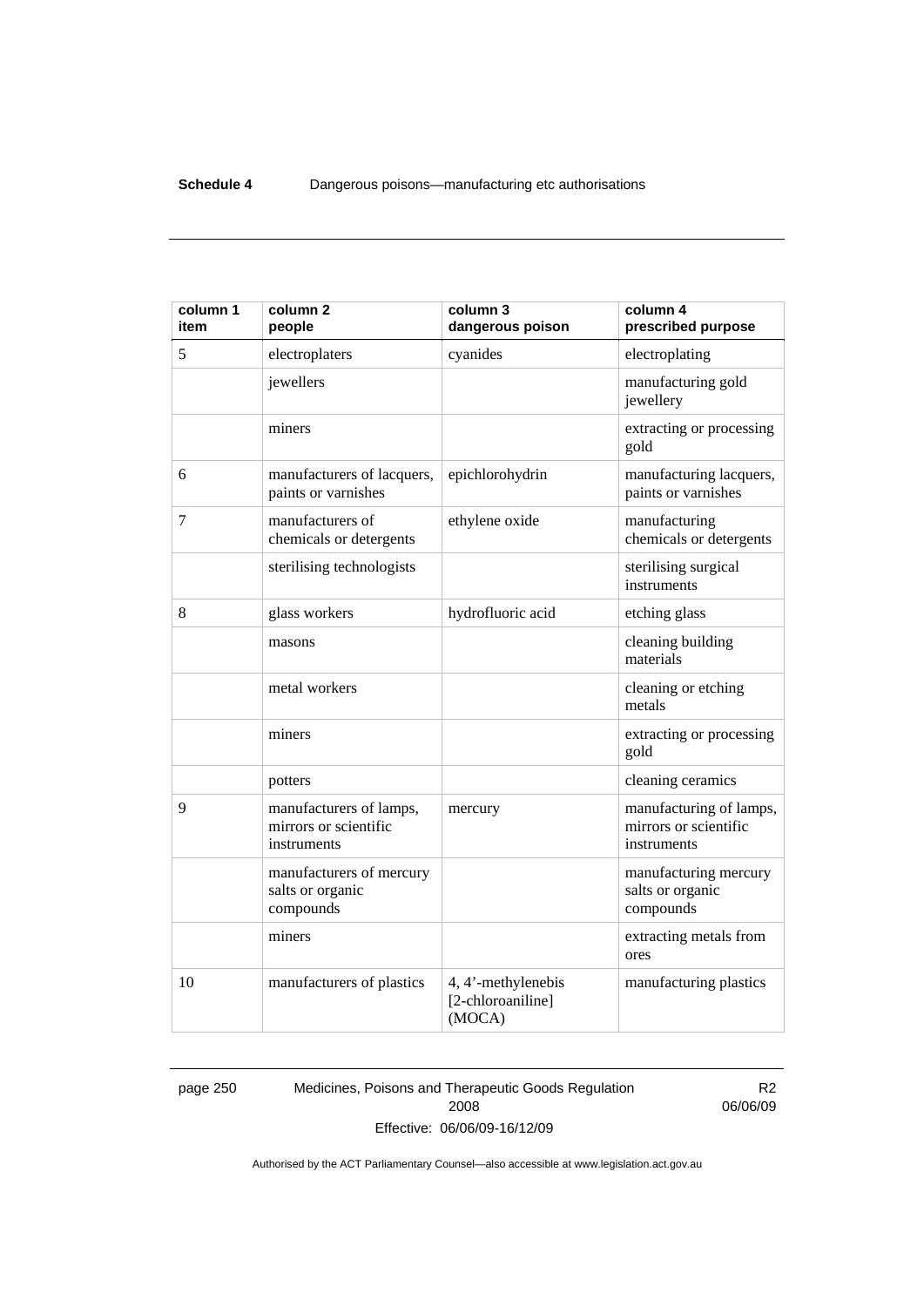| column 1<br>item | column 2<br>people                                                                   | column 3<br>dangerous poison | column 4<br>prescribed purpose                                                    |
|------------------|--------------------------------------------------------------------------------------|------------------------------|-----------------------------------------------------------------------------------|
| 11               | manufacturers of<br>detergents, lubricants or<br>organic compounds                   | propylene oxide              | manufacturing<br>detergents, lubricants or<br>organic compounds                   |
| 12               | manufacturers of organic<br>compounds, paints, rust<br>removers or varnishes         | tetrachloroethane            | manufacturing organic<br>compounds, paints, rust<br>removers or varnishes         |
| 13               | manufacturers of dyes                                                                | ortho-tolidine               | manufacturing dyes                                                                |
| 14               | manufacturers of<br>disinfectants, household<br>cleaners or industrial<br>deodorants | trichloroisocyanuric acid    | manufacturing<br>disinfectants, household<br>cleaners or industrial<br>deodorants |

R2 06/06/09 Medicines, Poisons and Therapeutic Goods Regulation 2008 Effective: 06/06/09-16/12/09

page 251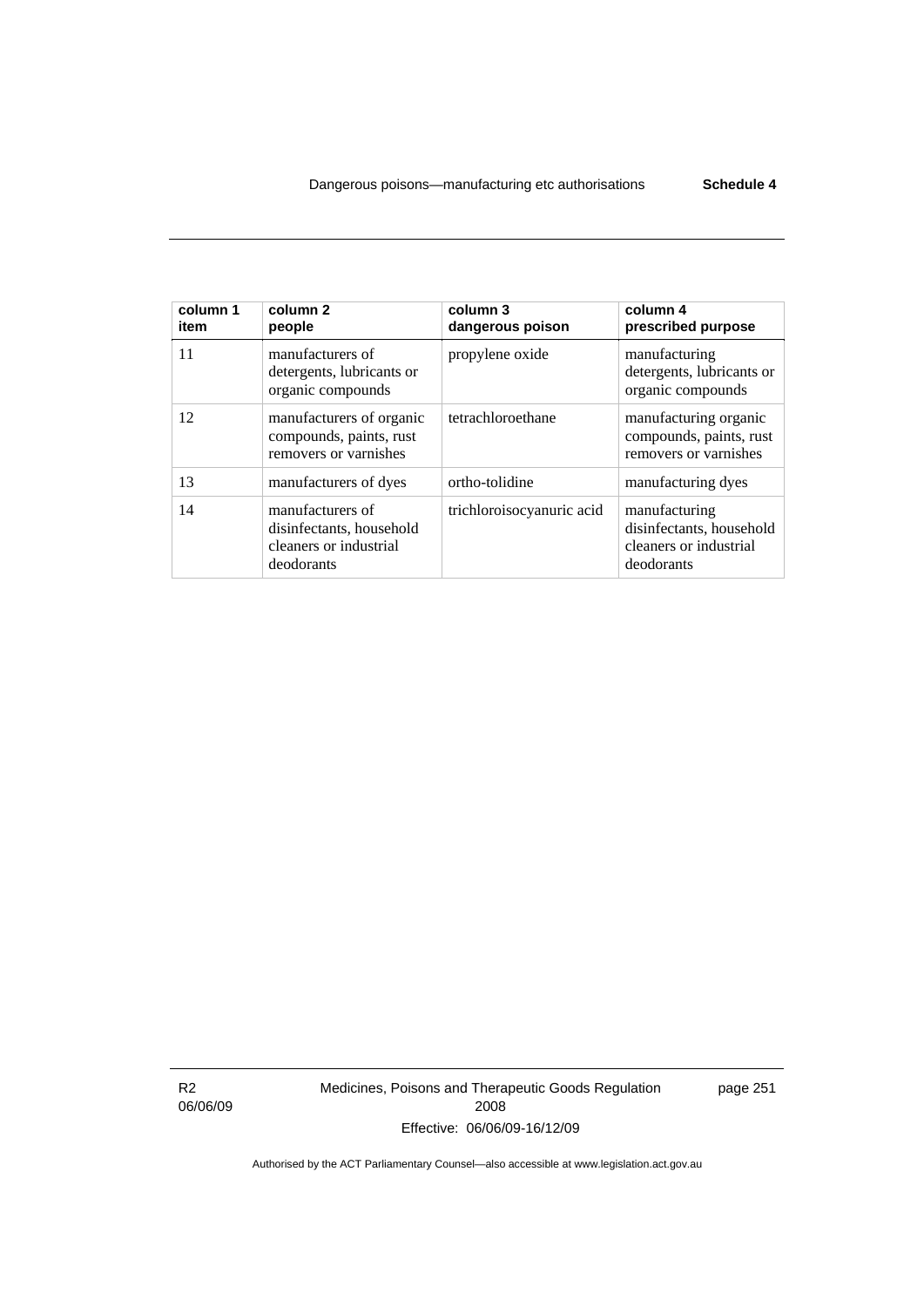# **Schedule 5 Requirements for storage receptacles**

(see s 531 and s 533)

## **Part 5.1 Medicines cabinets**

## **5.1 Medicines cabinets—general requirements**

A medicines cabinet must be constructed to prevent ready access to the cabinet's contents by cutting, sawing or unbolting.

## **5.2 Medicines cabinets—body requirements**

- (1) The body of a medicines cabinet must be constructed of a single layer of black mild steel plate at least 10mm thick and with continuous welding of all joints.
- (2) The body must have, for installation—
	- (a) 4 suitably sized holes in the cabinet's back plate; or
	- (b) 2 suitably sized holes in the back plate and 2 suitably sized holes in the cabinet's base.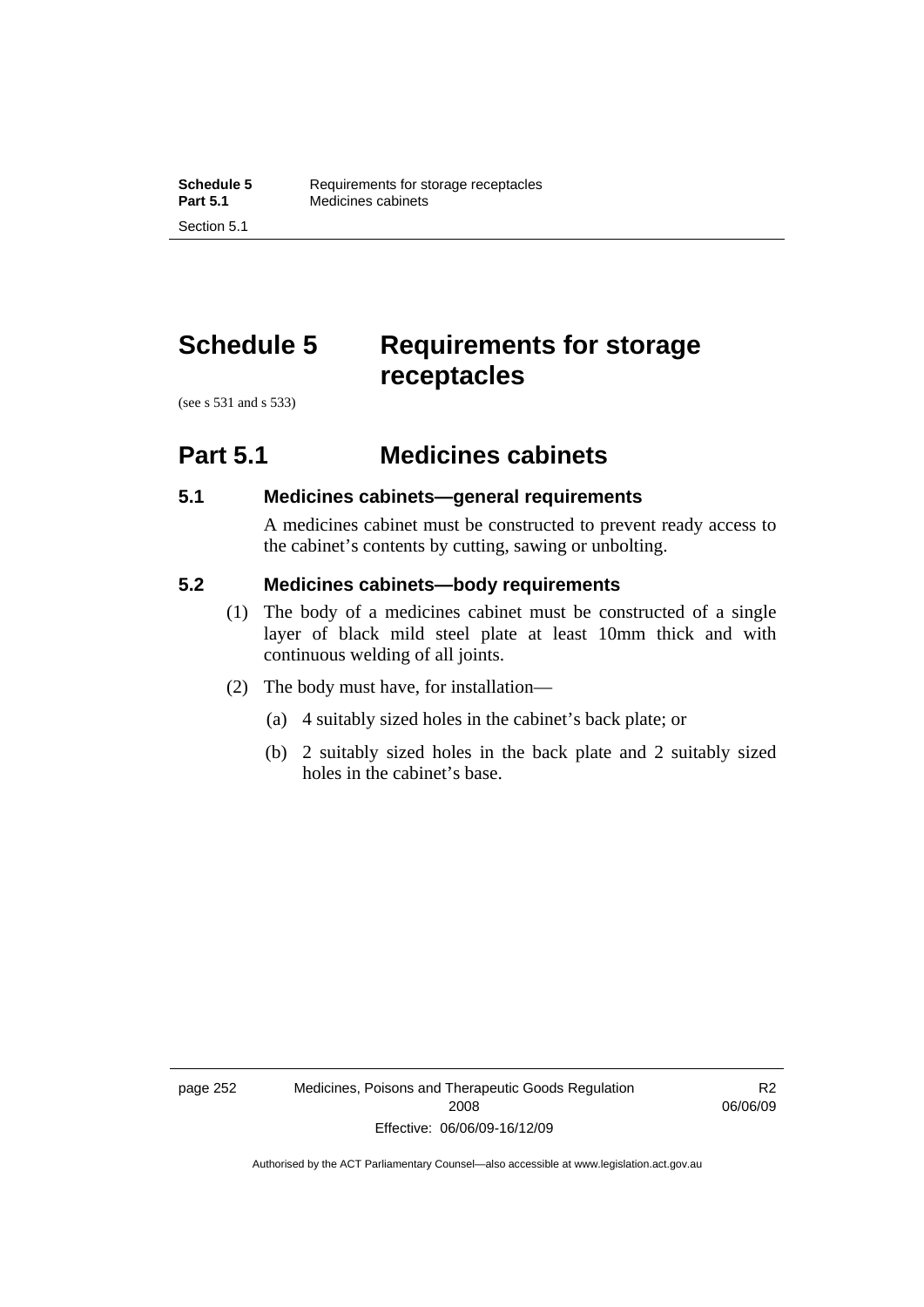## **5.3 Medicines cabinets—door requirements**

- (1) The door of a medicines cabinet must be constructed of black mild steel plate at least 10mm thick.
- (2) When the medicines cabinet door is closed, the door must—
	- (a) fit flush with the cabinet; and
	- (b) have a clearance around the door of not more than 1.5mm.
- (3) The door must be fitted with a fixed locking bar, welded to the inside face of the door near the hinge edge, that engages in a rebate in the cabinet when closed.
- (4) The hinges on the door must be—
	- (a) constructed of heavy duty steel; and
	- (b) continuous welded to the door and body of the cabinet.

## **5.4 Medicines cabinets—lock requirements**

- (1) A medicines cabinet lock must be—
	- (a) a 6-lever pick-proof lock; or
	- (b) a lock mechanism of a level of security equal to, or greater than, a 6-lever pick-proof lock.
- (2) The lock must be securely attached to the inside face of the door.

page 253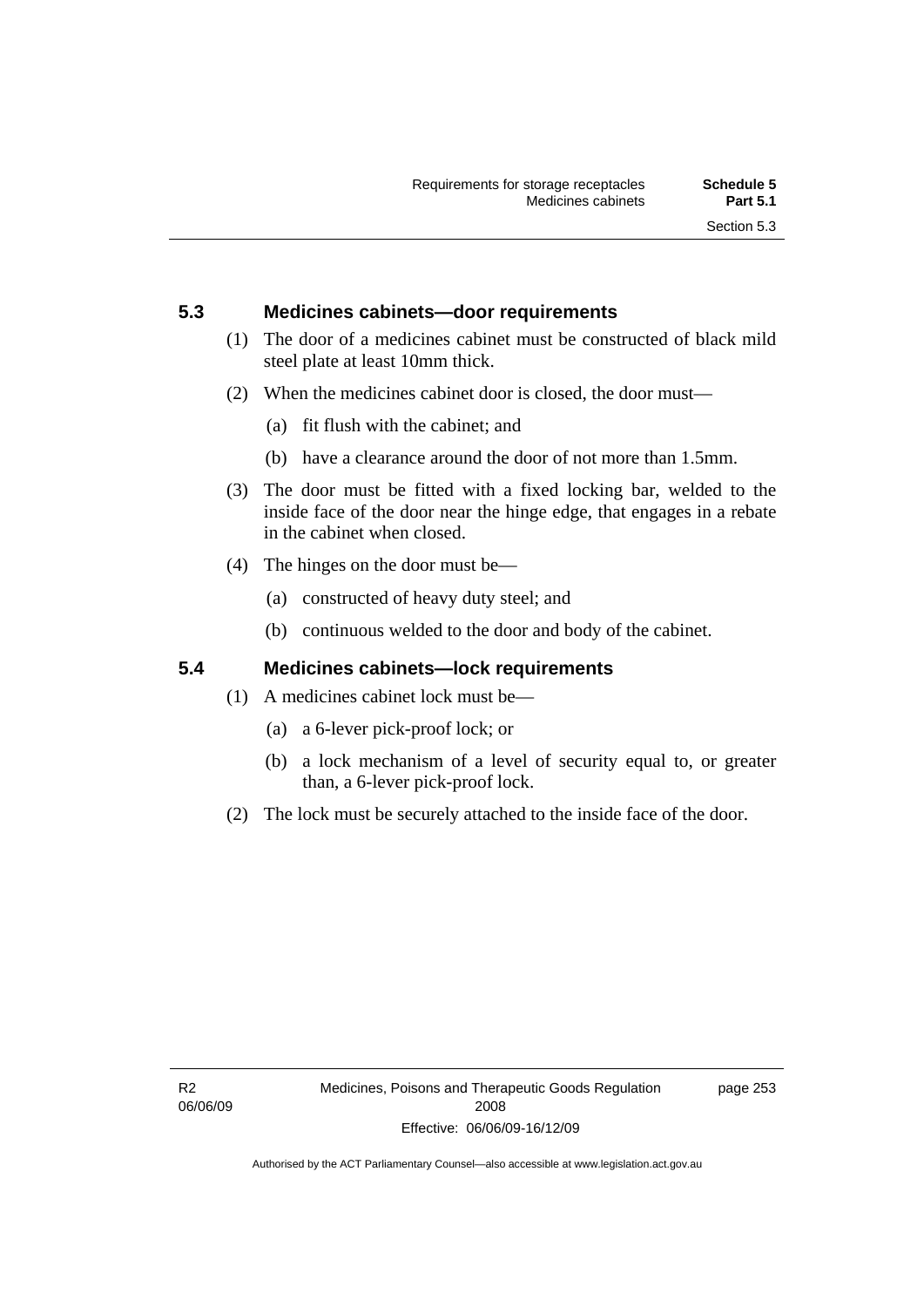## **5.5 Medicines cabinets—mounting requirements**

- (1) A medicines cabinet must be—
	- (a) embedded in a floor of reinforced concrete of at least 10mpa compressive strength; or
	- (b) securely fixed to a wall or floor (or both) in accordance with this section.
- (2) If the wall and floor are brick or concrete, the medicines cabinet must be fixed to the wall or floor (or both) by at least 4 expanding bolts.
- (3) If the wall is timber, but the floor is brick or concrete, the medicines cabinet must be fixed—
	- (a) to the floor by at least 4 expanding bolts; and
	- (b) to the wall by at least 2 coach screws into the studs as close to the top of the wall face as is possible.
- (4) If the wall and floor are timber, the medicines cabinet must be fixed to the timber frame of the wall or floor in a way that will ensure that the cabinet cannot be removed from the floor or wall within 30 minutes.
- (5) The bolts and coach screws must be at least 10mm in diameter.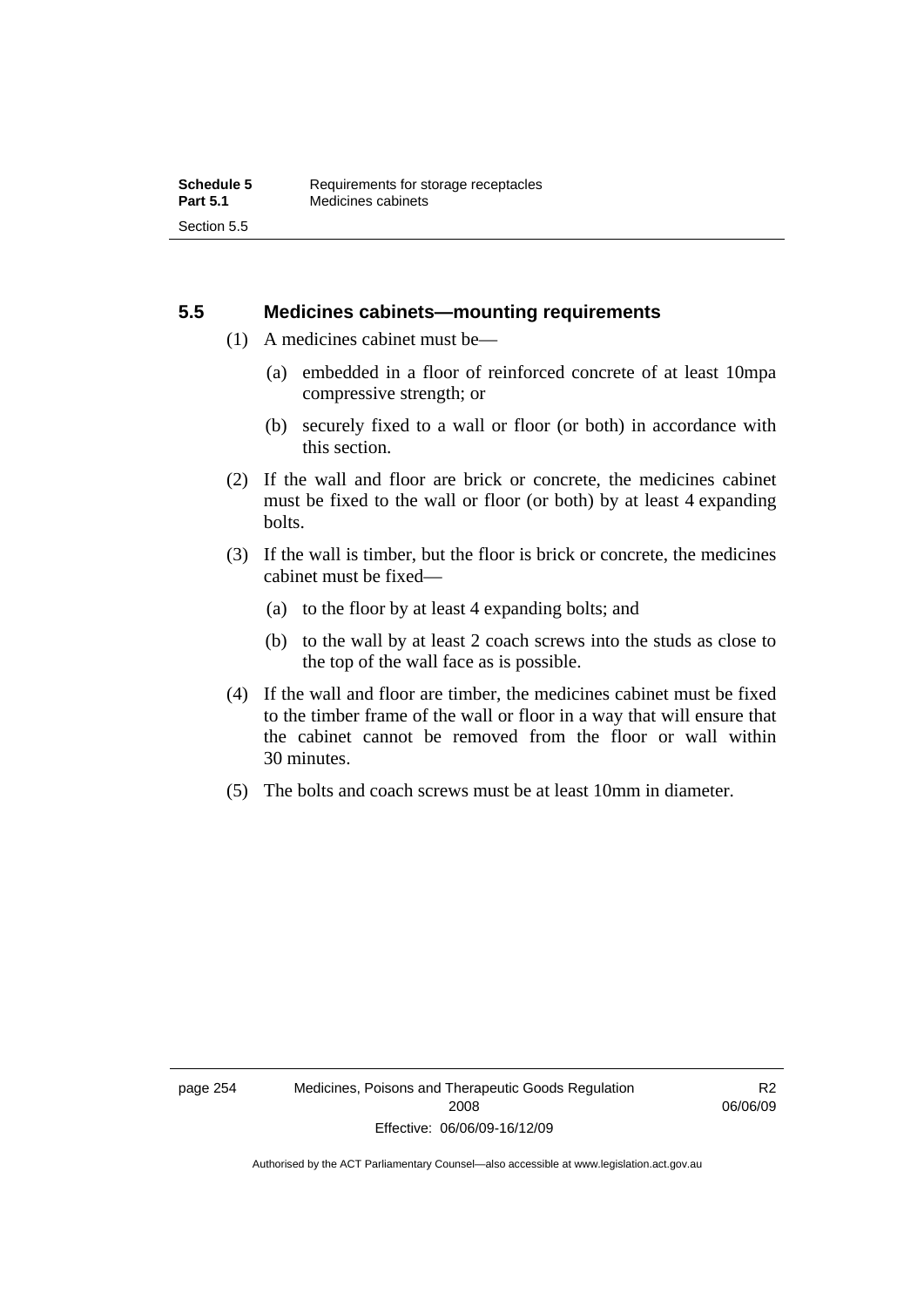## **Part 5.2 Safes, strong rooms and vaults**

## **5.6 Requirements for safes**

- (1) A safe must be constructed to prevent ready access to the safe's contents by cutting, sawing or unbolting.
- (2) When locked, a safe must reasonably be expected to resist attempts to gain entry by tools, torch or explosives for at least 30 minutes.
- $(3)$  A safe-
	- (a) may be freestanding if it weighs more than 350kg; or
	- (b) must be securely attached to, or embedded in, a concrete floor or a concrete or brick wall in a way that will ensure that the cabinet cannot be removed from the floor or wall within 30 minutes.

## **5.7 Requirements for strong rooms**

- (1) The walls, floor and ceiling of a strong room must be brick or concrete.
- (2) The strong room must be fitted with a door.
- (3) When locked, the strong room must reasonably be expected to resist attempts to gain entry by tools, torch or explosives for at least 1 hour.

## **5.8 Requirements for vaults**

- (1) The walls, floor and ceiling of a vault must be reinforced concrete.
- (2) The vault must be fitted with a door.
- (3) When locked, the vault must reasonably be expected to resist attempts to gain entry by tools, torch or explosives for at least 1 hour.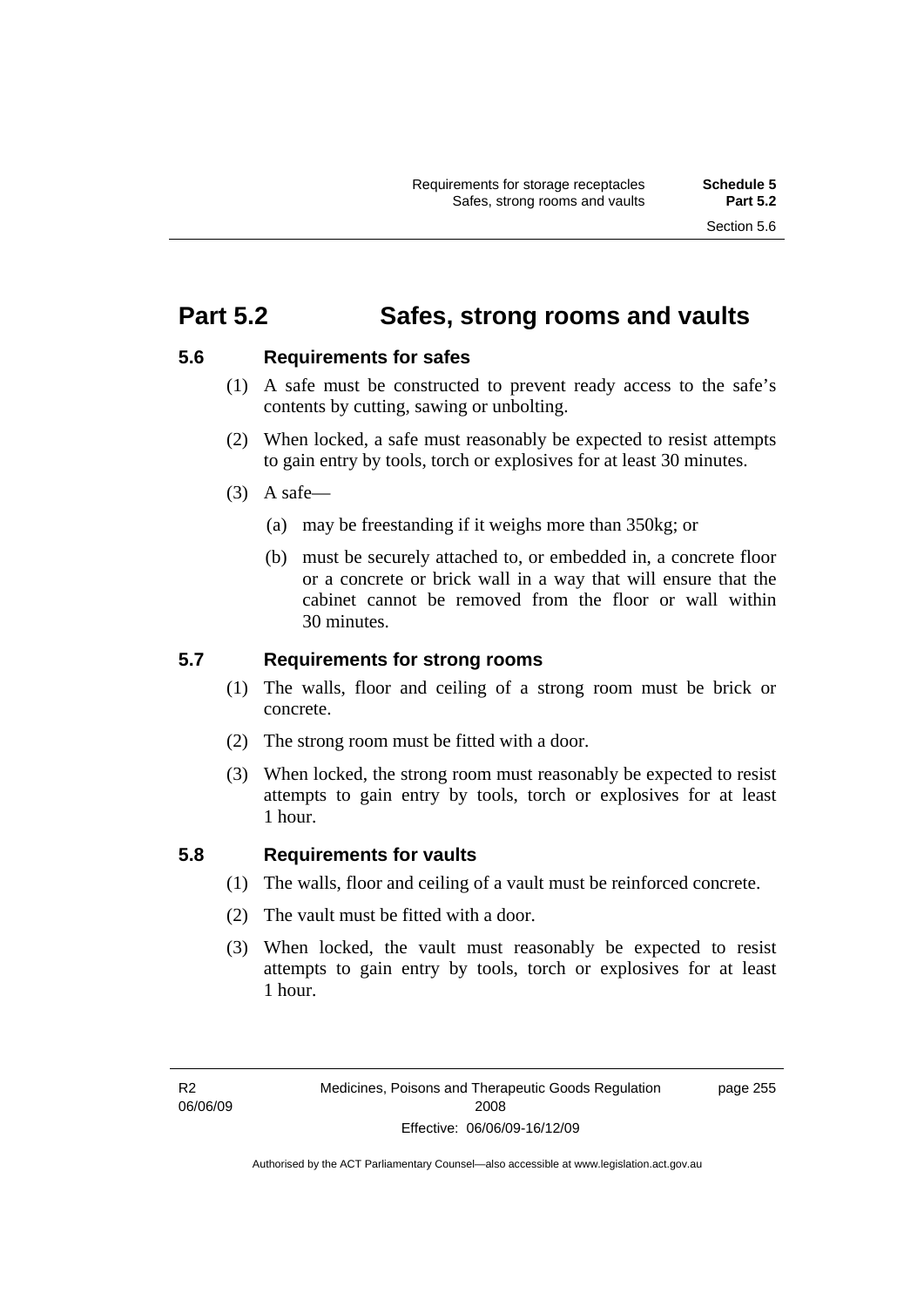**Schedule 10** Modification—Crimes Act 1900

Modification [10.1]

# **Schedule 10 Modification—Crimes Act 1900**

(see s 1100)

## **[10.1] Section 170**

*substitute* 

## **170 Meaning of** *anabolic steroid*

In this part:

*anabolic steroid* includes—

- (a) a substance mentioned in schedule 1 and any—
	- (i) salt, active principle or derivative of the substance; or
	- (ii) stereoisomer of the substance; or
	- (iii) preparation or admixture containing any proportion of the substance; and
- (b) a salt of an active principle or derivative of a substance mentioned in schedule 1; and
- (c) a salt of a stereoisomer of a substance mentioned in schedule 1.

## **[10.2] New schedule 1**

*insert* 

# **Schedule 1 Anabolic steroids**

(see s 170)

| column 1 | column 2       |
|----------|----------------|
| item     | substance      |
|          | Androisoxazole |

page 256 Medicines, Poisons and Therapeutic Goods Regulation 2008 Effective: 06/06/09-16/12/09

R2 06/06/09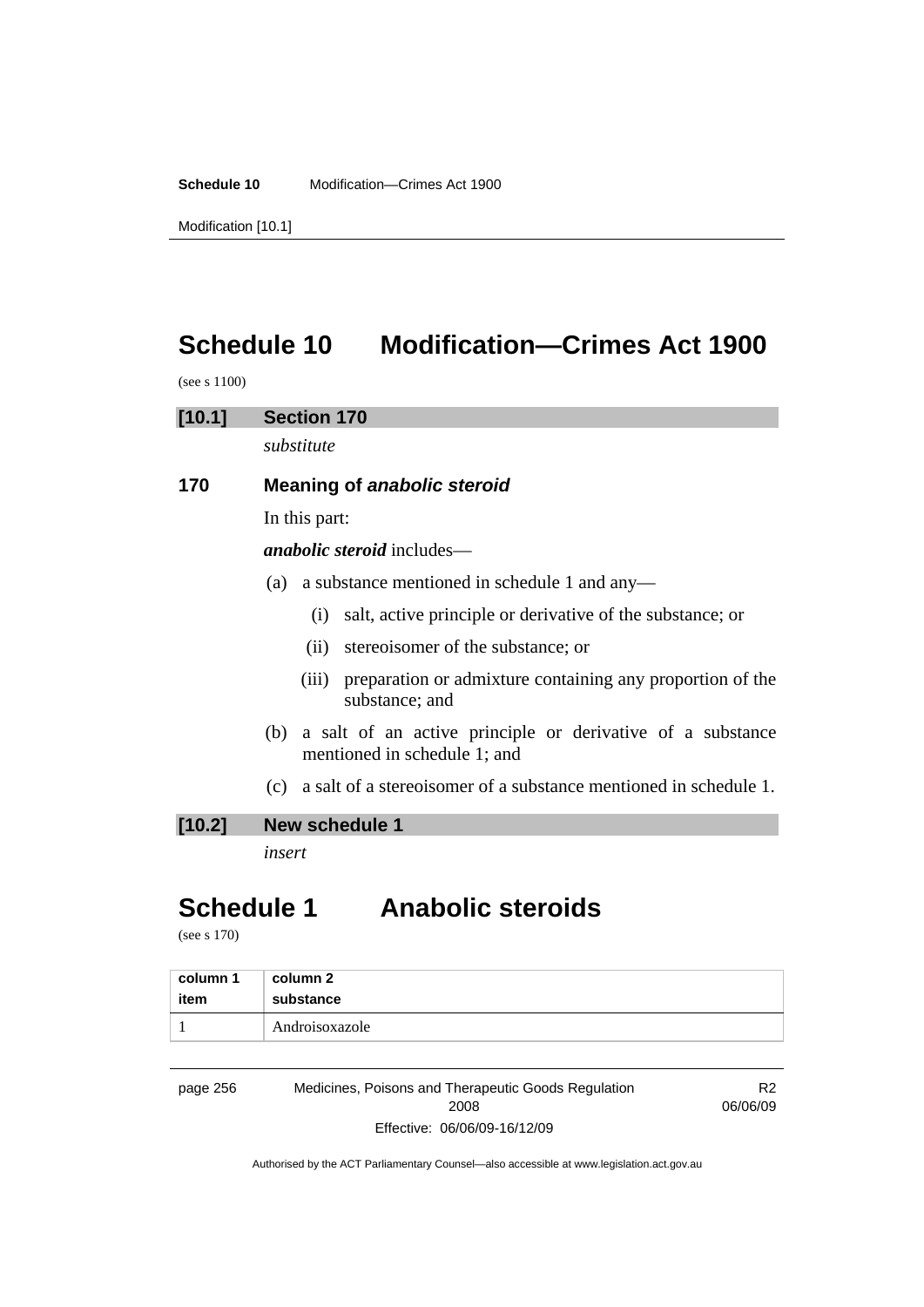### Modification—Crimes Act 1900 **Schedule 10**

Modification [10.2]

| column 1       | column <sub>2</sub>                                 |
|----------------|-----------------------------------------------------|
| item           | substance                                           |
| $\overline{2}$ | Androsterone                                        |
| 3              | Atamestane                                          |
| $\overline{4}$ | Bolandiol                                           |
| 5              | Bolasterone                                         |
| 6              | Bolazine                                            |
| $\overline{7}$ | Boldenone                                           |
| 8              | Bolenol                                             |
| 9              | Bolmantalate                                        |
| 10             | Calusterone                                         |
| 11             | Chlorandrostenolone                                 |
| 12             | 4-Chloromethandienone                               |
| 13             | Chloroxydienone                                     |
| 14             | Chloroxymesterone (dehydrochloromethyltestosterone) |
| 15             | Clostebol                                           |
| 16             | Danazol                                             |
| 17             | Dihydrolone                                         |
| 18             | Dimethandrostanolone                                |
| 19             | Dimethazine                                         |
| 20             | Drostanolone                                        |
| 21             | Enestebol                                           |
| 22             | Epitiostanol                                        |
| 23             | Ethisterone                                         |
| 24             | Ethyldienolone                                      |
| 25             | Ethyloestrenol                                      |
| 26             | Fluoxymesterone                                     |

R2 06/06/09 Medicines, Poisons and Therapeutic Goods Regulation 2008 Effective: 06/06/09-16/12/09 page 257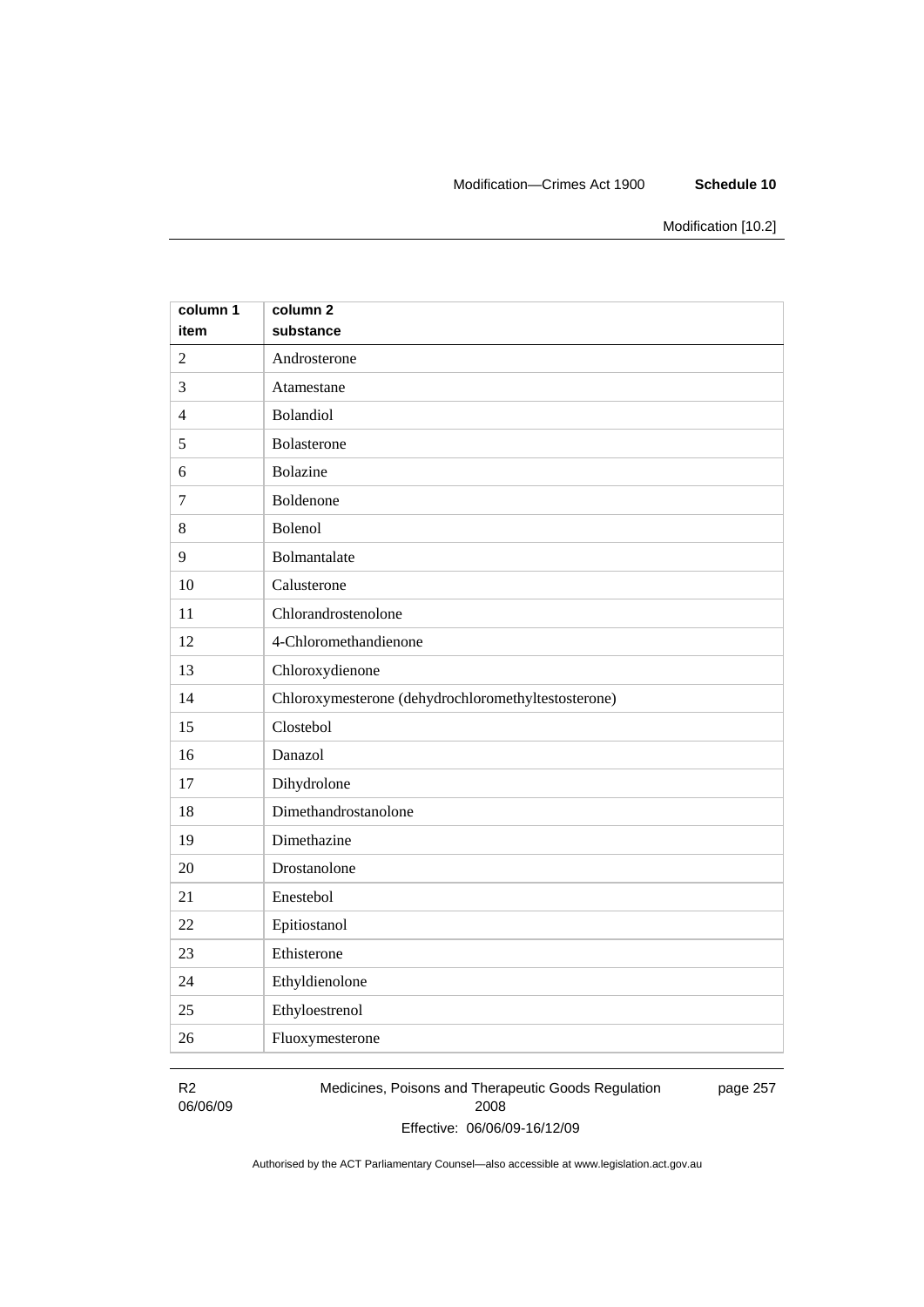### **Schedule 10** Modification—Crimes Act 1900

Modification [10.2]

| column 1 | column <sub>2</sub>          |
|----------|------------------------------|
| item     | substance                    |
| 27       | Formebolone                  |
| 28       | Furazabol                    |
| 29       | Gestrinone                   |
| 30       | Hydroxystenozol              |
| 31       | Mebolazine                   |
| 32       | Mepitiostane                 |
| 33       | Mesabolone                   |
| 34       | Mestanolone (androstanolone) |
| 35       | Mesterolone                  |
| 36       | Methandienone                |
| 37       | Methandriol                  |
| 38       | Methandrostenolone           |
| 39       | Methenolone                  |
| 40       | Methylclostebol              |
| 41       | Methyltestosterone           |
| 42       | Methyltrienolone             |
| 43       | Metribolone                  |
| 44       | Mibolerone                   |
| 45       | Nandrolone                   |
| 46       | Norandrostenolone            |
| 47       | Norbolethone                 |
| 48       | Norclostebol                 |
| 49       | Norethandrolone              |
| 50       | Normethandrone               |
| 51       | Ovandrotone                  |

page 258 Medicines, Poisons and Therapeutic Goods Regulation 2008 Effective: 06/06/09-16/12/09

R2 06/06/09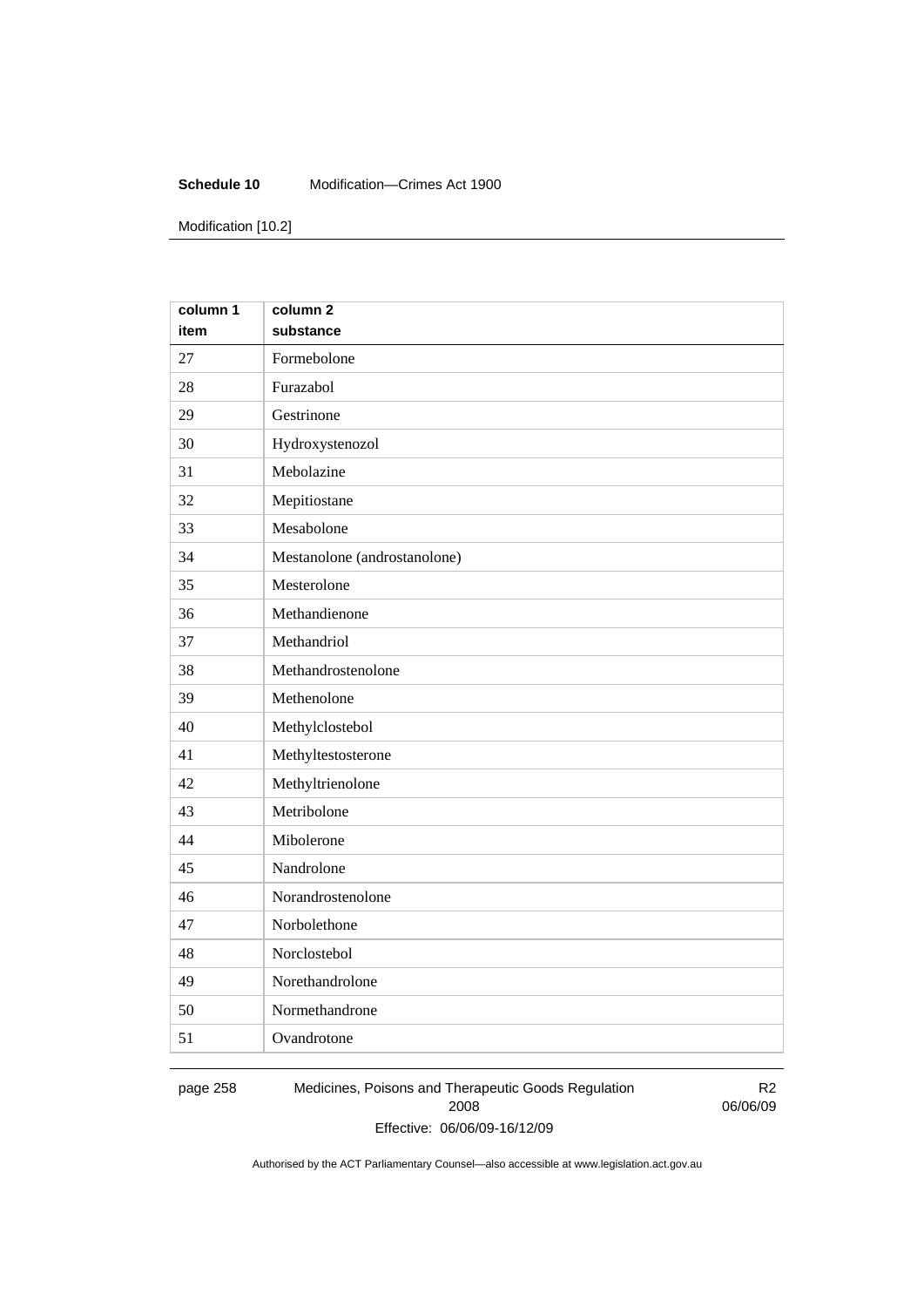### Modification—Crimes Act 1900 **Schedule 10**

Modification [10.2]

| column 1<br>item | column <sub>2</sub><br>substance                                                     |
|------------------|--------------------------------------------------------------------------------------|
| 52               | Oxabolone                                                                            |
| 53               | Oxandrolone                                                                          |
| 54               | Oxymesterone                                                                         |
| 55               | Oxymetholone                                                                         |
| 56               | Prasterone                                                                           |
| 57               | Propetandrol                                                                         |
| 58               | Quinbolone                                                                           |
| 59               | Roxibolone                                                                           |
| 60               | Silandrone                                                                           |
| 61               | Stanolone                                                                            |
| 62               | Stanozolol                                                                           |
| 63               | Stenbolone                                                                           |
| 64               | Testolactone                                                                         |
| 65               | Testosterone                                                                         |
| 66               | Thiomesterone                                                                        |
| 67               | Trenbolone                                                                           |
| 68               | Trestolone                                                                           |
| 69               | Anabolic and androgenic steroidal agents not mentioned elsewhere in this<br>schedule |

R2 06/06/09 Medicines, Poisons and Therapeutic Goods Regulation 2008 Effective: 06/06/09-16/12/09

page 259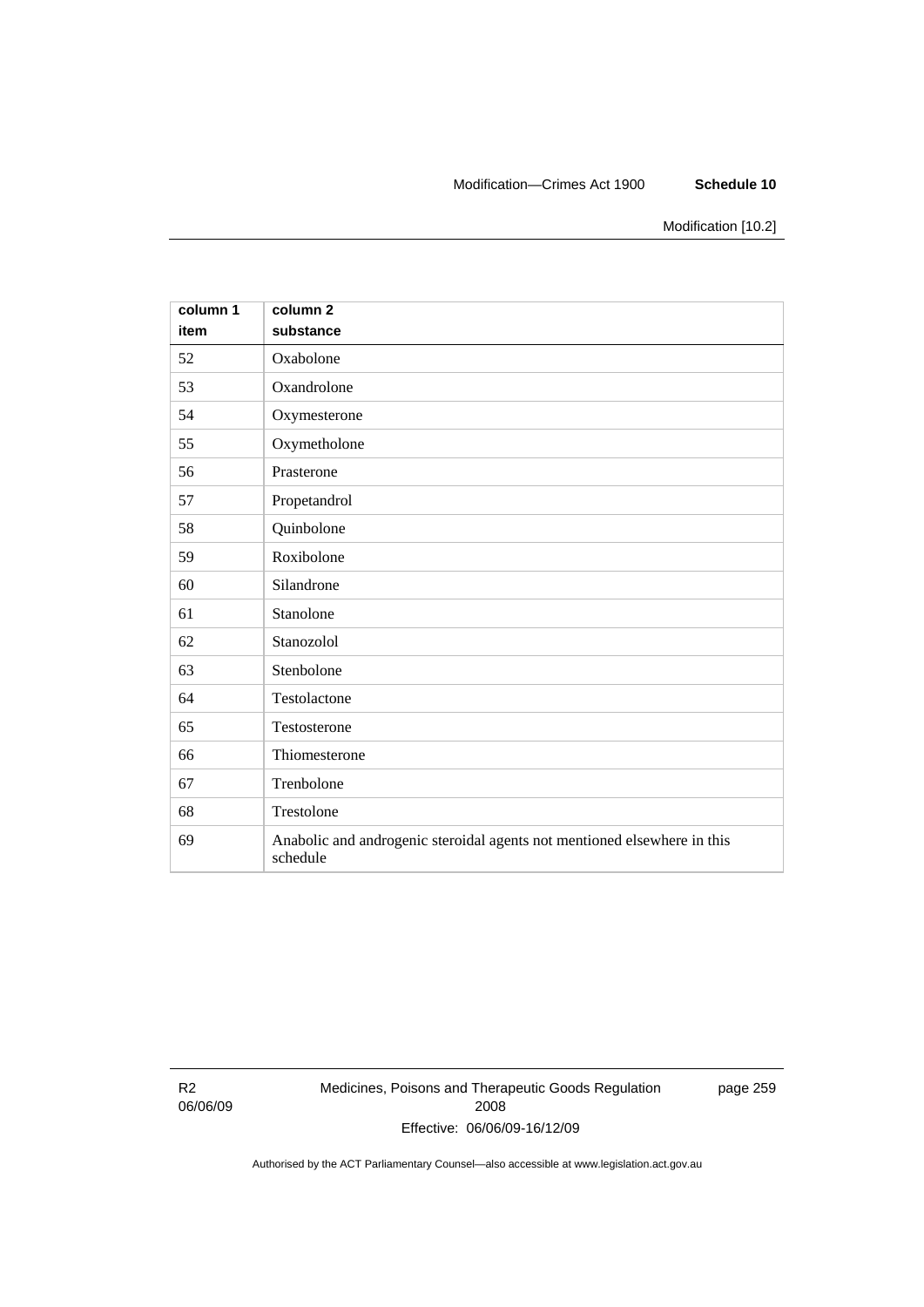# **Dictionary**

(see s 3)

- *Note 1* The Legislation Act contains definitions and other provisions relevant to this regulation.
- *Note 2* For example, the Legislation Act, dict, pt 1, defines the following terms:
	- child
		- correctional centre
		- doctor
		- nurse
		- nurse practitioner
		- optometrist
		- public employee
		- reviewable decision notice.
- *Note 3* Terms used in this regulation have the same meaning that they have in the *Medicines, Poisons and Therapeutic Goods Act 2008* (see Legislation Act, s 148). For example, the following terms are defined in the *Medicines, Poisons and Therapeutic Goods Act 2008*, dictionary:
	- controlled medicine (see s 11)
	- dangerous poison (see s 12)
	- deals, with a regulated substance (see s 19)
	- deals, with a regulated therapeutic good (see s 21)
	- hospital
	- *institution*
	- medicines and poisons standard (see s 15)
	- prescription only medicine (see s 11)
	- prohibited substance (see s 13)
	- purchase order
	- regulated substance (see s 10)
	- residential aged care facility

page 260 Medicines, Poisons and Therapeutic Goods Regulation 2008 Effective: 06/06/09-16/12/09

R2 06/06/09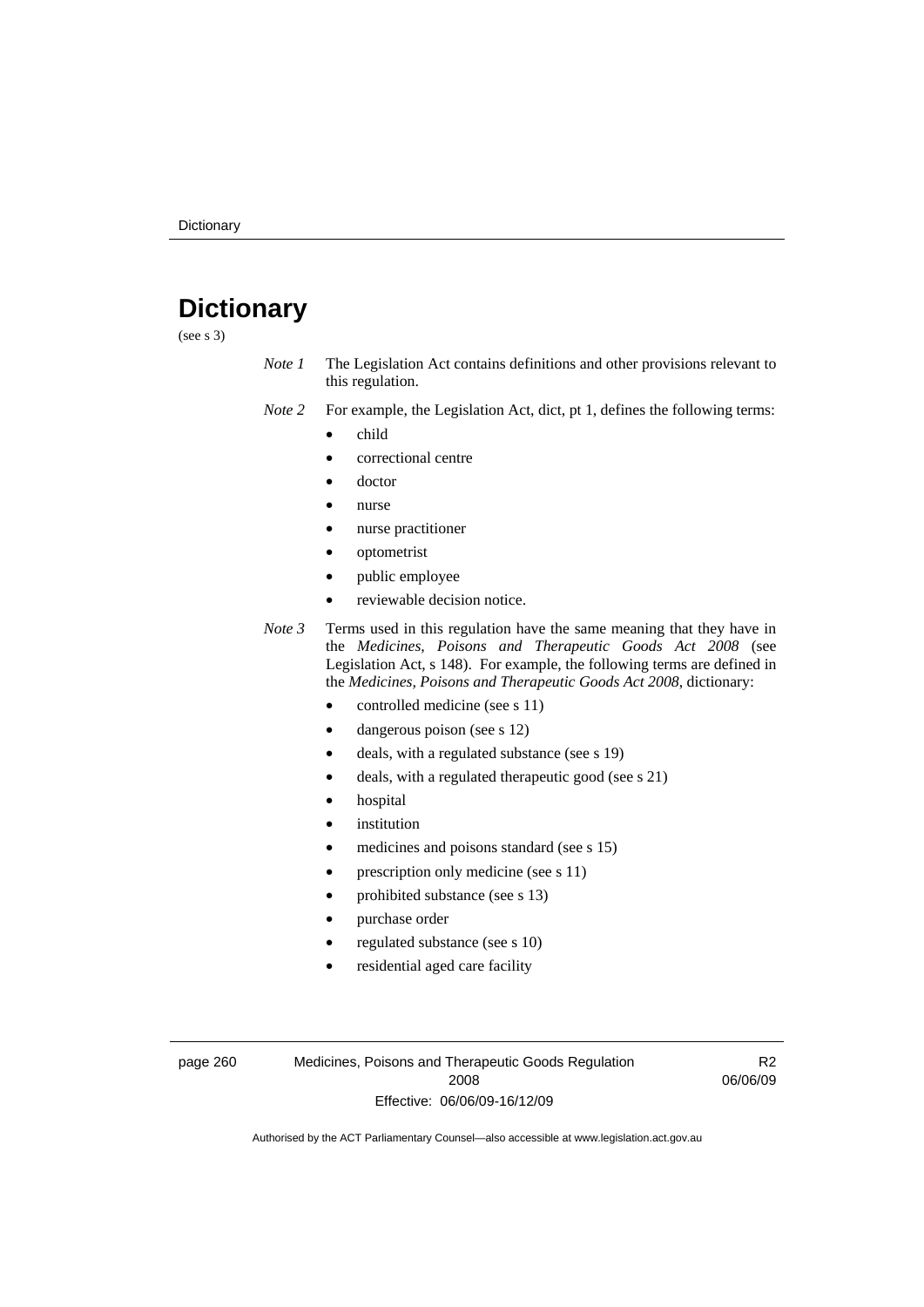- signs
- supply (see s 24)
- supply authority (see s 23)
- ward
- written.

*appendix D medicines approval*—see section 590.

*approved analyst* means—

- (a) an analyst appointed under the *Public Health Act 1997*, section 15 who is authorised under that Act to exercise a function under the Act; or
- (b) an analyst appointed or authorised under another territory law or a law of the Commonwealth, a State or another Territory.

*Australian code of good wholesaling practice for therapeutic goods for human use* means the *Australian Code of Good Wholesaling Practice for Therapeutic Goods for Human Use*  prepared by the National Coordinating Committee on Therapeutic Goods, as in force from time to time.

*Note* The code is accessible at www.tga.gov.au.

*bioequivalent*—a form of a substance is the *bioequivalent* of another form of the substance if the forms are physiologically equivalent in their clinical effect.

*CHO* means chief health officer.

*community pharmacy* means a pharmacy at a place other than an institution.

*complying purchase order* means—

- (a) for a medicine—a purchase order that complies with section 62; or
- (b) for a dangerous poison—a purchase order that complies with section 721; or

Medicines, Poisons and Therapeutic Goods Regulation 2008 Effective: 06/06/09-16/12/09 page 261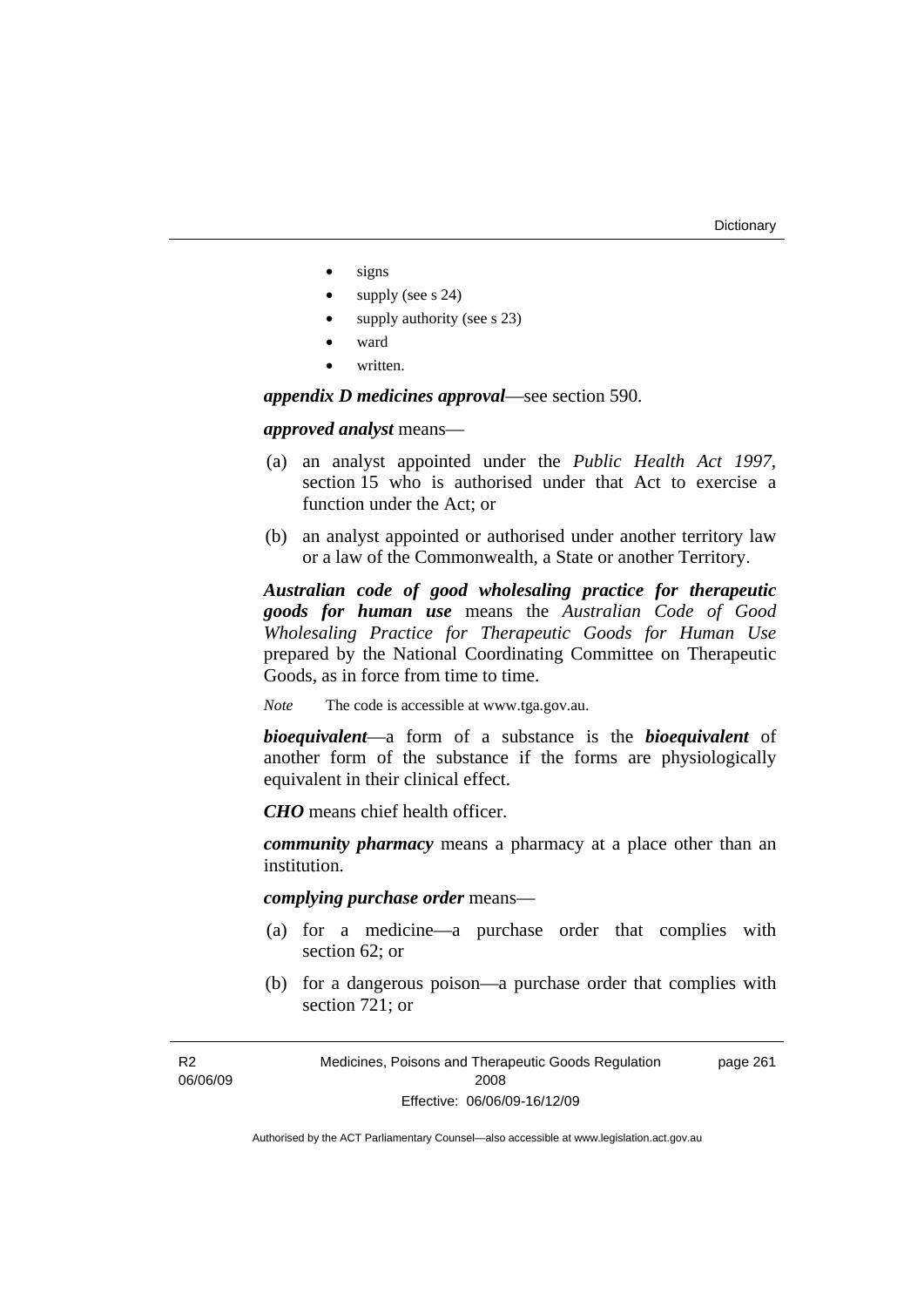(c) for an appendix C substance or prohibited substance—see section 772.

*condition 1*, for a doctor prescribing or supplying a designated appendix D medicine to a woman of child-bearing age, for schedule 3 (Designated appendix D medicines—standing approvals)—see schedule 3, section 3.1.

*condition 2*, for a doctor prescribing or supplying a designated appendix D medicine to a woman of child-bearing age, for schedule 3—see schedule 3, section 3.1.

*condition 3*, for a doctor prescribing or supplying a designated appendix D medicine to a woman of child-bearing age, for schedule 3—see schedule 3, section 3.1.

*condition 4*, for a doctor prescribing or supplying a designated appendix D medicine to a woman of child-bearing age, for schedule 3—see schedule 3, section 3.1.

*controlled medicines approval*—see section 550.

*controlled medicines register* means a register for controlled medicines.

*controlled medicines research and education program licence* see section 600.

*custodian*, of an animal, means—

- (a) an adult who has lawful custody of the animal; or
- (b) if the animal is owned by a child or a person with a guardian a parent or guardian of the child or person.

*CYP authorised person*—see the *Children and Young People Act 2008*, dictionary, definition of *authorised person*.

*CYP detention place* means a detention place under the *Children and Young People Act 2008*.

*dangerous poisons manufacturers licence*—see section 700.

| page 262 | Medicines, Poisons and Therapeutic Goods Regulation | R2       |
|----------|-----------------------------------------------------|----------|
|          | 2008                                                | 06/06/09 |
|          | Effective: 06/06/09-16/12/09                        |          |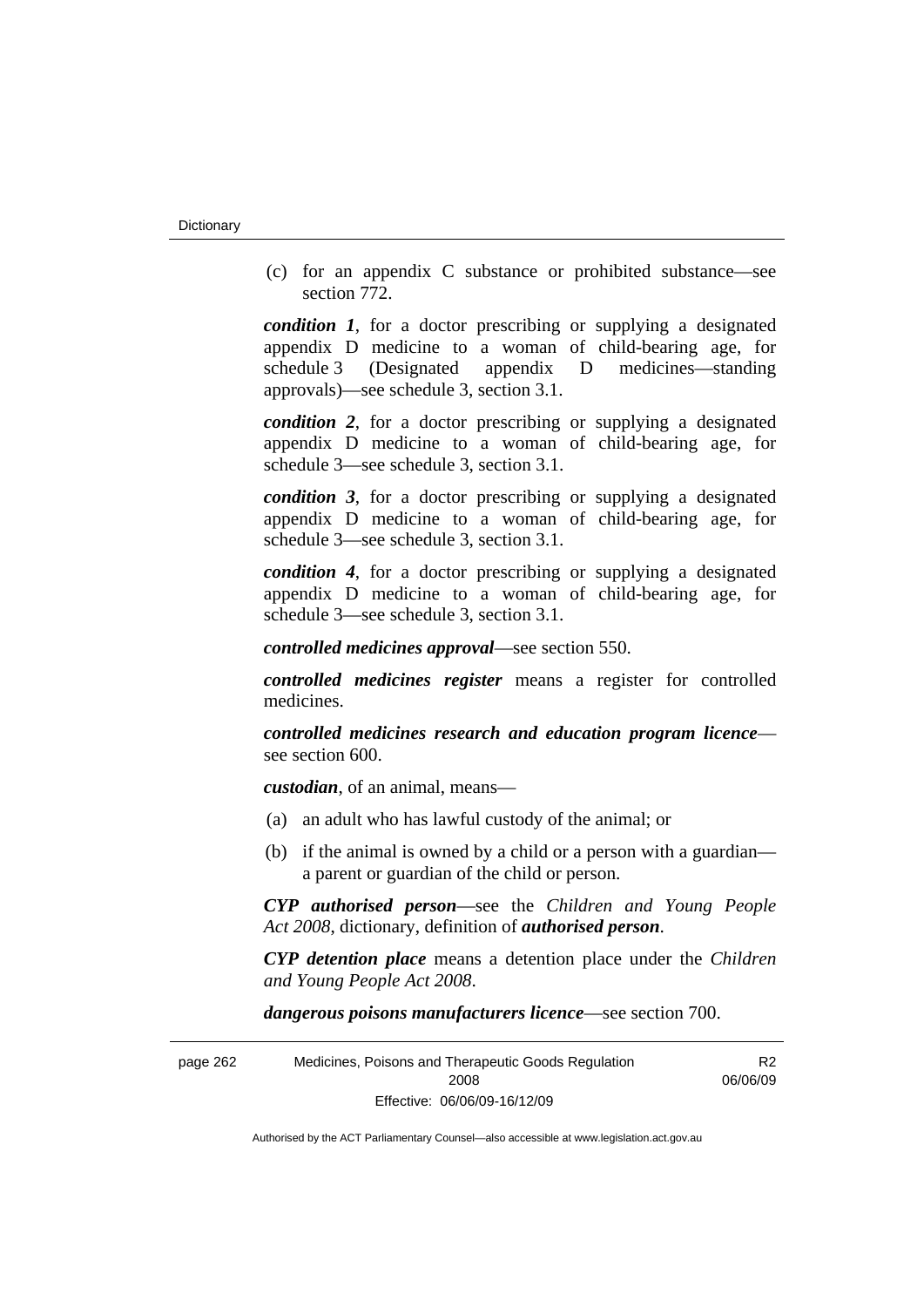*dangerous poisons register* means a register for dangerous poisons.

*dangerous poisons research and education program licence*—see section 700.

*dangerous poisons suppliers licence*—see section 700.

*day hospital* means a facility where a person is admitted for surgical or medical treatment and discharged on the same day.

*dentist* does not include a trainee dentist.

*Note* See the definition of *trainee*.

*designated appendix D medicine* means a medicine listed in schedule 3, (Designated appendix D medicines—standing approvals), part 3.2, column 3.

*Note* The medicines are included in the medicines and poisons standard, appendix D.

*designated prescriber*, for part 13.1 (Controlled medicines approvals)—see section 551.

*designated prescription only medicine*, for part 4.3 (Authorisation to supply without prescription in emergencies)—see section 250.

*detainee*—see the *Corrections Management Act 2007*, section 6.

*disability care* means care that is provided to a person with a disability in a residential facility in which the person is also provided with accommodation that includes—

- (a) appropriate staff to meet the nursing and personal care needs of the person; and
- (b) meals and cleaning services; and
- (c) furnishings, furniture and equipment for the provision of the care and accommodation.

*doctor* does not include an intern doctor.

*Note* See the definition of *intern*.

| R <sub>2</sub> | Medicines, Poisons and Therapeutic Goods Regulation | page 263 |
|----------------|-----------------------------------------------------|----------|
| 06/06/09       | 2008                                                |          |
|                | Effective: 06/06/09-16/12/09                        |          |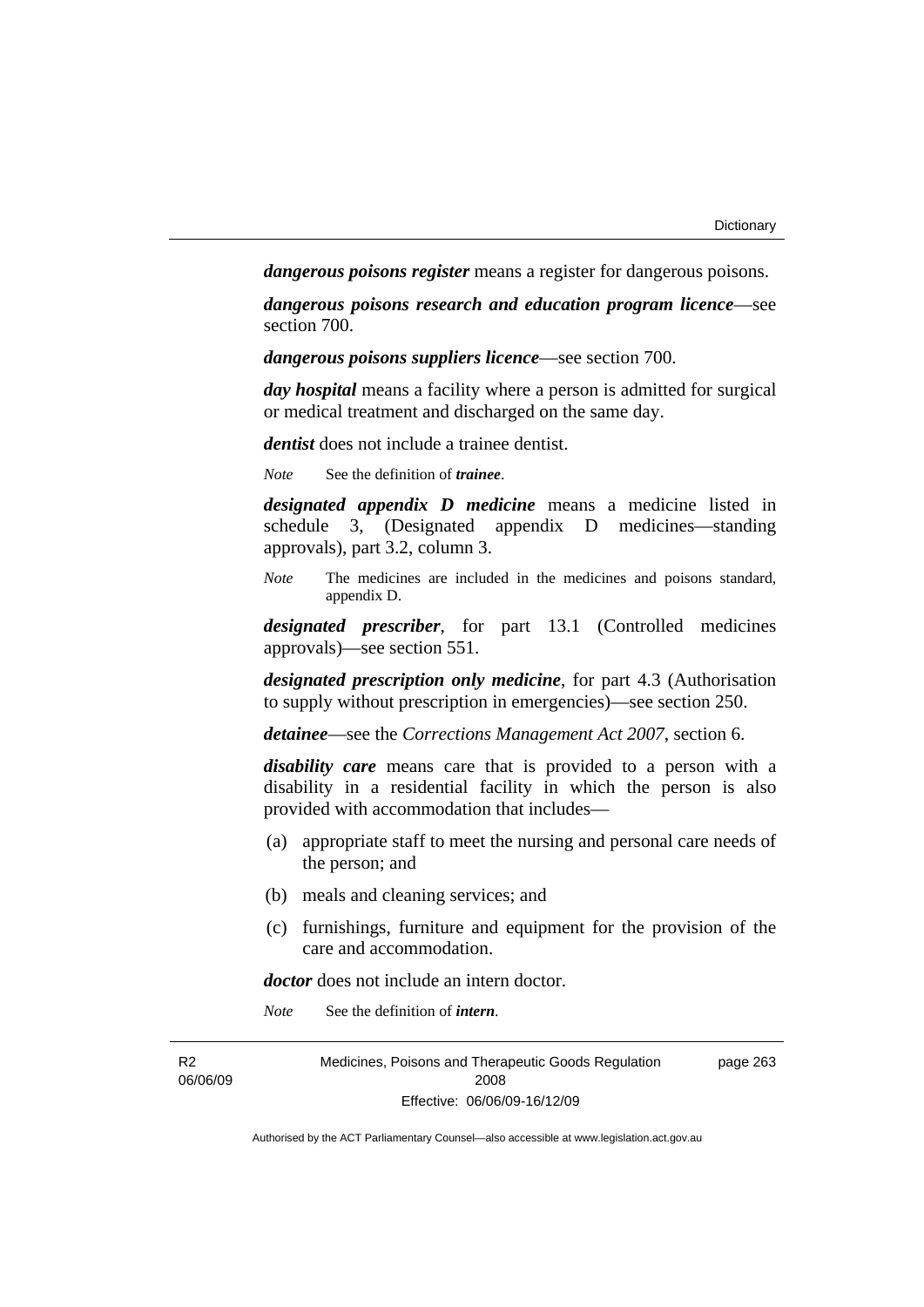*endorsement*, for division 13.1.4 (Endorsements to treat drug-dependency)—see section 580.

*enrolled nurse* includes an enrolled nurse (medications).

*enrolled nurse (medications)* means an enrolled nurse who is registered under the *Health Professionals Act 2004* in the specialist area of enrolled nurse (medications).

## *environmental authorisation* means—

- (a) an environmental authorisation under the *Environment Protection Act 1997*; or
- (b) an authorisation (however described) under a Commonwealth or State law that corresponds to the environmental authorisation mentioned in paragraph (a).

*first-aid kit* includes a portable bag or container of medicines and other medical supplies kept by a person for health care or emergency treatment.

*first-aid kit licence*—see section 600.

*health profession*—see the *Health Professionals Act 2004*, dictionary.

*health professional* means a person who is registered under the *Health Professionals Act 2004*.

*in-patient*, at an institution, includes—

- (a) a patient being treated at an emergency department of the institution; and
- (b) for a correctional centre—a detainee; and
- (c) for a CYP detention place—a young detainee.
- *Note* A correctional centre and a CYP detention place is an institution (see s 652).

R<sub>2</sub> 06/06/09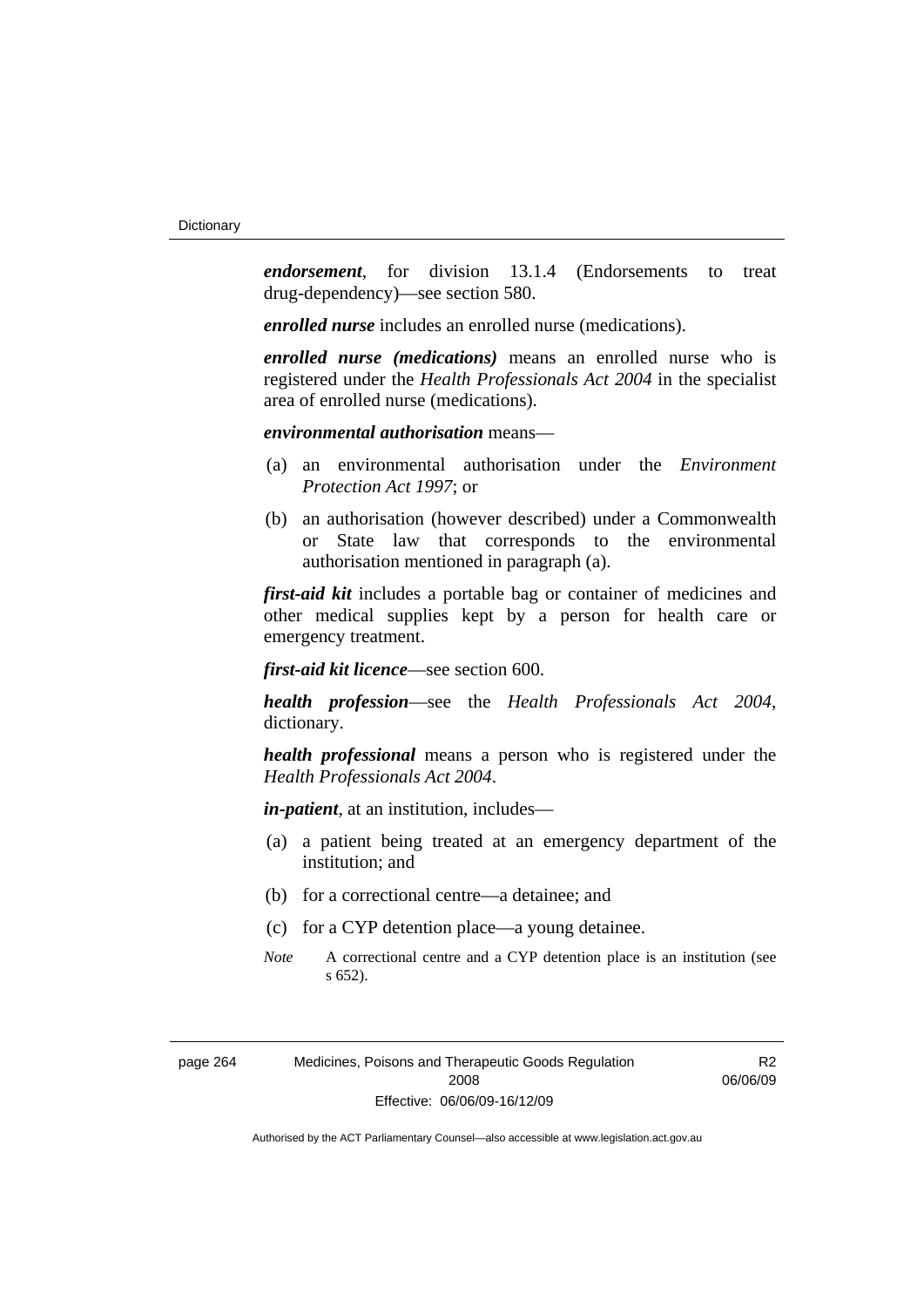*intern*, in relation to a doctor or pharmacist, means—

- (a) for a doctor—a person who is conditionally registered as a medical practitioner under the *Health Professionals Act 2004* because the person would be entitled to apply for unconditional registration if the person had completed a period of supervised training that the person has started; and
- (b) for a pharmacist—a person who is undertaking a period of supervised practice or course of training, or both, to allow the person to be registered to practice without supervision.

*key*, for chapter 11 (Storage of medicines)—see section 511.

*manufacturer's pack* means a primary pack for a medicine that is supplied by a manufacturer.

*Note* See the definition of *primary pack*.

*medical records* includes—

- (a) for a person at an institution—the person's clinical records and a medication chart for the person at the institution; and
- (b) for a person who is not at an institution and is being treated by a prescriber—any record the prescriber keeps about the person.

*medicines Australia code of conduct* means the *Medicines Australia Code of Conduct*, authorised by the Australian Competition and Consumer Commission, as in force from time to time.

*Note* The code is accessible at www.medicinesaustralia.com.au.

*medicines wholesalers licence*—see section 600.

*opioid dependency treatment guidelines* means the guidelines approved under section 630 (Guidelines for treatment of opioid dependency).

*opioid dependency treatment licence*—see section 600.

*optical device*, for chapter 22 (Therapeutic goods)—see section 800.

R<sub>2</sub> 06/06/09 Medicines, Poisons and Therapeutic Goods Regulation 2008 Effective: 06/06/09-16/12/09 page 265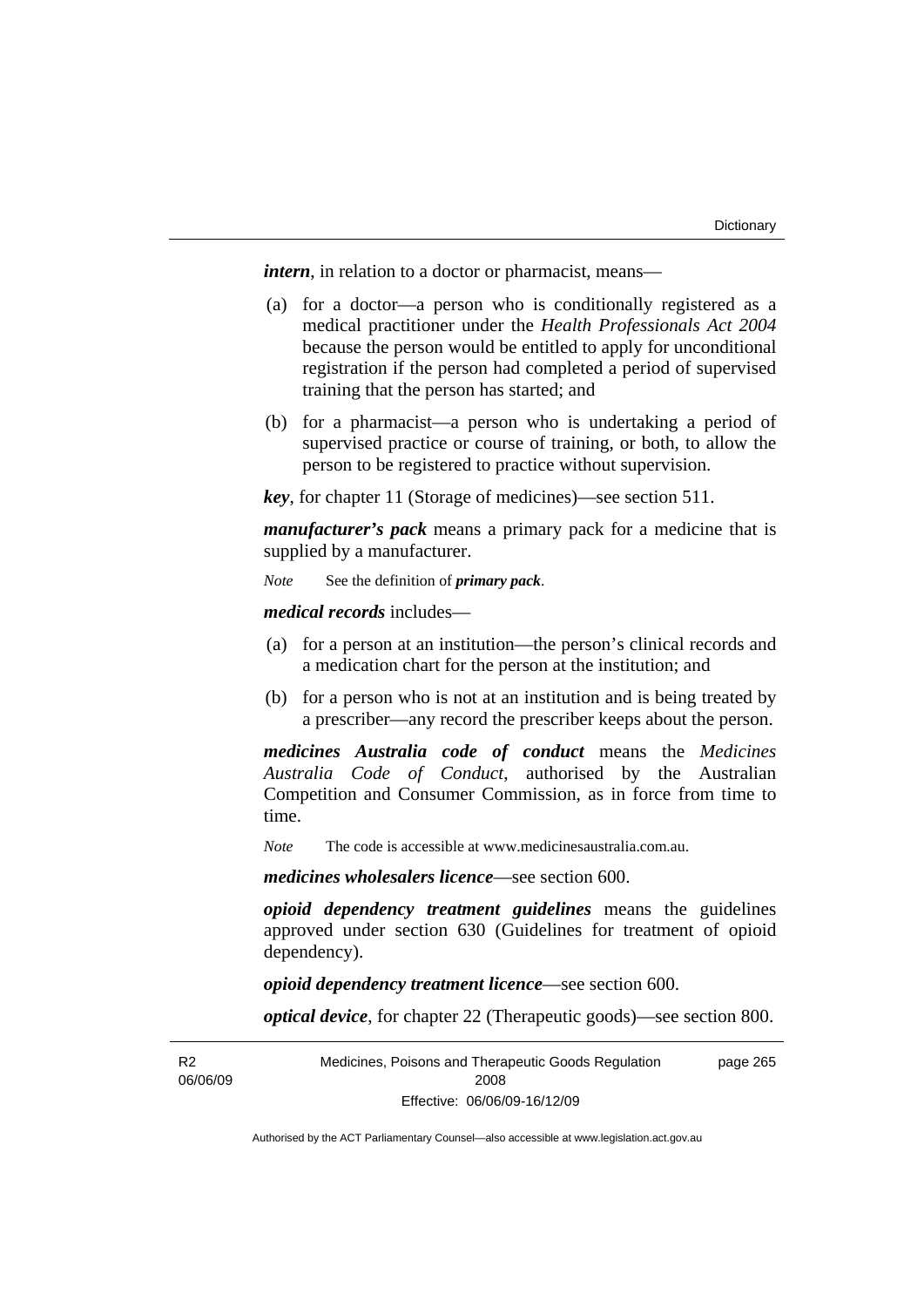*personal custody*, of a key by a person, for part 11.4 (Additional storage requirements for controlled medicines)—see section 530.

*pharmacist* does not include an intern pharmacist.

*Note* See the definition of *intern*.

*pharmacy medicines rural communities licence*—see section 600.

*prescribed person*, for chapter 11 (Storage of medicines)—see section 510.

*prescriber*, in relation to a medicine, means a person in relation to whom prescribing the medicine is included in schedule 1, column 3 in relation to the person.

*prescription*, in relation to an optical device, for chapter 22 (Therapeutic Goods)—see section 800.

*Note Prescription*, in relation to a medicine—see the Act, dictionary.

*primary pack* means the pack in which a regulated substance and its immediate container or immediate wrapper or measure pack are presented for sale or supply.

*Note* This is the same as the definition in the medicines and poisons standard, par 1 (l), and is included because of its relationship to the meaning of *manufacturer's pack*. Other terms defined in the standard have the same meaning in this regulation, see the Act, s 16 (1).

*prohibited substance*, for chapter 21 (Prohibited and appendix C substances)—see section 760.

*prohibited substances register* means a register for prohibited substances.

*prohibited substances research and education program licence* see section 761.

R<sub>2</sub> 06/06/09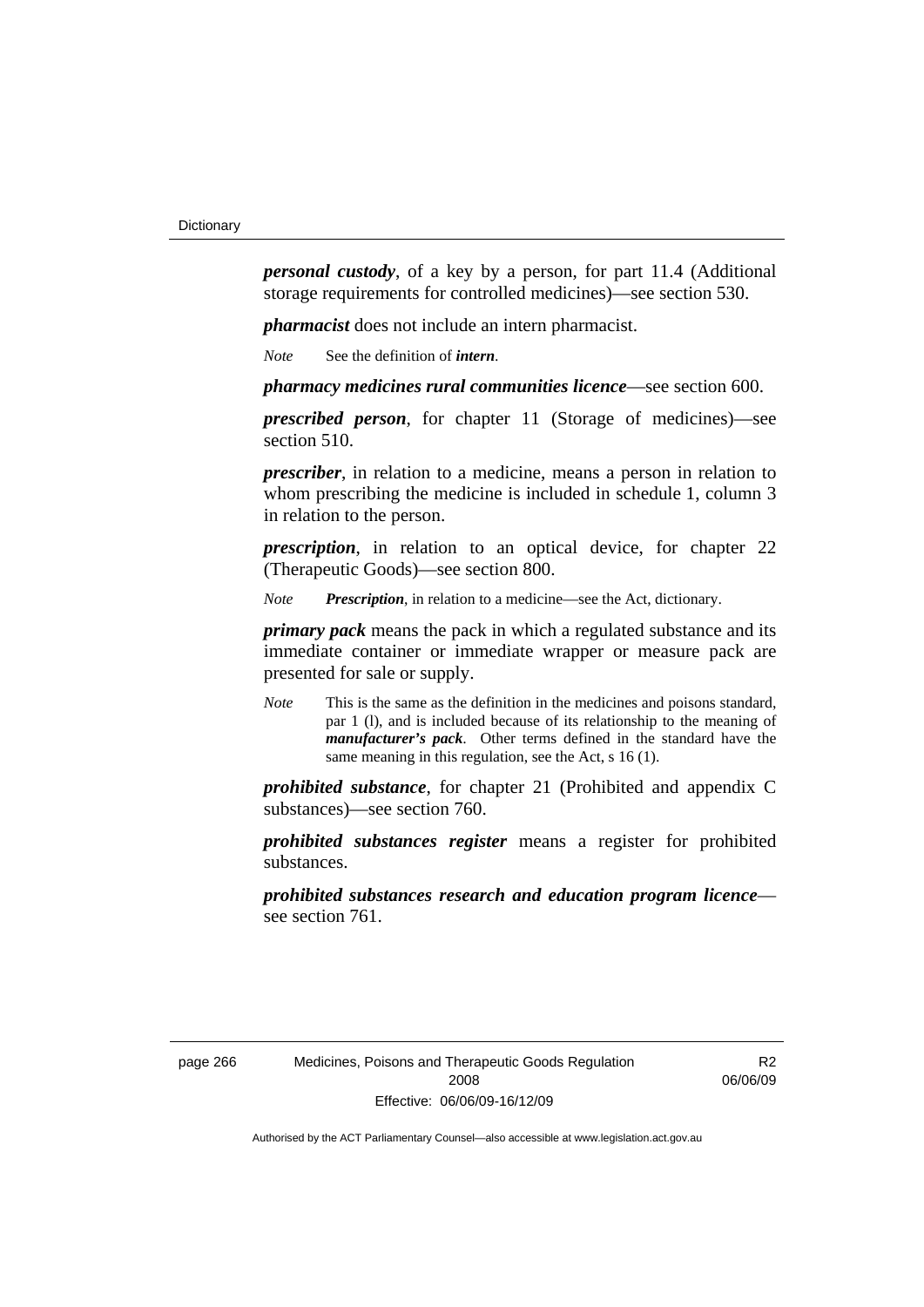*pseudoephedrine record*—see section 171 (c).

*recognised research institution*—see the Act, section 20 (5).

*relevant expiry date*, for a medicine, means—

- (a) if the medicine is from 1 batch—the expiry date for the batch; or
- (b) if the medicine is from more than 1 batch—the expiry date that is closest to the date of dispensing.

### *relevant law*—

- (a) for chapter 16 (Low and moderate harm poisons)—see section 660; and
- (b) for part 19.3 (Packaging and labelling of dangerous poisons) see section 730.

*requisition* includes issue a requisition.

*reviewable decision*, for chapter 23 (Notification and review of decisions)—see section 850.

*retail sale*, for division 4.2.7 (Selling pseudoephedrine by retail) see section 170.

*schedule 1*—a reference to *schedule 1* includes a reference to a provision of the schedule.

*scientifically qualified person* means—

- (a) a dentist, doctor, pharmacist, or veterinary surgeon; or
- (b) a person who has been awarded a doctorate for scientific studies by the person.
- *Note Dentist*, *doctor*, *pharmacist* and *veterinary surgeon* does not include an intern or trainee (see defs of these terms).

*scope of employment* includes scope of engagement as a contractor.

R2 06/06/09 Medicines, Poisons and Therapeutic Goods Regulation 2008 Effective: 06/06/09-16/12/09

page 267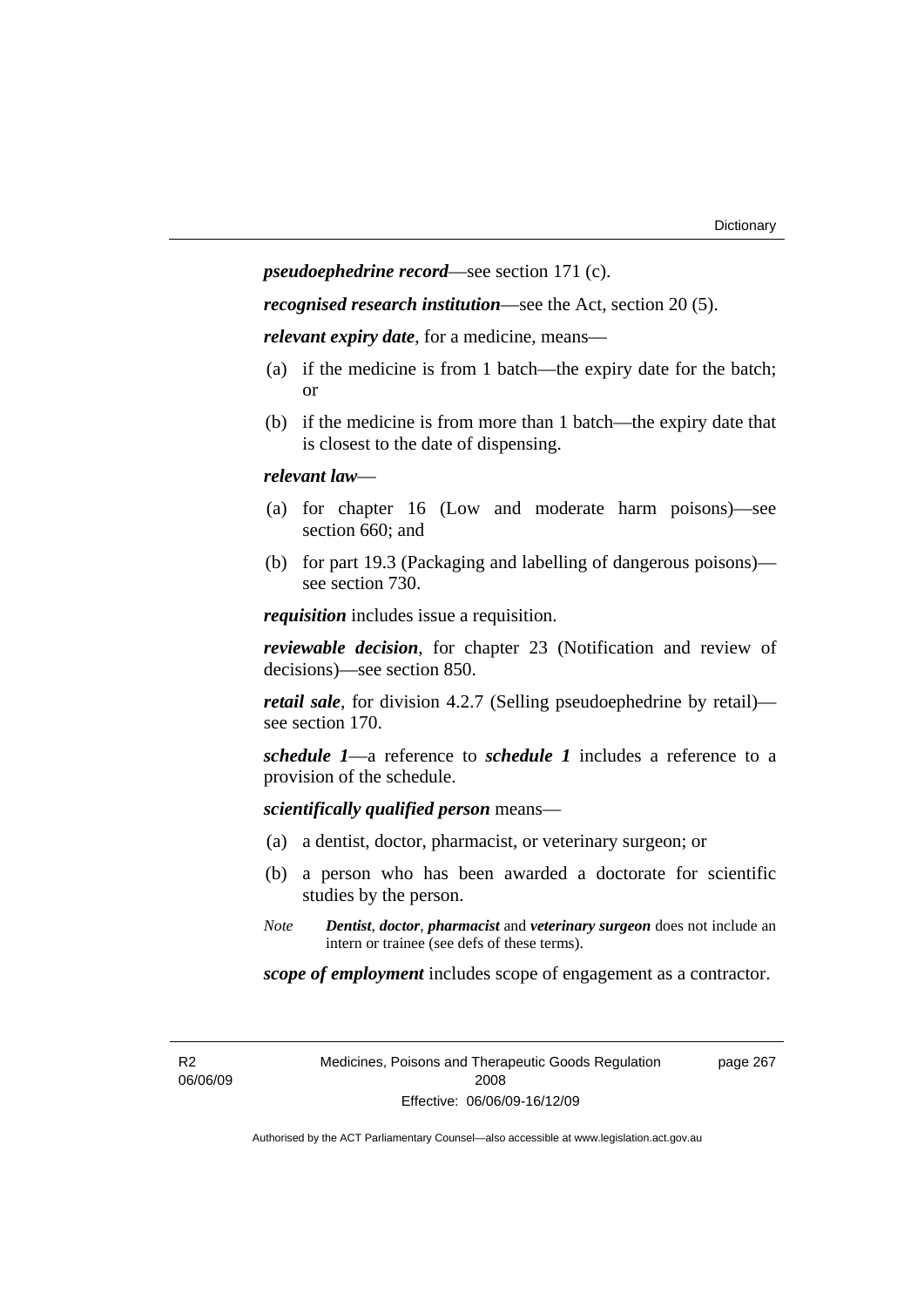*specialist* means—

- (a) a doctor admitted to a specialist area of a health profession; or
- (b) a doctor who is undergoing a course of training under the supervision of a person mentioned in paragraph (a), the successful completion of which will qualify the person to be admitted to a specialist area.

*specialist area*, for a health profession—see the *Health Professionals Regulation 2004*, dictionary.

*terminal illness*—a person has a *terminal illness* if a specialist diagnoses the person as having a terminal illness and estimates the person's life expectancy to be less than 1 year.

*Note Specialist* includes a doctor training in a specialist area (see def *specialist*).

*trainee*, in relation to a health professional (other than a doctor or pharmacist) means a person who is conditionally registered as a health professional to allow the person to undertake a period of supervised practice or course of training or both to allow the person to become registered to practice without supervision.

#### **Examples—references to trainee**

trainee dentist, trainee nurse and trainee veterinary surgeon

- *Note 1* For doctors and pharmacists, see the definition of *intern*.
- *Note 2* An example is part of the regulation, is not exhaustive and may extend, but does not limit, the meaning of the provision in which it appears (see Legislation Act, s 126 and s 132).

*veterinary surgeon* does not include a trainee veterinary surgeon.

*Note* See the definition of *trainee*.

*young detainee*—see the *Children and Young People Act 2008*, section 95.

R<sub>2</sub> 06/06/09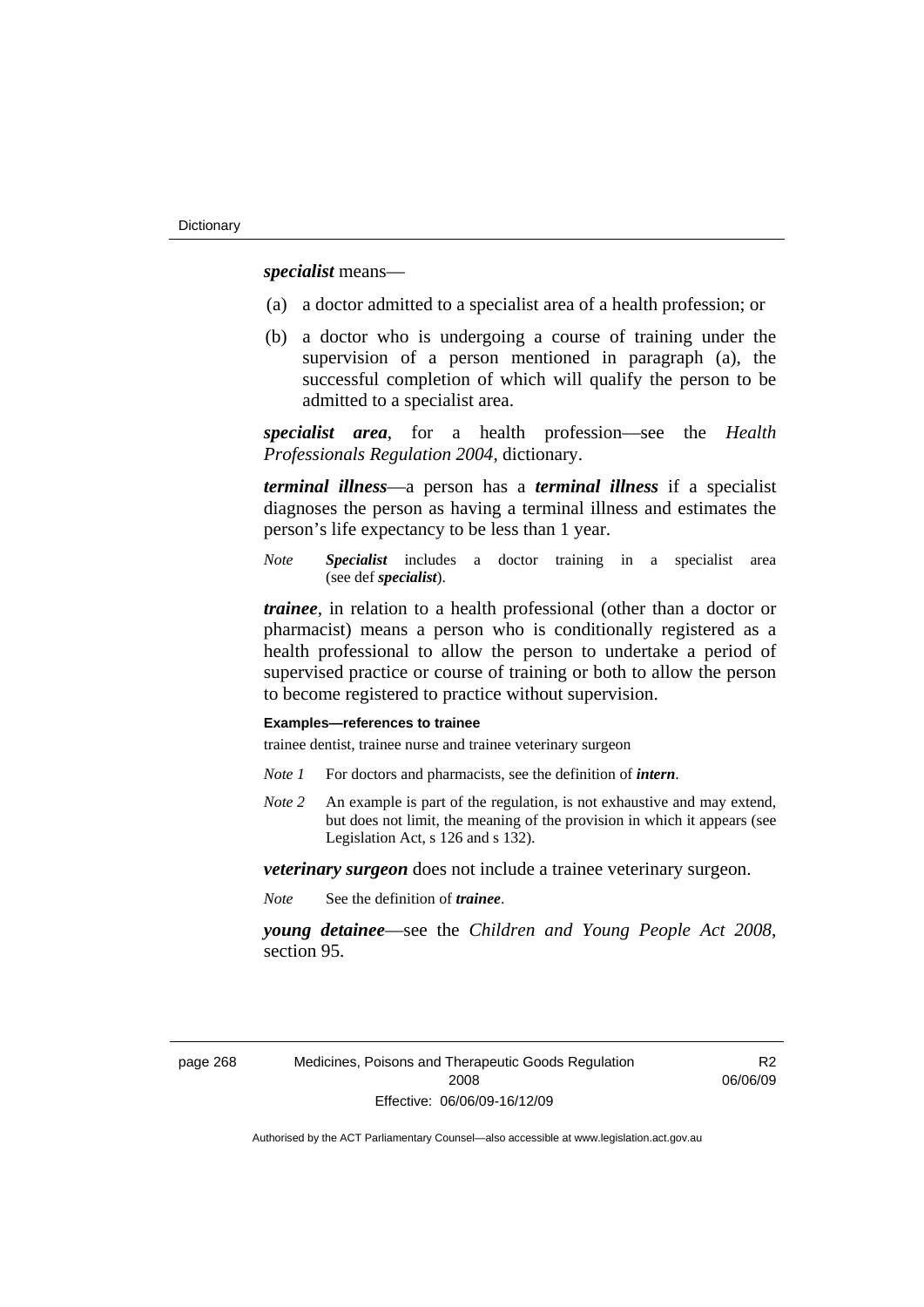# **Endnotes**

# **1 About the endnotes**

Amending and modifying laws are annotated in the legislation history and the amendment history. Current modifications are not included in the republished law but are set out in the endnotes.

Not all editorial amendments made under the *Legislation Act 2001*, part 11.3 are annotated in the amendment history. Full details of any amendments can be obtained from the Parliamentary Counsel's Office.

Uncommenced amending laws and expiries are listed in the legislation history and the amendment history. These details are underlined. Uncommenced provisions and amendments are not included in the republished law but are set out in the last endnote.

If all the provisions of the law have been renumbered, a table of renumbered provisions gives details of previous and current numbering.

The endnotes also include a table of earlier republications.

| $am = amended$                               | $ord = ordinance$                         |  |
|----------------------------------------------|-------------------------------------------|--|
| $amdt = amendment$                           | $orig = original$                         |  |
| $ch = chapter$                               | par = paragraph/subparagraph              |  |
| $def = definition$                           | $pres = present$                          |  |
| $dict = dictionary$                          | $prev = previous$                         |  |
| $disallowed = disallowed by the Legislative$ | $(\text{prev}) = \text{previously}$       |  |
| Assembly                                     | $pt = part$                               |  |
| $div = division$                             | $r = rule/subrule$                        |  |
| $exp = expires/expired$                      | $renum = renumbered$                      |  |
| $Gaz = gazette$                              | $reloc = relocated$                       |  |
| $hdg =$ heading                              | $R[X]$ = Republication No                 |  |
| $IA = Interpretation Act 1967$               | $RI = reissue$                            |  |
| $ins = inserted/added$                       | $s = section/subsection$                  |  |
| $LA =$ Legislation Act 2001                  | $sch = schedule$                          |  |
| $LR =$ legislation register                  | $sdiv = subdivision$                      |  |
| $LRA =$ Legislation (Republication) Act 1996 | $sub = substituted$                       |  |
| $mod = modified/modification$                | SL = Subordinate Law                      |  |
| $o = order$                                  | underlining = whole or part not commenced |  |
| $om = omitted/repealed$                      | or to be expired                          |  |
|                                              |                                           |  |

## **2 Abbreviation key**

R2 06/06/09 Medicines, Poisons and Therapeutic Goods Regulation 2008 Effective: 06/06/09-16/12/09

page 269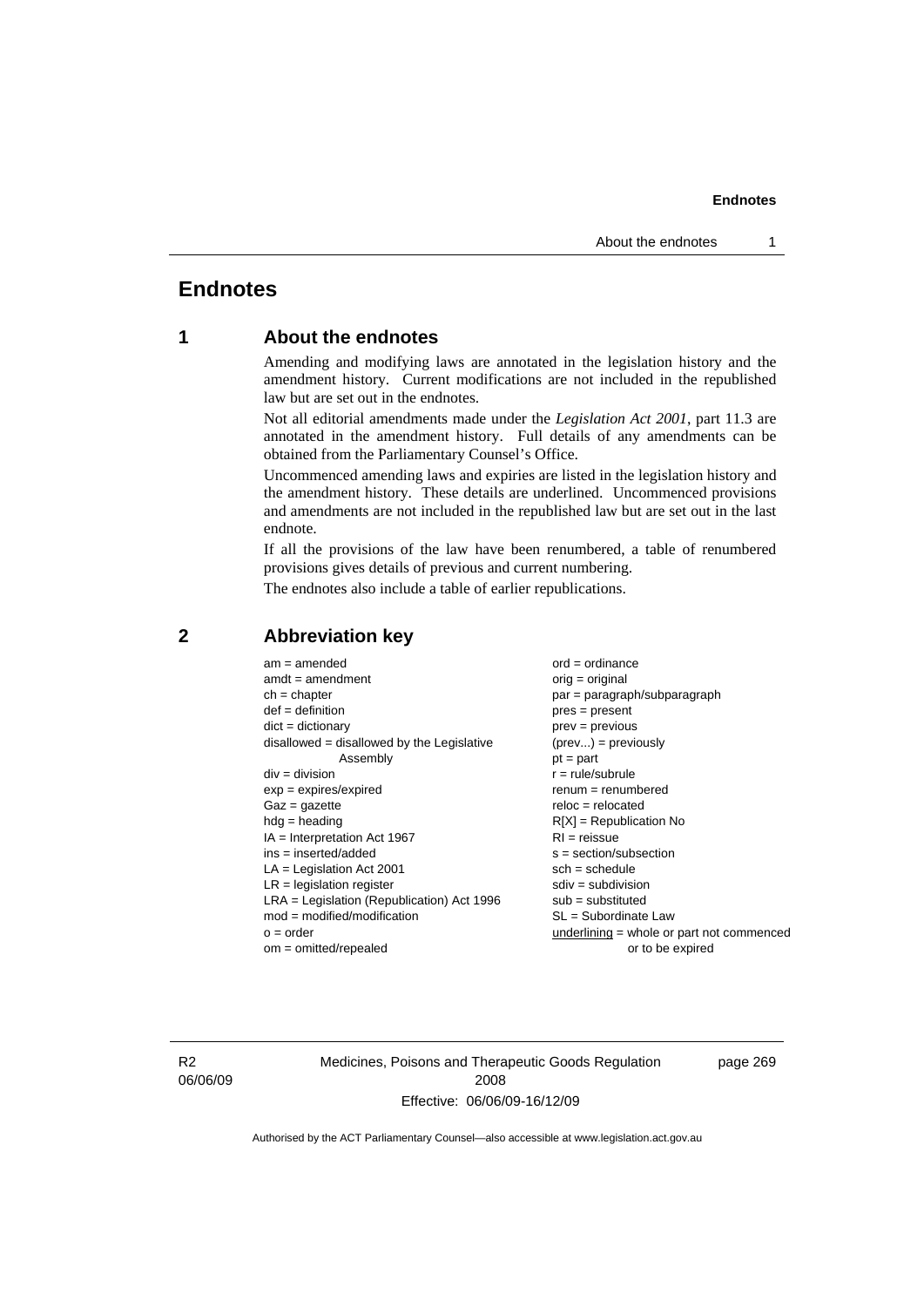| Legislation history<br>3 |
|--------------------------|
|--------------------------|

# **3 Legislation history**

### **Medicines, Poisons and Therapeutic Goods Regulation 2008 SL2008-42**

notified LR 15 September 2008 s 1, s 2 commenced 15 September 2008 (LA s 75 (1)) remainder commenced 14 February 2009 (s 2 and see Medicines, Poisons and Therapeutic Goods Act 2008 A2008-26, s 2 and LA s 79)

as amended by

### **Medicines, Poisons and Therapeutic Goods Amendment Regulation 2009 (No 1) SL2009-27**

notified LR 5 June 2009 s 1, s 2 commenced 5 June 2009 (LA s 75 (1)) remainder commenced 6 June 2009 (s 2)

# **4 Amendment history**

**Commencement** 

s 2 om LA s 89 (4)

**Meaning of** *reviewable decision—***ch 23**  s 850 am SL2009-27 s 4

**Reviewable decision notices**  s 851 sub SL2009-27 s 5

**Applications for review**  s 852 sub SL2009-27 s 5

**Legislation amended—sch 6**  s 864 om LA s 89 (3)

**Transitional** 

exp 31 March 2010 (s 1008)

**Definitions—ch 30** 

exp 31 March 2010 (s 1008) def *DODA* exp 31 March 2010 (s 1008) def *PADA* exp 31 March 2010 (s 1008)

**DODA wholesaler's licences—Act, s 520 (2)**  s 1001 exp 31 March 2010 (s 1008)

page 270 Medicines, Poisons and Therapeutic Goods Regulation 2008 Effective: 06/06/09-16/12/09

R2 06/06/09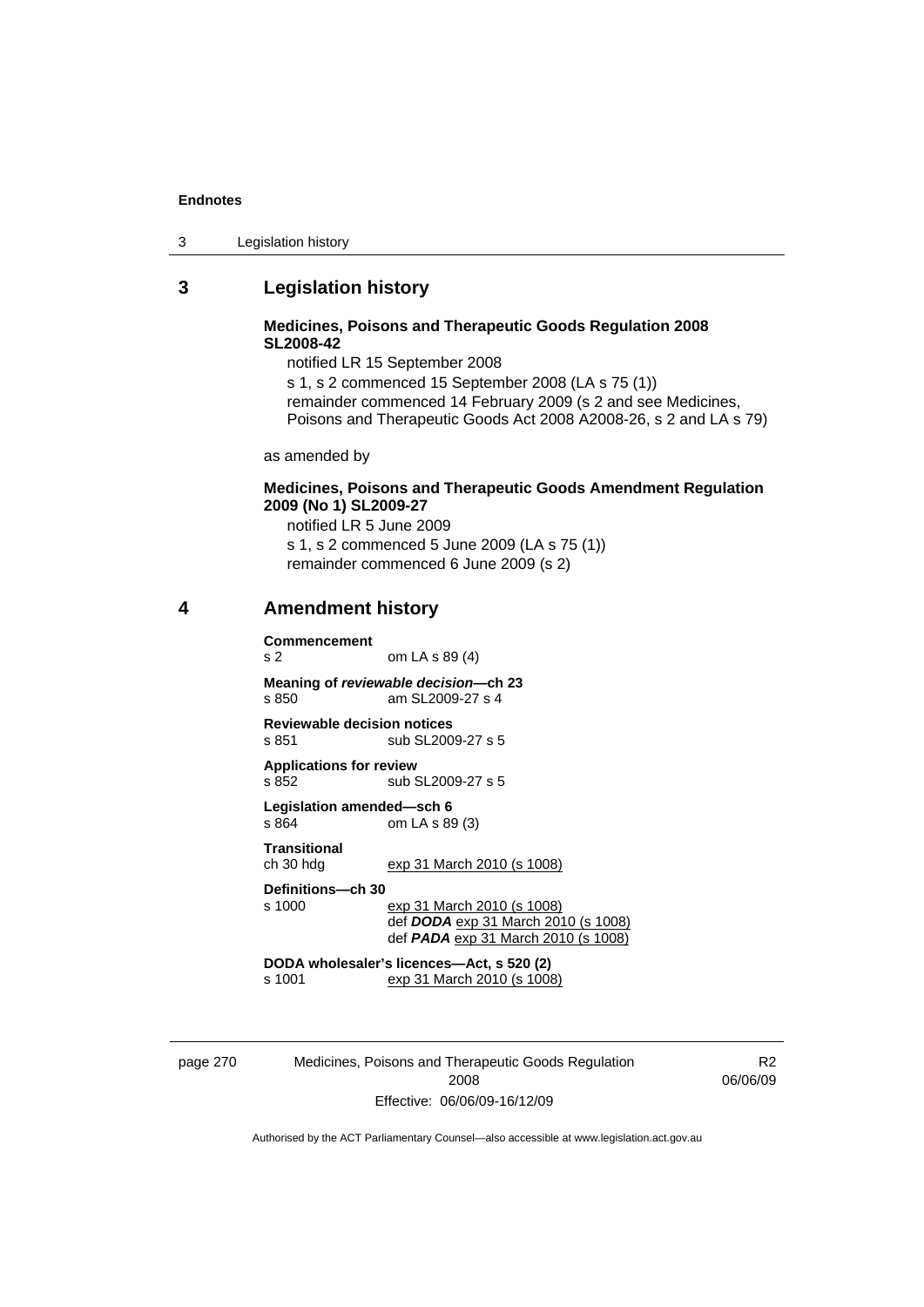**Poisons Act licences—Act, s 520 (2)**  s 1002 exp 31 March 2010 (s 1008) **PADA licences—Act, s 520 (2)**  s 1003 exp 31 March 2010 (s 1008) **DODA authorisations—Act, s 522 (2)**  s 1004 exp 31 March 2010 (s 1008) **PADA authorisations—Act, s 522 (2)**  s 1005 exp 31 March 2010 (s 1008) **Public Health (Prohibited Drugs) Act authorisations—Act, s 522 (2)**  s 1006 exp 31 March 2010 (s 1008) **DODA approvals to prescribe drugs of dependence—Act, s 531 (2)**  s 1007 exp 31 March 2010 (s 1008) **Expiry—ch 30**  s 1008 exp 31 March 2010 (s 1008) **Modification of Act**  ch 31 hdg ins SL2009-27 s 6 exp 14 February 2011 (s 1110 and see A2008-26 s 503) **Modification of Act, ch 14—501 (2)**  s 1100 ins SL2009-27 s 6 exp 14 February 2011 (s 1110 and see A2008-26 s 503) **Expiry—ch 31**  ins SL2009-27 s 6 exp 14 February 2011 (s 1110 and see A2008-26 s 503) **Health Professionals Regulation 2004**   $sch 6$  om  $LA \simeq 89(3)$ **Modification—Crimes Act 1900**  sch 10 ins SL2009-27 s 7 exp 14 February 2011 (s 1110 and see A2008-26 s 503) **Dictionary**  dict am SL2009-27 s 8

R2 06/06/09 Medicines, Poisons and Therapeutic Goods Regulation 2008 Effective: 06/06/09-16/12/09

page 271